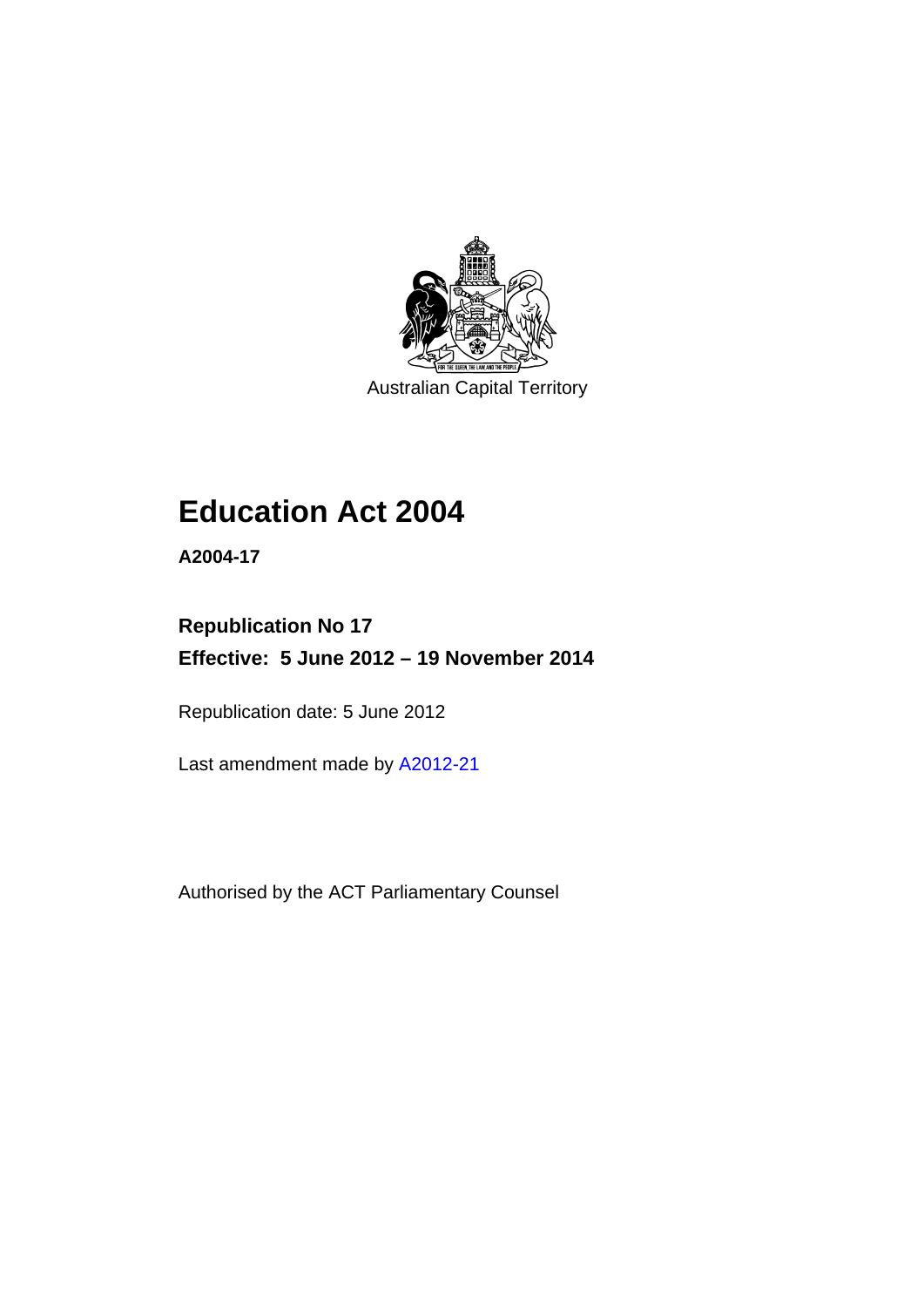### **About this republication**

### **The republished law**

This is a republication of the *Education Act 2004* (including any amendment made under the *[Legislation Act 2001](http://www.legislation.act.gov.au/a/2001-14)*, part 11.3 (Editorial changes)) as in force on 5 June 2012*.* It also includes any commencement, amendment, repeal or expiry affecting this republished law to 5 June 2012.

The legislation history and amendment history of the republished law are set out in endnotes 3 and 4.

### **Kinds of republications**

The Parliamentary Counsel's Office prepares 2 kinds of republications of ACT laws (see the ACT legislation register at [www.legislation.act.gov.au](http://www.legislation.act.gov.au/)):

- authorised republications to which the *[Legislation Act 2001](http://www.legislation.act.gov.au/a/2001-14)* applies
- unauthorised republications.

The status of this republication appears on the bottom of each page.

### **Editorial changes**

The *[Legislation Act 2001](http://www.legislation.act.gov.au/a/2001-14)*, part 11.3 authorises the Parliamentary Counsel to make editorial amendments and other changes of a formal nature when preparing a law for republication. Editorial changes do not change the effect of the law, but have effect as if they had been made by an Act commencing on the republication date (see *[Legislation Act 2001](http://www.legislation.act.gov.au/a/2001-14)*, s 115 and s 117). The changes are made if the Parliamentary Counsel considers they are desirable to bring the law into line, or more closely into line, with current legislative drafting practice.

This republication does not include amendments made under part 11.3 (see endnote 1).

### **Uncommenced provisions and amendments**

If a provision of the republished law has not commenced, the symbol  $\mathbf{U}$  appears immediately before the provision heading. Any uncommenced amendments that affect this republished law are accessible on the ACT legislation register [\(www.legislation.act.gov.au\)](http://www.legislation.act.gov.au/). For more information, see the home page for this law on the register.

### **Modifications**

If a provision of the republished law is affected by a current modification, the symbol  $\mathbf{M}$ appears immediately before the provision heading. The text of the modifying provision appears in the endnotes. For the legal status of modifications, see the *[Legislation Act 2001](http://www.legislation.act.gov.au/a/2001-14)*, section 95.

### **Penalties**

At the republication date, the value of a penalty unit for an offence against this law is \$110 for an individual and \$550 for a corporation (see *[Legislation Act 2001](http://www.legislation.act.gov.au/a/2001-14)*, s 133).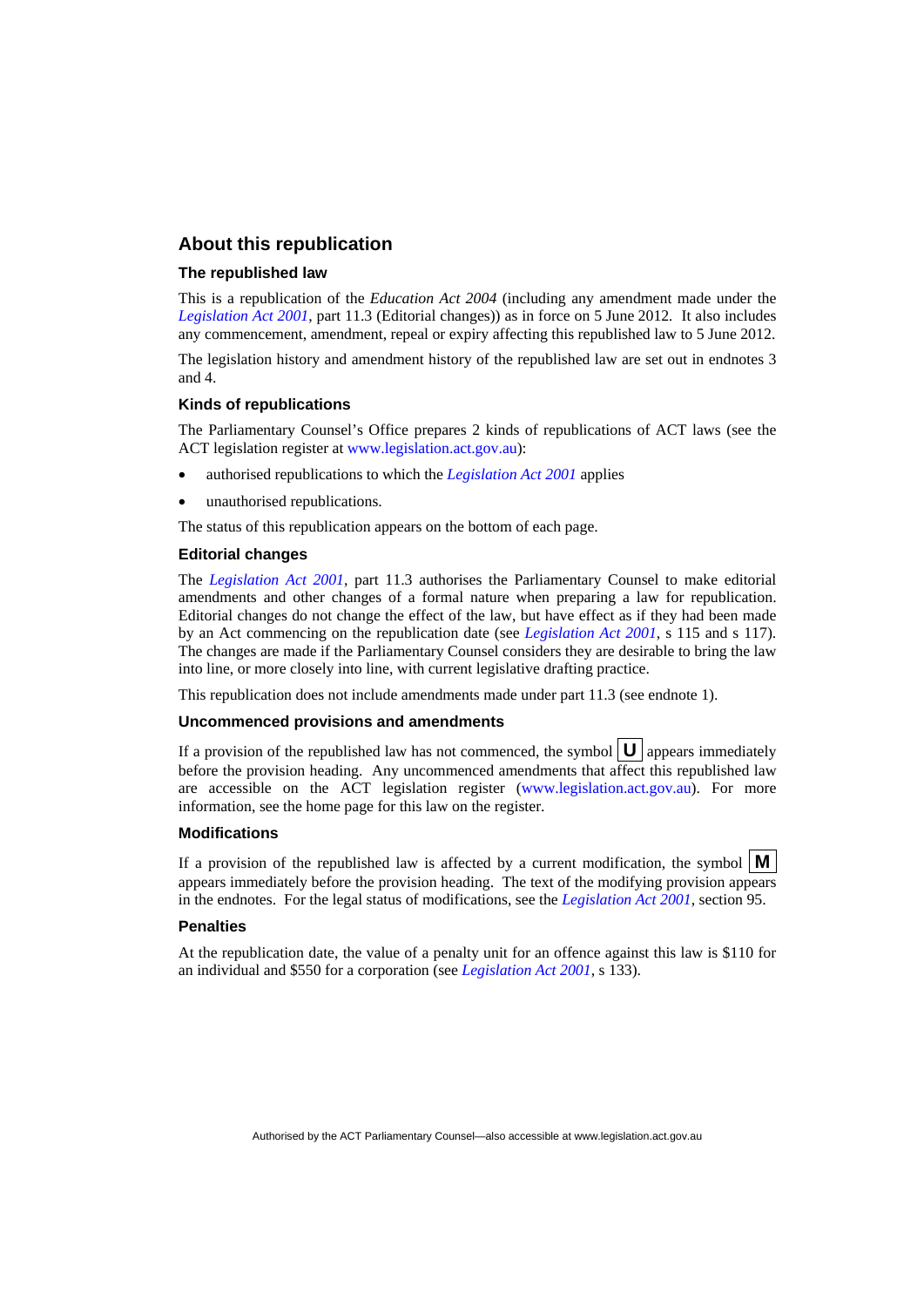

# **Education Act 2004**

# **Contents**

### Page

# **[Chapter 1](#page-13-0) General**

| <b>Part 1.1</b> | <b>Preliminary</b>                                    |                |
|-----------------|-------------------------------------------------------|----------------|
|                 | Name of Act                                           | 2              |
| 3               | Dictionary                                            | $\overline{2}$ |
| 4               | <b>Notes</b>                                          | $\overline{2}$ |
| 5               | Offences against Act—application of Criminal Code etc | 3              |
| 6               | Meaning of <i>parent</i> and <i>carer</i>             | 3              |
| <b>Part 1.2</b> | <b>General principles and objects</b>                 |                |
|                 | General principles of Act                             | 4              |
| 8               | Main objects of Act                                   | 5              |

| R17      |  |
|----------|--|
| 05/06/12 |  |

contents 1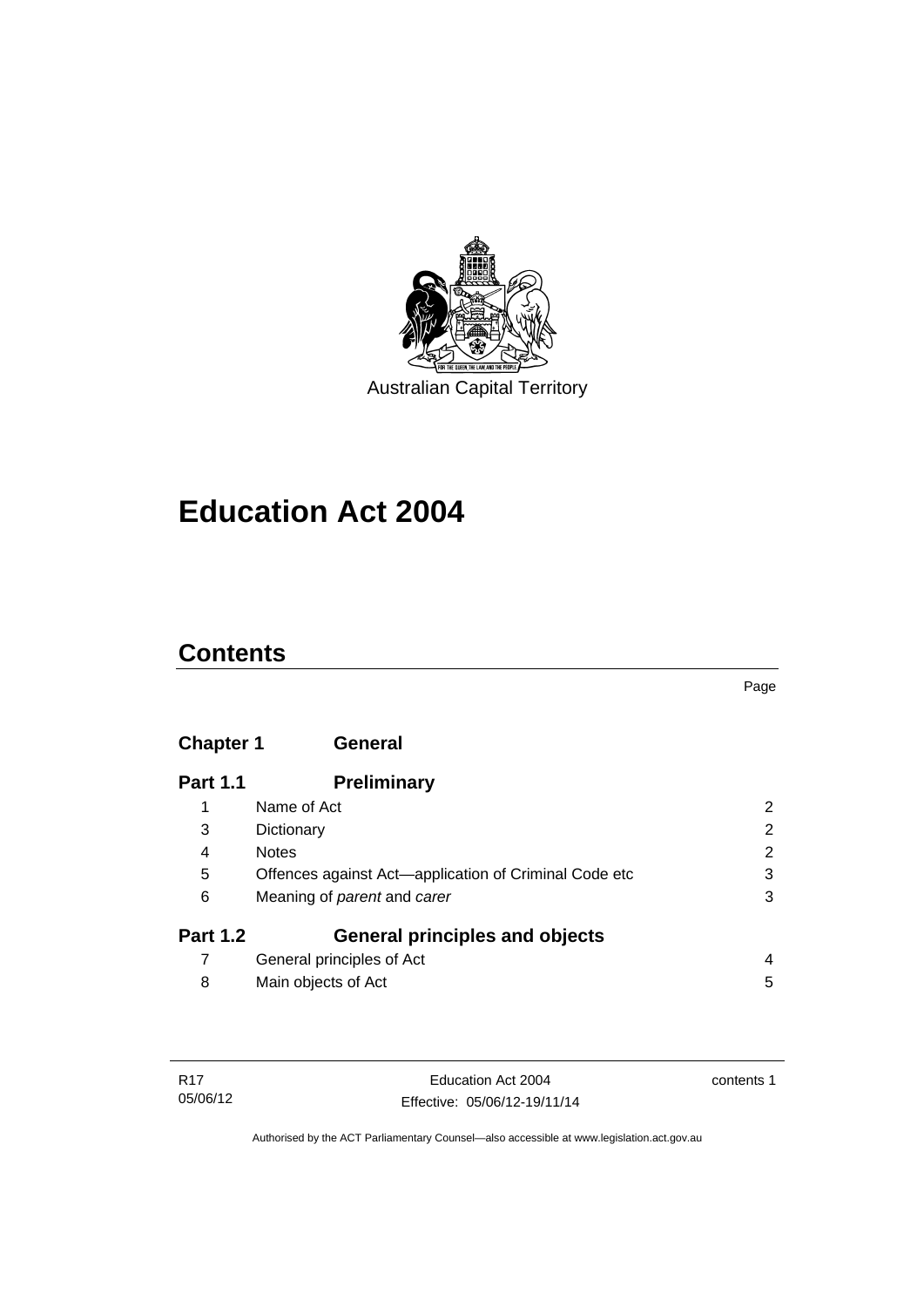| <b>Chapter 2</b> | <b>Compulsory education</b>                                                 | Page            |
|------------------|-----------------------------------------------------------------------------|-----------------|
| <b>Part 2.1</b>  | Preliminary-ch 2                                                            |                 |
| 9                | Meaning of compulsory education age-ch 2                                    | 7               |
| 9A               | Meaning of education course and education provider-Act                      | 7               |
| 9Β               | Meaning of completes year 10-Act                                            | 8               |
| 9C               | Meaning of completes year 12-Act                                            | 9               |
| 9D               | Guidelines-certain director-general functions                               | 10              |
| <b>Part 2.2</b>  | <b>Compulsory education requirements</b>                                    |                 |
| Division 2.2.1   | Enrolment, registration and attendance requirements                         |                 |
| 10               | Child of compulsory education age-enrolment and registration<br>requirement | 12              |
| 10A              | Child of compulsory education age-school attendance requirement             | 13              |
| Division 2.2.2   | <b>Participation requirement</b>                                            |                 |
| 10B              | Meaning of <i>participates</i> in education course-div 2.2.2                | 14              |
| 10C              | Meaning of full-time participation in education course-div 2.2.2            | 15              |
| 10D              | Child of compulsory education age-participation requirement                 | 16              |
| 11               | Participation requirement-absence                                           | 16              |
| 11A              | Participation requirement-suspension                                        | 17              |
| 11B              | Participation requirement-exclusion                                         | 17              |
| Division 2.2.3   | <b>Information requirement</b>                                              |                 |
| 11C              | Giving information notice                                                   | 18              |
| 11D              | Contents of information notice                                              | 18              |
| <b>11E</b>       | Extension of time for compliance with information notice                    | 19              |
| 11F              | Revocation of information notice on compliance                              | 19              |
| <b>Part 2.3</b>  | <b>Exemption certificates</b>                                               |                 |
| 11G              | Meaning of full-time participation requirement-pt 2.3                       | 20              |
| 11H              | Exemption certificate-application                                           | 20              |
| 12               | Exemption certificate—requirement for further information                   | 21              |
| 12A              | Exemption certificate-issue                                                 | 21              |
| 12B              | Exemption certificate-form                                                  | 22              |
| 12C              | Exemption certificate-conditions                                            | 23              |
| 12D              | Exemption certificate-duration                                              | 23              |
| contents 2       | Education Act 2004                                                          | R <sub>17</sub> |
|                  | Effective: 05/06/12-19/11/14                                                | 05/06/12        |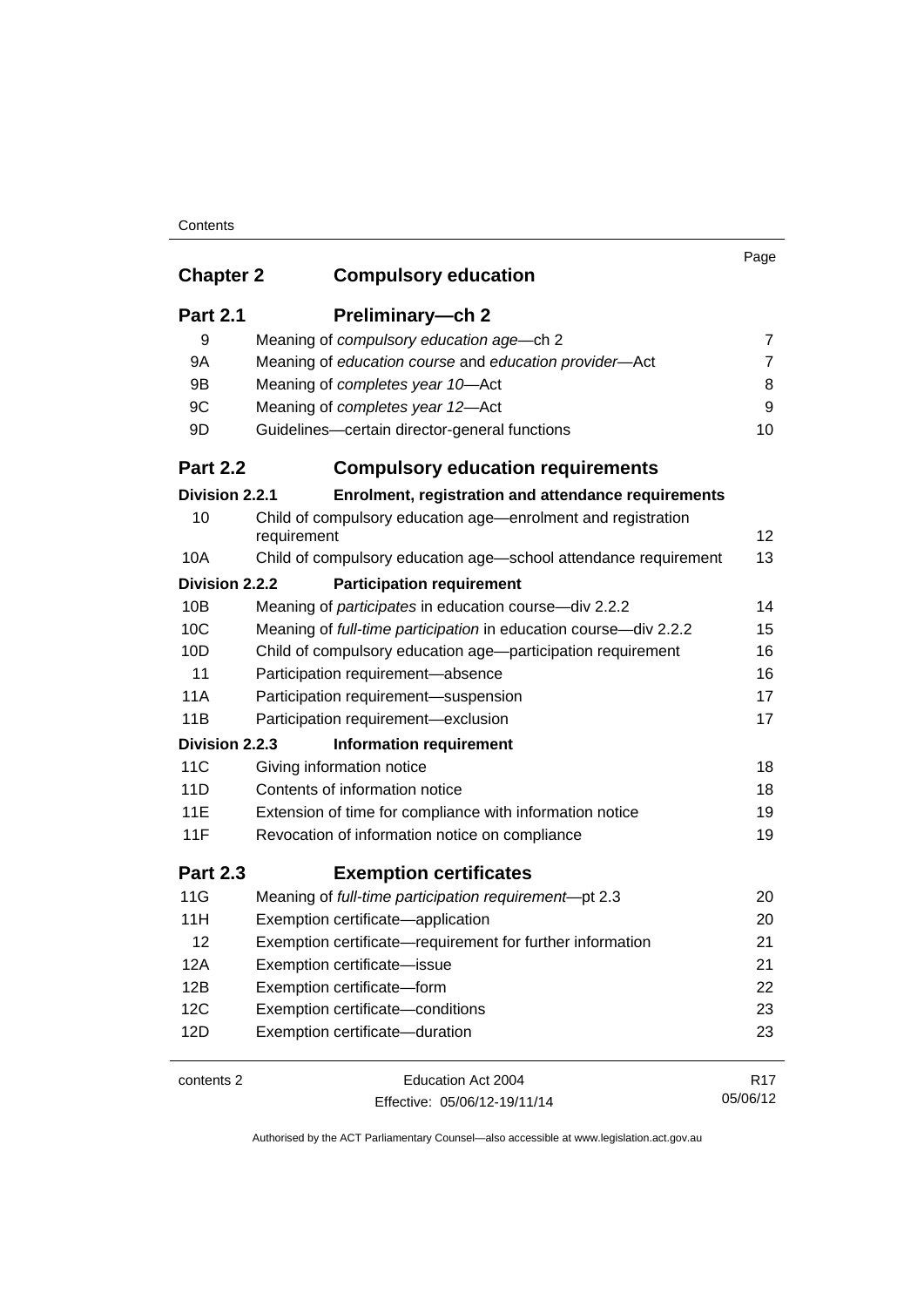| 13              | Exemption certificate-revocation                                                   | Page<br>23 |
|-----------------|------------------------------------------------------------------------------------|------------|
| <b>Part 2.4</b> | After year 10-training and employment<br>alternatives                              |            |
| Division 2.4.1  | Definitions-pt 2.4                                                                 |            |
| 13A             | Meaning of training alternative and training alternative provider-Act              | 24         |
| 13B             | Meaning of employment alternative-Act                                              | 25         |
| 13C             | Meaning of full-time participation in training or employment<br>alternative-pt 2.4 | 25         |
| Division 2.4.2  | Approval to participate in training and employment<br>alternatives                 |            |
| 13D             | Approval statement-application                                                     | 26         |
| 14              | Approval statement-requirement for further information                             | 27         |
| 14A             | Approval statement-issue                                                           | 27         |
| 14B             | Approval statement-form                                                            | 28         |
| 14C             | Approval statement-conditions                                                      | 29         |
| 14D             | Approval statement-compliance requirement                                          | 30         |
| 15              | Approval statement-duration                                                        | 31         |
| 15A             | Approval statement-revocation                                                      | 31         |
| 15B             | Return to education while approval statement in force                              | 31         |
| Division 2.4.3  | Training and employment alternatives-deemed<br>participation                       |            |
| 15C             | Training and employment alternatives-absence                                       | 31         |
| 15D             | Training alternative-suspension                                                    | 32         |
| 16              | Training alternative-exclusion                                                     | 32         |
| 16A             | Employment alternative-termination                                                 | 33         |
| <b>Part 2.5</b> | <b>Compliance notices</b>                                                          |            |
| 16B             | Giving compliance notice                                                           | 34         |
| <b>16C</b>      | Contents of compliance notice                                                      | 34         |
| 16 <sub>D</sub> | Extension of time for compliance with compliance notice                            | 35         |
| 17              | Revocation of compliance notice on compliance                                      | 35         |
| <b>Part 2.6</b> | <b>Offences-parents</b>                                                            |            |
| 17A             | Contravention of information and compliance notices                                | 36         |
| R <sub>17</sub> | Education Act 2004                                                                 | contents 3 |
| 05/06/12        | Effective: 05/06/12-19/11/14                                                       |            |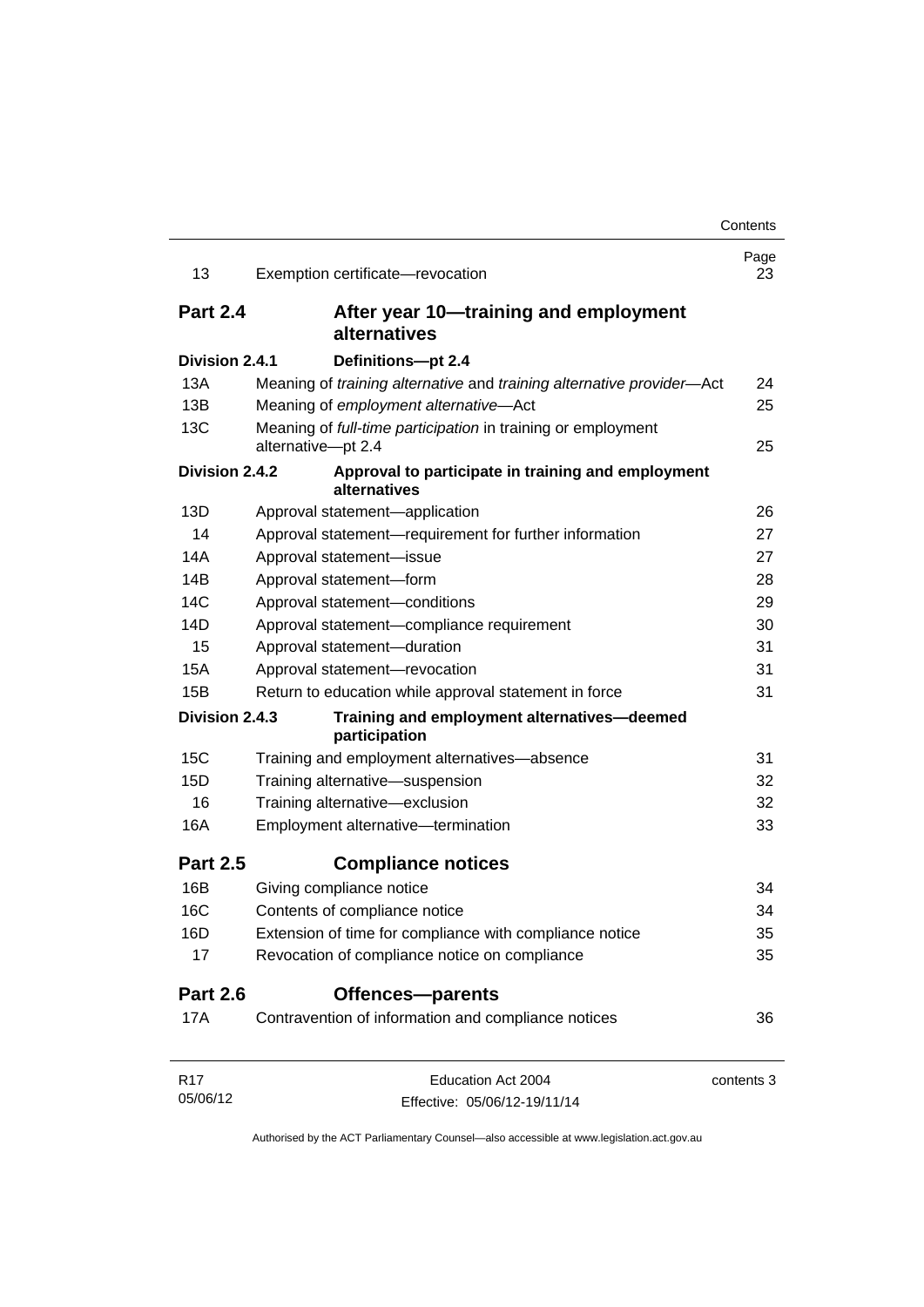| <b>Chapter 3</b> | <b>Government schools</b>                                                     | Page |
|------------------|-------------------------------------------------------------------------------|------|
| <b>Part 3.1</b>  | General                                                                       |      |
| 18               | Principles on which ch 3 based                                                | 37   |
| <b>Part 3.2</b>  | <b>Establishment and operation of government</b><br>schools                   |      |
| 20               | Establishing government schools etc                                           | 39   |
| 20A              | Independent committee                                                         | 42   |
| 20 <sub>B</sub>  | Impacts of closing or amalgamating schools                                    | 43   |
| 21               | Operation of government schools                                               | 45   |
| 22               | Investigation of complaints-government schools                                | 46   |
| 23               | Review of government school system                                            | 46   |
| 24               | Review of operation of government schools                                     | 46   |
| 25               | Reporting to parents-government schools                                       | 47   |
| 26               | Education to be free                                                          | 47   |
| 27               | Voluntary financial contributions                                             | 48   |
| 28               | Secular education                                                             | 48   |
| 29               | Religious education                                                           | 49   |
| 30               | Curriculum                                                                    | 49   |
| 31               | Approved educational courses for students at government schools               | 49   |
| <b>Part 3.3</b>  | Attendance at government schools                                              |      |
| 32               | Keeping of register of enrolments and attendances for government<br>schools   | 51   |
| 33               | Keeping records of enrolment and attendances for government<br>schools        | 51   |
| 34               | Inspection of register of enrolment and attendances for government<br>schools | 52   |
| 35               | Procedures to encourage school attendance at government schools               | 53   |
| 36               | Suspension, exclusion or transfer of student by director-general              | 53   |
| <b>Part 3.4</b>  | <b>School boards of government schools</b>                                    |      |
| Division 3.4.1   | Interpretation                                                                |      |
| 37               | Definitions for pt 3.4                                                        | 57   |

contents 4 Education Act 2004 Effective: 05/06/12-19/11/14 R17 05/06/12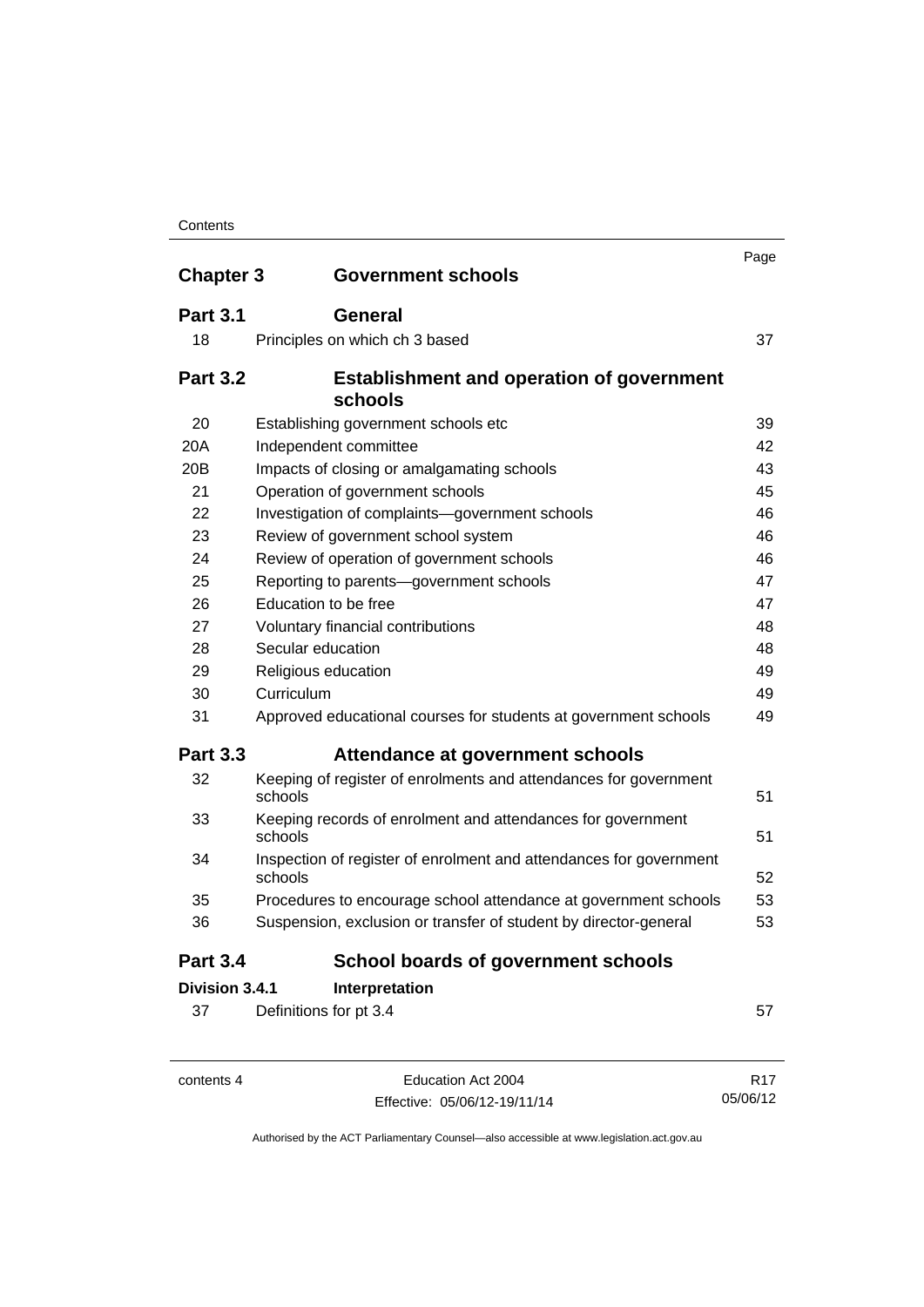|                 |                                                                                                           | Contents   |
|-----------------|-----------------------------------------------------------------------------------------------------------|------------|
|                 |                                                                                                           | Page       |
| Division 3.4.2  | <b>Establishment and membership</b>                                                                       |            |
| 38              | Establishment of school boards                                                                            | 58         |
| 39              | Functions of school boards etc                                                                            | 58         |
| 40              | Declaration of parents and citizens associations in certain<br>circumstances                              | 59         |
| 41              | Composition of school boards generally                                                                    | 60         |
| 42              | Composition of school boards of small schools                                                             | 62         |
| 43              | Composition of school boards of school-related institutions and other<br>schools in special circumstances | 63         |
| 44              | Ending of appointment of members of school board                                                          | 65         |
| 45              | Chairperson and deputy chairperson of school boards                                                       | 65         |
| 46              | School boards to take part in selection of school principals                                              | 66         |
| Division 3.4.3  | Proceedings of school boards                                                                              |            |
| 47              | Time and place of meetings of school boards                                                               | 66         |
| 48              | Procedures governing proceedings of school boards                                                         | 67         |
| 49              | Disclosure of interests by members of school boards                                                       | 68         |
| 49A             | Protection of members of school boards                                                                    | 69         |
| Division 3.4.4  | <b>Financial matters</b>                                                                                  |            |
| 50              | School boards to approve budgets                                                                          | 69         |
| 51              | Application of money of school                                                                            | 70         |
| 52              | School boards to approve financial statement and report                                                   | 70         |
| 53              | School boards to make available summaries of budget and annual<br>report                                  | 71         |
| <b>Part 3.5</b> | <b>Government Schools Education Council</b>                                                               |            |
|                 |                                                                                                           |            |
| Division 3.5.1  | <b>Establishment and membership</b>                                                                       |            |
| 54              | Establishment of council (government)                                                                     | 72         |
| 55              | Functions of council (government)                                                                         | 72         |
| 56              | Membership of council (government)                                                                        | 72         |
| 57              | Appointed members of council (government)                                                                 | 72         |
| 58              | Deputy chairperson of council (government)                                                                | 74         |
| 59              | Term of appointment to council (government)                                                               | 74         |
| 60              | Ending of appointment to council (government)                                                             | 74         |
| 61              | Conditions of appointment generally of appointed members                                                  | 75         |
| 62              | Arrangements for staff                                                                                    | 75         |
| R <sub>17</sub> | Education Act 2004                                                                                        | contents 5 |
| 05/06/12        | Effective: 05/06/12-19/11/14                                                                              |            |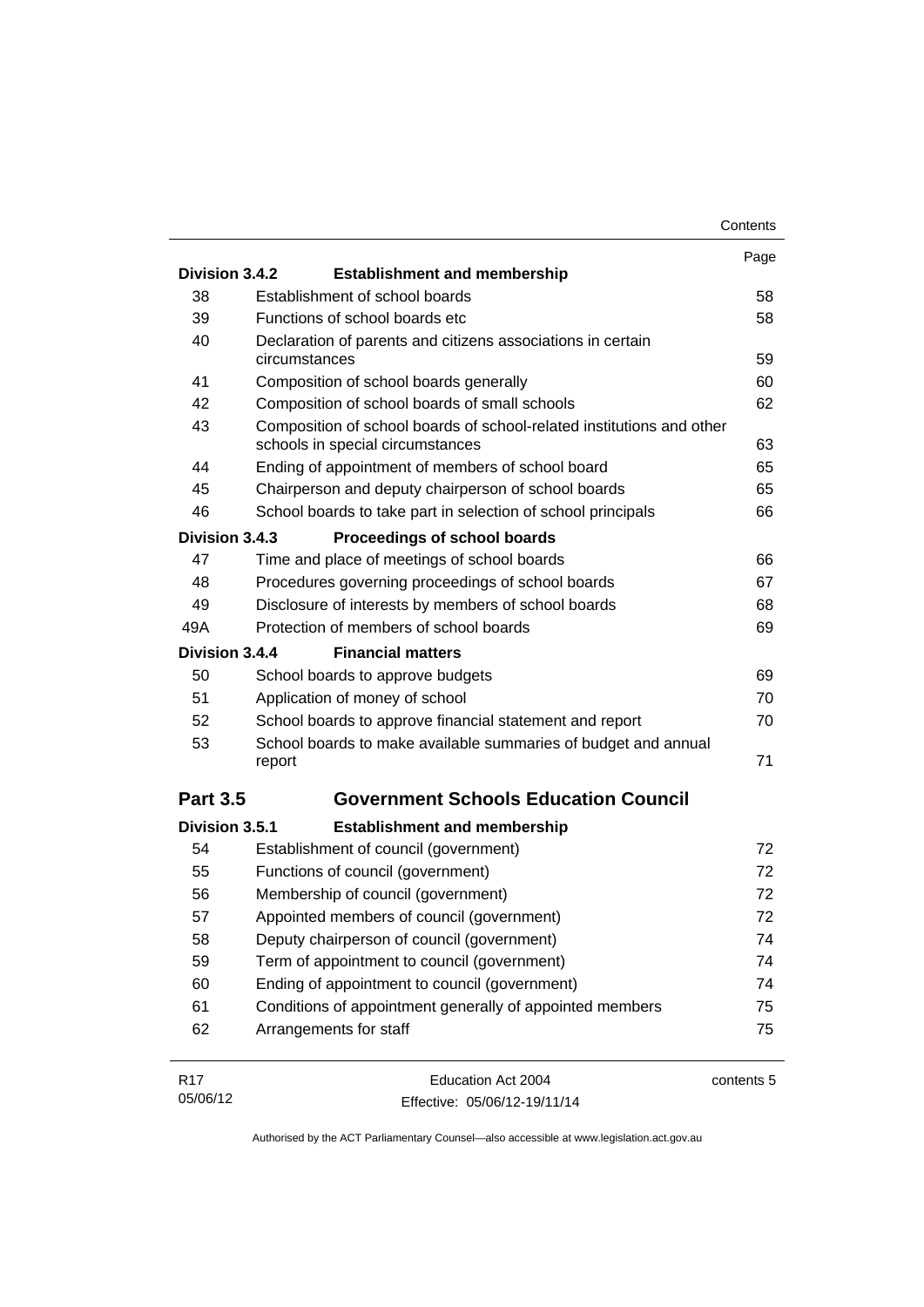|                 |                                                            | Page |
|-----------------|------------------------------------------------------------|------|
| Division 3.5.2  | Proceedings of council (government)                        |      |
| 63              | Time and place of meetings of council (government)         | 75   |
| 64              | Procedures governing proceedings of council (government)   | 76   |
| 65              | Disclosure of interests by members of council (government) | 77   |
| Division 3.5.3  | Other provisions relating to council (government)          |      |
| 66              | Minister to seek advice                                    | 78   |
| 66A             | Minister to present advice of council (government)         | 78   |
| <b>Part 3.6</b> | <b>Other provisions</b>                                    |      |
| Division 3.6.1  | Authorised persons (government)                            |      |
| 67              | Appointment of authorised persons (government)             | 79   |
| 68              | Identity cards for authorised persons (government)         | 80   |
| Division 3.6.2  | Inspection powers for government schools                   |      |
| 69              | Power not to be exercised before identity card shown etc.  | 80   |
| 70              | Entry to government schools                                | 81   |
| 71              | Powers on entry                                            | 81   |

# **Chapter 4 [Non-government schools](#page-93-0)**

| 74              | Meaning of <i>school</i> in ch 4                                                                        | 82 |
|-----------------|---------------------------------------------------------------------------------------------------------|----|
| 75              | Principles on which ch 4 based                                                                          | 82 |
| 77              | Registrar                                                                                               | 83 |
| 78              | Functions of registrar                                                                                  | 83 |
| 79              | Register of non-government schools                                                                      | 83 |
| 80              | Availability of information about operation of non-government schools<br>and their educational programs | 83 |
| 81              | Approved educational courses for students at non-government schools                                     | 84 |
| <b>Part 4.2</b> | <b>Registration-non-government schools</b>                                                              |    |
| 82              | Schools to be registered                                                                                | 85 |
| 83              | Applications for in-principle approval for proposed registration                                        | 85 |
| 84              | Deciding in-principle applications                                                                      | 86 |
| 85              | Application for provisional registration                                                                | 88 |
|                 |                                                                                                         |    |

| contents 6 | Education Act 2004           | R <sub>17</sub> |
|------------|------------------------------|-----------------|
|            | Effective: 05/06/12-19/11/14 | 05/06/12        |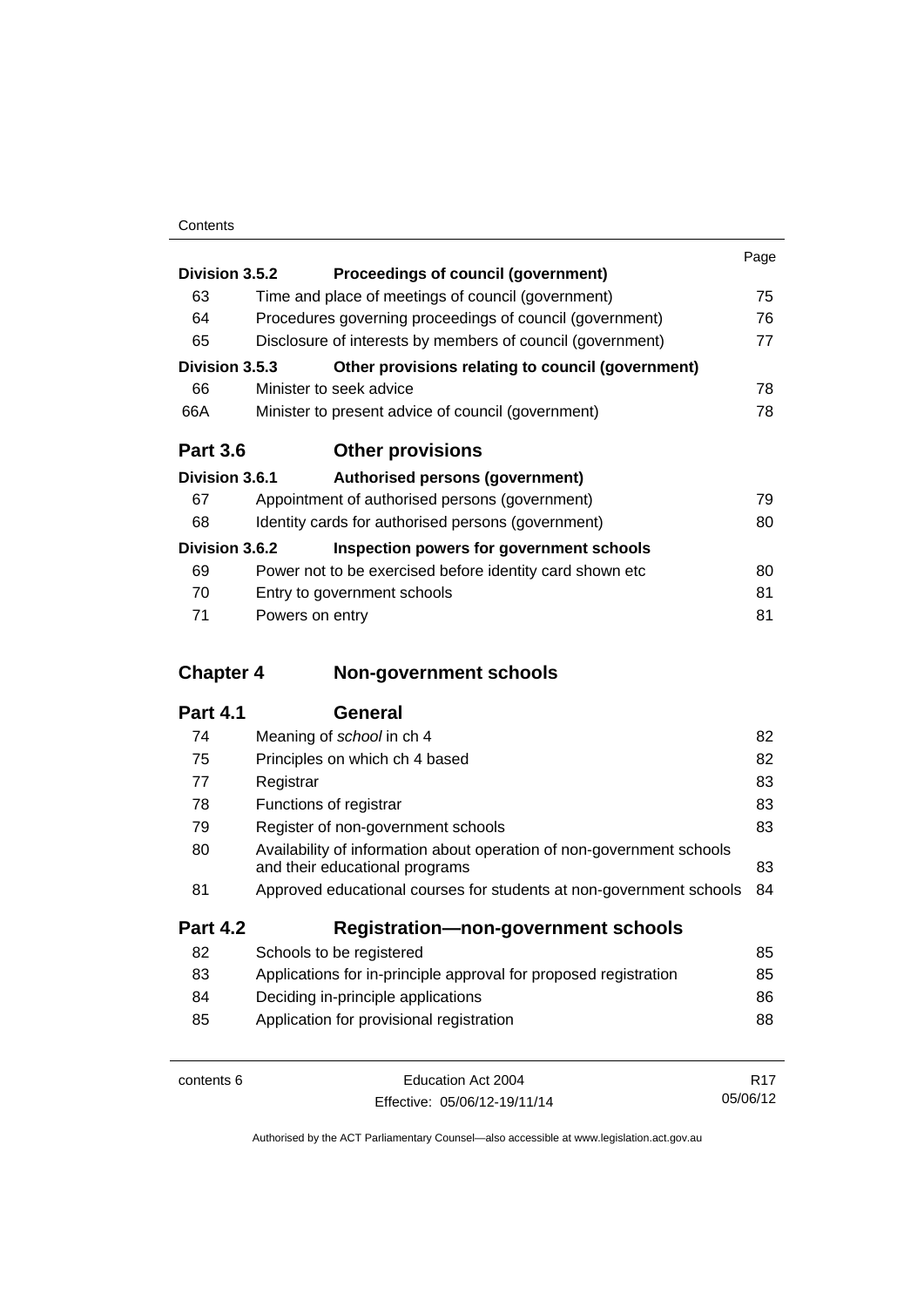| 86              | Provisional registration                                                           | Page<br>89 |
|-----------------|------------------------------------------------------------------------------------|------------|
| 87              | Application for registration                                                       | 91         |
| 88              | Registration                                                                       | 91         |
| 88A             | Application for registration at additional campus                                  | 93         |
| 88B             | Registration at additional campus                                                  | 94         |
| 89              | Application for registration at additional educational levels                      | 96         |
| 90              | Registration at additional educational levels                                      | 97         |
| 91              | Conditions of provisional registration or registration                             | 99         |
| 92              | Certificate of provisional registration or registration                            | 99         |
| 93              | Period of provisional registration and registration                                | 100        |
| 94              | Investigation of complaints-non-government schools                                 | 101        |
| 95              | Cancellation of provisional registration or registration                           | 101        |
| 96              | Application for renewal of registration                                            | 102        |
| 97              | Renewal of registration                                                            | 103        |
| 98              | Inspection of panel reports for school registration etc                            | 104        |
| <b>Part 4.3</b> | Attendance at non-government schools                                               |            |
| 99              | Keeping of register of enrolments and attendances for non-<br>government schools   | 106        |
| 100             | Keeping records of enrolment and attendances for non-government<br>schools         | 106        |
| 101             | Inspection of register of enrolment and attendances for non-<br>government schools | 107        |
| 102             | Procedures to encourage attendance at non-government schools                       | 108        |
| 103             | Reporting to parents-non-government schools                                        | 108        |
| 104             | Suspension, transfer or exclusion of students-Catholic systemic<br>schools         | 108        |
| 105             | Suspension or exclusion of students-other non-government schools                   | 111        |
| <b>Part 4.4</b> | <b>Non-government Schools Education Council</b>                                    |            |
| Division 4.4.1  | <b>Establishment and membership</b>                                                |            |
| 106             | Establishment of council (non-government)                                          | 114        |
| 107             | Functions of council (non-government)                                              | 114        |
| 108             | Membership of council (non-government)                                             | 114        |
| 109             | Members of council (non-government)                                                | 115        |
| 110             | Deputy chairperson of council (non-government)                                     | 115        |
| <b>R17</b>      | Education Act 2004                                                                 | contents 7 |
| 05/06/12        | Effective: 05/06/12-19/11/14                                                       |            |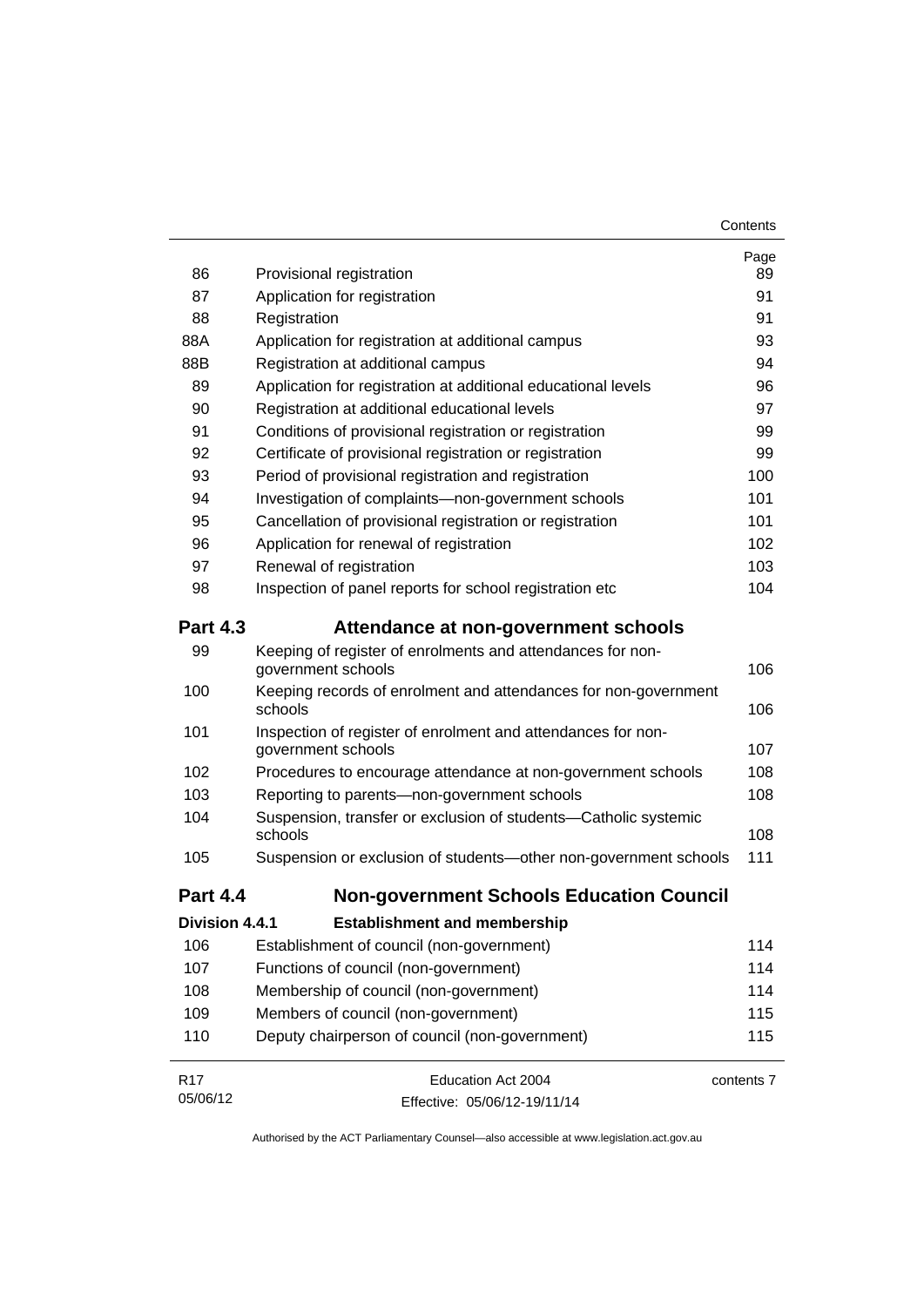|                  |                                                                            | Page |  |
|------------------|----------------------------------------------------------------------------|------|--|
| 111              | Term of appointment to council (non-government)                            | 116  |  |
| 112              | Ending of appointment to council (non-government)                          | 116  |  |
| 113              | Conditions of appointment generally of council (non-government)<br>members |      |  |
| 114              | Arrangements for staff                                                     | 117  |  |
| Division 4.4.2   | Proceedings of council (non-government)                                    |      |  |
| 115              | Time and place of meetings of council (non-government)                     | 117  |  |
| 116              | Proceedings of council (non-government)                                    | 117  |  |
| 117              | Disclosure of interests by members of council (non-government)             |      |  |
| Division 4.4.3   | Other provisions relating to council (non-government)                      |      |  |
| 118              | Minister to seek advice                                                    | 118  |  |
| 118A             | Minister to present advice of council (non-government)                     | 119  |  |
| <b>Part 4.5</b>  | <b>Other provisions</b>                                                    |      |  |
| Division 4.5.1   | Authorised persons (non-government)                                        |      |  |
| 119              | Appointment of authorised persons (non-government)                         | 120  |  |
| 120              | Identity cards for authorised persons (non-government)                     | 121  |  |
| Division 4.5.2   | Inspection powers for non-government schools                               |      |  |
| 121              | Power not to be exercised before identity card shown etc                   | 121  |  |
| 122              | Entry to non-government schools for inspections                            |      |  |
| 123              | Entry to non-government schools with consent                               |      |  |
| 124              | Consent to entry                                                           |      |  |
| 125              | Powers on entry                                                            |      |  |
| <b>Chapter 5</b> | <b>Home education</b>                                                      |      |  |
| <b>Part 5.1</b>  | General                                                                    |      |  |
| 128              | Principles on which ch 5 based                                             | 124  |  |
| <b>Part 5.2</b>  | <b>Registration-home education</b>                                         |      |  |
| 129              | Meaning of home education                                                  |      |  |
| 130              | Provisional registration for home education                                |      |  |
| 131              | Registration for home education                                            |      |  |
| 132              | Conditions of registration for home education                              |      |  |
| contents 8       | Education Act 2004                                                         |      |  |

Effective: 05/06/12-19/11/14

05/06/12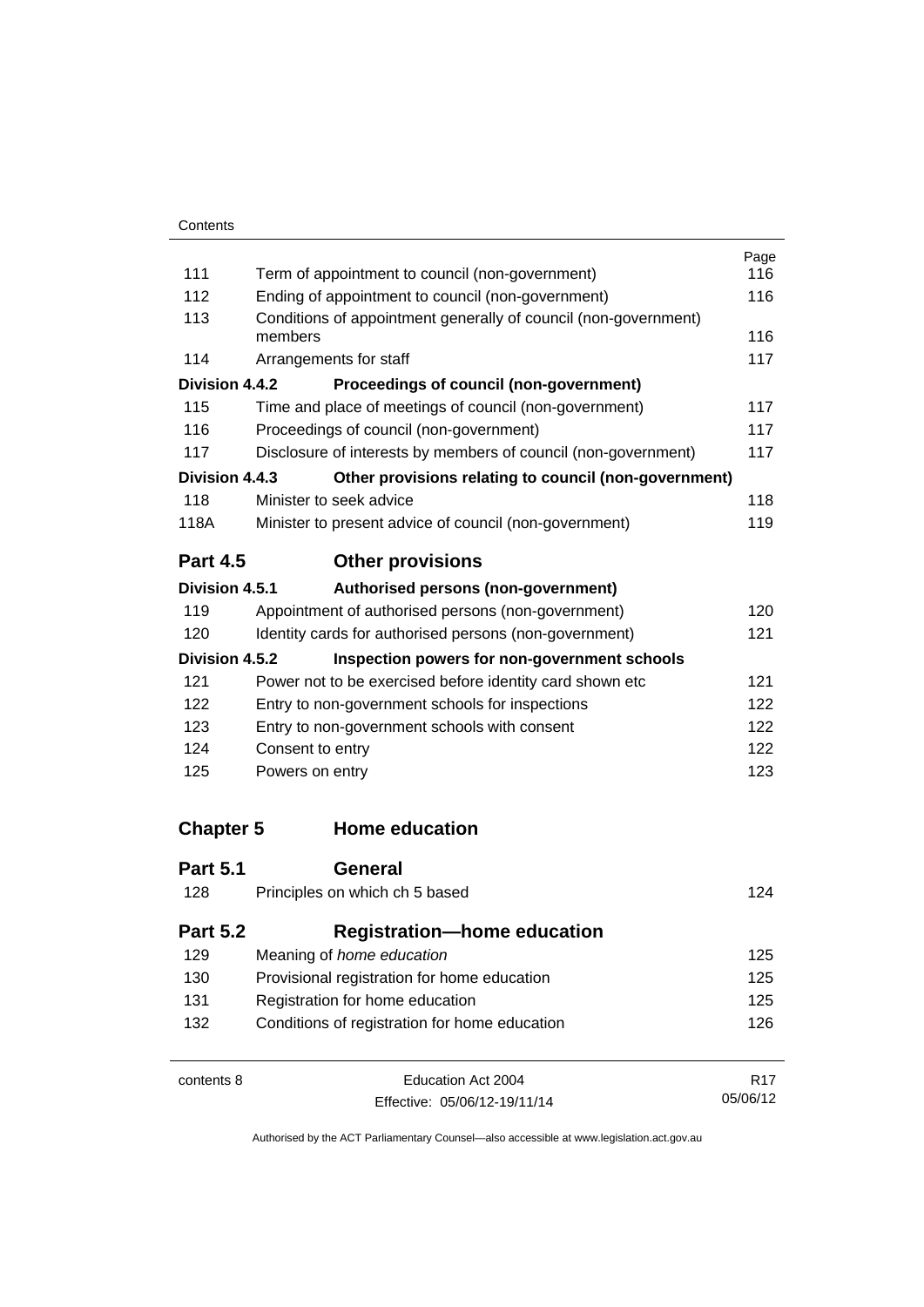|     |                                                 | Page |
|-----|-------------------------------------------------|------|
| 133 | Registration of child                           | 126  |
| 134 | Period of registration                          | 127  |
| 135 | Cancellation of registration for home education | 127  |
| 136 | Certificate of registration for home education  | 128  |
| 137 | Renewal of registration for home education      | 128  |
| 138 | Home education reports                          | 129  |
| 139 | Home education register                         | 129  |

## **Chapter 6 [Miscellaneous](#page-141-0)**

| <b>Part 6.1</b> | <b>Notification and review of decisions</b>                                                            |     |
|-----------------|--------------------------------------------------------------------------------------------------------|-----|
| 140             | Definitions-pt 6.1                                                                                     | 130 |
| 141             | Internal review notices                                                                                |     |
| 142             | Applications for internal review                                                                       | 131 |
| 143             | Applications not stay reviewable decisions                                                             | 132 |
| 144             | Internal review                                                                                        | 132 |
| 145             | Reviewable decision notices                                                                            | 132 |
| 145A            | Applications to ACAT                                                                                   |     |
| <b>Part 6.2</b> | <b>Other provisions</b>                                                                                |     |
| 146A            | Student transfer register                                                                              | 134 |
| 147             | Offences on school premises                                                                            | 134 |
| 148             | 135<br>Obligations on parents                                                                          |     |
| 149             | 135<br>Notification of parents                                                                         |     |
| 150             | Minister may grant scholarships etc                                                                    |     |
| 151             | Gifts and donations                                                                                    |     |
| 152             | <b>Education trust fund</b>                                                                            | 136 |
| 153             | Notices of intention under former education Act to conduct schools at<br>additional educational levels | 137 |
| 153A            | Evidence—certificate signed by principal etc                                                           | 138 |
| 154             | Approved forms<br>139                                                                                  |     |
| 155             | Regulation-making power<br>140                                                                         |     |
|                 |                                                                                                        |     |

**Contents**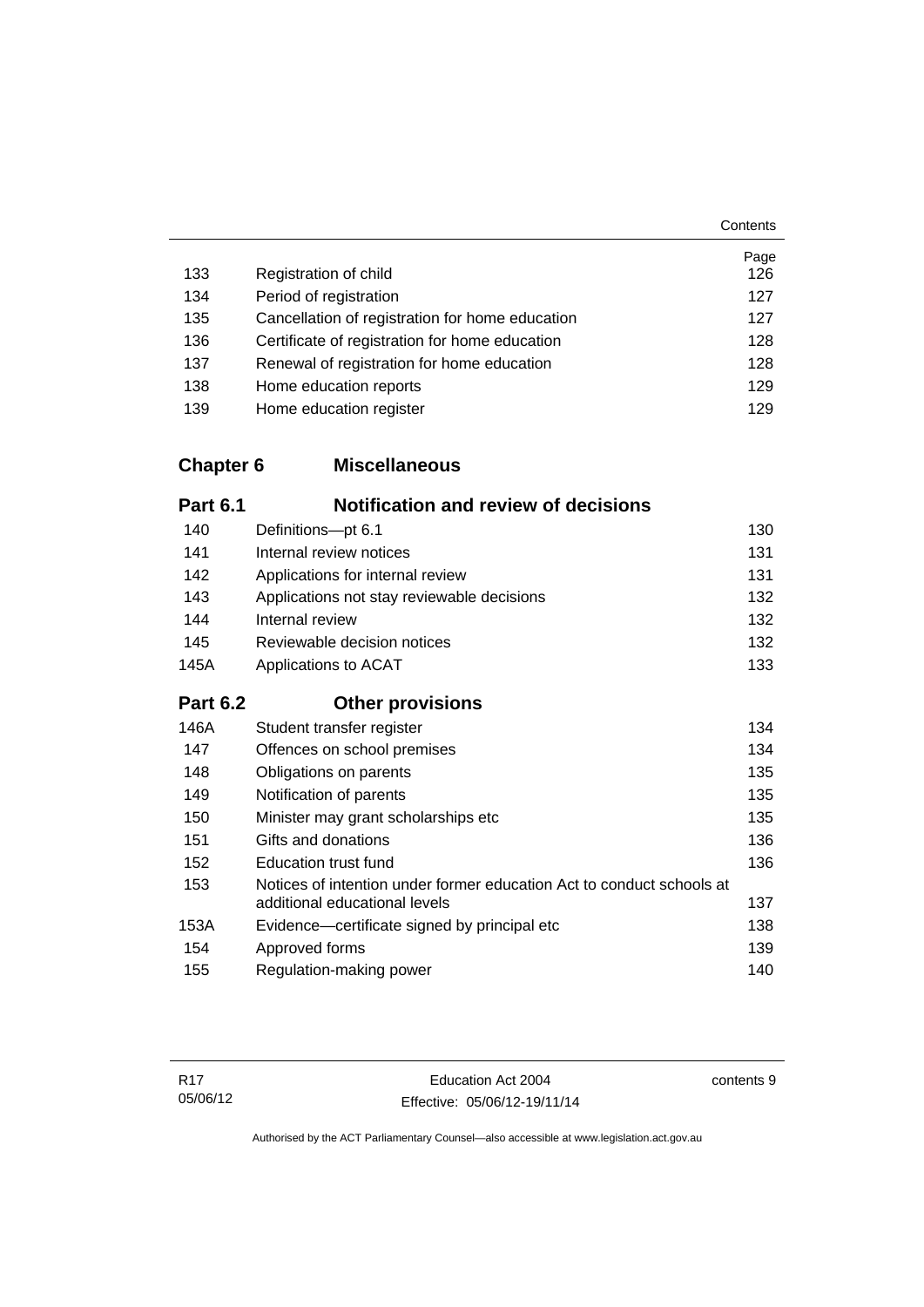| <b>Schedule 1</b><br><b>Reviewable decisions</b> | Page<br>141 |
|--------------------------------------------------|-------------|
| <b>Dictionary</b>                                | 146         |
| <b>Endnotes</b>                                  |             |
| About the endnotes                               | 154         |
| 154<br>Abbreviation key                          |             |
| 155<br>Legislation history                       |             |
| Amendment history                                | 157         |
| Earlier republications                           | 171         |
| Expired transitional or validating provisions    | 172         |
|                                                  |             |

contents 10 Education Act 2004 Effective: 05/06/12-19/11/14

R17 05/06/12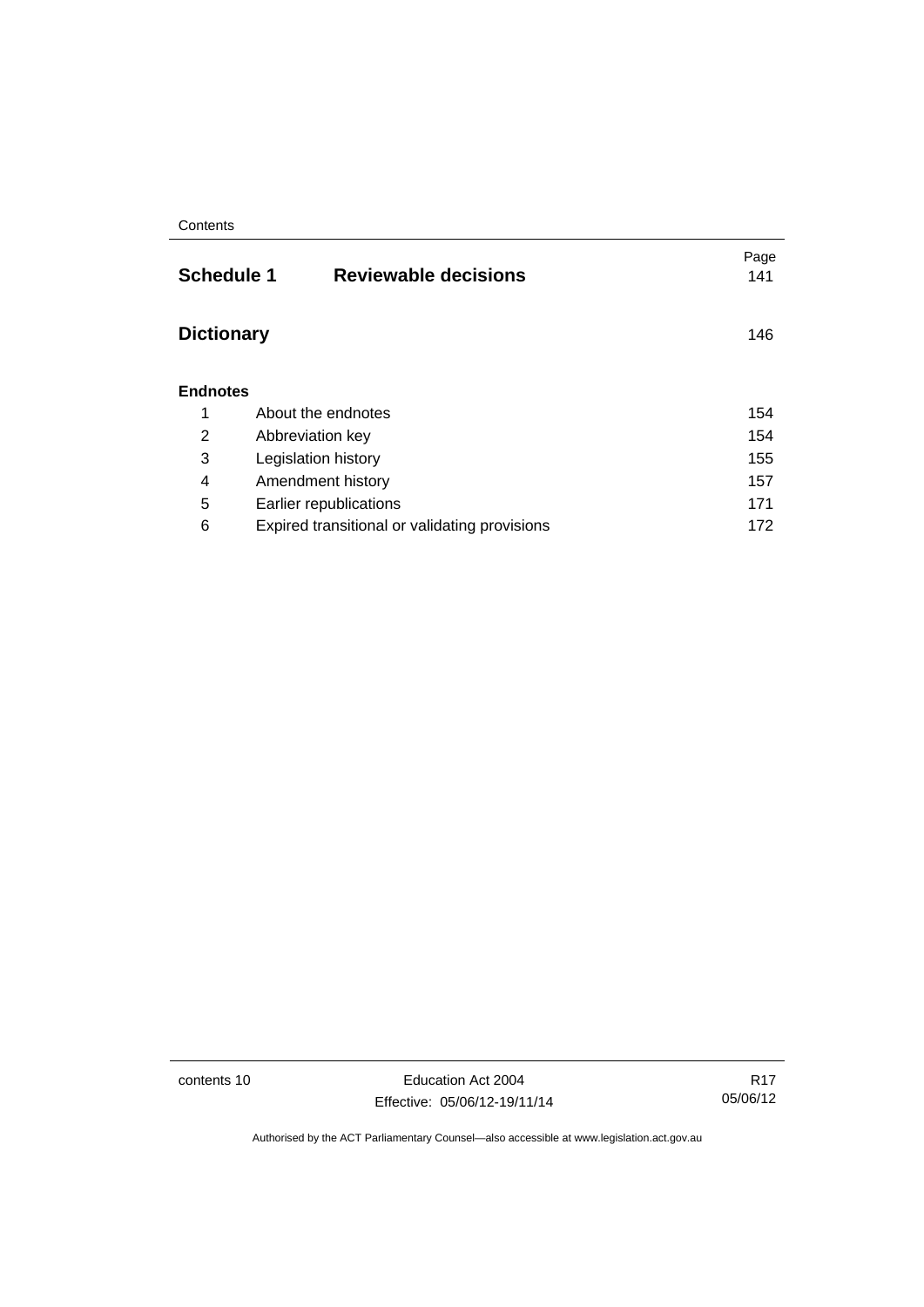

# **Education Act 2004**

An Act about the education of children in the ACT, and for other purposes

R17 05/06/12

l

page 1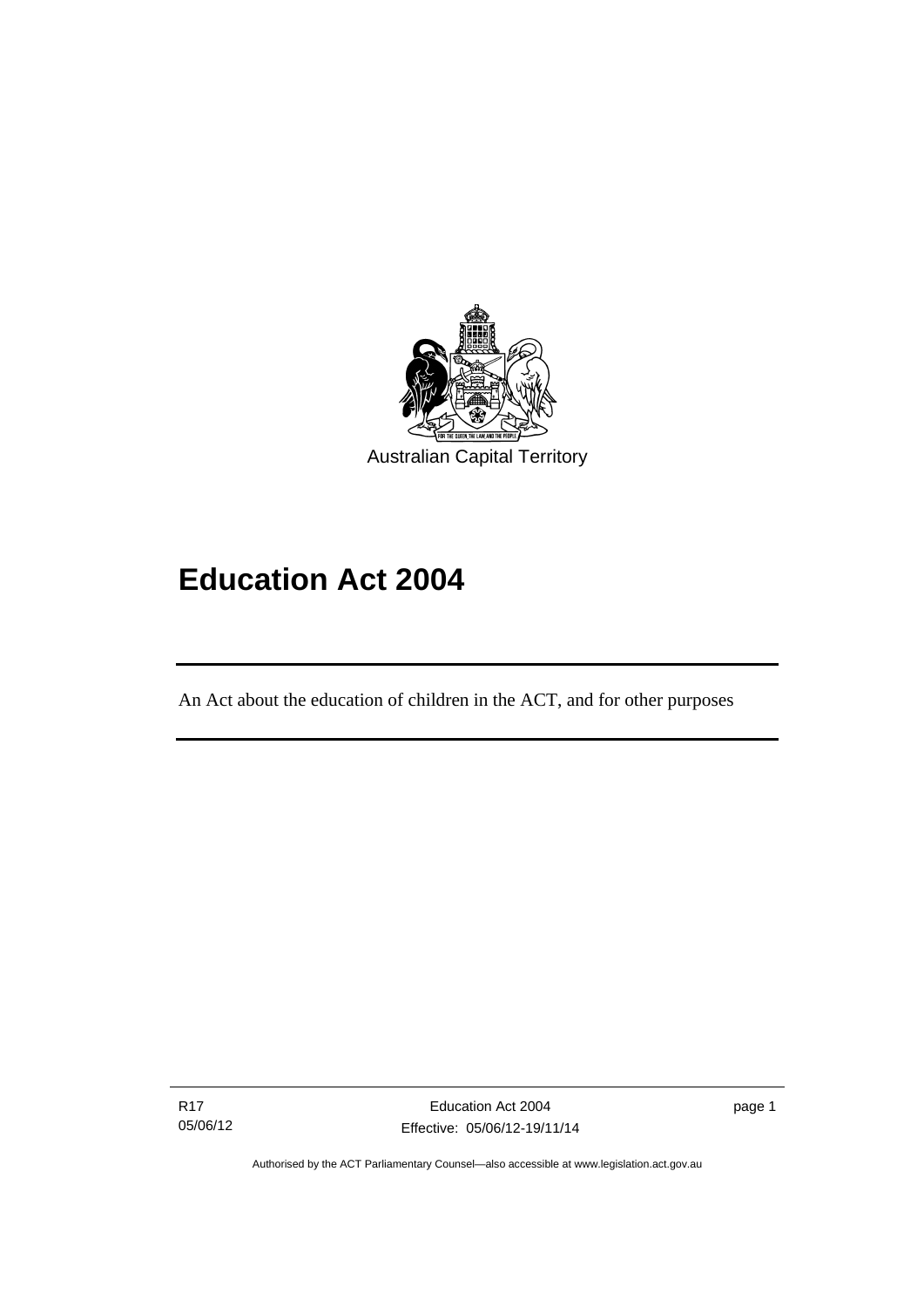**Chapter 1 General**<br>**Part 1.1 Prelimina Preliminary** 

Section 1

# <span id="page-13-0"></span>**Chapter 1 General**

# <span id="page-13-1"></span>**Part 1.1** Preliminary

### <span id="page-13-2"></span>**1 Name of Act**

This Act is the *Education Act 2004*.

## <span id="page-13-3"></span>**3 Dictionary**

The dictionary at the end of this Act is part of this Act.

*Note 1* The dictionary at the end of this Act defines certain terms used in this Act, and includes references (*signpost definitions*) to other terms defined elsewhere in this Act.

> For example, the signpost definition '*carer*—see section 6.' means that the term 'carer' is defined in that section.

*Note 2* A definition in the dictionary (including a signpost definition) applies to the entire Act unless the definition, or another provision of the Act, provides otherwise or the contrary intention otherwise appears (see [Legislation Act,](http://www.legislation.act.gov.au/a/2001-14)  $s$  155 and  $s$  156 (1)).

### <span id="page-13-4"></span>**4 Notes**

A note included in this Act is explanatory and is not part of this Act.

*Note* See [Legislation Act,](http://www.legislation.act.gov.au/a/2001-14) s 127 (1), (4) and (5) for the legal status of notes.

Authorised by the ACT Parliamentary Counsel—also accessible at www.legislation.act.gov.au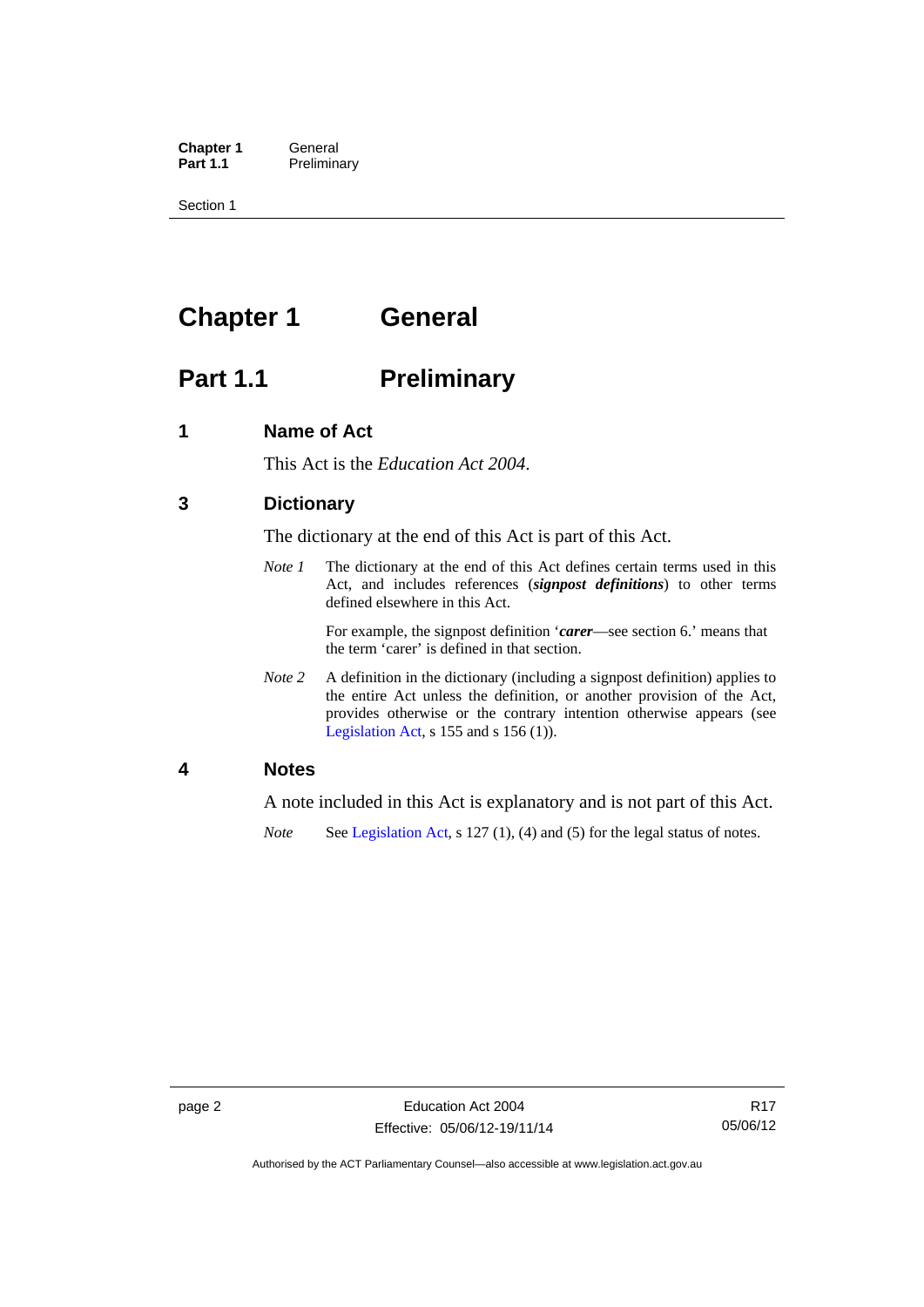### <span id="page-14-0"></span>**5 Offences against Act—application of Criminal Code etc**

Other legislation applies in relation to offences against this Act.

*Note 1 Criminal Code* The [Criminal Code,](http://www.legislation.act.gov.au/a/2002-51) ch 2 applies to all offences against this Act (see Code, pt 2.1). The chapter sets out the general principles of criminal responsibility

(including burdens of proof and general defences), and defines terms used for offences to which the Code applies (eg *conduct*, *intention*, *recklessness* and *strict liability*).

*Note 2 Penalty units* 

The [Legislation Act](http://www.legislation.act.gov.au/a/2001-14), s 133 deals with the meaning of offence penalties that are expressed in penalty units.

## <span id="page-14-1"></span>**6 Meaning of** *parent* **and** *carer*

- (1) In this Act, a *parent* includes a carer.
- (2) In this Act, a *parent* is a person having parental responsibility for the child under the *[Children and Young People Act 2008](http://www.legislation.act.gov.au/a/2008-19)*, division 1.3.2.
- (3) In this Act, a *carer* is a person who is an out-of-home carer under the *[Children and Young People Act 2008](http://www.legislation.act.gov.au/a/2008-19)*, section 508 (Who is an *out-of-home carer*?).

page 3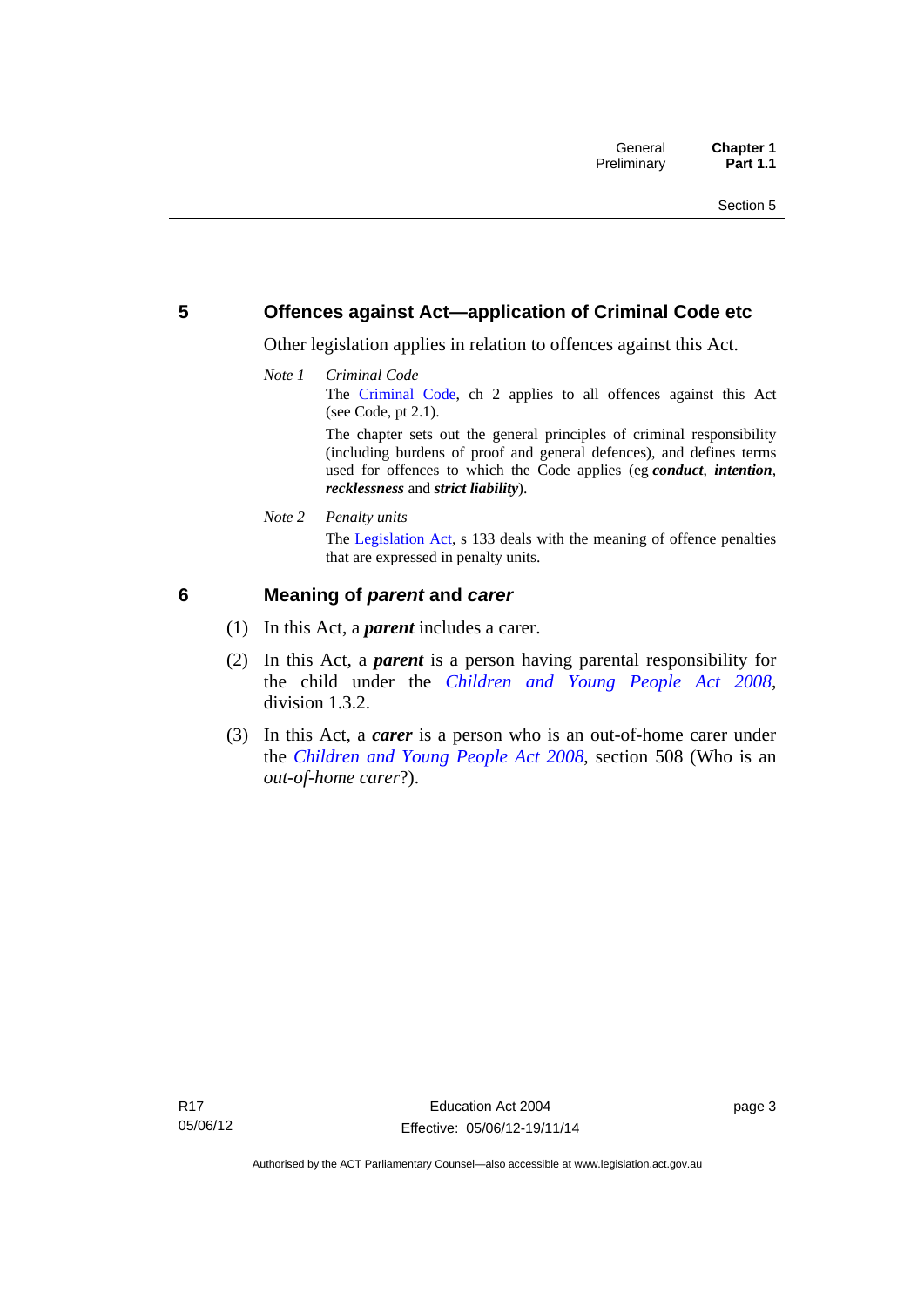Section 7

# <span id="page-15-0"></span>**Part 1.2 General principles and objects**

<span id="page-15-1"></span>**7 General principles of Act** 

- (1) Everyone involved in the administration of this Act, or in the school or home education of children in the ACT, is to apply the principle that every child has a right to receive a high-quality education.
- (2) Without limiting subsection (1), a high-quality education is based on the following principles:
	- (a) school education and home education provide a foundation for a democratic society;
	- (b) school education and home education should—
		- (i) aim to develop every child's potential and maximise educational achievements; and
		- (ii) promote children's enthusiasm for lifelong learning and optimism for the future; and
		- (iii) encourage parents to take part in the education of their children, and recognise their right to choose a suitable educational environment; and
		- (iv) promote respect for and tolerance of others; and
		- (v) recognise the social, religious, physical, intellectual and emotional needs of all students; and
		- (vi) aim over time to improve the learning outcomes of students so that the outcomes are free from disadvantage because of economic, social, cultural or other causes; and
		- (vii) encourage all students to complete their senior secondary education; and
		- (viii) provide access to a broad education; and
		- (ix) recognise the needs of Indigenous students;

R17 05/06/12

Authorised by the ACT Parliamentary Counsel—also accessible at www.legislation.act.gov.au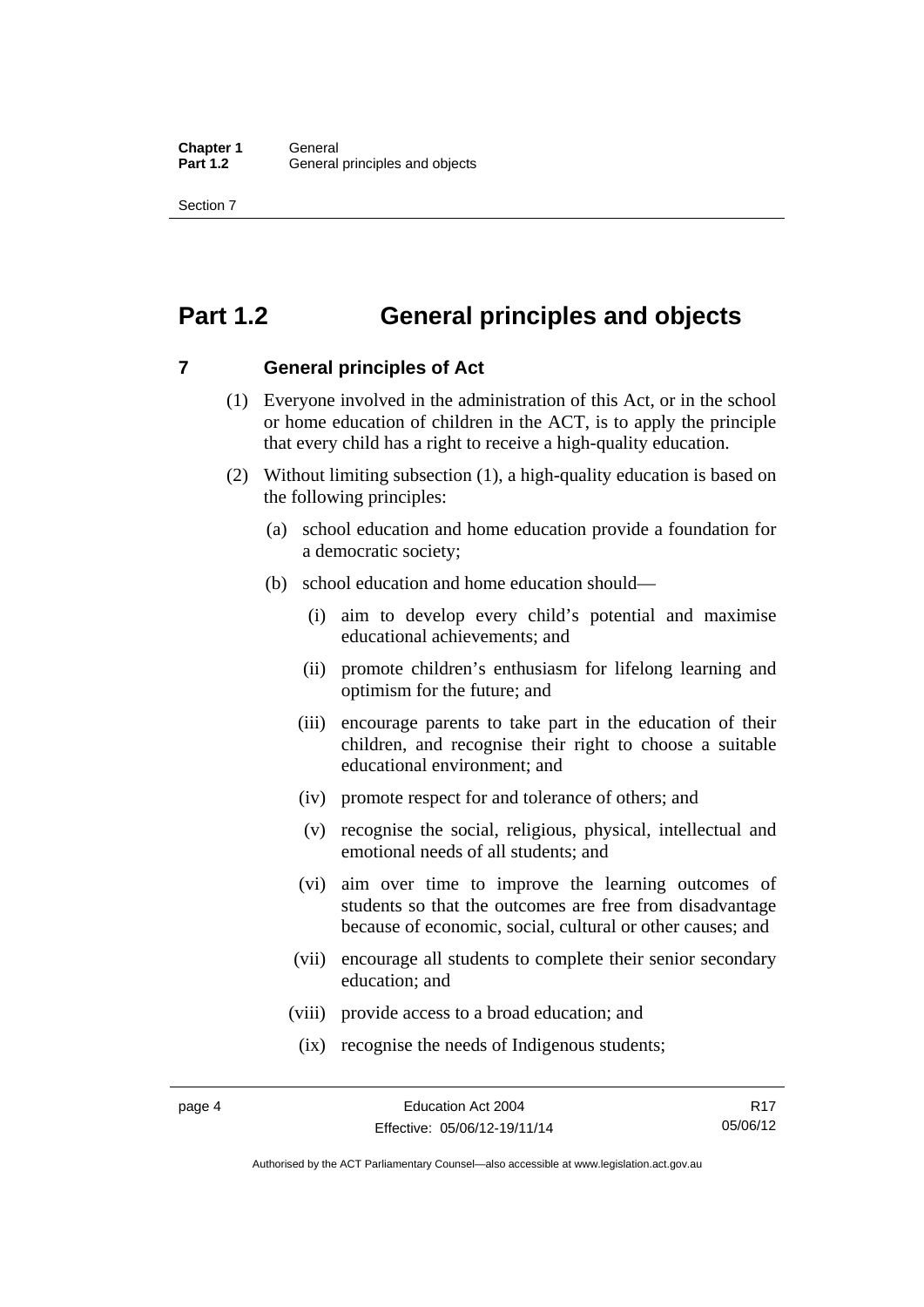- (c) innovation, diversity and opportunity within and among schools should be encouraged;
- (d) effective quality assurance mechanisms should be applied to school education;
- (e) government funding should be directed to students through their schools or school system;
- (f) the partnership between the home, community and educational providers should be recognised;
- (g) school communities should be given information about the operation of their schools.
- (3) Everyone involved in the administration of this Act, or in the school education of children in the ACT, is to apply the principle that school education—
	- (a) recognises the individual needs of children with disabilities; and
	- (b) should make appropriate provision for those needs, unless it would impose unjustifiable hardship on the provider of the school education.
- (4) Corporal punishment is not allowed in ACT schools.

### <span id="page-16-0"></span>**8 Main objects of Act**

The main objects of this Act are—

- (a) to state the responsibilities of parents and the government in relation to education and the principles and values on which government and non-government school education and home education are based; and
- (b) to promote compulsory education by ensuring that—
	- (i) children complete year 10; and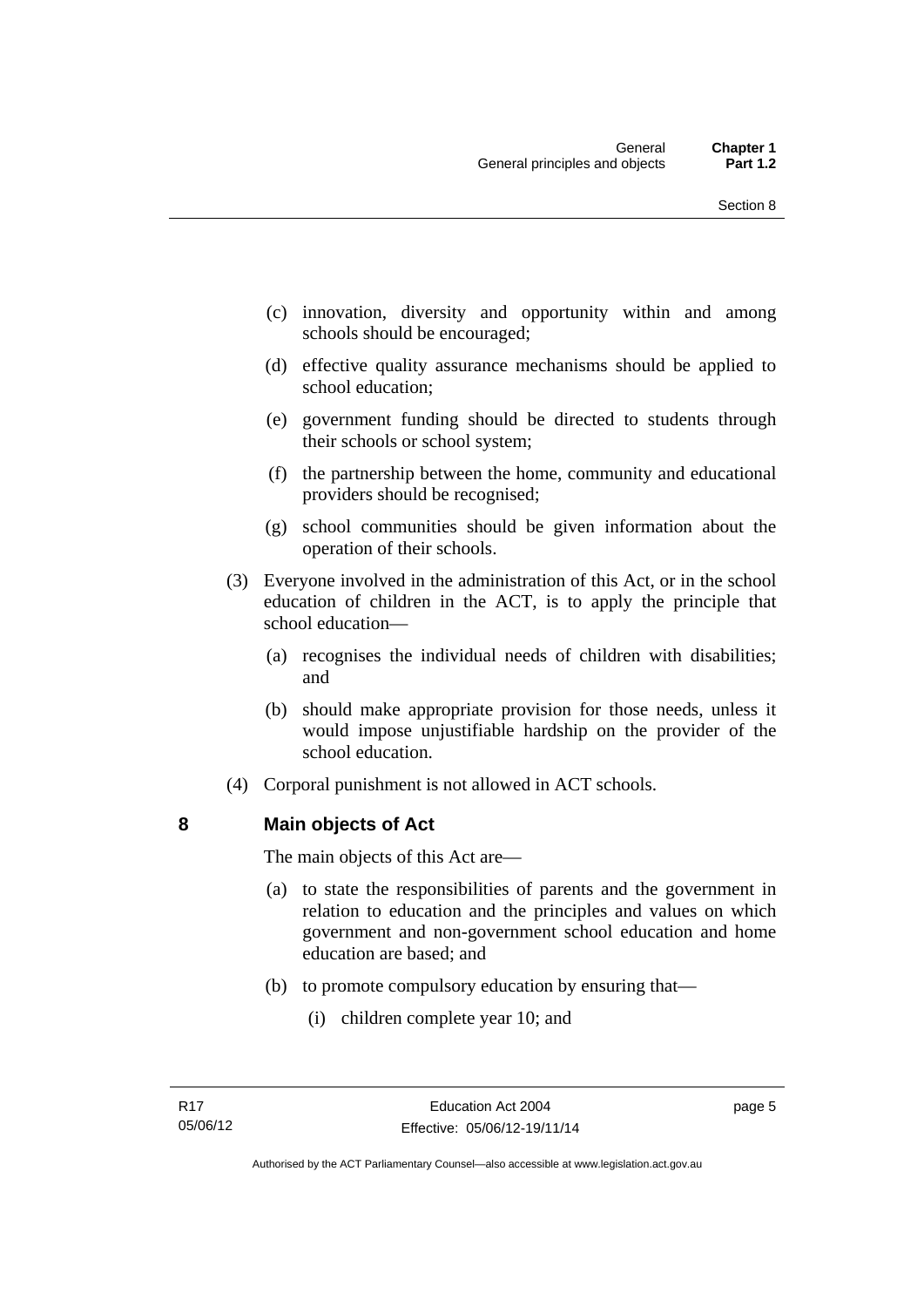Section 8

- (ii) children participate in education until they are 17 years old or complete year 12 (whichever happens first), with the opportunity to participate in training or employment after year 10; and
- (c) to state the circumstances in which school attendance is not required, including providing for suspension and exclusion from school; and
- (d) to provide for the operation and governance of government schools; and
- (e) to provide for the registration of non-government schools and home education.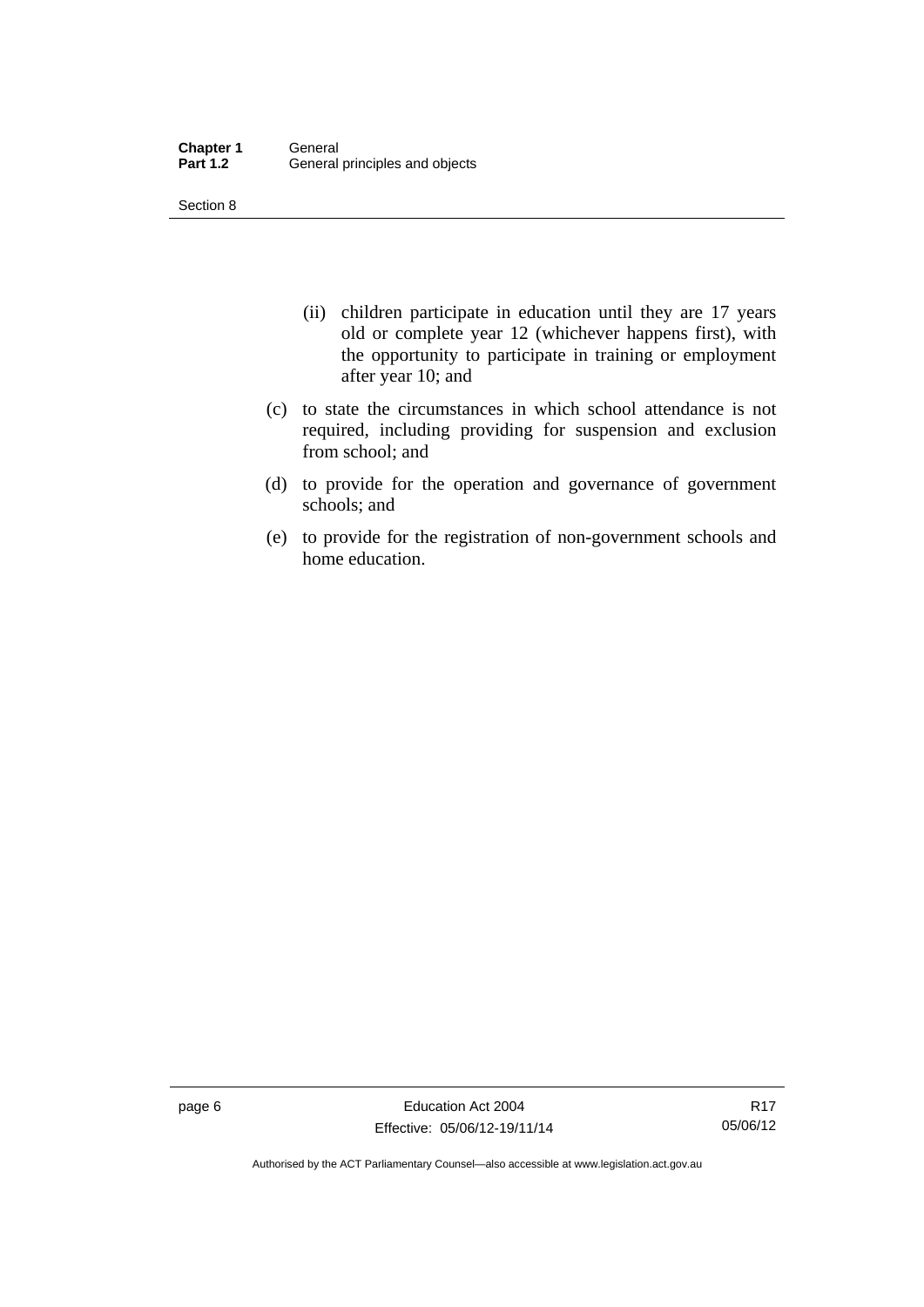# <span id="page-18-0"></span>**Chapter 2 Compulsory education**

## <span id="page-18-1"></span>**Part 2.1 Preliminary—ch 2**

<span id="page-18-2"></span>

## **9 Meaning of** *compulsory education age***—ch 2**

For this chapter, a child is of *compulsory education age* if the child is at least 6 years old and under the age that the first of the following happens:

- (a) the child is 17 years old;
- (b) the child completes year 12.

### <span id="page-18-3"></span>**9A Meaning of** *education course* **and** *education provider***— Act**

- (1) For this Act, each of the courses mentioned in table 9A, column 2 is an *education course*, and the entity mentioned in column 3 for the course is the provider (the *education provider*) of the course.
- (2) Also, the director-general may approve another course as an *education course* and an entity as the provider (the *education provider*) of the course.
- (3) An approval is a notifiable instrument.
	- *Note* A notifiable instrument must be notified under the [Legislation Act](http://www.legislation.act.gov.au/a/2001-14).

| column 1 | column 2                                                                   | column 3                                                                                                                                                                                                    |
|----------|----------------------------------------------------------------------------|-------------------------------------------------------------------------------------------------------------------------------------------------------------------------------------------------------------|
| item     | education course                                                           | education provider                                                                                                                                                                                          |
|          | a course of study                                                          | a school                                                                                                                                                                                                    |
|          | a course of study                                                          | a school under a law of a State or another Territory                                                                                                                                                        |
|          | a course of study<br>leading to the<br>completion of year 10<br>or year 12 | a registered training organisation under the <i>Training</i><br>and Tertiary Education Act 2003 or a registered<br>training organisation (however described) under a law<br>of a State or another Territory |

R17 05/06/12 page 7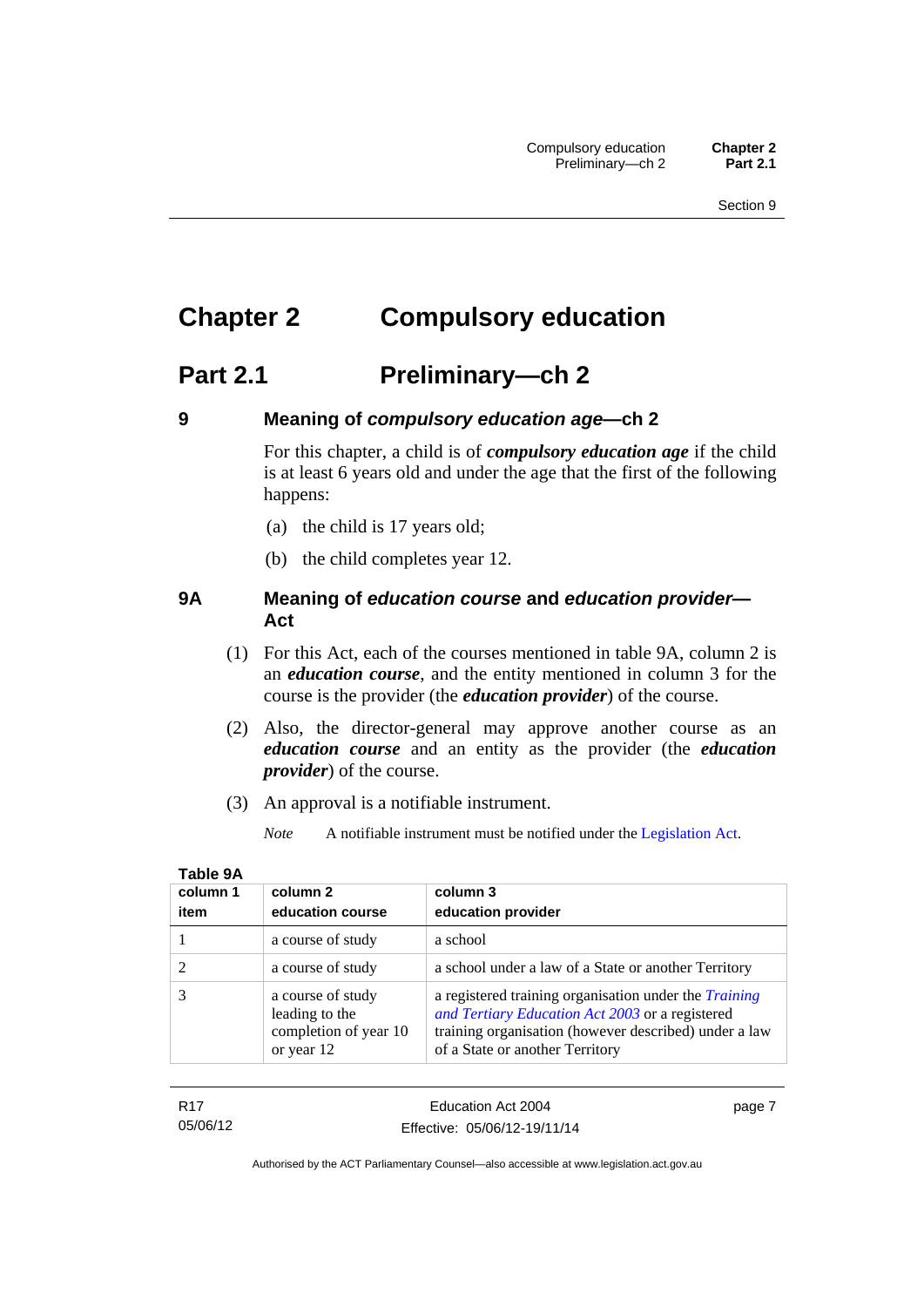| <b>Chapter 2</b> | Compulsory education |
|------------------|----------------------|
| <b>Part 2.1</b>  | Preliminary-ch 2     |

Section 9B

| column 1       | column <sub>2</sub>                                                                                                     | column 3                                                                                              |
|----------------|-------------------------------------------------------------------------------------------------------------------------|-------------------------------------------------------------------------------------------------------|
| item           | education course                                                                                                        | education provider                                                                                    |
| $\overline{4}$ | a vocational education<br>and training course<br>under the <i>Training and</i><br><b>Tertiary Education</b><br>Act 2003 | a registered training organisation under the <i>Training</i><br>and Tertiary Education Act 2003       |
| 5              | a vocational education<br>and training course<br>(however described)<br>under a law of a State<br>or another Territory  | a registered training organisation (however described)<br>under a law of a State or another Territory |
| 6              | a higher education<br>course under the<br><b>Training and Tertiary</b><br><b>Education Act 2003</b>                     | a higher education provider under the <i>Training and</i><br><b>Tertiary Education Act 2003</b>       |
| 7              | a higher education<br>course under the<br><b>Training and Tertiary</b><br><b>Education Act 2003</b>                     | a university under the <i>Training and Tertiary Education</i><br>Act 2003                             |

### <span id="page-19-0"></span>**9B Meaning of** *completes year 10***—Act**

- (1) For this Act, a child *completes year 10* at an education provider if the child—
	- (a) is awarded or has completed the requirements for being awarded a year 10 certificate (however described) by the provider; or
	- (b) is given or has completed the requirements for being given a high school record (however described) in relation to year 10 by the provider; or
	- (c) is awarded a certificate (however described) approved by the director-general.
- (2) An approval is a notifiable instrument.

*Note* A notifiable instrument must be notified under the [Legislation Act](http://www.legislation.act.gov.au/a/2001-14).

R17 05/06/12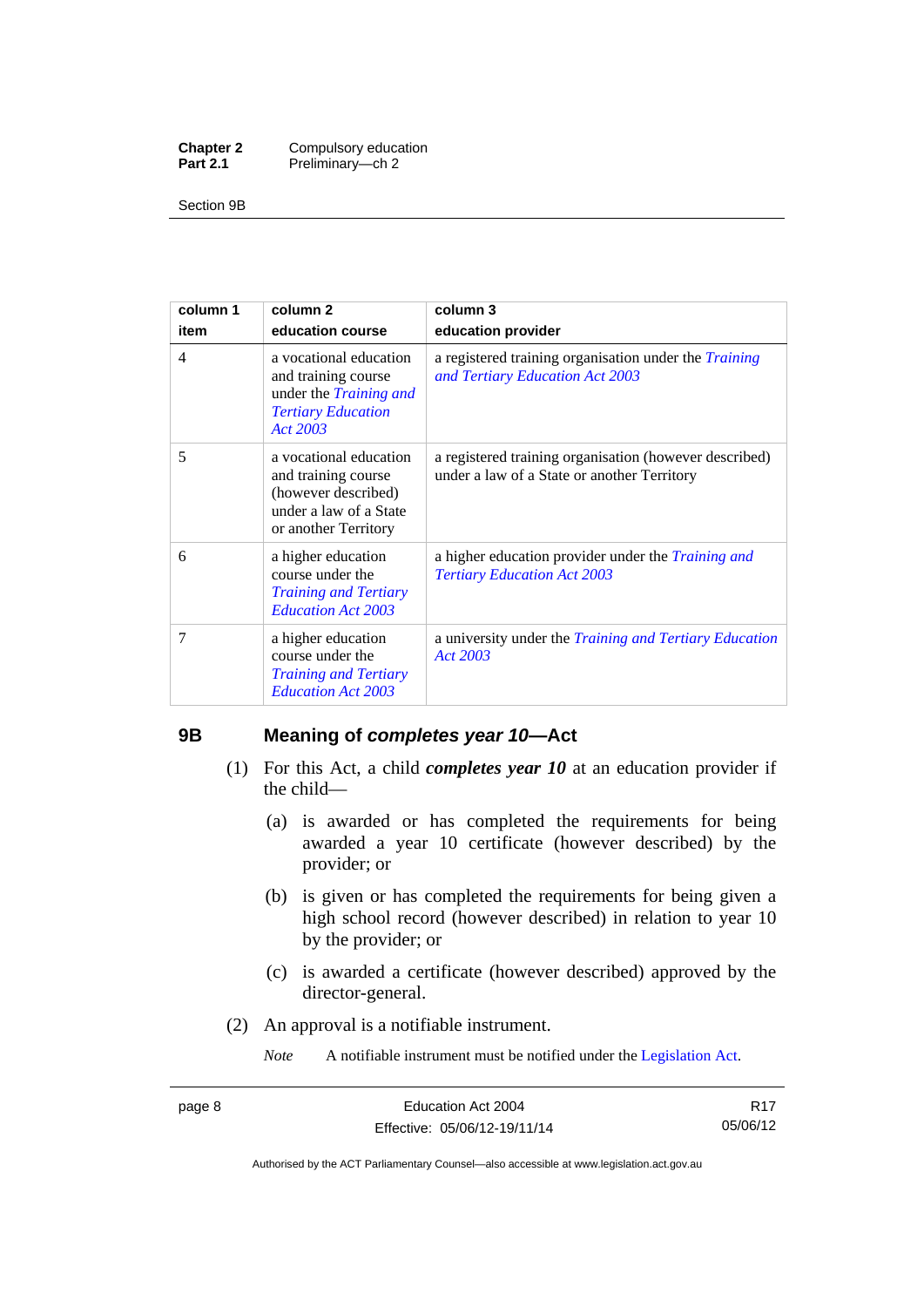- (3) Also, for this Act, a child *completes year 10* if*—*
	- (a) the child is awarded or has completed the requirements for being awarded a year 10 certificate (however described) in a State or another Territory under a law of the State or Territory; or
	- (b) the director-general is satisfied on reasonable grounds that the child has completed year 10 or its equivalent in the ACT, a State, another Territory or a foreign country.
- (4) A child mentioned in subsection (3) (b) may be given a certificate or record by the director-general.

*Note* If a form is approved under s 154 for s (4), the form must be used.

### <span id="page-20-0"></span>**9C Meaning of** *completes year 12***—Act**

- (1) For this Act, a child *completes year 12* if the child is awarded or has completed the requirements for being awarded—
	- (a) a year 12 certificate (however described) by the Board of Senior Secondary Studies under the *[Board of Senior Secondary](http://www.legislation.act.gov.au/a/1997-87)  [Studies Act 1997](http://www.legislation.act.gov.au/a/1997-87)*; or
	- (b) a certificate equivalent to a year 12 certificate that shows completion of a higher education pre-entry course; or

### **Examples**

- 1 the Certificate of General Education for Adults (at Certificate II or above)
- 2 the International Baccalaureate
- *Note* An example is part of the Act, is not exhaustive and may extend, but does not limit, the meaning of the provision in which it appears (see [Legislation Act,](http://www.legislation.act.gov.au/a/2001-14) s 126 and s 132).
- (c) a certificate equivalent to a year 12 certificate issued under the AQF; or

### **Example**

the Australian Qualification Framework (AQF) Certificate II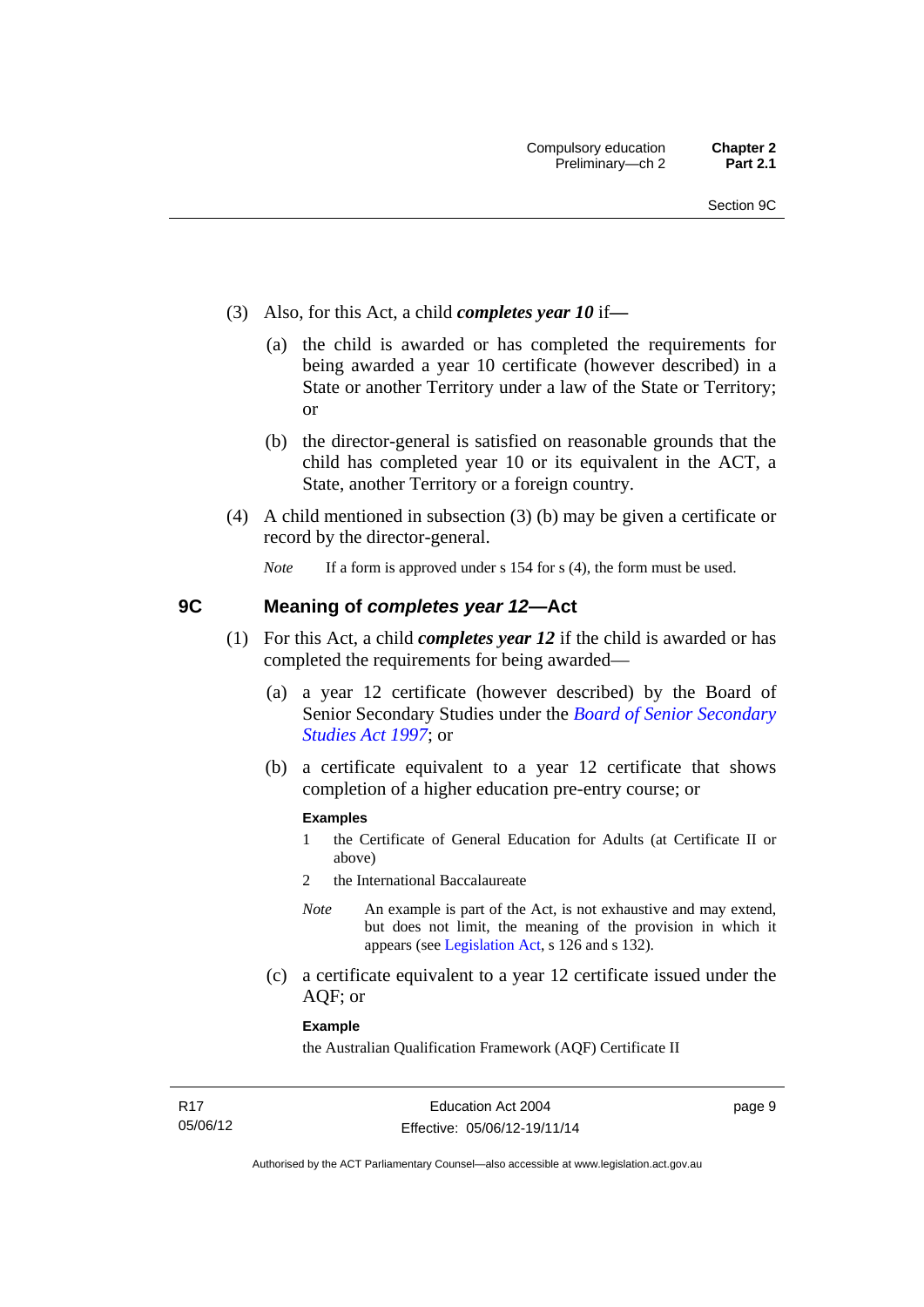Section 9D

- (d) a certificate (however described) approved by the director-general.
- (2) An approval is a notifiable instrument.

*Note* A notifiable instrument must be notified under the [Legislation Act](http://www.legislation.act.gov.au/a/2001-14).

- (3) Also, for this Act, a child *completes year 12* if—
	- (a) the child is awarded or has completed the requirements for being awarded a year 12 certificate (however described) in a State or another Territory under a law of the State or Territory; or
	- (b) the director-general is satisfied on reasonable grounds that the child has completed year 12 or its equivalent in the ACT, a State, another Territory or a foreign country.
- (4) A child mentioned in subsection (3) (b) may be given a certificate or record by the director-general.

*Note* If a form is approved under s 154 for s (4), the form must be used.

(5) In this section:

*AQF*—see the *[Training and Tertiary Education Act 2003](http://www.legislation.act.gov.au/a/2003-36)*, dictionary.

- <span id="page-21-0"></span>**9D Guidelines—certain director-general functions** 
	- (1) The director-general may make guidelines about the exercise of the director-general's functions under the following provisions:
		- $\bullet$  section 10 (6) (c) (Child of compulsory education age enrolment and registration requirement);
		- section 10A (3) (Child of compulsory education age enrolment and registration requirement);
		- section 10D (4) (Child of compulsory education age participation requirement);
		- section 14D (3) (Approval statement—compliance requirement).

R17 05/06/12

Authorised by the ACT Parliamentary Counsel—also accessible at www.legislation.act.gov.au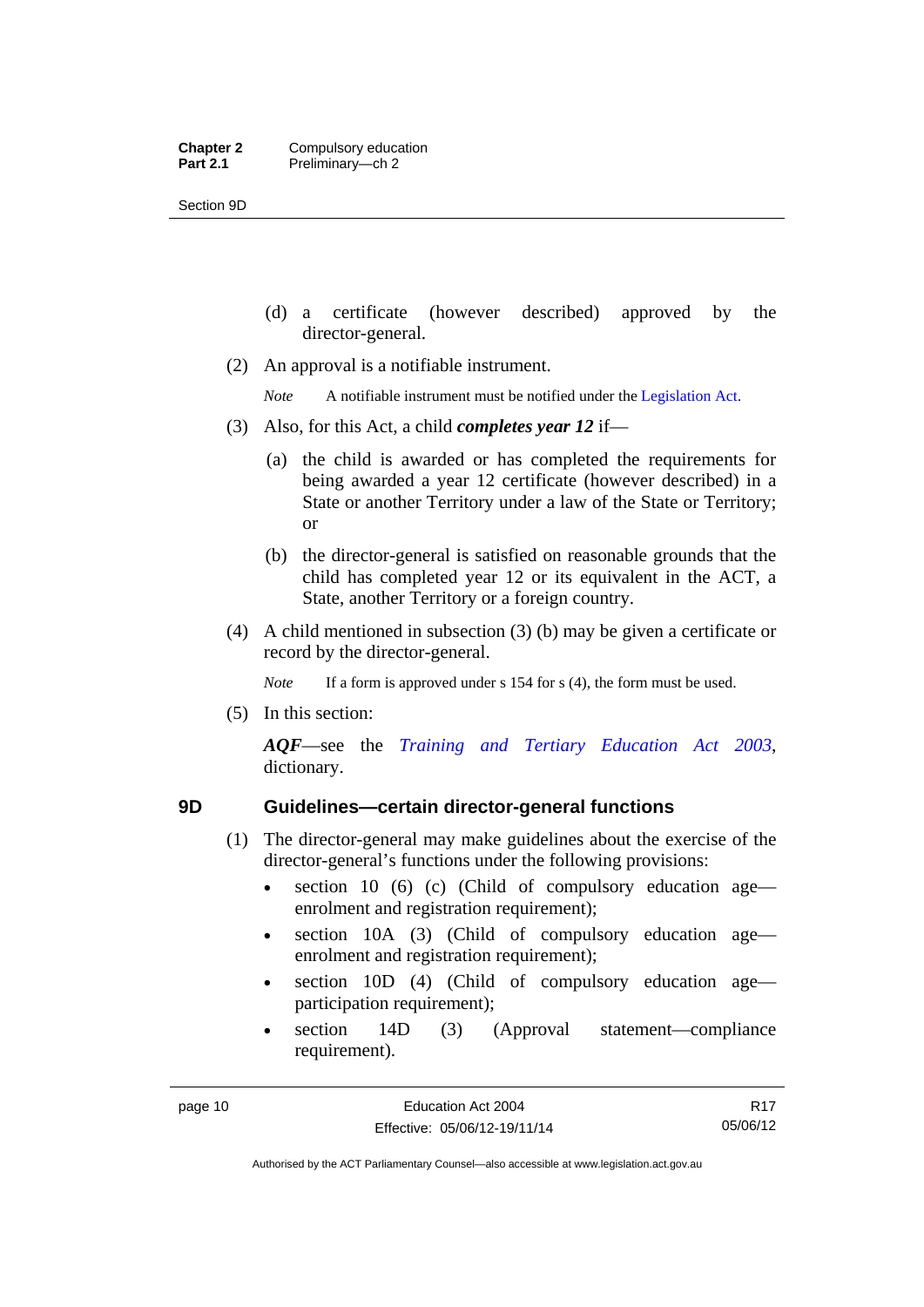(2) A guideline is a notifiable instrument.

*Note* A notifiable instrument must be notified under the [Legislation Act](http://www.legislation.act.gov.au/a/2001-14).

(3) The director-general must comply with any guidelines.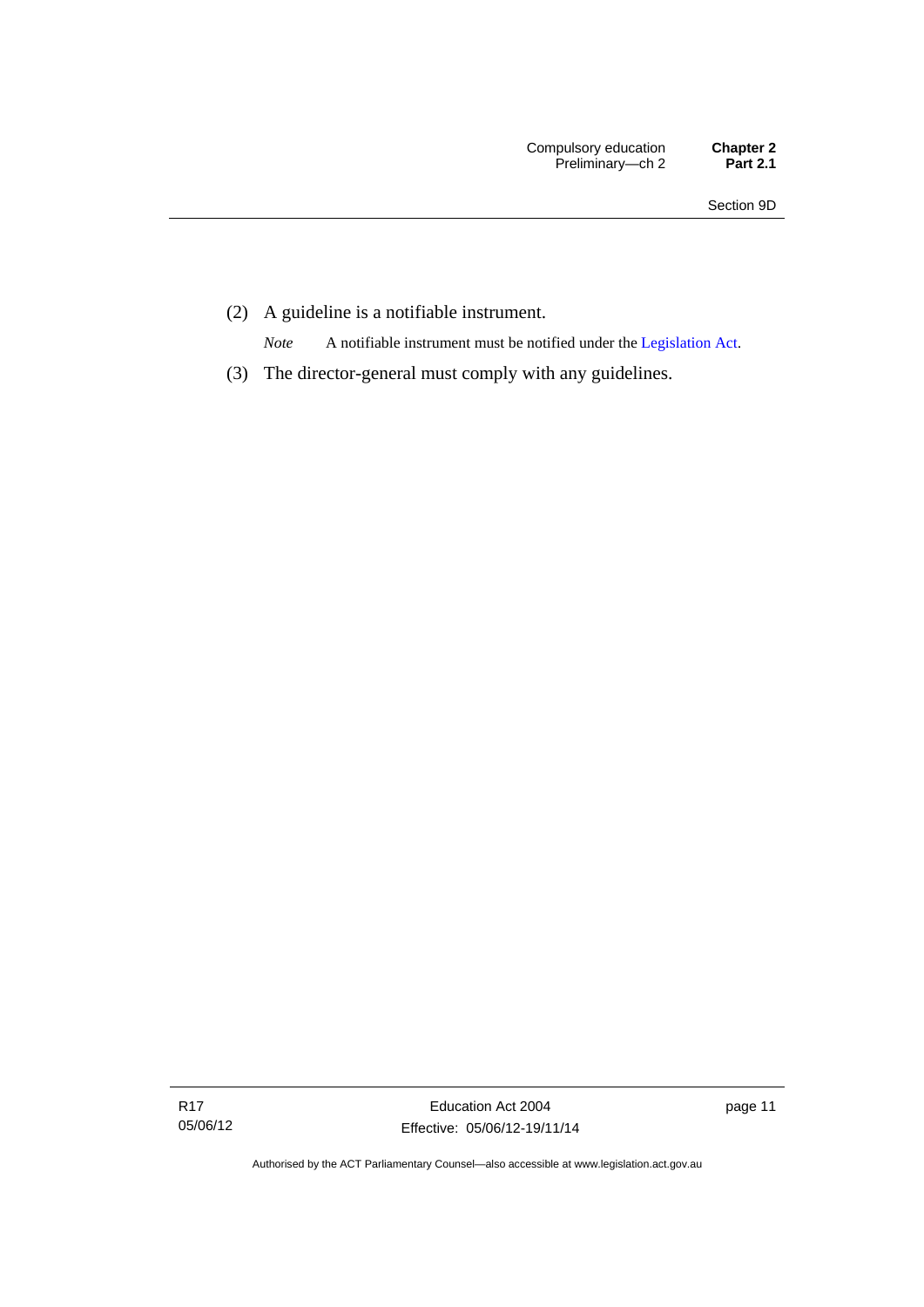# <span id="page-23-0"></span>**Part 2.2 Compulsory education requirements**

## <span id="page-23-1"></span>**Division 2.2.1 Enrolment, registration and attendance requirements**

## <span id="page-23-2"></span>**10 Child of compulsory education age—enrolment and registration requirement**

- (1) This section applies if a child—
	- (a) lives in the ACT; and
	- (b) is of compulsory education age.
- (2) The child's parents must do either or both of the following:
	- (a) enrol the child at an education provider for the purpose of the provider's education course not later than 14 days after the day the course starts;
	- (b) apply to register the child for home education not later than 10 school term days after the first of the following happens:
		- (i) the start of the school year;
		- (ii) the day the child begins to live in the ACT.
- (3) Also, the child's parents must enrol the child under subsection (2) (a) not later than 10 school term days after—
	- (a) the day the child turns 6 years old; or
	- (b) for a child who has not completed year 10—the day the child begins to live in the ACT.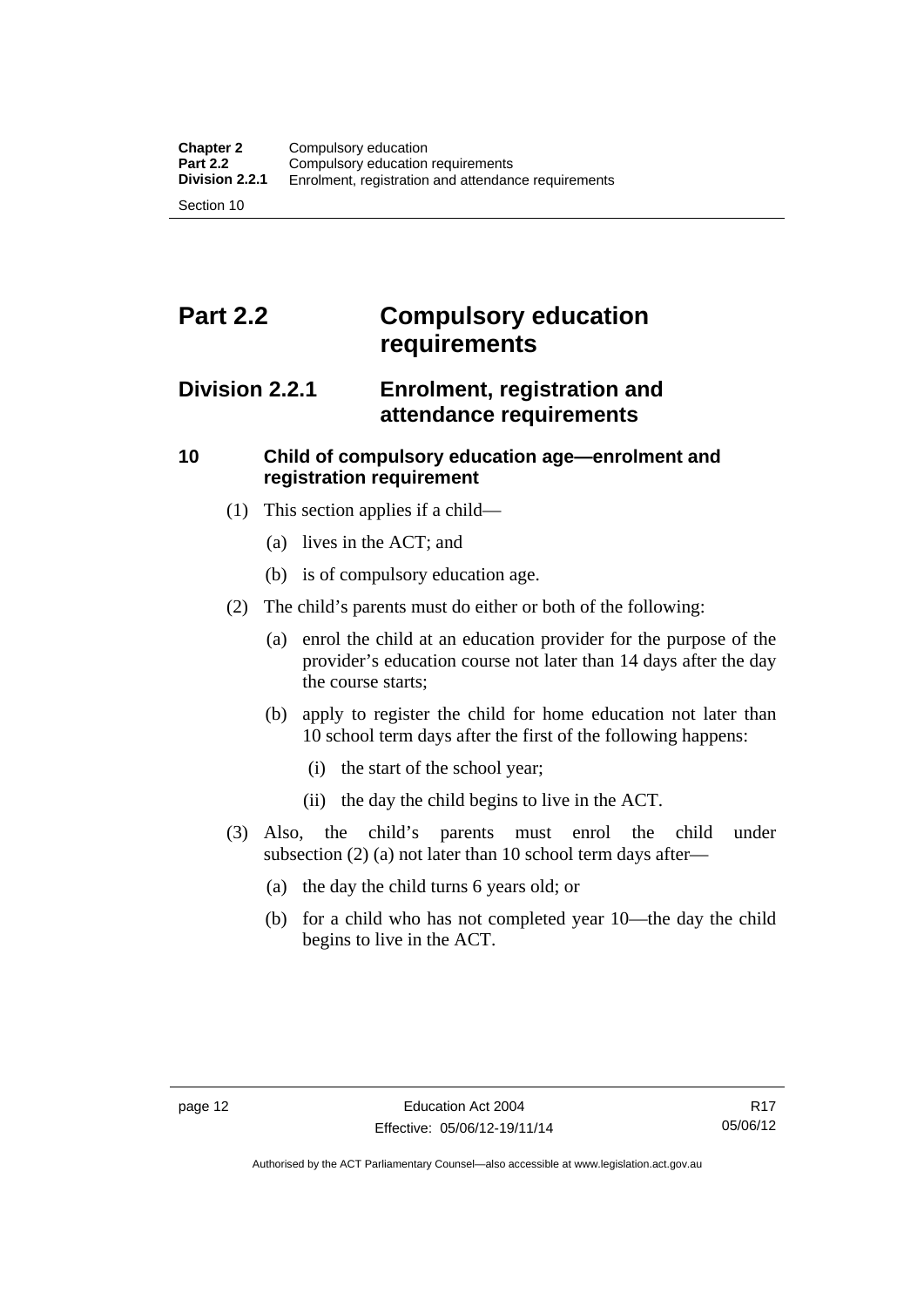- (4) If the child's enrolment at an education provider is cancelled by the child's parents, the parents must do either or both of the following within 14 days after the day the enrolment is cancelled:
	- (a) enrol the child at another education provider for the purpose of the provider's education course;
	- (b) apply to register the child for home education.
	- *Note* If a form is approved under s 154 for this provision, the form must be used.
- (5) If the child's registration for home education is cancelled under section 135 (Cancellation of registration for home education), the parents must enrol the child at an education provider for the purpose of the provider's education course not later than 14 days after the day the cancellation takes effect.
	- *Note* See s 135 (6) for when the cancellation of registration for home education takes effect.
- (6) This section does not apply if—
	- (a) an exemption certificate is in force for the child; or
	- (b) the child is participating in a training or employment alternative in accordance with part 2.4 (After year 10—training and employment alternatives); or
	- (c) the child's parents have an excuse for not complying with this section that the director-general is satisfied is a reasonable excuse.
	- *Note 1* The director-general must comply with any guidelines about the exercise of the director-general's functions under s (6) (c) (see s 9D).
	- *Note* 2 For offences in relation to this requirement, see pt 2.6 (Offences parents).

### <span id="page-24-0"></span>**10A Child of compulsory education age—school attendance requirement**

(1) This section applies if a child—

page 13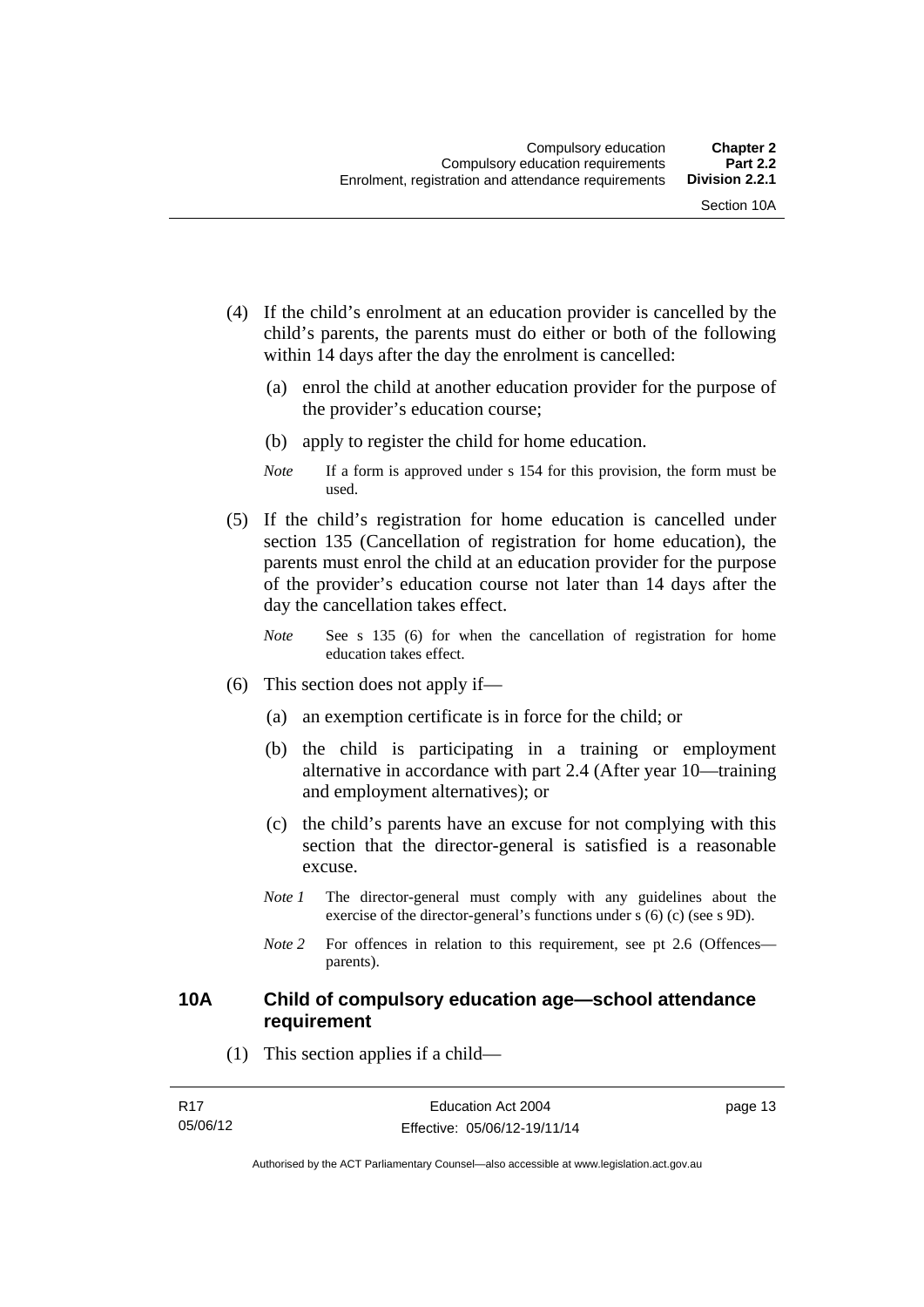(a) lives in the ACT; and

(b) is of compulsory education age; and

(c) is enrolled at a school.

(2) The child's parents must ensure that the child—

 (a) attends the school on every day, and during the times on every day, when the school is open for attendance; and

 (b) attends every activity of the school (including attendance at an approved educational course) that the school requires the child to attend.

 (3) This section does not apply if the child's parents have an excuse for not complying with this section that the director-general is satisfied is a reasonable excuse.

*Note 1* The director-general must comply with any guidelines about the exercise of the director-general's functions under s (3) (see s 9D).

*Note 2* For offences in relation to this requirement, see pt 2.6 (Offences parents).

## <span id="page-25-0"></span>**Division 2.2.2 Participation requirement**

### <span id="page-25-1"></span>**10B Meaning of** *participates* **in education course—div 2.2.2**

For this division, a child *participates* in an education course if the child complies with—

- (a) the provider's requirements about physically attending, at particular times, the provider's premises or another place; or
- (b) for an education course that is completed by distance education (however described)—the provider's requirements for distance education.

### **Examples—par (b)**

1 complete and return the assigned work for the course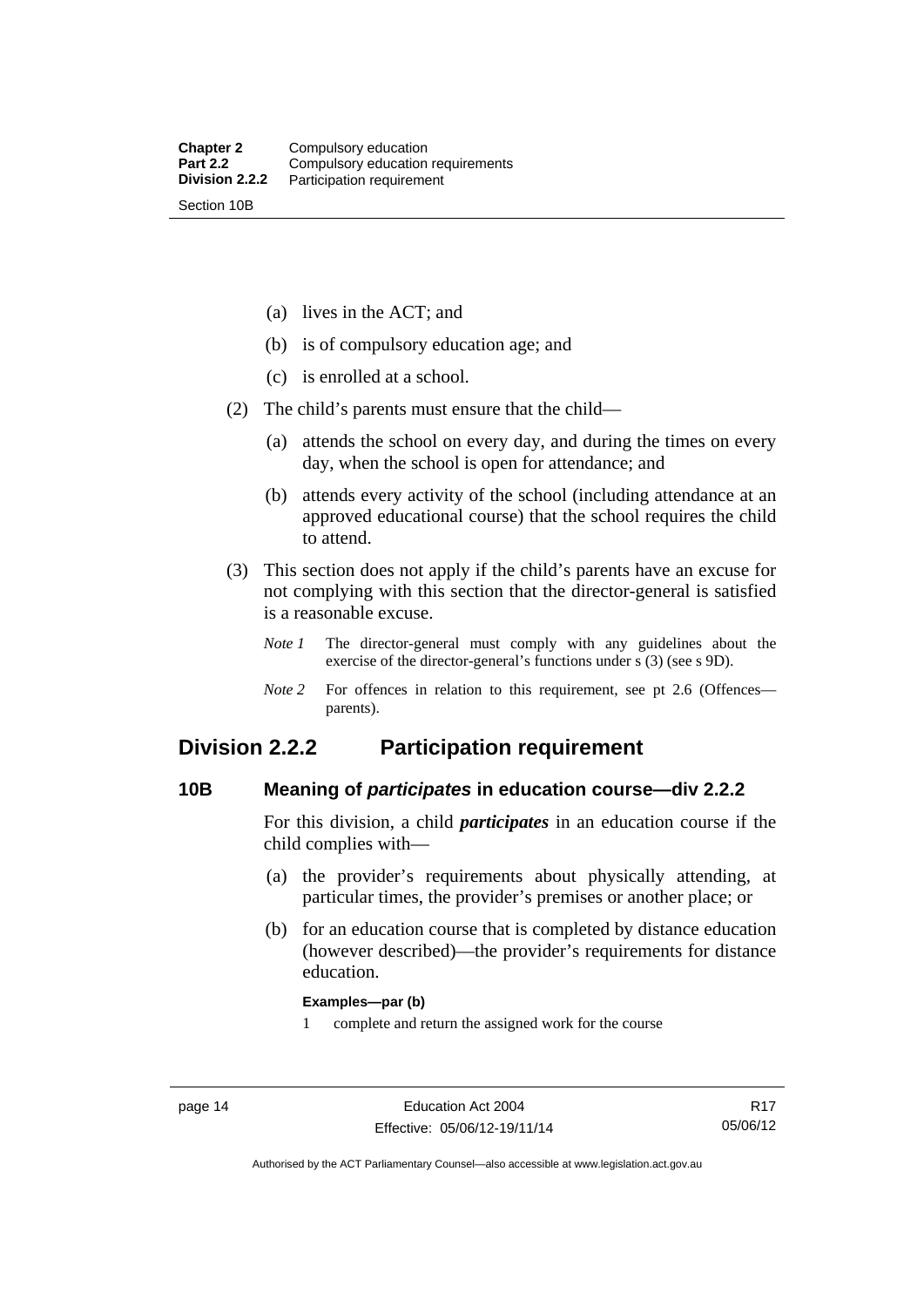- 2 communicate with or contact the provider for the purpose of participating in the course
- 3 attend the provider for 1 week twice a year
- *Note* An example is part of the Act, is not exhaustive and may extend, but does not limit, the meaning of the provision in which it appears (see [Legislation Act,](http://www.legislation.act.gov.au/a/2001-14) s 126 and s 132).

### <span id="page-26-0"></span>**10C Meaning of** *full-time participation* **in education course div 2.2.2**

- (1) For this division, *full-time participation* in an education course means participation in the course—
	- (a) at a level that is full-time under the requirements of the course; or
	- (b) for at least 25 hours each week.
- (2) Also, for this division, *full-time participation* in an education course includes—
	- (a) part-time participation in 2 or more education courses to an extent that is at least equivalent to full-time participation in 1 education course; and
	- (b) participation in any combination of the following that is equivalent to full-time participation in 1 education course:
		- (i) an education course;
		- (ii) a training alternative;
		- (iii) an employment alternative.
	- *Note* A child needs the director-general's approval to participate in a training or employment alternative (see pt 2.4 (After year 10—training and employment alternatives)).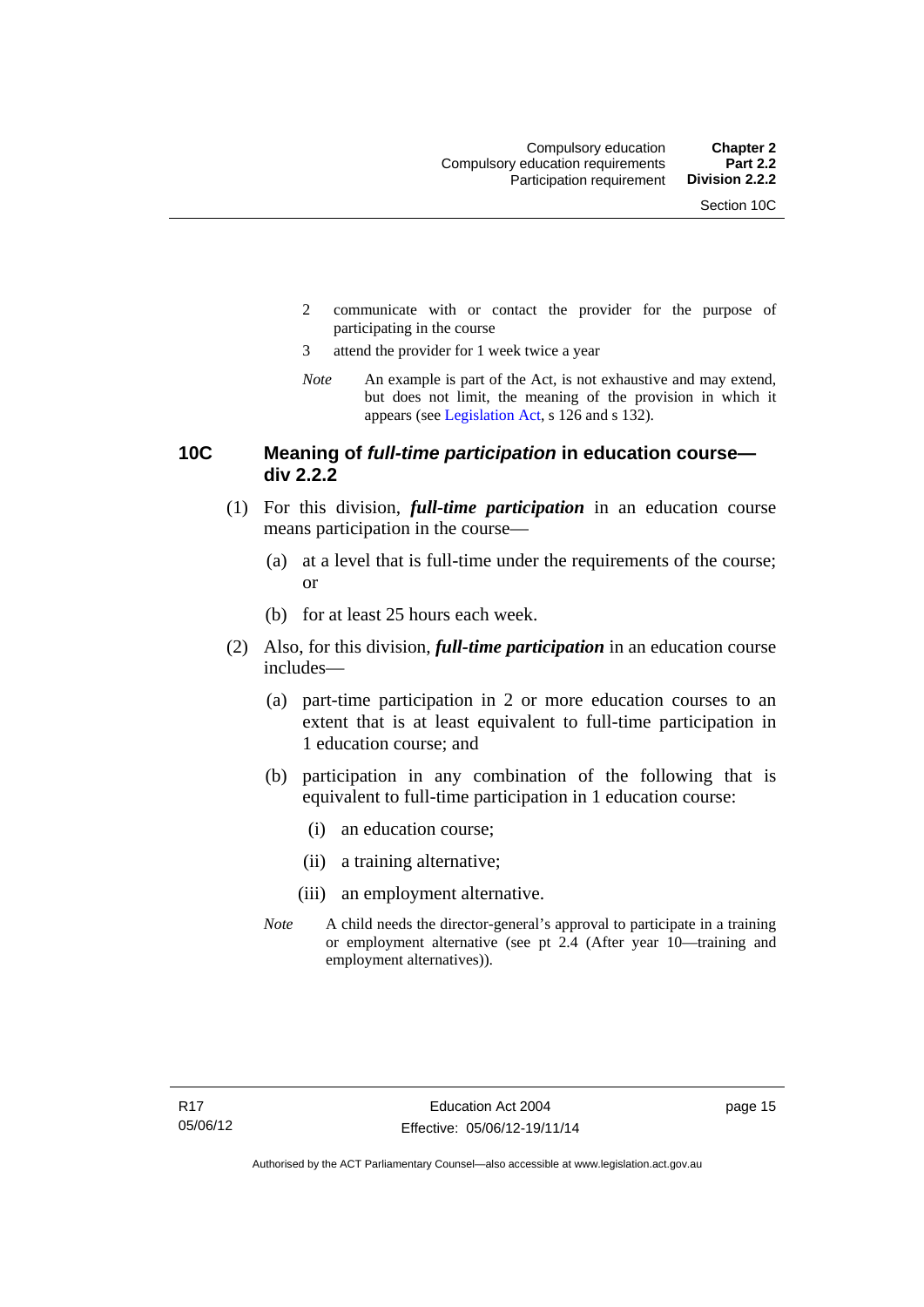## <span id="page-27-0"></span>**10D Child of compulsory education age—participation requirement**

- (1) This section applies if a child—
	- (a) lives in the ACT; and
	- (b) is of compulsory education age; and
	- (c) is enrolled at an education provider other than a school for the purpose of the provider's education course.
- (2) The child's parents must ensure that the child participates in the education course.
- (3) Also, the child's participation must be—
	- (a) full-time participation (the *full-time participation requirement*); or
	- (b) if an exemption certificate is in force for the child for the course—participation in accordance with the certificate.
- (4) This section does not apply if the child's parents have an excuse for not complying with this section that the director-general is satisfied is a reasonable excuse.
	- *Note 1* The director-general must comply with any guidelines about the exercise of the director-general's functions under s (4) (see s 9D).
	- *Note* 2 For offences in relation to this requirement, see pt 2.6 (Offences parents).

### <span id="page-27-1"></span>**11 Participation requirement—absence**

A child's participation in an education course is taken for this Act to continue during an absence that is—

 (a) allowed under the requirements of the course or by the provider of the course; or

Authorised by the ACT Parliamentary Counsel—also accessible at www.legislation.act.gov.au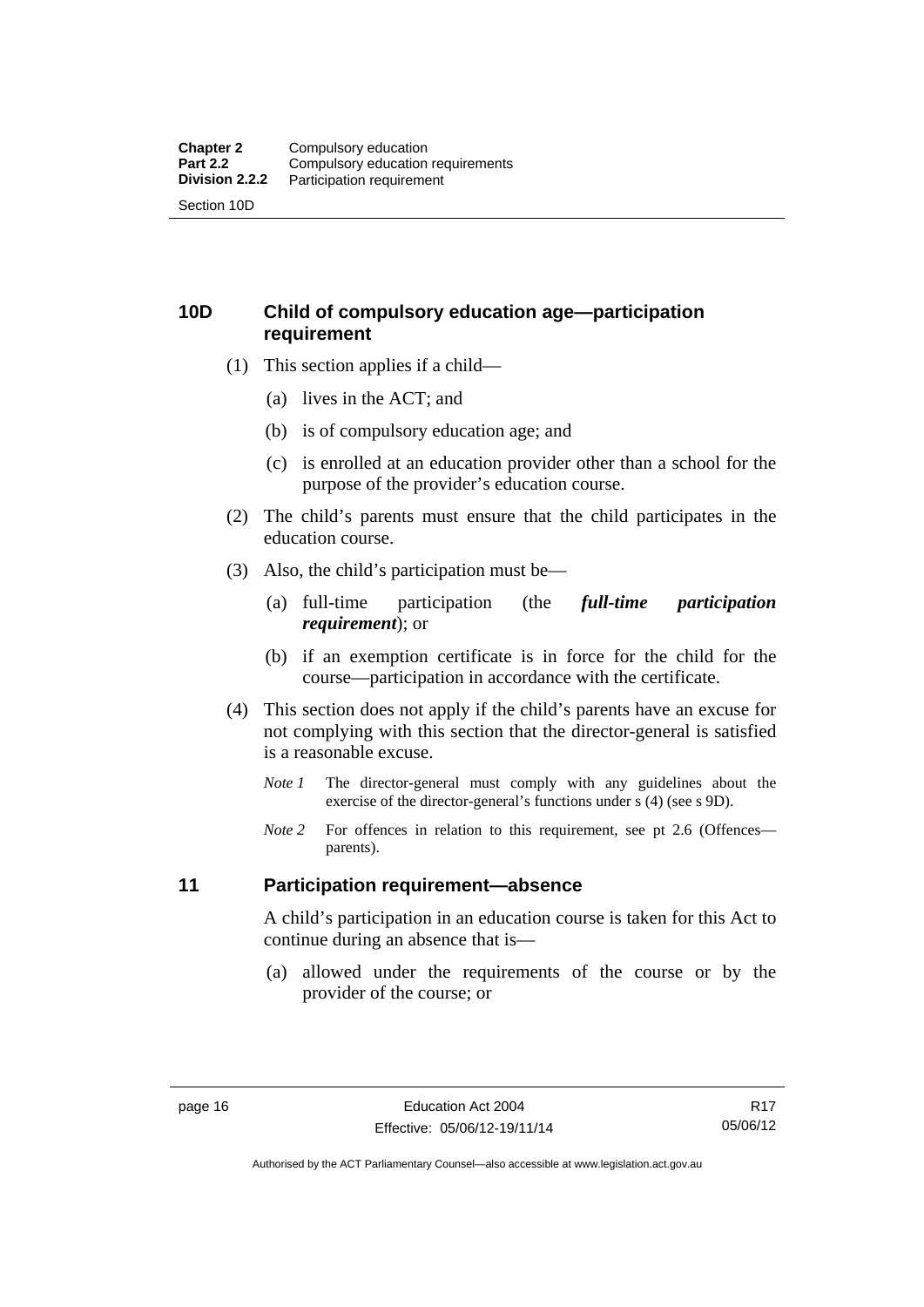(b) required under a territory law or a law of the Commonwealth, a State or another Territory.

### **Example—par (b)**

Will is absent from an education provider because a public health direction under the *[Public Health Act 1997](http://www.legislation.act.gov.au/a/1997-69)* requires that he be confined to home for 2 weeks.

*Note* An example is part of the Act, is not exhaustive and may extend, but does not limit, the meaning of the provision in which it appears (see [Legislation Act,](http://www.legislation.act.gov.au/a/2001-14) s 126 and s 132).

## <span id="page-28-0"></span>**11A Participation requirement—suspension**

- (1) This section applies if a child participating in an education course stops attending the provider because the child has been suspended from attending the provider.
- (2) The child's participation in the course is taken for this Act to continue during the suspension period.

## <span id="page-28-1"></span>**11B Participation requirement—exclusion**

- (1) This section applies if a child participating in an education course stops attending the provider because the child has been excluded from attending the provider.
- (2) The child's participation in the course is taken for this Act to continue—
	- (a) at the same level as before the exclusion; and
	- (b) for the time reasonably required for the child to resume participation in an education course or apply for approval to participate in a training or employment alternative under part 2.4 (After year 10—training and employment alternatives).

page 17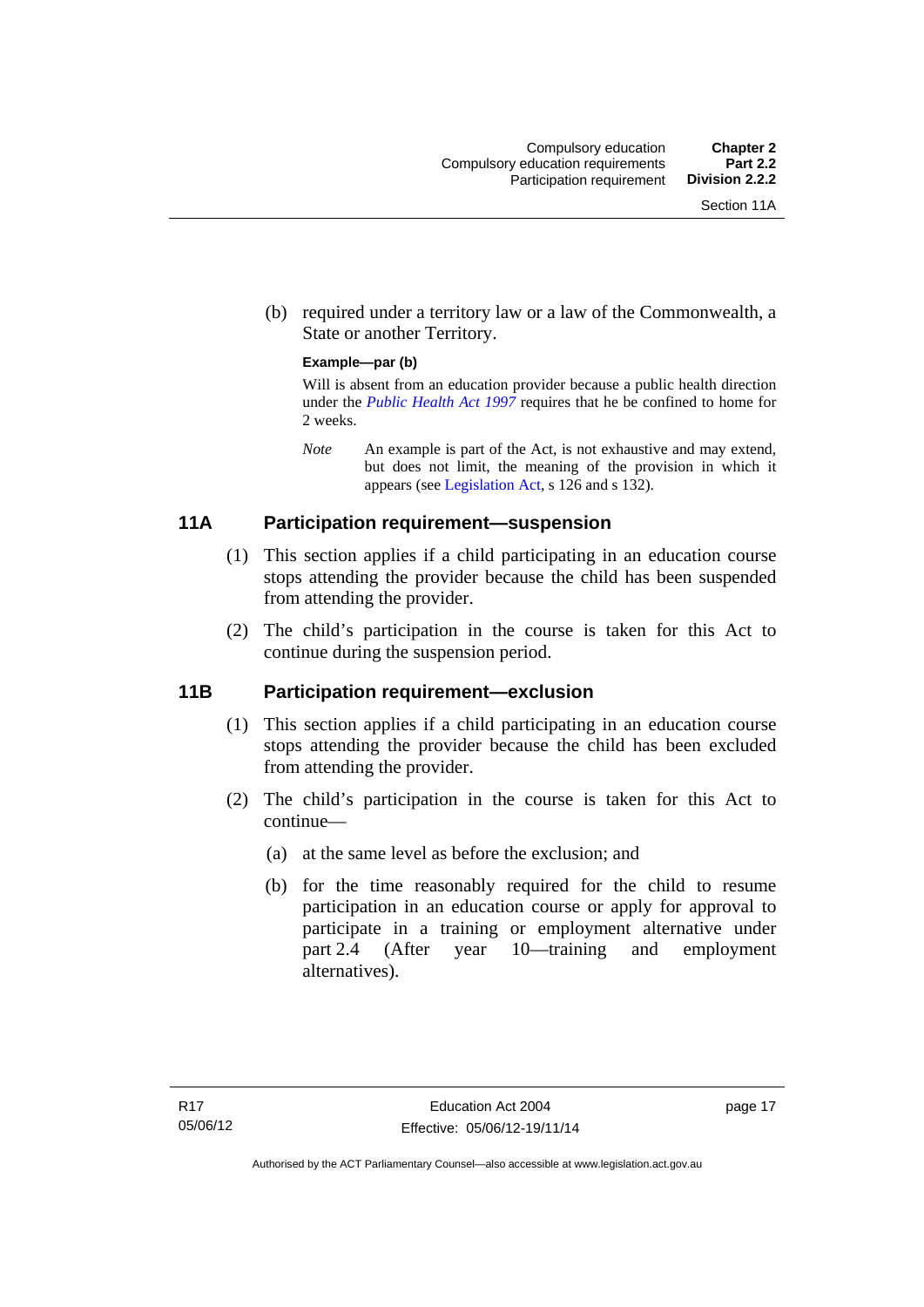## <span id="page-29-0"></span>**Division 2.2.3 Information requirement**

### <span id="page-29-1"></span>**11C Giving information notice**

- (1) This section applies if a child—
	- (a) lives in the ACT; and
	- (b) is at least 6 years old but under 17 years old.
- (2) The director-general may give a written notice (an *information notice*) to the child's parents if the director-general believes on reasonable grounds that—
	- (a) the child is not enrolled at an education provider; or
	- (b) the child is not registered for home education; or
	- (c) if the child is enrolled at a school—the child is not attending the school; or
	- (d) if the child is enrolled at an education provider other than a school for the purpose of the provider's education course—the child is not participating in the course or the child is contravening section 10D (3) (Child of compulsory education age—participation requirement); or
	- (e) the child is not participating in a training or employment alternative in accordance with part 2.4 (After year 10—training and employment alternatives).
	- *Note* For how documents may be served, see the [Legislation Act,](http://www.legislation.act.gov.au/a/2001-14) pt 19.5.

## <span id="page-29-2"></span>**11D Contents of information notice**

- (1) An information notice in relation to a child must—
	- (a) state that it is an information notice under this Act; and
	- (b) state the information sought; and

Authorised by the ACT Parliamentary Counsel—also accessible at www.legislation.act.gov.au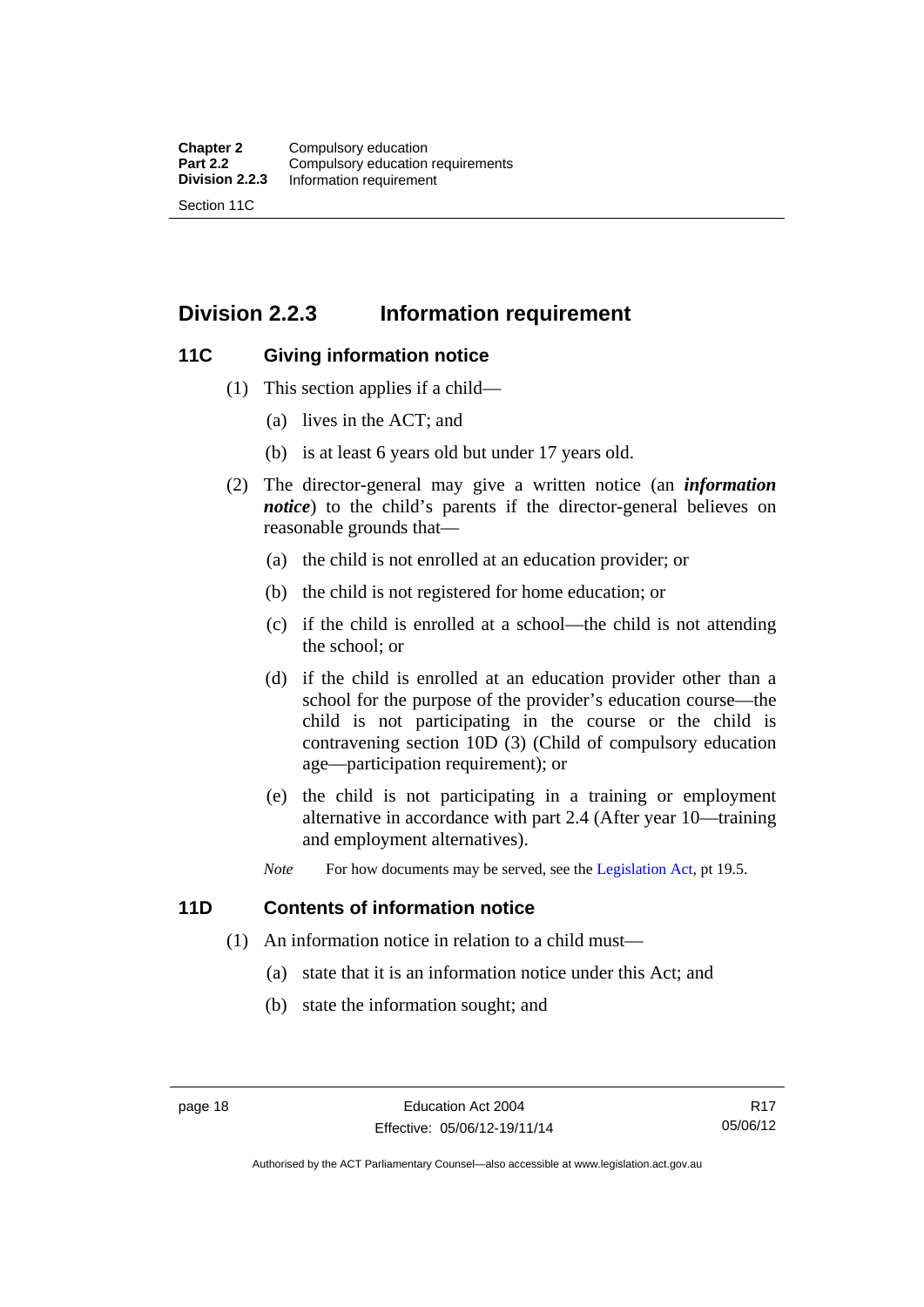- (c) state what the child's parents need to do to comply with the notice; and
- (d) state the period for complying with the notice; and
- (e) contain a statement to the effect that failure to comply with the notice is an offence.
- (2) The information notice may include any other information the director-general considers appropriate.

## <span id="page-30-0"></span>**11E Extension of time for compliance with information notice**

- (1) This section applies if a child's parents have been given an information notice.
- (2) The director-general may, by written notice given to the child's parents, extend the compliance period for the information notice on the director-general's own initiative or if asked by the parents.
- (3) However, the director-general may extend the compliance period only if the period has not ended.
- (4) In this section:

*compliance period* means the period stated in the information notice under section 11D (1) (d), and includes the period as extended under this section.

## <span id="page-30-1"></span>**11F Revocation of information notice on compliance**

If the director-general is satisfied on reasonable grounds that an information notice given to a child's parents has been complied with, the director-general must revoke the notice by written notice given to the parents.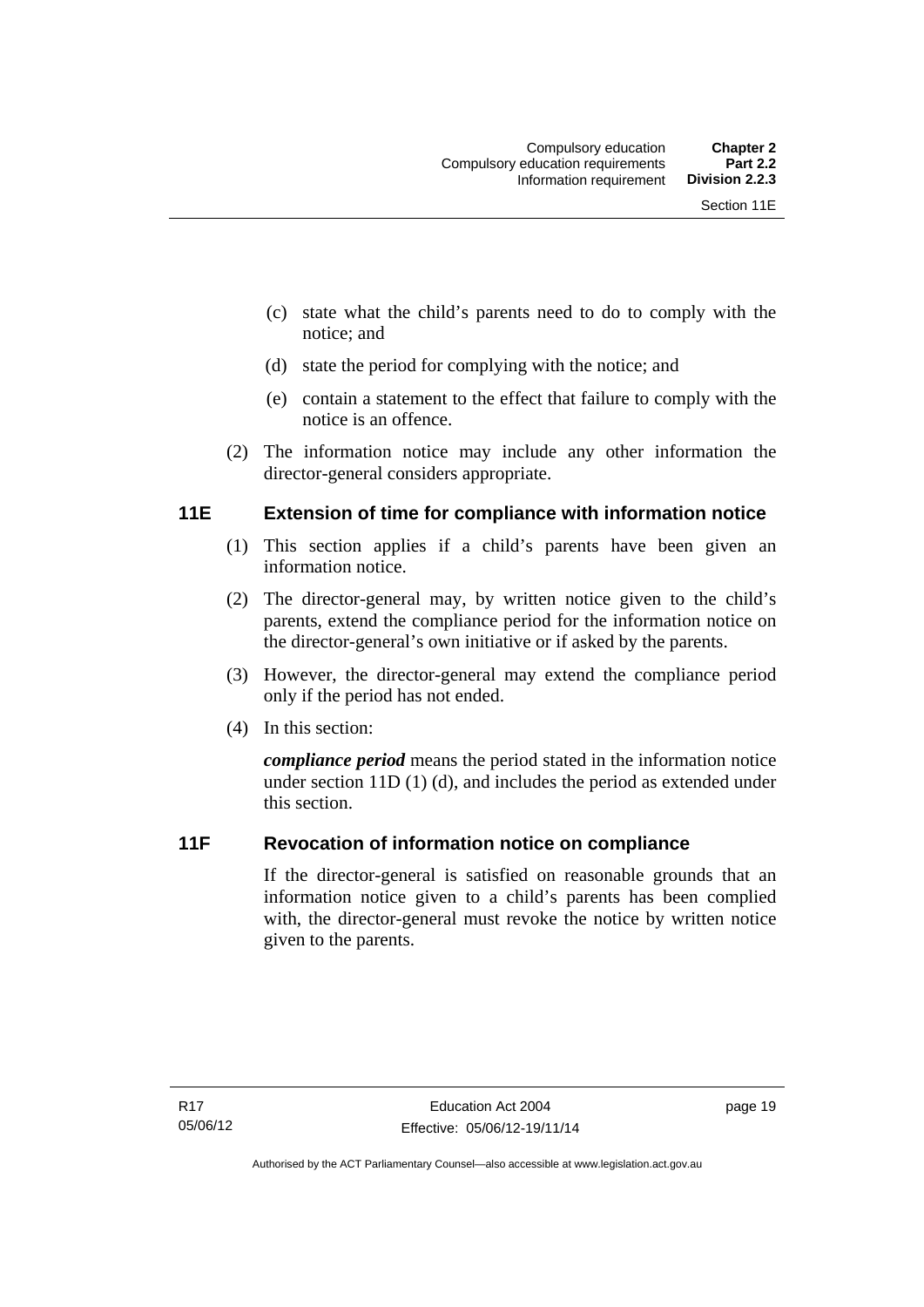**Chapter 2** Compulsory education<br>**Part 2.3** Exemption certificates **Exemption certificates** 

Section 11G

# <span id="page-31-0"></span>**Part 2.3 Exemption certificates**

### <span id="page-31-1"></span>**11G Meaning of** *full-time participation requirement***—pt 2.3**

In this part:

*full-time participation requirement*—see section 10D (3).

## <span id="page-31-2"></span>**11H Exemption certificate—application**

- (1) A child or the child's parents may apply to the director-general for a certificate (an *exemption certificate*) exempting the child from—
	- (a) the requirement to be enrolled at an education provider or registered for home education; or
		- *Note* See s 10 (Child of compulsory education age—enrolment and registration requirement).
	- (b) the full-time participation requirement.
		- *Note* See s 10D (Child of compulsory education age—participation requirement).
- (2) Application may be made for either or both of the following:
	- (a) exempting the child until the child is 17 years old or for a shorter period;
	- (b) exempting the child from the full-time participation requirement.
- (3) An application made by a child must contain the signed consent of the child's parents.
- (4) However, subsection (3) does not apply if the director-general is satisfied on reasonable grounds that it is not appropriate to require the signed consent.
	- *Note* If a form is approved under s 154 for this provision, the form must be used.

Authorised by the ACT Parliamentary Counsel—also accessible at www.legislation.act.gov.au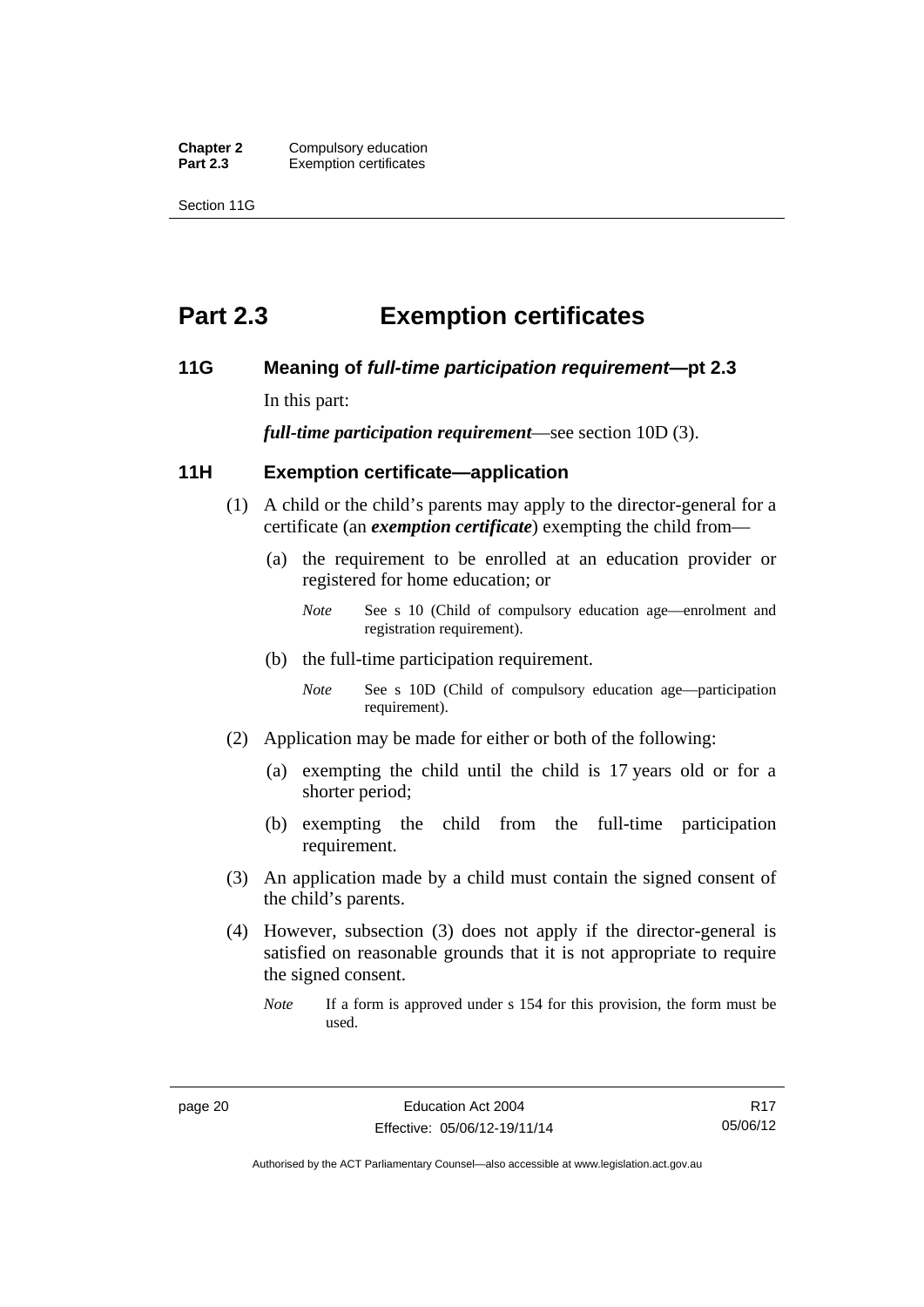## <span id="page-32-0"></span>**12 Exemption certificate—requirement for further information**

- (1) The director-general may give an applicant mentioned in section 11H (1) a written notice requiring the applicant to give the director-general stated further information or documents that the director-general reasonably needs to decide the application.
- (2) If the applicant does not comply with the requirement, the director-general may refuse to consider the application further.

## <span id="page-32-1"></span>**12A Exemption certificate—issue**

- (1) The director-general may—
	- (a) issue an exemption certificate for a child if the director-general is satisfied on reasonable grounds that it is in the child's best interests to issue the certificate; or
	- (b) refuse to issue an exemption certificate for a child.
- (2) Without limiting subsection (1) (a), in deciding whether it is in a child's best interests to exempt the child, the director-general may consider the following:
	- (a) the child's health;
	- (b) the child's education;
	- (c) the child's sense of racial, ethnic, religious or cultural identity;
	- (d) the child's development;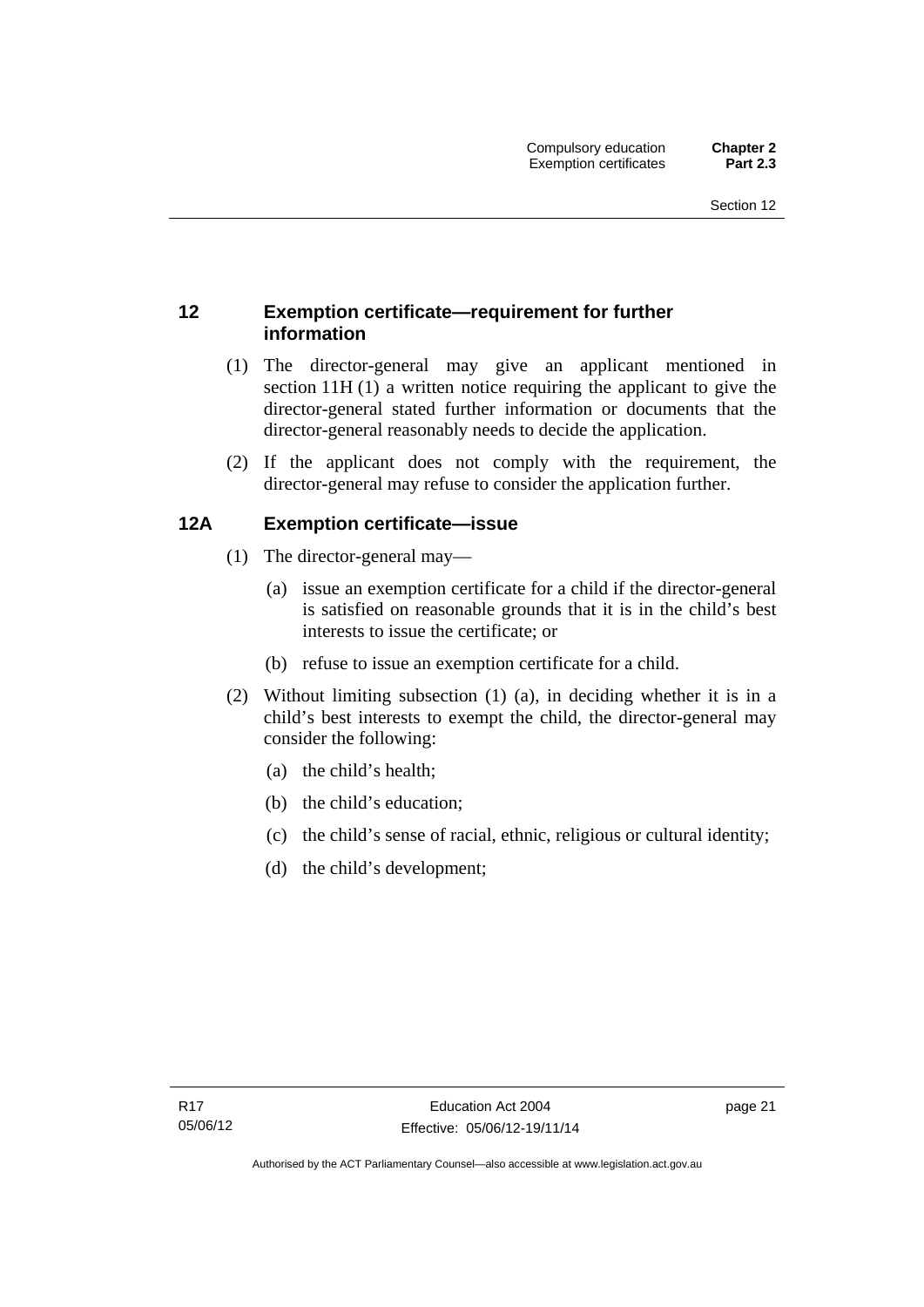Section 12B

(e) whether the exemption would benefit the child.

### **Example—par (e)**

Felicity's education alternative finishes shortly before she turns 17. The director-general is satisfied that exempting Felicity from participating in another education alternative until she turns 17 benefits her, because it means that she is not compelled to participate in another education alternative for a short time just to comply with the participation requirement.

- *Note* An example is part of the Act, is not exhaustive and may extend, but does not limit, the meaning of the provision in which it appears (see [Legislation Act,](http://www.legislation.act.gov.au/a/2001-14) s 126 and s 132).
- (3) An exemption certificate for a child may be issued for either or both of the following:
	- (a) exempting the child until the child is 17 years old or for a shorter period;
	- (b) exempting the child from the full-time participation requirement.

### <span id="page-33-0"></span>**12B Exemption certificate—form**

An exemption certificate issued for a child must—

- (a) state the day it is issued; and
- (b) state the child's name; and
- (c) state the period for which it is in force; and
- (d) for an exemption from the full-time participation requirement—state the exemption and the extent to which the child must participate; and
- (e) state any condition to which it is subject; and
- (f) contain any other particulars prescribed by regulation.

Authorised by the ACT Parliamentary Counsel—also accessible at www.legislation.act.gov.au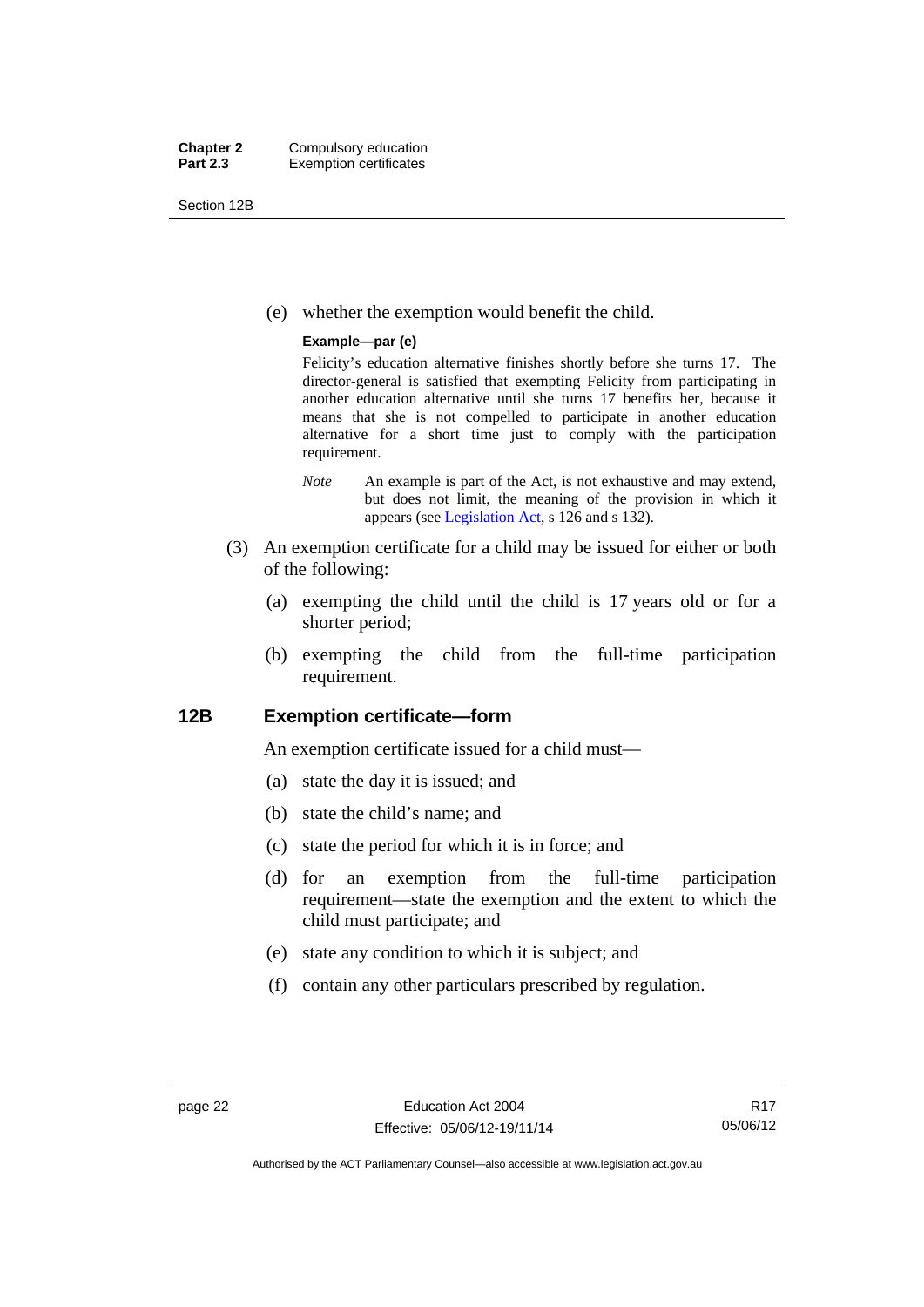### <span id="page-34-0"></span>**12C Exemption certificate—conditions**

The director-general may issue an exemption certificate subject to any condition that the director-general believes on reasonable grounds is appropriate.

### <span id="page-34-1"></span>**12D Exemption certificate—duration**

An exemption certificate may be issued for a child until—

- (a) the end of the period stated in the certificate; or
- (b) the ground for the issue of the certificate no longer applies in relation to the child.

### <span id="page-34-2"></span>**13 Exemption certificate—revocation**

The director-general may revoke an exemption certificate issued for a child if—

- (a) the certificate is issued in error; or
- (b) the ground for the issue of the certificate no longer applies in relation to the child; or
- (c) a condition of the certificate has been contravened.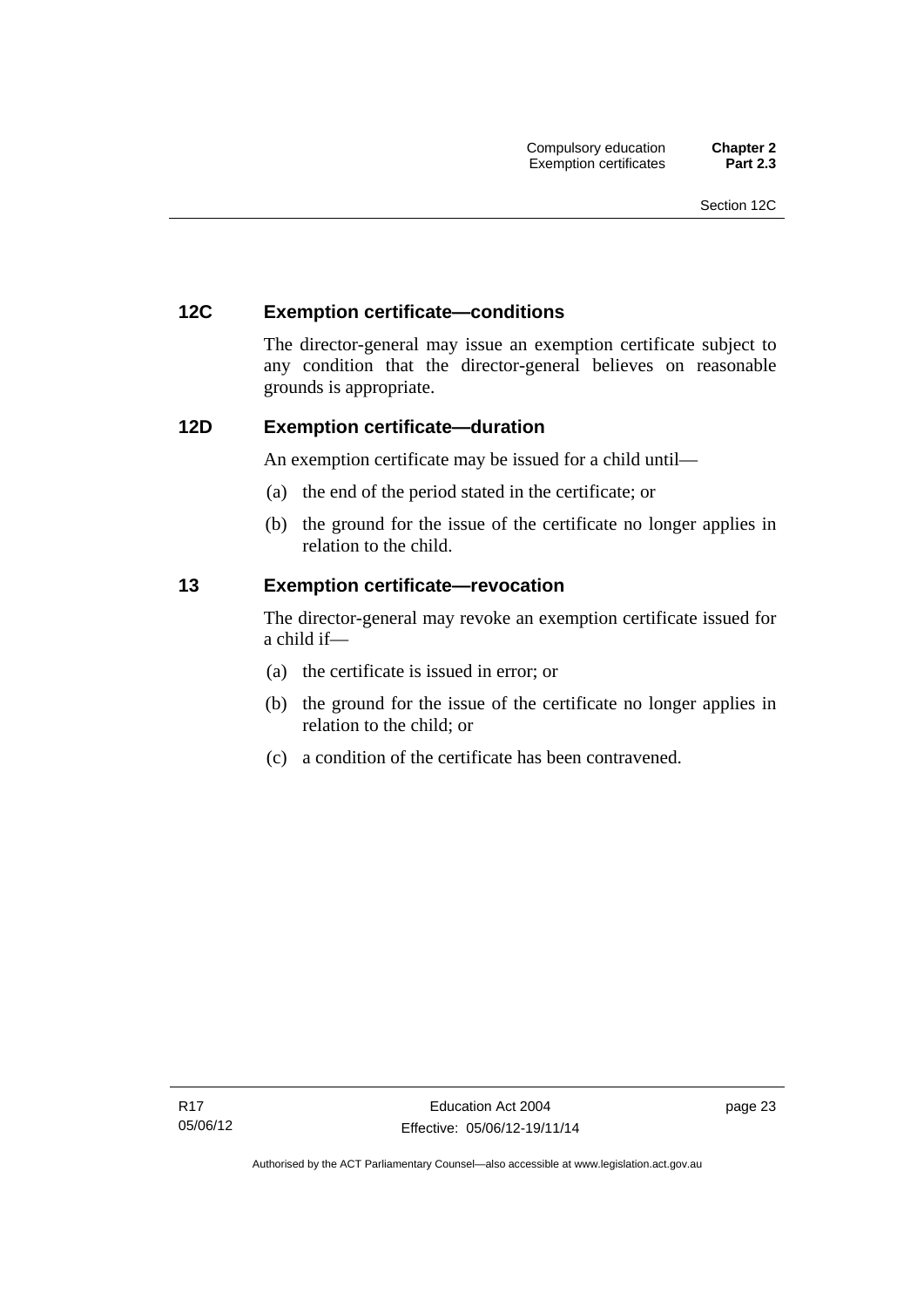# <span id="page-35-0"></span>**Part 2.4 After year 10—training and employment alternatives**

## <span id="page-35-1"></span>**Division 2.4.1 Definitions—pt 2.4**

## <span id="page-35-2"></span>**13A Meaning of** *training alternative* **and** *training alternative provider***—Act**

- (1) For this Act, each training mentioned in table 13A, column 2 is a *training alternative*, and the entity mentioned in column 3 for the training alternative is the provider (the *training alternative provider*) of the training alternative.
- (2) Also, the director-general may approve other training as a *training alternative*, and an entity as the provider (the *training alternative provider*) of the training alternative.
- (3) An approval is a notifiable instrument.

*Note* A notifiable instrument must be notified under the [Legislation Act](http://www.legislation.act.gov.au/a/2001-14).

| Table <sup>.</sup><br>J. |
|--------------------------|
|--------------------------|

| column 1<br>item | column 2<br>training alternative                                                                | column 3<br>training alternative provider                                                                                                                        |
|------------------|-------------------------------------------------------------------------------------------------|------------------------------------------------------------------------------------------------------------------------------------------------------------------|
|                  | work-related training<br>under the <i>Training and</i><br><b>Tertiary Education</b><br>Act 2003 | employer with whom child has approved training<br>contract under the <i>Training and Tertiary Education</i><br>Act 2003 in relation to the work-related training |
| 2                | work-related training<br>(however described)<br>under a law of a State<br>or another Territory  | provider (however described) under a law of the State<br>or other Territory                                                                                      |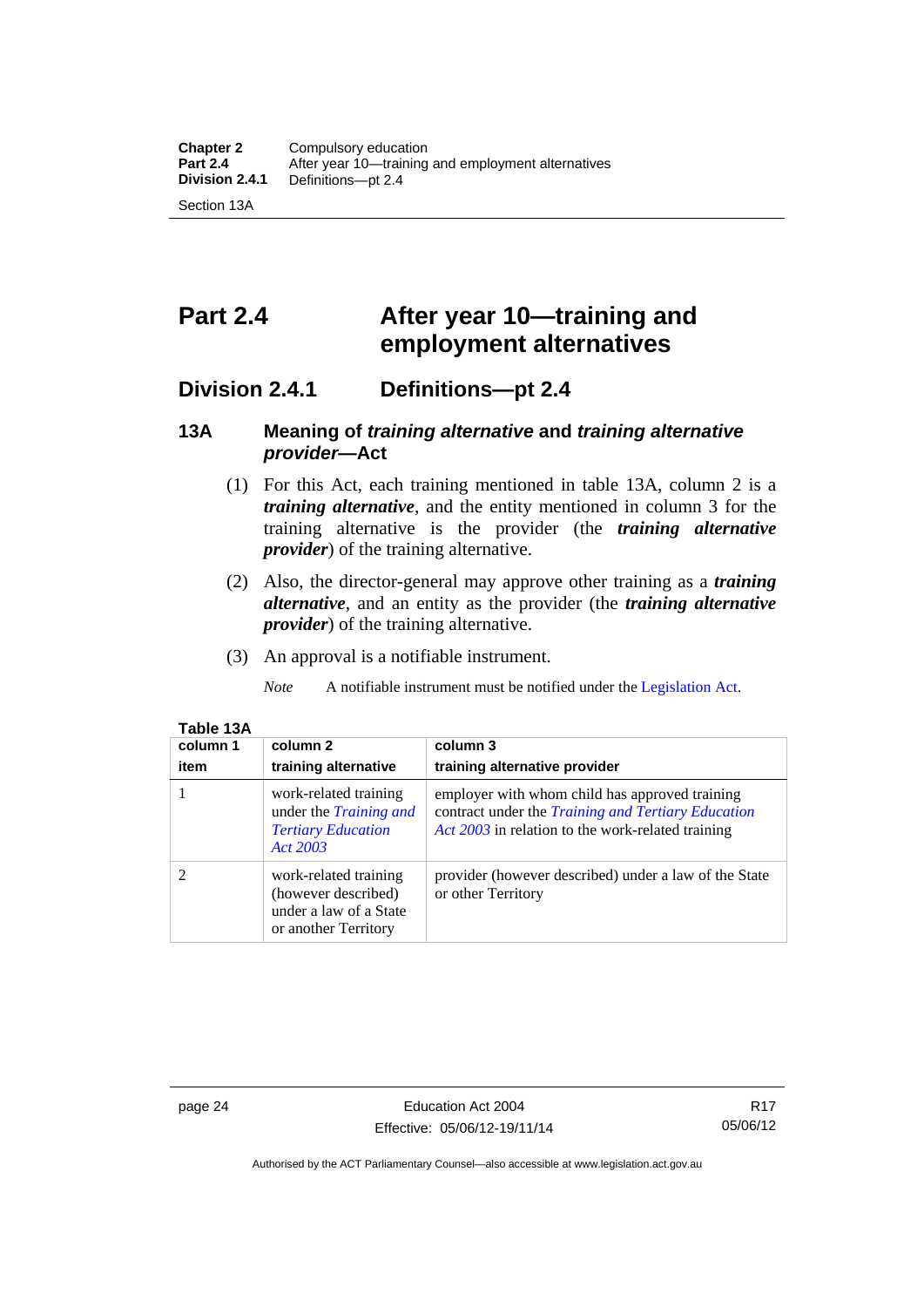# **13B Meaning of** *employment alternative***—Act**

For this Act, each of the following is an *employment alternative*:

- (a) performance of paid work under a contract of service (whether written or unwritten);
- (b) performance of paid work under a contract for services (whether written or unwritten).
- *Note* The *[Children and Young People Act 2008](http://www.legislation.act.gov.au/a/2008-19)*, ch 21 deals with the employment of children and young people.

# **13C Meaning of** *full-time participation* **in training or employment alternative—pt 2.4**

- (1) For this part, *full-time participation* in a training or employment alternative means participation in the alternative—
	- (a) at a level that is full-time under the requirements of the alternative; or
	- (b) for at least 25 hours each week.
- (2) Also, for this part, *full-time participation* in a training or employment alternative includes—
	- (a) part-time participation in 2 or more of a particular alternative to an extent that is at least equivalent to full-time participation in 1 of the particular alternatives; and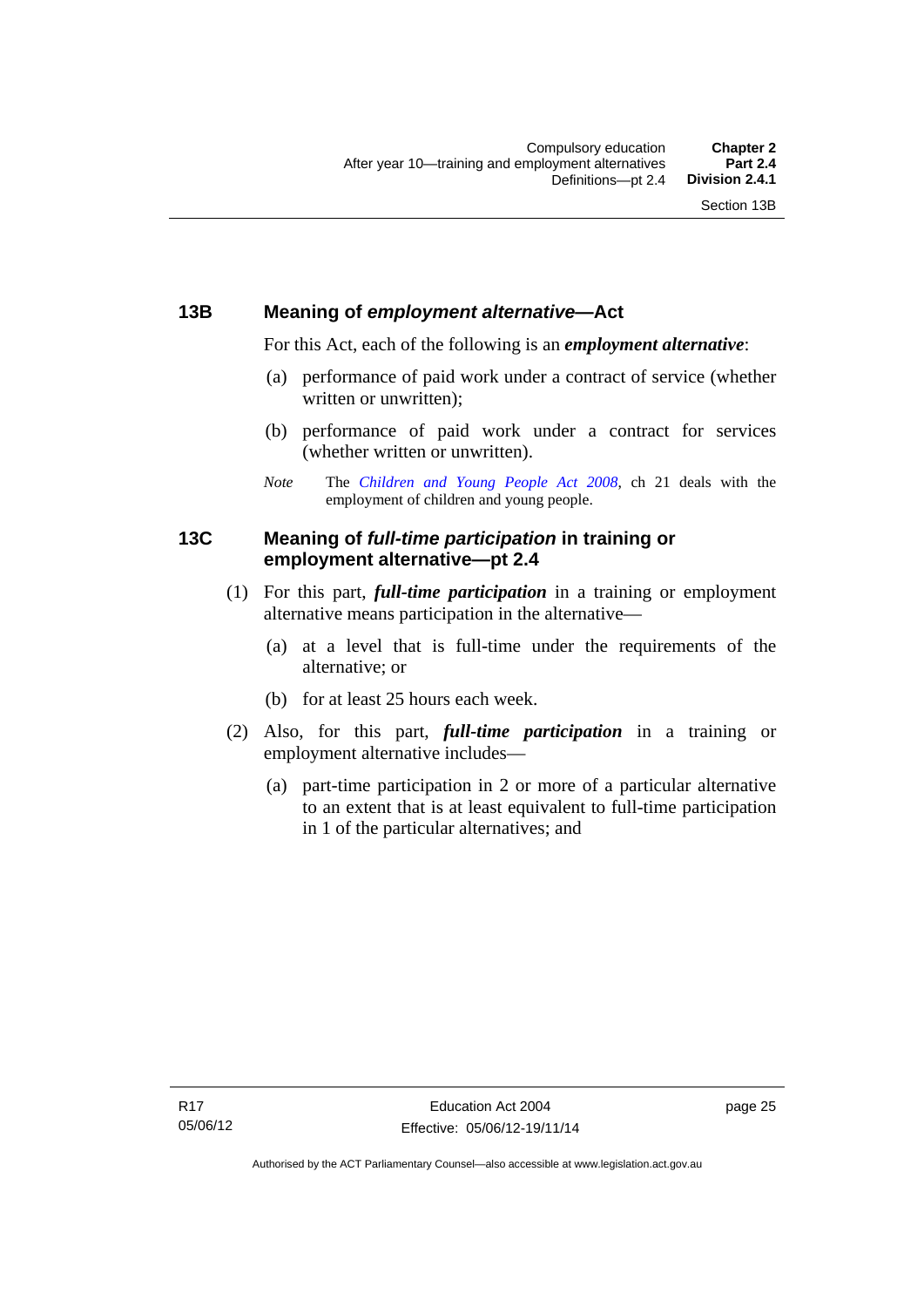(b) participation in any combination of training and employment alternatives to an extent that is at least equivalent to full-time participation in 1 training or employment alternative.

### **Example—s (2) (a)**

part-time participation in 2 or more training alternatives to an extent that is at least equivalent to full-time participation in 1 training alternative

#### **Example—s (2) (b)**

part-time participation in a training alternative and part-time participation in an employment alternative for a combined total of at least 25 hours each week

*Note* An example is part of the Act, is not exhaustive and may extend, but does not limit, the meaning of the provision in which it appears (see [Legislation Act,](http://www.legislation.act.gov.au/a/2001-14) s 126 and s 132).

# **Division 2.4.2 Approval to participate in training and employment alternatives**

## **13D Approval statement—application**

- (1) A child or the child's parents may apply to the director-general for a statement (an *approval statement***)** approving the child's participation in a training or employment alternative during the child's post-year 10 period.
- (2) Application may be made for either or both of the following:
	- (a) approving the child's participation in a training or employment alternative for all or part of the child's post-year 10 period;
	- (b) approving that the child's participation in a training or employment alternative be other than full-time participation.
- (3) An application made by a child must contain the signed consent of the child's parents.
- (4) However, subsection (3) does not apply if the director-general is satisfied on reasonable grounds that it is not appropriate to require the signed consent.

R17 05/06/12

Authorised by the ACT Parliamentary Counsel—also accessible at www.legislation.act.gov.au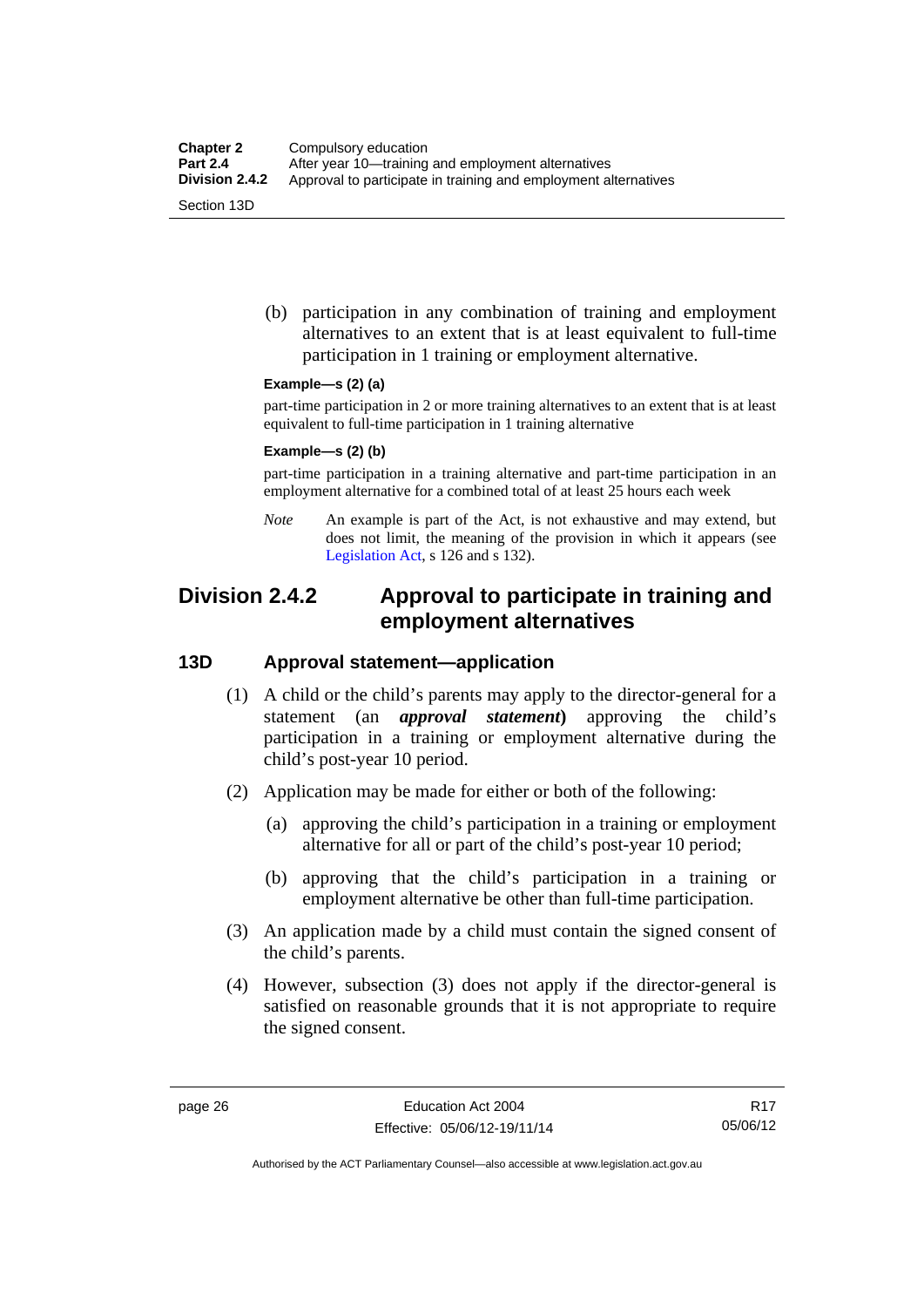- (5) For this section, a child's *post-year 10 period* starts when the child completes year 10 and ends when the first of the following happens:
	- (a) the child completes year 12;
	- (b) the child is 17 years old.
	- *Note* If a form is approved under s 154 for this provision, the form must be used.

## **14 Approval statement—requirement for further information**

- (1) The director-general may give an applicant mentioned in section 13D (1) a written notice requiring the applicant to give the director-general stated further information or documents that the director-general reasonably needs to decide the application.
- (2) If the applicant does not comply with the requirement, the director-general may refuse to consider the application further.

# **14A Approval statement—issue**

- (1) The director-general may—
	- (a) issue an approval statement for a child if the director-general is satisfied on reasonable grounds that it is in the child's best interests to issue the statement; or
	- (b) refuse to issue an approval statement for a child.
- (2) Without limiting subsection (1) (a), in deciding whether it is in a child's best interests to issue an approval statement for the child, the director-general may consider the following:
	- (a) the child's health;
	- (b) the child's education;
	- (c) the child's sense of racial, ethnic, religious or cultural identity;
	- (d) the child's development;

page 27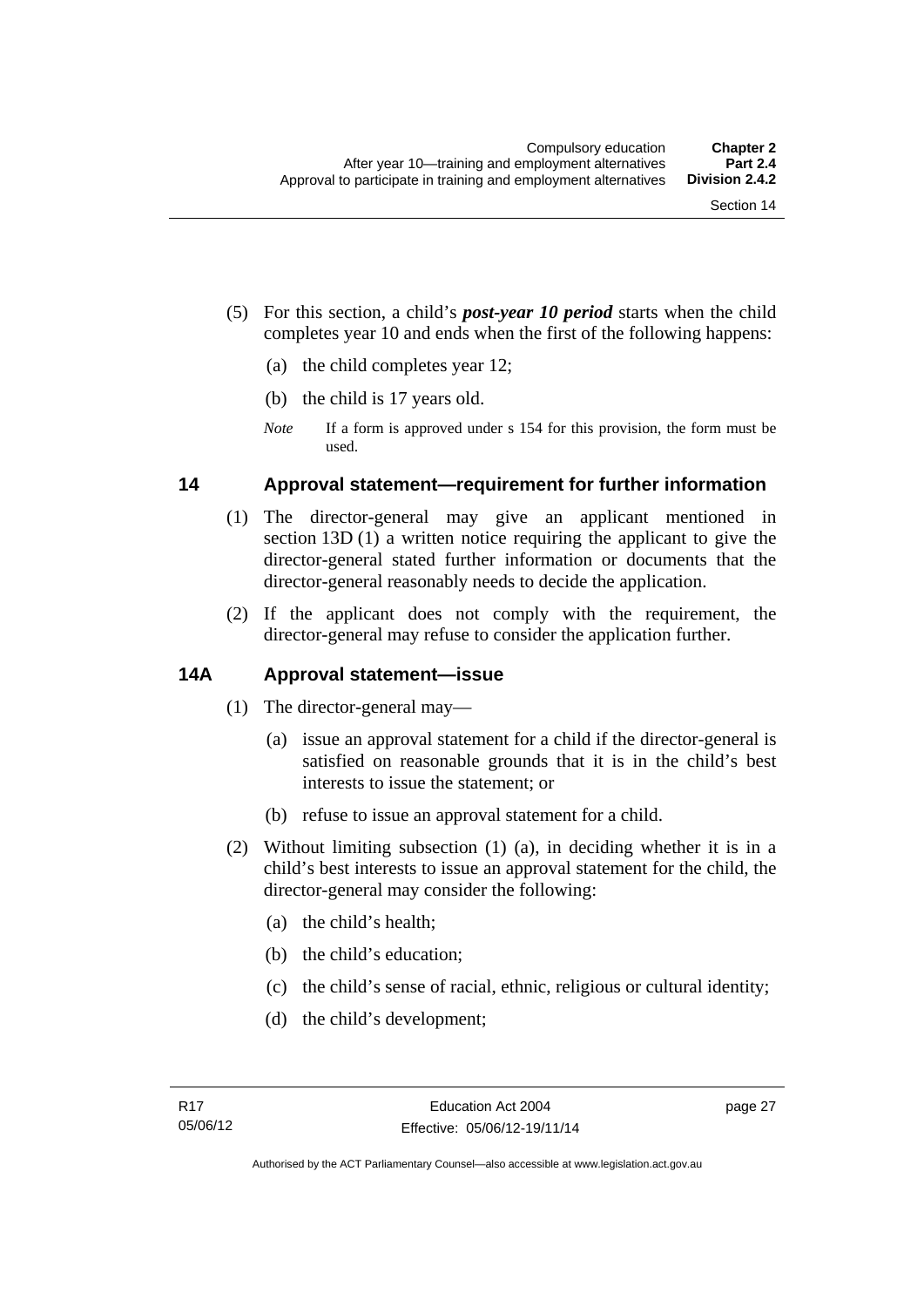(e) whether the training or employment alternative for which the statement is sought would benefit the child.

#### **Example—par (e)**

Thomas is 15 years old, has completed year 10 and wants to be a chef. Thomas has been offered an apprenticeship with a chef. The director-general decides that it is in Thomas's best interests to issue an approval statement for him, because it means that Thomas can pursue the career path that he wants to pursue.

- *Note* An example is part of the Act, is not exhaustive and may extend, but does not limit, the meaning of the provision in which it appears (see [Legislation Act,](http://www.legislation.act.gov.au/a/2001-14) s 126 and s 132).
- (3) An approval statement may be issued for a child for either or both of the following:
	- (a) approving the child's participation in a training or employment alternative for all or part of the child's post-year 10 period;
	- (b) approving that the child's participation in a training or employment alternative be other than full-time participation.
- (4) In this section:

*post-year 10 period*—see section 13D (5).

## **14B Approval statement—form**

An approval statement issued for a child must—

- (a) state the day it is issued; and
- (b) state the child's name; and
- (c) state the period for which it is in force; and
- (d) if the child's approved participation in a training or employment alternative is other than full-time participation state the approval and the extent to which the child is required to participate in the alternative; and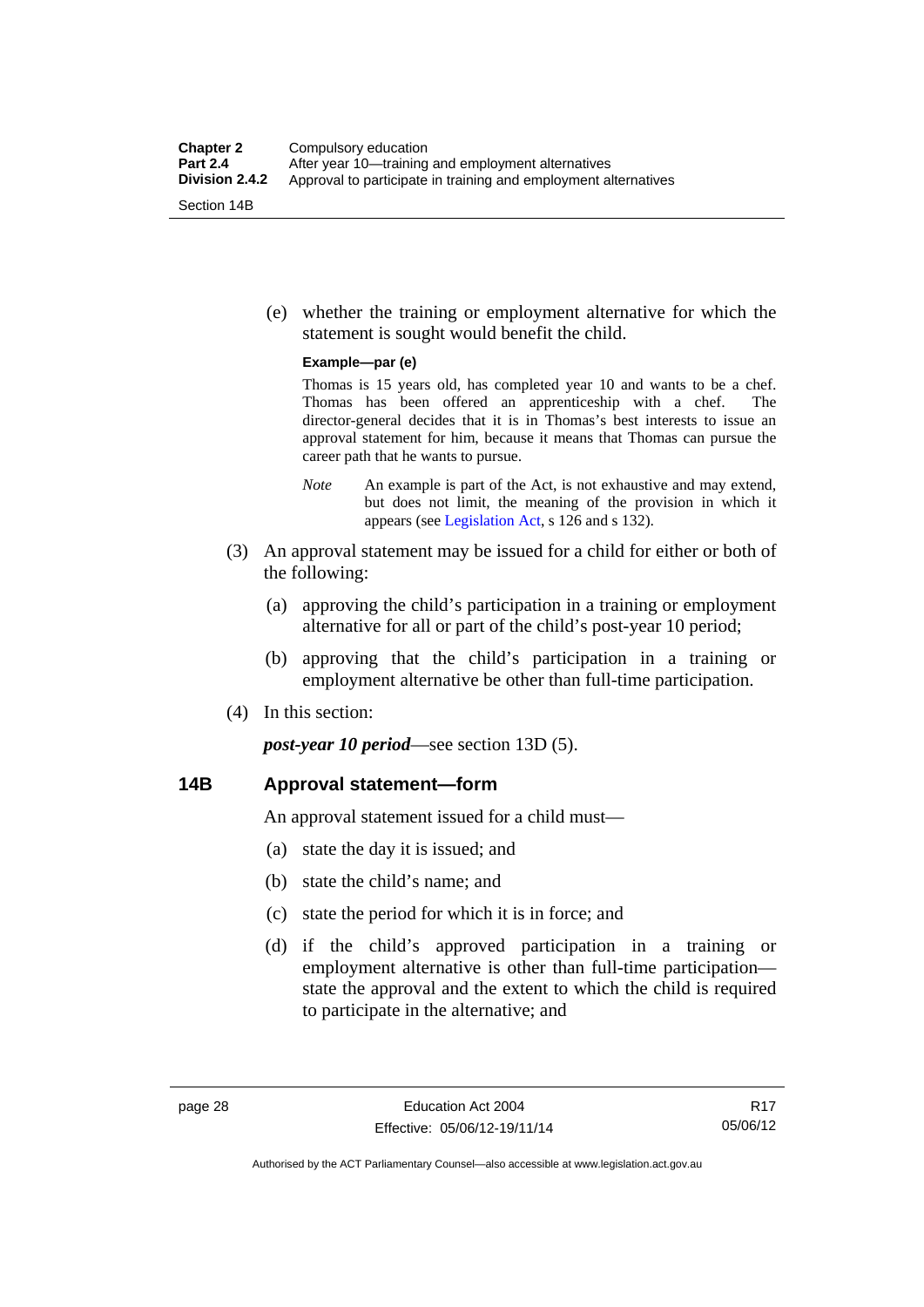- (e) state any condition to which it is subject; and
- (f) contain any other particulars prescribed by regulation.

## **14C Approval statement—conditions**

- (1) An approval statement issued for a child is subject to a condition that—
	- (a) the child's participation is full-time participation unless otherwise stated in the statement; or
	- (b) if the statement contains a statement mentioned in section 14B (d)—the child must comply with the stated participation requirement.
- (2) An approval statement that approves a child's participation in a training alternative is also subject to each of the following conditions:
	- (a) that the child is enrolled with the training alternative provider;
	- (b) that the child complies with the training alternative provider's attendance requirements.
- (3) The training alternative provider's attendance requirements are the requirements about physically attending, at particular times, the provider's premises or another place.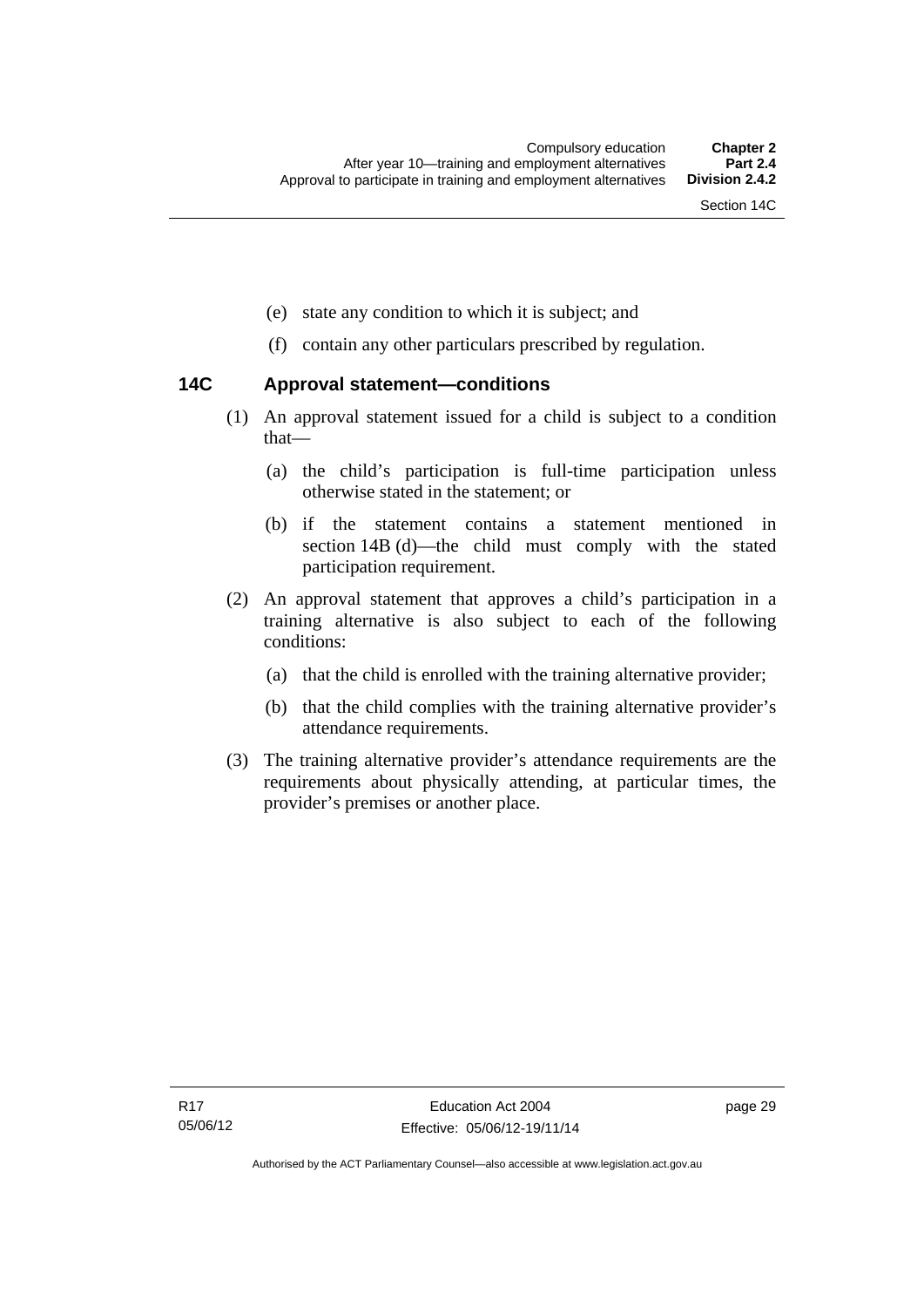(4) The director-general may issue an approval statement subject to any condition that the director-general believes on reasonable grounds is appropriate.

#### **Example—s (4)**

Farouk wants to participate part-time in an education course and part-time in an employment alternative (he wants to work at least 10 hours each week). Under this Act, an approval statement is not required for an education course, but is for an employment alternative. The director-general issues an approval statement for the employment alternative that states that Farouk's approved participation in that employment is part-time, and that he must participate in that employment for at least 10 hours each week. The director-general also puts a condition on the approval statement that Farouk must participate in the education course for at least 15 hours each week.

*Note* An example is part of the Act, is not exhaustive and may extend, but does not limit, the meaning of the provision in which it appears (see [Legislation Act,](http://www.legislation.act.gov.au/a/2001-14) s 126 and s 132).

# **14D Approval statement—compliance requirement**

- (1) This section applies if an approval statement is issued for a child.
- (2) The child's parents must ensure that the child complies with the statement, including any conditions of the statement.
- (3) This section does not apply if the child's parents have an excuse for not complying with this section that the director-general is satisfied is a reasonable excuse.
	- *Note 1* The director-general must comply with any guidelines about the exercise of the director-general's functions under s (3) (see s 9D).
	- *Note 2* For offences in relation to this requirement, see pt 2.6 (Offences parents).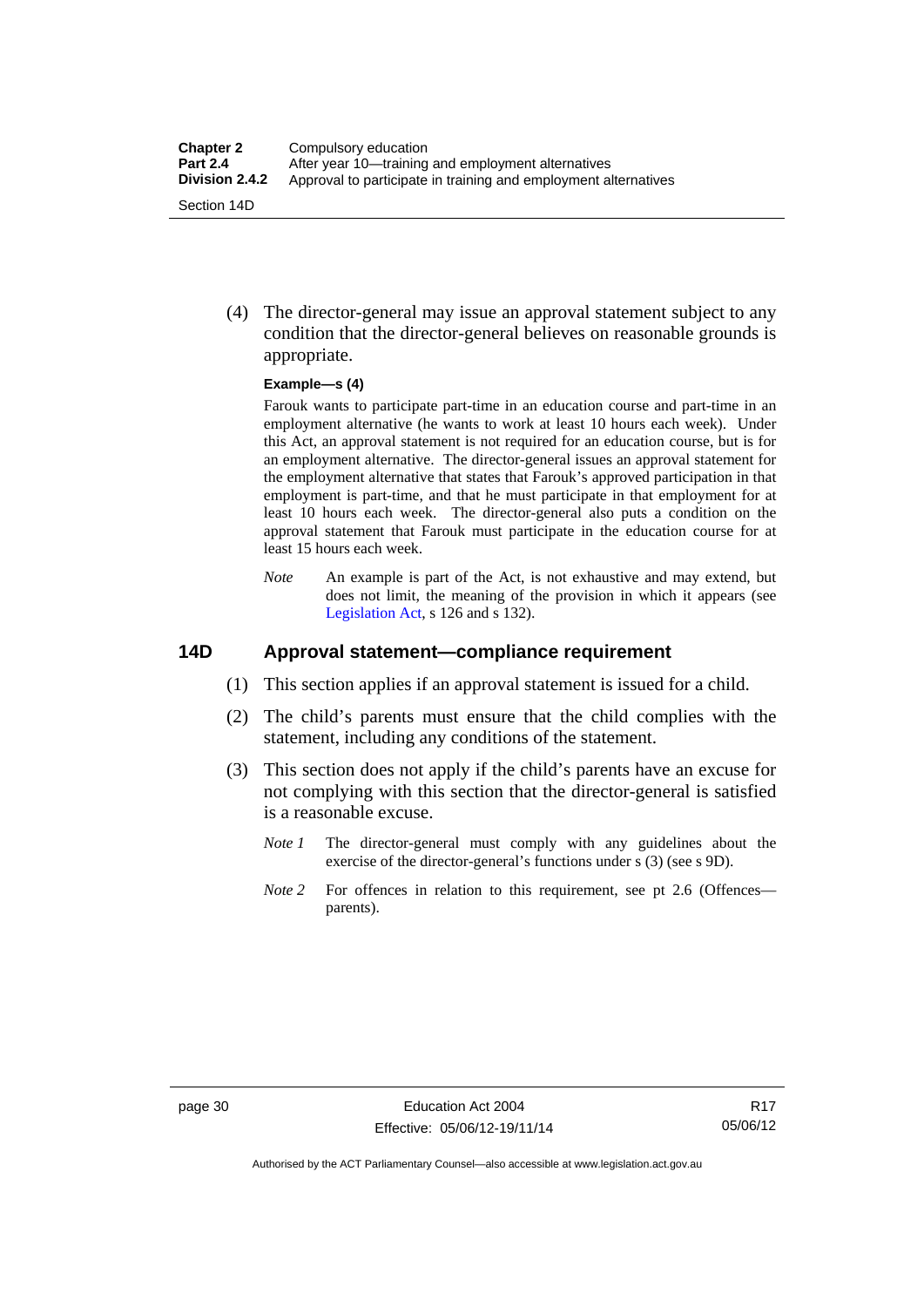# **15 Approval statement—duration**

An approval statement may be issued for a child until—

- (a) the end of the period stated in the statement; or
- (b) the ground for the issue of the statement no longer applies in relation to the child.

# **15A Approval statement—revocation**

The director-general may revoke an approval statement issued for a child if—

- (a) the statement is issued in error; or
- (b) the ground for the issue of the statement no longer applies in relation to the child; or
- (c) a condition of the statement has been contravened.

# **15B Return to education while approval statement in force**

- (1) This section applies if—
	- (a) an approval statement is in force for a child; and
	- (b) the child is enrolled at an education provider for the purpose of the provider's education course.
- (2) The child's parents must tell the director-general in writing about the enrolment.

# **Division 2.4.3 Training and employment alternatives—deemed participation**

# **15C Training and employment alternatives—absence**

A child's participation in a training or employment alternative is taken for this Act to continue during an absence that is—

(a) allowed under the requirements of the alternative; or

page 31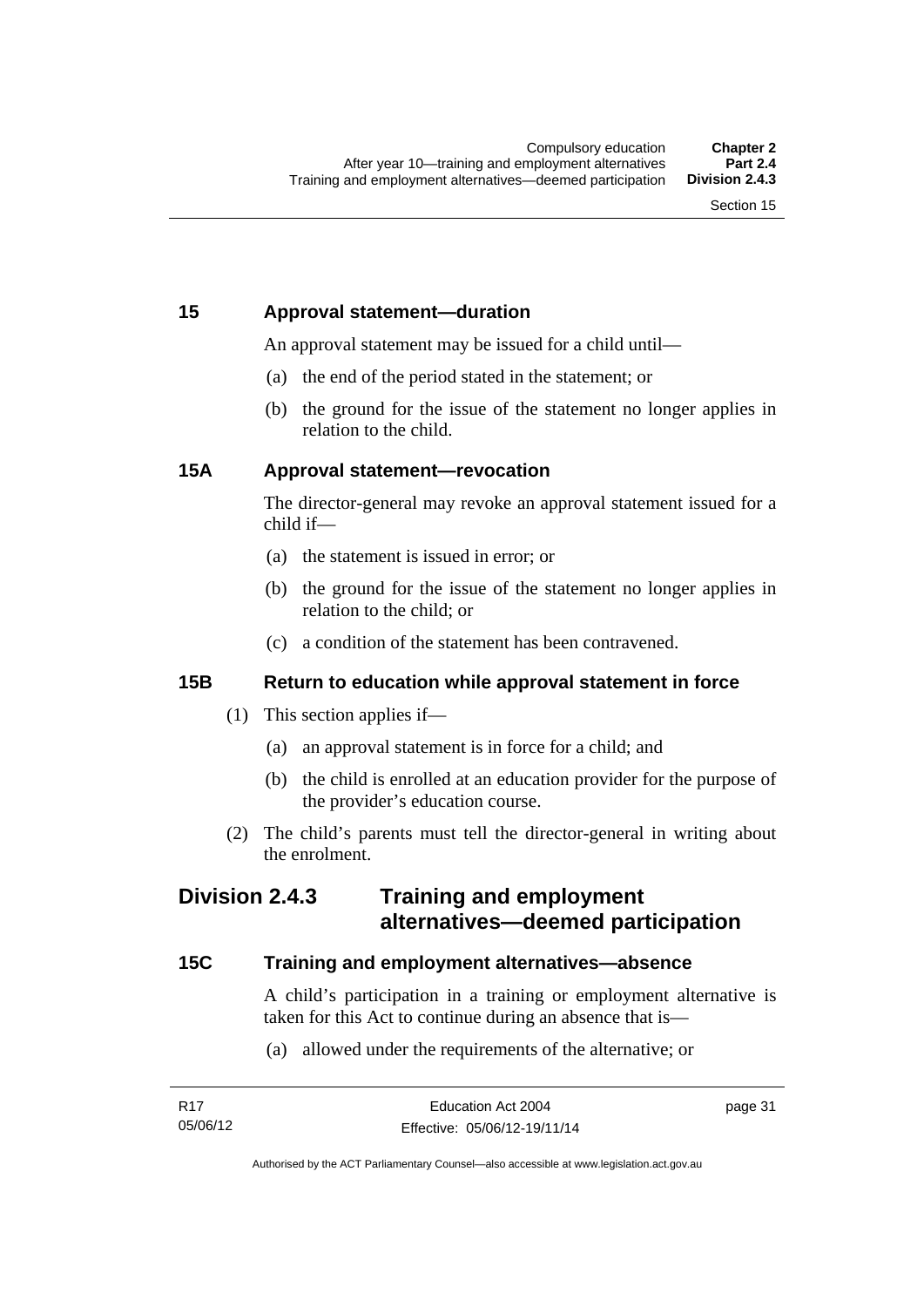(b) required under a territory law or a law of the Commonwealth, a State or another Territory.

#### **Example—par (b)**

Sarah is absent from a training alternative provider because a personal protection order prohibits her from attending the provider.

*Note* An example is part of the Act, is not exhaustive and may extend, but does not limit, the meaning of the provision in which it appears (see [Legislation Act,](http://www.legislation.act.gov.au/a/2001-14) s 126 and s 132).

### **15D Training alternative—suspension**

- (1) This section applies if a child participating in a training alternative stops attending the training alternative provider because the child has been suspended from attending the provider.
- (2) The child's participation in the alternative is taken for this Act to continue during the suspension period.

### **16 Training alternative—exclusion**

- (1) This section applies if a child participating in a training alternative stops attending the training alternative provider because the child has been excluded from attending the provider.
- (2) The child's participation in the training alternative is taken for this Act to continue—
	- (a) at the same level as before the exclusion; and
	- (b) for the time reasonably required for the child to—
		- (i) enrol in an education course; or
		- (ii) apply for approval to participate in another training alternative or an employment alternative.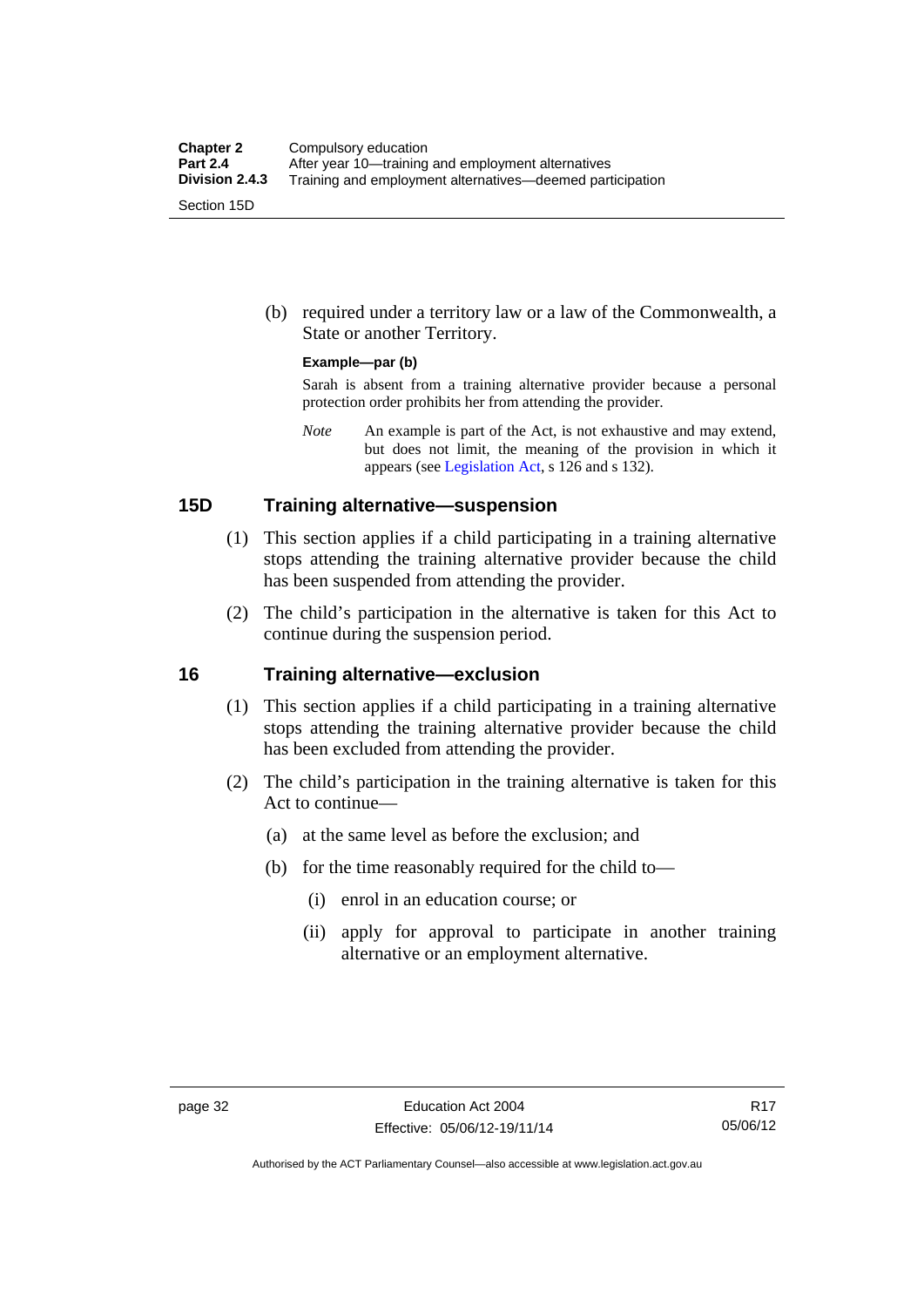# **16A Employment alternative—termination**

- (1) This section applies if a child participating in an employment alternative stops working because the child's employment has been ended other than by the child.
- (2) The child's participation in the employment alternative is taken for this Act to continue—
	- (a) at the same level as before the termination; and
	- (b) for the time reasonably required for the child to—
		- (i) enrol in an education course; or
		- (ii) apply for approval to participate in another employment alternative or a training alternative.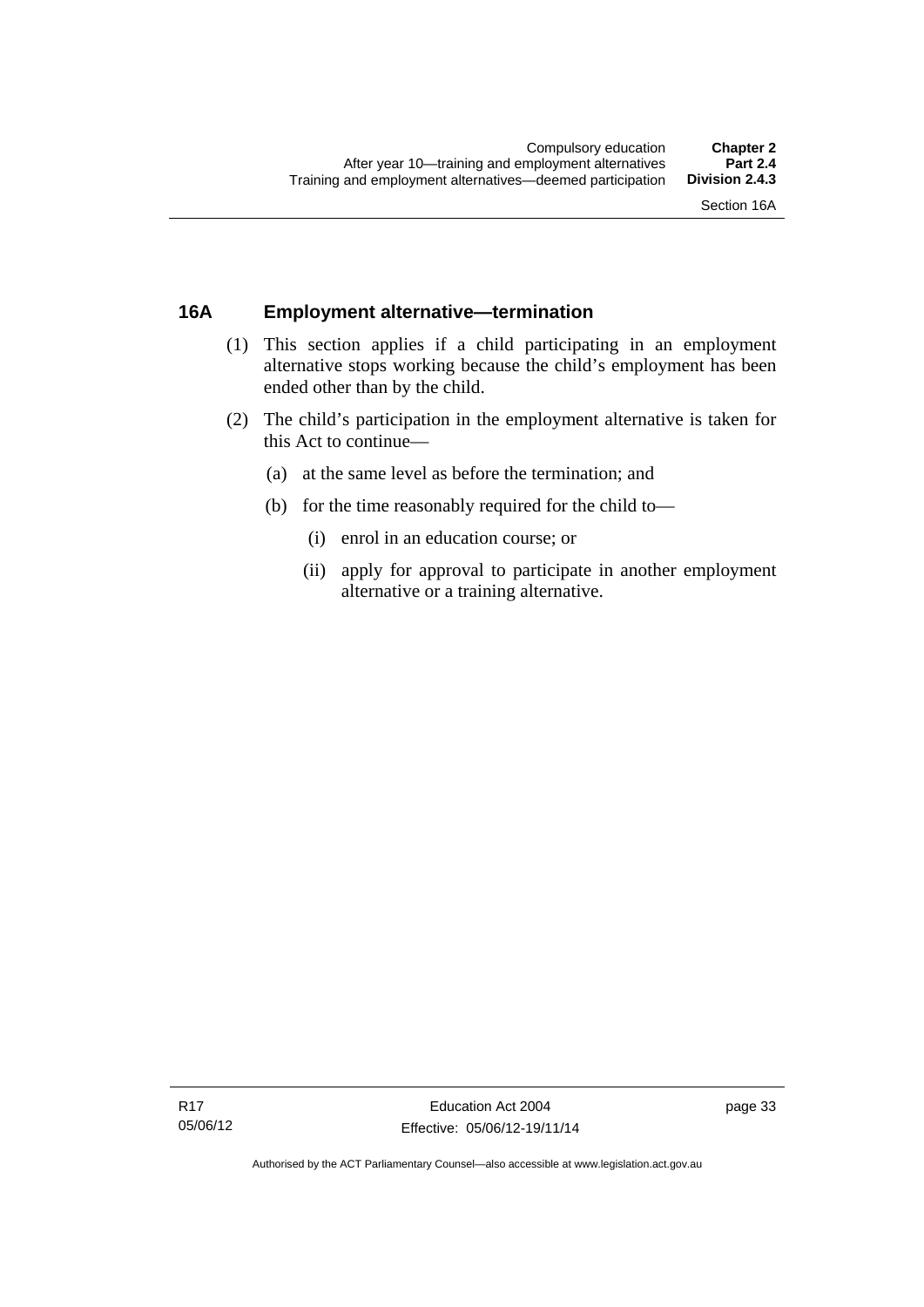**Chapter 2** Compulsory education<br>**Part 2.5** Compliance notices **Compliance notices** 

Section 16B

# **Part 2.5 Compliance notices**

### **16B Giving compliance notice**

The director-general may give a notice (a *compliance notice*) to a child's parents if the director-general believes on reasonable grounds that the parents have contravened or are contravening—

- (a) section 10 (Child of compulsory education age—enrolment and registration requirement); or
- (b) section 10A (Child of compulsory education age—school attendance requirement); or
- (c) section 10D (Child of compulsory education age participation requirement); or
- (d) section 14D (Approval statement—compliance requirement).
- *Note* For how documents may be served, see the [Legislation Act,](http://www.legislation.act.gov.au/a/2001-14) pt 19.5.

# **16C Contents of compliance notice**

- (1) A compliance notice in relation to a child must—
	- (a) state that it is a compliance notice under this Act; and
	- (b) include a brief description of the contravention of this Act in relation to which the notice is given; and
	- (c) state what the child's parents need to do to comply with the notice; and
	- (d) state the period for complying with the notice; and
	- (e) contain a statement to the effect that failure to comply with the notice is an offence.
- (2) The compliance notice may include any other information the director-general considers appropriate.

R17 05/06/12

Authorised by the ACT Parliamentary Counsel—also accessible at www.legislation.act.gov.au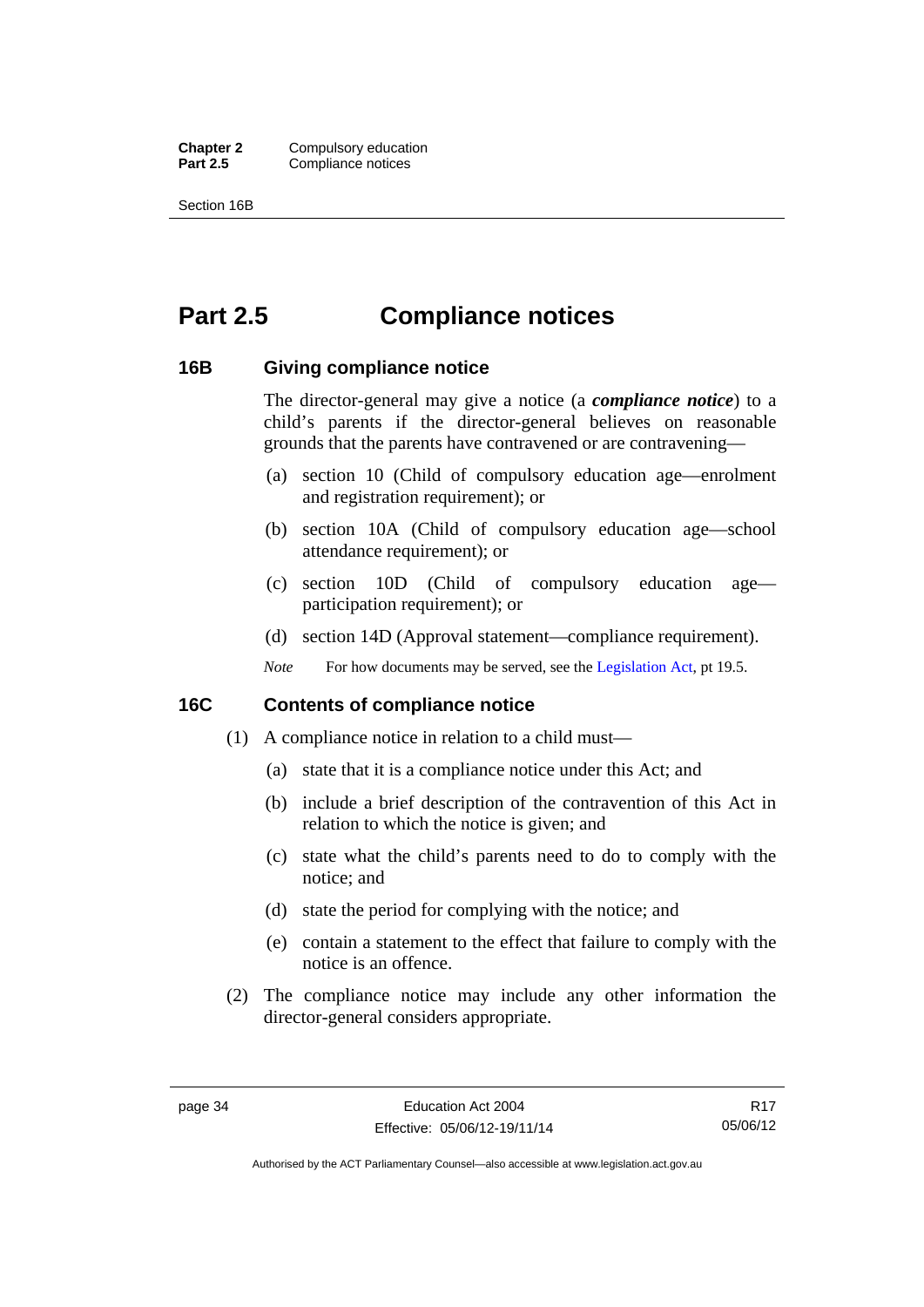# **16D Extension of time for compliance with compliance notice**

- (1) This section applies if a child's parents have been given a compliance notice.
- (2) The director-general may, by written notice given to the child's parents, extend the compliance period for the compliance notice on the director-general's own initiative or if asked by the parents.
- (3) However, the director-general may extend the compliance period only if the period has not ended.
- (4) In this section:

*compliance period* means the period stated in the compliance notice under section 16C (1) (d), and includes the period as extended under this section.

### **17 Revocation of compliance notice on compliance**

If the director-general is satisfied on reasonable grounds that a compliance notice given to a child's parents has been complied with, the director-general must revoke the notice by written notice given to the parents.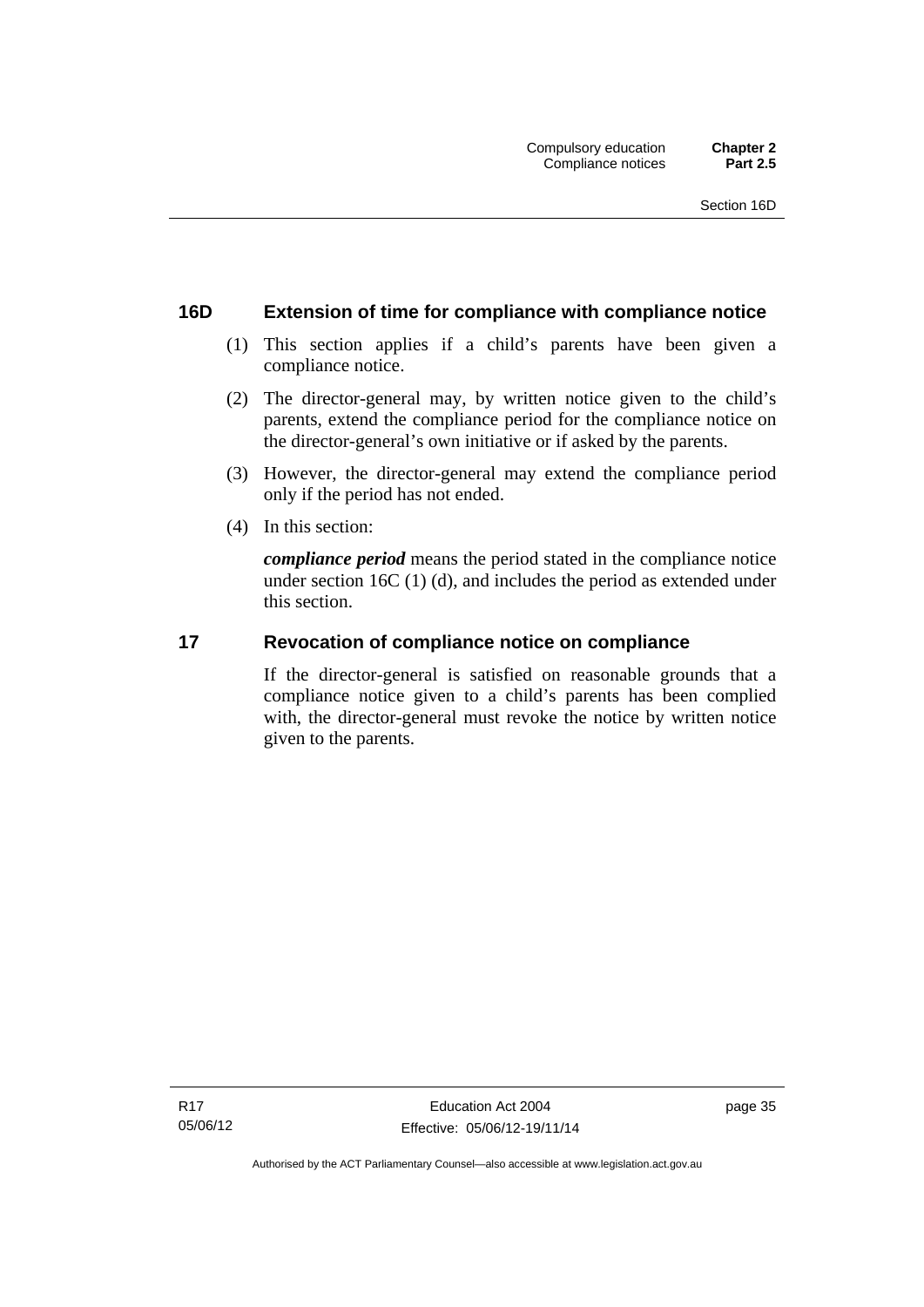**Chapter 2** Compulsory education<br>**Part 2.6 C** Offences—parents Offences—parents

Section 17A

# **Part 2.6 Offences—parents**

### **17A Contravention of information and compliance notices**

- (1) A child's parents commit an offence if—
	- (a) an information notice is given to the parents; and
	- (b) the parents fail to comply with the notice.

Maximum penalty: 5 penalty units.

- (2) A child's parents commit an offence if—
	- (a) a compliance notice is given to the parents; and
	- (b) the parents fail to comply with the notice.

Maximum penalty: 10 penalty units.

- (3) An offence against this section is a strict liability offence.
- (4) This section does not apply if the child's parents have a reasonable excuse for failing to comply with the notice.
- (5) Without limiting subsection (4), it is a reasonable excuse for a parent of the child (the *stated parent*) that—
	- (a) the child lives with another parent and the stated parent believes on reasonable grounds that the other parent is complying with the notice; or
	- (b) the stated parent is not reasonably able to control the child's behaviour to the extent necessary to comply with the notice.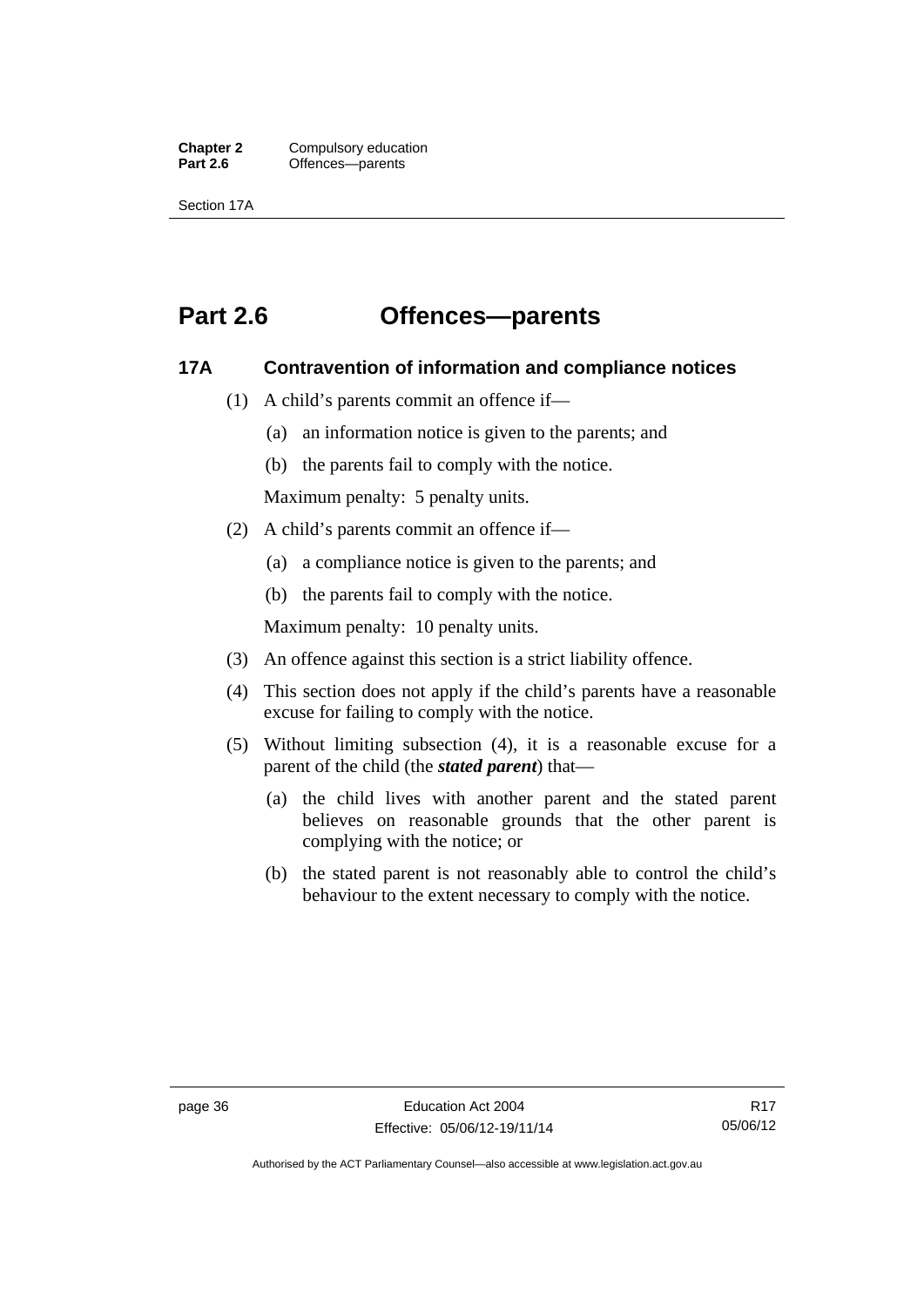# **Chapter 3 Government schools**

# **Part 3.1 General**

# **18 Principles on which ch 3 based**

The following are the principles on which this chapter is based:

- (a) the ACT government school system is based on the principles of equity, universality and nondiscrimination;
- (b) government schools are free and open to everyone;
- (c) government schools offer a broad and balanced secular education to all students from preschool to year 12 by providing access to a broad curriculum;
- (d) the government school system is committed to—
	- (i) providing reasonable access to public education for all students in the ACT;
	- (ii) maximising student educational achievements and opportunities; and
	- (iii) developing emotional, physical and intellectual wellbeing of all students; and
	- (iv) responsiveness to community needs; and
	- (v) innovation, diversity and choice; and
	- (vi) preparing students to be independent and effective local and global citizens; and
	- (vii) teacher, student and parent participation in all aspects of school education; and
	- (viii) combining central policies and guidelines with school level policies and decision-making; and

page 37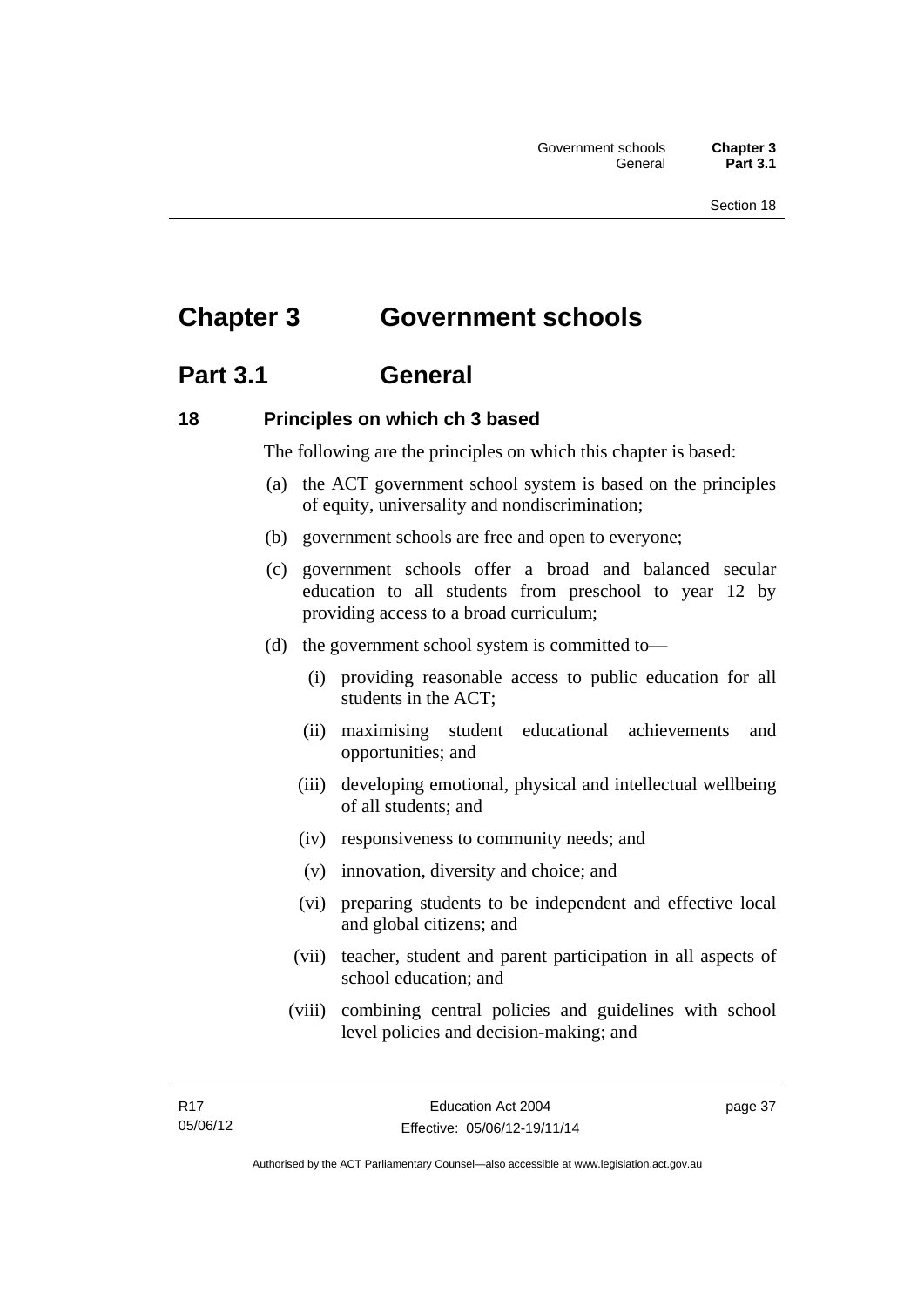| Chapter 3       | Government schools |
|-----------------|--------------------|
| <b>Part 3.1</b> | General            |

- (ix) making information available about, and being accountable for, the operation of government schools;
- (e) government school funding is provided to schools in recognition of the principles mentioned in paragraphs (a) to (d) and the diversity of students' needs.

page 38 Education Act 2004 Effective: 05/06/12-19/11/14

R17 05/06/12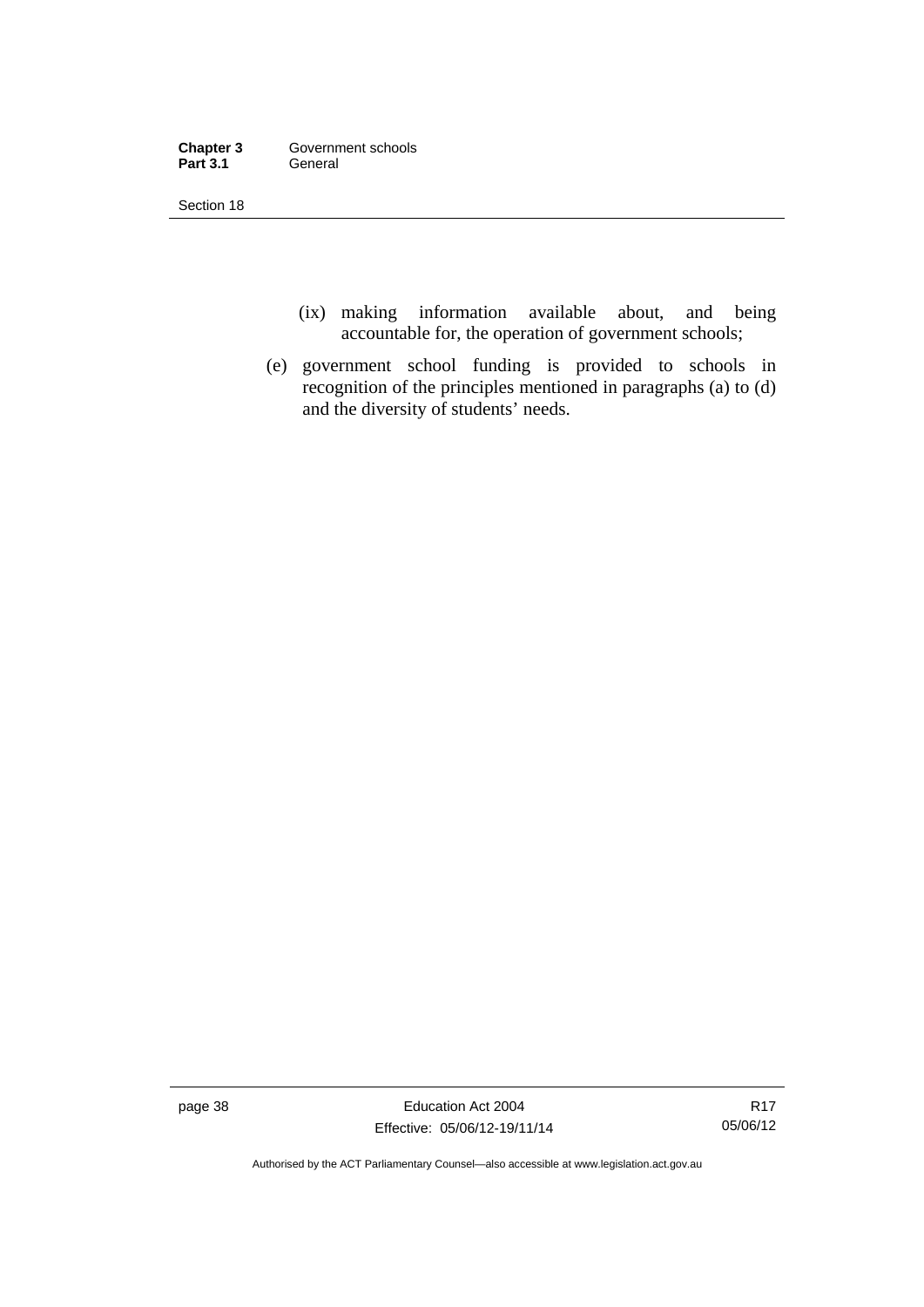# **Part 3.2 Establishment and operation of government schools**

### **20 Establishing government schools etc**

- (1) The Minister may establish government schools.
- (2) The Minister may decide—
	- (a) the kinds of government schools to be established; and
	- (b) the educational level or levels (which may include preschool) for the schools.
	- *Note* Preschools are also subject to requirements under the *[Education and](http://www.legislation.act.gov.au/a/2011-42/default.asp)  [Care Services National Law \(ACT\)](http://www.legislation.act.gov.au/a/2011-42/default.asp)*.
- (3) The Minister may establish school-related educational institutions and services (*school-related institutions*).

#### **Example of school-related institution**

Murrumbidgee Education and Training Centre

- *Note* An example is part of the Act, is not exhaustive and may extend, but does not limit, the meaning of the provision in which it appears (see [Legislation Act,](http://www.legislation.act.gov.au/a/2001-14) s 126 and s 132).
- (4) The Minister may name, and change the name of, a government school or school-related institution.
- (5) Before making a decision to close or amalgamate a government school, the Minister must take the following steps:
	- (a) tell the school community that the Minister is considering closing or amalgamating the school and the reasons why;
	- (b) obtain a report from the committee established under section 20A to use in consultation with the school community under paragraph (c) that—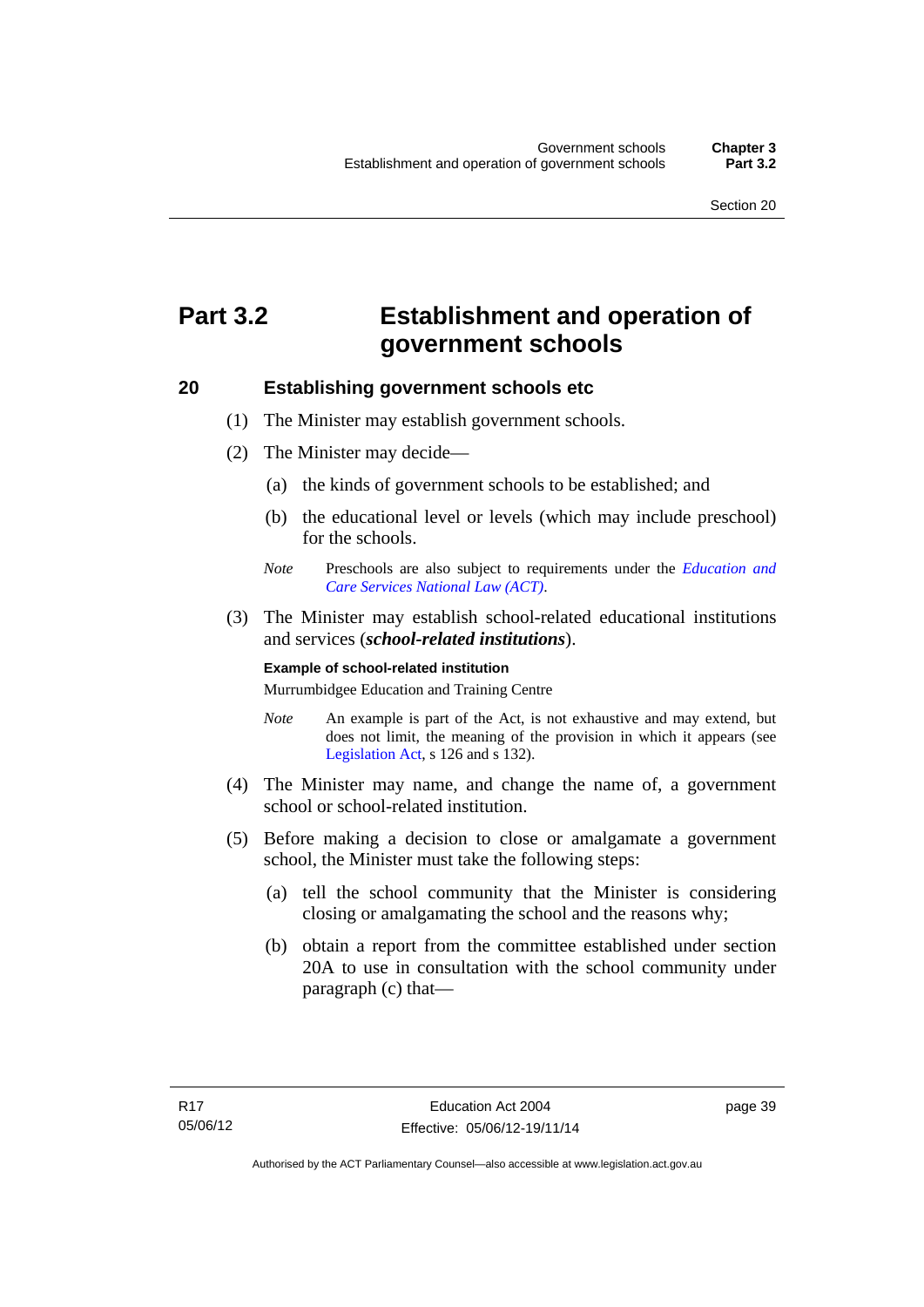(i) comprehensively assesses the impacts of closing or amalgamating the school on the school community; and

*Note* For what impacts must be assessed, see s 20B.

- (ii) identifies alternatives to closing or amalgamating the school;
- (c) consult with the school community for at least 6 months on the educational, economic, environmental and social impacts of, and identifying alternatives to, closing or amalgamating the school;

*Note* For how the Minister must undertake consultation, see s 20A.

- (d) publish in a daily newspaper—
	- (i) notice of a proposal to close or amalgamate the school; and
	- (ii) details of where a copy of the report mentioned in paragraph (b) can be obtained;

#### **Example**

a website operated by the administrative unit responsible for this Act

- *Note* An example is part of the Act, is not exhaustive and may extend, but does not limit, the meaning of the provision in which it appears (see [Legislation Act,](http://www.legislation.act.gov.au/a/2001-14) s 126 and s 132).
- (e) give written notice of the matters mentioned in paragraph (d) to—
	- ` (i) the parents and citizens association; and
	- (ii) the chairperson of the school board; and
	- (iii) the principal of the school.
- (6) Not less than 12 months after telling the school community that the Minister is considering closing or amalgamating the school, the Minister must—
	- (a) publish notice of the final decision in a daily newspaper; and

R17 05/06/12

Authorised by the ACT Parliamentary Counsel—also accessible at www.legislation.act.gov.au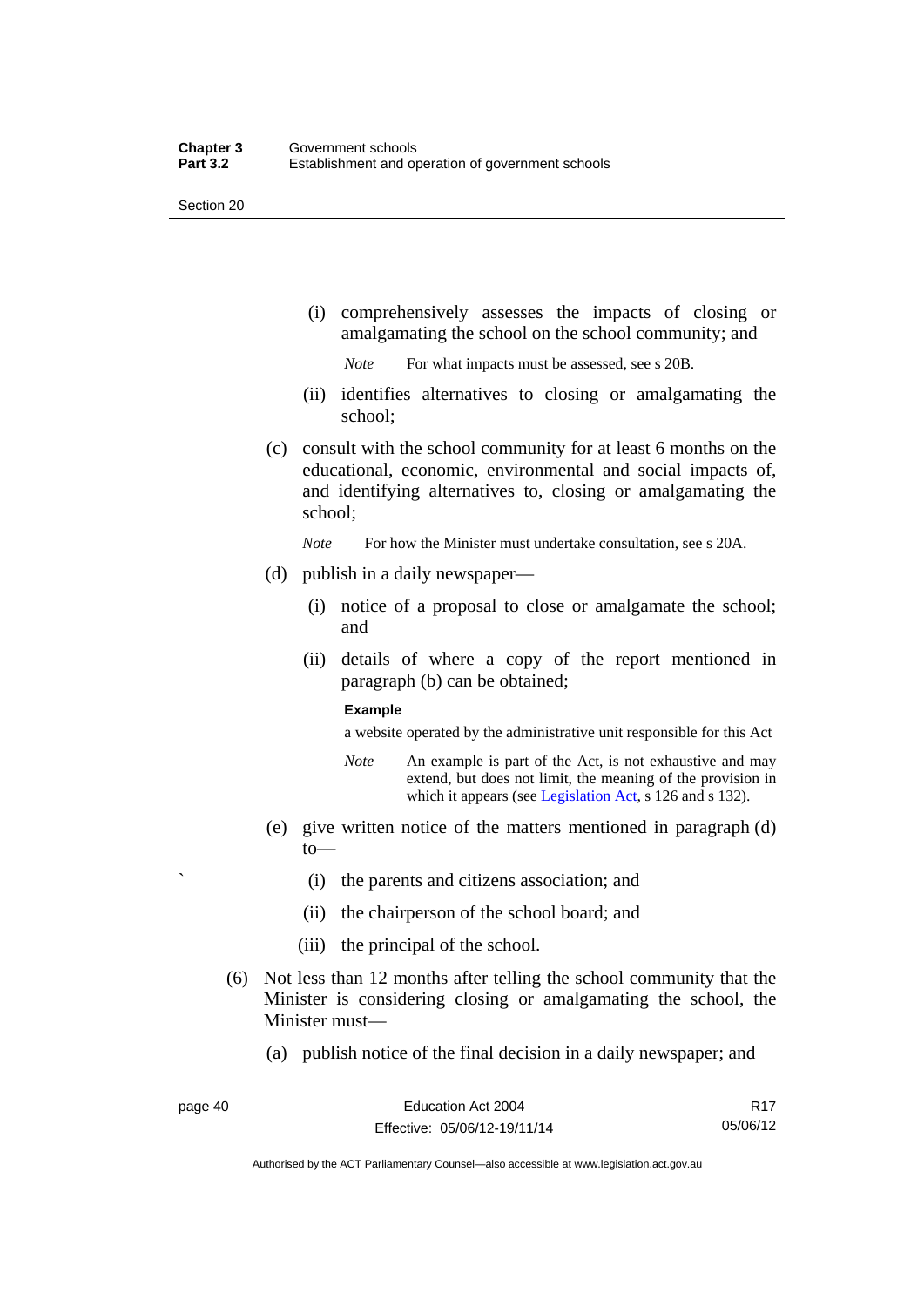- (b) give written notice of the decision to—
	- (i) a parent of each student at the school; and
	- (ii) each member of the school's parents and citizens association; and
	- (iii) each member of the school board; and
	- (iv) the principal and each teacher at the school; and
- (c) explain to the school community the reasons for the final decision and how the following have been taken into account in making the final decision:
	- (i) the school community's views;
	- (ii) the relevant general principles of this Act under section 7;
	- (iii) the principles on which chapter 3 is based under section 18.
- (7) The consultation must be done in a way that gives effect to the following principles:
	- (a) consultation should focus on access to, and the provision of, quality educational opportunities;
	- (b) consultation should be open, equitable, respectful and transparent;
	- (c) consultation should lead to sustainable decisions by involving effective community engagement;
	- (d) without limiting paragraph (c), consultation should ensure that—
		- (i) relevant information is provided in a timely, equitable and accessible way to enable maximum community participation in debate about the proposal; and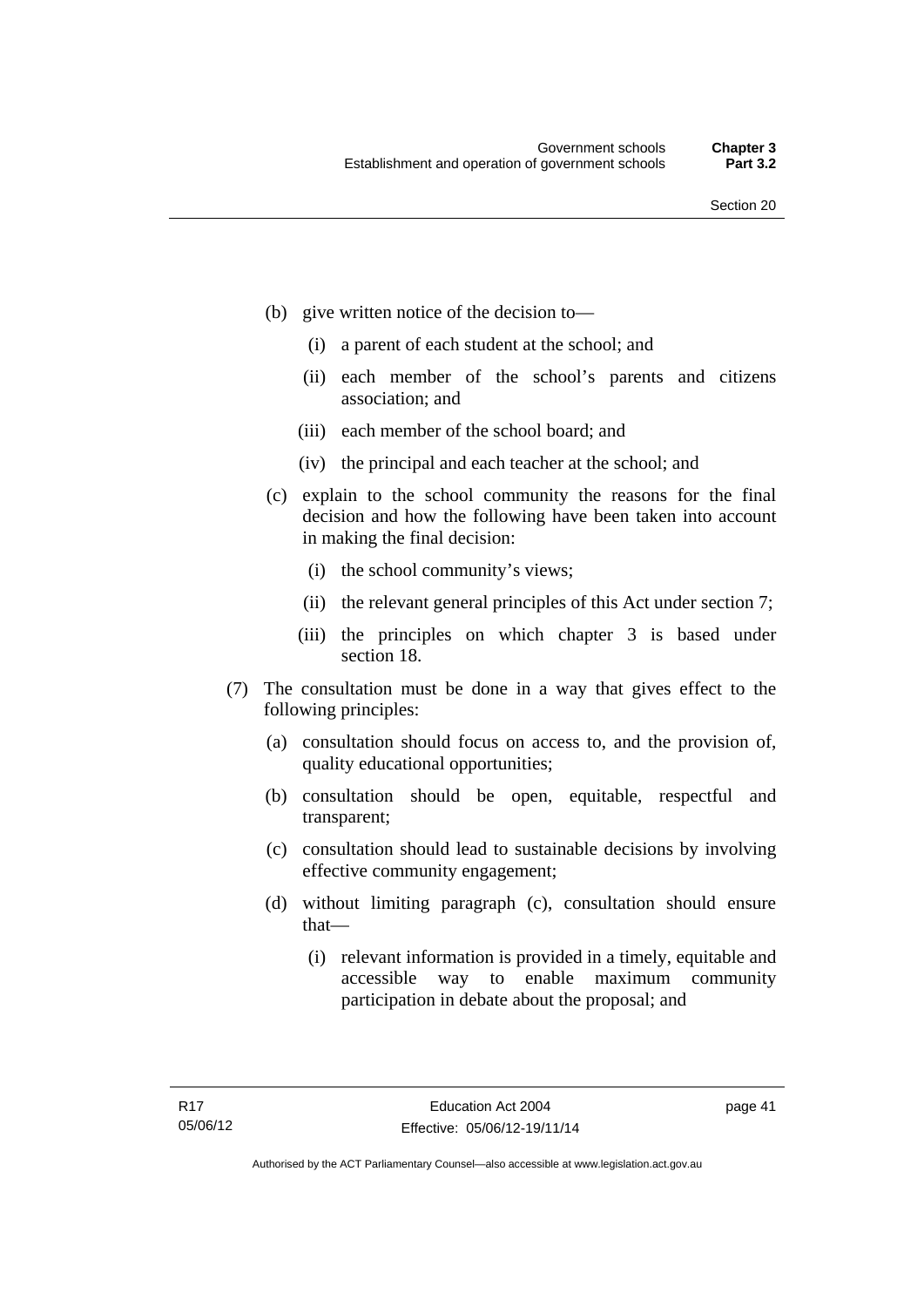Section 20A

- (ii) opportunities are provided for feedback about the proposal, especially from families and other people with significant interest in the proposal;
- (e) consultation should include seeking the views of school boards that are likely to be affected by the proposal.
- (8) The Minister must not close or amalgamate a government school before the later of—
	- (a) 6 months after the final decision was made; and
	- (b) the end of the school year in which the final decision was made.
- (9) In this section:

*school community*, in relation to a school that is proposed to be closed or amalgamated, means the members of the community affected by closing or amalgamating the school, including students at the school, students' families, the school board, the principal and teachers at the school and the local community.

#### **Examples—local community**

residents, local businesses

*Note* An example is part of the Act, is not exhaustive and may extend, but does not limit, the meaning of the provision in which it appears (see [Legislation Act,](http://www.legislation.act.gov.au/a/2001-14) s 126 and s 132).

## **20A Independent committee**

- (1) The Minister must establish an independent committee.
- (2) The functions of the committee are to—
	- (a) prepare the report mentioned in section 20 (5) (b); and
	- (b) undertake the consultation on behalf of the Minister under section 20 (5) (c).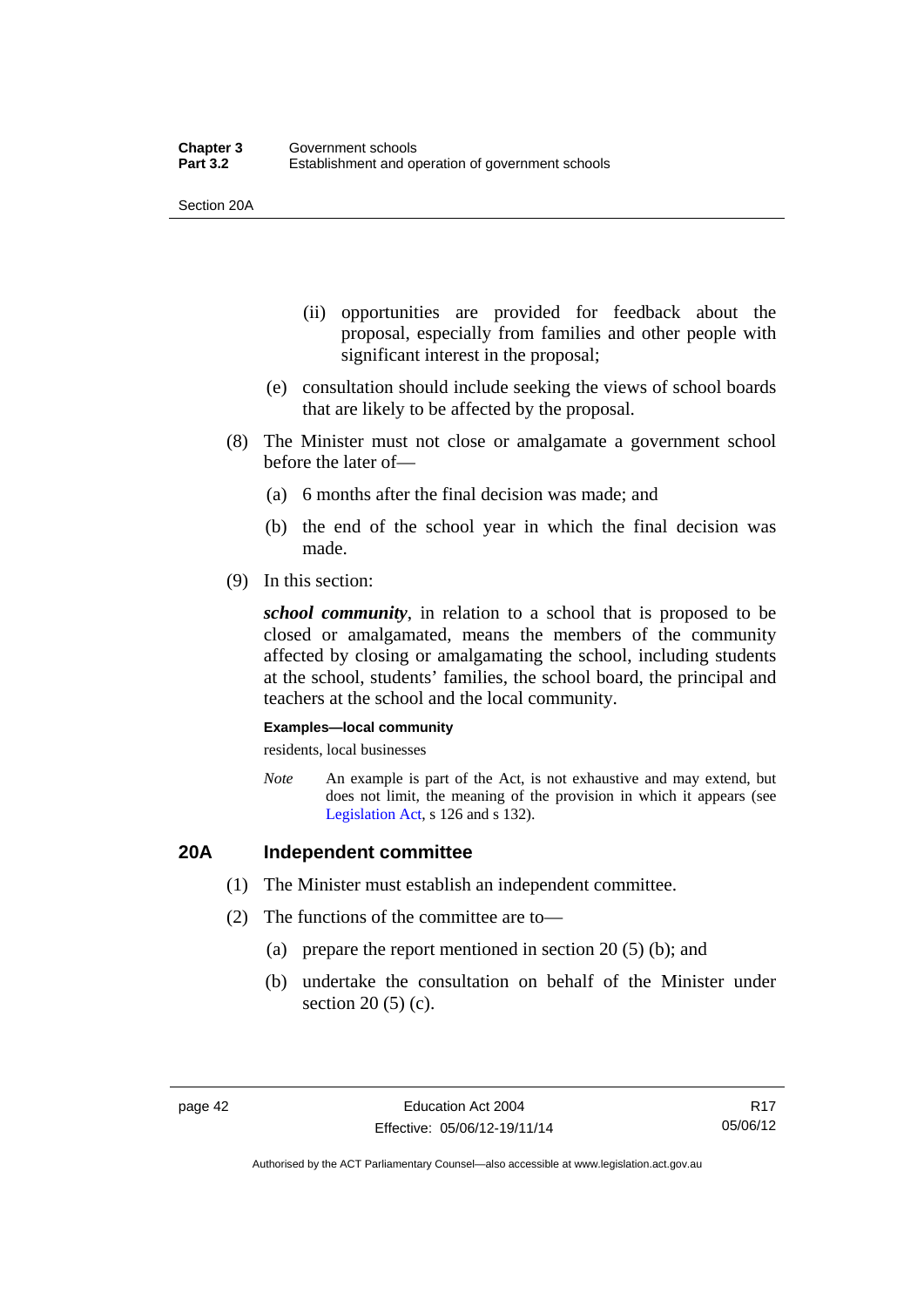- (3) The committee must consist of 3 people selected after consultation with the appropriate standing committee.
- (4) In this section:

### *appropriate standing committee* means—

- (a) the standing committee of the Legislative Assembly nominated by the Speaker for this section; or
- (b) if no nomination under paragraph (a) is in effect—the standing committee of the Legislative Assembly responsible for the consideration of educational issues.

## **20B Impacts of closing or amalgamating schools**

- (1) An assessment under section 20 (5) (b) must include information about the following educational, economic, environmental and social impacts in relation to closing or amalgamating a school:
	- (a) the following educational impacts:
		- (i) the range, quality and depth of education programs;
		- (ii) the age and condition of school infrastructure, facilities and resources;
		- (iii) teaching resources and workloads;
		- (iv) social and learning environment for children;
		- (v) extracurricular activities;
		- (vi) parent participation in school;
		- (vii) out-of-hours school programs;
		- (viii) findings of research studies on school size;
			- (ix) student literacy and numeracy outcomes;
			- (x) other educational outcomes;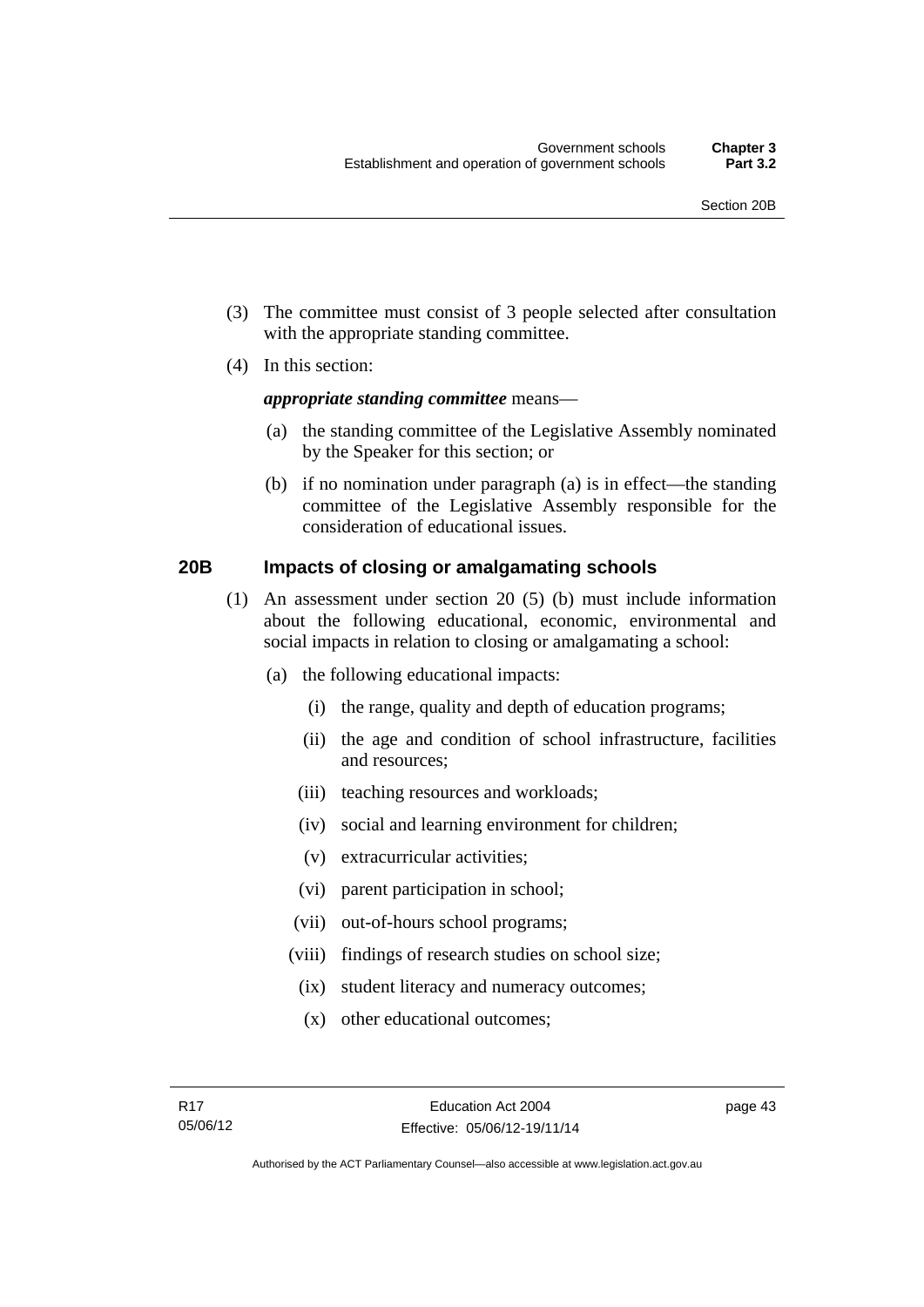Section 20B

- (xi) student outcomes, especially those of parents who have a low income, are Indigenous or from a non-English speaking background or with disabilities;
- (xii) access to public education;
- (xiii) school enrolments;
- (b) the following economic impacts:
	- (i) recurrent and capital savings and costs, including one-off savings and costs, of closing or amalgamating the school for the Territory, including—
		- (A) staffing and resources; and
		- (B) school bus transport; and
		- (C) traffic and safety arrangements; and
		- (D) building maintenance and security;
	- (ii) financial impact on parents, including transport and travel time;
	- (iii) financial impact on local business including ongoing viability;
	- (iv) a comparison of the cost, per student, to operate the school with the cost, per student, to operate other ACT government schools and average cost across all ACT government schools;
- (c) the following environmental impacts:
	- (i) traffic congestion;
	- (ii) air pollution;
	- (iii) greenhouse gas emissions;
	- (iv) noise levels;
	- (v) open green space adjacent to the school site;

R17 05/06/12

Authorised by the ACT Parliamentary Counsel—also accessible at www.legislation.act.gov.au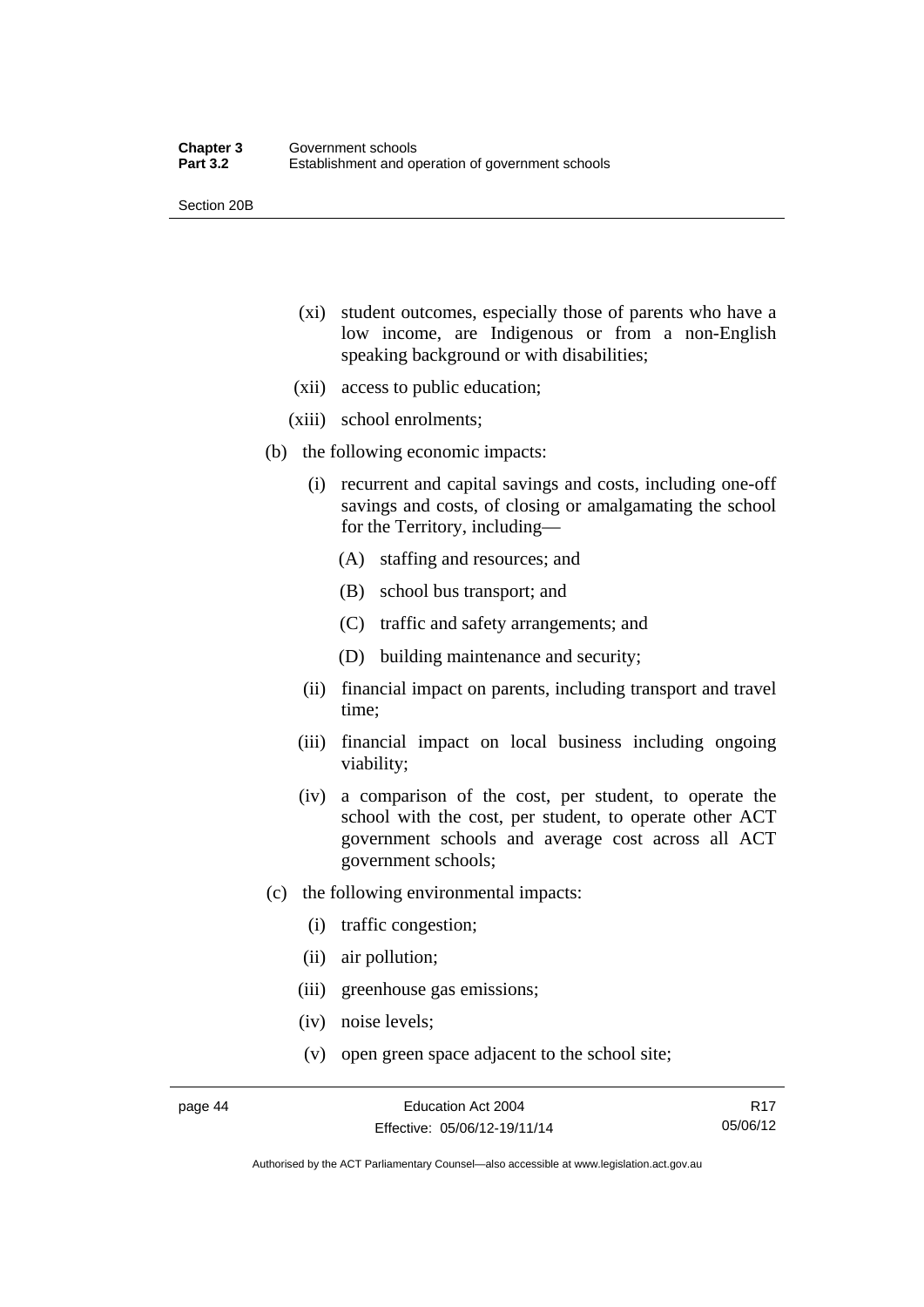- (d) the following social impacts:
	- (i) demographic projections of parents with school-age children, including taking into account expected land releases;
	- (ii) implications for parents who have a low income, are Indigenous or from a non-English speaking background or of students with disabilities;
	- (iii) safety of children walking or cycling to school;
	- (iv) neighbourhood community facilities;
	- (v) access to recreational and leisure facilities;
	- (vi) provision of government services;
	- (vii) community support networks;
	- (viii) local employment;
		- (ix) heritage values of school buildings.
- (2) An assessment may include information about any other impacts in relation to closing or amalgamating the school.

## **21 Operation of government schools**

- (1) The director-general is responsible to the Minister for the operation of government schools.
- (2) Government schools are to be publicly owned and operated by the Territory itself.
- (3) The director-general must establish procedures that give priority to the enrolment of children in the government school in their neighbourhood.
- (4) The principal of a government school is responsible for—
	- (a) educational leadership and management of the school; and

page 45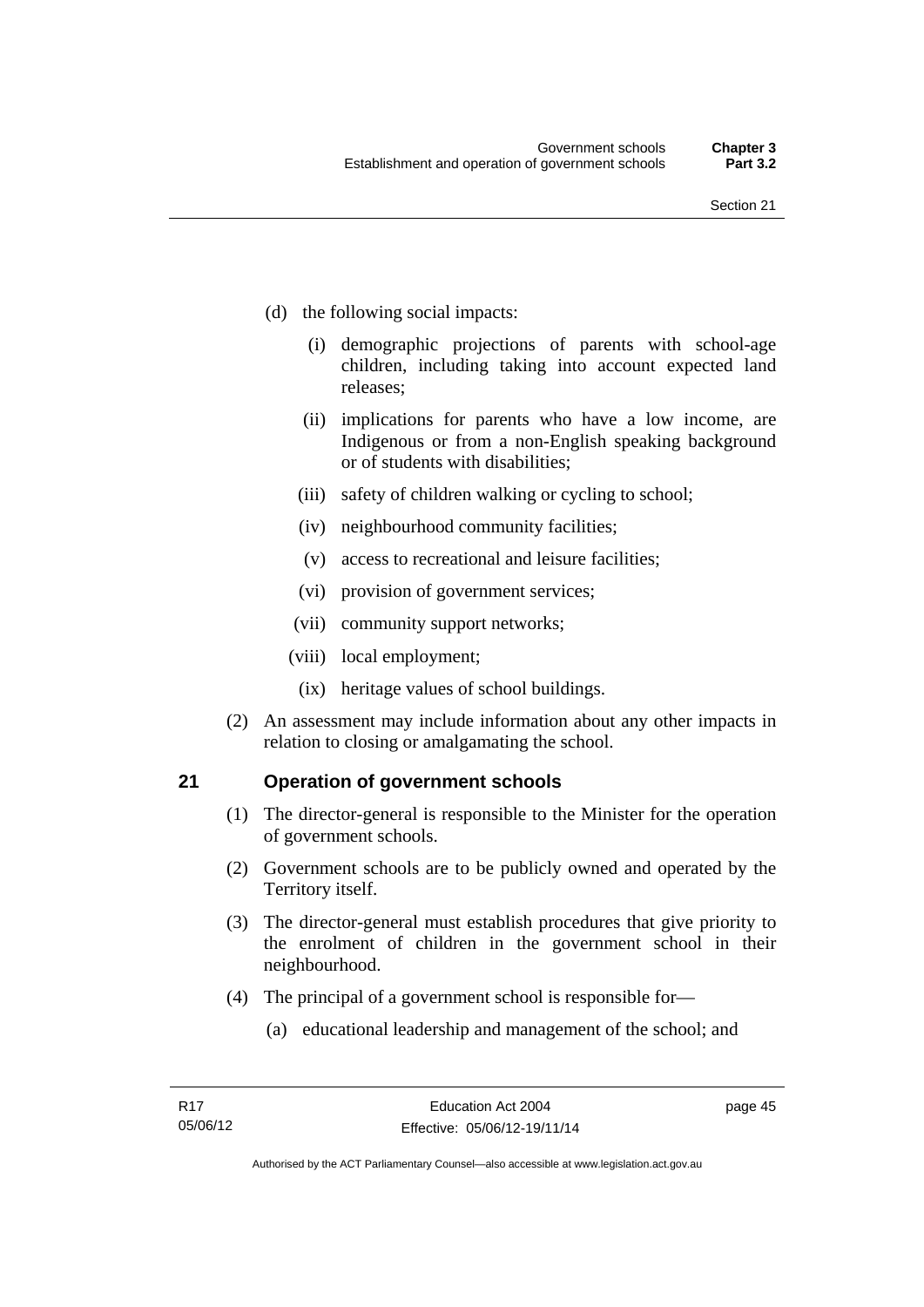- (b) educational outcomes for students at the school; and
- (c) providing support to the school board in the carrying out of its functions; and
- (d) contributing to the development and implementation of educational policies and strategies.
- (5) The principal of a government school must make available to parents of students at the school, and to the staff and students of the school, information about the school's educational programs and policies, and the school's operation.

## **22 Investigation of complaints—government schools**

- (1) The director-general must develop and implement a complaints policy for government schools.
- (2) The director-general must, as soon as practicable, investigate any complaint about the administration, management and operation of government schools that, in the director-general's opinion, is not a frivolous or vexatious complaint.
- (3) The director-general must, in an annual report under the *[Annual](http://www.legislation.act.gov.au/a/2004-8)  [Reports \(Government Agencies\) Act 2004](http://www.legislation.act.gov.au/a/2004-8)* for a financial year, include details about the number of complaints investigated by the director-general under this section in that financial year.

## **23 Review of government school system**

The director-general must regularly review, and report to the Minister on, the government school system as a whole.

# **24 Review of operation of government schools**

- (1) The director-general must ensure that—
	- (a) the effectiveness of each government school is reviewed at least once every 5 years; and
	- (b) a report of the review is prepared.

R17 05/06/12

Authorised by the ACT Parliamentary Counsel—also accessible at www.legislation.act.gov.au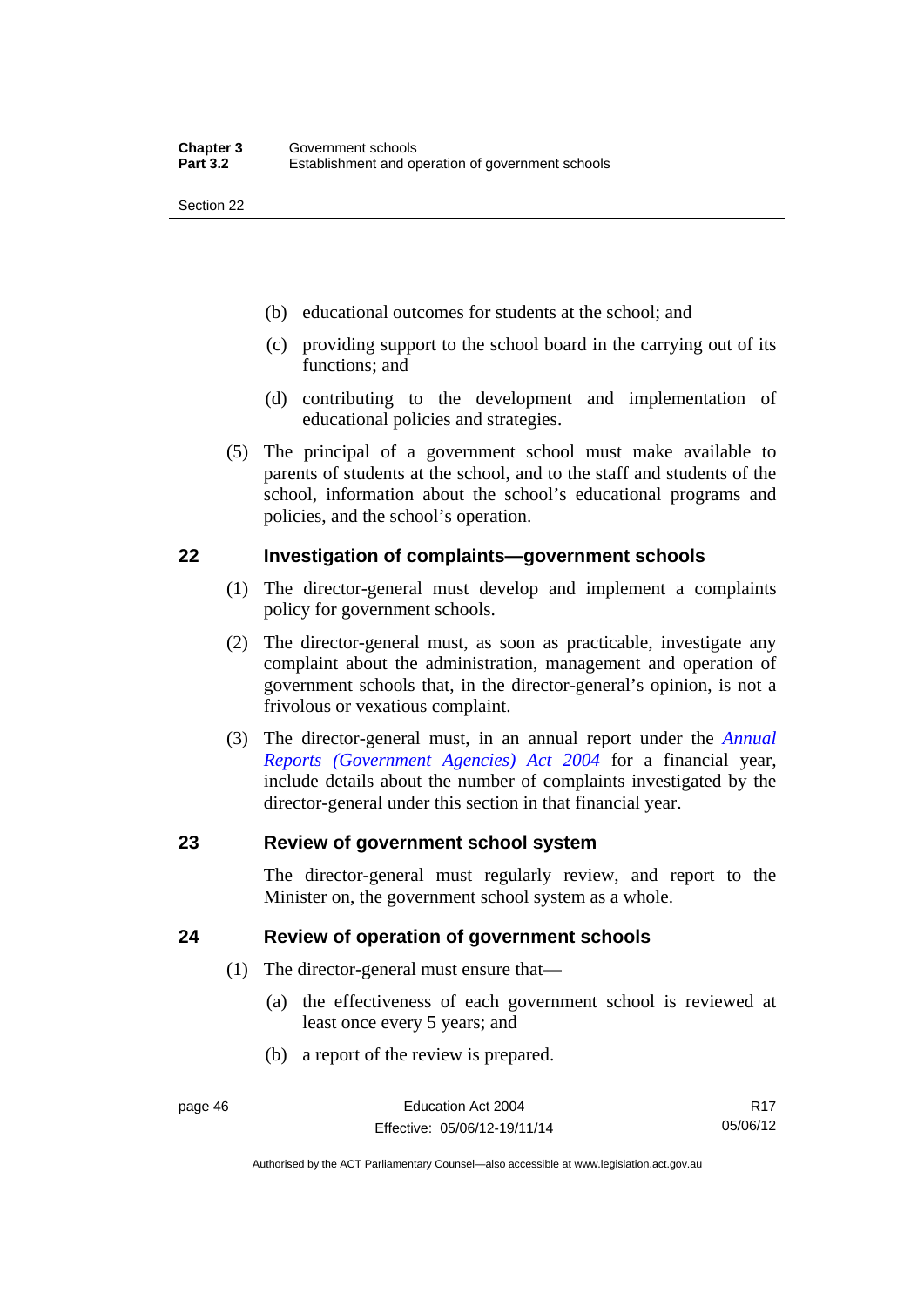- (2) The director-general must ensure that a review seeks the input of the local community served by the school.
- (3) A review must take into account the views of—
	- (a) the parents of students at the school; and
	- (b) the teachers at the school; and
	- (c) the students at the school.
- (4) The director-general must make the report of a review of a school available to—
	- (a) the parents of students at the school; and
	- (b) the staff of the school; and
	- (c) the students at the school.

### **25 Reporting to parents—government schools**

- (1) The principal of a government school must set up procedures for giving reports to the parents of a student enrolled at the school about the student's academic progress and social development at the school.
- (2) A report must be given to the student's parents at least twice a year.

## **26 Education to be free**

- (1) Education in government schools is to be free and no fees are chargeable for it.
- (2) Subsection (1) does not apply—
	- (a) in relation to course money paid to a registered provider; or
	- (b) to people who hold a temporary visa under the *[Migration Act](http://www.comlaw.gov.au/Series/C1958A00062)  [1958](http://www.comlaw.gov.au/Series/C1958A00062)* (Cwlth), section 30 (2).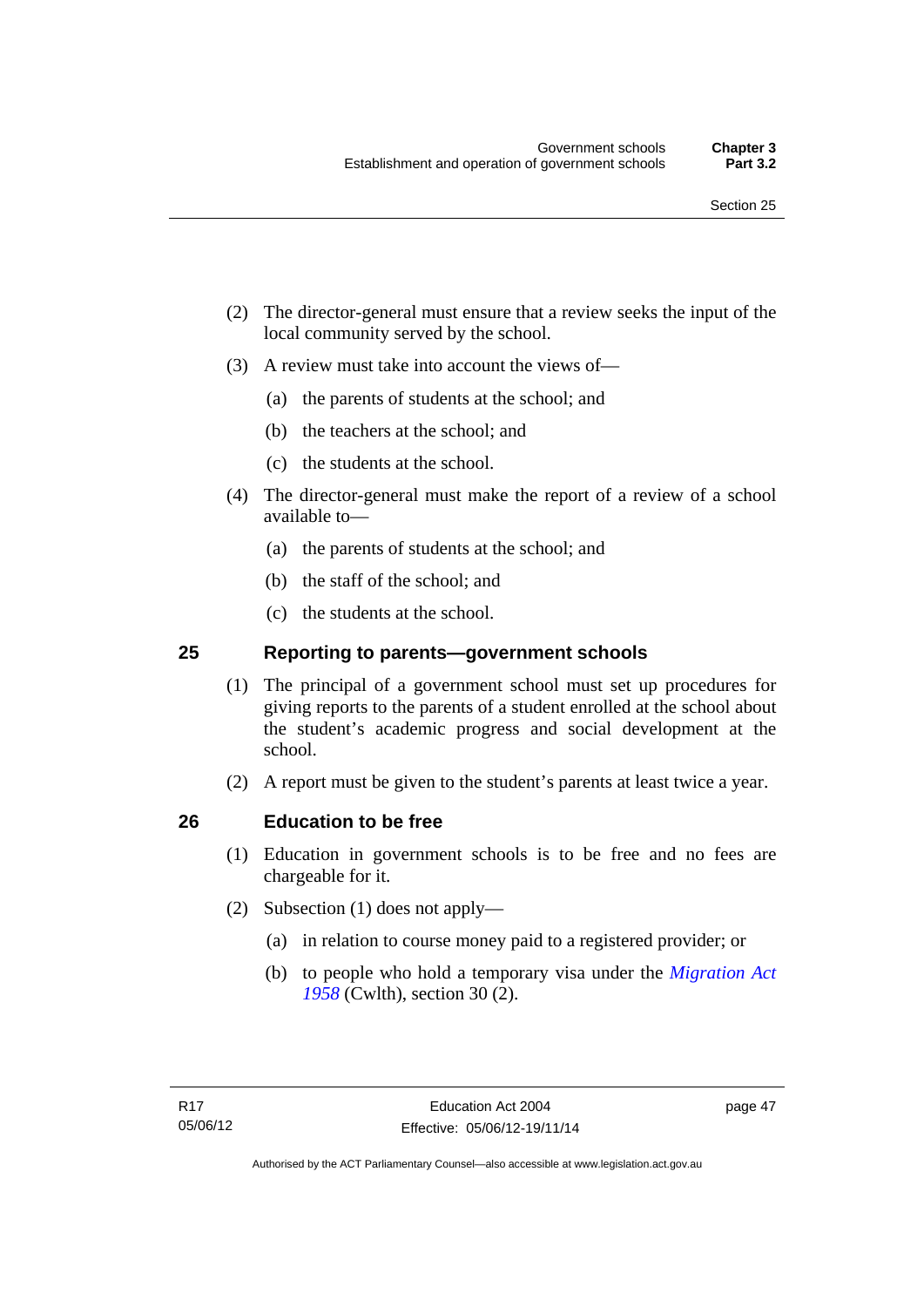(3) In subsection (2):

*course money*—see the *[Education Services for Overseas Students](http://www.comlaw.gov.au/Series/C2004A00757)  [Act 2000](http://www.comlaw.gov.au/Series/C2004A00757)* (Cwlth), section 7.

*registered provider*—see the *[Education Services for Overseas](http://www.comlaw.gov.au/Series/C2004A00757)  [Students Act 2000](http://www.comlaw.gov.au/Series/C2004A00757)* (Cwlth), section 5.

# **27 Voluntary financial contributions**

- (1) The school board of a government school may ask the parents of a student enrolled at the school, or anyone else, to make a financial contribution to the school.
- (2) The following principles apply in relation to financial contributions:
	- (a) each contribution is to be voluntary;
	- (b) a student at the school is not to be refused benefits or services because the student's parents do not make a contribution;
	- (c) a student is not to be approached or harassed for contributions;
	- (d) any record of contributions is confidential.
- (3) If the school board asks the parents of a student enrolled at the school to make a financial contribution, the school board must tell the parents about the principles that apply in relation to financial contributions.

## **28 Secular education**

- (1) Education in government schools is to be non-sectarian, secular education.
- (2) Secular education in government schools may include the study of different religions as distinct from education in a particular religion.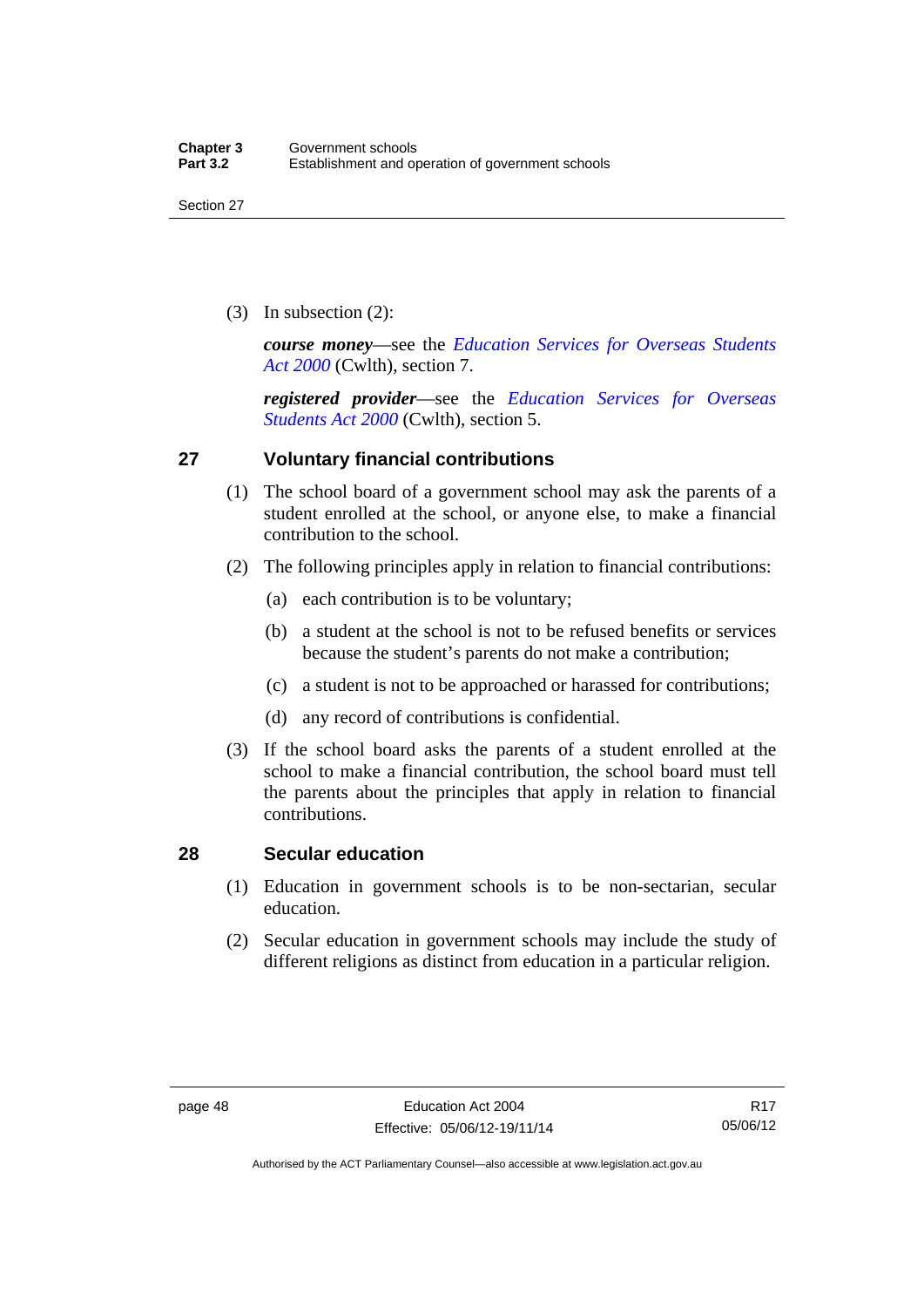# **29 Religious education**

- (1) If parents of children at a government school ask the principal for their children to receive religious education in a particular religion, the principal must ensure that reasonable time is allowed for their children's religious education in that religion.
- (2) The principal must ensure that the educational program continues for students at the school not attending religious education.
- (3) Religious education must be authorised by the religious body to which the person providing the instruction belongs.
- (4) Students attending a religious education class at a government school must be separated from other students at the school while the class is held.
- (5) In this section:

*religious education* means education in a particular religion as distinct from the study of different religions.

# **30 Curriculum**

- (1) The director-general must decide the curriculum requirements for students attending government schools (other than in years 11 and 12).
- (2) For subsection (1), the requirements include the framework of the curriculum and the principles on which the curriculum is based.

## **31 Approved educational courses for students at government schools**

- (1) The director-general may approve educational courses for a student enrolled at a government school that may be provided to the student at a place other than the school.
- (2) An approval may be subject to conditions.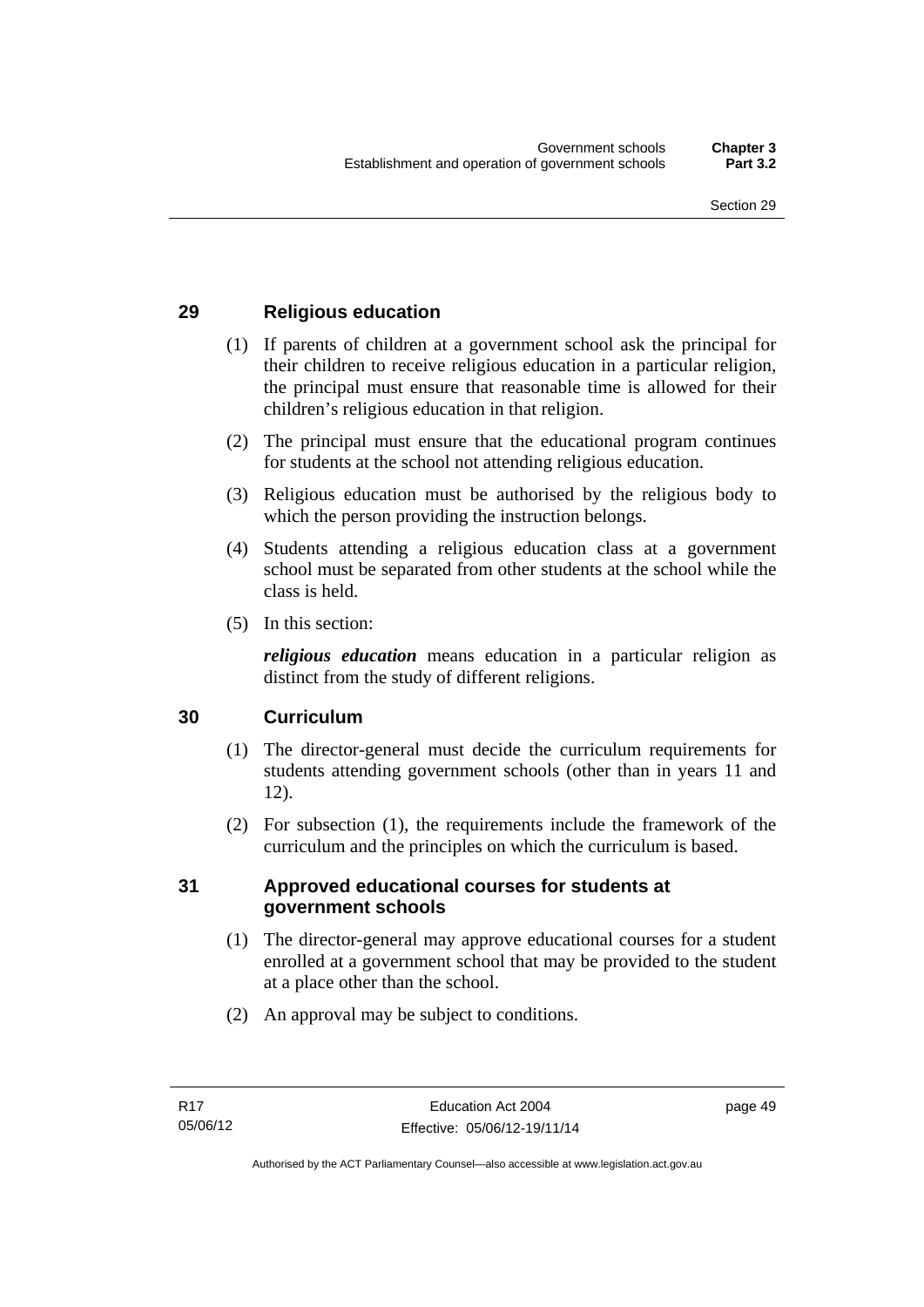- (3) However, the director-general may approve an educational course only if satisfied that—
	- (a) the standard of the course is appropriate; and
	- (b) there are adequate facilities for conducting the course; and
	- (c) the premises where the course is to be conducted comply with any relevant Territory laws about health and safety standards.

page 50 Education Act 2004 Effective: 05/06/12-19/11/14

R17 05/06/12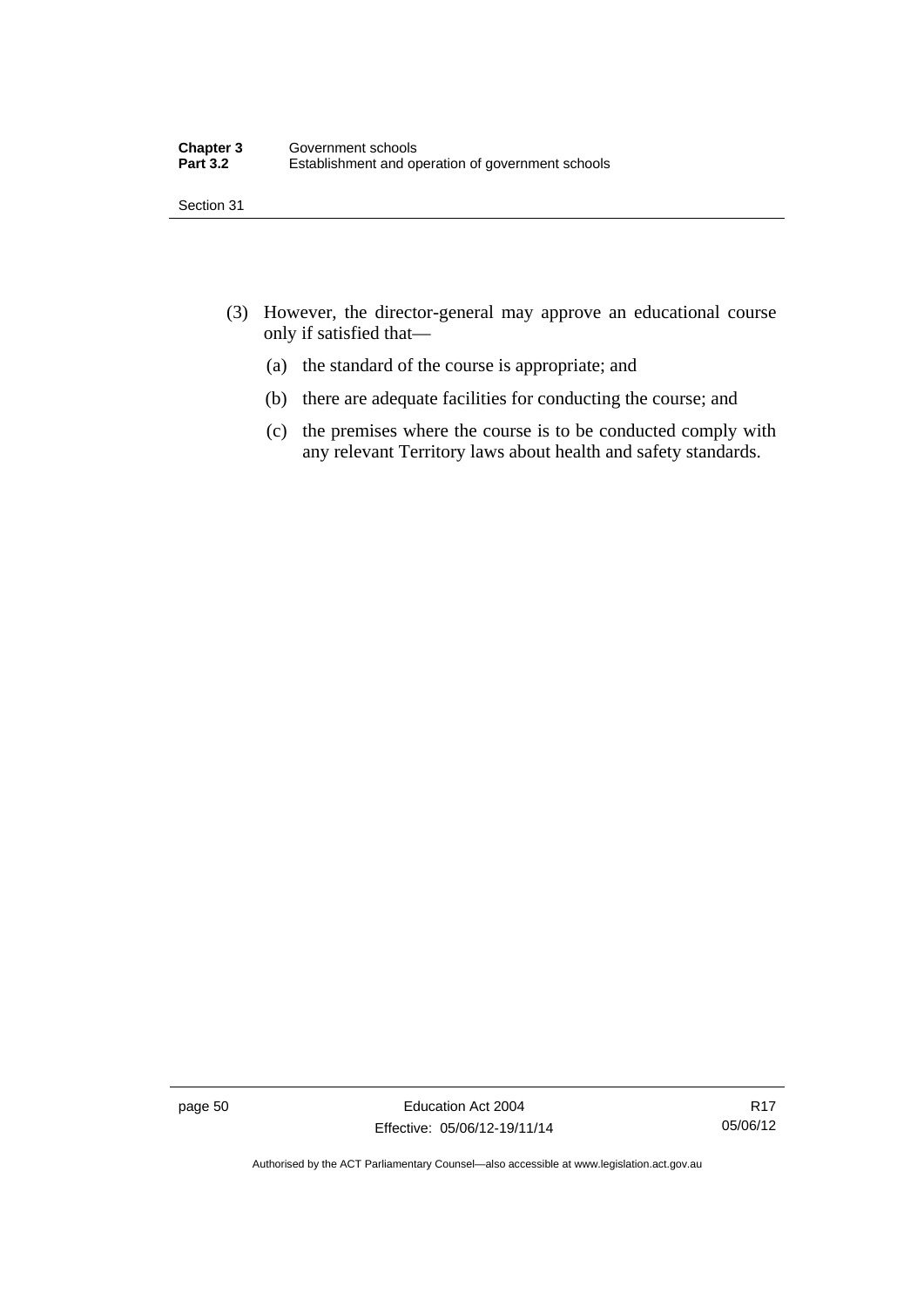# **Part 3.3 Attendance at government schools**

# **32 Keeping of register of enrolments and attendances for government schools**

 (1) The principal of a government school, or the person giving an approved educational course (government), commits an offence if the principal or person fails to keep a register of enrolments and attendances.

Maximum penalty: 10 penalty units.

(2) An offence against this section is a strict liability offence.

# **33 Keeping records of enrolment and attendances for government schools**

- (1) The principal of a government school, or the person giving an approved educational course (government), must ensure that the following information is entered in the register of enrolments and attendances:
	- (a) the full name of each student enrolled at the school or course;
	- (b) a record of the attendance or nonattendance of the student at the school or course on every day when the school or course is open for attendance.

Maximum penalty: 10 penalty units.

- (2) The principal of a government school, or the person giving an approved educational course (government), commits an offence if—
	- (a) the principal or person makes an entry in the register of enrolments and attendances; and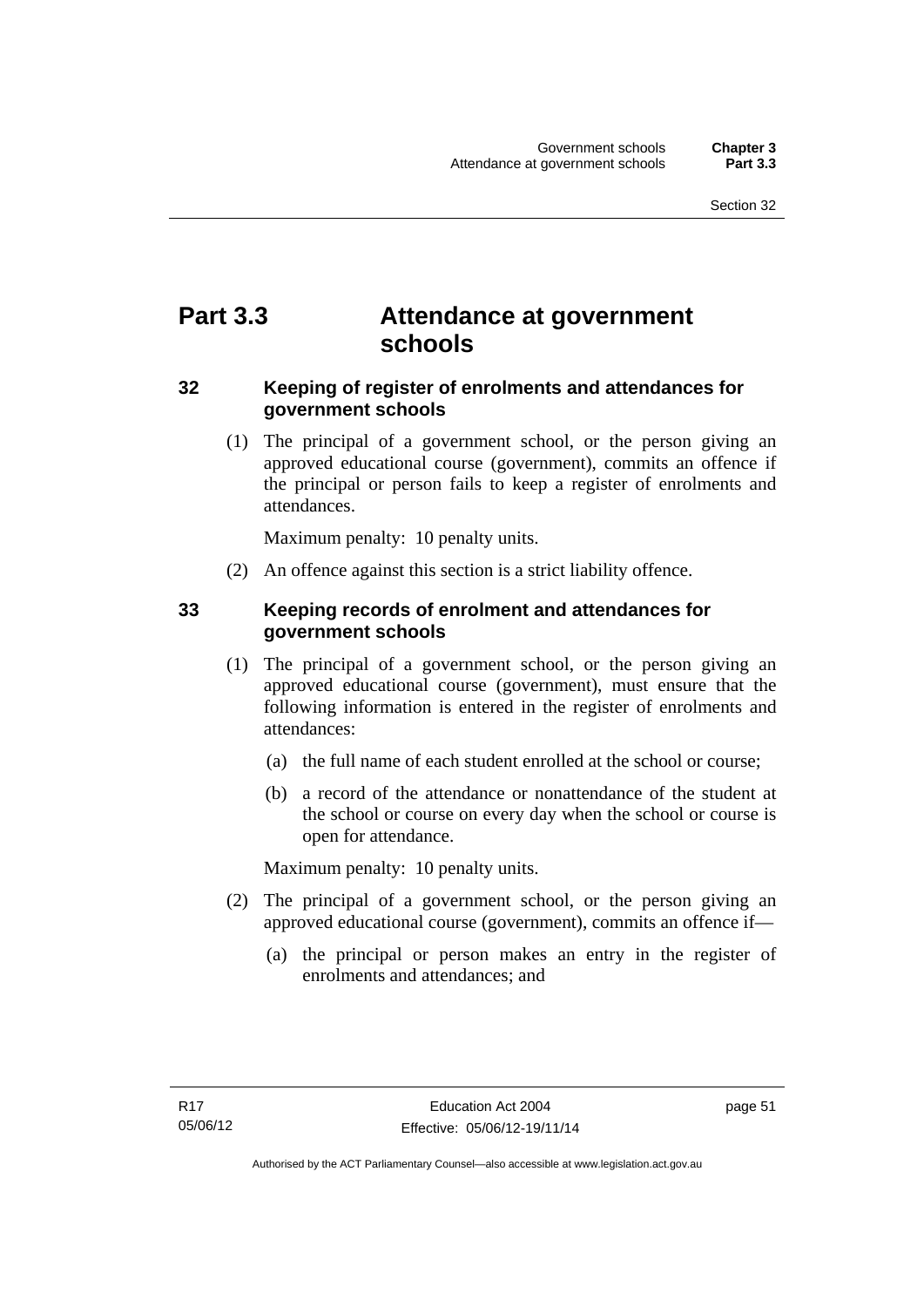(b) the principal or person is reckless about whether the entry is correct.

Maximum penalty: 10 penalty units.

(3) An offence against subsection (1) is a strict liability offence.

# **34 Inspection of register of enrolment and attendances for government schools**

- (1) The principal of a government school, or the person giving an approved educational course (government), commits an offence if—
	- (a) an authorised person (government) asks the principal or person to make the register of enrolments and attendances available to the authorised person; and
	- (b) the principal or person fails to make the register available as asked.

Maximum penalty: 10 penalty units.

- (2) The principal of a government school, or the person giving an approved educational course (government), commits an offence if—
	- (a) the director-general or an authorised person (government) asks the principal or the person to give the director-general or authorised person stated information about enrolments or attendances of students at the school or course during a stated period or at a stated time; and
	- (b) the principal or person fails to give the information in accordance with the request.

Maximum penalty: 50 penalty units

 (3) An authorised person (government) may make copies of the register of enrolments and attendances or any part of the register.

Authorised by the ACT Parliamentary Counsel—also accessible at www.legislation.act.gov.au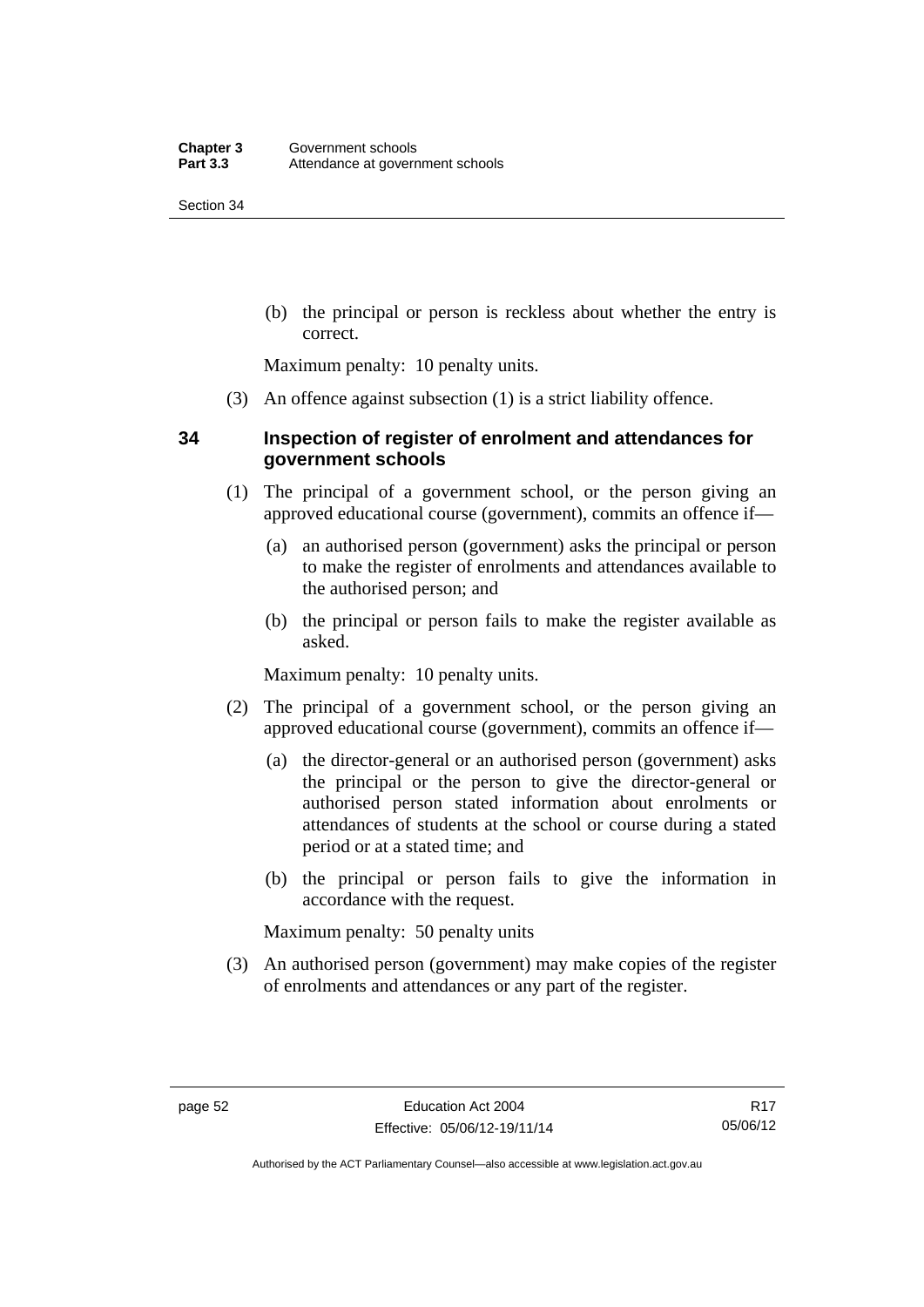- (4) The principal of a government school, or the person giving an approved educational course (government), must take reasonable steps to assist an authorised person (government) in exercising functions under this section.
- (5) An offence against this section is a strict liability offence.

## **35 Procedures to encourage school attendance at government schools**

- (1) The principal of a government school must set up procedures—
	- (a) to encourage students to attend school regularly; and
	- (b) to help parents to encourage their children to attend school regularly.
- (2) The principal must refer parents and children to support services that encourage children to attend school regularly when the procedures mentioned in subsection (1) are not successful.
- (3) If a student enrolled at a government school has not been attending school regularly, the principal of the school may, by written notice, require the student's parents and the child to meet with an authorised person at a stated place and time.

# **36 Suspension, exclusion or transfer of student by director-general**

- (1) This section applies if—
	- (a) a student attending a government school—
		- (i) is persistently and wilfully noncompliant; or
		- (ii) threatens to be violent or is violent to another student attending the school, a member of the staff of the school or anyone else involved in the school's operation; or

page 53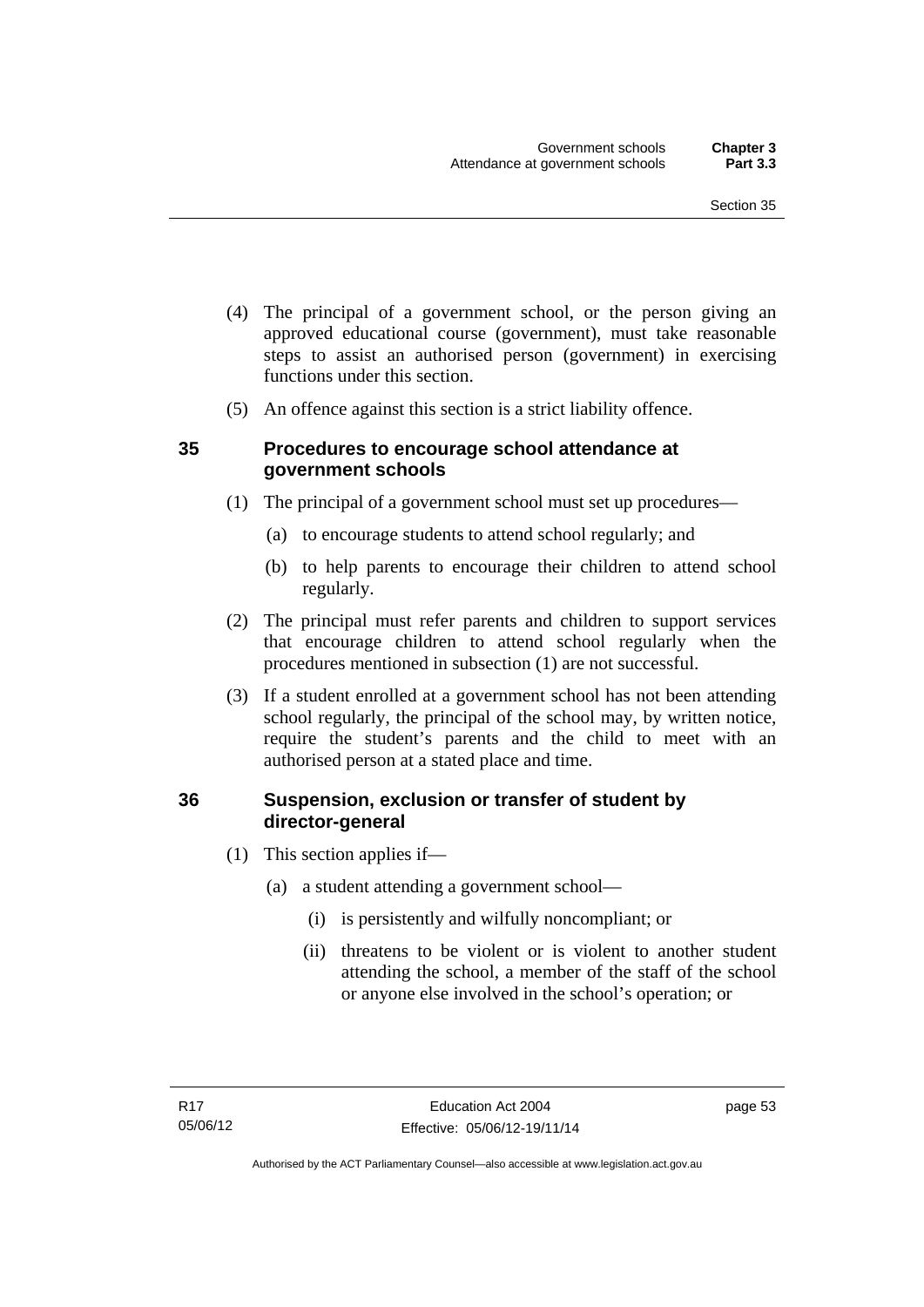- (iii) acts in a way that otherwise threatens the good order of the school or the safety or wellbeing of another student attending the school, a member of staff of the school or anyone else involved in the school's operation; or
- (iv) displays behaviour that is disruptive to the student's learning or that of other students; and
- (b) the principal of the school is satisfied that action should be taken under this section.
- (2) The principal may recommend to the director-general that the director-general—
	- (a) suspend the student from the school for a stated period of not longer than 20 days; or
	- (b) transfer the student to another government school; or
	- (c) exclude the student from all government schools.
- (3) After considering the principal's recommendation, the director-general may—
	- (a) give effect to the recommendation; or
	- (b) take any other action mentioned in subsection (2) that the director-general considers appropriate; or
	- (c) suspend the student for not longer than 20 days.
- (4) The director-general may exclude the student only if—
	- (a) the student's parents have been given an opportunity to be consulted, and told in writing, about the proposed exclusion of the child and the reasons for it; and
	- (b) the student has been given a reasonable opportunity to attend counselling, undertake relevant educational programs or receive other appropriate assistance; and

R17 05/06/12

Authorised by the ACT Parliamentary Counsel—also accessible at www.legislation.act.gov.au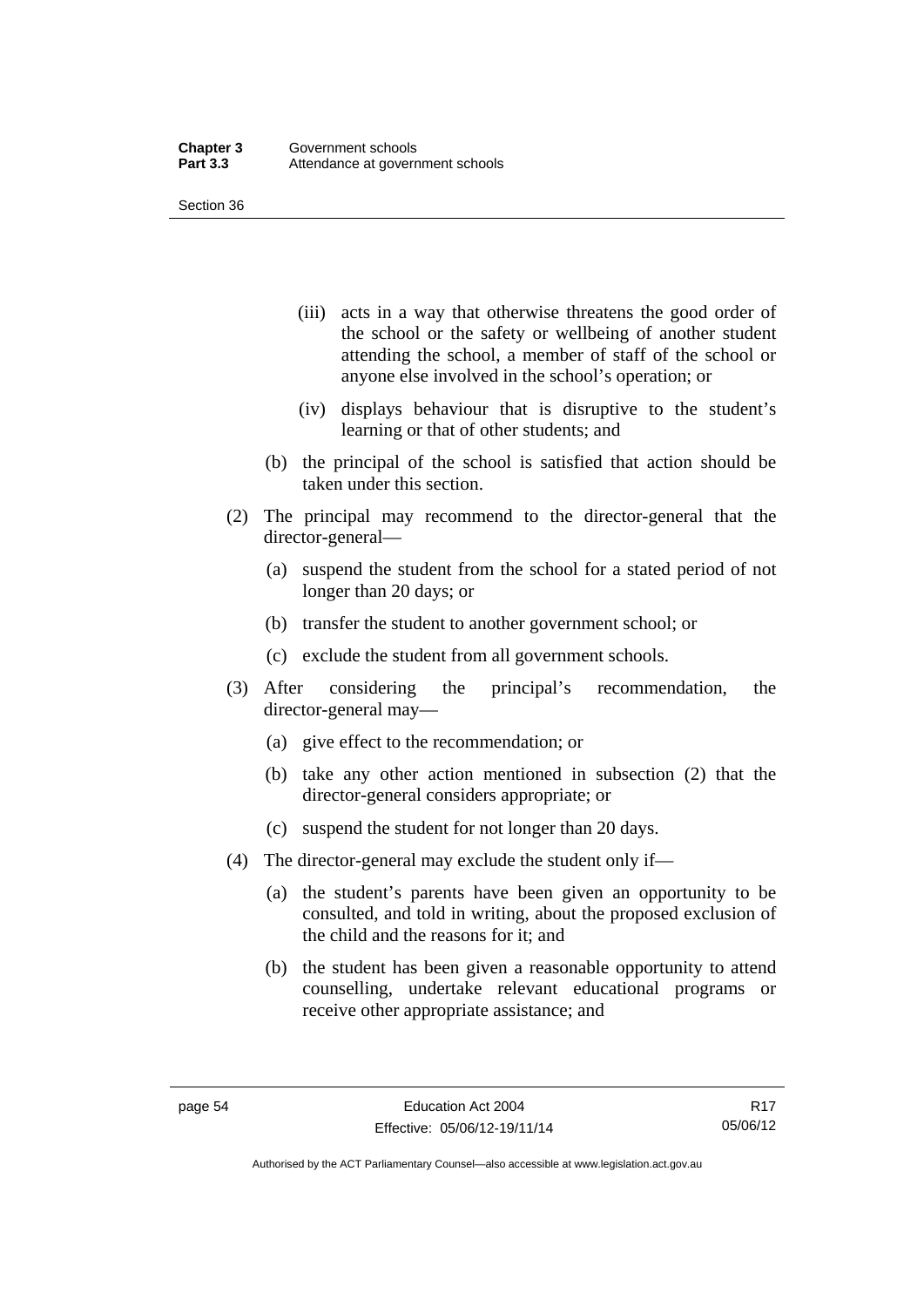- (c) as far as the student's maturity and capacity for understanding allow, the participation of the student has been sought, and any views of the student considered, in deciding whether to exclude the student; and
- (d) the student has been given sufficient information about the decision-making process, in a language and way that the student can understand, to allow the student to take part in the process; and
- (e) the student has been offered alternatives for continuing the student's education during the exclusion.
- (5) The director-general may suspend or transfer the student only if—
	- (a) the student's parents have been given an opportunity to be consulted, and told in writing, about the proposed suspension or transfer of the student and the reasons for it; and
	- (b) as far as the student's maturity and capacity for understanding allow, the participation of the student has been sought, and any views of the student considered, in deciding whether to suspend or transfer the student; and
	- (c) the student has been given sufficient information about the decision-making process, in a language and way that the student can understand, to allow the student to take part in the process; and
	- (d) the student has been given a reasonable opportunity to continue the child's education during the suspension.
- (6) Despite subsection (5), the director-general may immediately suspend the student for not longer than 5 days if, in the director-general's opinion, the circumstances are of such urgency or seriousness to require the child's immediate suspension.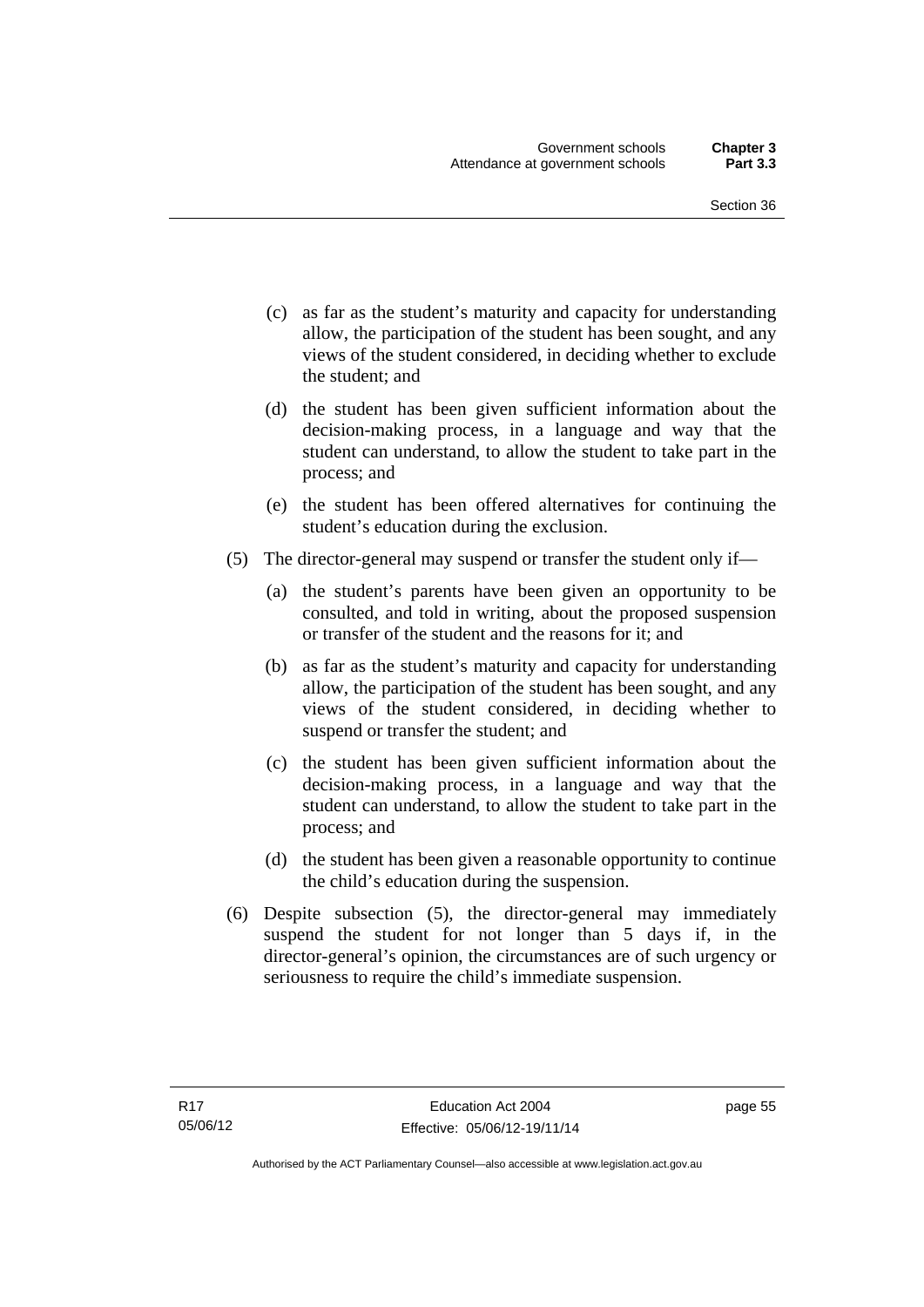- (7) However, before suspending the student under subsection (6), the director-general must comply with the requirements of subsection  $(5)$  (a) to (d) to the extent that it is practicable and appropriate to do so.
- (8) To remove any doubt, the director-general may suspend the student under subsection (6) while deciding what other action (if any) should be taken in relation to the student under this section.
- (9) If the student is suspended for 7 or more school days in a school term (whether or not consecutive school days), the director-general must ensure that the student is given a reasonable opportunity to attend appropriate counselling.
- (10) The director-general may delegate the director-general's power to suspend a student from a government school for not longer than 15 days to the principal of the school.
	- *Note* For the making of delegations and the exercise of delegated functions, see [Legislation Act](http://www.legislation.act.gov.au/a/2001-14), pt 19.4.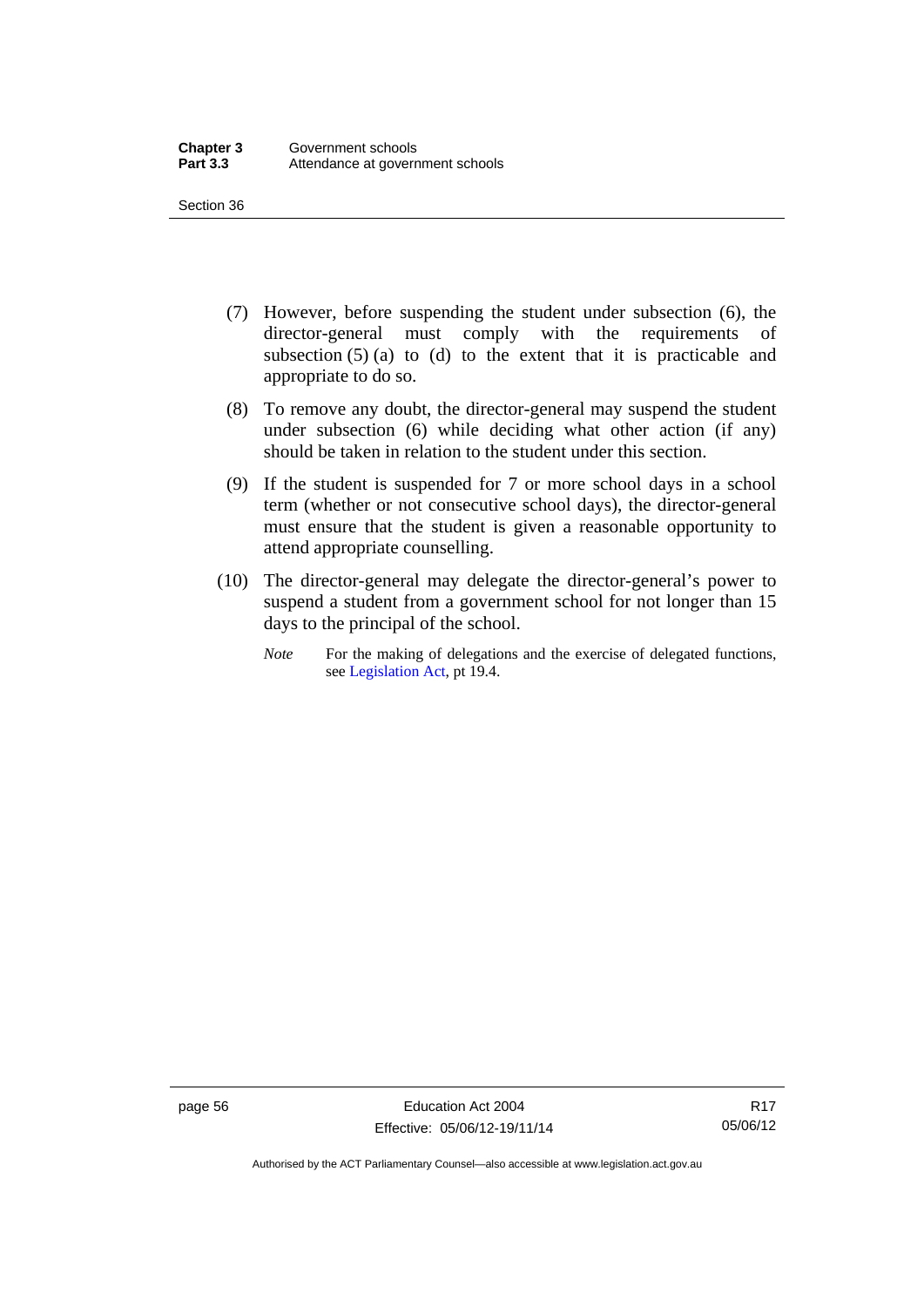# **Part 3.4 School boards of government schools**

# **Division 3.4.1 Interpretation**

### **37 Definitions for pt 3.4**

In this part:

*half-year* means a period of 6 months ending on 30 June or 31 December.

*money*, of a school, means money allocated to the school by the director-general or otherwise received by the school.

#### **Examples of money otherwise received**

voluntary financial contributions, other donations and sponsorships

*Note* An example is part of the Act, is not exhaustive and may extend, but does not limit, the meaning of the provision in which it appears (see [Legislation Act,](http://www.legislation.act.gov.au/a/2001-14) s 126 and s 132).

*parents and citizens association*, of a school, means

- (a) the entity declared under section 40 (Declaration of parents and citizens associations in certain circumstances) to be the parents and citizens association of the school; or
- (b) if there is no declaration under that section for the school—the parents and citizens association incorporated under the *[Associations Incorporation Act 1991](http://www.legislation.act.gov.au/a/1991-46)* or the *[Associations](http://www.legislation.act.gov.au/a/1953-15)  [Incorporation Act 1953](http://www.legislation.act.gov.au/a/1953-15)* (repealed) in relation to the school.

*prescribed period*, for a term of office of a member of a school board (other than the principal), means the period—

- (a) beginning on whichever of the following is later:
	- (i) 1 April in the year of the member's election or appointment;

page 57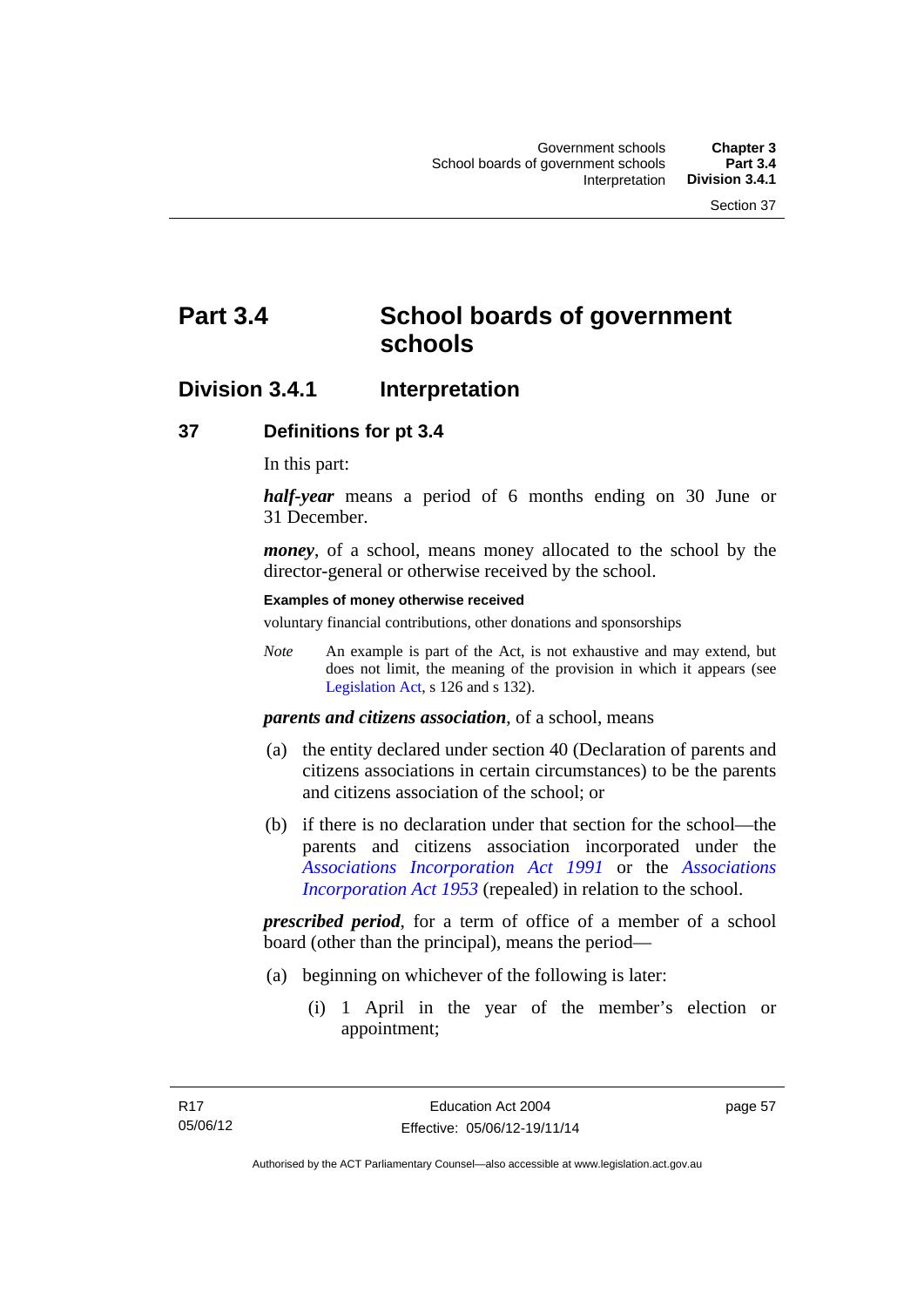- (ii) the date of the member's election or appointment; and
- (b) ending at the end of the March at least 12 months, and not more than 24 months, after the beginning of the period.

*school* means a government school.

*small school* means a school (other than a school-related institution) where fewer than 4 teachers are employed.

*student* means a student who attends classes at a school for at least 12 hours per week.

# **Division 3.4.2 Establishment and membership**

## **38 Establishment of school boards**

A school board is established for each government school.

### **39 Functions of school boards etc**

- (1) The functions of the school board of a government school are—
	- (a) to establish strategic direction and priorities for the school; and
	- (b) to monitor and review school performance and to report on it to the director-general, parents of students at the school and staff; and
	- (c) to develop, maintain and review curriculum for the school; and
	- (d) to develop and review education policies at the school; and
	- (e) to establish budgetary policies for the school and approve the school budget; and
	- (f) to establish policies for the efficient and effective use of school assets and the management of financial risk; and
	- (g) to develop relationships between the school and the community and between the school and community organisations; and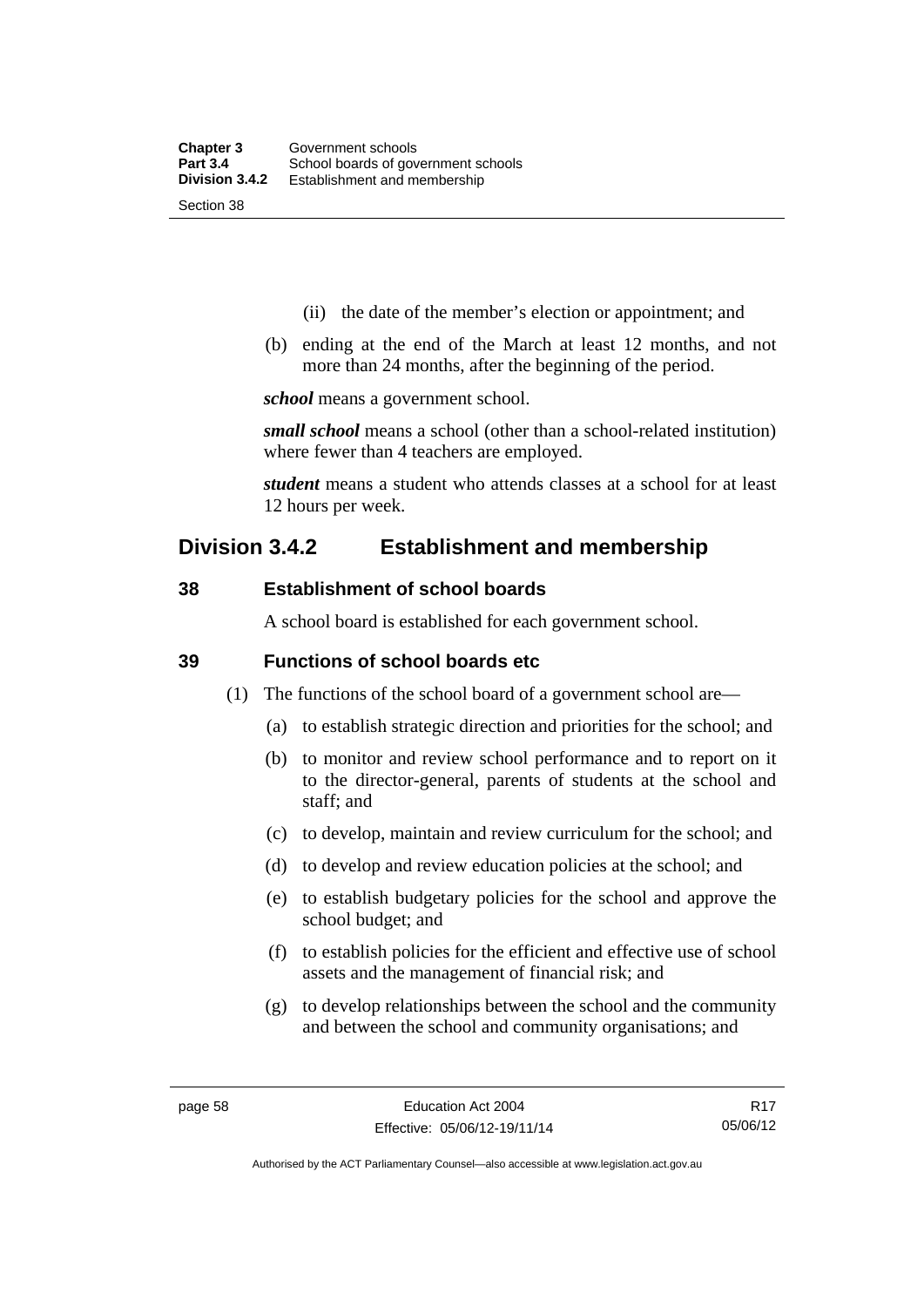- (h) to make recommendations to the director-general on issues affecting the school; and
- (i) to encourage parent participation in their children's learning; and
- (j) to exercise any other function given to the board under this Act or any other Territory law.
- (2) The director-general may give written directions to the school board about the exercise of its functions, either generally or in relation to a particular issue.
- (3) The director-general must, in an annual report under the *[Annual](http://www.legislation.act.gov.au/a/2004-8)  [Reports \(Government Agencies\) Act 2004](http://www.legislation.act.gov.au/a/2004-8)* for a financial year, include particulars of any direction given by the director-general under this section in that financial year to a particular school board and not to school boards generally.
- (4) The school board must give effect to the director-general's directions.
- (5) The director-general is not required—
	- (a) to accept, or act in accordance with, a recommendation of the school board; or
	- (b) to carry out a policy decided by the school board.

# **40 Declaration of parents and citizens associations in certain circumstances**

 (1) If there is a dispute about the entity that should be the parents and citizens association of a government school, the director-general must call a meeting of parents of students at the school and interested members of the community to discuss the entity to be the representative of the parents and community.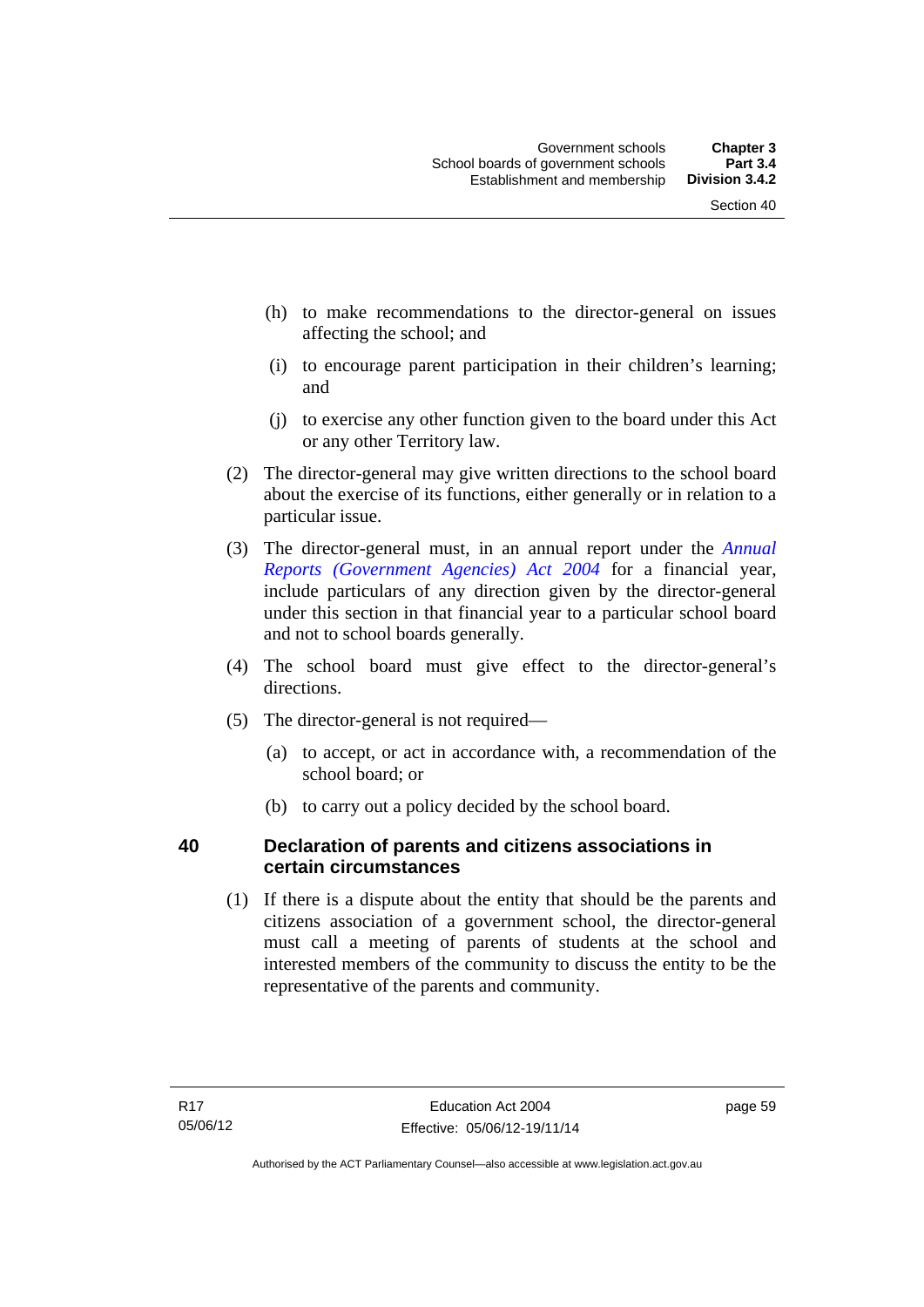- (2) If, in the director-general's opinion, it is appropriate in the circumstances to do so, the director-general may call a meeting of parents of students at a government school and interested members of the community to discuss the entity to be the representative of the parents and community.
- (3) The director-general may, after considering the outcome of a meeting under subsection (1) or (2) in relation to a government school, recommend to the Minister the entity to be the representative of the parents and community.
- (4) After receiving a recommendation under subsection (3), the Minister may declare an entity to be the parents and citizens association of a government school.
- (5) A declaration under subsection (4) is a notifiable instrument.

*Note* A notifiable instrument must be notified under the [Legislation Act](http://www.legislation.act.gov.au/a/2001-14).

## **41 Composition of school boards generally**

- (1) This section applies to a school board of a government school other than—
	- (a) a small school or a school-related institution; or
	- (b) a school to which section 43 (Composition of school boards of school-related institutions and other schools in special circumstances) applies.
- (2) The school board of a government school consists of—
	- (a) the principal of the school; and
	- (b) 1 member (the *appointed member*) appointed by the director-general as the appointed member; and
	- (c) 2 members (the *staff members*) elected by staff of the school and appointed by the director-general; and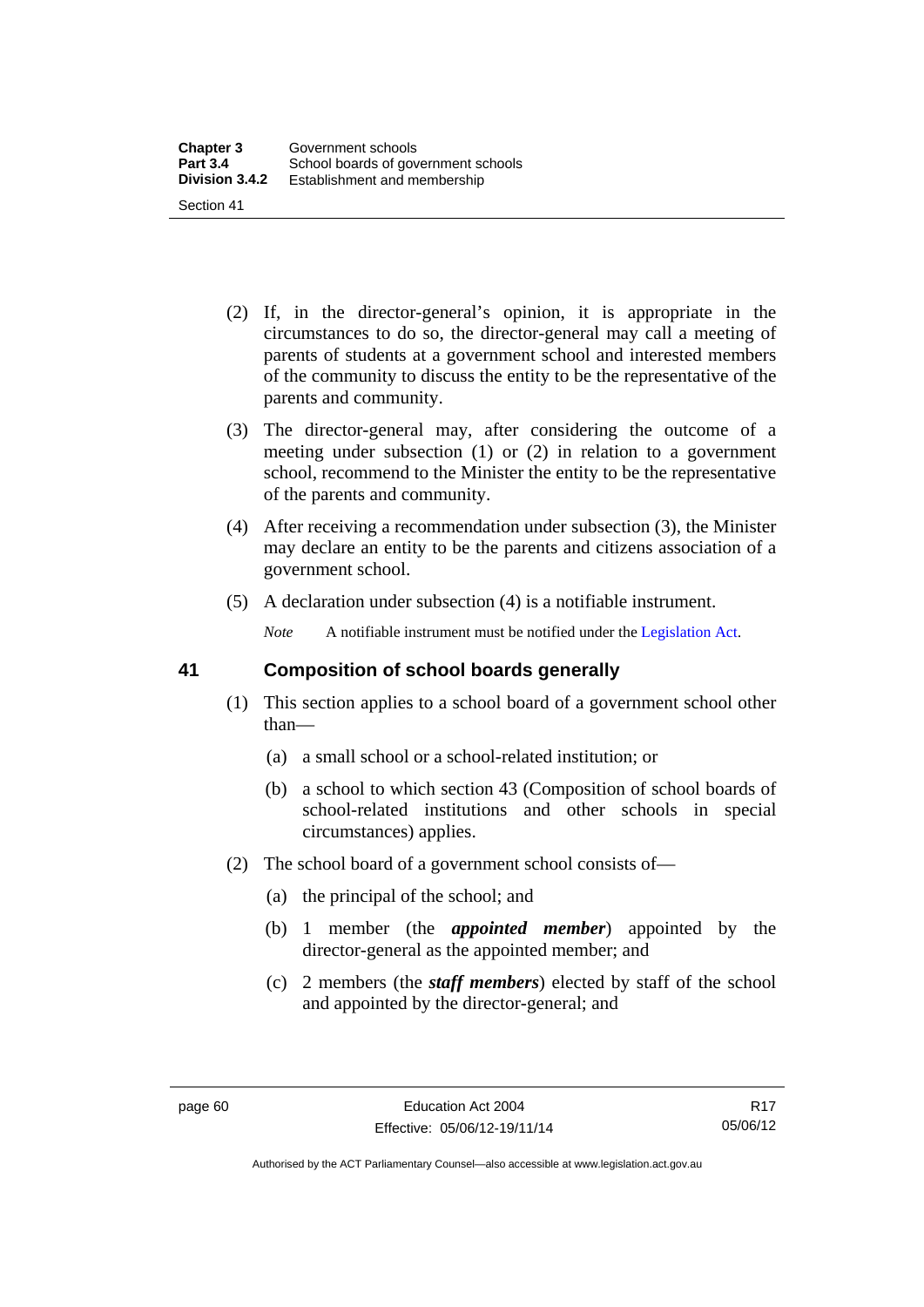- (d) 3 members (the *parents and citizens members*) elected by the parents and citizens association of the school and appointed by the director-general; and
- (e) the members (the *board appointed members*) (if any) appointed by the board under subsection (6); and
- (f) for a school prescribed under the regulations—2 members (the *student members*) elected by the students at the school and appointed by the director-general.
- *Note 1* For the making of appointments (including acting appointments), see the [Legislation Act,](http://www.legislation.act.gov.au/a/2001-14) pt 19.3.
- *Note 2* In particular, a person may be appointed for a particular provision of a law (see [Legislation Act,](http://www.legislation.act.gov.au/a/2001-14) s 7 (3)) and an appointment may be made by naming a person or nominating the occupant of a position (see s 207).
- (3) A person is eligible to be elected or appointed as a staff member only if the person is employed as a member of the staff of the school.
- (4) A person is eligible to be elected or appointed a student member only if the person is a student at the school.
- (5) The appointed member, staff members, parent and citizens members and student members are appointed for the prescribed period.
- (6) The school board may appoint 1 or more people to be members of the board for a term (not longer than 12 months) decided by the school board.
- (7) The school board must not make an appointment under subsection (6) if there would be more than 2 board appointed members at the same time.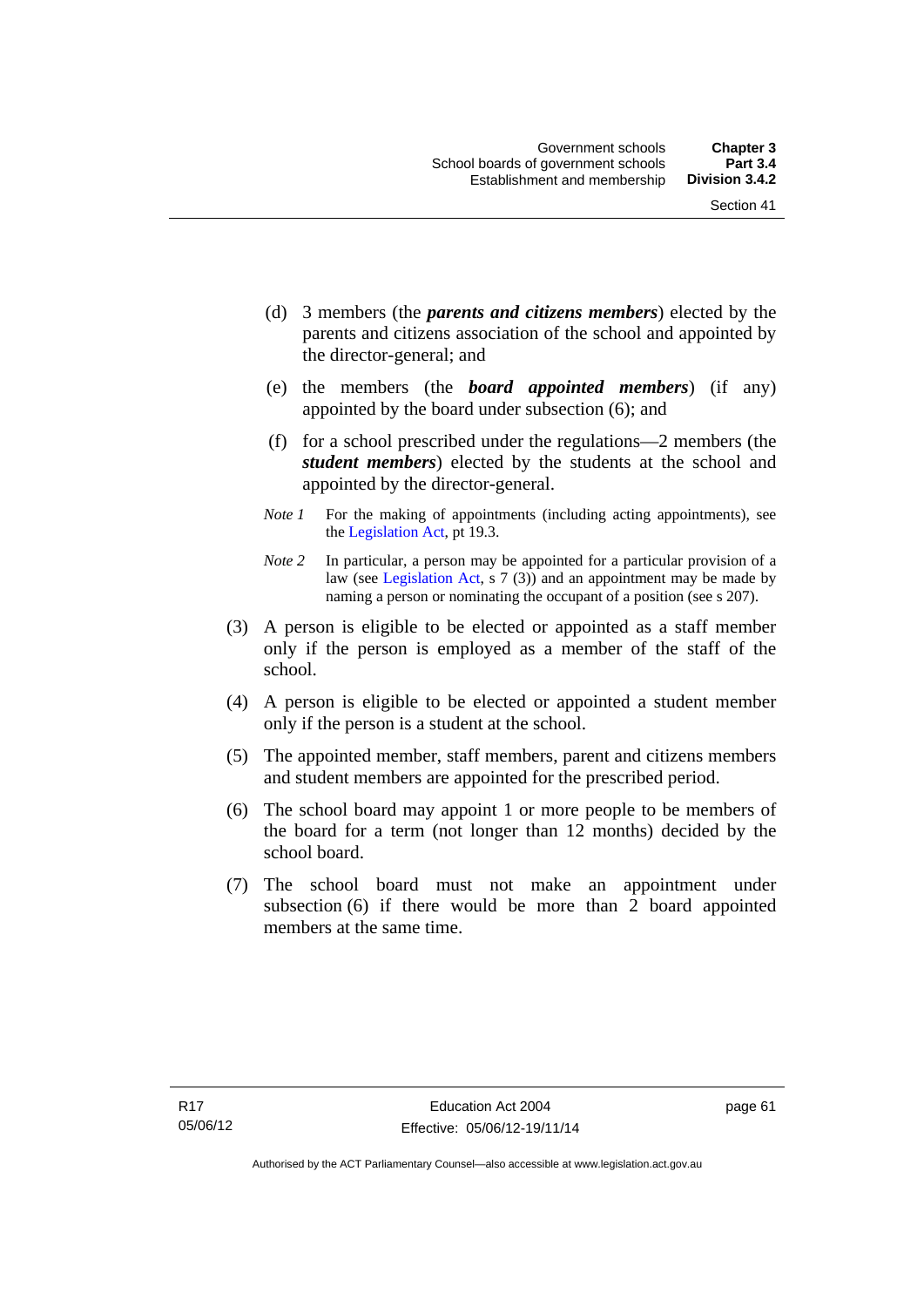#### **42 Composition of school boards of small schools**

- (1) This section applies to a school board of a small school other than a school to which section 43 (Composition of school boards of school-related institutions and other schools in special circumstances) applies.
- (2) The school board of a small school consists of—
	- (a) the principal of the school; and
	- (b) 1 member (the *appointed member*) appointed by the director-general as the appointed member; and
	- (c) 1 member (the *staff member*) appointed by the director-general as the staff member; and
	- (d) 2 members (the *parents and citizens members*) elected by the parents and citizens association of the school and appointed by the director-general; and
	- (e) the members (the *board appointed member*) (if any) appointed by the board under subsection (6).
	- *Note 1* For the making of appointments (including acting appointments), see the [Legislation Act,](http://www.legislation.act.gov.au/a/2001-14) pt 19.3.
	- *Note* 2 In particular, a person may be appointed for a particular provision of a law (see [Legislation Act,](http://www.legislation.act.gov.au/a/2001-14) s 7 (3)) and an appointment may be made by naming a person or nominating the occupant of a position (see s 207).
- (3) A person is eligible to be appointed as the staff member only if the person is employed as a member of the staff of the school.
- (4) The staff member is to be appointed in a way prescribed under the regulations.
- (5) The appointed member, staff member and parent and citizen members are appointed for the prescribed period.

Authorised by the ACT Parliamentary Counsel—also accessible at www.legislation.act.gov.au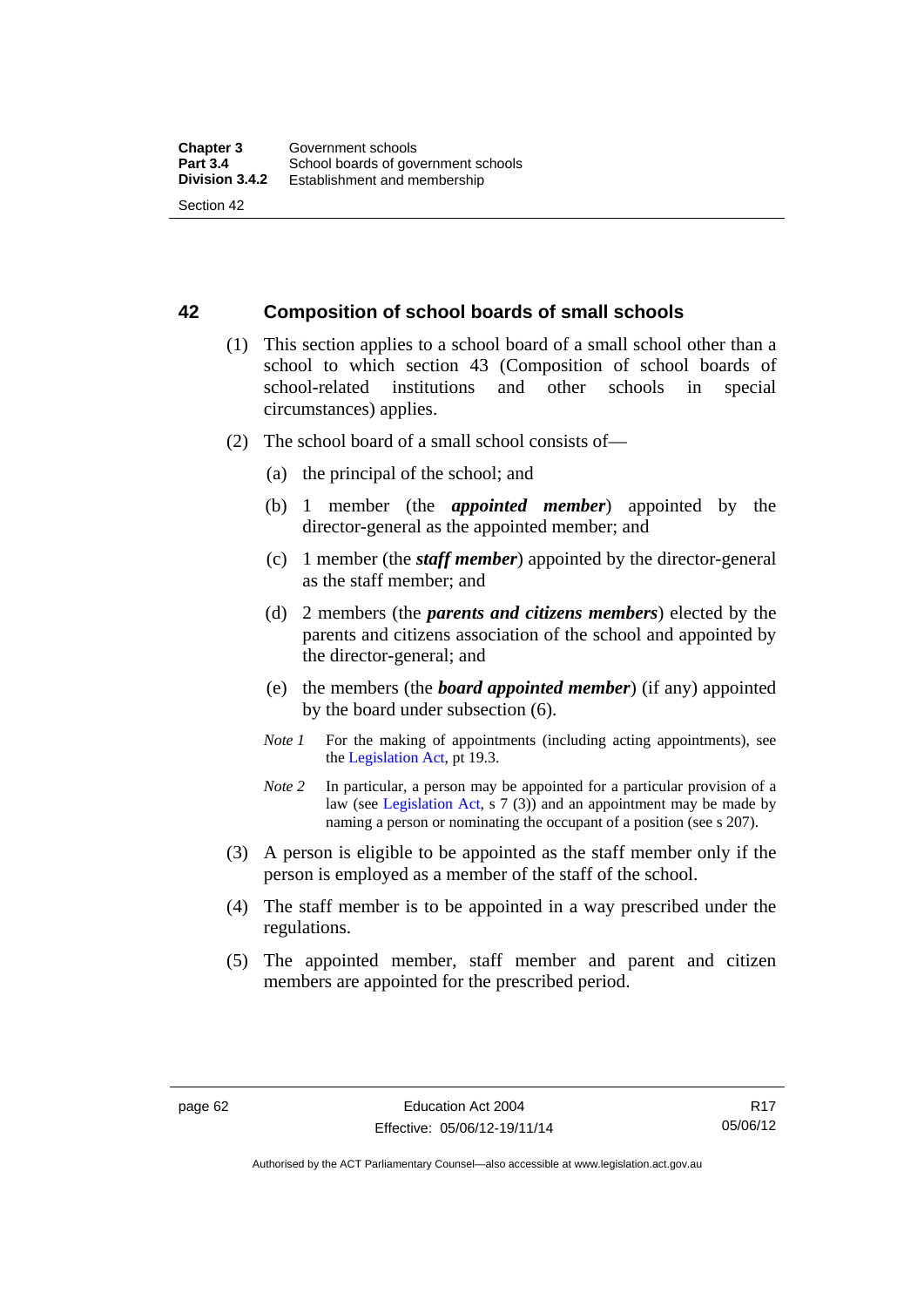- (6) The school board may appoint 1 or more people to be members of the board for a term (not longer than 12 months) decided by the school board.
- (7) The school board must not make an appointment under subsection  $(6)$  if there would be more than  $2$  board appointed members at the same time.

### **43 Composition of school boards of school-related institutions and other schools in special circumstances**

- (1) This section applies to a school that is—
	- (a) a school-related institution; or
	- (b) declared, in writing, by the director-general to be a school to which special circumstances apply.
- (2) If the school is a school-related institution, the director-general must, if practical, determine the composition of the school board of the school.

#### **Example**

It may not be practical to establish a school board for a school-related institution with fewer than 3 staff.

- *Note* An example is part of the Act, is not exhaustive and may extend, but does not limit, the meaning of the provision in which it appears (see [Legislation Act,](http://www.legislation.act.gov.au/a/2001-14) s 126 and s 132).
- (3) Subsection (2) does not prevent the director-general from determining the composition of a single school board for 2 or more institutions.
- (4) If the director-general makes a determination under subsection (2) for the school, the director-general may also determine—
	- (a) the members who are required to be present at a meeting of the board; and
	- (b) the members who may not vote at a meeting of the board.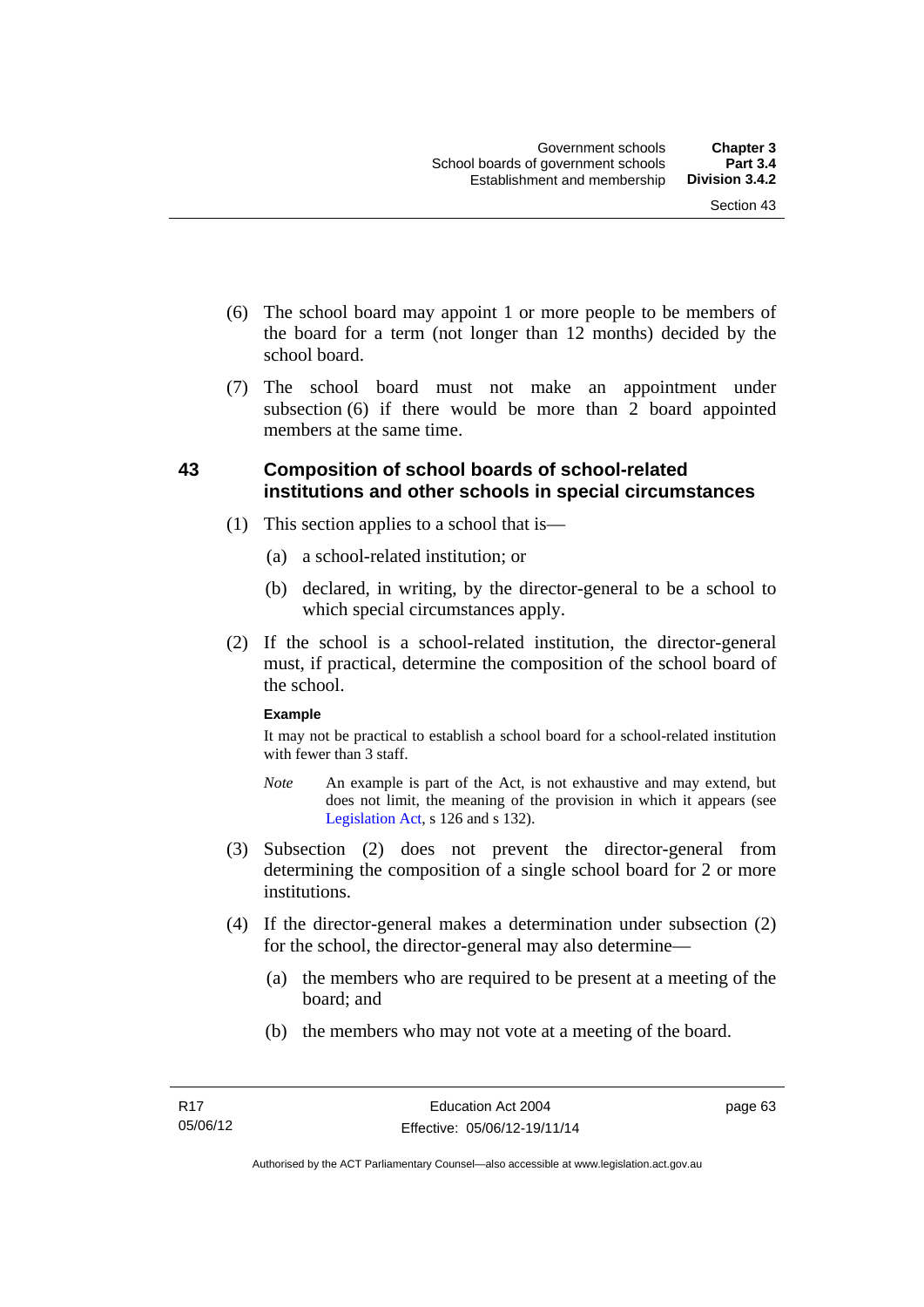- (5) If the school is a school to which special circumstances apply, the director-general may determine the following:
	- (a) the composition of the school board of the school;
	- (b) the members who are required to be present at a meeting of the board;
	- (c) the members who may not vote at a meeting of the board.
- (6) The director-general may make a determination under subsection (2), (4) or (5) only with the Minister's written approval.
- (7) Before making the determination the director-general must, if practical, consult with the parents of students at the school, at a general meeting of the parents, about the composition of the board.
- (8) In deciding whether or not to give the approval, the Minister must have regard to—
	- (a) the need for the principal of the school to be a member of the board; and
	- (b) the need for the director-general to be represented on the board; and
	- (c) whether staff of the school and students at the school have been consulted about the composition of the board; and
	- (d) any comments made by the staff and students at the school about the composition of the board; and
	- (e) the administrative needs, educational or related objectives, and any special characteristics of the school.
- (9) The director-general may appoint a person in accordance with the determination to be a member of the board of the school.
	- *Note 1* For the making of appointments (including acting appointments), see [Legislation Act,](http://www.legislation.act.gov.au/a/2001-14) pt 19.3.
	- *Note 2* In particular, an appointment may be made by naming a person or nominating the occupant of a position (see s 207).

Authorised by the ACT Parliamentary Counsel—also accessible at www.legislation.act.gov.au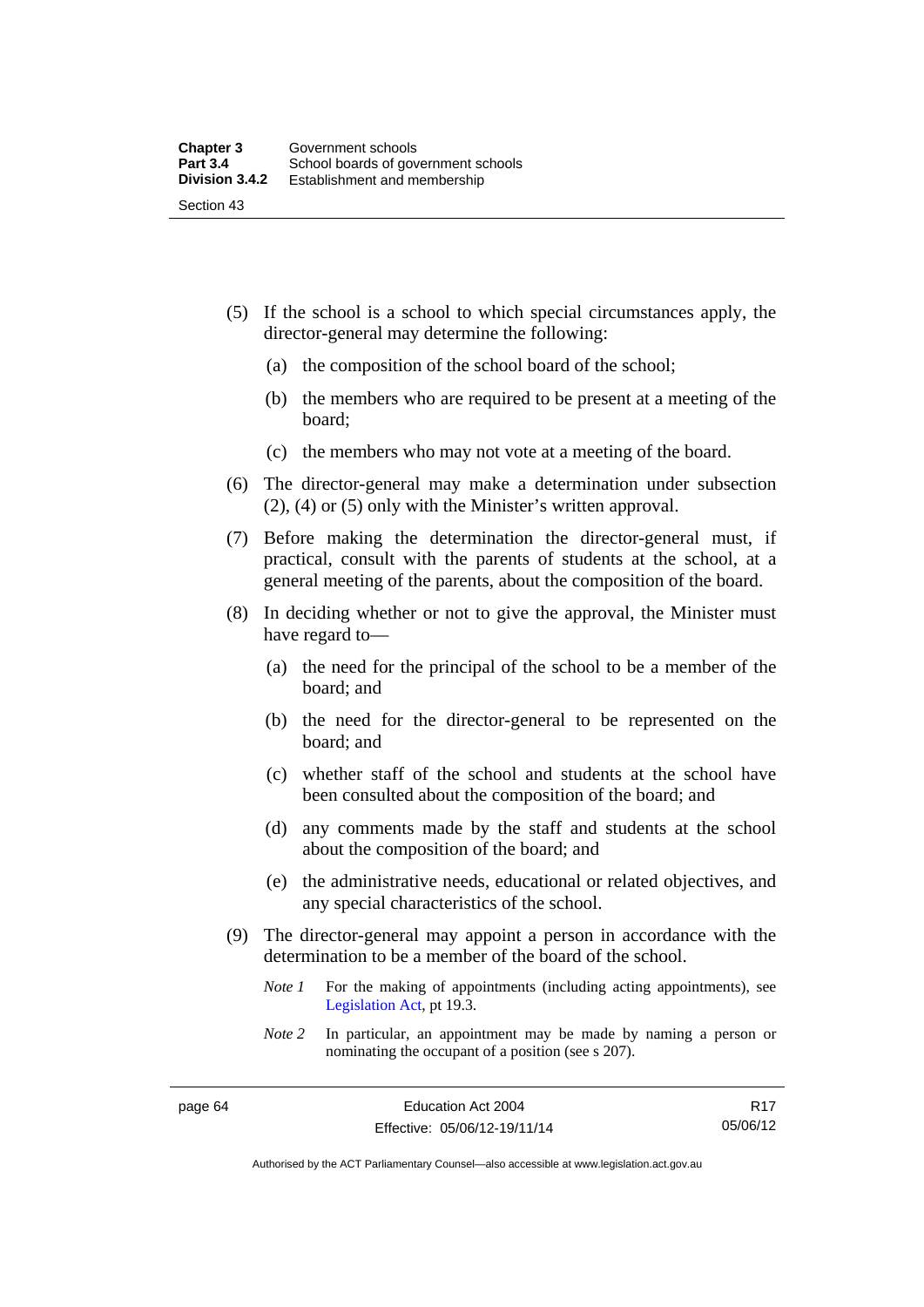- (10) A member of the board is appointed for the term stated in the instrument making or evidencing the appointment.
- (11) A determination under subsection (2), (4) or (5) is a disallowable instrument.
	- *Note* A disallowable instrument must be notified, and presented to the Legislative Assembly, under the [Legislation Act.](http://www.legislation.act.gov.au/a/2001-14)

#### **44 Ending of appointment of members of school board**

- (1) The director-general must end the appointment of a member of the school board of a government school if the member ceases to be eligible to be appointed or elected to the position.
- (2) The director-general must end the appointment of a member of the school board of a government school, other than the principal of the school, if—
	- (a) the member is absent from 3 consecutive meetings of the board without reasonable excuse or leave given by the board; or
	- (b) contravenes section 49 (Disclosure of interests by members of school boards) without reasonable excuse.
- (3) The director-general may end the appointment of a member of the school board of a government school, other than the principal at the school, for misbehaviour or physical or mental incapacity.
	- *Note* A person's appointment also ends if the person resigns (see [Legislation](http://www.legislation.act.gov.au/a/2001-14)  [Act](http://www.legislation.act.gov.au/a/2001-14), s 210).

#### **45 Chairperson and deputy chairperson of school boards**

- (1) The members of the school board of a government school must, whenever necessary, elect—
	- (a) a member to be chairperson; and
	- (b) another member to be deputy chairperson.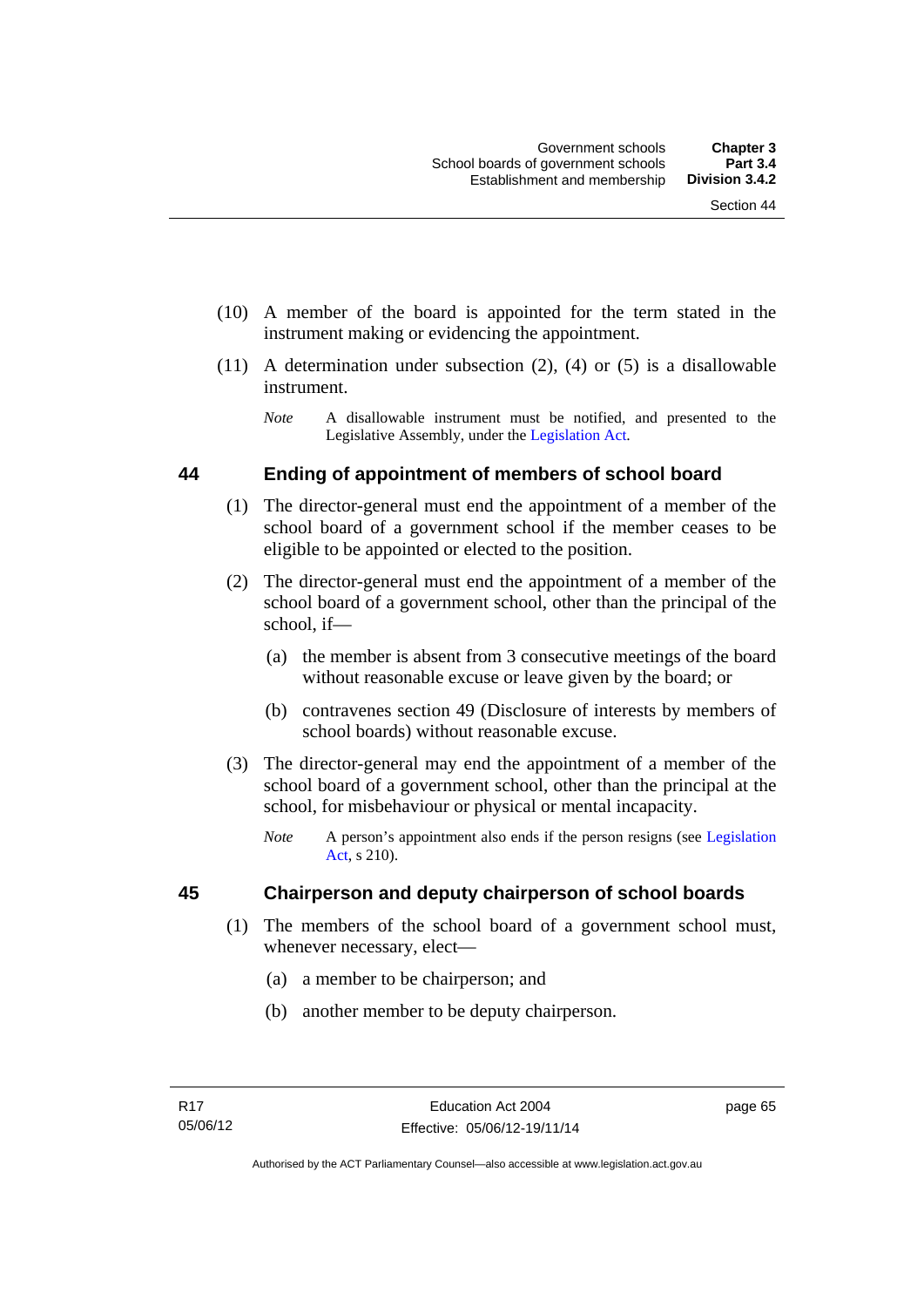- (2) The school board must tell the director-general of the election of a member as chairperson or deputy chairperson.
- (3) The members of the school board must not appoint the principal of the school or a member of staff of the school to be chairperson of the board.

### **46 School boards to take part in selection of school principals**

The members of the school board of a government school must, whenever necessary, nominate a member of the board as a member of any selection panel established by the director-general to make recommendations to the director-general about the appointment of the principal for the school.

# **Division 3.4.3 Proceedings of school boards**

# **47 Time and place of meetings of school boards**

- (1) The school board of a government school meets at the times and places it decides.
- (2) However, the school board must meet at least 4 times a year.
- (3) The chairperson—
	- (a) may at any time call a meeting of the school board; and
	- (b) must call a meeting if asked by the Minister, the director-general or 3 members of the board.
- (4) If the chairperson is not available to call a meeting for any reason, the deputy chairperson or the principal of the school may call a meeting of the school board.

Authorised by the ACT Parliamentary Counsel—also accessible at www.legislation.act.gov.au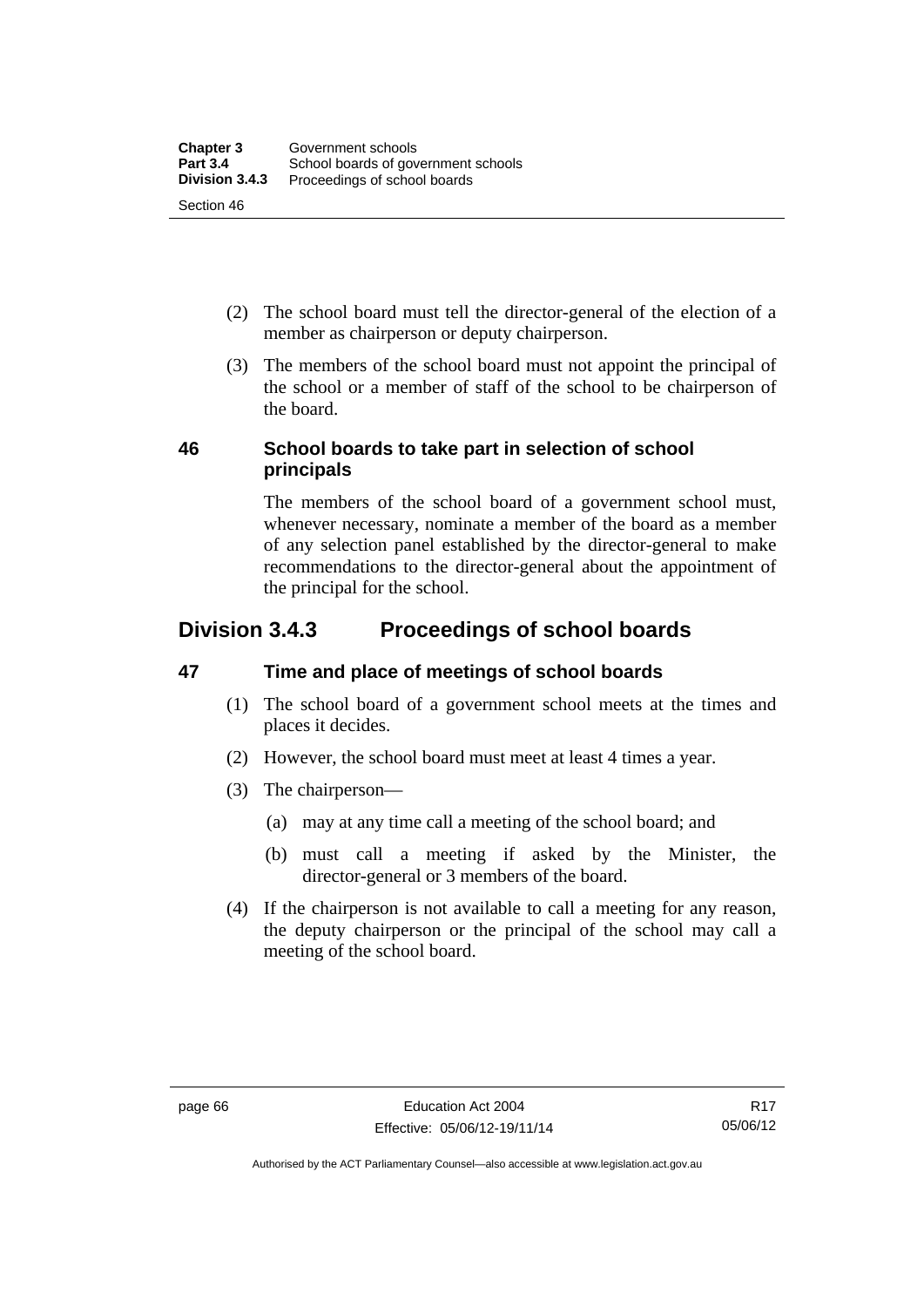### **48 Procedures governing proceedings of school boards**

- (1) The chairperson of the school board of a government school presides at all meetings of the board at which the chairperson is present.
- (2) If the chairperson is absent, the deputy chairperson presides.
- (3) If the chairperson and deputy chairperson are both absent, the member chosen by the members present presides.
- (4) Business may be carried out at a meeting of the school board only if 3 or more members are present and—
	- (a) for the school board of a school other than a school to which section 43 (Composition of school boards of school-related institutions and other schools in special circumstances) applies—at least 1 of the members present is a staff member and at least 1 of the members present is a parents and citizens association member; or
	- (b) for the school board of a school to which section 43 applies the members (if any) who are required, under the determination under section 43 (4) or (5) applying to the school, to be present at a meeting of the school board are present.
- (5) At a meeting of the school board each member (other than a nonvoting member) has a vote on each question to be decided.
- (6) A question is to be decided by a majority of the votes of the members present and voting but, if the votes are equal, the member presiding has a casting vote.
- (7) The school board may hold meetings, or allow members to take part in meetings, by telephone, closed-circuit television or another form of communication.
- (8) A member who takes part in a meeting under subsection (7) is taken to be present at the meeting.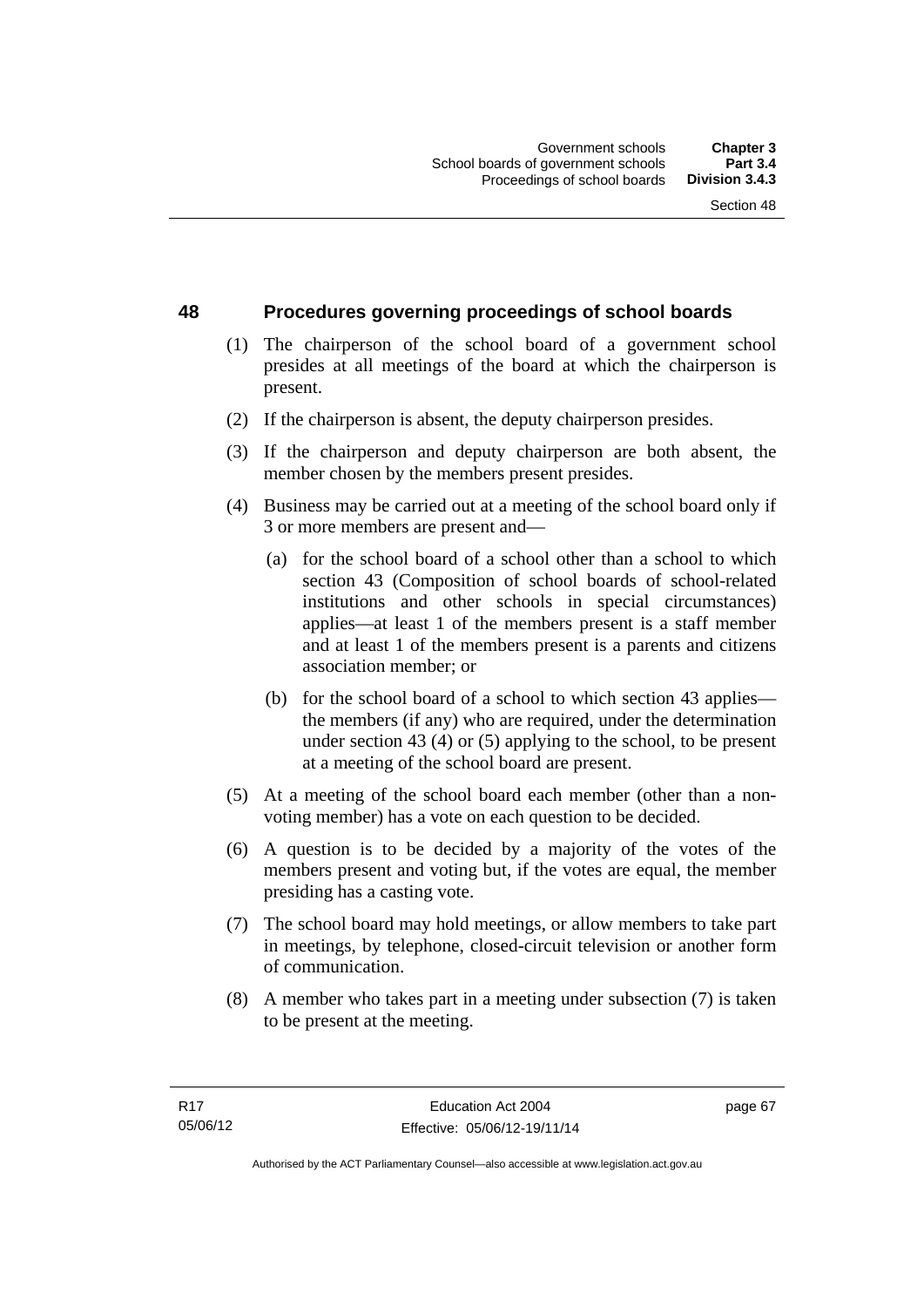- (9) A resolution of the school board is a valid resolution, even though it is not passed at a meeting of the board, if—
	- (a) all members (other than the non-voting members) agree, in writing, to the proposed resolution; and
	- (b) notice of the resolution is given under procedures decided by the school board.
- (10) The school board must keep minutes of its meetings.
- (11) The school board may conduct its proceedings (including its meetings) as it otherwise considers appropriate.
- (12) In this section:

*non-voting member* means—

- (a) for the school board of a school other than a school to which section 43 applies—a board appointed member; or
- (b) for the school board of a school to which section 43 applies—a member who, under the determination under section 43 (4) or (5) applying to the school, may not vote at a meeting of the school board.

#### **49 Disclosure of interests by members of school boards**

- (1) This section applies to a member of a school board if—
	- (a) the member has a direct or indirect financial interest in an issue being considered, or about to be considered, by the board; and
	- (b) the interest could conflict with the proper exercise of the member's functions in relation to the board's consideration of the issue.
- (2) As soon as practicable after the relevant facts come to the member's knowledge, the member must disclose the nature of the interest to a meeting of the school board.

Authorised by the ACT Parliamentary Counsel—also accessible at www.legislation.act.gov.au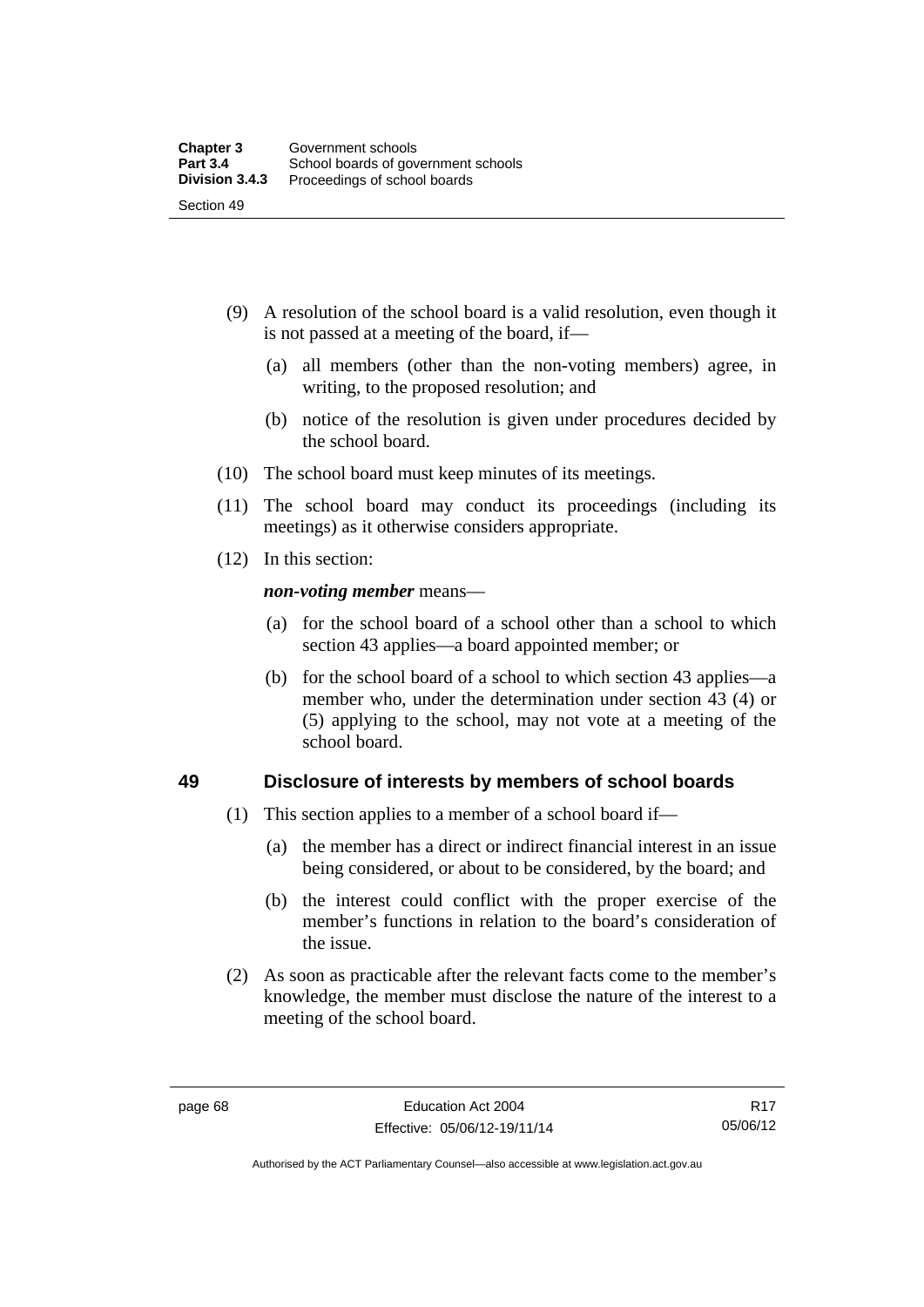- (3) The disclosure must be recorded in the school board's minutes and, unless the board otherwise decides, the member (the *first member*) must not—
	- (a) be present when the board considers the issue; or
	- (b) take part in a decision of the board on the issue.
- (4) Any other member who also has a direct or indirect financial interest in the issue must not—
	- (a) be present when the school board is considering its decision under subsection (3) in relation to the first member; or
	- (b) take part in making the decision.
- (5) Within 14 days after the end of each financial year, the chairperson of the school board must give the director-general a statement of any disclosure of interest made under this section in relation to the school board during the financial year.

#### **49A Protection of members of school boards**

- (1) A person who is, or has been, a member of a school board of a government school is not civilly liable for an act or omission done honestly in the exercise of a function under this Act.
- (2) Any liability that would, apart from subsection (1), attach to a person attaches to the Territory.

# **Division 3.4.4 Financial matters**

#### **50 School boards to approve budgets**

- (1) The school board of a government school must approve a budget for each year.
- (2) The school board must approve the budget before the date decided by the director-general.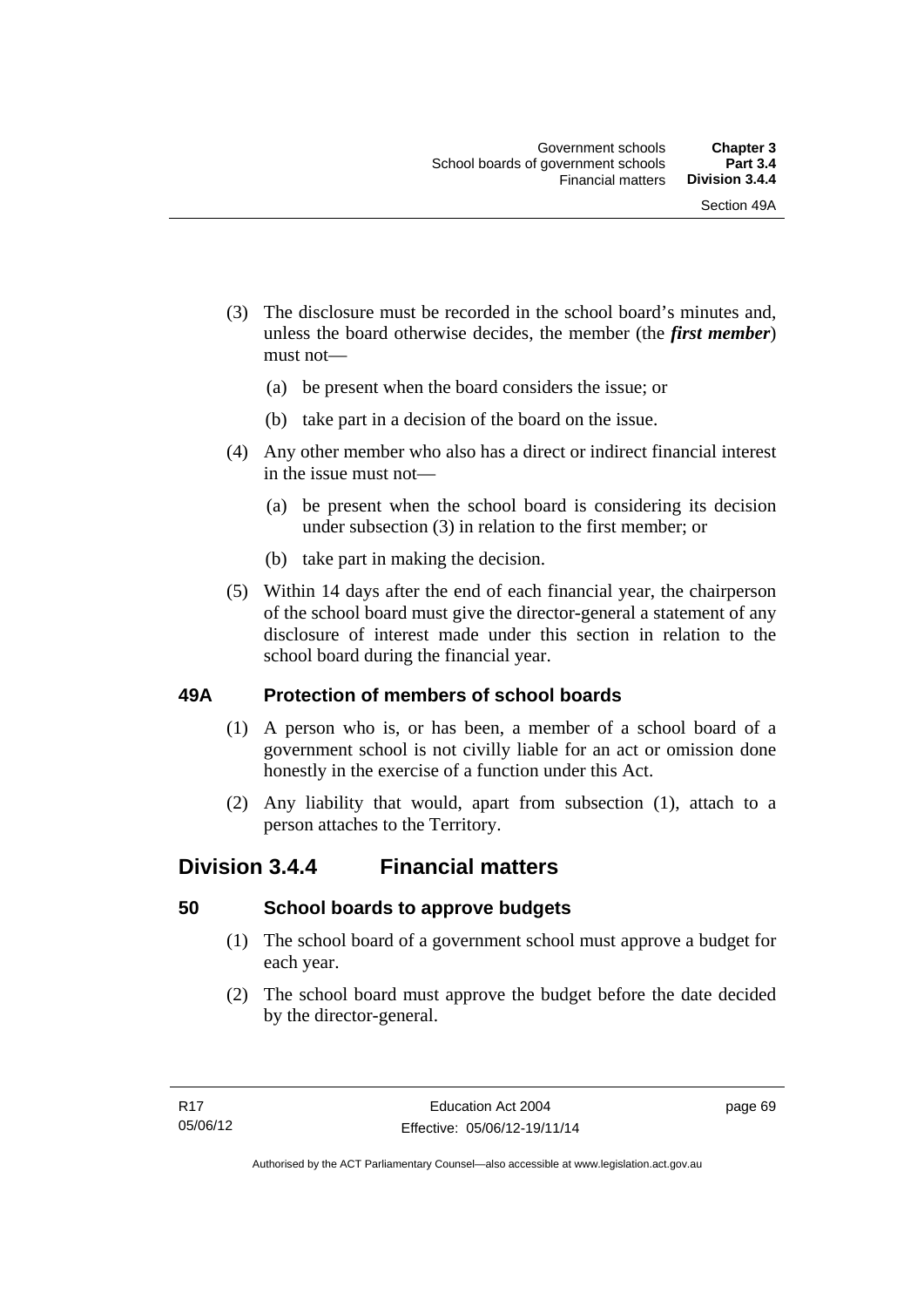- (3) The budget may only be approved by the school board if it is in the form, and based on the accounting or other policies or practices, (if any) required by the director-general.
- (4) The director-general may ask the school board to approve a budget for a part of a year.
- (5) The school board must comply with the request.
- (6) If the school board approves the budget, money of the school may be spent in accordance with the budget.

### **51 Application of money of school**

The school board of a government school may approve the spending of money of the school only in payment or discharge of the costs of, or liabilities incurred by, the school.

## **52 School boards to approve financial statement and report**

- (1) As soon as practicable after the end of each half-year (but not later than the date decided by the director-general), the school board of a government school must approve a financial statement for the halfyear, in a form approved by the director-general or as the director-general directs.
- (2) As soon as practicable after the end of each year (but not later than the date decided by the director-general), the school board of a government school must approve an annual report on the board's operations during the year.
- (3) The annual report must include—
	- (a) the financial statements approved under subsection (1) for each half-year; and
	- (b) a statement of how voluntary contributions made to the school have been or will be spent; and

Authorised by the ACT Parliamentary Counsel—also accessible at www.legislation.act.gov.au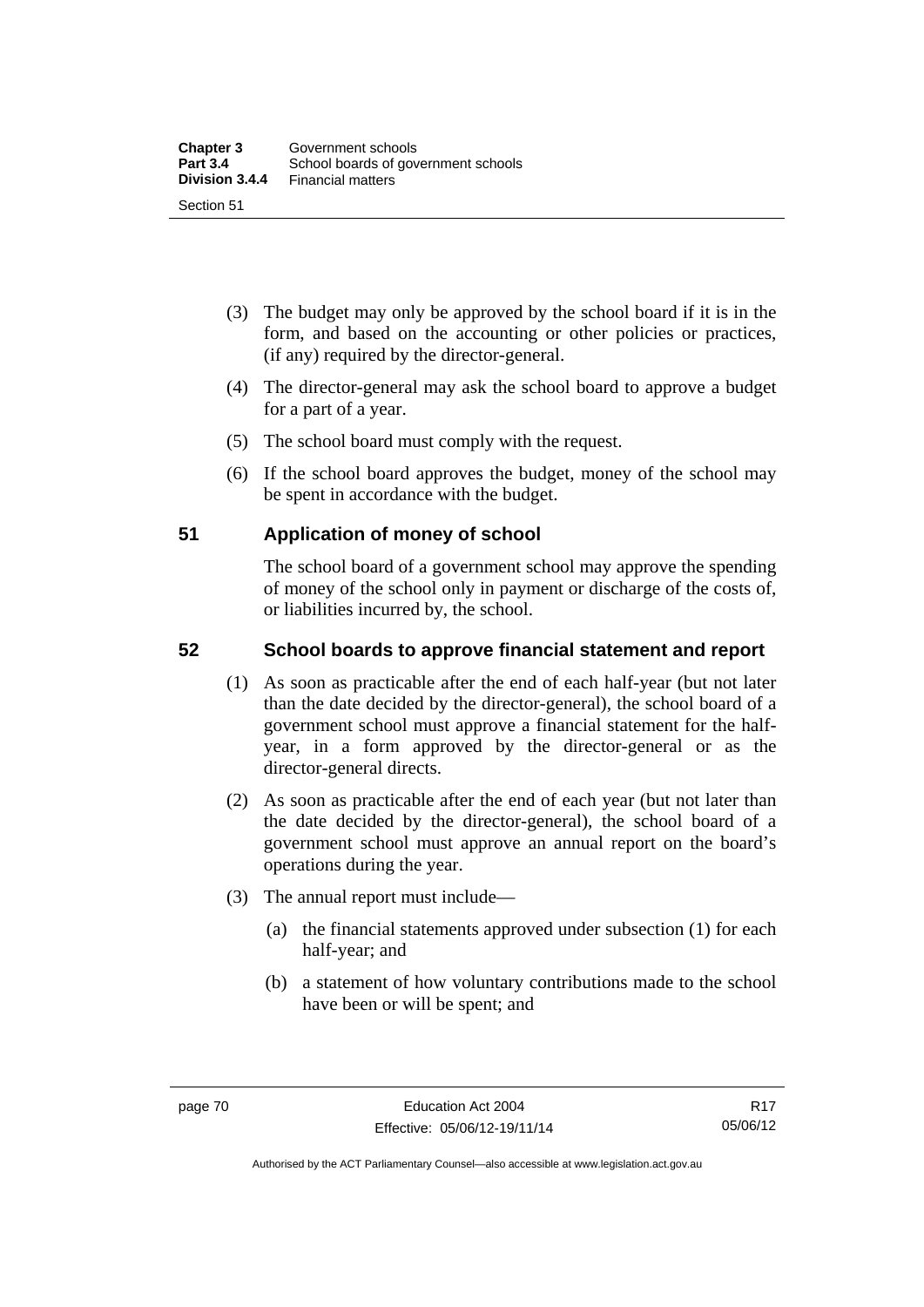- (c) if a school board is holding funds in reserve—a statement setting out the purposes for which the funds are being held and the amount being held for each of those purposes.
- *Note* If a form is approved under s 154 for a statement under par (c), the form must be used.
- (4) The school board must give a copy of each report approved under this section to the director-general.
- (5) The director-general may issue guidelines about what is, or is not, holding funds in reserve.

## **53 School boards to make available summaries of budget and annual report**

- (1) Not later than 14 days after approving the budget for a year, the school board of a government school must make a summary of the budget available to parents of students at the school and to the staff and students of the school.
- (2) Not later than 14 days after approving the annual report for a year, the school board of a government school must make a summary of the report available to parents of students at the school and to the staff and students of the school.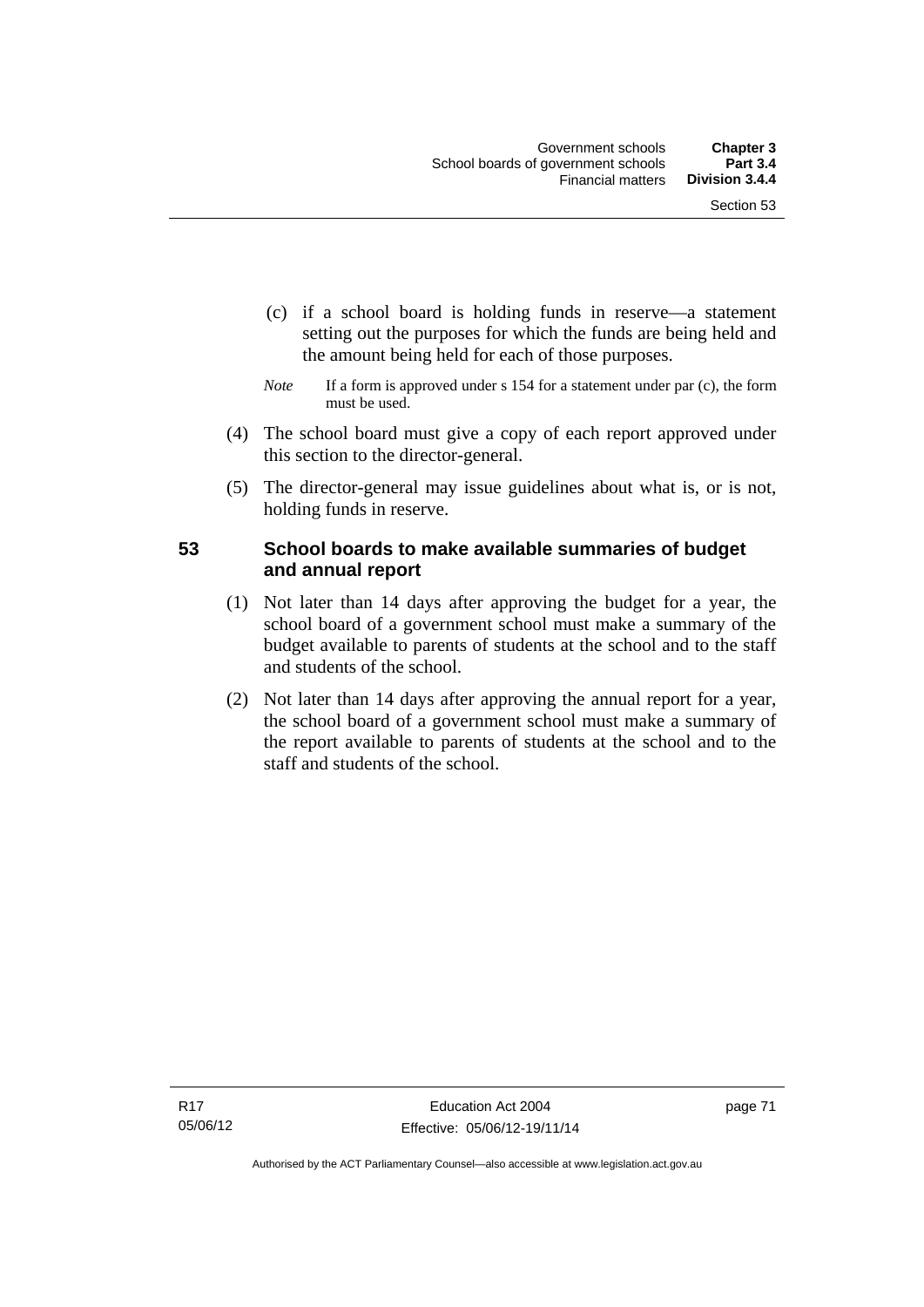# **Part 3.5 Government Schools Education Council**

# **Division 3.5.1 Establishment and membership**

#### **54 Establishment of council (government)**

The Government Schools Education Council (in this part called the *council*) is established.

#### **55 Functions of council (government)**

The functions of the council are—

- (a) to advise the Minister on any aspect of the ACT government school system; and
- (b) when asked by the Minister under this paragraph, to inquire into and give advice to the Minister on any aspect of the ACT government school system; and
- (c) to meet with the Non-Government Schools Education Council to discuss matters of mutual interest; and
- (d) to exercise any other function given to the council under this Act or any other Territory law.
- *Note* The Minister must present a copy of any advice given under s 55 (a) or (b) to the Legislative Assembly (see s 66A).

#### **56 Membership of council (government)**

The council consists of the following members:

- (a) the director-general;
- (b) the members (*appointed members*) appointed under section 57.

#### **57 Appointed members of council (government)**

(1) The Minister must appoint the following members of the council:

R17 05/06/12

Authorised by the ACT Parliamentary Counsel—also accessible at www.legislation.act.gov.au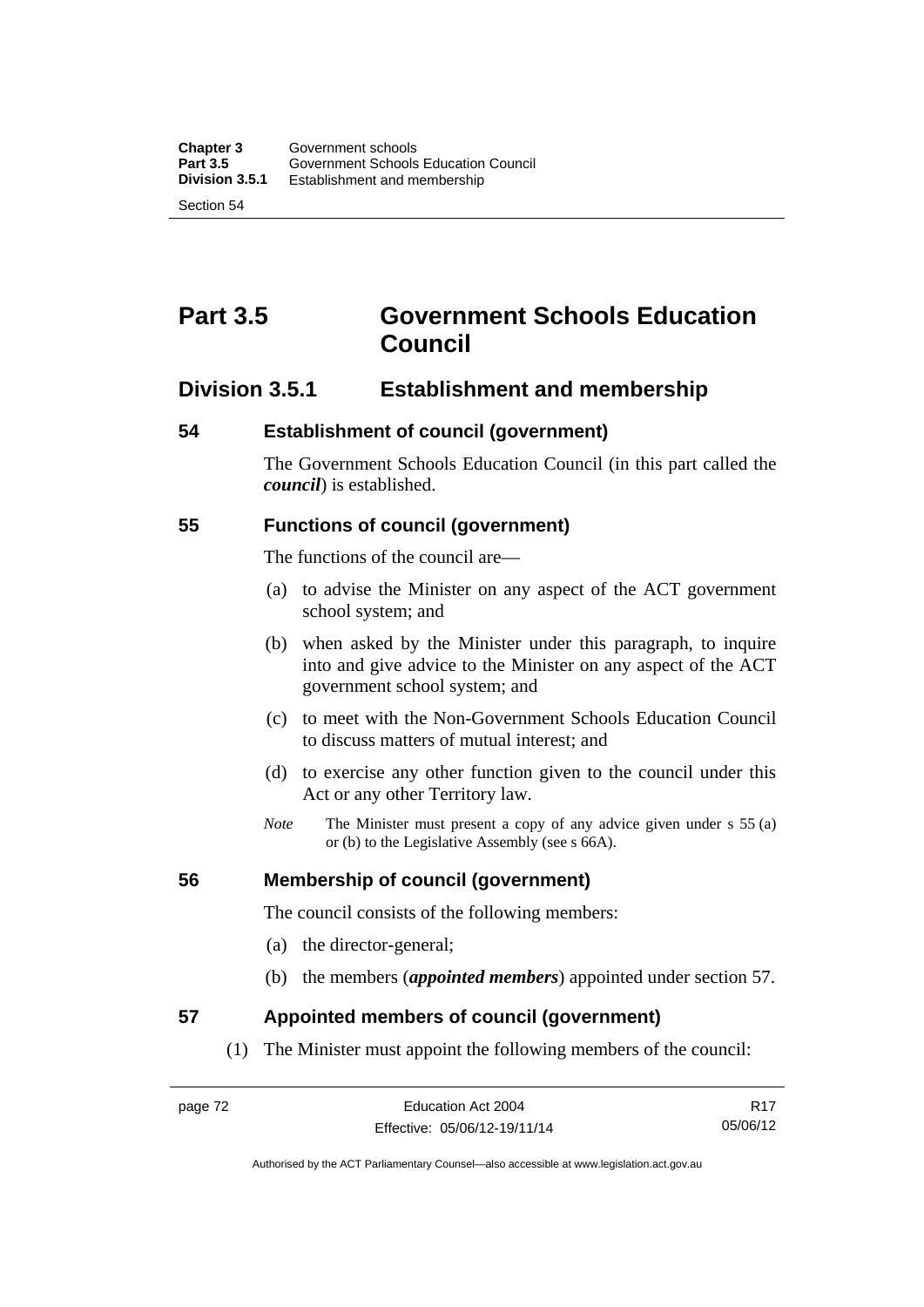- (a) a chairperson;
- (b) 6 people who, in the Minister's opinion, have experience in 1 or more of the areas of business and commerce, public policy, early childhood care, education, the special needs of young people and teacher education (the *community members*);
- (c) 10 people who, in the Minister's opinion, represent the views of government school education (the *education members*).
- *Note 1* For the making of appointments (including acting appointments), see [Legislation Act,](http://www.legislation.act.gov.au/a/2001-14) pt 19.3.
- *Note 2* In particular, an appointment may be made by naming a person or nominating the occupant of a position (see s 207).
- *Note 3* Certain Ministerial appointments require consultation with a Legislative Assembly committee and are disallowable (see [Legislation Act,](http://www.legislation.act.gov.au/a/2001-14) div 19.3.3).
- (2) For subsection (1) (c), the Minister must appoint—
	- (a) 2 education members chosen from nominations of the peak organisation representing principals; and
	- (b) 2 education members chosen from nominations of the government teacher union; and
	- (c) 2 education members chosen from nominations of the peak organisation representing parent associations of government schools; and
	- (d) 2 education members chosen from nominations of the peak organisation representing students; and
	- (e) 1 education member chosen from nominations of the peak organisation representing school boards; and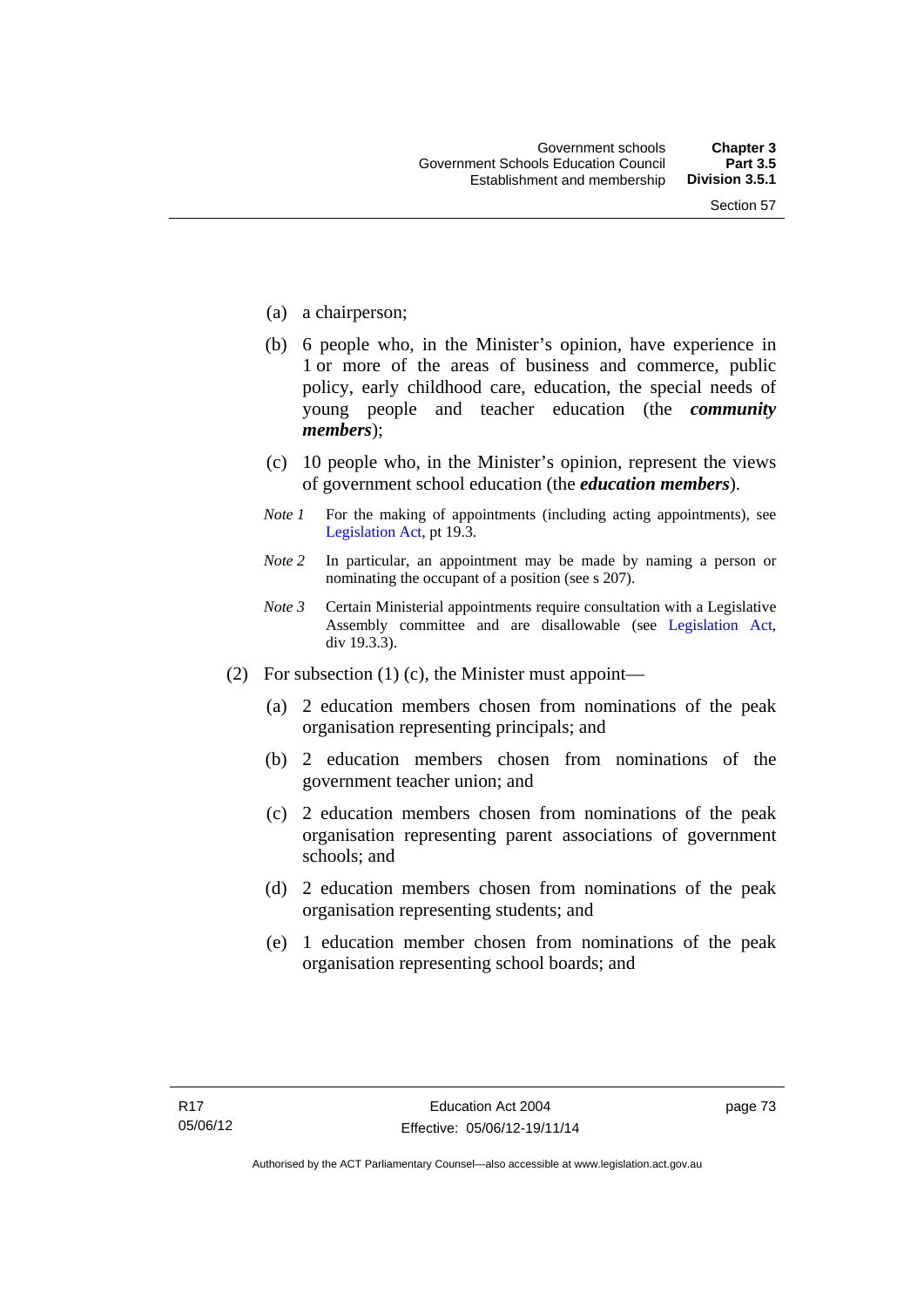(f) 1 education member chosen from nominations of the peak organisation representing preschool parents.

#### **58 Deputy chairperson of council (government)**

- (1) The appointed members must, whenever necessary, elect another appointed member to be deputy chairperson.
- (2) The council must tell the Minister of the election of an appointed member as deputy chairperson.

#### **59 Term of appointment to council (government)**

- (1) An appointed member is to be appointed for a term not longer than 3 years.
- (2) The instrument appointing, or evidencing the appointment of, an appointed member must state whether the person is appointed as chairperson or a community or education member.
	- *Note* A person may be reappointed to a position if the person is eligible to be appointed to the position (see [Legislation Act](http://www.legislation.act.gov.au/a/2001-14), s 208 and dict, pt 1, def *appoint*).

#### **60 Ending of appointment to council (government)**

- (1) The Minister may end the appointment of an appointed member—
	- (a) for misbehaviour; or
	- (b) for contravening section 65 (Disclosure of interests by members of council (government)).
	- *Note* A person's appointment also ends if the person resigns (see Legislation [Act](http://www.legislation.act.gov.au/a/2001-14), s 210).
- (2) The Minister may also end the appointment of an education member if satisfied that the person no longer represents the views of the organisation from which the person was chosen.

Authorised by the ACT Parliamentary Counsel—also accessible at www.legislation.act.gov.au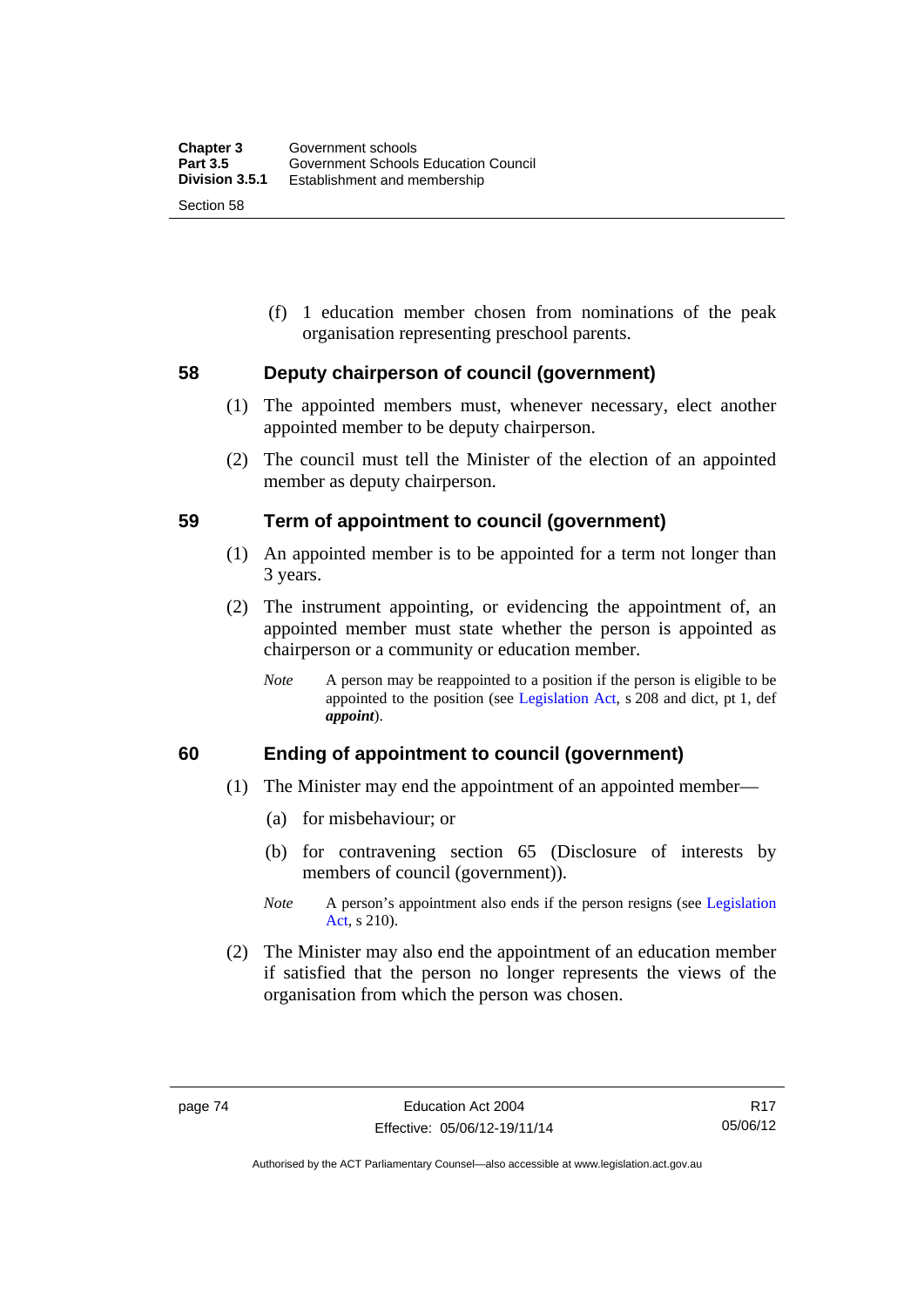## **61 Conditions of appointment generally of appointed members**

An appointed member holds the position on the conditions not provided by this Act or another Territory law that are decided by the Minister.

### **62 Arrangements for staff**

- (1) The council may arrange with the director-general to use public servants in the administrative unit under the director-general's control.
	- *Note* The director-general means the director-general of the administrative unit responsible for this section (see [Legislation Act](http://www.legislation.act.gov.au/a/2001-14), s 163 (References to a director-general or the director-general)). Administrative units are established under the administrative arrangements (see *[Public Sector](http://www.legislation.act.gov.au/a/1994-37)  [Management Act 1994](http://www.legislation.act.gov.au/a/1994-37)*, s 13).
- (2) The *[Public Sector Management Act 1994](http://www.legislation.act.gov.au/a/1994-37)* applies to the management by the council of public servants the subject of an arrangement under subsection (1).

# **Division 3.5.2 Proceedings of council (government)**

# **63 Time and place of meetings of council (government)**

- (1) The council meets at the times and places it decides.
- (2) However, the council must meet at least twice a year.
- (3) The chairperson—
	- (a) may at any time call a meeting of the council; and
	- (b) must call a meeting if asked by the Minister, the director-general or at least 9 members.
- (4) If the chairperson is not available to call a meeting for any reason, the deputy chairperson may call a meeting of the council.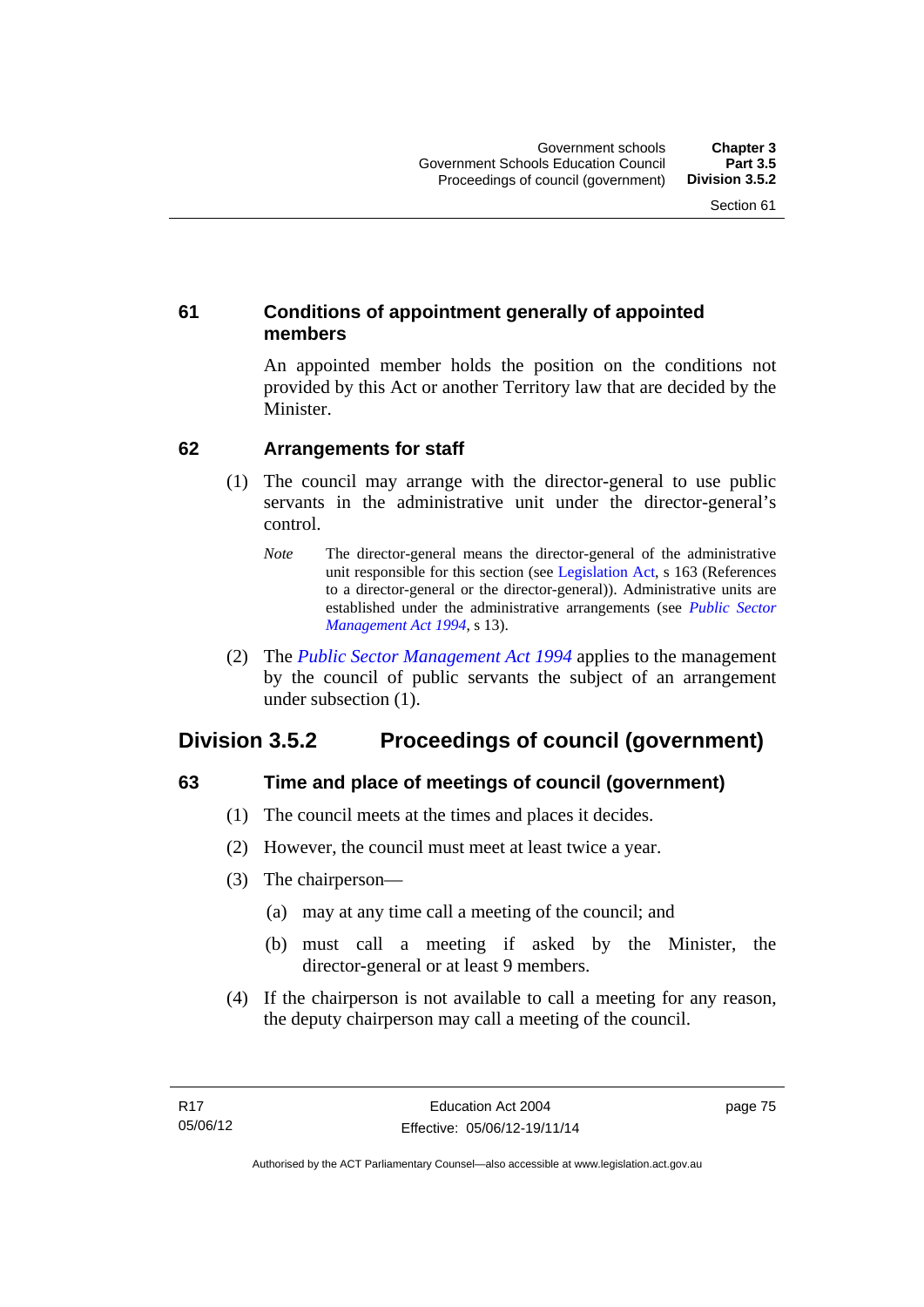## **64 Procedures governing proceedings of council (government)**

- (1) The chairperson of the council presides at all meetings of the council at which the chairperson is present.
- (2) If the chairperson is absent, the deputy chairperson presides.
- (3) If the chairperson and deputy chairperson are both absent, the member chosen by the members present presides.
- (4) Business may be carried out at a meeting of the council only if 9 members are present.
- (5) At a meeting of the council each appointed member has a vote on each question to be decided.
- (6) A question is to be decided by a majority of the votes of the members present and voting but, if the votes are equal, the member presiding has a casting vote.
- (7) The council may hold meetings, or allow members to take part in meetings, by telephone, closed-circuit television or another form of communication.
- (8) A member who takes part in a meeting under subsection (7) is taken to be present at the meeting.
- (9) A resolution of the council is a valid resolution, even though it was not passed at a meeting of the council, if—
	- (a) all appointed members agree, in writing, to the proposed resolution; and
	- (b) notice of the resolution is given under procedures decided by the council.
- (10) The council must keep minutes of its meetings.
- (11) The council may conduct its proceedings (including its meetings) as it otherwise considers appropriate.

Authorised by the ACT Parliamentary Counsel—also accessible at www.legislation.act.gov.au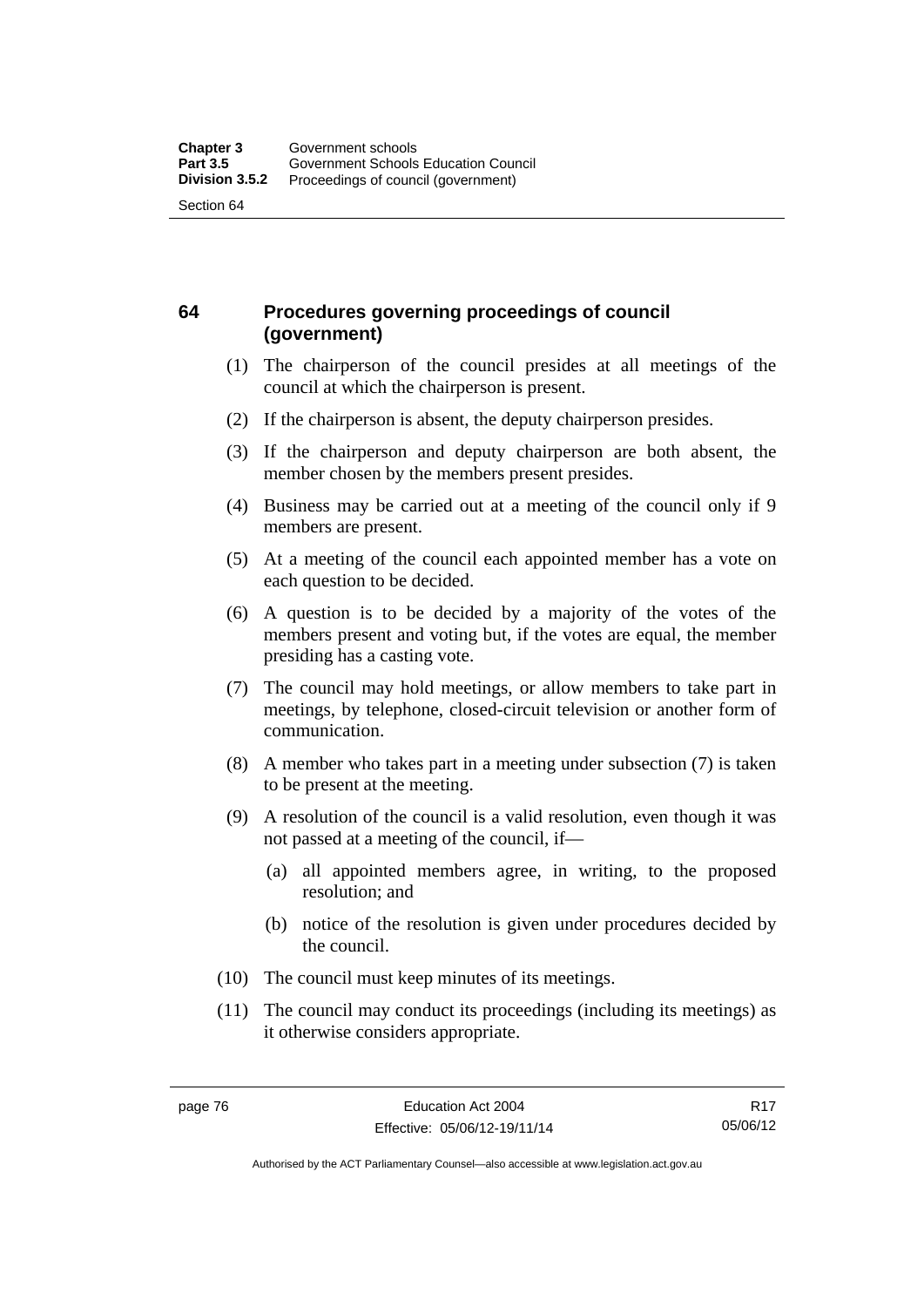## **65 Disclosure of interests by members of council (government)**

- (1) This section applies to a member of the council if—
	- (a) the member has a direct or indirect financial interest in an issue being considered, or about to be considered, by the council; and
	- (b) the interest could conflict with the proper exercise of the member's functions in relation to the council's consideration of the issue.
- (2) As soon as practicable after the relevant facts come to the member's knowledge, the member must disclose the nature of the interest to a meeting of the council.
- (3) The disclosure must be recorded in the council's minutes and, unless the council otherwise decides, the member (the *first member*) must not—
	- (a) be present when the council considers the issue; or
	- (b) take part in a decision of the council on the issue.
- (4) Any other member who also has a direct or indirect financial interest in the issue must not—
	- (a) be present when the council is considering its decision under subsection (3) in relation to the first member; or
	- (b) take part in making the decision.
- (5) Within 14 days after the end of each financial year, the chairperson of the council must give the Minister a statement of any disclosure of interest made under this section during the financial year.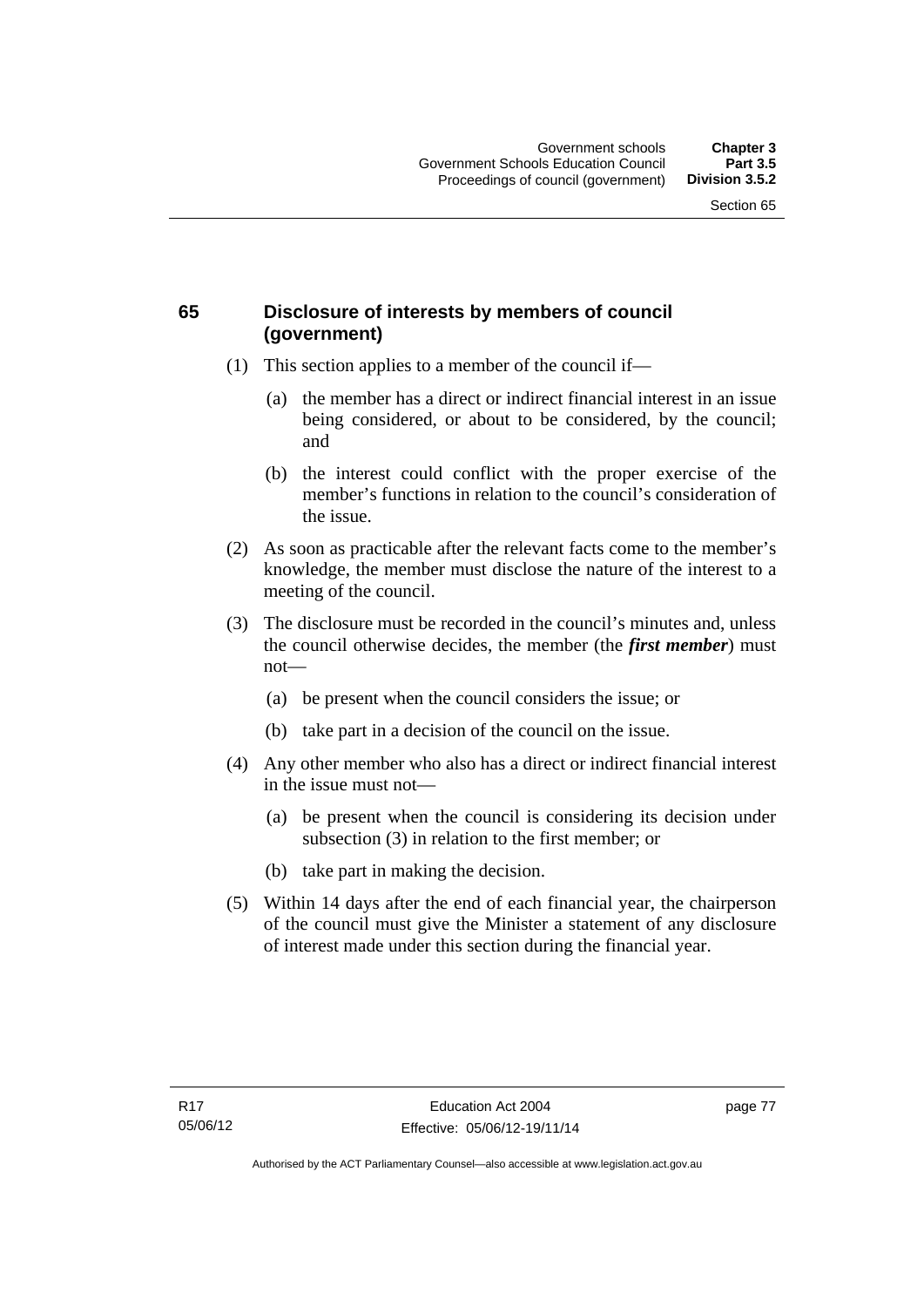# **Division 3.5.3 Other provisions relating to council (government)**

#### **66 Minister to seek advice**

- (1) Before deciding the budget priorities and strategic directions for government schools each year, the Minister must ask for, and consider the advice of, the Government Schools Education Council.
- (2) This section does not limit the matters that the Minister may take into account in deciding the budget priorities and strategic directions for government schools.

#### **66A Minister to present advice of council (government)**

The Minister must present a copy of advice given to the Minister under section 55 (a) or (b) (Functions of council (government)) to the Legislative Assembly within 6 sitting days after the day it is given to the Minister.

Authorised by the ACT Parliamentary Counsel—also accessible at www.legislation.act.gov.au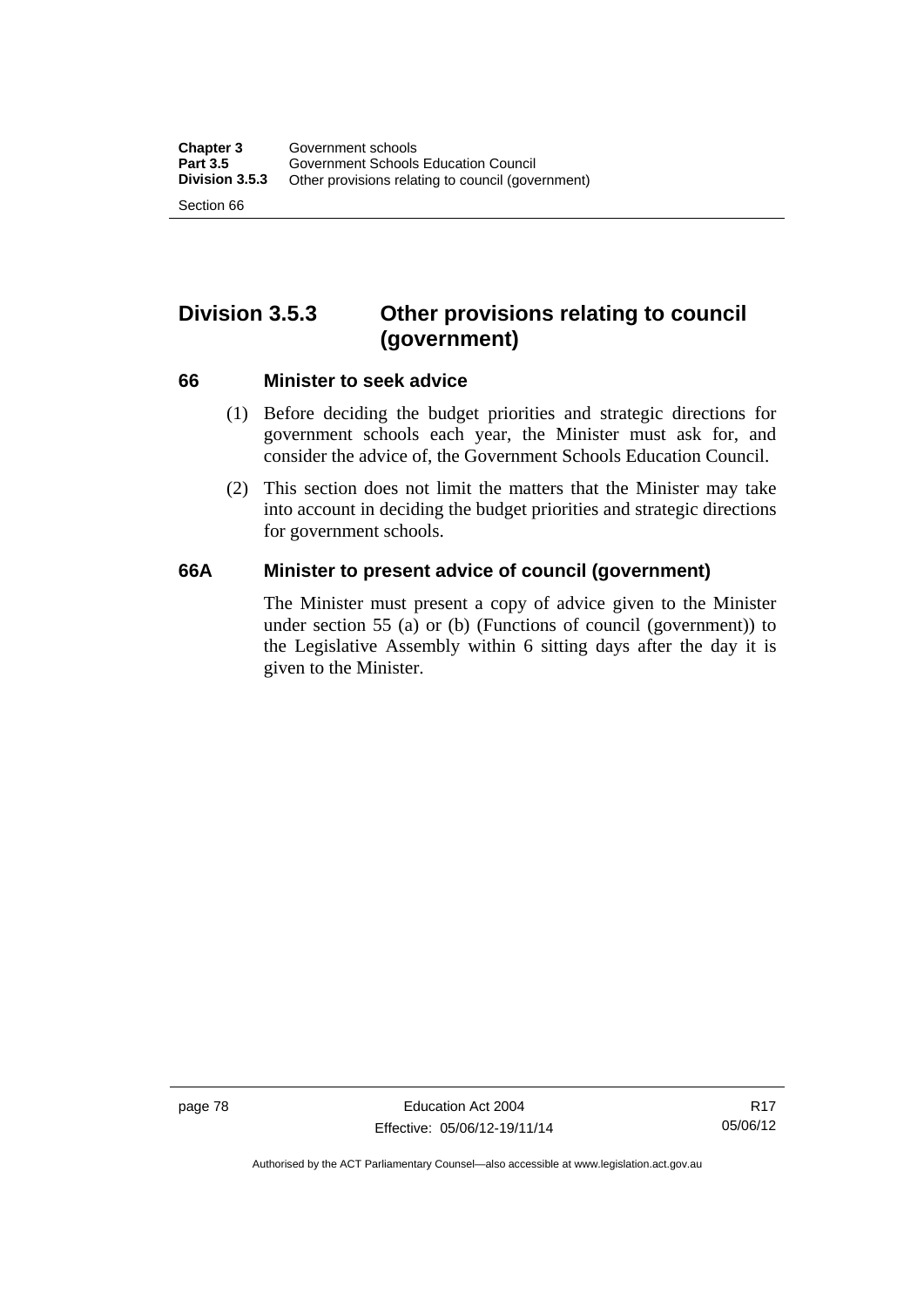# **Part 3.6 Other provisions**

# **Division 3.6.1 Authorised persons (government)**

### **67 Appointment of authorised persons (government)**

- (1) The director-general may appoint a person to be an authorised person (government) for this Act, other than chapter 4 (Nongovernment schools).
	- *Note 1* For the making of appointments (including acting appointments), see the [Legislation Act,](http://www.legislation.act.gov.au/a/2001-14) pt 19.3.
	- *Note 2* In particular, a person may be appointed for a particular provision of a law (see [Legislation Act,](http://www.legislation.act.gov.au/a/2001-14) s 7 (3)) and an appointment may be made by naming a person or nominating the occupant of a position (see s 207).
	- *Note 3* A reference to an Act includes a reference to a provision of the Act, see the [Legislation Act,](http://www.legislation.act.gov.au/a/2001-14) s 7 (3).
- (2) The regulations may prescribe a person to be an authorised person (government) for this Act, other than chapter 4.
- (3) A person may be appointed as an authorised person (government) under subsection (1) only if—
	- (a) the person is an Australian citizen or a permanent resident of Australia; and
	- (b) the director-general is satisfied that the person is a suitable person to be appointed, having regard in particular to—
		- (i) whether the person has any criminal convictions; and
		- (ii) the person's employment record; and
	- (c) the person has satisfactorily completed adequate training to exercise the powers of an authorised person (government) proposed to be given to the person.
- (4) To remove any doubt, a person may be both an authorised person (government) and an authorised person (non-government).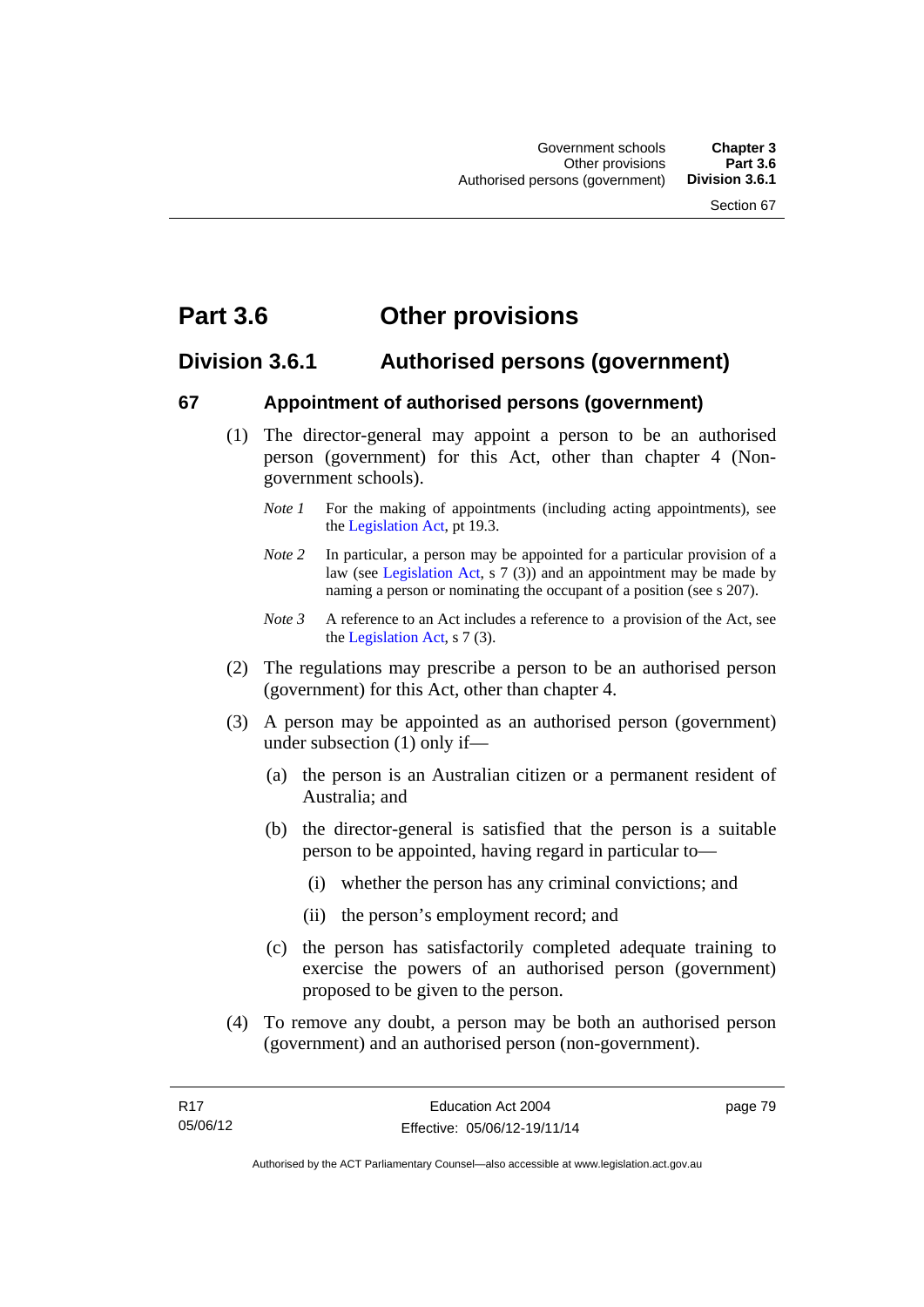### **68 Identity cards for authorised persons (government)**

- (1) The director-general must give an authorised person (government) an identity card that states the person is an authorised person (government) for this Act, or stated provisions of this Act, and shows—
	- (a) a recent photograph of the person; and
	- (b) the name of the person; and
	- (c) the date of issue of the card; and
	- (d) an expiry date for the card; and
	- (e) anything else prescribed under the regulations.
- (2) A person who ceases to be an authorised person (government) must return his or her identity card to the director-general as soon as practicable, but within 21 days after the day the person ceases to be an authorised person.

Maximum penalty: 1 penalty unit.

(3) An offence against subsection (2) is a strict liability offence.

# **Division 3.6.2 Inspection powers for government schools**

#### **69 Power not to be exercised before identity card shown etc**

- (1) An authorised person (government) may exercise a power under this chapter in relation to a person only if the authorised person first shows the person his or her identity card.
- (2) An authorised person (government) may not remain in a government school entered under this division if, when asked by the principal, the authorised person does not show his or her identity card.

R17 05/06/12

Authorised by the ACT Parliamentary Counsel—also accessible at www.legislation.act.gov.au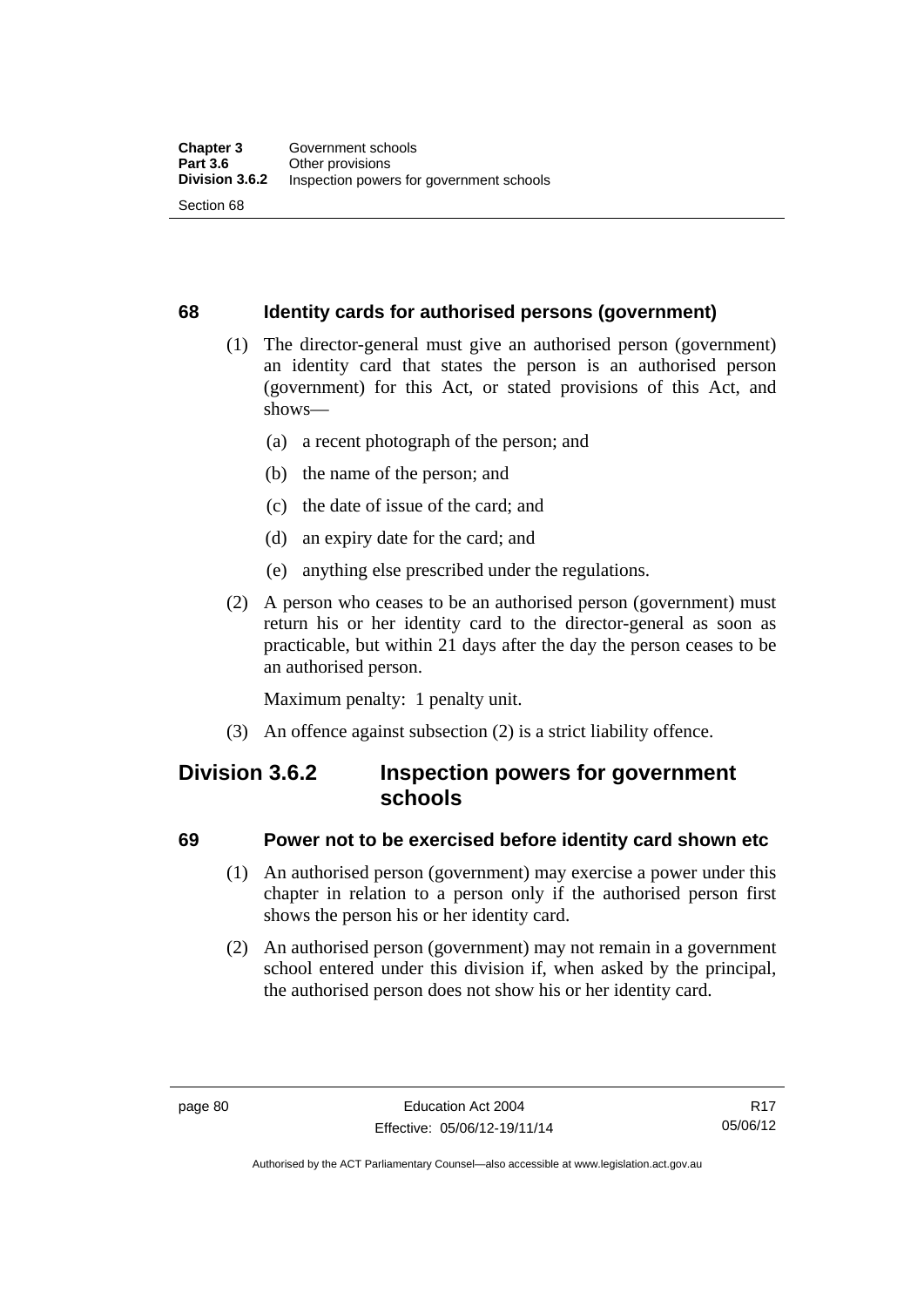## **70 Entry to government schools**

An authorised person (government) may enter a government school at any time.

### **71 Powers on entry**

An authorised person (government) who enters a government school under section 70 may inspect the school or anything in it (including the register of enrolment and attendances).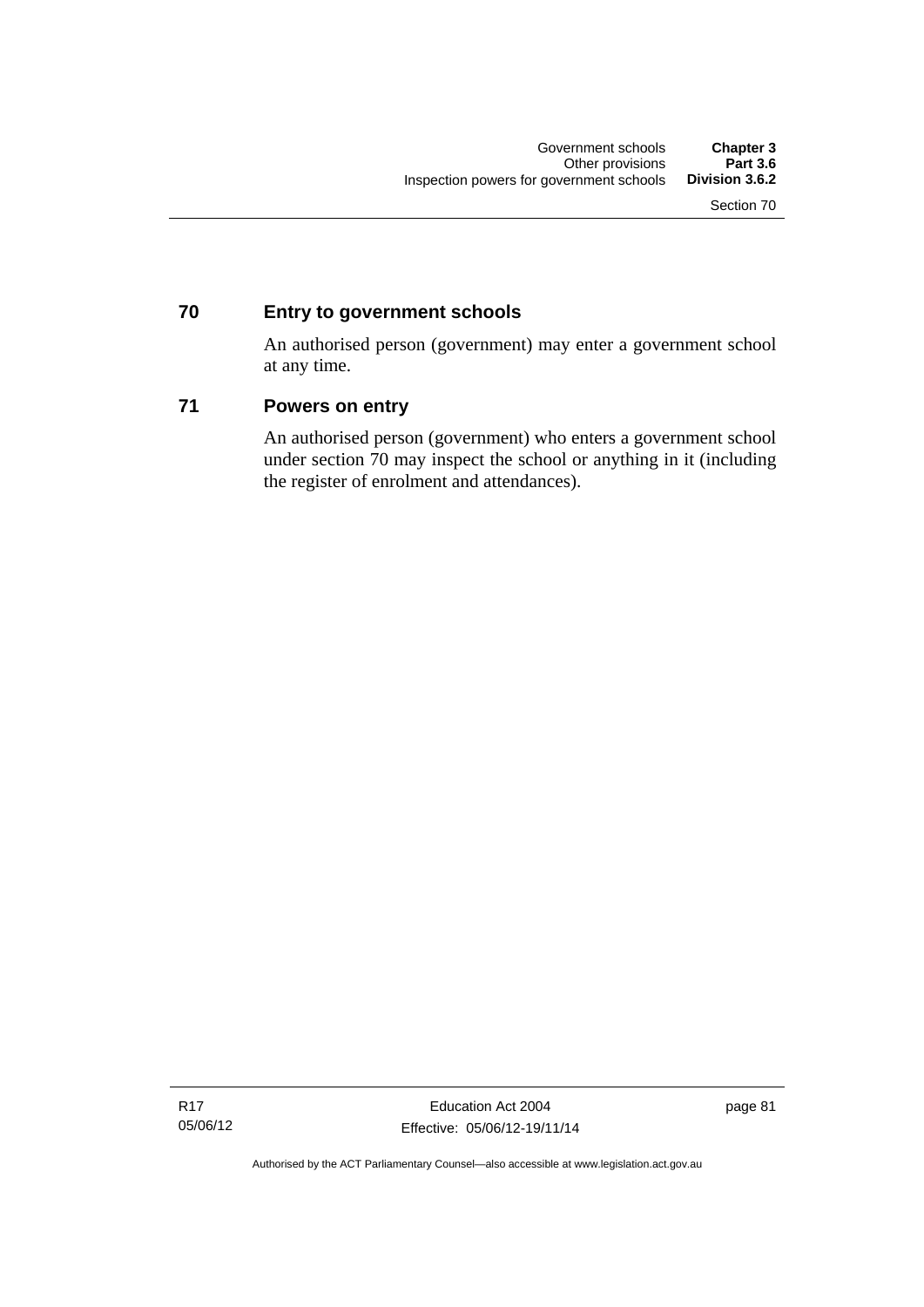**Chapter 4** Non-government schools Part 4.1 **General** 

Section 74

# **Chapter 4 Non-government schools**

# **Part 4.1 General**

#### **74 Meaning of** *school* **in ch 4**

In this chapter:

*school* does not include a government school.

#### **75 Principles on which ch 4 based**

The following are the principles on which this chapter is based:

- (a) the non-government school sector consists of schools from a range of different educational and religious philosophies;
- (b) the variety of schools in the sector reflects the diversity of the community in the ACT and the preferences of parents for a particular style of education for their children;
- (c) the non-government schools sector is committed to—
	- (i) developing the spiritual, physical, emotional and intellectual welfare of its students; and
	- (ii) innovation, diversity and choice; and
	- (iii) maximising student outcomes; and
	- (iv) teacher, parent and student participation in all aspects of school education; and
	- (v) promoting the partnership between home and school; and
	- (vi) preparing students for their full participation in all aspects of a democratic society.

R17 05/06/12

Authorised by the ACT Parliamentary Counsel—also accessible at www.legislation.act.gov.au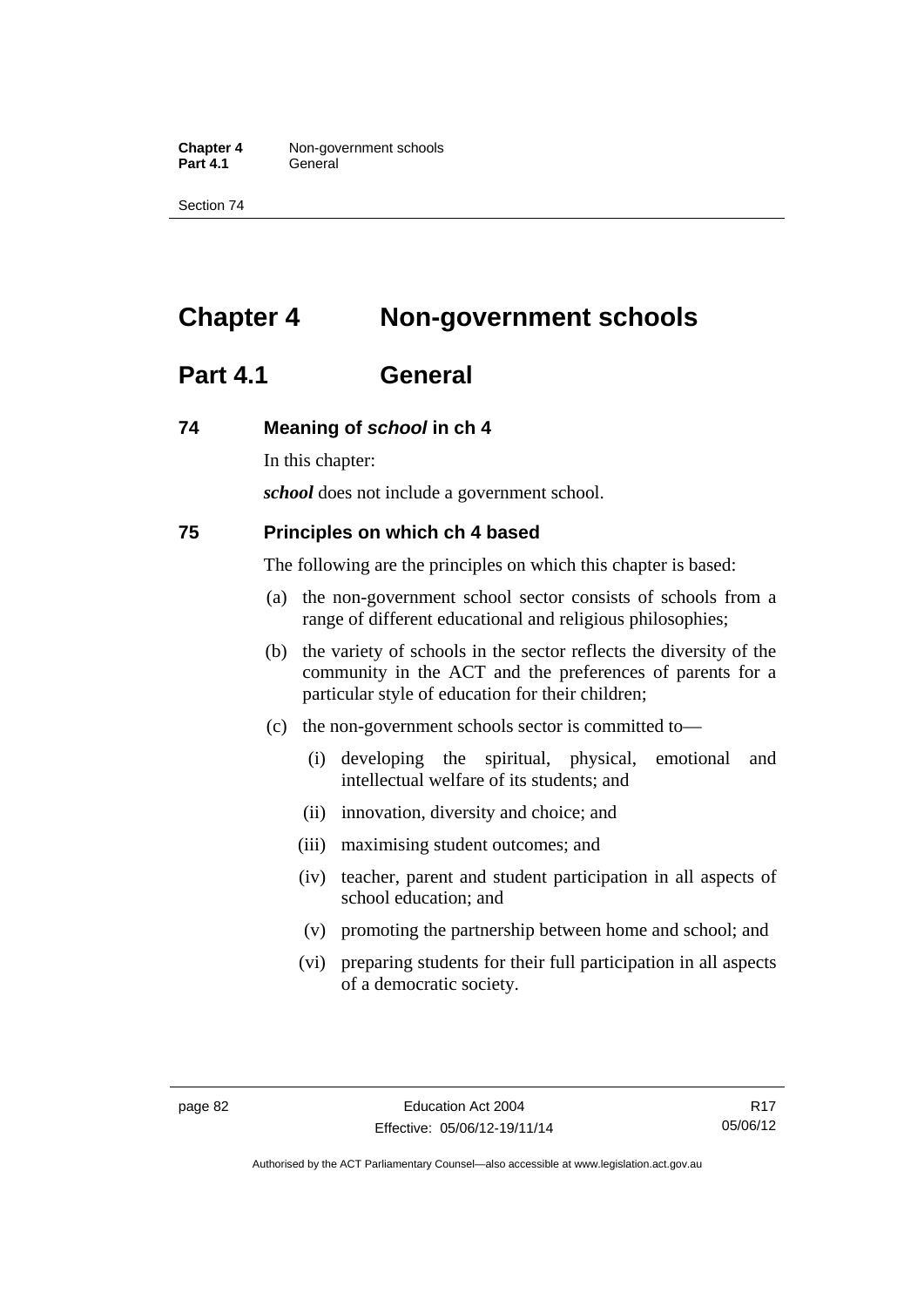## **77 Registrar**

The Minister must appoint a Registrar of Non-Government Schools.

- *Note 1* For the making of appointments (including acting appointments), see [Legislation Act,](http://www.legislation.act.gov.au/a/2001-14) pt 19.3.
- *Note* 2 In particular, an appointment may be made by naming a person or nominating the occupant of a position (see s 207).
- *Note 3* Certain Ministerial appointments require consultation with a Legislative Assembly committee and are disallowable (see [Legislation Act,](http://www.legislation.act.gov.au/a/2001-14) div 19.3.3).

### **78 Functions of registrar**

The registrar has the following functions:

- (a) to register non-government schools;
- (b) to keep a register of non-government schools;
- (c) to exercise any other function given to the registrar under this Act or any other Territory law.

#### **79 Register of non-government schools**

- (1) The registrar must keep a register of non-government schools.
- (2) A person may, without charge, inspect the register of non-government schools during ordinary business hours at the office of the director-general.
- (3) A person may, on payment of the reasonable copying costs, obtain a copy of all or part of the register.

### **80 Availability of information about operation of nongovernment schools and their educational programs**

(1) The principal of a non-government school must make available to parents of students at the school and to the staff and students of the school information about the school's educational programs and policies, and the operation of the school.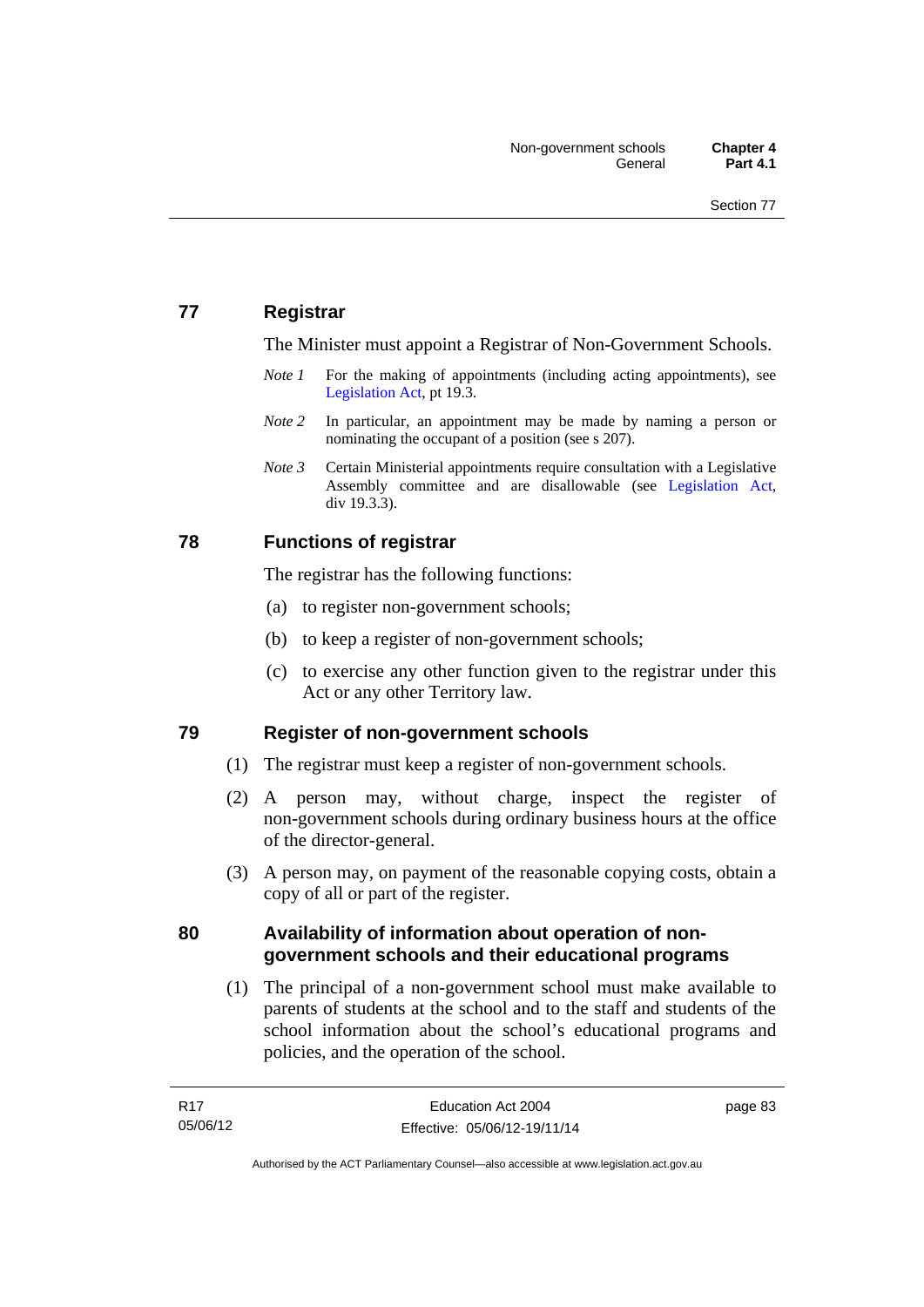| <b>Chapter 4</b> | Non-government schools |
|------------------|------------------------|
| <b>Part 4.1</b>  | General                |

Section 81

 (2) The principal of a non-government school must also consult parents of students at the school about the operation of the school, including its educational programs and policies.

### **81 Approved educational courses for students at nongovernment schools**

- (1) The principal of a non-government school may approve educational courses that may be provided to a student enrolled at the school at a place other than the school.
- (2) An approval may be subject to conditions.
- (3) However, the principal may approve an educational course only if satisfied that—
	- (a) the standard of the course is appropriate; and
	- (b) there are adequate facilities for conducting the course; and
	- (c) the premises where the course is to be conducted comply with any relevant Territory laws about health and safety standards.

Authorised by the ACT Parliamentary Counsel—also accessible at www.legislation.act.gov.au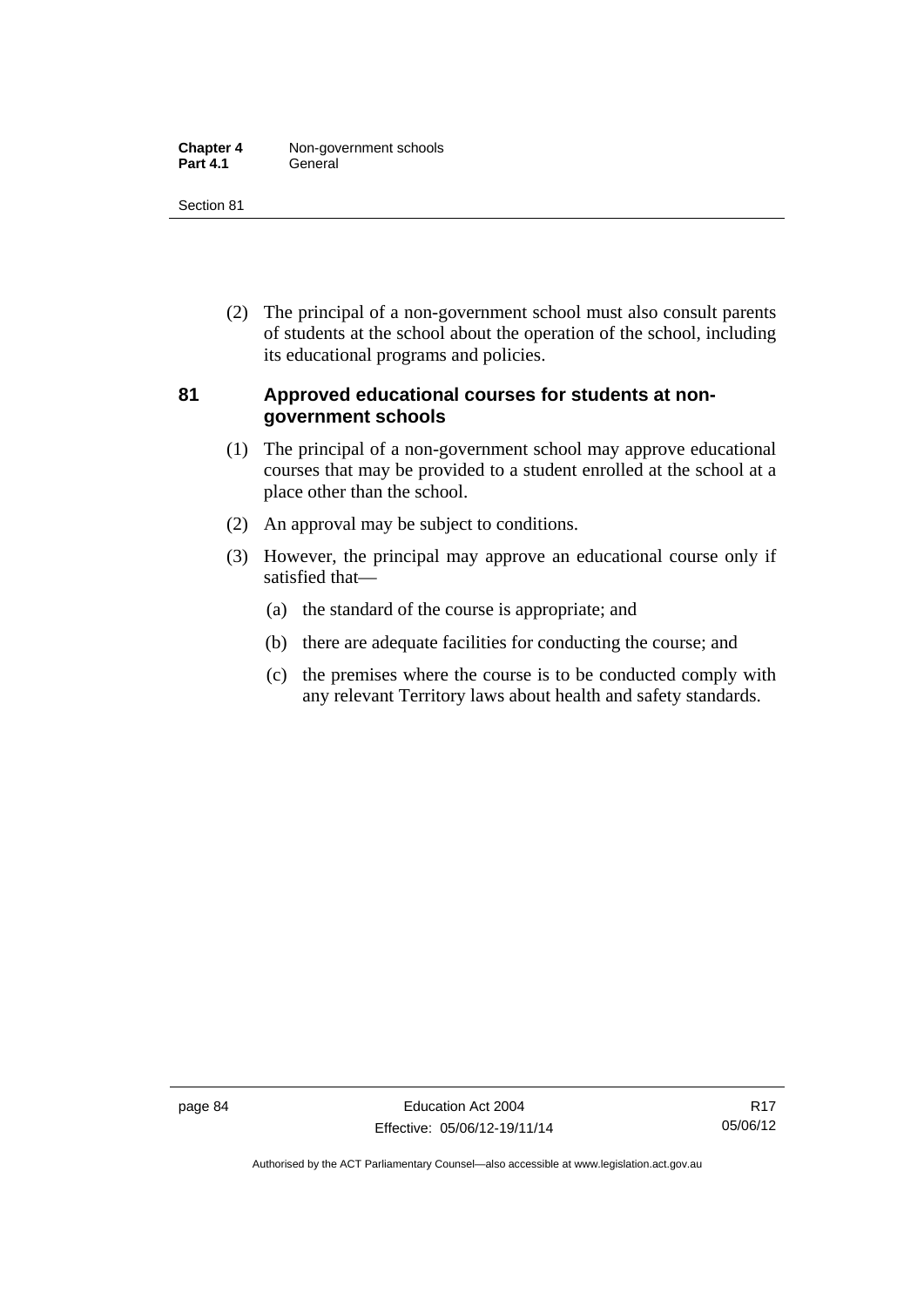# **Part 4.2 Registration—non-government schools**

#### **82 Schools to be registered**

 (1) A person must not conduct a school unless it is registered or provisionally registered under this part.

Maximum penalty: 50 penalty units.

- (2) The principal of a school commits an offence if—
	- (a) the school is not registered or provisionally registered under this part; and
	- (b) the school begins educating a student at any educational level.

Maximum penalty: 20 penalty units.

- (3) The principal of a school commits an offence if—
	- (a) the school is not registered or provisionally registered under this part for education at a particular campus; and
	- (b) the school begins educating a student at that campus.

Maximum penalty: 10 penalty units.

- (4) The principal of a school commits an offence if—
	- (a) the school is not registered or provisionally registered under this part for education at a particular education level; and
	- (b) the school begins educating a student at that education level.

Maximum penalty: 10 penalty units.

(5) An offence against this section is a strict liability offence.

### **83 Applications for in-principle approval for proposed registration**

(1) This section applies if a person intends to make application under—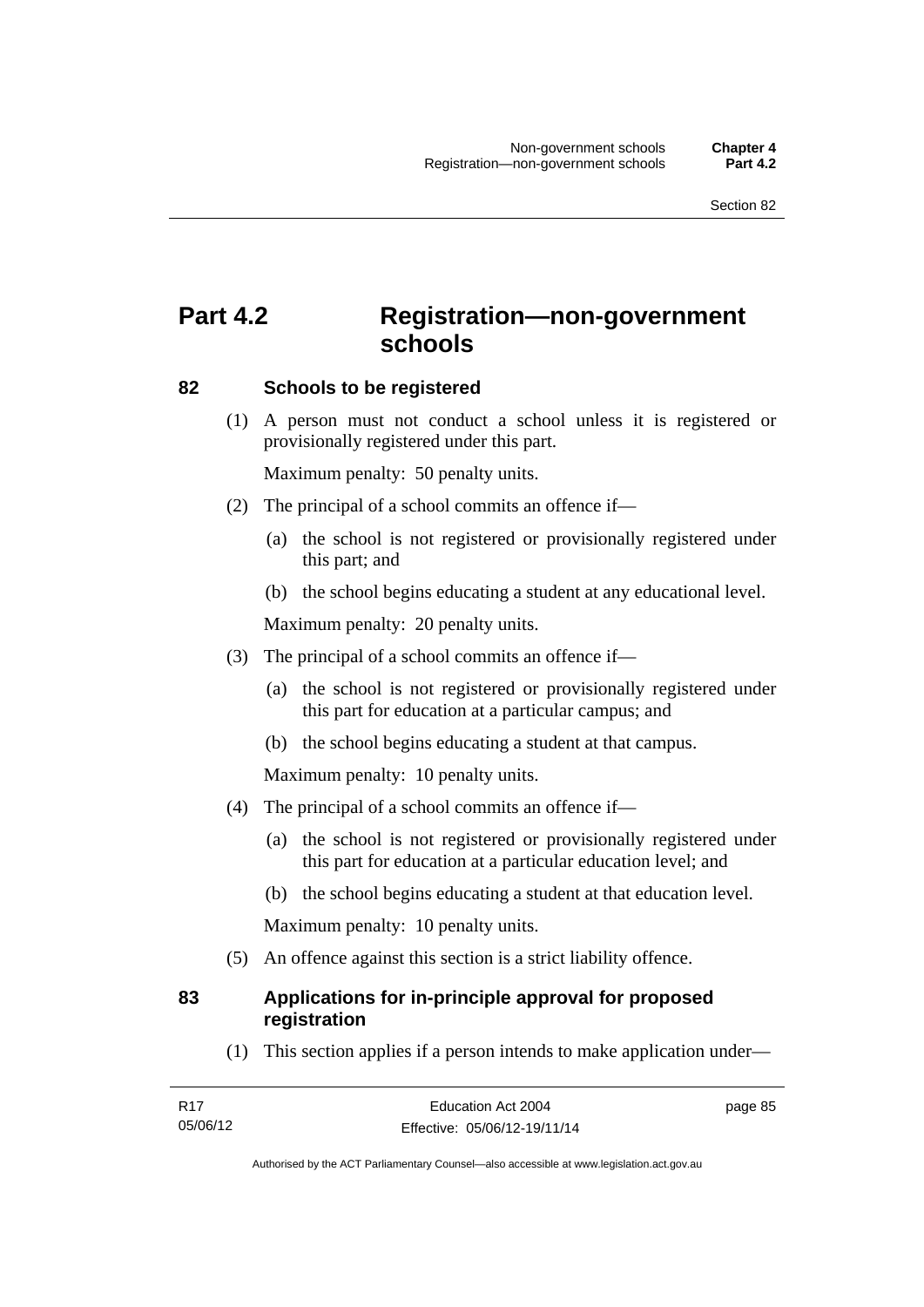Section 84

- (a) section 85 for provisional registration of a school; or
- (b) section 88A for registration of a school at an additional campus; or
- (c) section 89 for registration of a school at an additional educational level.
- (2) The person must apply in writing to the Minister for approval (*inprinciple approval*) to apply for the proposed registration.
	- *Note* If a form is approved under s 154 for the application, the form must be used.
- (3) The application must state the day the person proposes to begin operating the school or operating the school at the additional campus or additional educational level (the *proposed opening day*).
- (4) The proposed opening day must be at least 2 years, but not more than 4 years, after the day the application is made.
- (5) The director-general must publish notice of the making of the application in a daily newspaper.
- (6) The notice must state that written comments on the proposed registration may be made to the Minister within a stated period of at least 60 days after the day the notice is published.
- (7) The director-general must make a copy of the application for in-principle approval available for inspection free of charge to the public during ordinary business hours at the office of an administrative unit administered by the director-general.

#### **84 Deciding in-principle applications**

- (1) In deciding whether to give in-principle approval for the provisional registration of a school, the Minister must have regard to—
	- (a) whether the proposed school would undermine the viability of existing schools; and

Authorised by the ACT Parliamentary Counsel—also accessible at www.legislation.act.gov.au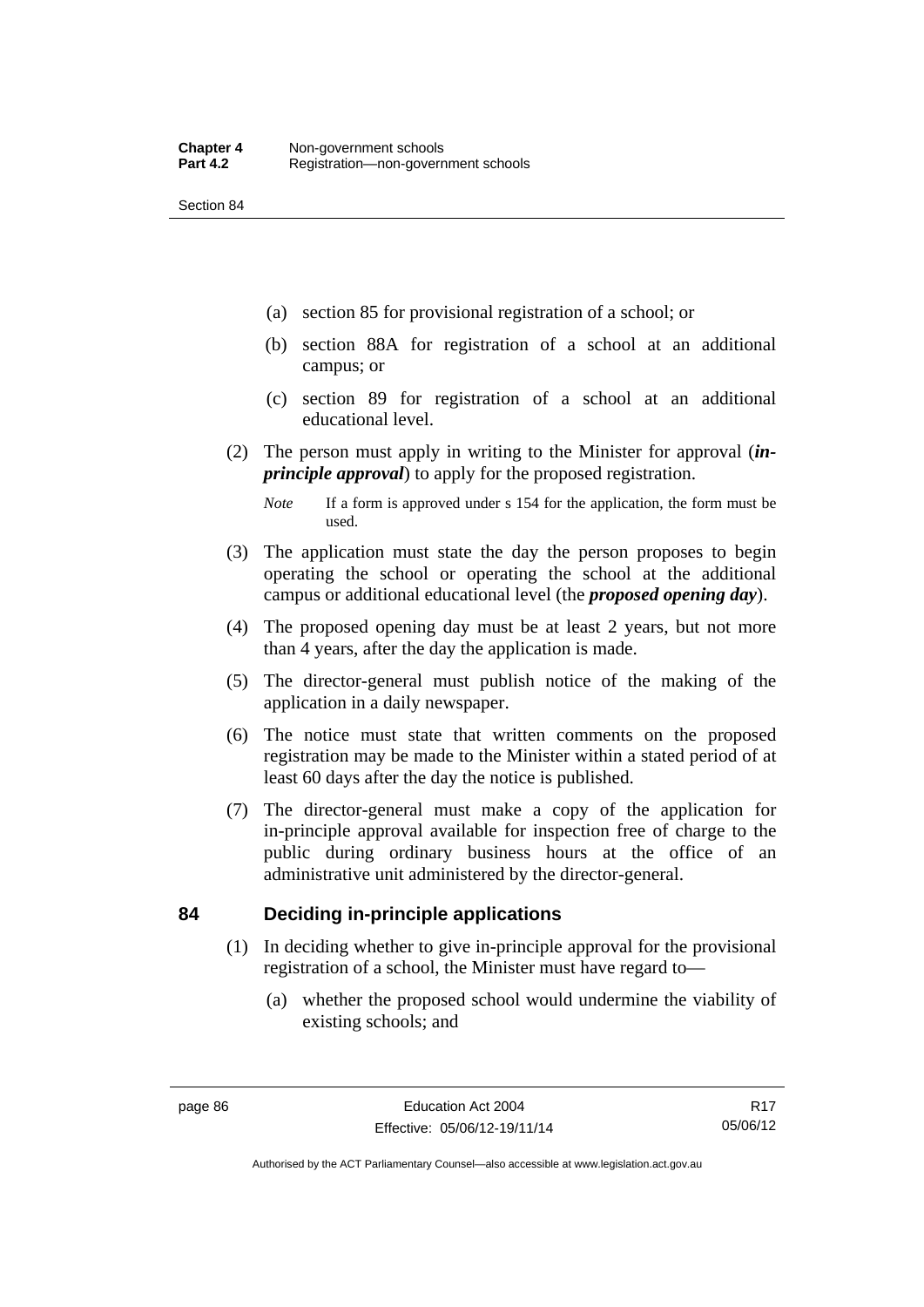- (b) whether there is, or is likely to be, demand in the community for the proposed school, including—
	- (i) any increase, or likely increase, in the number of schoolage children in the area where the school is to be located; and
	- (ii) the level of registration of interest shown by the community for the proposed school.
- (2) In deciding whether to give in-principle approval for the registration of a school at an additional campus, the Minister must have regard to—
	- (a) whether the provision of the additional campus by the school would undermine the viability of other existing schools; and
	- (b) the demand for the additional campus, including the level of registration of interest shown by the community for the proposed provision of the additional campus by the school.
- (3) In deciding whether to give in-principle approval for the registration of a school at an additional educational level, the Minister must have regard to—
	- (a) whether the provision of the additional educational level by the school would undermine the viability of other existing schools; and
	- (b) the demand for the additional educational level, including the level of registration of interest shown by the community for the proposed provision of the additional educational level by the school.
- (4) If the Minister is satisfied after considering the application, and after having regard to any comments made under section 83 (6) and the matters mentioned in subsection (1), (2) or (3), that in-principle approval should be given for the proposed registration, the Minister must, by written notice, give the person in-principle approval for the proposed application.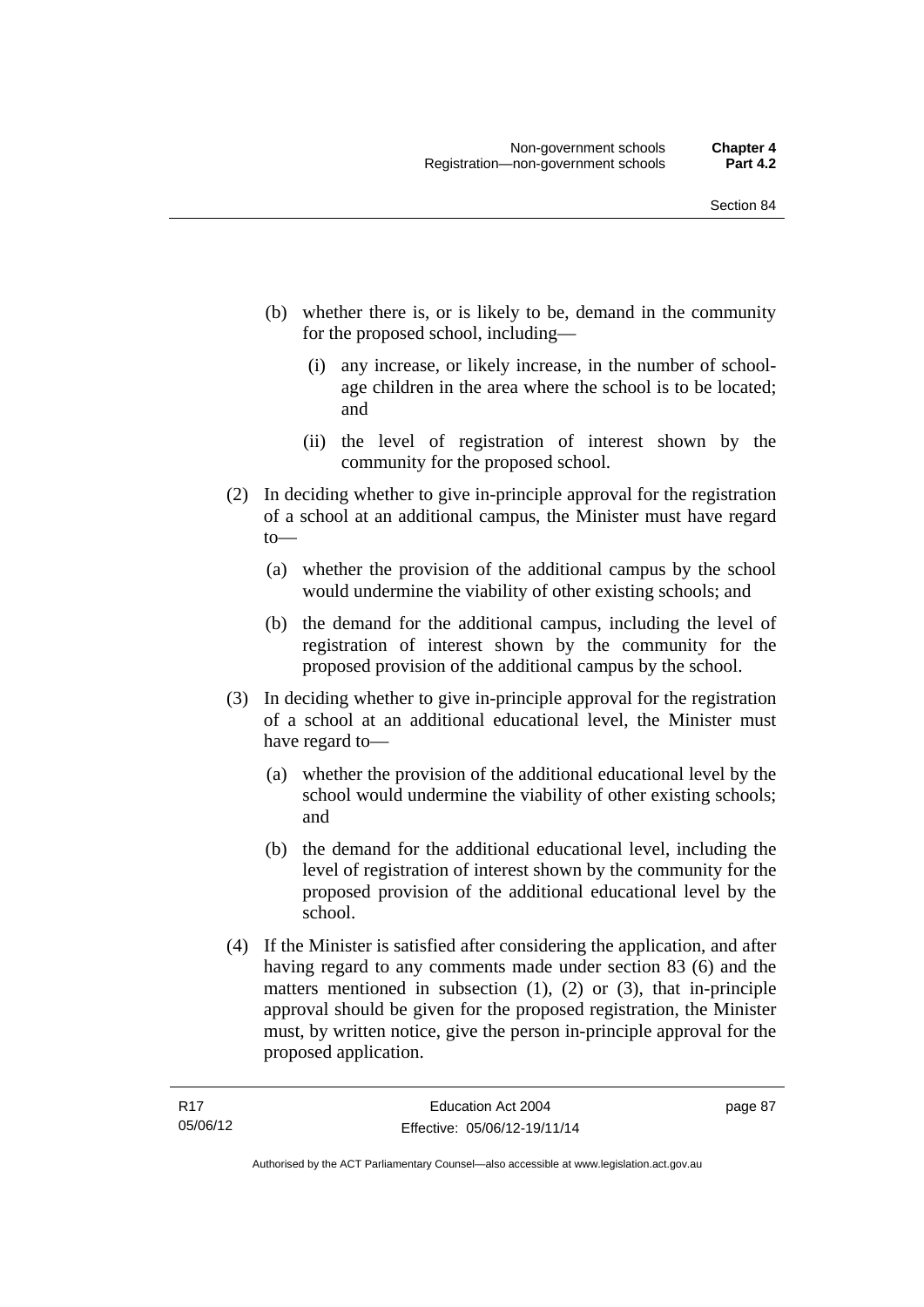Section 85

- (5) If the Minister is not satisfied after considering the application, and after having regard to any comments made under section 83 (6) and the matters mentioned in subsection  $(1)$ ,  $(2)$  or  $(3)$ , that in-principle approval should be given for the proposed registration, the Minister must, by written notice, refuse to give the person in-principle approval for the proposed application.
- (6) A notice under subsection (4) or (5) must state the Minister's reasons for giving or refusing to give in-principle approval for the proposed registration.
- (7) The director-general must make a copy of the Minister's reasons available for inspection free of charge to the public during ordinary business hours at the office of an administrative unit administered by the director-general.
- (8) An in-principle approval lapses on whichever of the following is later:
	- (a) 2 years after the day it is given;
	- (b) the proposed opening day.

# **85 Application for provisional registration**

- (1) This section applies if—
	- (a) a person has in-principle approval under section 84 to apply for provisional registration of a school; and
	- (b) the person has given the registrar written notice of the person's intention to apply at least the prescribed period before the first day of the school year or term when it is proposed to begin operating the school; and
	- (c) the in-principle approval has not lapsed.
- (2) The person may apply in writing to the Minister for provisional registration of the school.
- (3) The application must state where the school is to be located.

Authorised by the ACT Parliamentary Counsel—also accessible at www.legislation.act.gov.au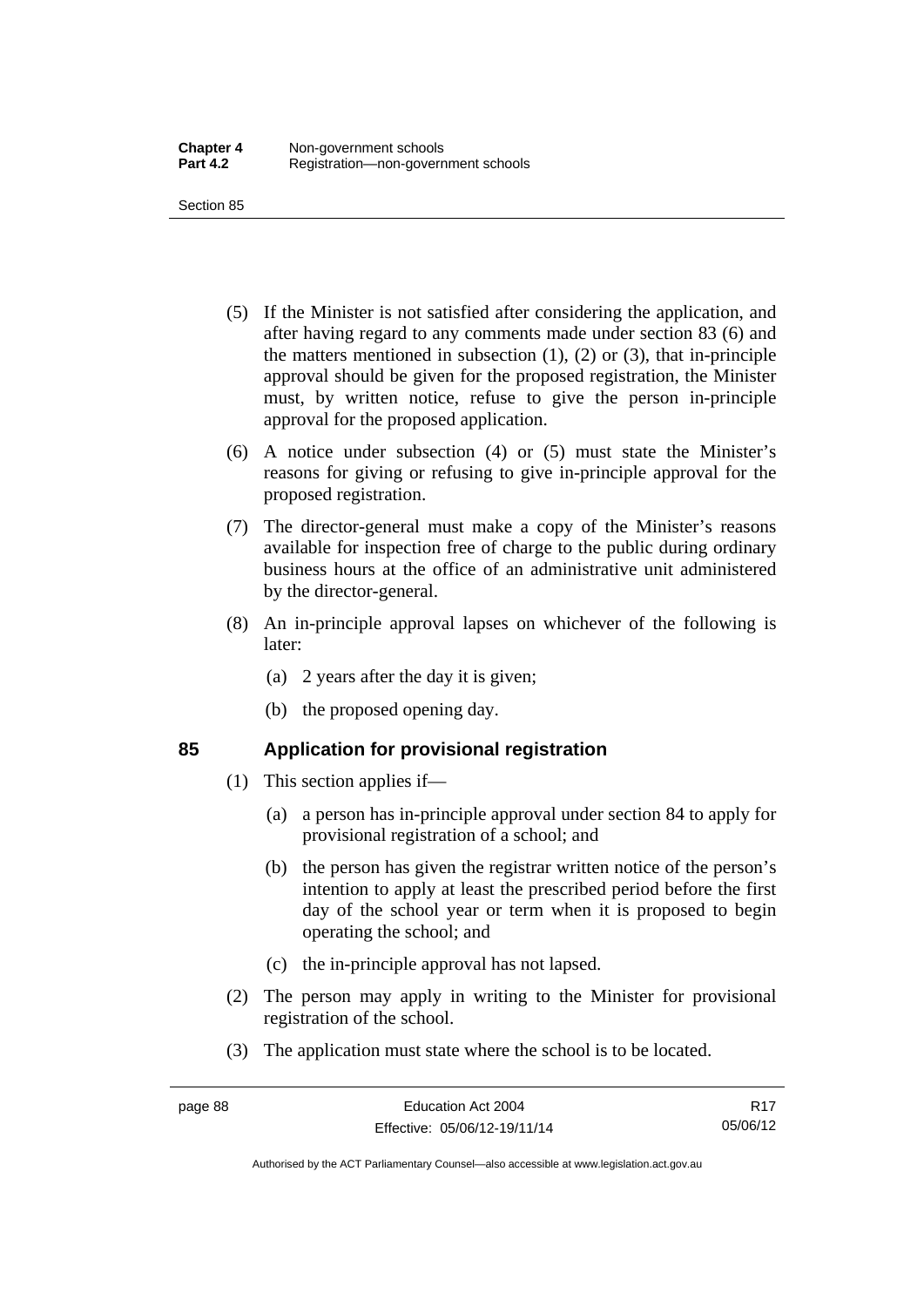- *Note* If a form is approved under s 154 for the application, the form must be used.
- (4) The director-general must publish notice of the making of the application in a daily newspaper.
- (5) The director-general must make a copy of the application for provisional registration available for inspection free of charge to the public during ordinary business hours at the office of an administrative unit administered by the director-general.
- (6) In this section:

#### *prescribed period* means—

- (a) 6 months; or
- (b) if the Minister approves a shorter period for the notice—that period.

#### **86 Provisional registration**

- (1) This section applies if an application is made under section 85 for provisional registration of a school.
- (2) Before deciding whether the school should be provisionally registered, the Minister must appoint a panel to report to the Minister on the application.
	- *Note 1* For the making of appointments (including acting appointments), see the [Legislation Act,](http://www.legislation.act.gov.au/a/2001-14) pt 19.3.
	- *Note 2* In particular, a person may be appointed for a particular provision of a law (see [Legislation Act,](http://www.legislation.act.gov.au/a/2001-14) s 7 (3)) and an appointment may be made by naming a person or nominating the occupant of a position (see s 207).
	- *Note 3* Certain Ministerial appointments require consultation with an Assembly committee and are disallowable (see [Legislation Act](http://www.legislation.act.gov.au/a/2001-14), div 19.3.3).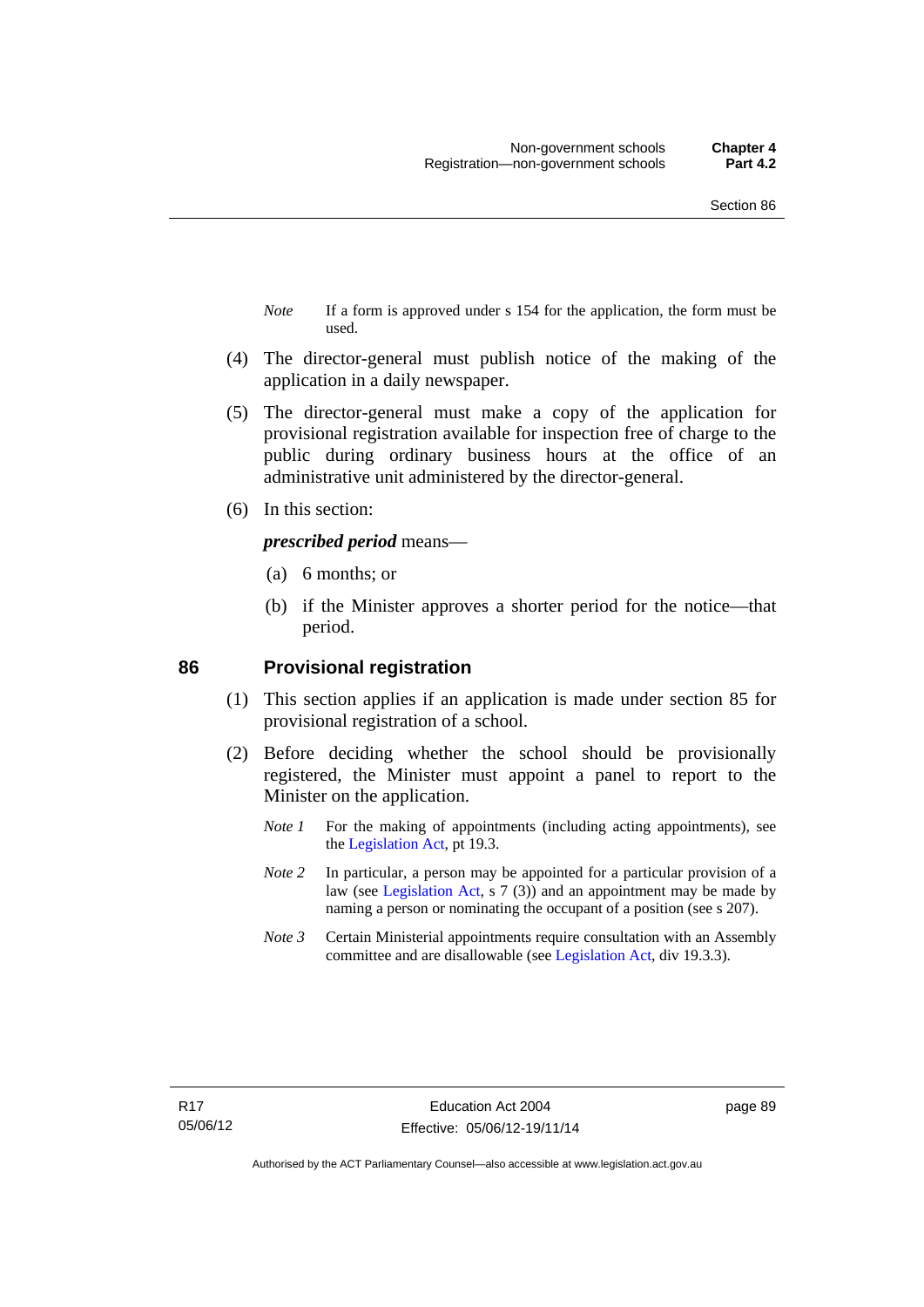Section 86

 (3) If the Minister is satisfied after considering the panel's report that the school meets the criteria mentioned in subsection (6), the Minister must direct the registrar to provisionally register the school.

*Note* Section 93 deals with the duration of provisional registration.

- (4) If the Minister directs the registrar to provisionally register the school, the registrar must provisionally register the school by—
	- (a) entering particulars of the school required under the regulations in the register of non-government schools; and
	- (b) giving the proprietor of the school a certificate of provisional registration for the school.
- (5) If the Minister is not satisfied after considering the panel's report that the school meets the criteria mentioned in subsection (6), the Minister must direct the registrar to refuse to provisionally register the school.
- (6) The criteria for provisional registration of a school are that—
	- (a) the proprietor of the school is a corporation; and
	- (b) the school will have appropriate policies, facilities and equipment for-
		- (i) the curriculum to be offered by the school; and
		- (ii) the safety and welfare of its students; and
	- (c) the curriculum (including the framework of the curriculum and the principles on which the curriculum is based) will meet the curriculum requirements for students attending government schools; and
	- (d) the nature and content of the education to be offered at the school will be appropriate for the educational levels for which provisional registration of the school is sought; and

Authorised by the ACT Parliamentary Counsel—also accessible at www.legislation.act.gov.au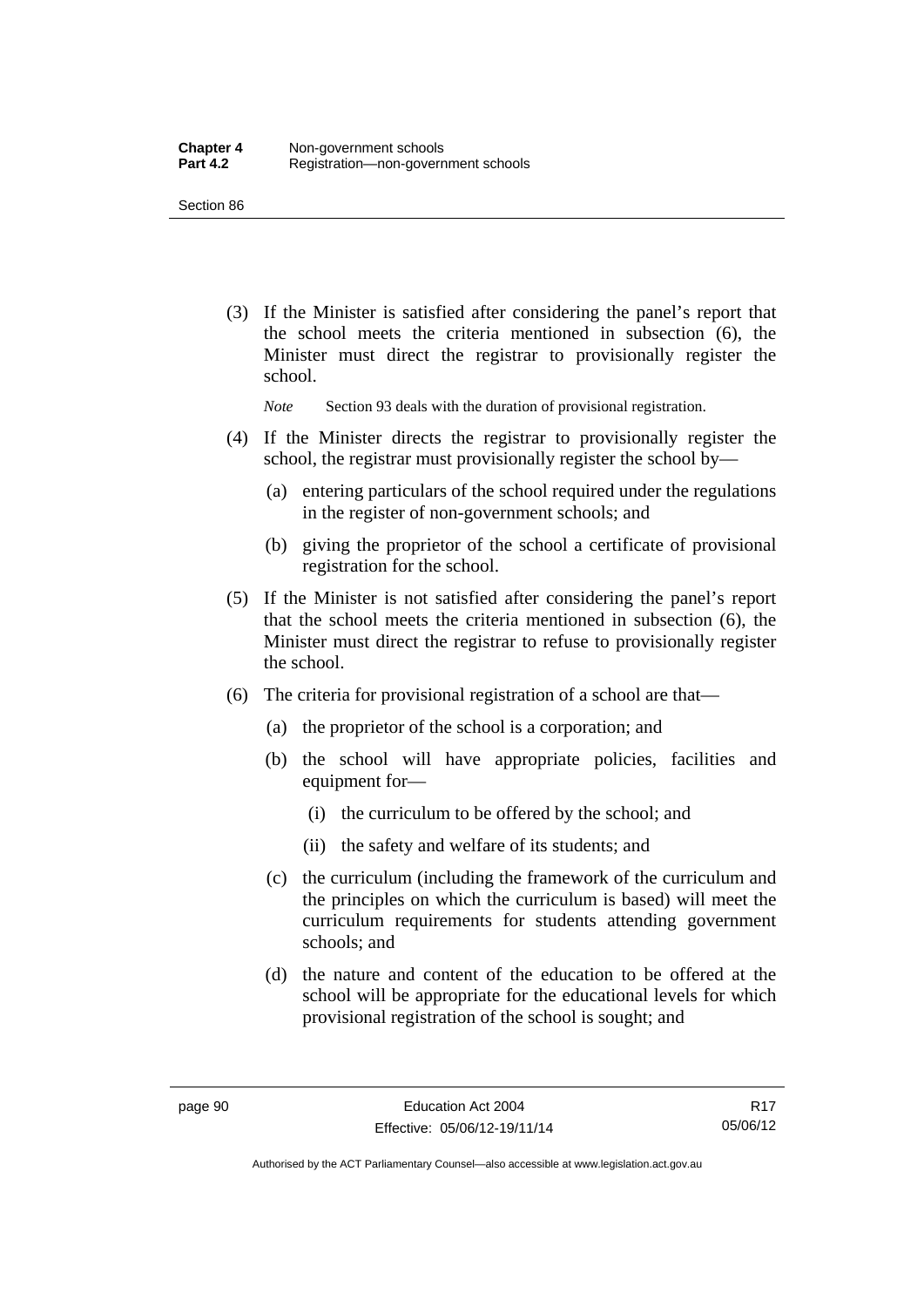- (e) the teaching staff will be qualified to teach at the educational levels at which they are to be employed to teach; and
- (f) the school will have satisfactory processes to monitor quality educational outcomes; and
- (g) the school will be financially viable.

### **87 Application for registration**

- (1) This section applies to a school that has been provisionally registered for at least 12 months.
- (2) The proprietor of the school may apply in writing to the Minister for registration of the school at the educational levels for which the school is provisionally registered.
	- *Note* If a form is approved under s 154 for the application, the form must be used.
- (3) The director-general must publish notice of the making of the application in a daily newspaper.
- (4) The director-general must make a copy of the application for registration available for inspection free of charge to the public during ordinary business hours at the office of an administrative unit administered by the director-general.

#### **88 Registration**

- (1) This section applies if an application is made under section 87 for registration of a school.
- (2) Before deciding whether the school should be registered, the Minister must appoint a panel to report to the Minister on the application.
	- *Note 1* For the making of appointments (including acting appointments), see the [Legislation Act,](http://www.legislation.act.gov.au/a/2001-14) pt 19.3.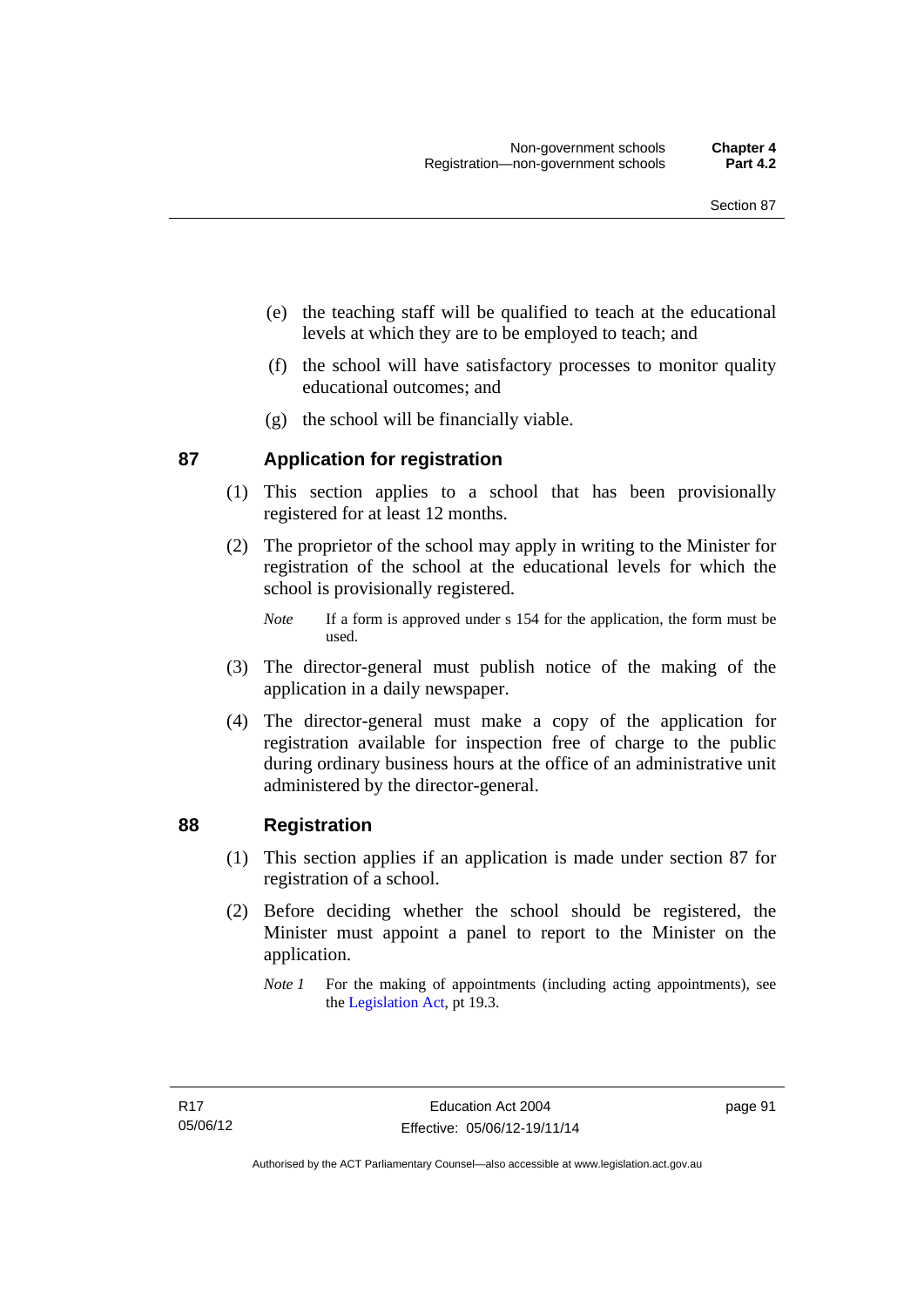Section 88

- *Note 2* In particular, a person may be appointed for a particular provision of a law (see [Legislation Act,](http://www.legislation.act.gov.au/a/2001-14) s 7 (3)) and an appointment may be made by naming a person or nominating the occupant of a position (see s 207).
- *Note 3* Certain Ministerial appointments require consultation with an Assembly committee and are disallowable (see [Legislation Act](http://www.legislation.act.gov.au/a/2001-14), div 19.3.3).
- (3) If the Minister is satisfied after considering the panel's report that the school meets the criteria mentioned in subsection (6), the Minister must direct the registrar to register the school for a stated period of not longer than 5 years.
- (4) If the Minister directs the registrar to register the school, the registrar must register the school by—
	- (a) entering particulars of the school required under the regulations in the register of non-government schools; and
	- (b) giving the proprietor of the school a certificate of registration for the school.
- (5) If the Minister is not satisfied after considering the panel's report that the school meets the criteria mentioned in subsection (6), the Minister must direct the registrar to refuse to register the school.
- (6) The criteria for registration of a school are that—
	- (a) the proprietor of the school is a corporation; and
	- (b) the school has appropriate policies, facilities and equipment for—
		- (i) the curriculum offered by the school; and
		- (ii) the safety and welfare of its students; and
	- (c) the curriculum (including the framework of the curriculum and the principles on which the curriculum is based) meets the curriculum requirements for students attending government schools; and

Authorised by the ACT Parliamentary Counsel—also accessible at www.legislation.act.gov.au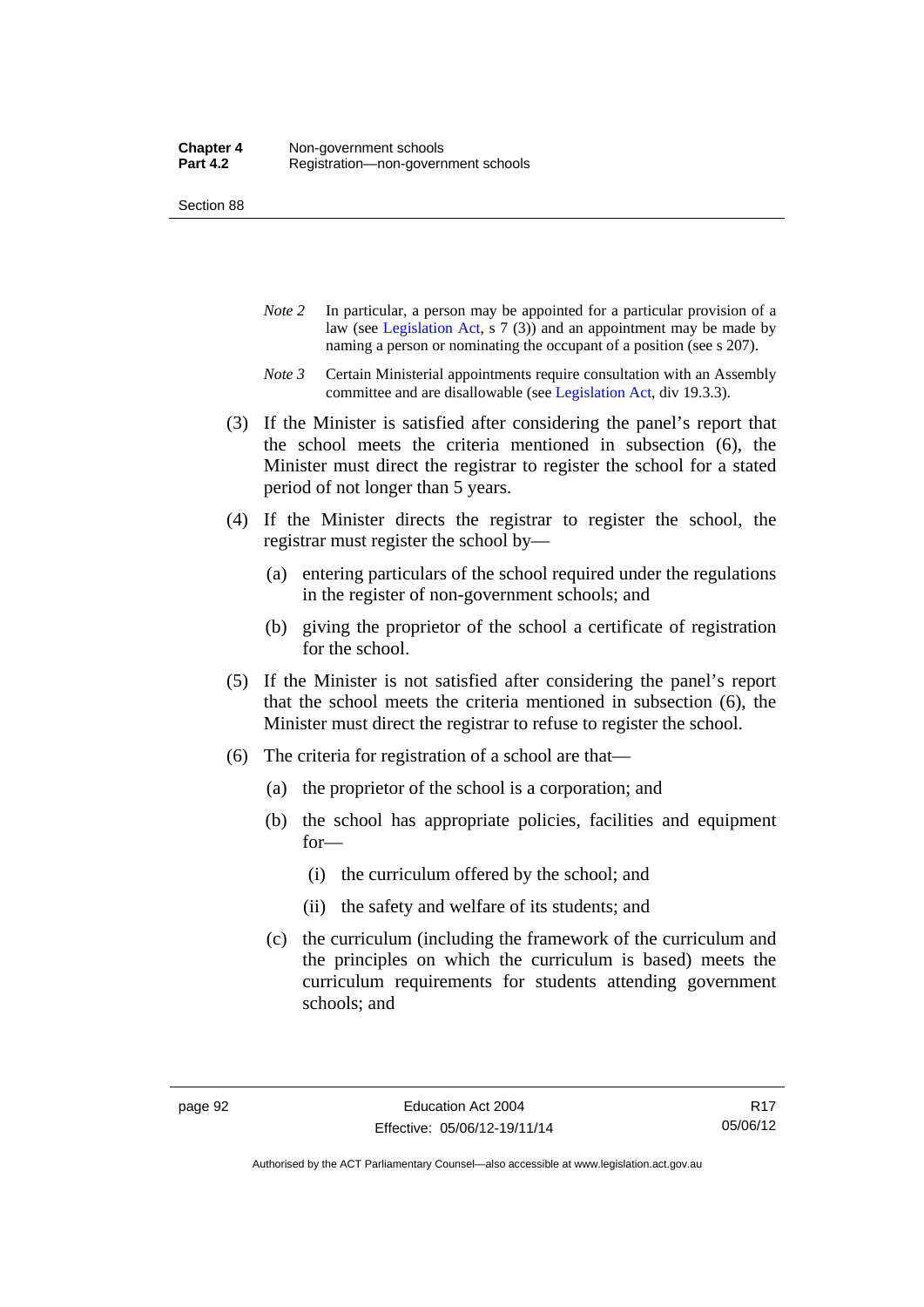- (d) the nature and content of the education offered at the school are appropriate for the educational levels for which the school is provisionally registered; and
- (e) the teaching staff are qualified to teach at the educational levels at which they are employed to teach; and
- (f) the school has satisfactory processes to monitor quality educational outcomes; and
- (g) the school is financially viable.

### **88A Application for registration at additional campus**

- (1) This section applies if—
	- (a) a proprietor of a registered non-government school has in-principle approval under section 84 (Deciding in-principle applications) to apply for registration of the school at a stated additional campus; and
	- (b) the proprietor has given the registrar written notice of the proprietor's intention to apply at least the prescribed period before the first day of the school year or term when it is proposed to begin operating the school at the additional campus; and
	- (c) the in-principle approval has not lapsed.
- (2) The proprietor of the school may apply in writing to the Minister for registration of the school at the additional campus.
	- *Note* If a form is approved under s 154 for the application, the form must be used.
- (3) The director-general must publish notice of the making of the application in a daily newspaper.
- (4) The notice must state that written comments on the proposed registration may be made to the Minister within a stated period of at least 60 days after the day the notice is published.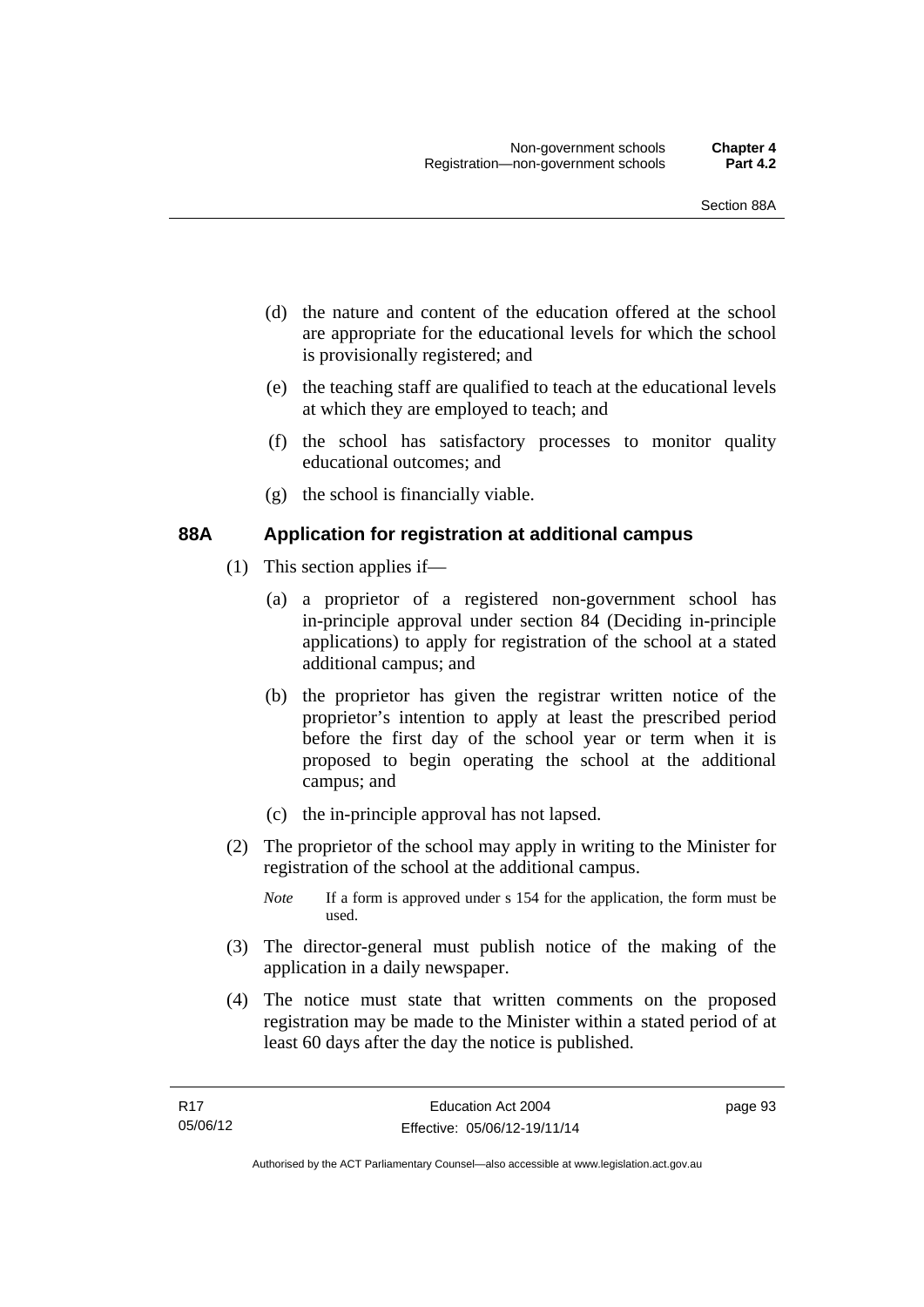Section 88B

- (5) The director-general must make a copy of the application for registration available for inspection free of charge to the public during ordinary business hours at the office of an administrative unit administered by the director-general.
- (6) In this section:

*prescribed period* means—

- (a) 6 months; or
- (b) if the Minister approves a shorter period for the application that period.

#### **88B Registration at additional campus**

- (1) This section applies if an application is made under section 88A for registration of a school at an additional campus.
- (2) Before deciding whether the school should be registered at the additional campus, the Minister must appoint a panel to report to the Minister on the application.
	- *Note 1* For the making of appointments (including acting appointments), see the [Legislation Act,](http://www.legislation.act.gov.au/a/2001-14) pt 19.3.
	- *Note 2* In particular, a person may be appointed for a particular provision of a law (see [Legislation Act,](http://www.legislation.act.gov.au/a/2001-14) s 7 (3)) and an appointment may be made by naming a person or nominating the occupant of a position (see s 207).
	- *Note 3* Certain Ministerial appointments require consultation with an Assembly committee and are disallowable (see [Legislation Act](http://www.legislation.act.gov.au/a/2001-14), div 19.3.3).
- (3) If the Minister is satisfied after considering the panel's report that the school meets the criteria mentioned in subsection (7), the Minister must direct the registrar to register the school at the additional campus.
- (4) If the Minister directs the registrar to register the school at the additional campus, the registrar must register the school at the additional campus by—

R17 05/06/12

Authorised by the ACT Parliamentary Counsel—also accessible at www.legislation.act.gov.au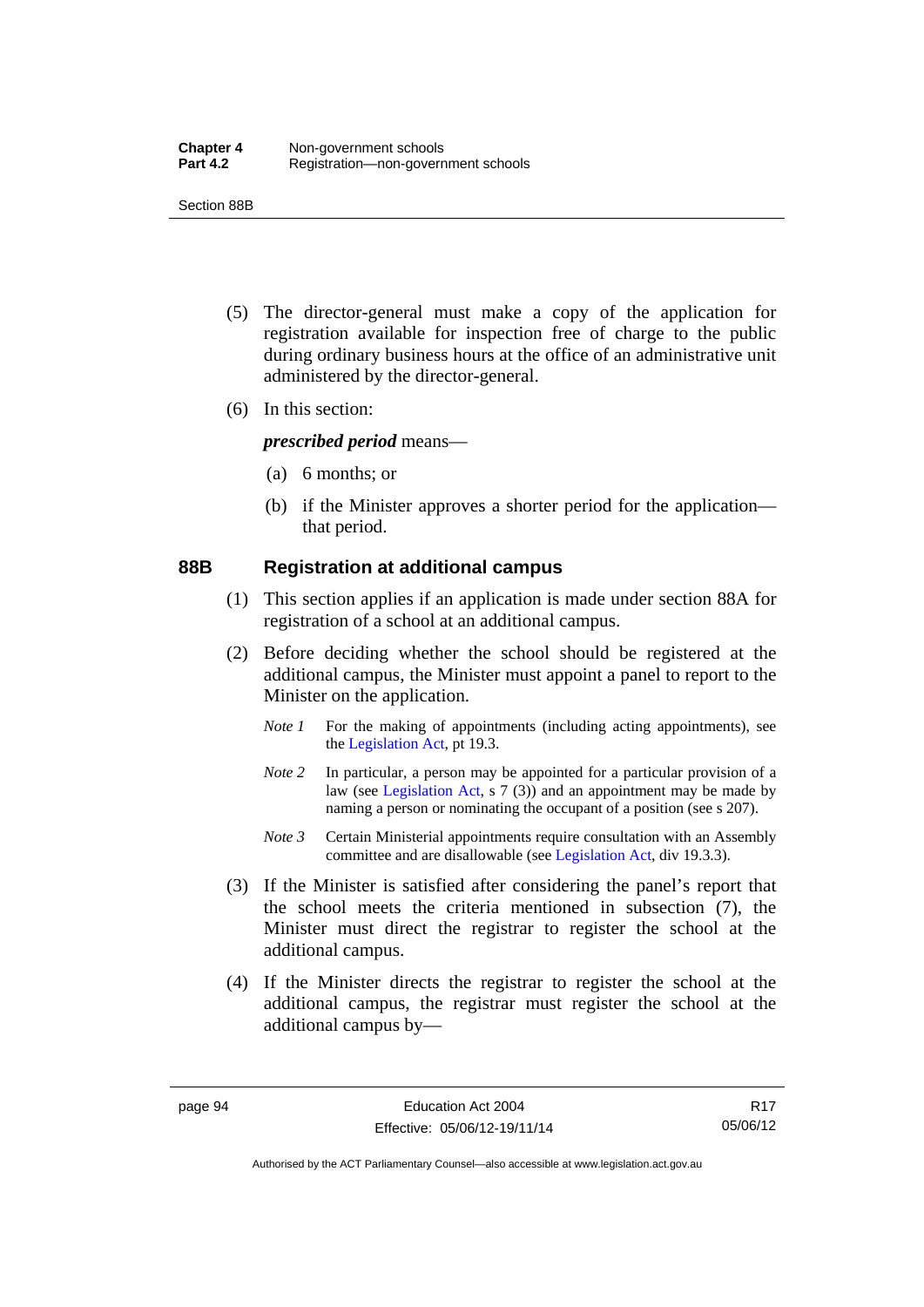- (a) entering the particulars of the school required under the regulations in the register of non-government schools; and
- (b) giving the proprietor of the school a certificate of registration that includes the additional campus (a *new certificate*).
- (5) If the registrar gives the proprietor a new certificate, the proprietor must return the school's existing certificate of registration to the registrar within 14 days after the day the proprietor receives the new certificate.
- (6) If the Minister is not satisfied after considering the panel's report that the school meets the criteria mentioned in subsection (7), the Minister must direct the registrar to refuse to register the school at the additional campus.
- (7) The criteria for registration of a school at an additional campus are that—
	- (a) the school will have appropriate policies, facilities and equipment for—
		- (i) the curriculum to be offered by the school at the additional campus; and
		- (ii) the safety and welfare of its students at the additional campus; and
	- (b) the curriculum (including the framework of the curriculum and the principles on which the curriculum is based) meets the curriculum requirements for students attending government schools; and
	- (c) the nature and content of the education to be offered at the school will be appropriate for the additional campus; and
	- (d) the teaching staff will be qualified to teach at the additional campus; and
	- (e) the school will have satisfactory processes to monitor quality educational outcomes at the additional campus; and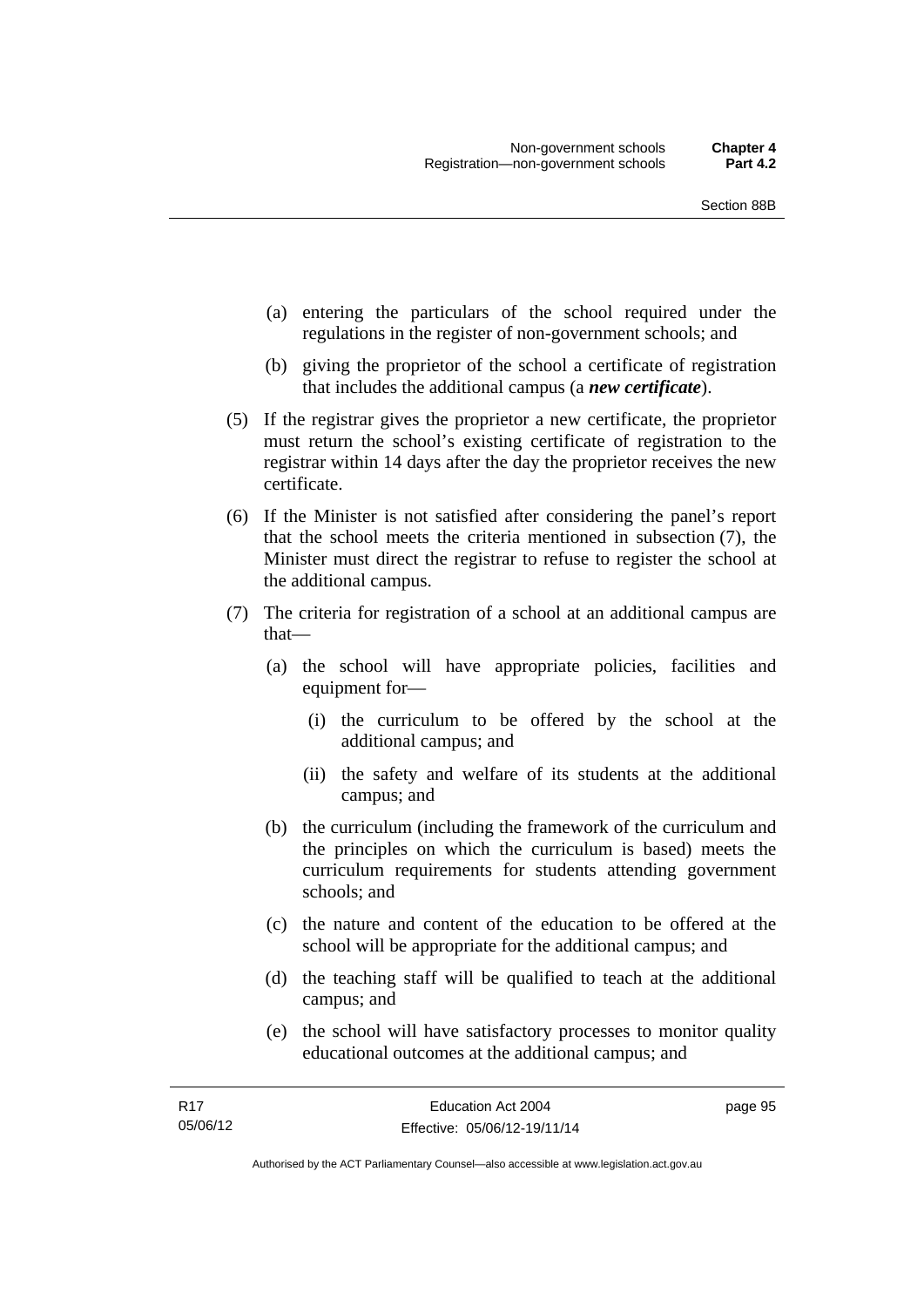Section 89

(f) the school will be financially viable.

### **89 Application for registration at additional educational levels**

- (1) This section applies if—
	- (a) a proprietor of a registered non-government school has inprinciple approval under section 84 (Deciding in-principle applications) to apply to operate the school at a stated additional educational level; and
	- (b) the proprietor has given the registrar written notice of the proprietor's intention to apply at least the prescribed period before the first day of the school year or term when it is proposed to begin operating the school at the additional educational level; and
	- (c) the in-principle approval has not lapsed.
- (2) The proprietor of the school may apply in writing to the Minister for registration of the school at the additional educational level.
	- *Note* If a form is approved under s 154 for the application, the form must be used.
- (3) The director-general must publish notice of the making of the application in a daily newspaper.
- (4) The notice must state that written comments on the proposed registration may be made to the Minister within a stated period of at least 60 days after the day the notice is published.
- (5) The director-general must make a copy of the application for registration available for inspection free of charge to the public during normal business hours at the office of an administrative unit administered by the director-general.
- (6) In this section:

*prescribed period* means—

R17 05/06/12

Authorised by the ACT Parliamentary Counsel—also accessible at www.legislation.act.gov.au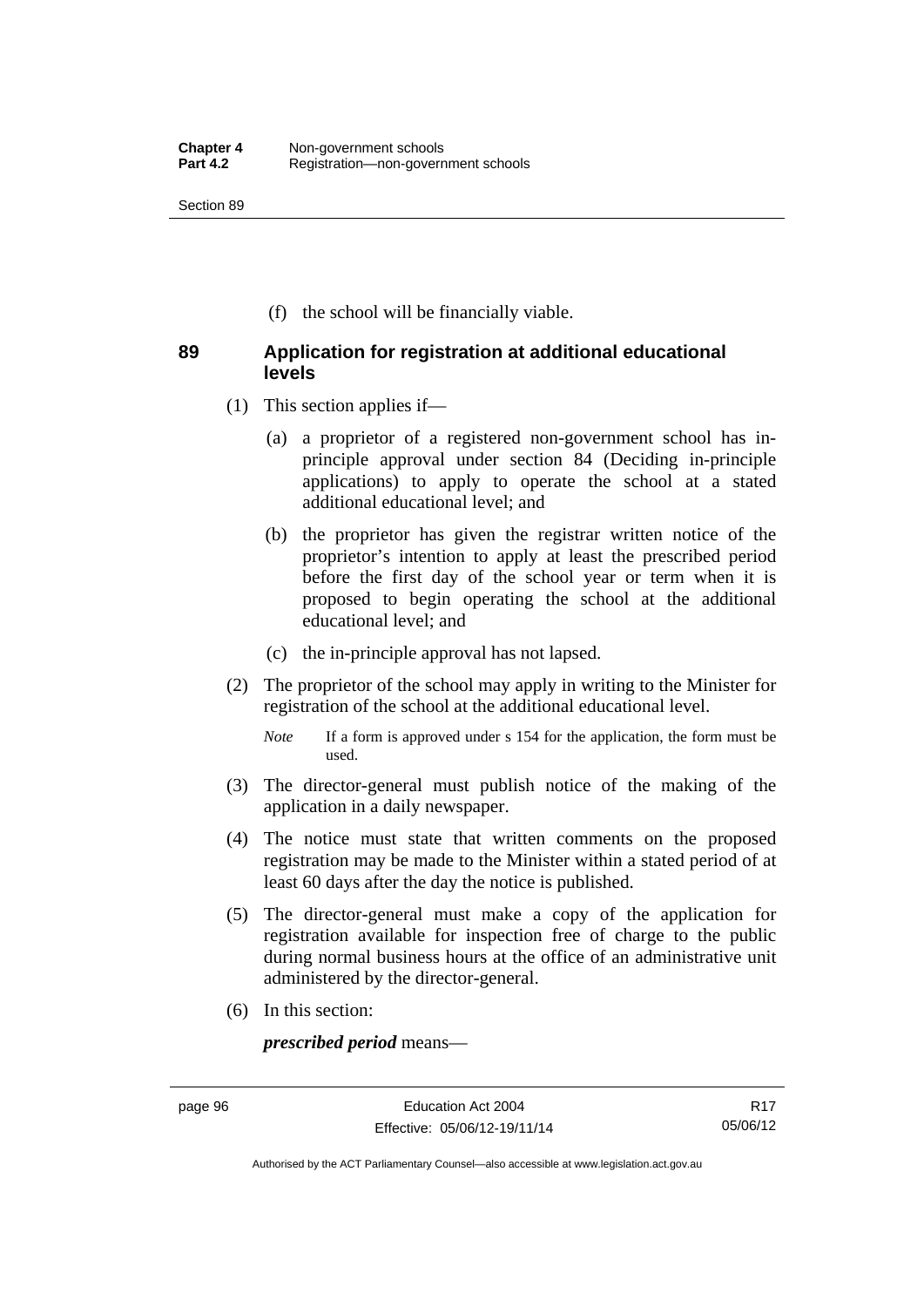- (a) 6 months; or
- (b) if the Minister approves a shorter period for the application that period.

#### **90 Registration at additional educational levels**

- (1) This section applies if an application made under section 89 for registration of a school at an additional educational level.
- (2) Before deciding whether a school should be registered at the additional educational level, the Minister must appoint a panel to report to the Minister on the application.
	- *Note 1* For the making of appointments (including acting appointments), see the [Legislation Act,](http://www.legislation.act.gov.au/a/2001-14) pt 19.3.
	- *Note 2* In particular, a person may be appointed for a particular provision of a law (see [Legislation Act,](http://www.legislation.act.gov.au/a/2001-14) s  $7(3)$ ) and an appointment may be made by naming a person or nominating the occupant of a position (see s 207).
	- *Note 3* Certain Ministerial appointments require consultation with an Assembly committee and are disallowable (see [Legislation Act](http://www.legislation.act.gov.au/a/2001-14), div 19.3.3).
- (3) If the Minister is satisfied after considering the panel's report that the school meets the criteria mentioned in subsection (7), the Minister must direct the registrar to register the school at the additional educational level.
- (4) If the Minister directs the registrar to register the school at the additional educational level, the registrar must register the school at the additional educational level by—
	- (a) entering the particulars of the school required under the regulations in the register of non-government schools; and
	- (b) giving the proprietor of the school a certificate of registration that includes the additional educational level (a *new certificate*).
- (5) If the registrar gives the proprietor a new certificate, the proprietor must return the school's existing certificate of registration to the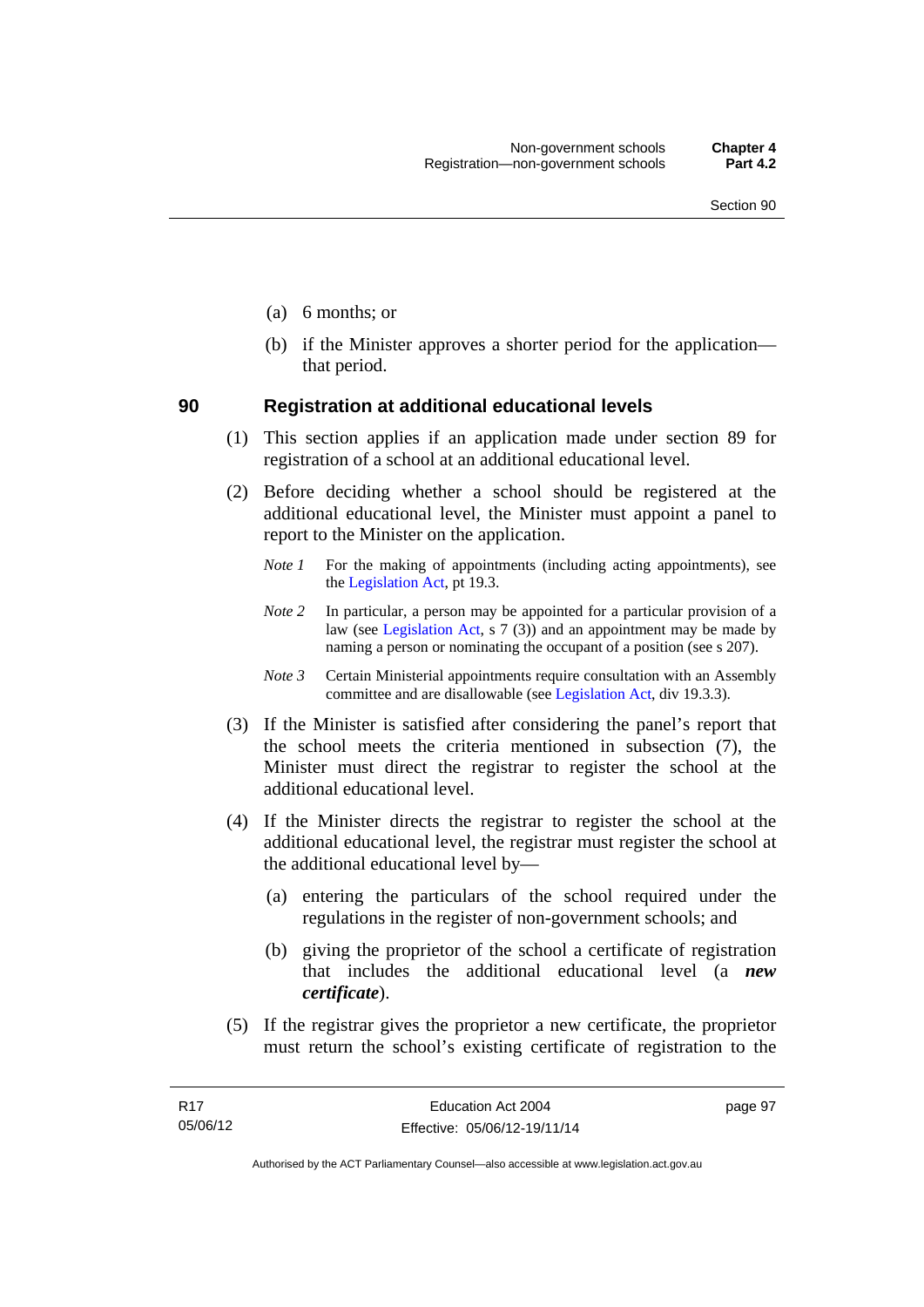registrar within 14 days after the day the proprietor receives the new certificate.

- (6) If the Minister is not satisfied after considering the panel's report that the school meets the criteria mentioned in subsection (7), the Minister must direct the registrar to refuse to register the school at the additional educational level.
- (7) The criteria for registration of a school at an additional educational level are that—
	- (a) the school will have appropriate policies, facilities and equipment for—
		- (i) the curriculum to be offered by the school at the additional educational level; and
		- (ii) the safety and welfare of its students at the additional educational level; and
	- (b) the curriculum (including the framework of the curriculum and the principles on which the curriculum is based) meets the curriculum requirements for students attending government schools; and
	- (c) the nature and content of the education to be offered at the school will be appropriate for the additional educational level; and
	- (d) the teaching staff will be qualified to teach at the additional educational level; and
	- (e) the school will have satisfactory processes to monitor quality educational outcomes at the additional educational level; and
	- (f) the school will be financially viable.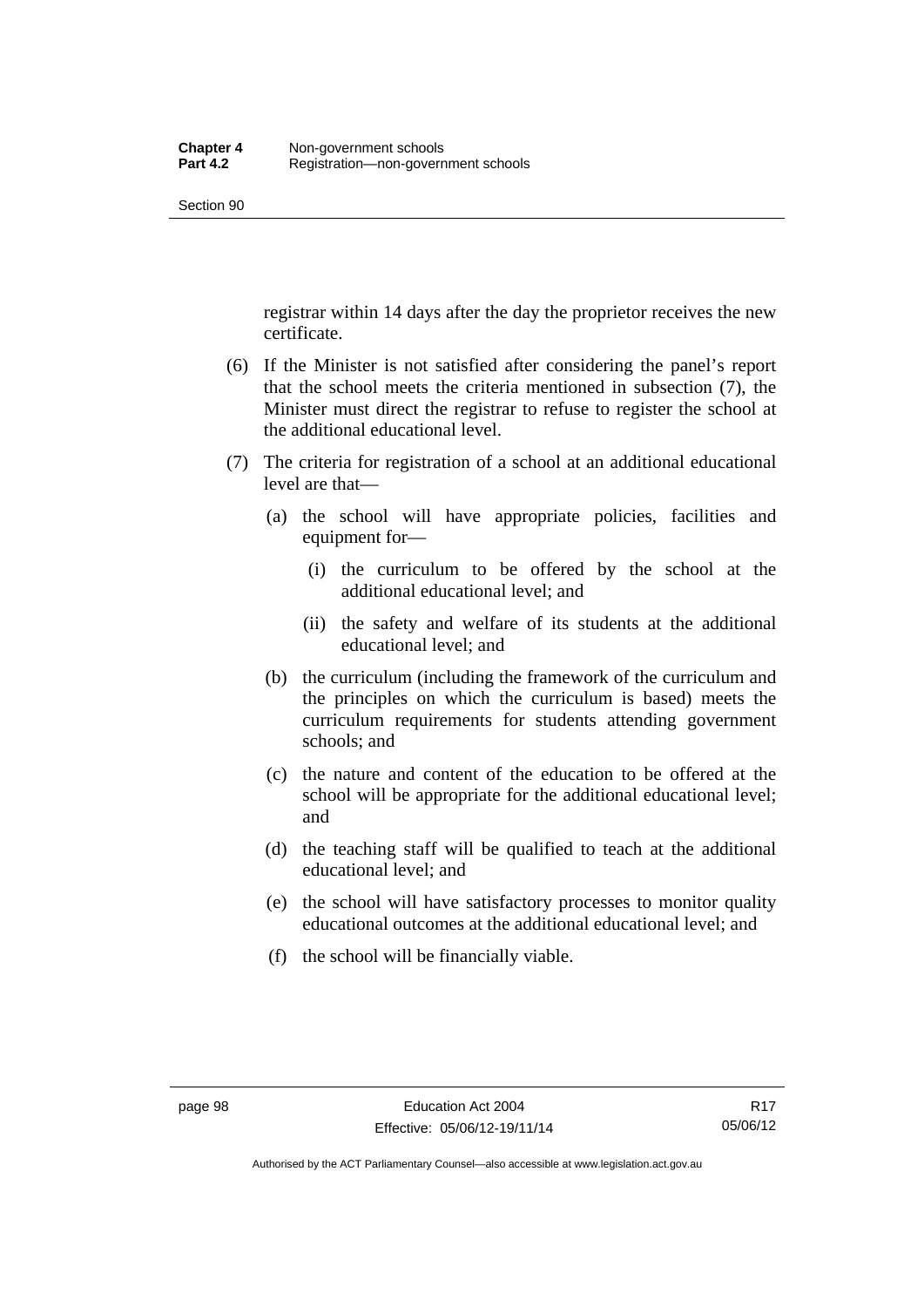# **91 Conditions of provisional registration or registration**

The conditions of provisional registration or registration of a school under this part are that—

- (a) the proprietor of the school remains a corporation; and
- (b) the school has appropriate policies, facilities and equipment for—
	- (i) the curriculum offered by the school; and
	- (ii) the safety and welfare of its students; and
- (c) the curriculum (including the framework of the curriculum and the principles on which the curriculum is based) meets the curriculum requirements for students attending government schools; and
- (d) the nature and content of the education offered at the school are appropriate for the educational levels for which the school is provisionally registered or registered; and
- (e) the teaching staff are qualified to teach at the educational levels at which they are employed to teach; and
- (f) the school has satisfactory processes to monitor quality educational outcomes; and
- (g) the school is financially viable.

# **92 Certificate of provisional registration or registration**

- (1) A certificate of provisional registration or registration of a nongovernment school must—
	- (a) state the proprietor of the school; and
	- (b) state the educational level or levels for which the school is provisionally registered or registered under this part; and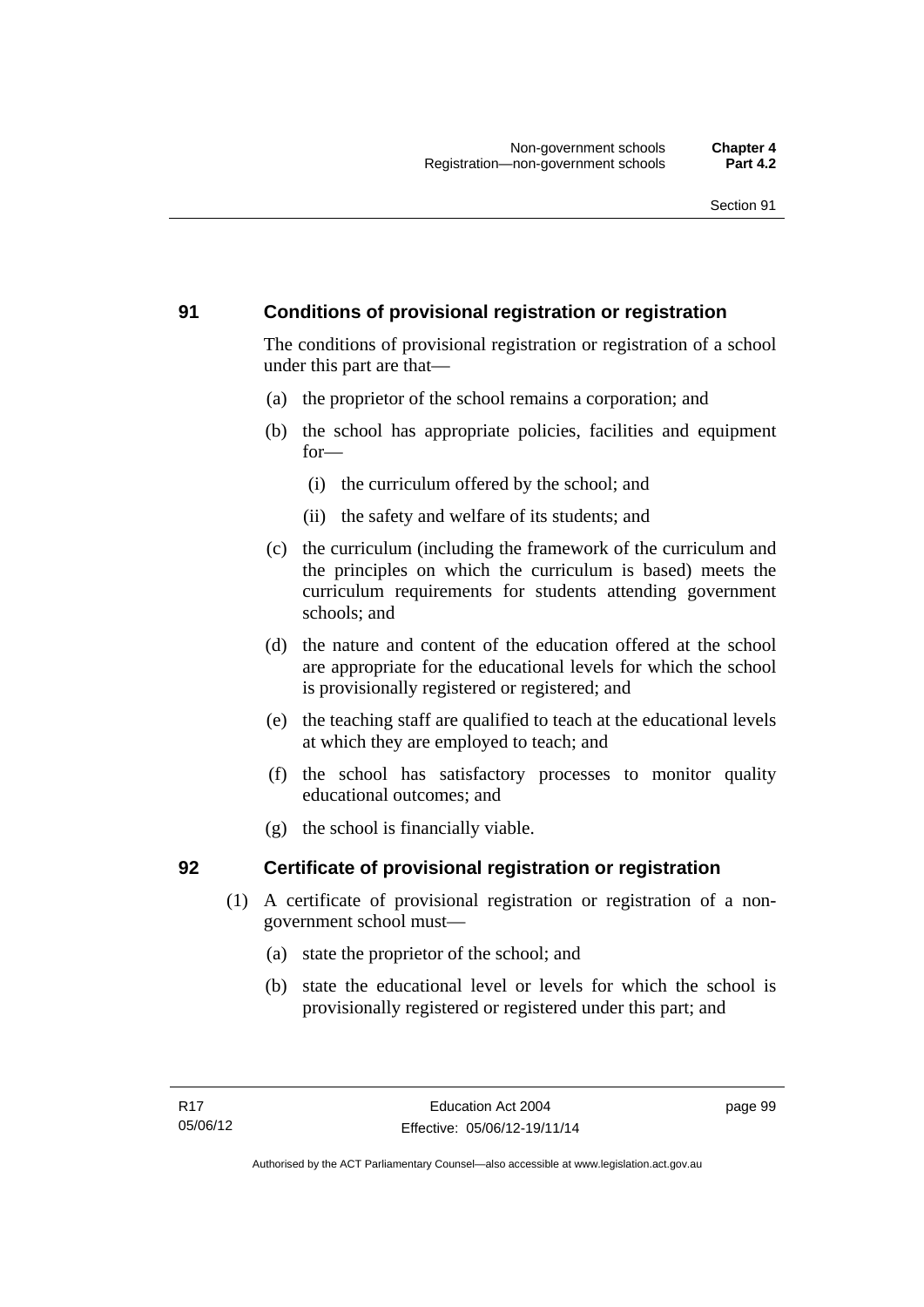- (c) state the location of the campus or campuses for which the school is provisionally registered or registered under this part; and
- (d) state the term of provisional registration or registration; and
- (e) include any other particulars required under the regulations.
- (2) The registrar may include any other particulars in the certificate that the registrar considers appropriate.
- (3) The proprietor of a registered non-government school must tell the registrar in writing about a change in any of the particulars of the certificate within 1 month after the day the change happens.

### **93 Period of provisional registration and registration**

- (1) Provisional registration of a school ends when the earliest of the following happens:
	- (a) 2 years after the school is provisionally registered;
	- (b) the school is registered under section 88.
- (2) Registration of a school is for a period not longer than 5 years stated in the school's certificate of registration.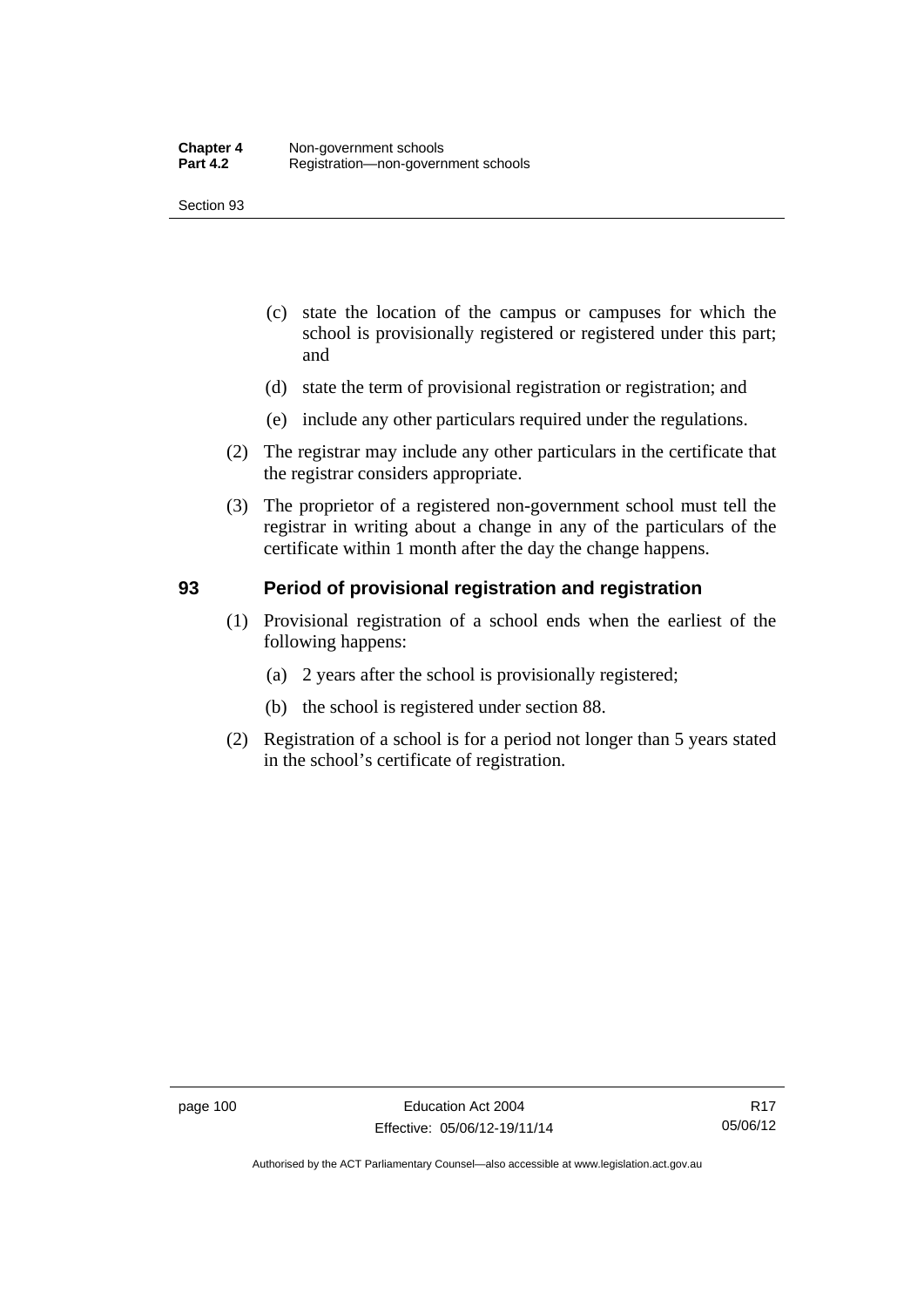#### **94 Investigation of complaints—non-government schools**

- (1) The proprietor of a non-government school must develop and implement a complaints policy for the school.
- (2) The proprietor of a non-government school must, as soon as practicable, investigate any complaint about the administration, management and operation of the school that, in the proprietor's opinion, is not a frivolous or vexatious complaint.

#### **95 Cancellation of provisional registration or registration**

- (1) The Minister may direct the registrar to cancel the provisional registration or registration of a school if satisfied on reasonable grounds—
	- (a) that a condition of the school's provisional registration or registration has been contravened; or
	- (b) that the school's proprietor or principal has otherwise contravened this Act.
	- *Note* Section 91 (Conditions of provisional registration or registration) sets out the conditions of registration.
- (2) Before directing the registrar to cancel the provisional registration or registration of a school, the Minister must give the proprietor of the school a written notice—
	- (a) stating the grounds on which the Minister proposes to direct the registrar to cancel the provisional registration or registration; and
	- (b) stating the facts that, in the Minister's opinion, establish the grounds; and
	- (c) telling the proprietor that the proprietor may, within 14 days beginning the day after the day the proprietor receives the notice, give a written response to the Minister about the matters in the notice.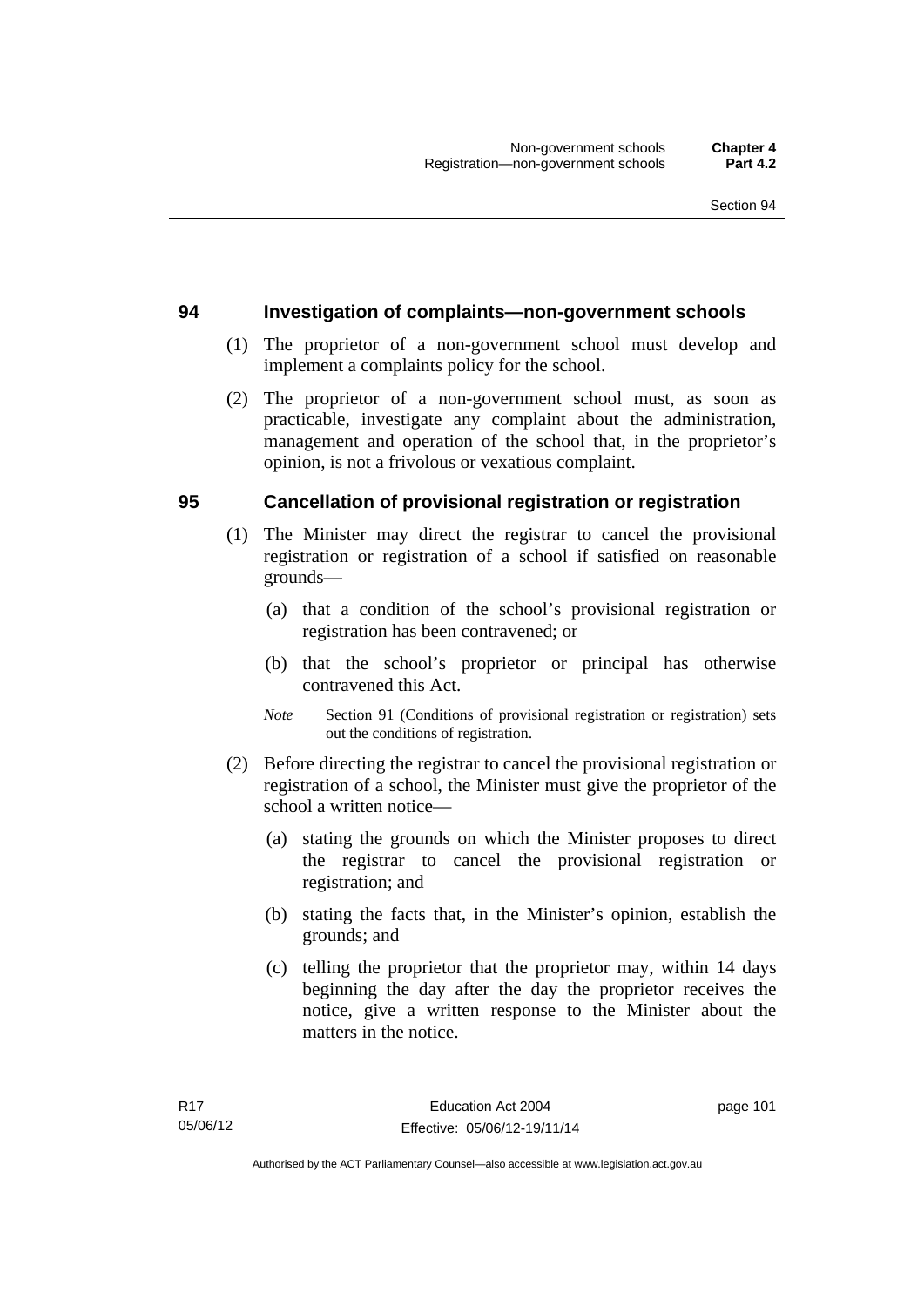- (3) In deciding whether to direct the registrar to cancel the provisional registration or registration, the Minister must consider any response given to the Minister in accordance with subsection (2) (c).
- (4) If the Minister is satisfied that the grounds for cancelling the provisional registration or registration have been established, the Minister may direct the registrar to cancel the school's provisional registration or registration.
- (5) If the Minister directs the registrar to cancel the school's provisional registration or registration, the registrar must cancel the provisional registration or registration by noting the cancellation in the particulars of the school in the register of non-government schools.
- (6) The Minister must give the proprietor written notice of the Minister's decision.
- (7) Cancellation of provisional registration or registration takes effect on the day when notice of the cancellation is given to the proprietor or, if the notice states a later date of effect, that date.

#### **96 Application for renewal of registration**

- (1) The proprietor of a non-government school that is registered under this part may apply in writing to the Minister for renewal of the registration.
	- *Note* If a form is approved under s 154 for the application, the form must be used.
- (2) The application must be made at least the prescribed period before the registration ends.
- (3) In this section:

*prescribed period* means—

- (a) 6 months; or
- (b) if the Minister approves a shorter period—that period.

Authorised by the ACT Parliamentary Counsel—also accessible at www.legislation.act.gov.au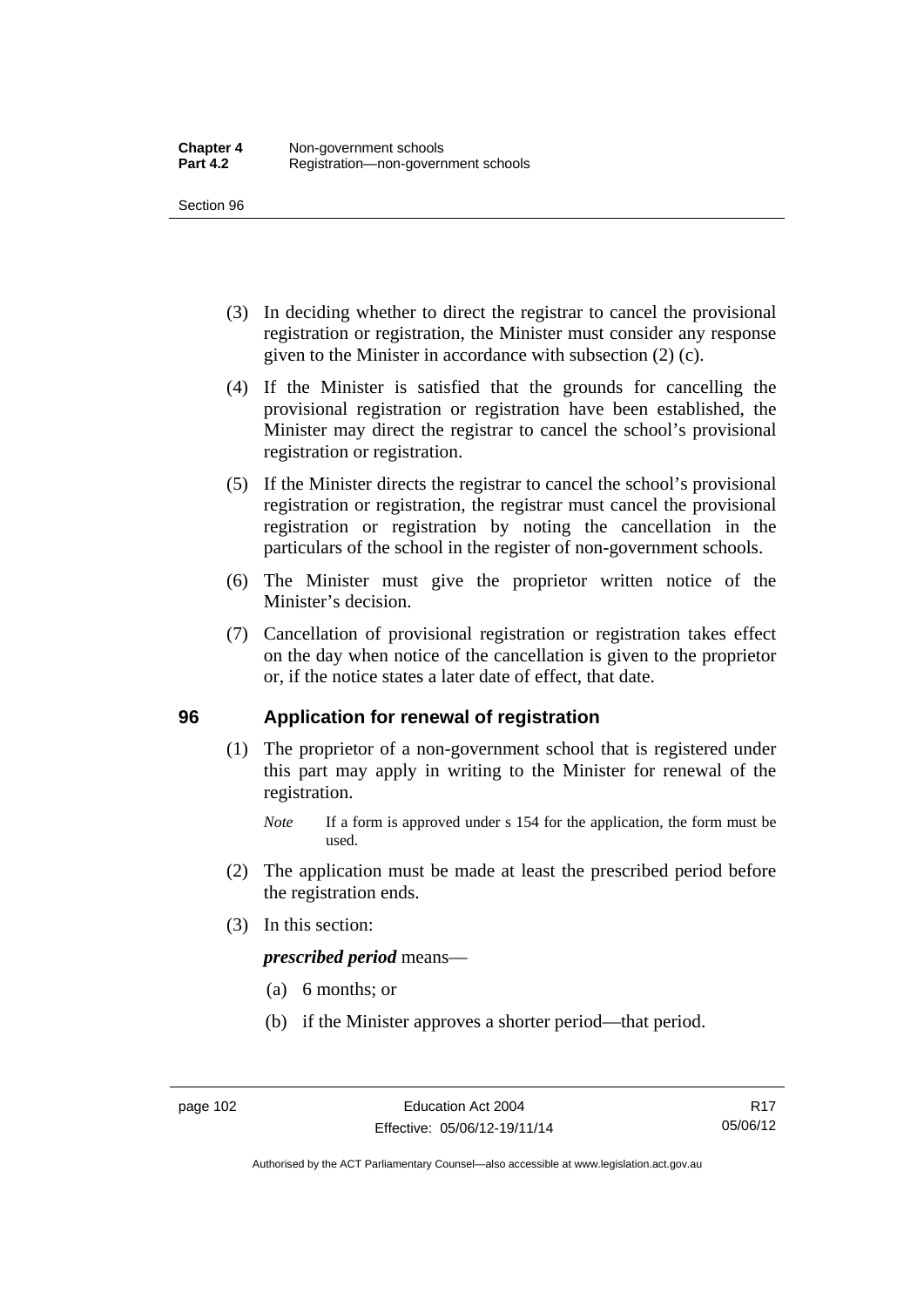# **97 Renewal of registration**

- (1) This section applies if application is made under section 96 for renewal of registration of a school.
- (2) Before deciding whether the registration of a school should be renewed, the Minister must appoint a panel to report to the Minister on the application.
	- *Note 1* For the making of appointments (including acting appointments), see the [Legislation Act,](http://www.legislation.act.gov.au/a/2001-14) pt 19.3.
	- *Note 2* In particular, a person may be appointed for a particular provision of a law (see [Legislation Act,](http://www.legislation.act.gov.au/a/2001-14) s 7 (3)) and an appointment may be made by naming a person or nominating the occupant of a position (see s 207).
	- *Note 3* Certain Ministerial appointments require consultation with an Assembly committee and are disallowable (see [Legislation Act](http://www.legislation.act.gov.au/a/2001-14), div 19.3.3).
- (3) If the Minister is satisfied, after considering the panel's report, that the school meets the criteria mentioned in subsection (6), the Minister must direct the registrar to renew the registration of the school for a stated period of not longer than 5 years.
- (4) If the Minister directs the registrar to renew the registration of the school, the registrar must renew the registration by—
	- (a) entering the particulars of the school required under the regulations in the register of non-government schools; and
	- (b) giving the proprietor of the school a certificate of registration for the school.
- (5) If the Minister is not satisfied, after considering the panel's report, that the school meets the criteria mentioned in subsection (6), the Minister must direct the registrar to refuse to renew the registration of the school.
- (6) The criteria for renewal of registration of a school are that—
	- (a) the proprietor of the school remains a corporation; and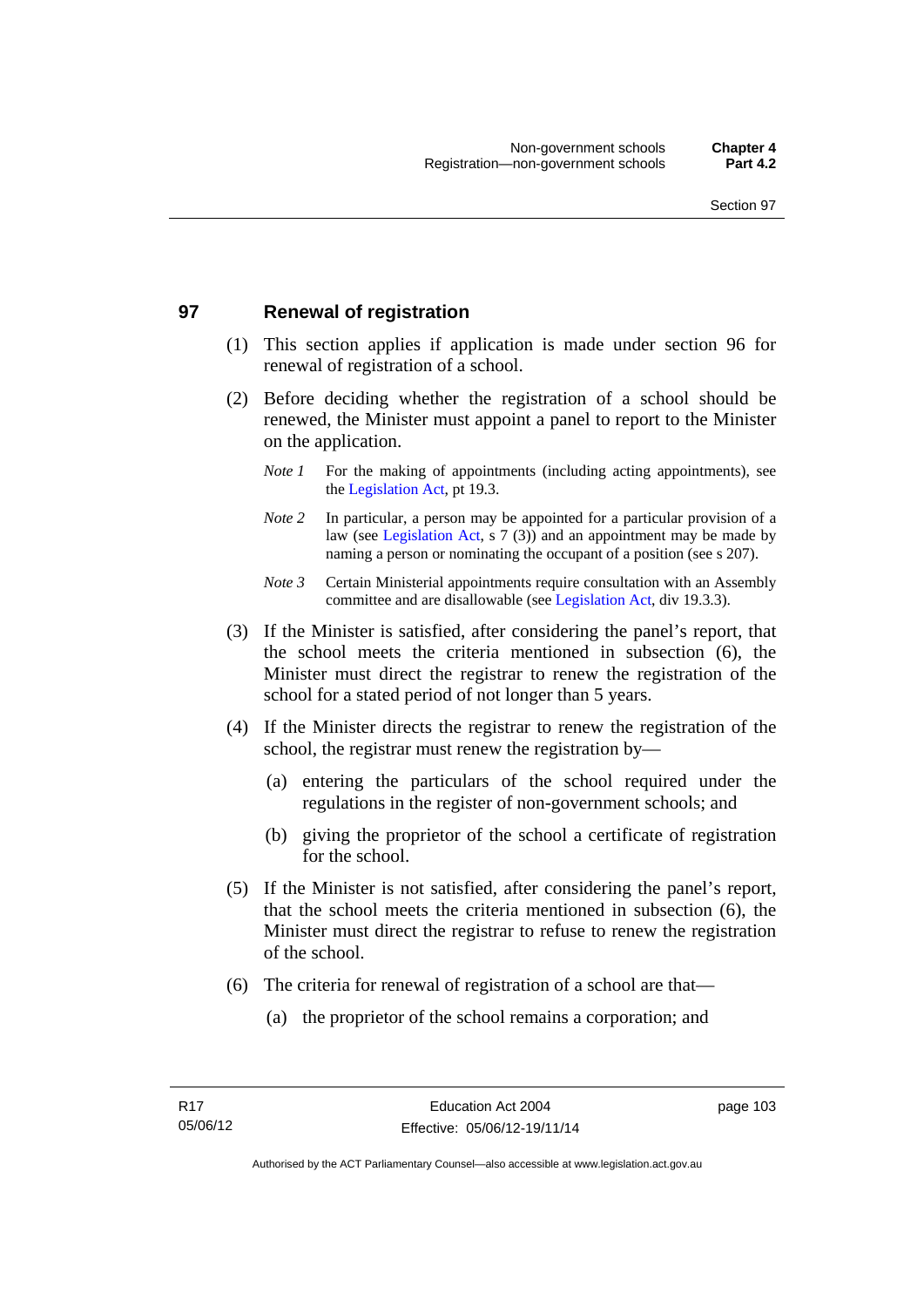- (b) the school has appropriate policies, facilities and equipment for—
	- (i) the curriculum offered by the school; and
	- (ii) the safety and welfare of its students; and
- (c) the curriculum (including the framework of the curriculum and the principles on which the curriculum is based) meets the curriculum requirements for students attending government schools; and
- (d) the nature and content of the education offered at the school are appropriate for the educational levels for which the school is provisionally registered or registered; and
- (e) the teaching staff are qualified to teach at the educational levels at which they are employed to teach; and
- (f) the school has satisfactory processes to monitor quality educational outcomes; and
- (g) the school is financially viable.

#### **98 Inspection of panel reports for school registration etc**

- (1) This section applies to a report to the Minister by a panel under any of the following provisions:
	- (a) section 86 (Provisional registration);
	- (b) section 88 (Registration);
	- (c) section 88B (Registration at additional campus);
	- (d) section 90 (Registration at additional educational levels);
	- (e) section 97 (Renewal of registration).
- (2) A person may, without charge, inspect a copy of the report during ordinary business hours at the office of the director-general.

Authorised by the ACT Parliamentary Counsel—also accessible at www.legislation.act.gov.au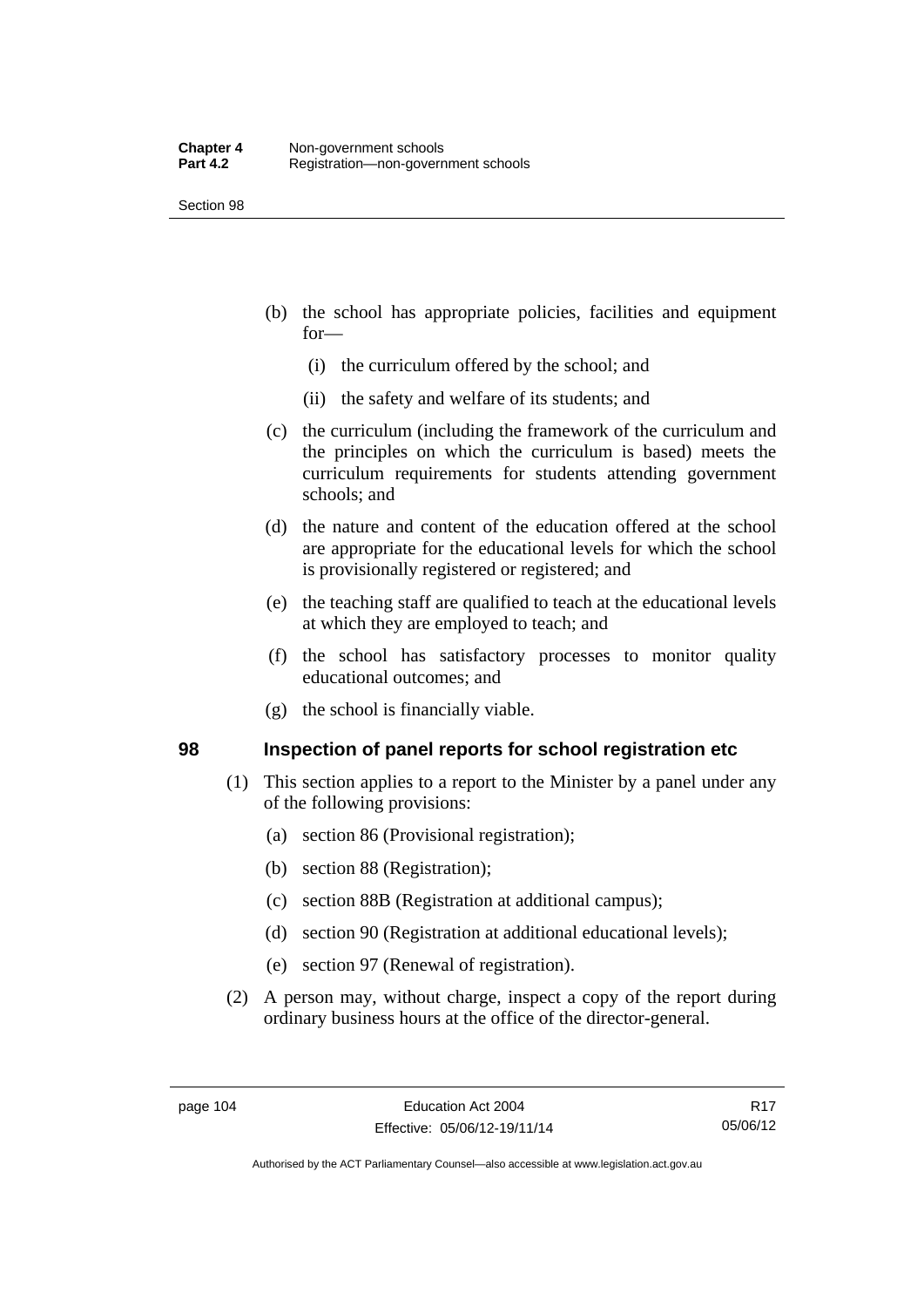(3) A person may, on payment of the reasonable copying costs, obtain a copy of all or part of the report.

Authorised by the ACT Parliamentary Counsel—also accessible at www.legislation.act.gov.au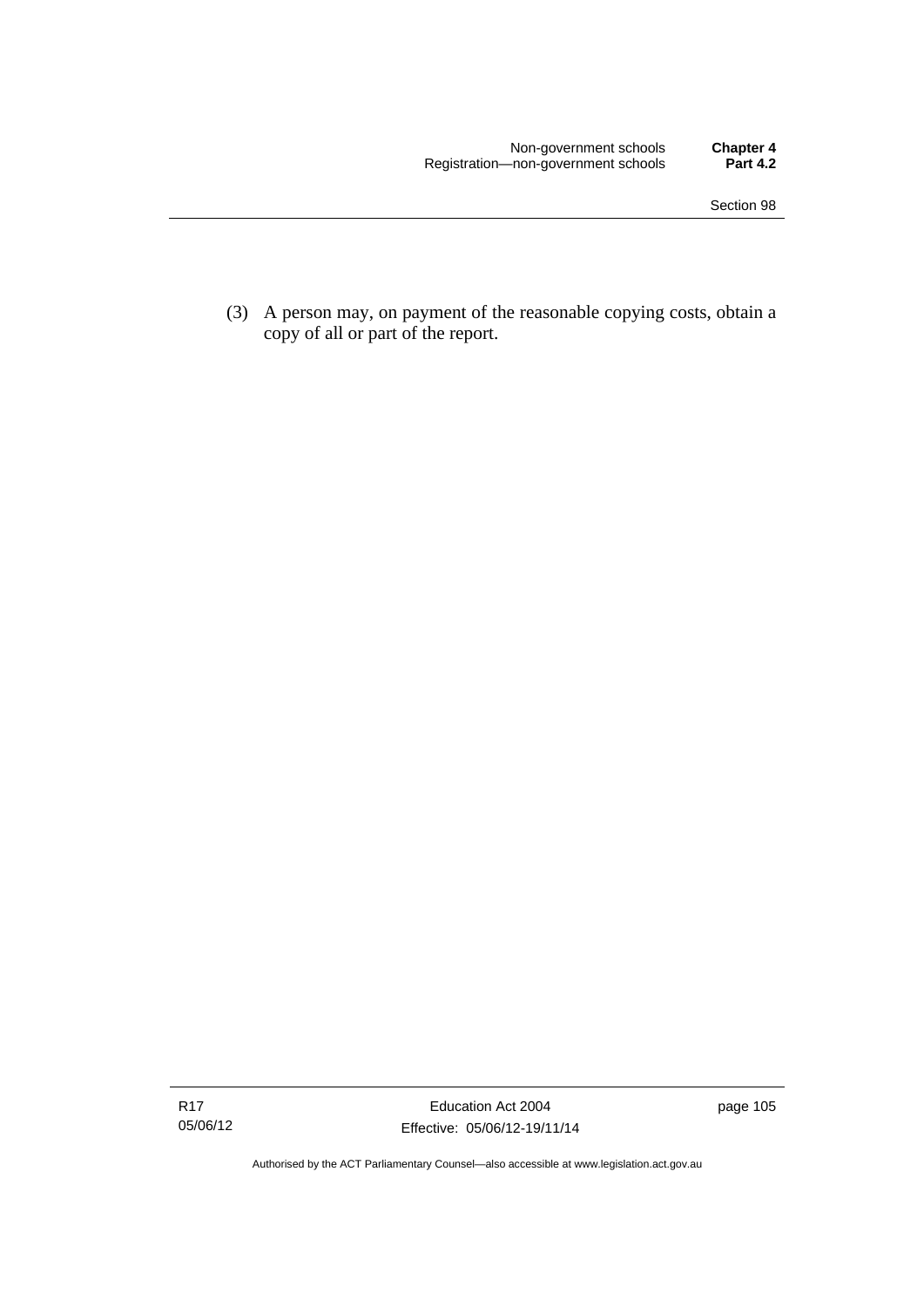# **Part 4.3 Attendance at non-government schools**

### **99 Keeping of register of enrolments and attendances for non-government schools**

 (1) The principal of a non-government school, or the person giving an approved educational course (non-government), commits an offence if the principal or person fails to keep a register of enrolments and attendances

Maximum penalty: 10 penalty units.

(2) An offence against this section is a strict liability offence.

### **100 Keeping records of enrolment and attendances for nongovernment schools**

- (1) The principal of a non-government school, or the person giving an approved educational course (non-government), must ensure that the following information is entered in the register of enrolments and attendances:
	- (a) the full name of each student enrolled at the school or course;
	- (b) a record of the attendance or nonattendance of the student at the school or course on every day when the school or course is open for attendance.

Maximum penalty: 10 penalty units.

- (2) The principal of a non-government school, or the person giving an approved educational course (non-government), commits an offence if—
	- (a) the principal or person makes an entry in the register of enrolments and attendances; and
	- (b) the principal or person is reckless about whether the entry is correct.

Authorised by the ACT Parliamentary Counsel—also accessible at www.legislation.act.gov.au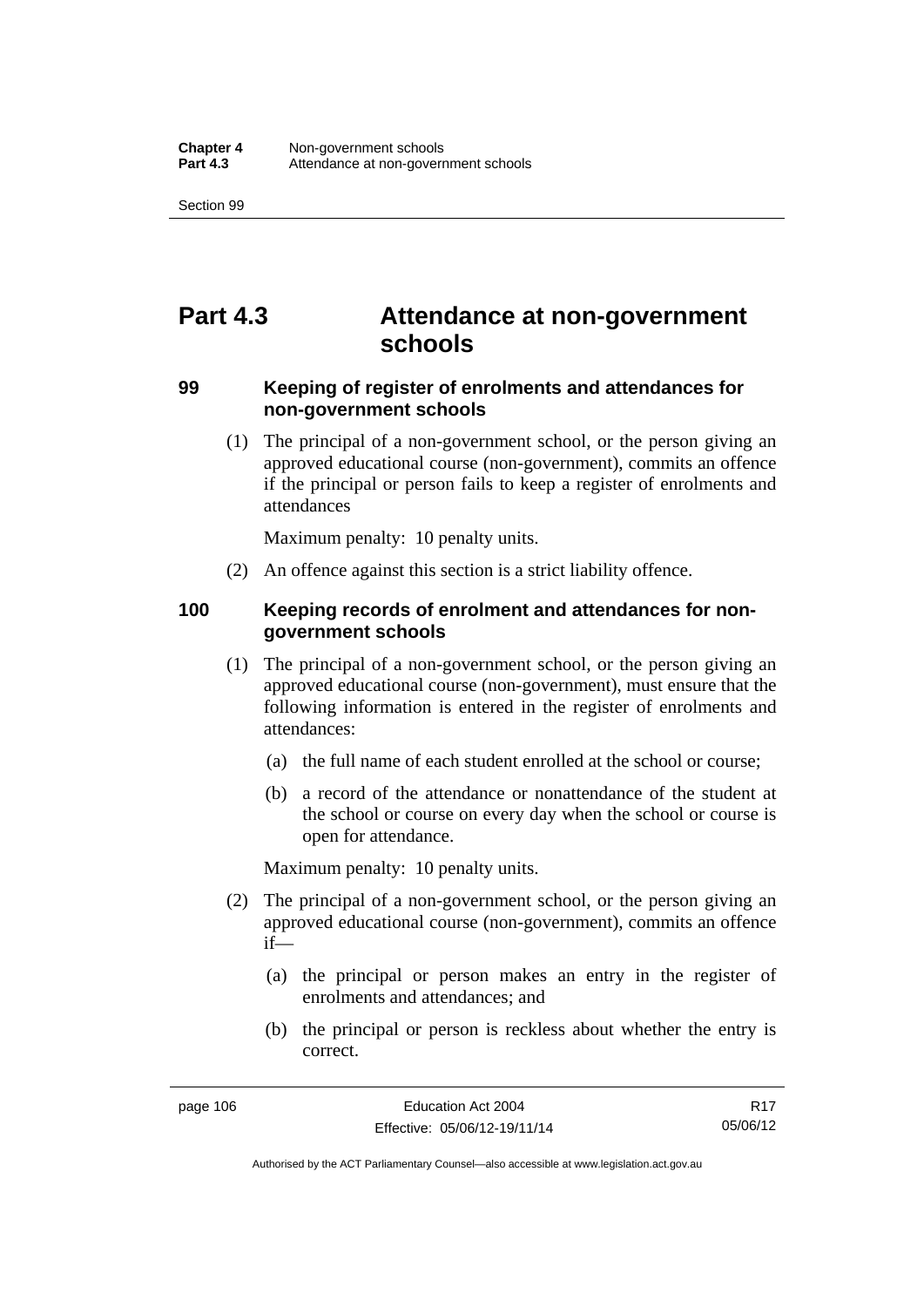Maximum penalty: 10 penalty units.

(3) An offence against subsection (1) is a strict liability offence.

#### **101 Inspection of register of enrolment and attendances for non-government schools**

- (1) The principal of a non-government school, or the person giving an approved educational course (non-government), commits an offence if—
	- (a) an authorised person (non-government) asks the principal or person to make the register of enrolments and attendances available to the authorised person; and
	- (b) the principal or person fails to make the register available as asked.

Maximum penalty: 10 penalty units.

- (2) The principal of a non-government school, or the person giving an approved educational course (non-government), commits an offence if—
	- (a) the director-general or an authorised person (non-government) asks the principal or the person to give the director-general or authorised person stated information about enrolments or attendances of students at the school or course during a stated period or at a stated time; and
	- (b) the principal or person fails to give the information in accordance with the request.

Maximum penalty: 50 penalty units.

- (3) An authorised person (non-government) may make copies of the register of enrolments and attendances or any part of the register.
- (4) The principal of a non-government school, or the person giving an approved educational course (non-government), must take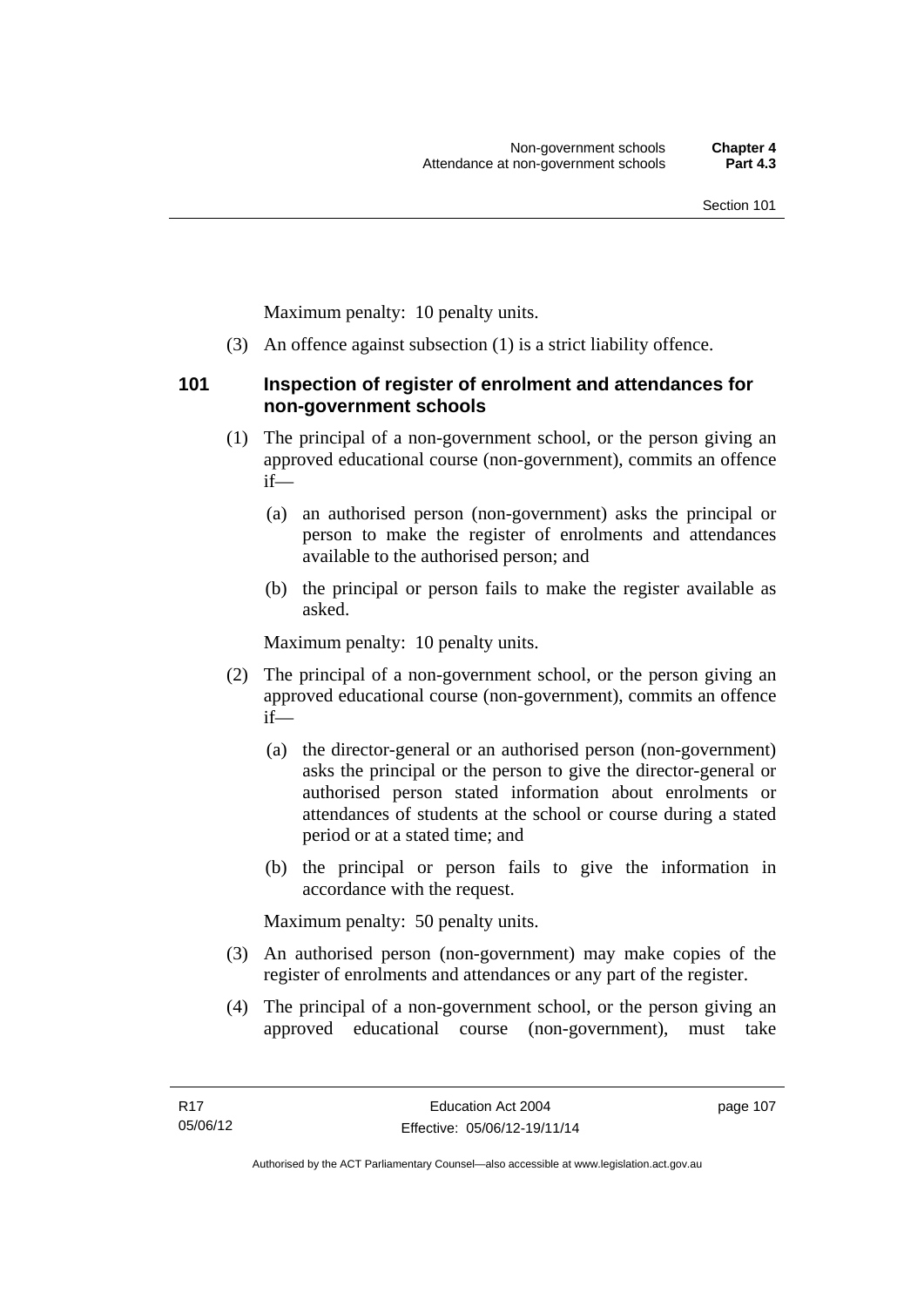reasonable steps to assist an authorised person (non-government) in exercising functions under this section.

(5) An offence against this section is a strict liability offence.

# **102 Procedures to encourage attendance at non-government schools**

- (1) The principal of a non-government school must set up procedures—
	- (a) to encourage students to attend school regularly; and
	- (b) to help parents to encourage their children to attend school regularly.
- (2) The principal must refer parents and children to support services that encourage children to attend school regularly when the procedures mentioned in subsection (1) are not successful.
- (3) If a student enrolled at a non-government school has not been attending school regularly, the principal of the school may, by written notice, require the student's parents and the student to meet with an authorised person (non-government) at a stated place and time.

# **103 Reporting to parents—non-government schools**

- (1) The principal of a non-government school must set up procedures for giving reports to the parents of a student enrolled at the school about the student's academic progress and social development at the school.
- (2) A report must be given to the student's parents at least twice a year.

#### **104 Suspension, transfer or exclusion of students—Catholic systemic schools**

- (1) This section applies if—
	- (a) a student attending a non-government school that is a Catholic systemic school—

Authorised by the ACT Parliamentary Counsel—also accessible at www.legislation.act.gov.au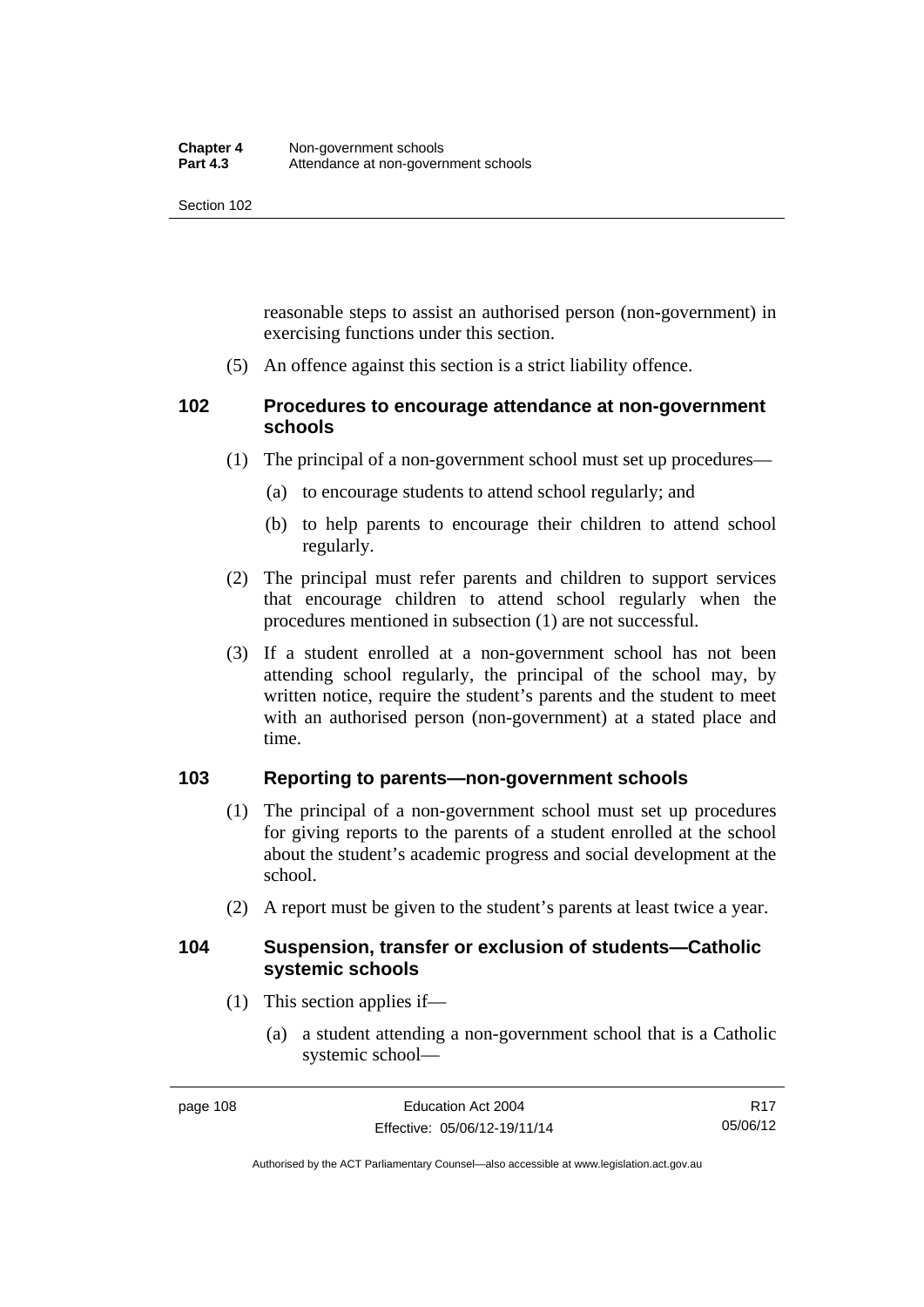- (i) is persistently and wilfully noncompliant; or
- (ii) threatens to be violent or is violent to another student attending the school, a member of the staff of the school or anyone else involved in the school's operation; or
- (iii) acts in a way that otherwise threatens the good order of the school or the safety or wellbeing of another student attending the school, a member of staff of the school or anyone else involved in the school's operation; or
- (iv) displays behaviour that is disruptive to the student's learning or that of other students; and
- (b) the principal of the school is satisfied that action should be taken under this section.
- (2) The principal may recommend to the director that the director—
	- (a) suspend the student from the school for a stated period of not longer than 20 days; or
	- (b) transfer the student to another Catholic systemic school; or
	- (c) exclude the student from all Catholic systemic schools.
- (3) After considering the principal's recommendation, the director may—
	- (a) give effect to the recommendation; or
	- (b) take any other action mentioned in subsection (2) that the director considers appropriate; or
	- (c) suspend the student for not longer than 20 days.
- (4) The director may exclude the student only if—
	- (a) the student's parents have been given an opportunity to be consulted, and told in writing, about the proposed exclusion of the student and the reasons for it; and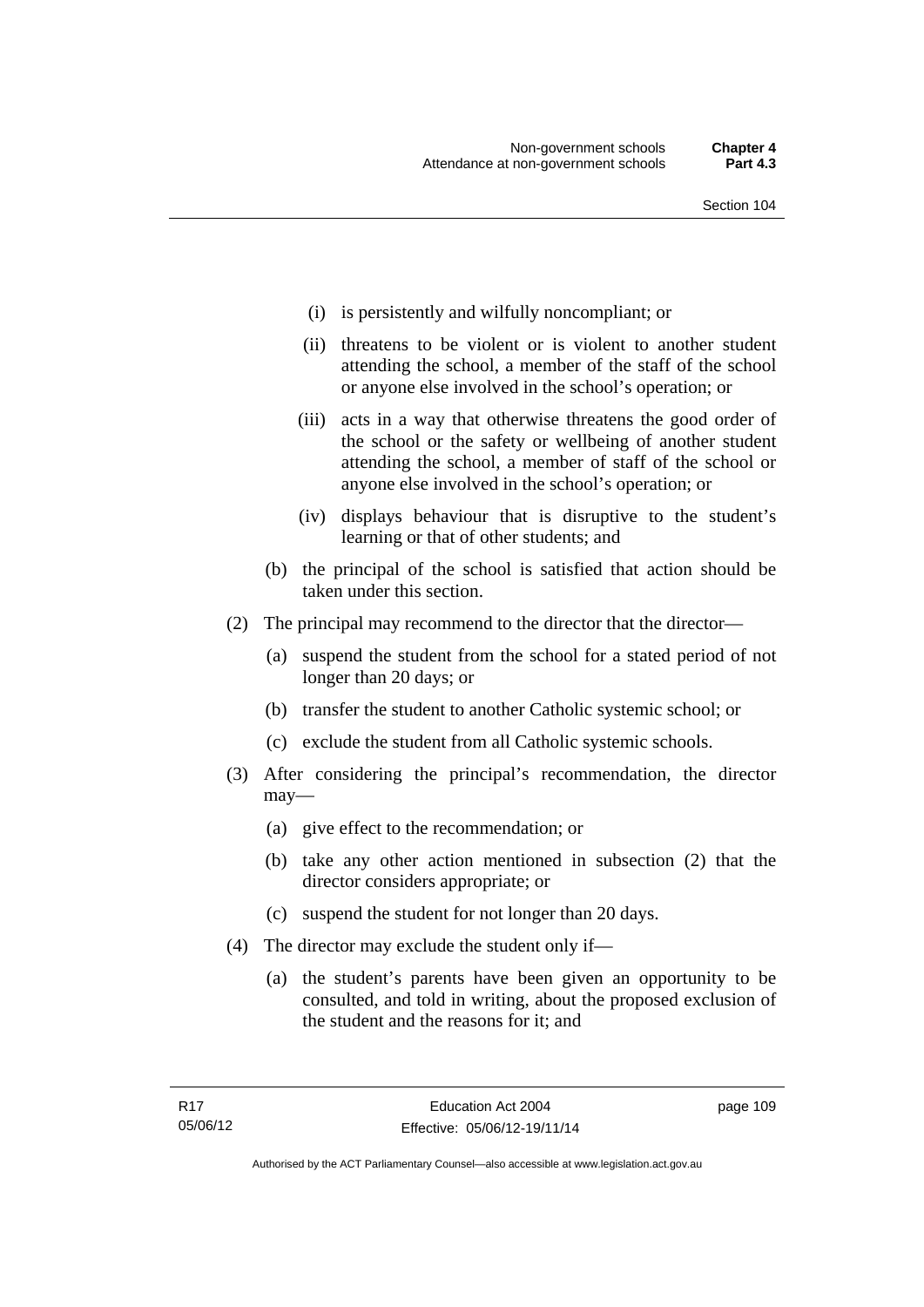- (b) the student has been given a reasonable opportunity to attend counselling, undertake relevant educational programs or receive other appropriate assistance; and
- (c) as far as the student's maturity and capacity for understanding allow, the participation of the student has been sought, and any views of the student considered, in deciding whether to exclude the student; and
- (d) the student has been given sufficient information about the decision-making process, in a language and way that the student can understand, to allow the student to take part in the process; and
- (e) the student has been offered information about alternatives for continuing the student's education after the exclusion.
- (5) The director may suspend or transfer the student only if—
	- (a) the student's parents have been given an opportunity to be consulted, and told in writing, about the proposed suspension or transfer of the student and the reasons for it; and
	- (b) as far as the student's maturity and capacity for understanding allow, the participation of the student has been sought, and any views of the student considered, in deciding whether to suspend or transfer the student; and
	- (c) the student has been given sufficient information about the decision-making process, in a language and way that the student can understand, to allow the student to take part in the process; and
	- (d) the student has been given a reasonable opportunity to continue the student's education during the suspension.
- (6) Despite subsection (5), the director may immediately suspend the student for not longer than 5 days if, in the director's opinion, the circumstances are of such urgency or seriousness to require the student's immediate suspension.

R17 05/06/12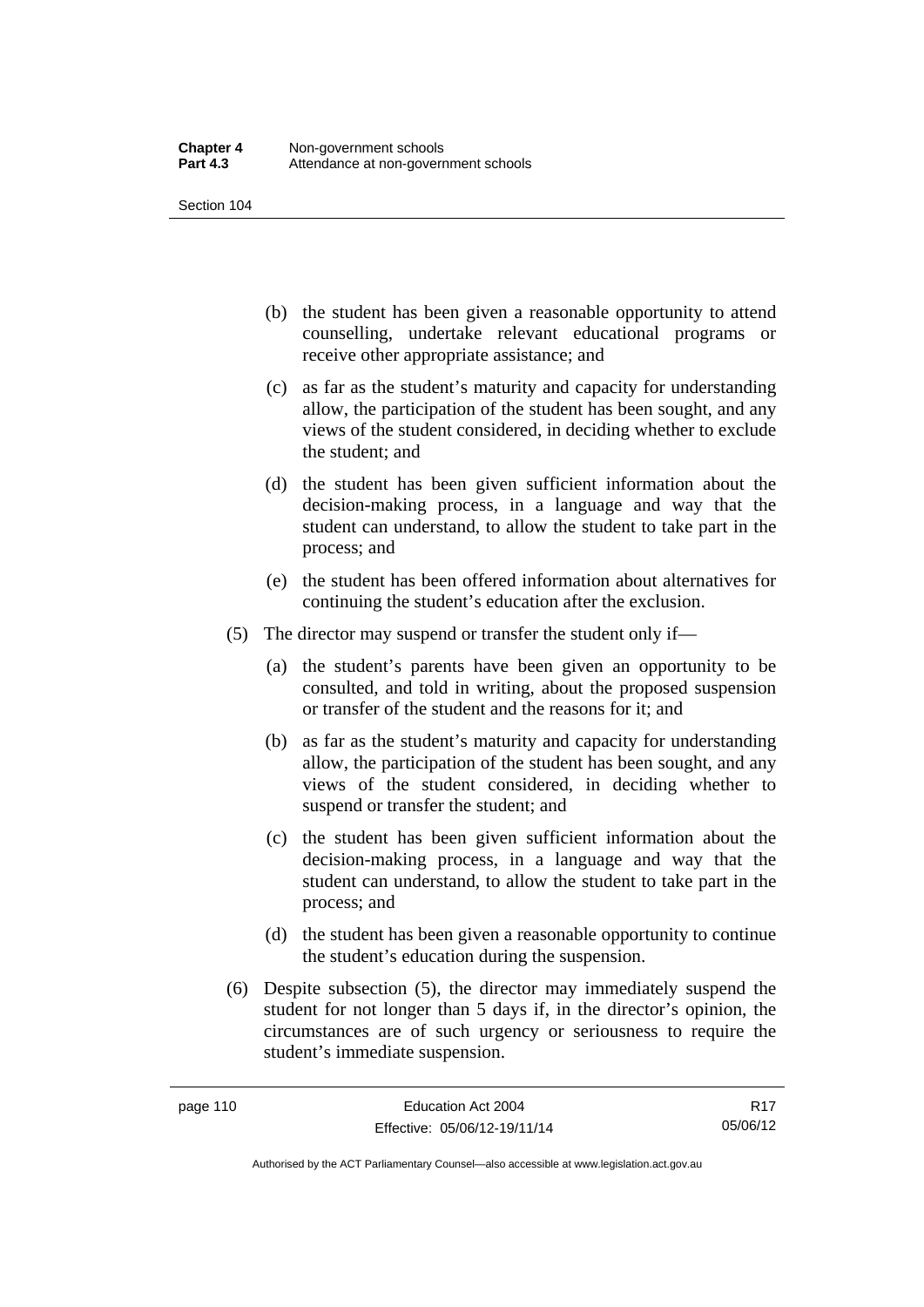- (7) However, before suspending the student under subsection (6), the director must comply with the requirements of subsection (5) (a) to (d) to the extent that it is practicable and appropriate to do so.
- (8) To remove any doubt, the director may suspend the student under subsection (6) while deciding what other action (if any) should be taken in relation to the student under this section.
- (9) If the student is suspended for 7 or more school days in a school term (whether or not consecutive school days), the director must ensure that the student is given a reasonable opportunity to attend appropriate counselling.
- (10) The director may delegate the director's power to suspend a student from a school for not longer than 15 days to the principal of the school.

*Note* For the making of delegations and the exercise of delegated functions, see [Legislation Act](http://www.legislation.act.gov.au/a/2001-14), pt 19.4.

- (11) If the director excludes a student from all Catholic systemic schools, the director must give the registrar written notice of the exclusion.
- (12) In this section:

*director* means the person occupying the position prescribed under the regulations.

### **105 Suspension or exclusion of students—other nongovernment schools**

- (1) This section applies if—
	- (a) a student attending a non-government school (other than a Catholic systemic school)—
		- (i) is persistently and wilfully noncompliant; or
		- (ii) threatens to be violent or is violent to another student attending the school, a member of the staff of the school or anyone else involved in the school's operation; or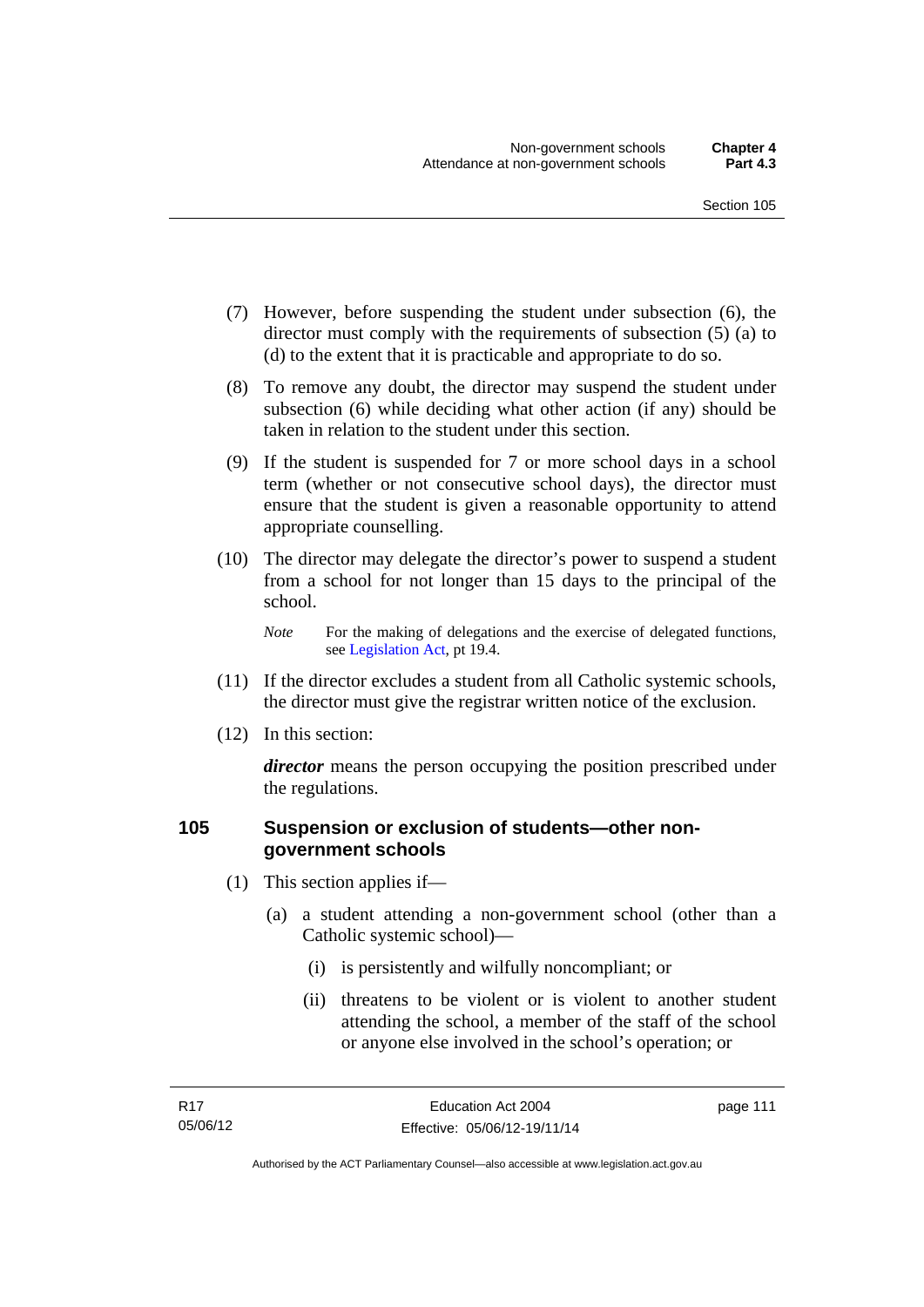- (iii) acts in a way that otherwise threatens the good order of the school or the safety or wellbeing of another student attending the school, a member of staff of the school or anyone else involved in the school's operation; or
- (iv) displays behaviour that is disruptive to the student's learning or that of other students; and
- (b) the principal of the school is satisfied that action should be taken under this section.
- (2) The principal may—
	- (a) suspend the student from the school for a stated period of not longer than 20 days; or
	- (b) exclude the student from the school.
- (3) The principal may exclude the student only if—
	- (a) the student's parents have been given an opportunity to be consulted, and told in writing, about the proposed exclusion of the student and the reasons for it; and
	- (b) the student has been given a reasonable opportunity to attend counselling, undertake relevant educational programs or receive other appropriate assistance; and
	- (c) as far as the student's maturity and capacity for understanding allow, the participation of the student has been sought, and any views of the student considered, in deciding whether to exclude the student; and
	- (d) the student has been given sufficient information about the decision-making process, in a language and way that the student can understand, to allow the student to take part in the process; and
	- (e) the student has been offered information about alternatives for continuing the student's education after the exclusion.

Authorised by the ACT Parliamentary Counsel—also accessible at www.legislation.act.gov.au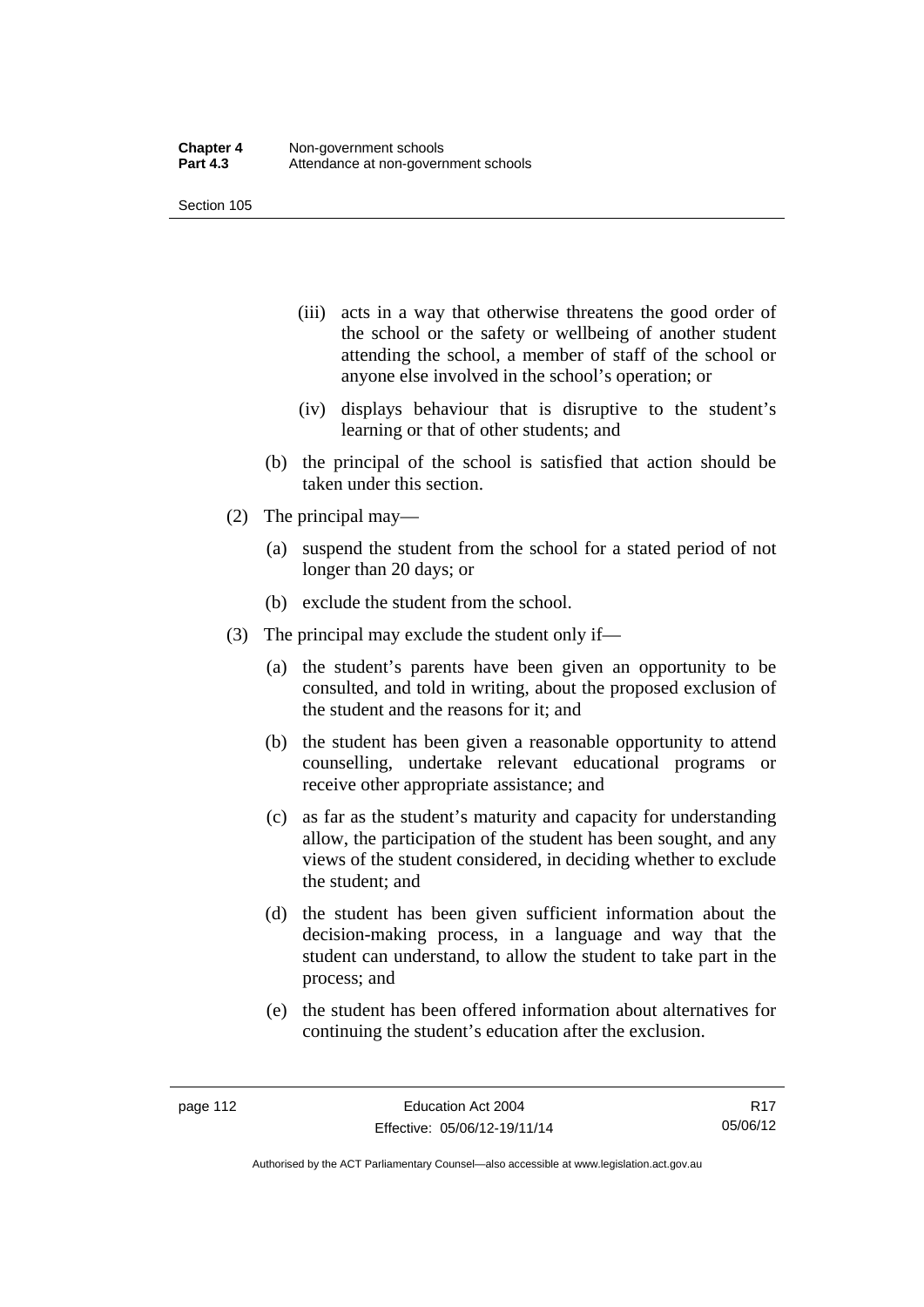- (4) The principal may suspend the student only if—
	- (a) the student's parents have been given an opportunity to be consulted, and told in writing, about the proposed suspension of the student and the reasons for it; and
	- (b) as far as the student's maturity and capacity for understanding allow, the participation of the student has been sought, and any views of the student considered, in deciding whether to suspend the student; and
	- (c) the student has been given sufficient information about the decision-making process, in a language and way that the student can understand, to allow the student to take part in the process; and
	- (d) the student has been given a reasonable opportunity to continue the student's education during the suspension.
- (5) Despite subsection (4), the principal may immediately suspend a student for not longer than 5 days if, in the principal's opinion, the circumstances are of such urgency or seriousness to require the student's immediate suspension.
- (6) However, before suspending a student under subsection (5), the principal must comply with the requirements of subsection (4) (a) to (d) to the extent that it is practicable and appropriate to do so.
- (7) To remove any doubt, the principal may suspend the student under subsection (5) while deciding what other action (if any) should be taken in relation to the student under this section.
- (8) If the student is suspended for 7 or more school days in a school term (whether or not consecutive school days), the principal must ensure that the student is given a reasonable opportunity to attend appropriate counselling.
- (9) If the principal of the school excludes a student from the school, the principal must give the registrar written notice of the exclusion.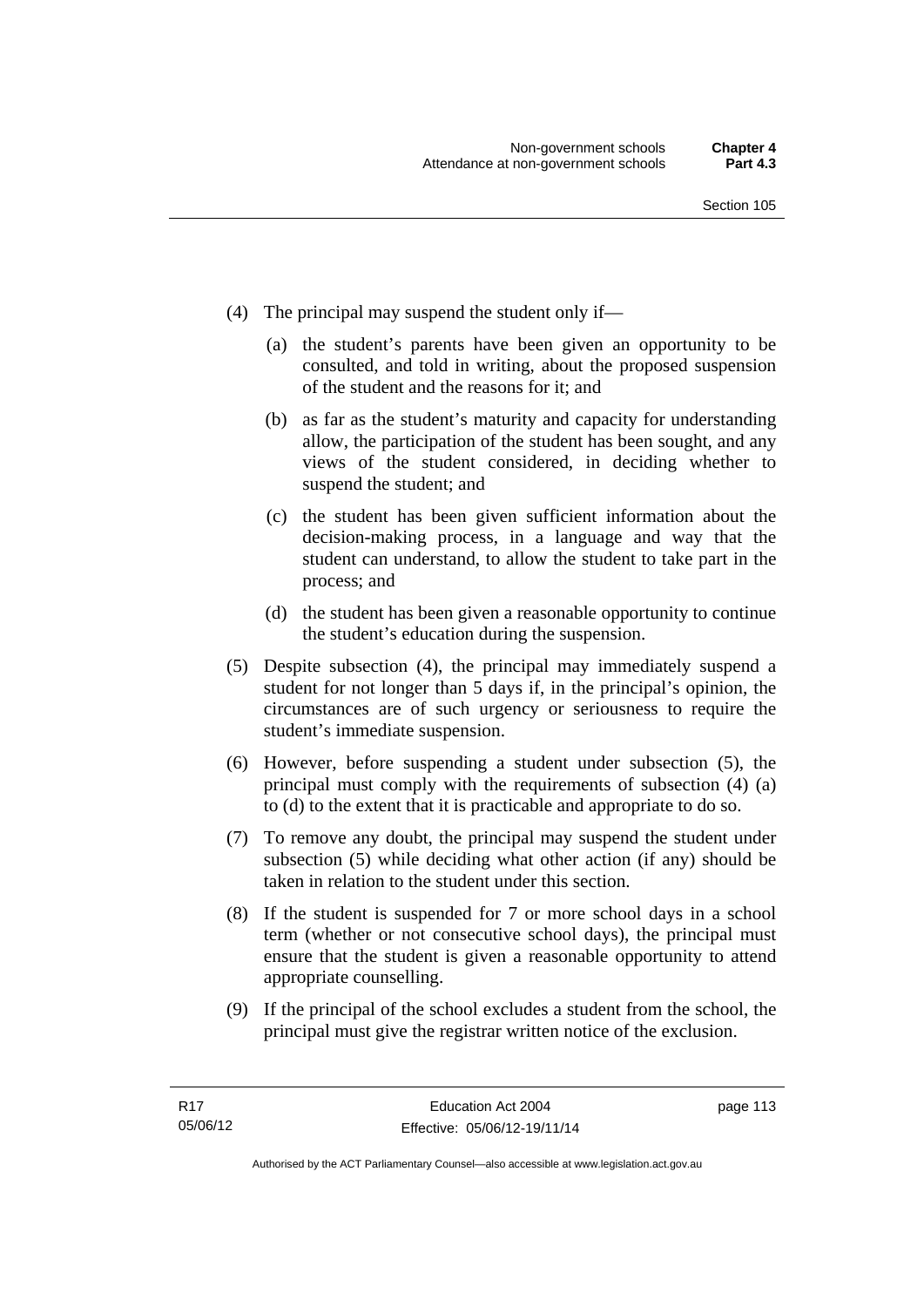# **Part 4.4 Non-government Schools Education Council**

# **Division 4.4.1 Establishment and membership**

#### **106 Establishment of council (non-government)**

The Non-government Schools Education Council (in this part called the *council*) is established.

#### **107 Functions of council (non-government)**

The functions of the council are—

- (a) to advise the Minister on any aspect of non-government schooling; and
- (b) when asked by the Minister under this paragraph, to inquire into and give advice to the Minister on any aspect of nongovernment schooling; and
- (c) to meet with the Government Schools Education Council to discuss matters of mutual interest; and
- (d) to exercise any other function given to the council under this Act or any other Territory law.
- *Note* The Minister must present a copy of any advice given under s 107 (a) or (b) to the Legislative Assembly (see s 118A).

#### **108 Membership of council (non-government)**

The council consists of the members appointed under section 109.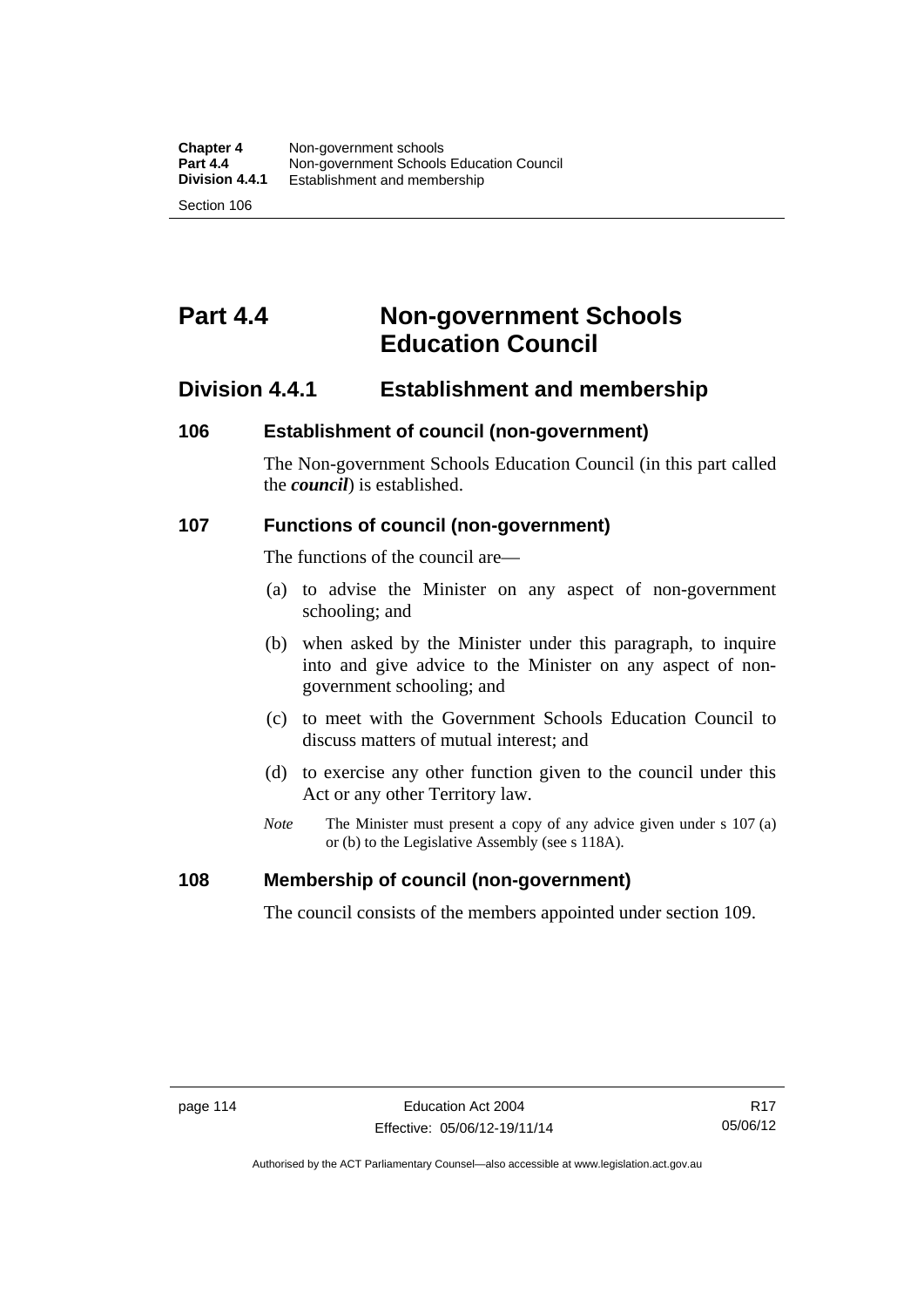# **109 Members of council (non-government)**

- (1) The Minister must appoint the following members of the council:
	- (a) a chairperson;
	- (b) 4 people who, in the Minister's opinion, represent the views of the general community (the *community members*);
	- (c) 6 people who, in the Minister's opinion, represent the views of non-government school education (the *education members*).
	- *Note 1* For the making of appointments (including acting appointments), see the [Legislation Act,](http://www.legislation.act.gov.au/a/2001-14) pt 19.3.
	- *Note 2* In particular, a person may be appointed for a particular provision of a law (see [Legislation Act,](http://www.legislation.act.gov.au/a/2001-14) s 7 (3)) and an appointment may be made by naming a person or nominating the occupant of a position (see s 207).
	- *Note 3* Certain Ministerial appointments require consultation with an Assembly committee and are disallowable (see [Legislation Act](http://www.legislation.act.gov.au/a/2001-14), div 19.3.3).
- (2) For subsection  $(1)$  (c), the Minister must appoint—
	- (a) 3 education members chosen from nominations of organisations representing Catholic schools; and
	- (b) 1 education member chosen from nominations of organisations representing non-Catholic independent schools; and
	- (c) 1 education member chosen from nominations of the nongovernment school union; and
	- (d) 1 education member chosen from nominations of organisations representing parent associations of non-government schools.

#### **110 Deputy chairperson of council (non-government)**

- (1) The members of the council must, whenever necessary, elect another member to be deputy chairperson.
- (2) The council must tell the Minister of the election of the member as deputy chairperson.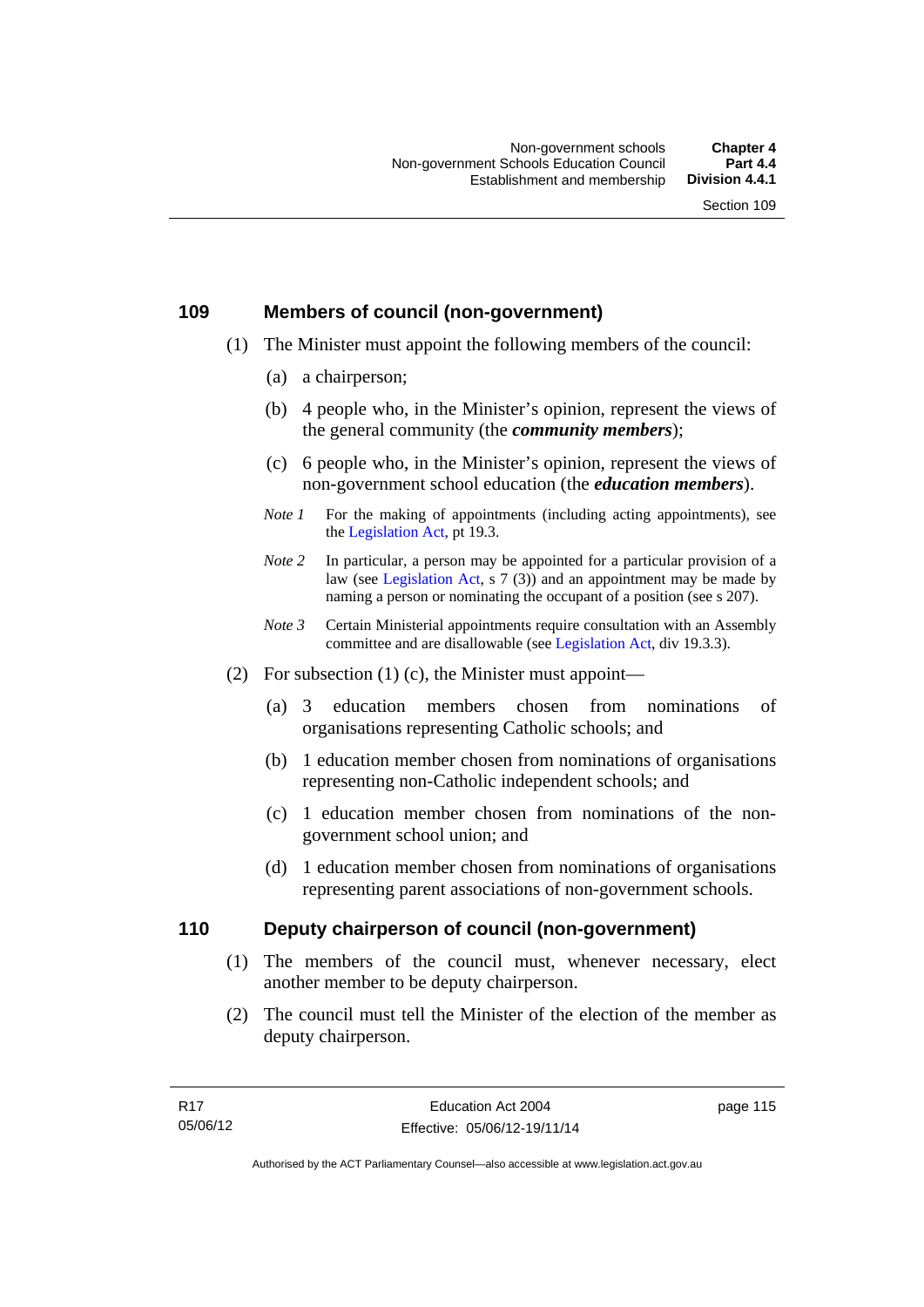# **111 Term of appointment to council (non-government)**

- (1) A member of the council is to be appointed for a term not longer than 3 years.
- (2) The instrument appointing, or evidencing the appointment of, a member of the council must state whether the person is appointed as chairperson or a community or education member.
	- *Note* A person may be reappointed to a position if the person is eligible to be appointed to the position (see [Legislation Act](http://www.legislation.act.gov.au/a/2001-14), s 208 and dict, pt 1, def *appoint*).

#### **112 Ending of appointment to council (non-government)**

- (1) The Minister may end the appointment of a member of the council—
	- (a) for misbehaviour; or
	- (b) for contravening section 117 (Disclosure of interests by members of council (non-government)).
- (2) The Minister may also end the appointment of an education member if satisfied that the person no longer represents the views of the organisation from which the person was chosen.
	- *Note* A person's appointment also ends if the person resigns (see Legislation [Act](http://www.legislation.act.gov.au/a/2001-14) s 210).

# **113 Conditions of appointment generally of council (nongovernment) members**

A member of the council holds the position on the conditions not provided by this Act or another Territory law that are decided by the Minister.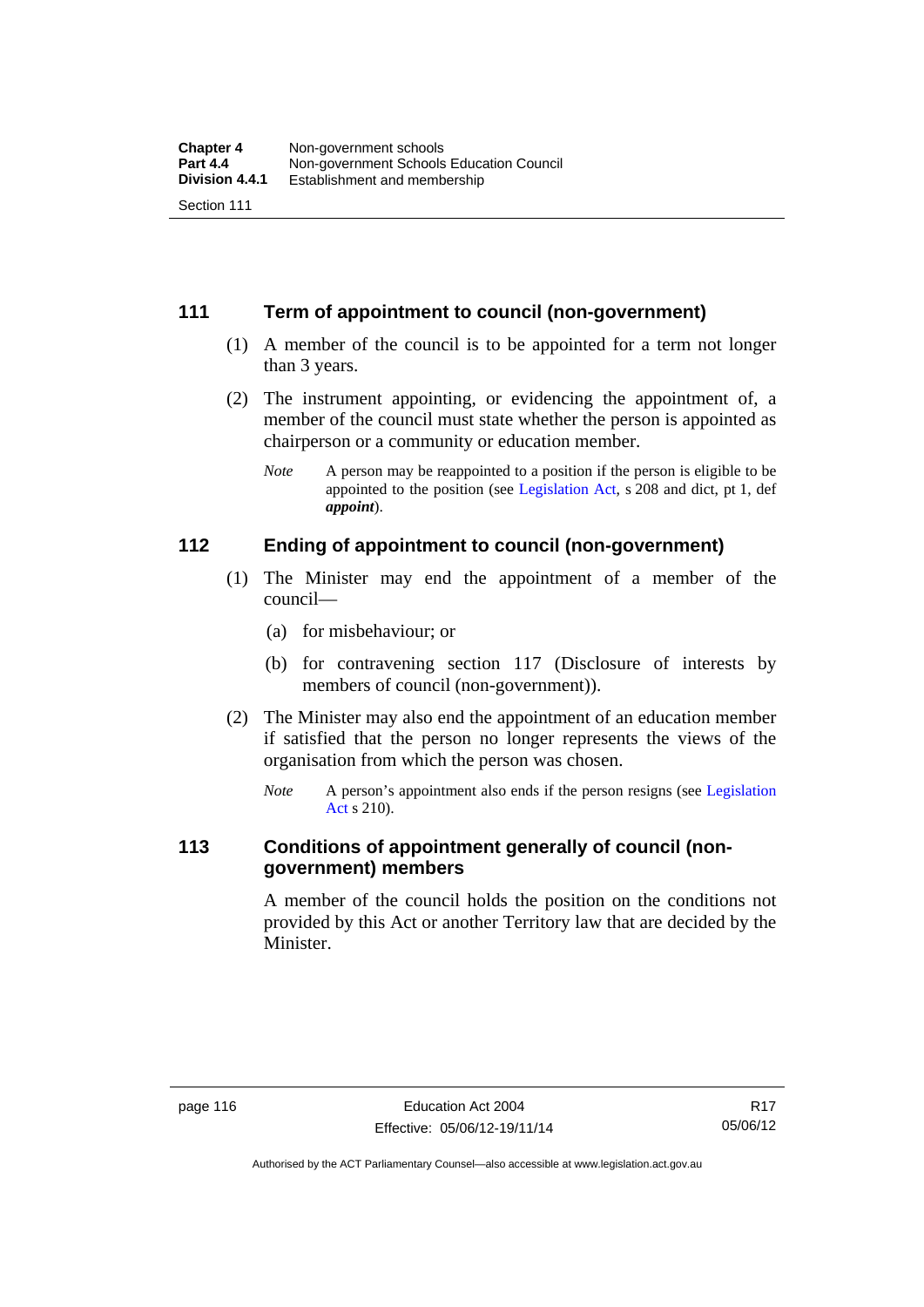# **114 Arrangements for staff**

- (1) The council (non-government) may arrange with the director-general to use public servants in the administrative unit under the director-general's control.
	- *Note* The director-general means the director-general of the administrative unit responsible for this section (see [Legislation Act](http://www.legislation.act.gov.au/a/2001-14), s 163 (References to a director-general or the director-general)). Administrative units are established under the administrative arrangements (see *[Public Sector](http://www.legislation.act.gov.au/a/1994-37)  [Management Act 1994](http://www.legislation.act.gov.au/a/1994-37)*, s 13).
- (2) The *[Public Sector Management Act 1994](http://www.legislation.act.gov.au/a/1994-37)* applies to the management by the council (non-government) of public servants the subject of an arrangement under subsection (1).

# **Division 4.4.2 Proceedings of council (nongovernment)**

# **115 Time and place of meetings of council (non-government)**

- (1) The council meets at the times and places it decides.
- (2) However, the council must meet at least twice a year.

# **116 Proceedings of council (non-government)**

- (1) The council must keep minutes of its meetings.
- (2) The council may conduct its proceedings (including its meetings) as it considers appropriate.

# **117 Disclosure of interests by members of council (nongovernment)**

- (1) This section applies to a member of the council if—
	- (a) the member has a direct or indirect financial interest in an issue being considered, or about to be considered, by the council; and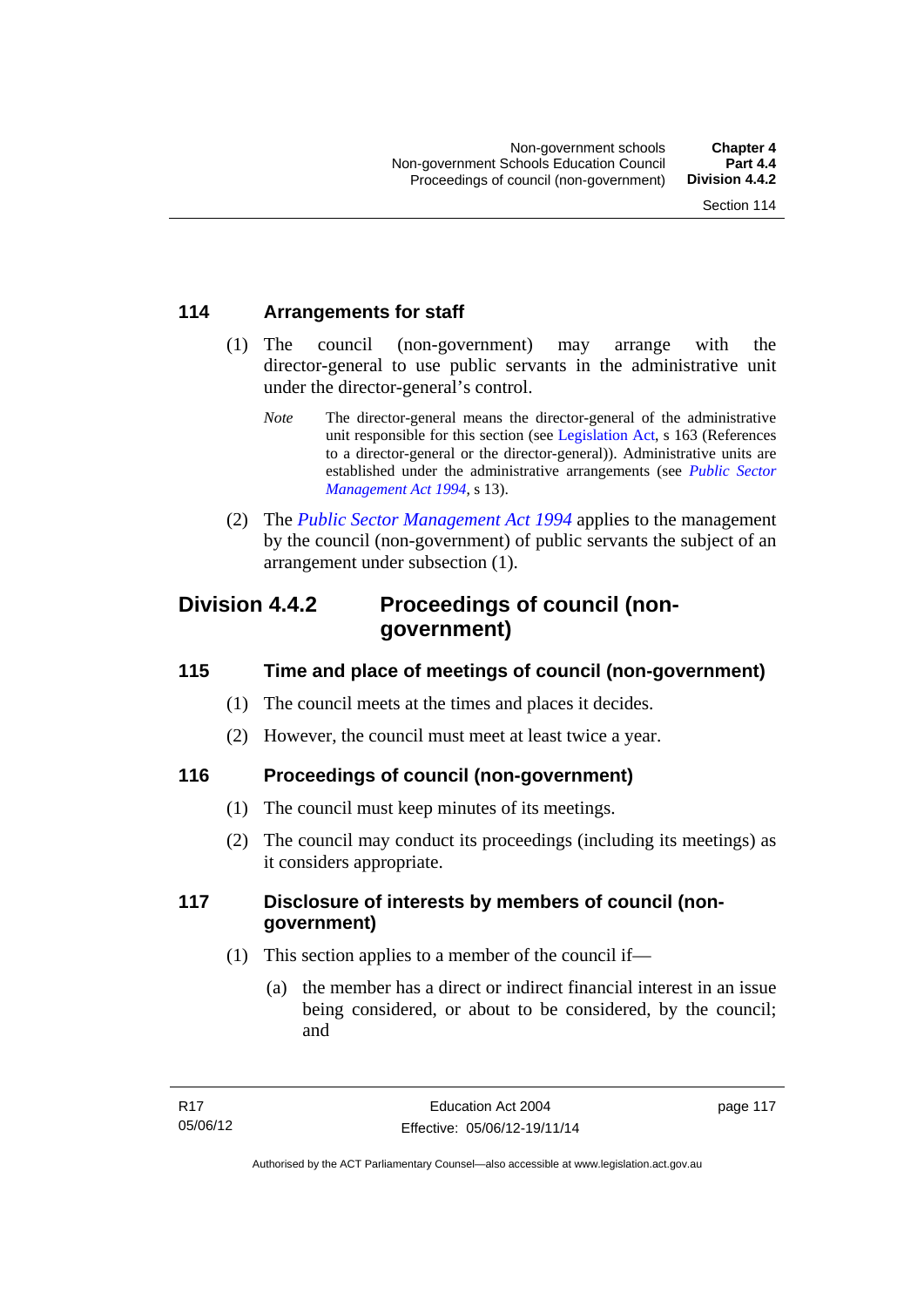- (b) the interest could conflict with the proper exercise of the member's functions in relation to the council's consideration of the issue.
- (2) As soon as practicable after the relevant facts come to the member's knowledge, the member must disclose the nature of the interest to a meeting of the council.
- (3) The disclosure must be recorded in the council's minutes and, unless the council otherwise decides, the member (the *first member*) must not—
	- (a) be present when the council considers the issue; or
	- (b) take part in a decision of the council on the issue.
- (4) Any other member who also has a direct or indirect financial interest in the issue must not—
	- (a) be present when the council is considering its decision under subsection (3) in relation to the first member; or
	- (b) take part in making the decision.
- (5) Within 14 days after the end of each financial year, the chairperson of the council must give the Minister a statement of any disclosure of interest made under this section during the financial year.

# **Division 4.4.3 Other provisions relating to council (non-government)**

# **118 Minister to seek advice**

- (1) Before deciding the budget priorities for non-government schools each year, the Minister must ask for, and consider the advice of, the Non-government Schools Education Council.
- (2) This section does not limit the matters that the Minister may take into account in deciding the budget priorities for non-government schools.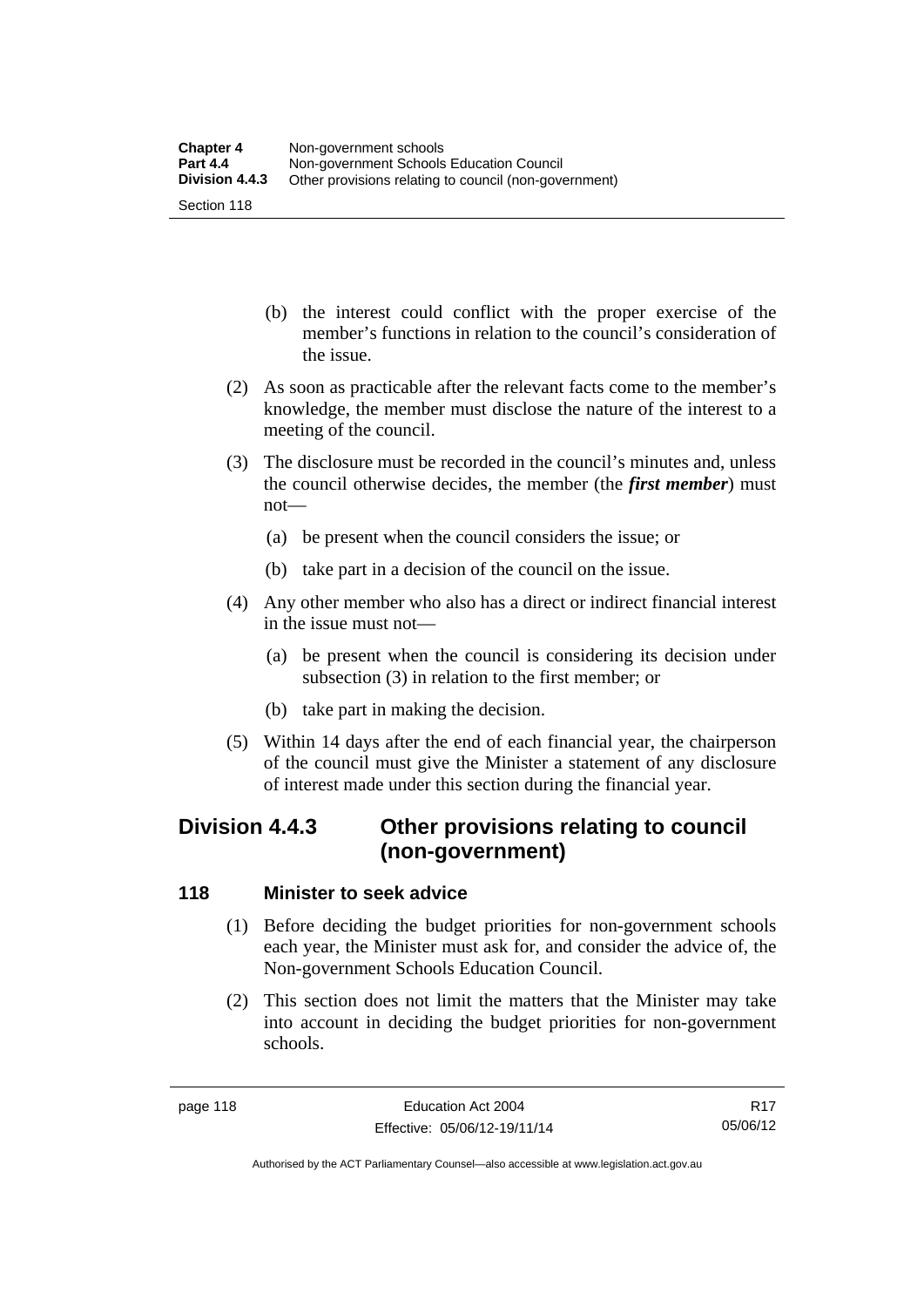# **118A Minister to present advice of council (non-government)**

The Minister must present a copy of advice given to the Minister under section 107 (a) or (b) (Functions of council (nongovernment)) to the Legislative Assembly within 6 sitting days after the day it is given to the Minister.

Authorised by the ACT Parliamentary Counsel—also accessible at www.legislation.act.gov.au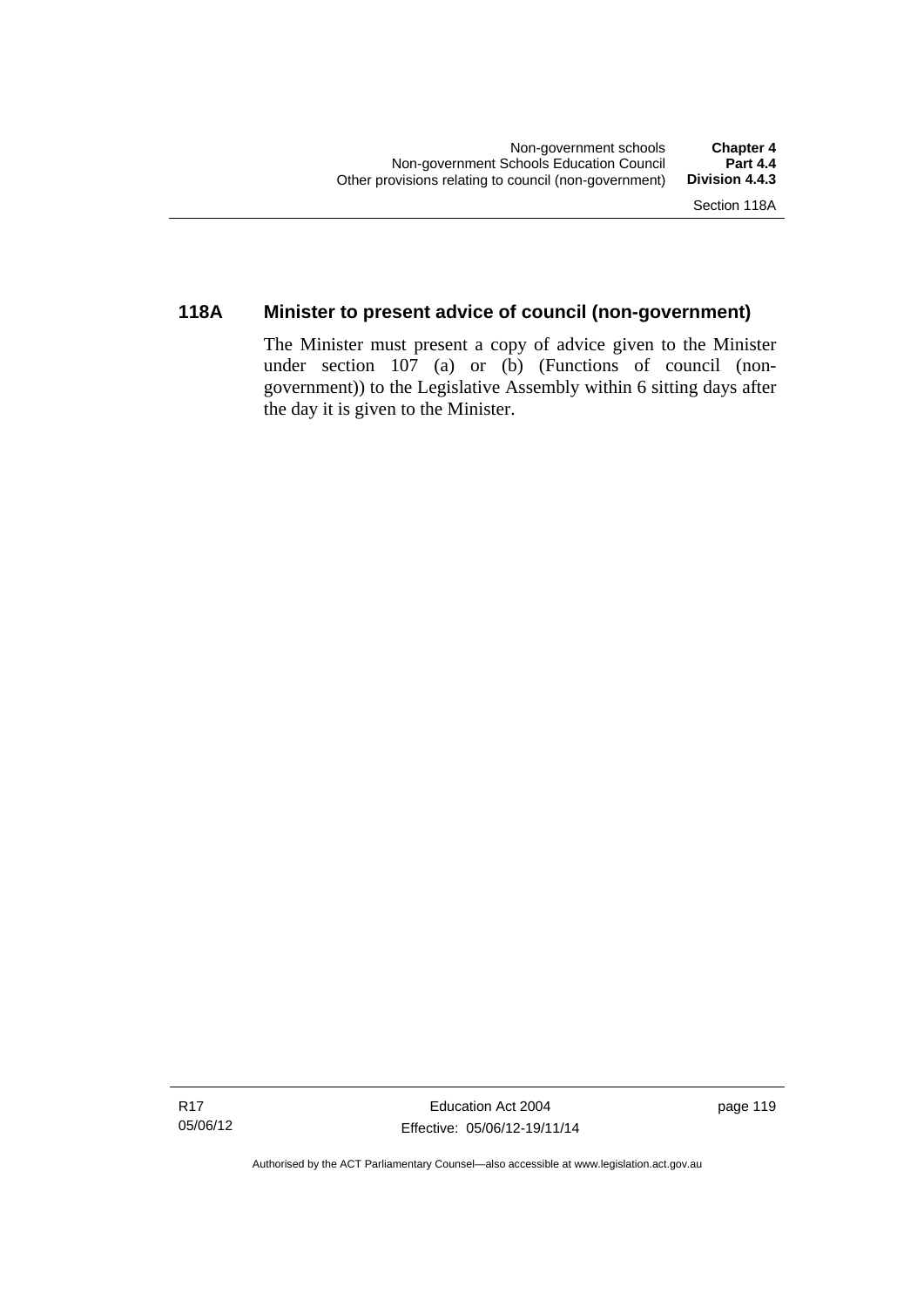**Part 4.5 Other provisions** 

# **Division 4.5.1 Authorised persons (nongovernment)**

### **119 Appointment of authorised persons (non-government)**

- (1) The director-general may appoint a person to be an authorised person (non-government) for this chapter or a provision of this chapter.
	- *Note 1* For the making of appointments (including acting appointments), see the [Legislation Act,](http://www.legislation.act.gov.au/a/2001-14) pt 19.3.
	- *Note* 2 In particular, a person may be appointed for a particular provision of a law (see [Legislation Act,](http://www.legislation.act.gov.au/a/2001-14) s 7 (3)) and an appointment may be made by naming a person or nominating the occupant of a position (see s 207).
- (2) The regulations may prescribe a person to be an authorised person (non-government) for this chapter or a provision of this chapter.
- (3) A person may be appointed as an authorised person (nongovernment) under subsection (1) only if—
	- (a) the person is an Australian citizen or a permanent resident of Australia; and
	- (b) the director-general is satisfied that the person is a suitable person to be appointed, having regard in particular to—
		- (i) whether the person has any criminal convictions; and
		- (ii) the person's employment record; and
	- (c) the person has satisfactorily completed adequate training to exercise the powers of an authorised person (non-government) proposed to be given to the person.
- (4) To remove any doubt, a person may be both an authorised person (government) and an authorised person (non-government).

R17 05/06/12

Authorised by the ACT Parliamentary Counsel—also accessible at www.legislation.act.gov.au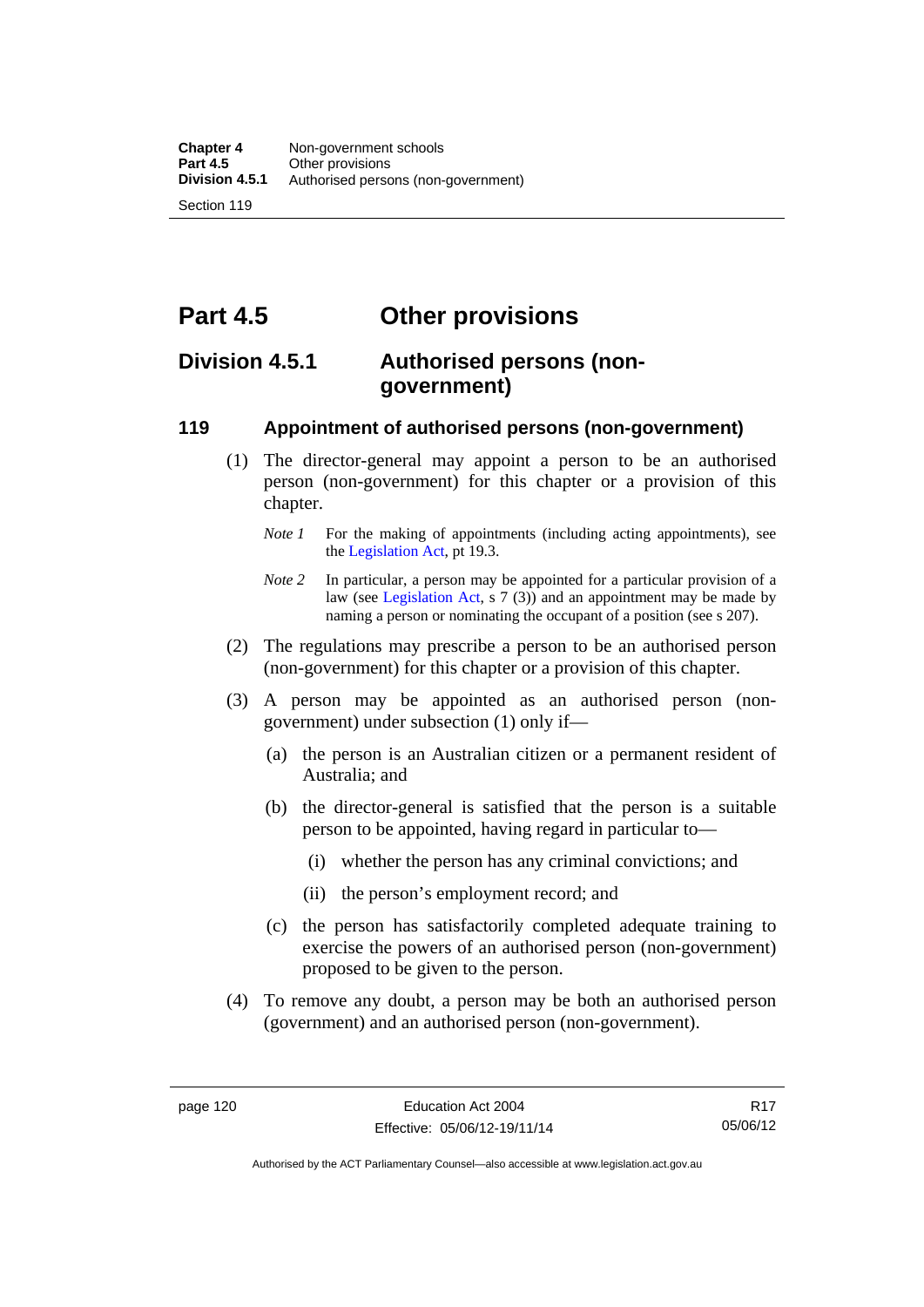# **120 Identity cards for authorised persons (non-government)**

- (1) The director-general must give an authorised person (nongovernment) an identity card that states the person is an authorised person (non-government) for this chapter, or stated provisions of this chapter, and shows—
	- (a) a recent photograph of the person; and
	- (b) the name of the person; and
	- (c) the date of issue of the card; and
	- (d) an expiry date for the card; and
	- (e) anything else prescribed under the regulations.
- (2) A person who ceases to be an authorised person (non-government) must return his or her identity card to the director-general as soon as practicable, but within 21 days after the day the person ceases to be an authorised person.

Maximum penalty: 1 penalty unit.

(3) An offence against subsection (2) is a strict liability offence.

# **Division 4.5.2 Inspection powers for non-government schools**

# **121 Power not to be exercised before identity card shown etc**

- (1) An authorised person (non-government) may exercise a power under this chapter in relation to a person only if the authorised person first shows the person his or her identity card.
- (2) An authorised person (non-government) may not remain in a nongovernment school entered under this division if, when asked by the principal, the authorised person does not show his or her identity card.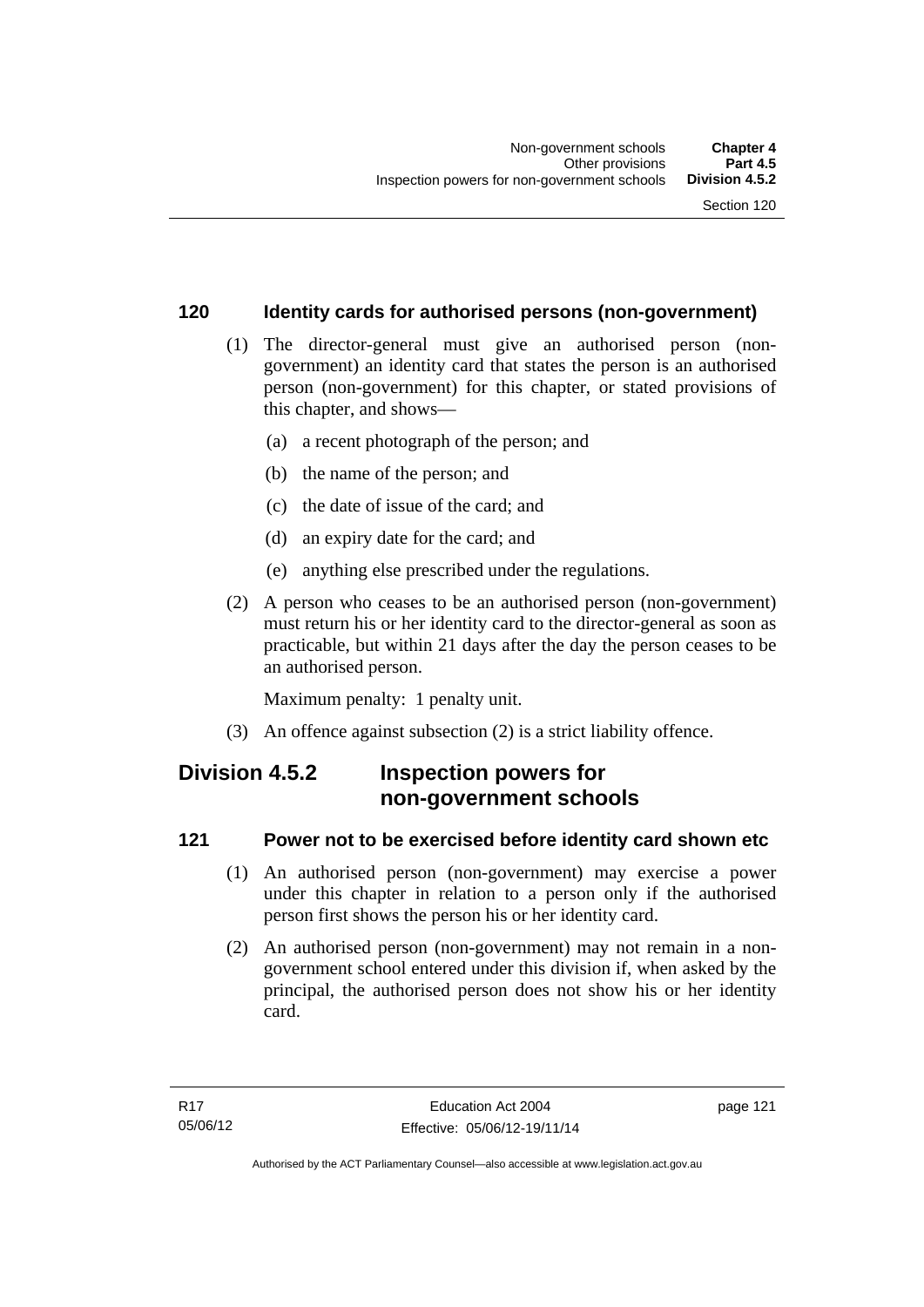# **122 Entry to non-government schools for inspections**

To find out whether this Act is being complied with, an authorised person (non-government) may enter a non-government school at any time when it is being used as a school under this Act.

#### **123 Entry to non-government schools with consent**

- (1) An authorised person (non-government) may enter a nongovernment school at any other time if the principal of the school consents to the entry.
- (2) An authorised person (non-government) may, without the principal's consent, enter the non-government school to ask for consent to enter the school.

#### **124 Consent to entry**

- (1) This section applies if an authorised person (non-government) intends to ask the principal of a non-government school to consent to the authorised person entering the school.
- (2) Before asking for the consent, the authorised person (nongovernment) must tell the principal—
	- (a) the reason for the entry; and
	- (b) that the principal is not required to consent.
- (3) If the consent is given, the authorised person (non-government) must ask the principal to sign an acknowledgment of the consent.
- (4) The acknowledgment must state that—
	- (a) the principal was told—
		- (i) the reason for the entry; and
		- (ii) that the principal is not required to consent; and

Authorised by the ACT Parliamentary Counsel—also accessible at www.legislation.act.gov.au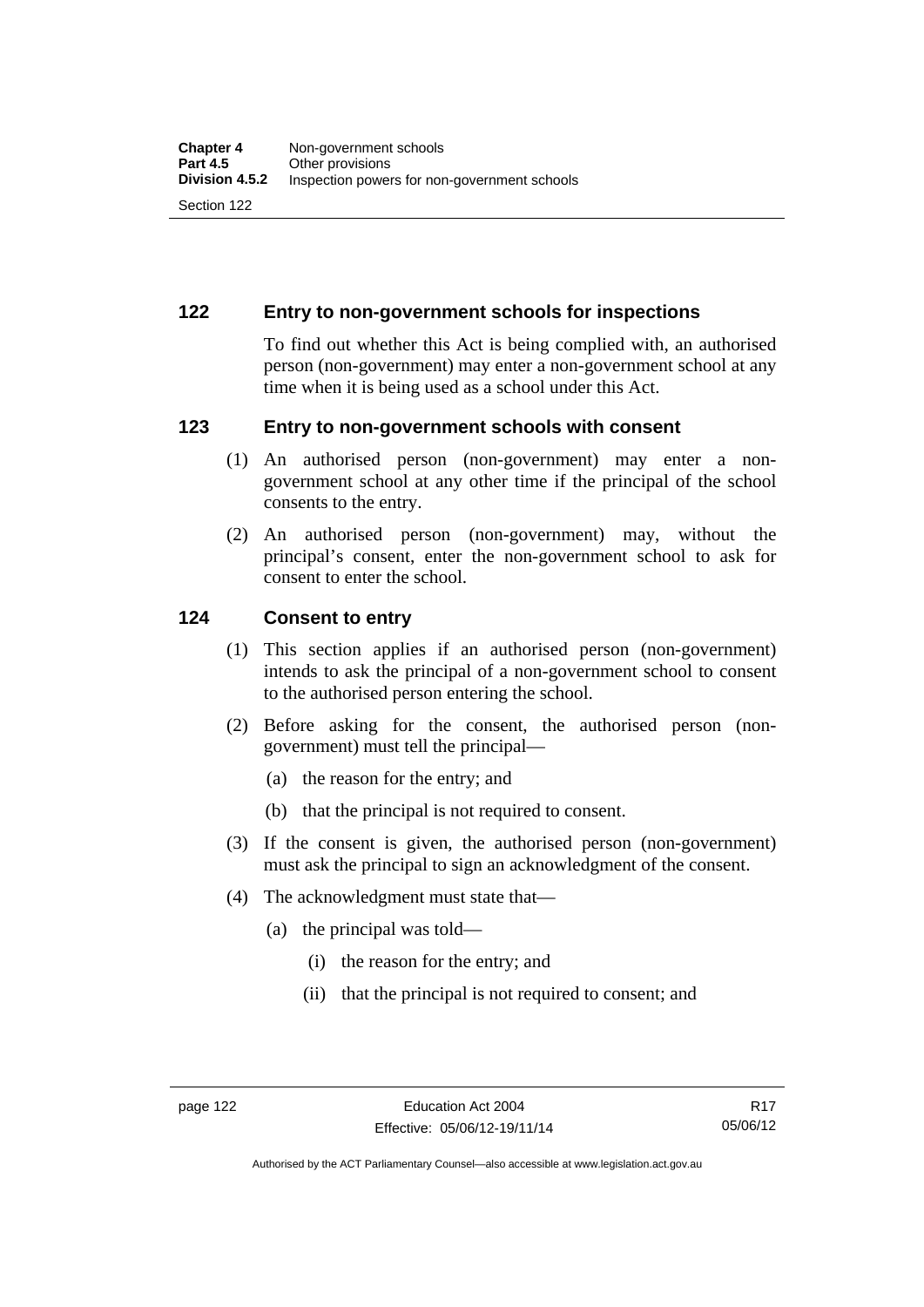- (b) the principal gives an authorised person (non-government) consent to enter the school and exercise powers under this chapter; and
- (c) the time and date the consent was given.
- (5) If the principal signs an acknowledgment of consent, the authorised person (non-government) must immediately give a copy to the principal.
- (6) A court may assume that the principal did not consent if—
	- (a) a question arises, in a proceeding in the court, whether the principal consented to the authorised person (non-government) entering the school under this chapter; and
	- (b) an acknowledgment under this section is not produced in evidence for the entry; and
	- (c) it is not proved that the principal consented to the entry.

#### **125 Powers on entry**

An authorised person (non-government) who enters a nongovernment school under section 122 (Entry to non-government schools for inspections) or section 123 (Entry to non-government schools with consent) may inspect the school or anything in it (including the register of enrolments and attendances).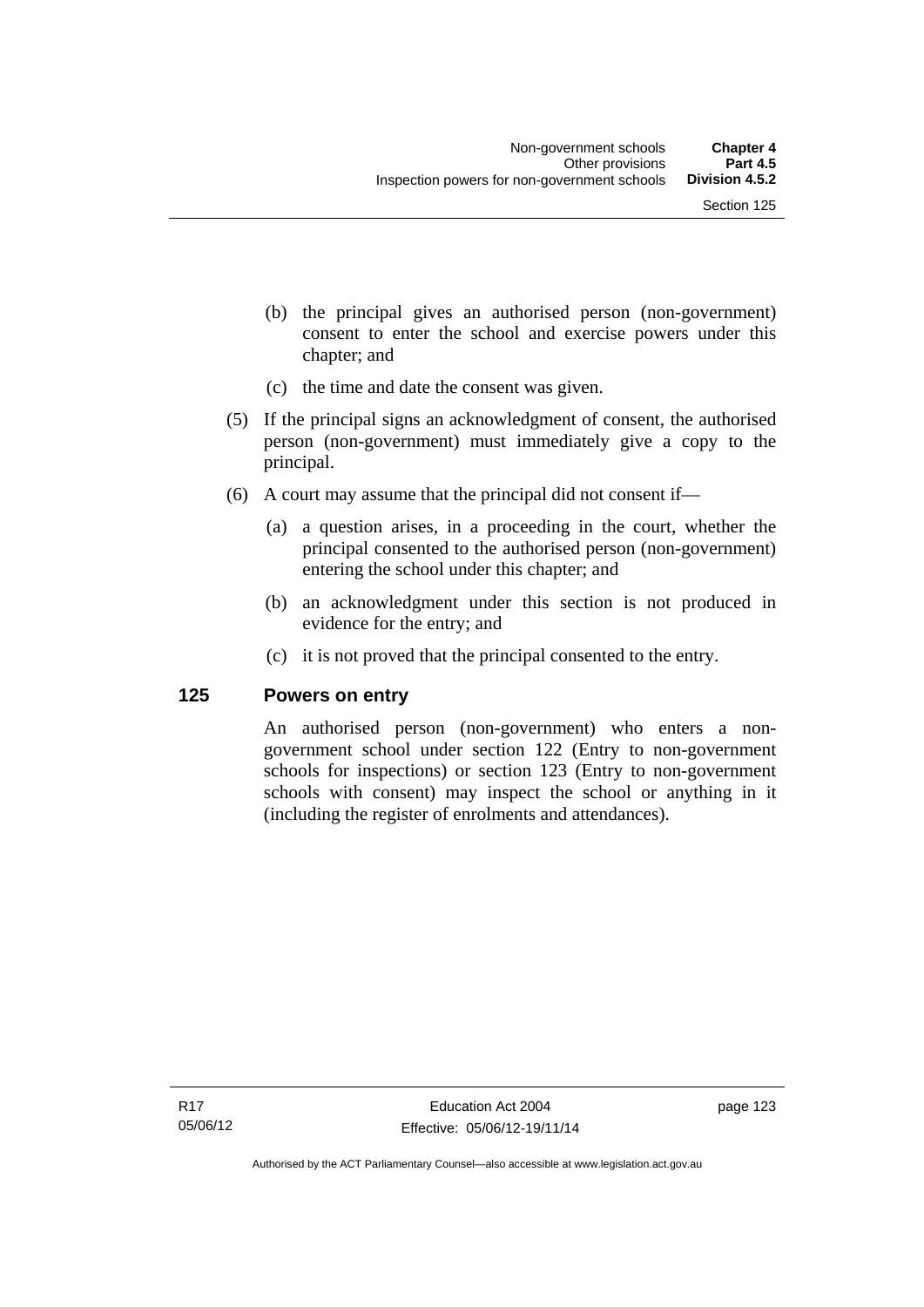**Chapter 5** Home education Part 5.1 **General** 

Section 128

# **Chapter 5 Home education**

# **Part 5.1 General**

#### **128 Principles on which ch 5 based**

The following are the principles on which this chapter is based:

- (a) parents have the right to choose a suitable educational environment for their children;
- (b) there is a diversity of religious and educational philosophies held by parents providing home education for their children;
- (c) the diversity of educational philosophies reflects the diversity of preferences of parents for particular forms of education for their children;
- (d) home education is committed to—
	- (i) offering a broad range of opportunities that foster in each child the development of the child's unique spiritual, emotional, physical, social and intellectual being; and
	- (ii) valuing the individual needs, interests and aptitudes of each child; and
	- (iii) preparing each child to become an independent and effective local and global citizen.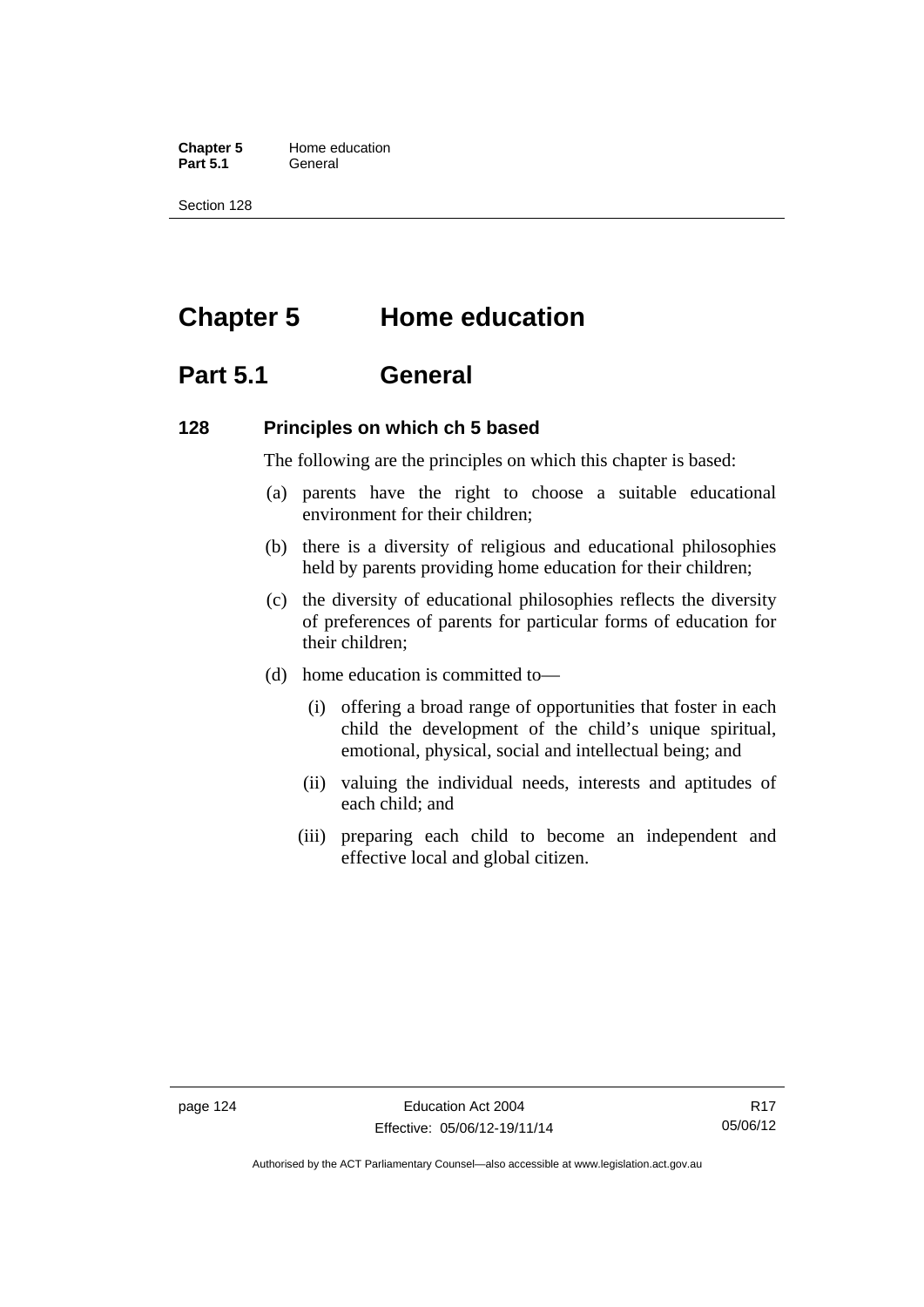# **Part 5.2 Registration—home education**

#### **129 Meaning of** *home education*

In this Act:

*home education*, in relation to a child, means education conducted by 1 or both of the child's parents from a home base.

### **130 Provisional registration for home education**

(1) The parents of a child may apply, in writing, to the director-general for registration of the child for home education.

- (2) On receiving an application under subsection (1), the director-general must provisionally register the child for home education.
- (3) Provisional registration for home education ends—
	- (a) 6 months after the day the provisional registration begins; or
	- (b) if the child is registered sooner under section 131 (3)—on the day the child is registered.

#### **131 Registration for home education**

- (1) This section applies if a child is provisionally registered for home education under section 130.
- (2) Also, this section applies if—
	- (a) the parents of a child apply in writing to the director-general for registration for home education; and
	- (b) immediately before the application, the child was registered or approved (however described) under the law of a State or another Territory for home education.

*Note* If a form is approved under s 154 for the application, the form must be used.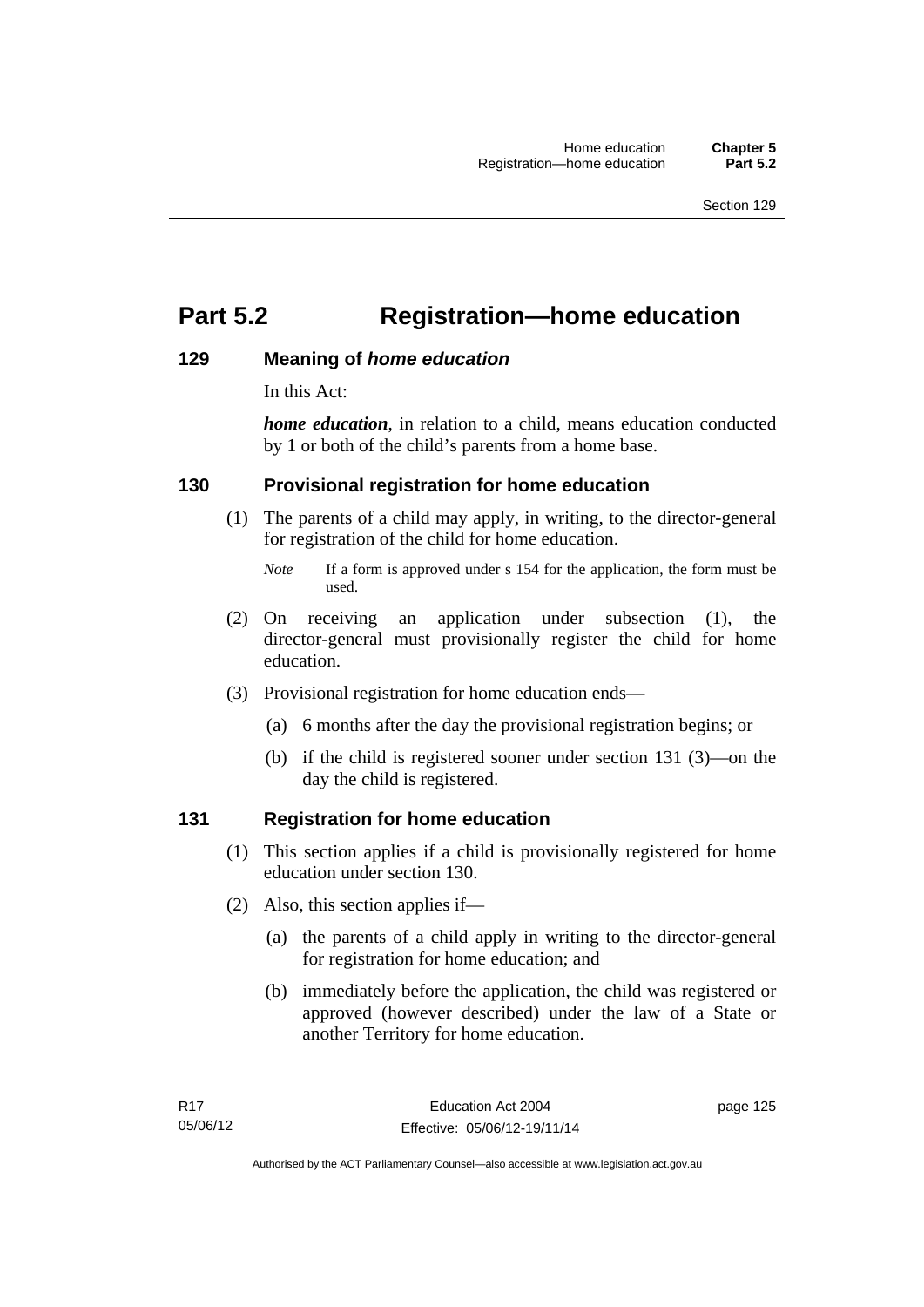- (3) The director-general may register the child for home education for a period of not longer than 2 years if satisfied that the conditions for registration will be complied with.
- (4) To decide whether the conditions for registration will be complied with, an authorised person (government) may inspect any education programs, materials or other records proposed to be used for the home education.

### **132 Conditions of registration for home education**

The registration of a child for home education is subject to the following conditions:

- (a) the parents of the child are to provide high-quality education for the child;
- (b) the parents of the child must document the educational opportunities offered by the parents to their child and the strategies they use to encourage their child to learn;
- (c) the parents of the child must make available for inspection on request by the director-general any education programs, materials or other records used for the home education.

# **133 Registration of child**

If the director-general approves the registration of a child for home education, the director-general must—

- (a) enter the particulars prescribed under the regulations in the home education register kept under section 139 (Home education register); and
- (b) give the parents of the child a certificate of registration for the child.

Authorised by the ACT Parliamentary Counsel—also accessible at www.legislation.act.gov.au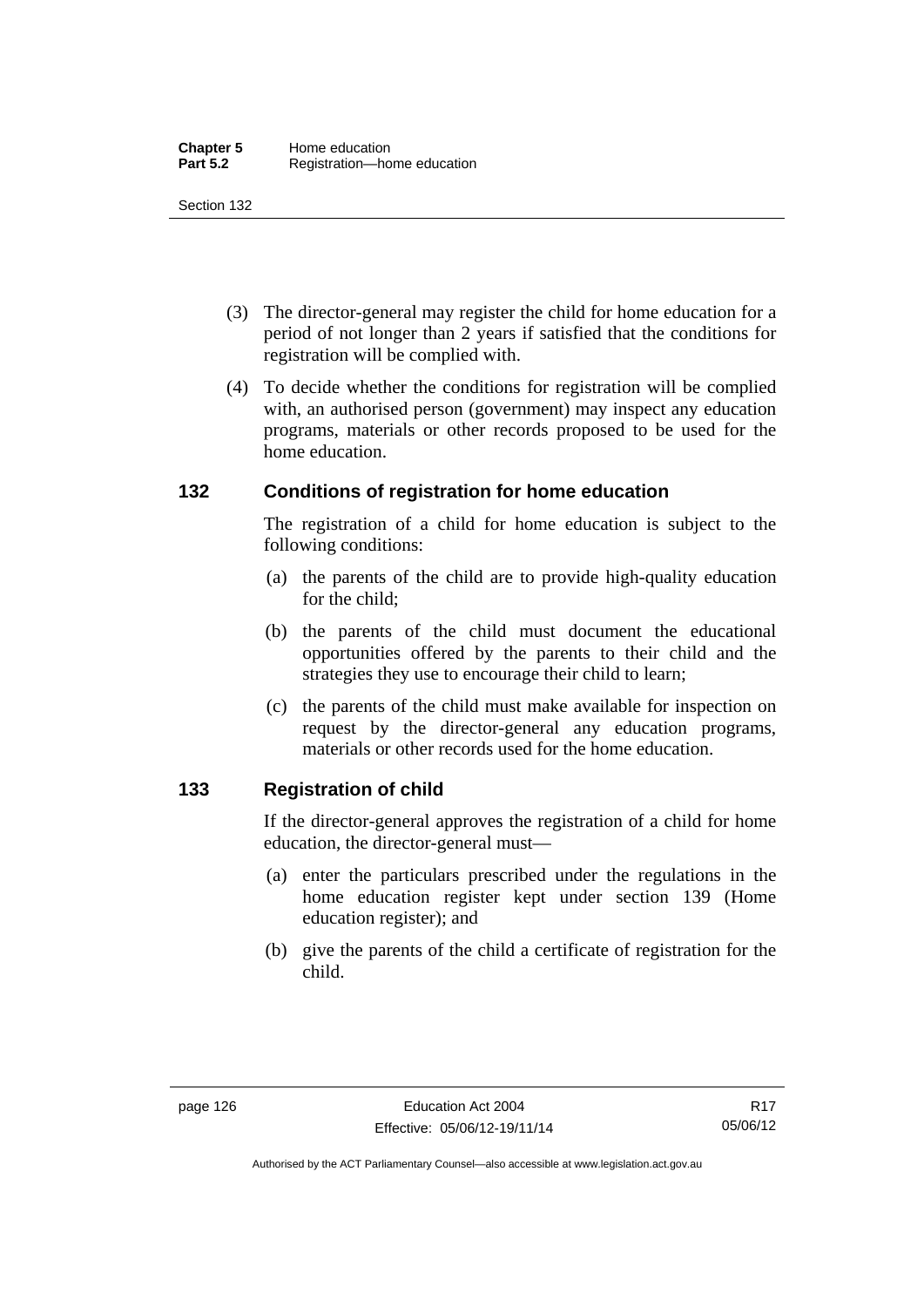# **134 Period of registration**

Registration of a child for home education is for the period (not longer than 2 years) stated in the certificate of registration.

#### **135 Cancellation of registration for home education**

- (1) The director-general may cancel the registration of a child for home education if the director-general is satisfied on reasonable grounds that a parent has contravened a condition of the registration.
- (2) Before cancelling registration, the director-general must give the parents a written notice—
	- (a) stating the grounds on which the director-general proposes to cancel the registration; and
	- (b) stating the facts that, in the director-general's opinion, establish the grounds; and
	- (c) telling the parents that they may, within 30 days beginning the day after the day they receive the notice, give a written response to the director-general about the matters in the notice.
- (3) In deciding whether to cancel registration, the director-general must consider any response given to the director-general in accordance with subsection  $(2)$  (c).
- (4) However, the director-general must not cancel the registration if satisfied that—
	- (a) the parents have demonstrated that the contravention has been rectified and that they will comply with the conditions of the registration; and
	- (b) it is not otherwise in the public interest that the registration be cancelled.
- (5) The director-general must give the parents written notice of the decision.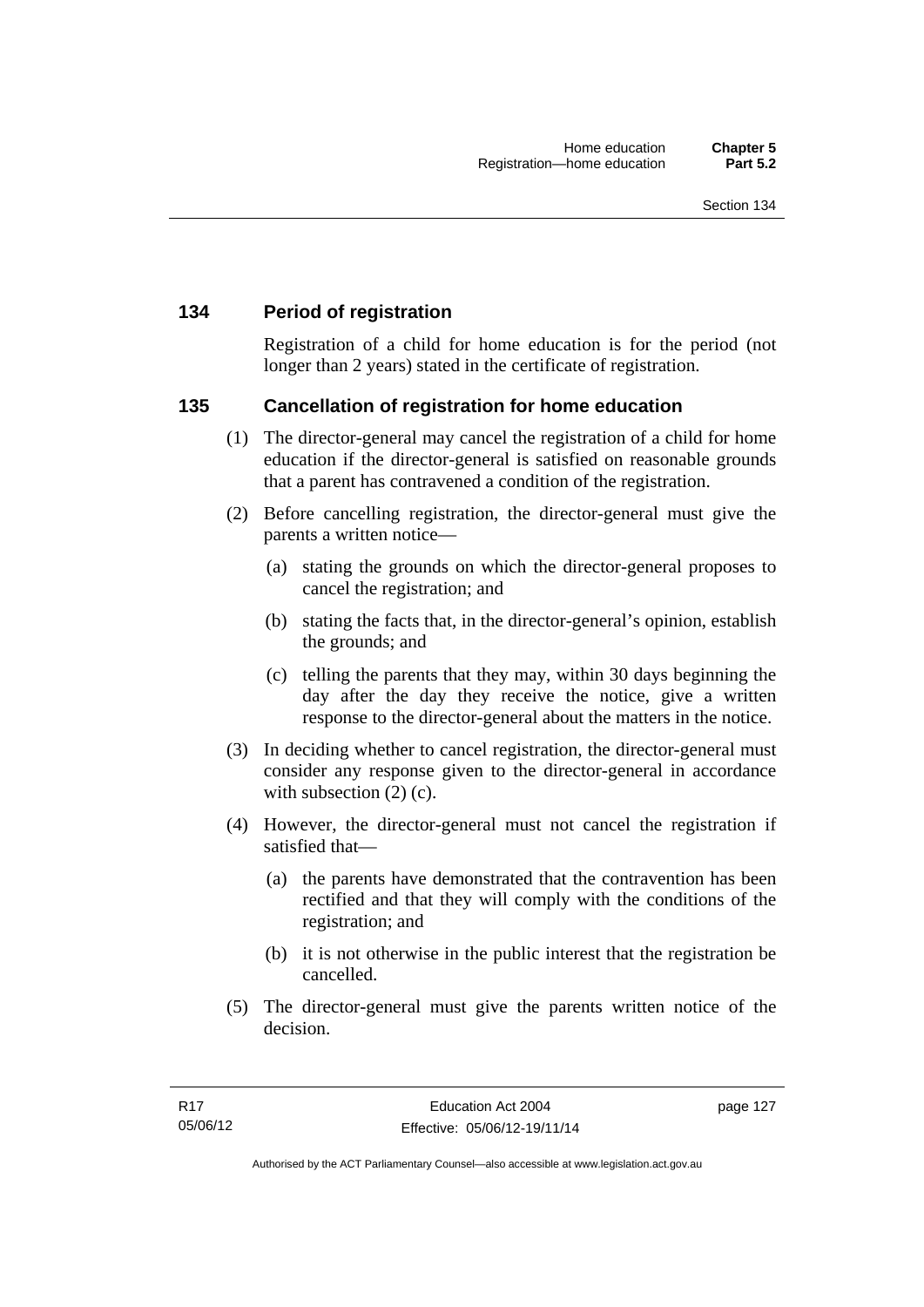(6) Cancellation of registration takes effect on the day when notice of the cancellation is given to the parents or, if the notice states a later date of effect, that date.

#### **136 Certificate of registration for home education**

A certificate of registration for home education must state—

- (a) the name of the child registered for home education; and
- (b) the names of the child's parents; and
- (c) the address of the home base from which the home education will be carried out; and
- (d) the period of registration; and
- (e) the conditions of registration; and
- (f) any other particulars prescribed under the regulations.

#### **137 Renewal of registration for home education**

(1) The parents of a child who is registered for home education under this part may apply in writing to the director-general for renewal of the registration.

- (2) The application must be made at least the prescribed period before the registration ends.
- (3) The director-general may renew the registration of the child for home education for a period of not longer than 2 years if satisfied that the conditions for registration will be complied with.
- (4) In this section:

*prescribed period* means—

(a) 3 months; or

*Note* If a form is approved under s 154 for the application, the form must be used.

R17 05/06/12

Authorised by the ACT Parliamentary Counsel—also accessible at www.legislation.act.gov.au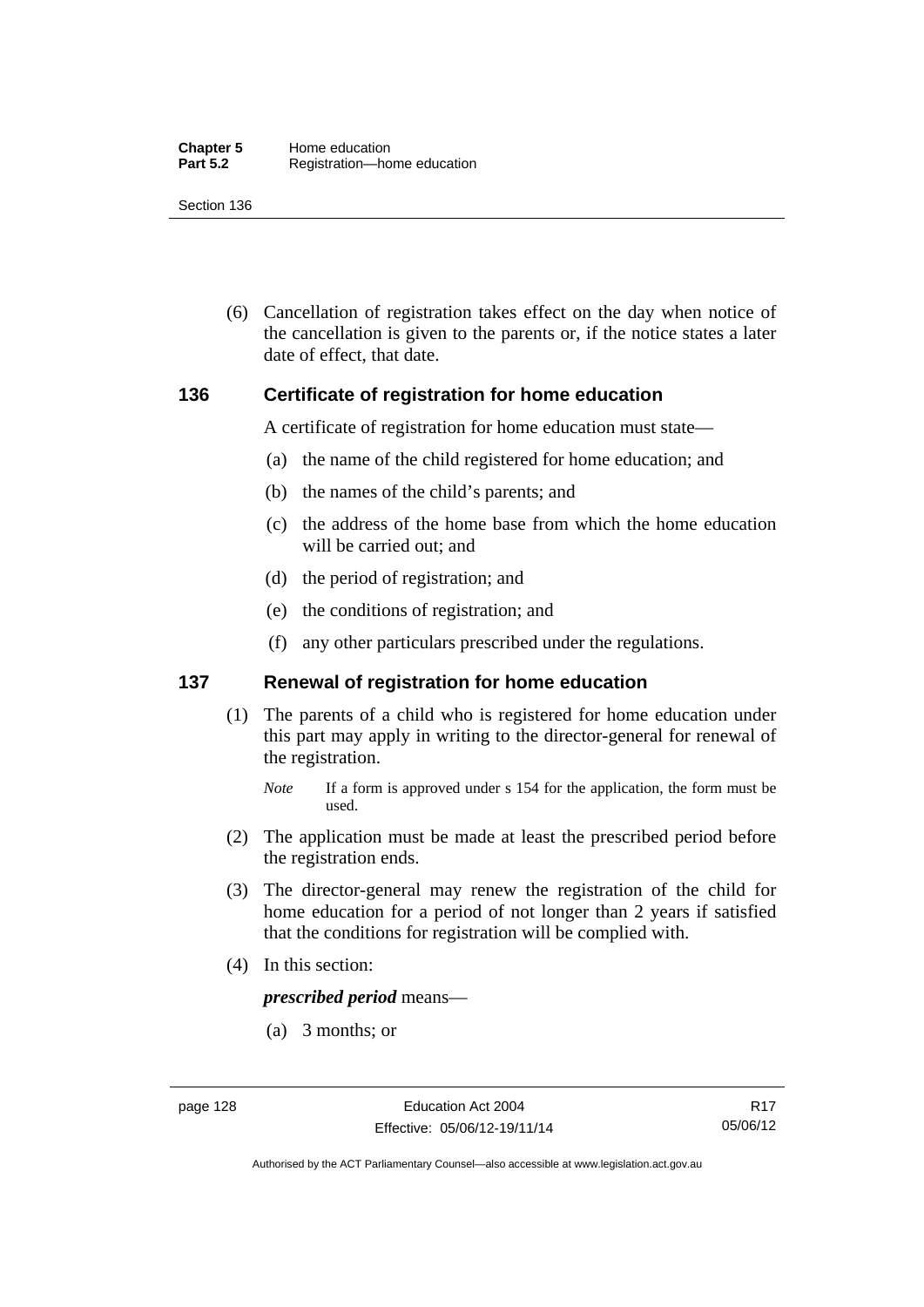(b) if the director-general approves a shorter period—that period.

# **138 Home education reports**

The parents of a child registered for home education must give the director-general a report about the educational progress of the child once every year.

## **139 Home education register**

The director-general must keep a register of children registered for home education.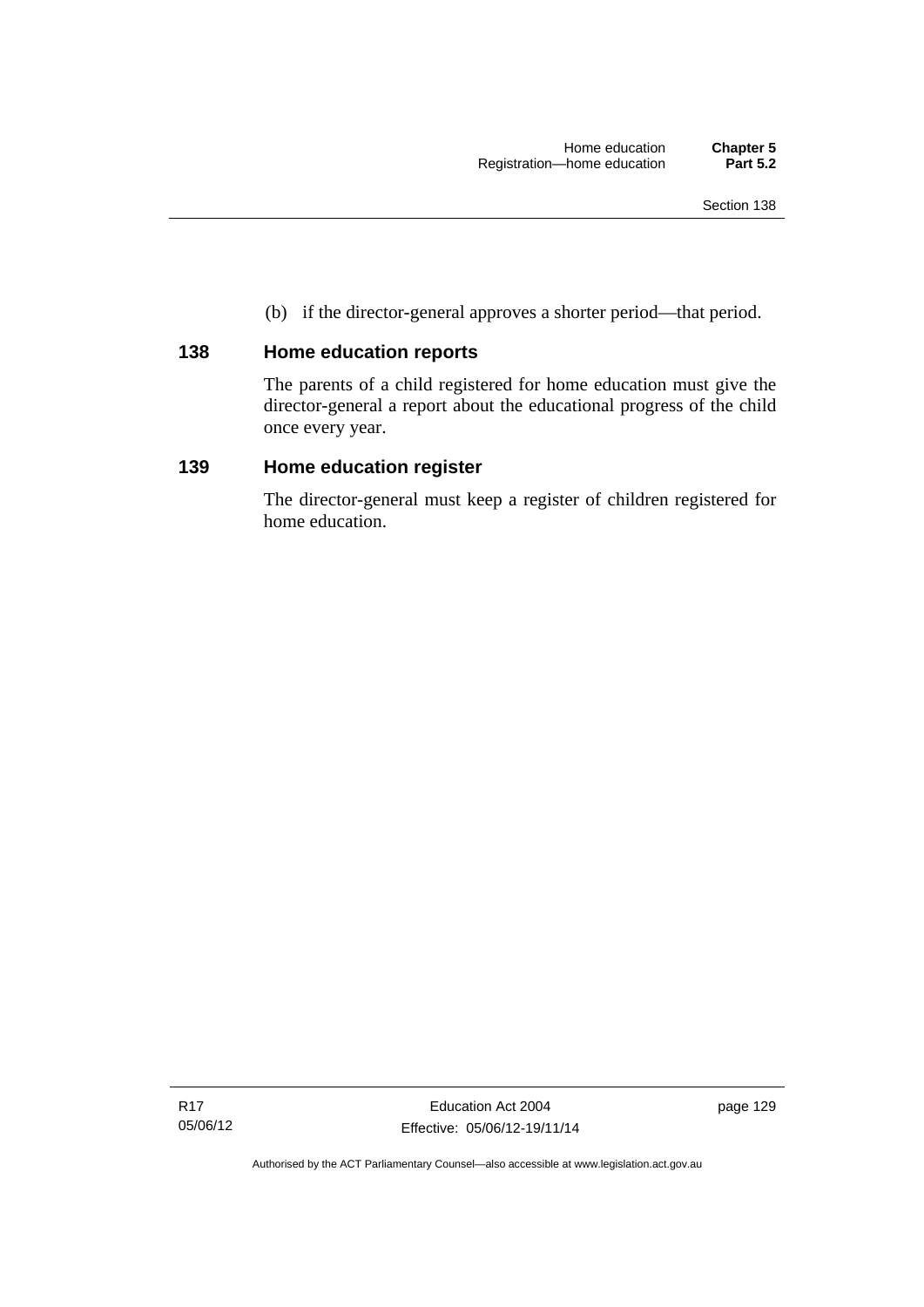# **Chapter 6 Miscellaneous**

# **Part 6.1 Notification and review of decisions**

#### **140 Definitions***—***pt 6.1**

In this part:

*decision-maker* means—

- (a) for an internally reviewable decision—a person mentioned in schedule 1, column 5 in relation to the decision; or
- (b) for a reviewable decision—
	- (i) the internal reviewer in relation to the decision; or
	- (ii) if the decision is made personally by the Minister or director-general—a person mentioned in schedule 1, column 5 in relation to the decision.

*internally reviewable decision* means a decision (other than a decision made personally by the Minister or director-general) mentioned in schedule 1, column 3 under a provision of this Act mentioned in column 2 in relation to the decision.

*internal reviewer*—see section 144 (1).

*internal review notice*—see the *[ACT Civil and Administrative](http://www.legislation.act.gov.au/a/2008-35)  [Tribunal Act 2008](http://www.legislation.act.gov.au/a/2008-35)*, section 67B (1).

*reviewable decision* means—

 (a) a decision of an internal reviewer in relation to an internally reviewable decision; or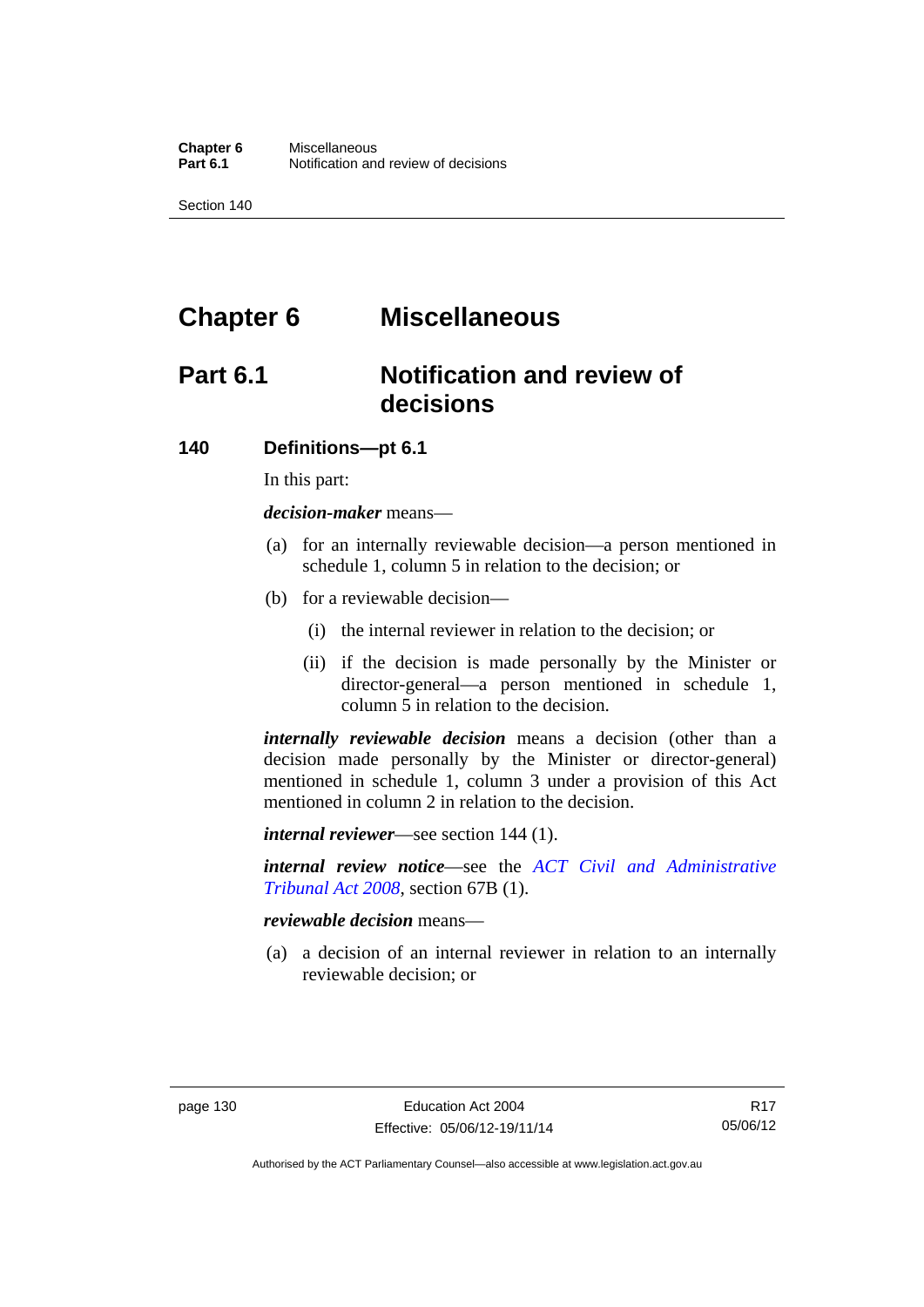(b) if a decision is made personally by the Minister or director-general—a decision mentioned in schedule 1, column 3 under a provision of this Act mentioned in column 2 in relation to the decision.

#### **141 Internal review notices**

If a decision-maker makes an internally reviewable decision, the decision-maker must give an internal review notice to each entity mentioned in schedule 1, column 4 in relation to the decision.

- *Note 1* The decision-maker must also take reasonable steps to give an internal review notice to any other person whose interests are affected by the decision (see *[ACT Civil and Administrative Tribunal Act 2008](http://www.legislation.act.gov.au/a/2008-35)*, s 67B).
- *Note 2* The requirements for internal review notices are prescribed under the *[ACT Civil and Administrative Tribunal Act 2008](http://www.legislation.act.gov.au/a/2008-35)*.

#### **142 Applications for internal review**

- (1) The following may apply to the decision-maker for review of an internally reviewable decision:
	- (a) an entity mentioned in schedule 1, column 4 in relation to the decision;
	- (b) any other person whose interests are affected by the decision.
- (2) The application must—
	- (a) be in writing; and
	- (b) state the applicant's name and address; and
	- (c) set out the applicant's reasons for making the application.
	- *Note* If a form is approved under s 154 for the application, the form must be used.
- (3) The application must be given to the decision-maker within—
	- (a) 28 days after the day the applicant is given the internal review statement; or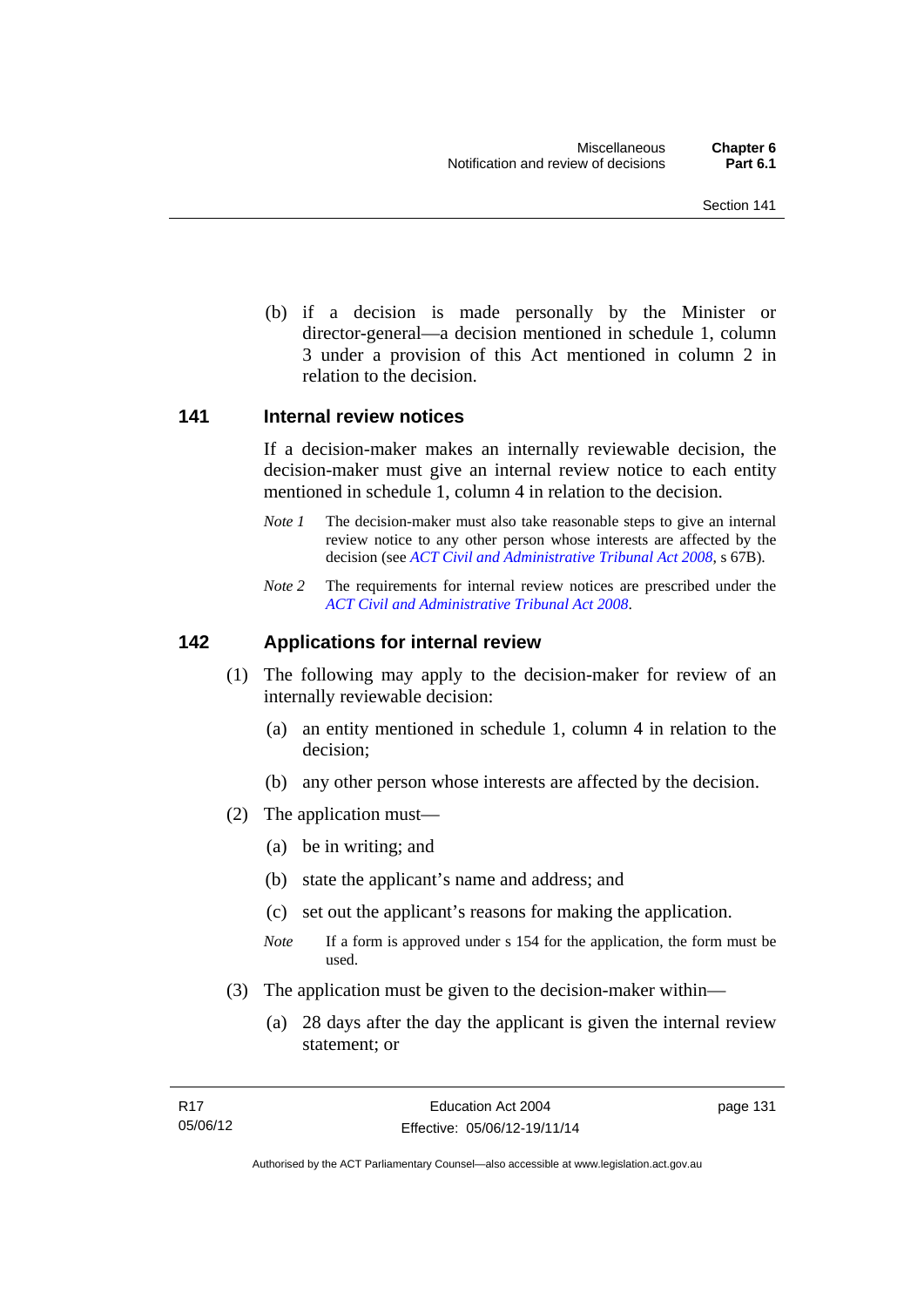(b) a longer period allowed by the internal reviewer before or after the end of the 28-day period.

#### **143 Applications not stay reviewable decisions**

Making an application for internal review of an internally reviewable decision does not affect the operation of the decision.

#### **144 Internal review**

- (1) If application is made for internal review of an internally reviewable decision, the decision-maker must arrange for someone else (the *internal reviewer*) to review the decision.
- (2) The internal reviewer must, within 28 days after the decision-maker receives the application for internal review—
	- (a) confirm the decision; or
	- (b) vary the decision; or
	- (c) set aside the decision and substitute its own decision.
- (3) If the decision is not varied or set aside within the 28-day period, the decision is taken to have been confirmed by the internal reviewer.

#### **145 Reviewable decision notices**

If a decision-maker makes a reviewable decision, the decision-maker must give a reviewable decision notice to—

 (a) for a decision in relation to an internally reviewable decision each entity that is given an internal review notice; or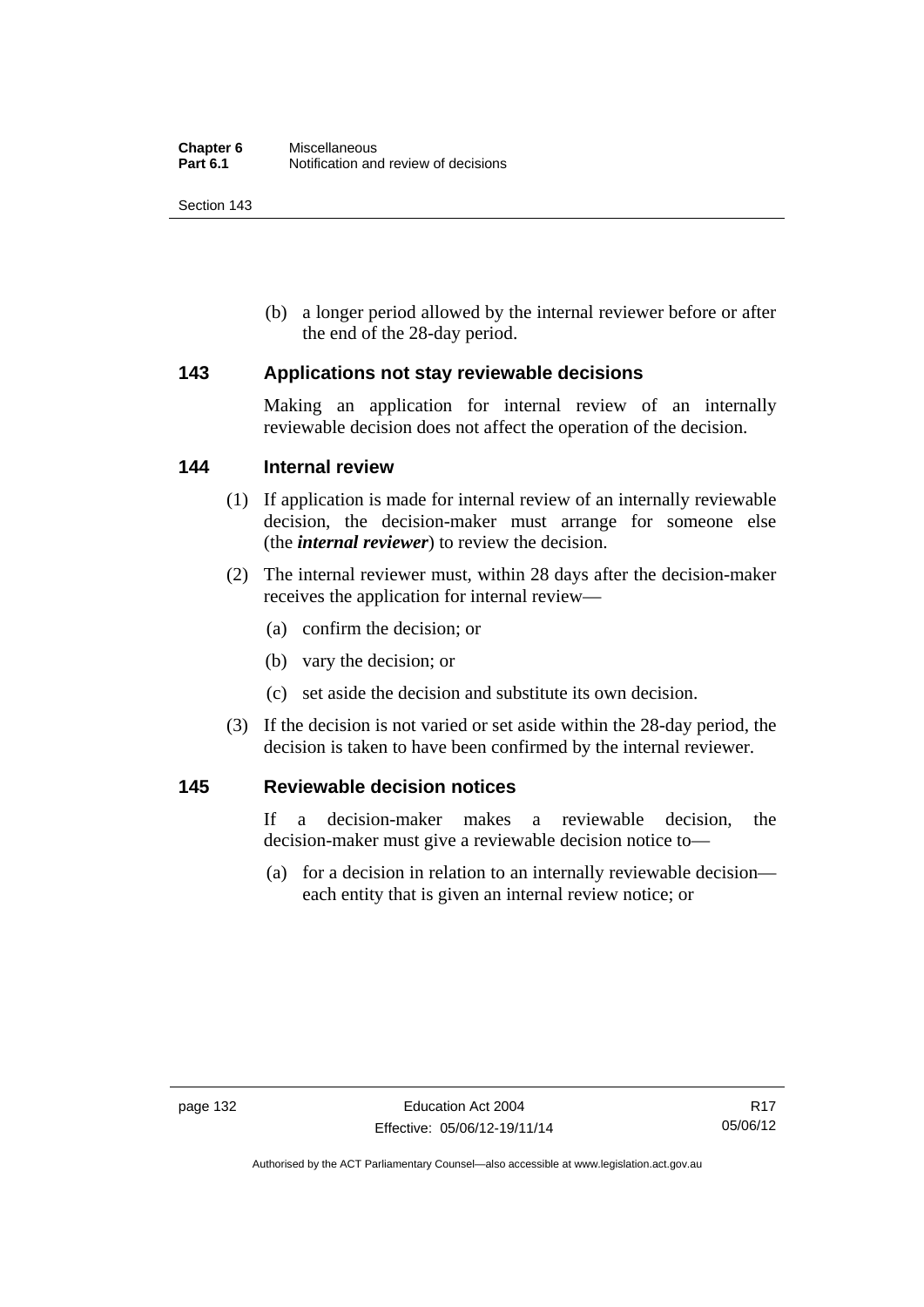- (b) for a decision made personally by the Minister or director-general—each entity mentioned in schedule 1, column 4 in relation to the decision.
- *Note 1* The decision-maker must also take reasonable steps to give a reviewable decision notice to anyone whose interests are affected by the decision (see *[ACT Civil and Administrative Tribunal Act 2008](http://www.legislation.act.gov.au/a/2008-35)*, s 67A).
- *Note 2* The requirements for reviewable decision notices are prescribed under the *[ACT Civil and Administrative Tribunal Act 2008](http://www.legislation.act.gov.au/a/2008-35)*.

# **145A Applications to ACAT**

The following may apply to the ACAT for review of a reviewable decision:

- (a) an entity mentioned in schedule 1, column 4;
- (b) any other person whose interests are affected by the decision.
- *Note* If a form is approved under the *[ACT Civil and Administrative Tribunal](http://www.legislation.act.gov.au/a/2008-35)  [Act 2008](http://www.legislation.act.gov.au/a/2008-35)* for the application, the form must be used.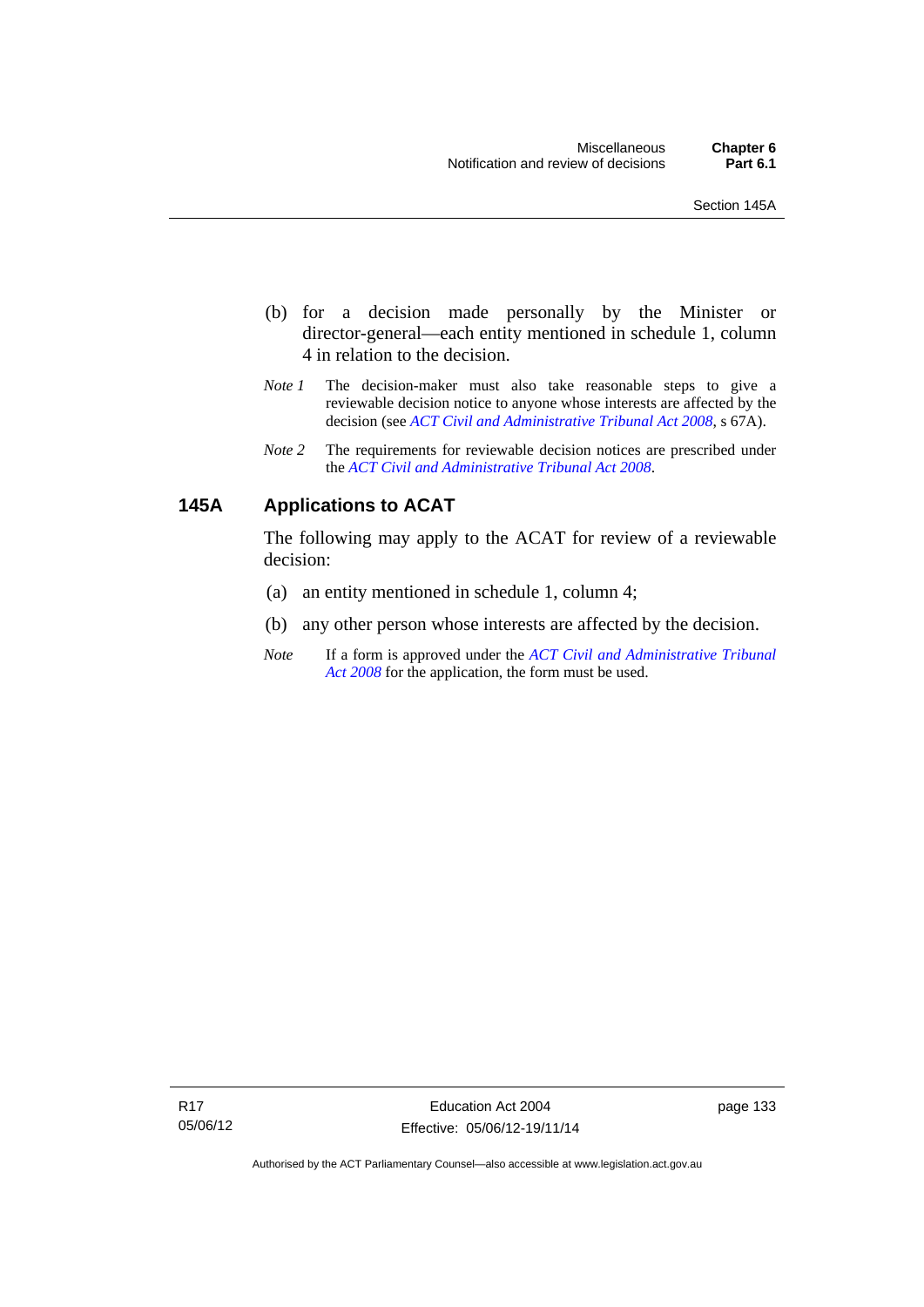**Chapter 6** Miscellaneous<br>**Part 6.2** Other provision **Other provisions** 

Section 146A

# **Part 6.2 Other provisions**

## **146A Student transfer register**

- (1) The director-general must establish procedures for recording the transfer of students between schools in the ACT.
- (2) The principal of a school must comply with any procedures for recording the transfer of students to and from the school that the director-general—
	- (a) establishes under subsection (1); and
	- (b) notifies to the principal.
- (3) In this section:

*school* means a government school or non-government school.

## **147 Offences on school premises**

(1) A person must not trespass on school premises.

Maximum penalty: 5 penalty units.

 (2) A person commits an offence if the person behaves in an offensive or disorderly way on school premises.

Maximum penalty: 10 penalty units.

- (3) A person commits an offence if the person—
	- (a) is on school premises; and
	- (b) is directed to leave the premises by a police officer, the principal of the school or a person authorised by the principal; and
	- (c) fails to leave the premises in accordance with the direction.

Maximum penalty: 10 penalty units.

R17 05/06/12

Authorised by the ACT Parliamentary Counsel—also accessible at www.legislation.act.gov.au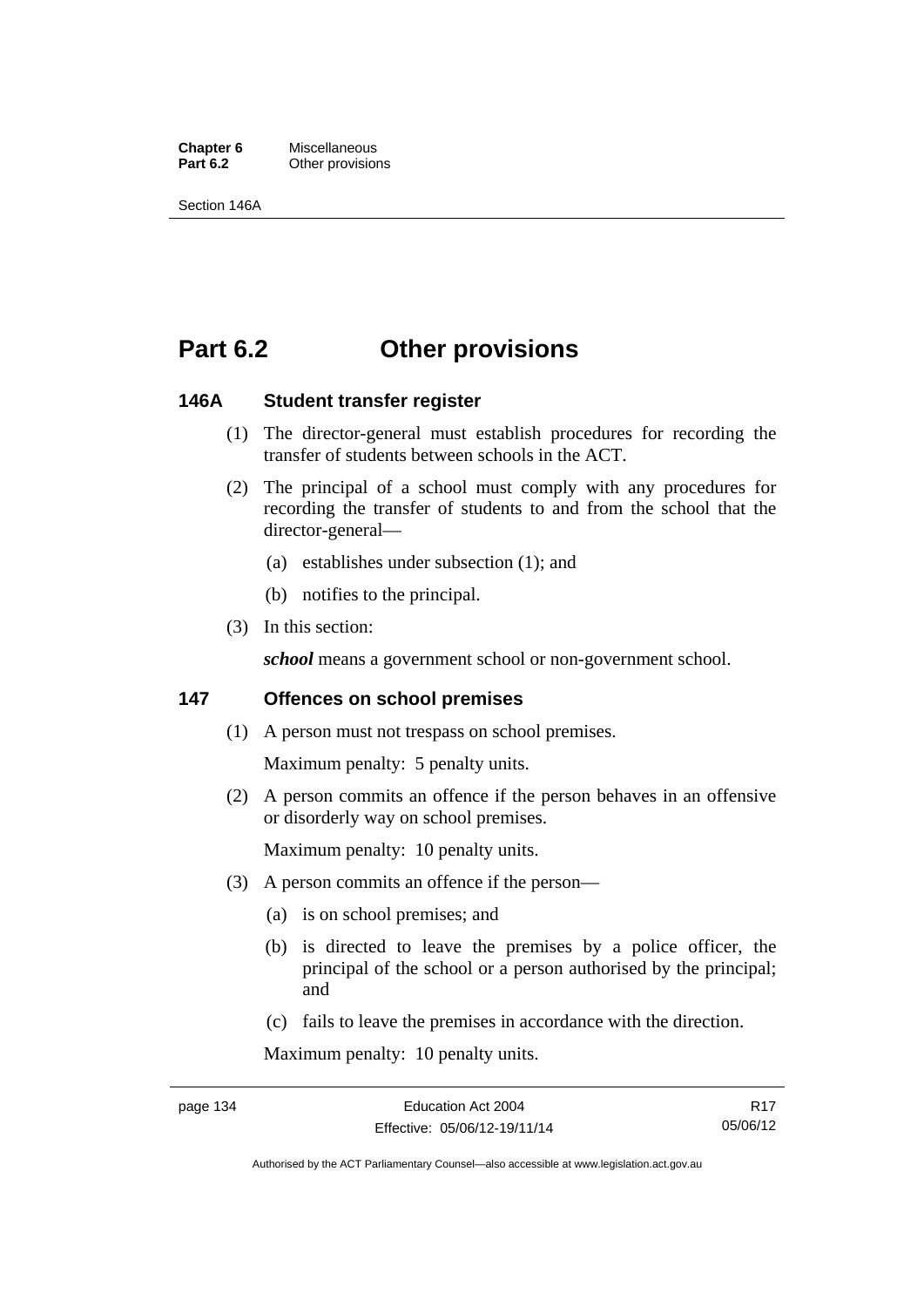- (4) An offence against this section is a strict liability offence.
- (5) In this section:

*school premises* means land (including any building or structure on the land) occupied by a school.

# **148 Obligations on parents**

- (1) For this Act, if an obligation is expressed to apply to the parents of a child it is sufficient for any parent of the child to carry out the obligation.
- (2) For this Act, if an obligation is expressed to apply to the parents of a child and no parent carries out the obligation, each parent is liable for the failure to carry out the obligation.

# **149 Notification of parents**

For this Act, if notice is required to be given to the parents of a child or student, or there is an obligation to ask or tell the parents of a child or student something, it is sufficient if a parent of the child or student is given notice or asked or told the thing.

# **150 Minister may grant scholarships etc**

- (1) The Minister may give bursaries, exhibitions, free places, prizes, scholarships or other forms of assistance or reward to be used for—
	- (a) the benefit of a student at a government school, or at a college or university in the ACT; or
	- (b) the benefit of a government school, or a college or university in the ACT; or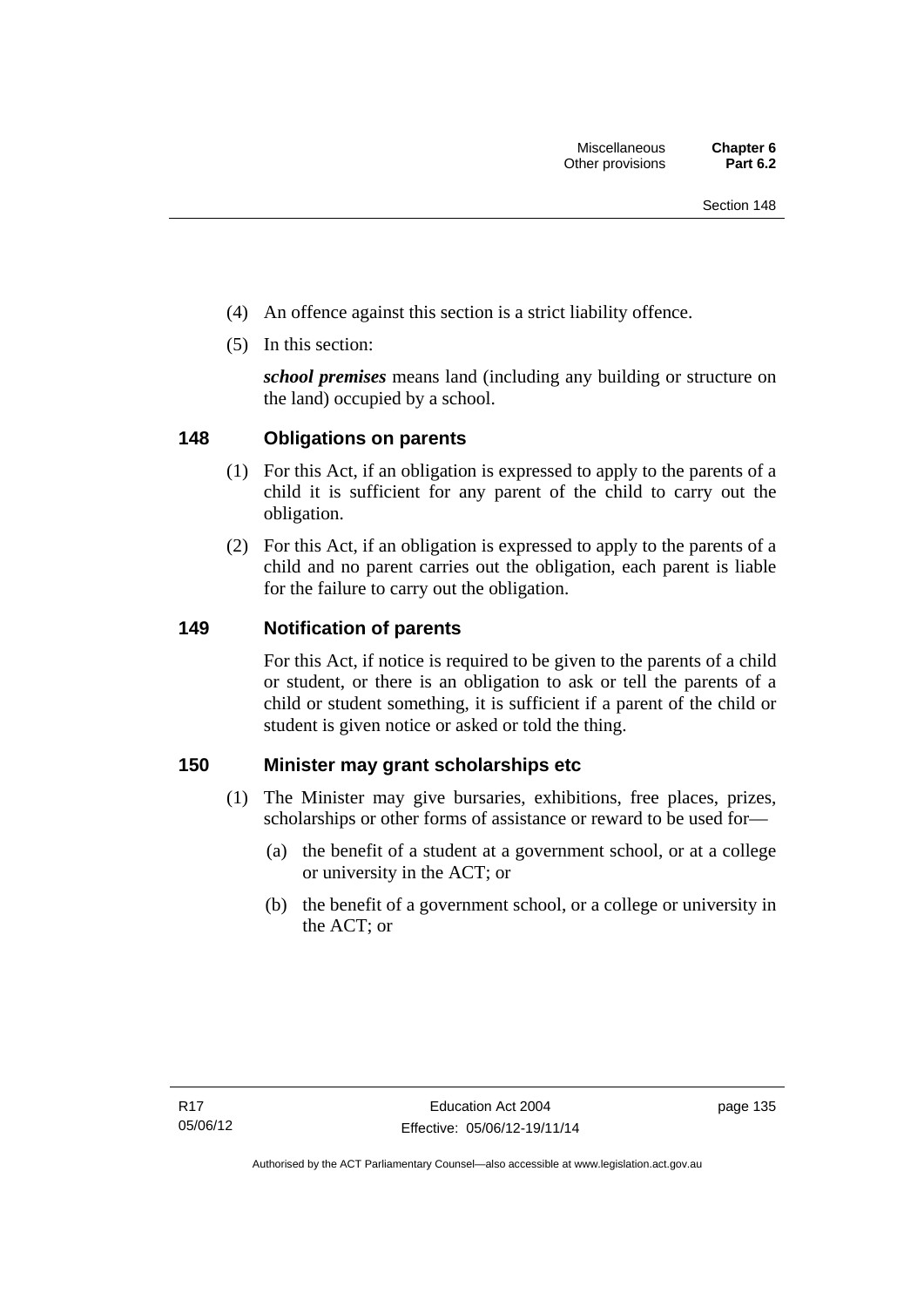Section 151

(c) a child registered for home education in the ACT.

## **Example for par (b)**

a fund to provide for a teacher with particular skills to teach at a particular government school

- *Note* An example is part of the Act, is not exhaustive and may extend, but does not limit, the meaning of the provision in which it appears (see [Legislation Act,](http://www.legislation.act.gov.au/a/2001-14) s 126 and s 132).
- (2) To remove any doubt, this section does not appropriate public money.

# **151 Gifts and donations**

- (1) This section applies if the Minister is satisfied that a condition attached to, or a purpose of, a gift or bequest of property to the Territory on trust for educational purposes (the *original trust*) is inappropriate, impracticable, or impossible to comply with.
- (2) The Minister may declare the property the subject of the original trust is subject to another trust.
- (3) The declaration must state the purposes of the other trust.
- (4) In making the declaration, the Minister must ensure that the property is dealt with as nearly as is practicable for the purposes for which it was held immediately before the declaration, except so far as it is inappropriate, impracticable, or impossible to do so.
- (5) When the declaration commences, the original trust ceases and the property is taken to be held by the Territory in trust for the purposes stated in the declaration.
- (6) A declaration is a notifiable instrument.

*Note* A notifiable instrument must be notified under the [Legislation Act](http://www.legislation.act.gov.au/a/2001-14).

# **152 Education trust fund**

 (1) The Minister must keep and administer a fund called the education trust fund.

R17 05/06/12

Authorised by the ACT Parliamentary Counsel—also accessible at www.legislation.act.gov.au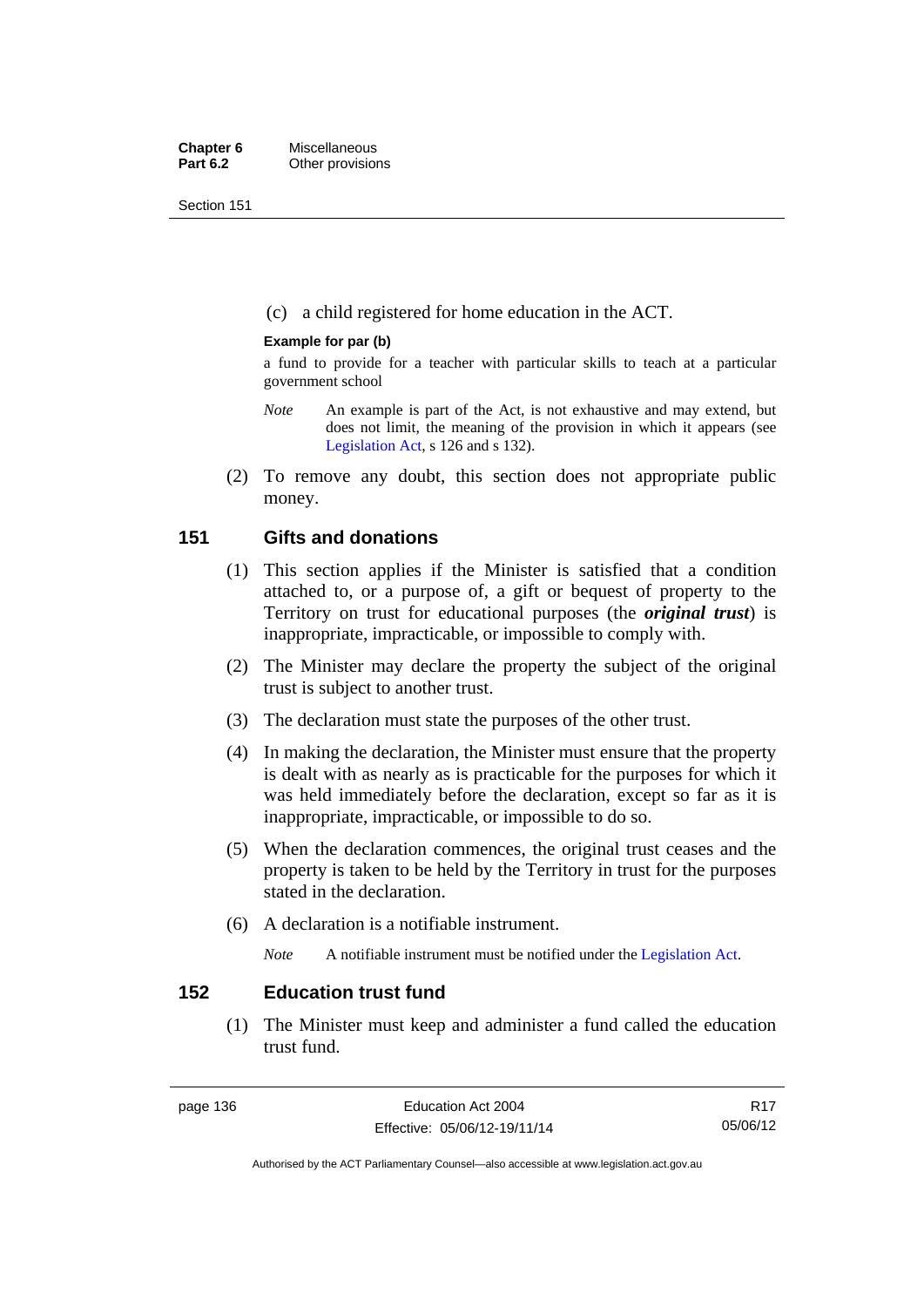- (2) The assets of the fund may only be used in accordance with this section.
- (3) The director-general must open and maintain under the *[Financial](http://www.legislation.act.gov.au/a/1996-22)  [Management Act 1996](http://www.legislation.act.gov.au/a/1996-22)*, section 51 (Directorate trust banking accounts) a trust account with an authorised deposit-taking institution (the *education trust account*) to be used only for the fund.
- (4) The account consists of—
	- (a) money held by the Territory in trust in relation to anything mentioned in section 150 (Minister may grant scholarships etc); and
	- (b) any other money that may be lawfully paid into the fund.
- (5) The fund may be used only for the following purposes:
	- (a) promoting education;
	- (b) giving bursaries, exhibitions, free places, prizes, scholarships or other forms of assistance or reward for a benefit mentioned in section 150;
	- (c) any other purpose prescribed under the regulations.

# **153 Notices of intention under former education Act to conduct schools at additional educational levels**

- (1) This section applies in relation to a school if—
	- (a) before 27 November 2003, a person gave the registrar a notice of intention under the [former education Act](http://www.legislation.act.gov.au/a/1937-25/default.asp), section 22 (1) (Provisional registration) in relation to the school; and
	- (b) the notice related to the conduct of the school at an additional educational level; and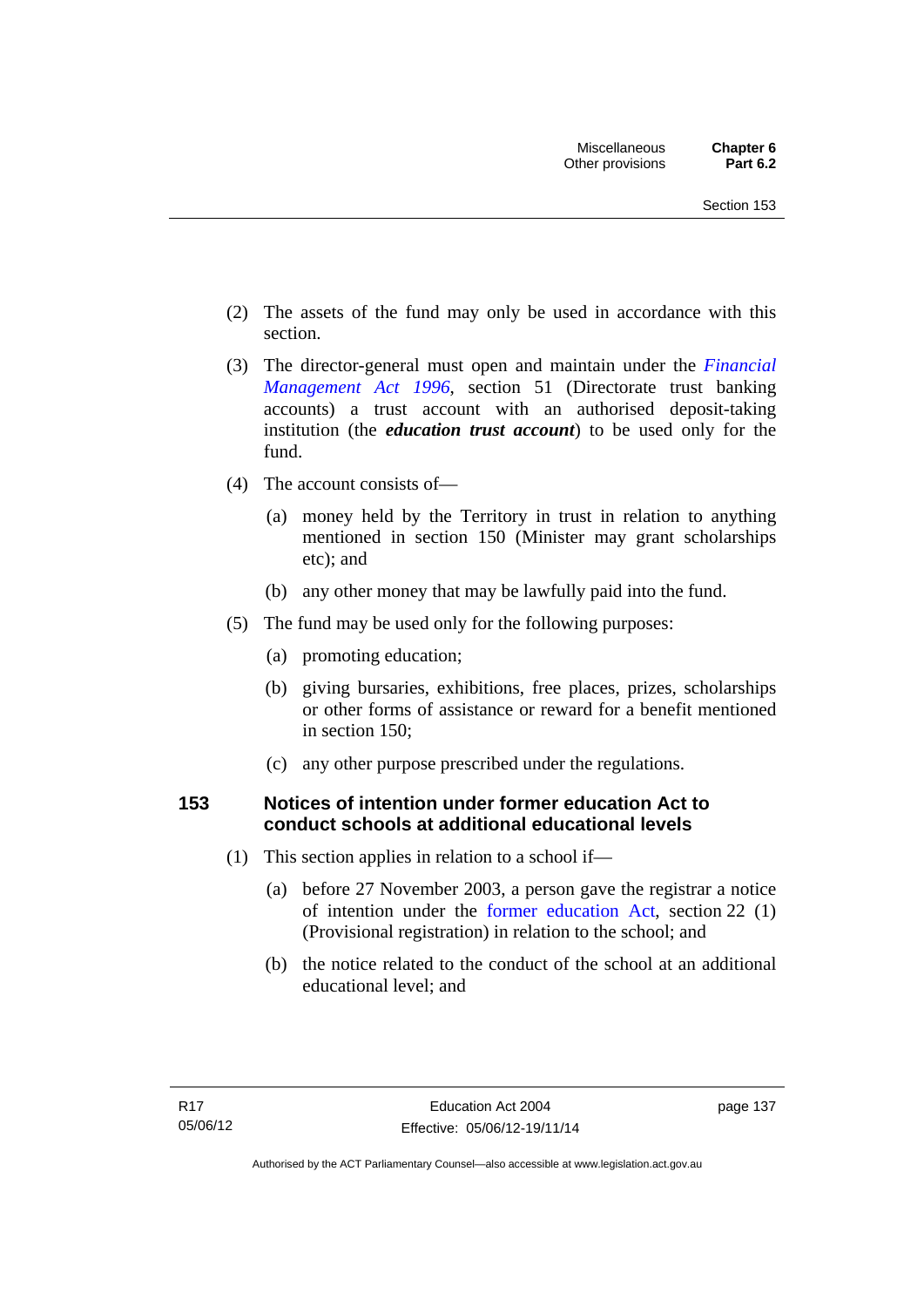Section 153A

- (c) the school was registered under the [former education Act](http://www.legislation.act.gov.au/a/1937-25/default.asp), section 23 immediately before the commencement of this section.
- (2) For section 89 (1) (a), the proprietor of the school is taken to have in-principle approval under section 84 to apply to operate the school at the additional educational level.
- (3) For section 89 (1) (c), and despite section 84 (8), the in-principle approval is taken to lapse on 31 December 2014.
- (4) In this section:

*former education Act* means the *[Education Act 1937](http://www.legislation.act.gov.au/a/1937-25)* (repealed).

*registrar*—see the [former education Act](http://www.legislation.act.gov.au/a/1937-25/default.asp), section 5.

(5) This section expires on 1 January 2015.

# **153A Evidence—certificate signed by principal etc**

- (1) This section applies in relation to a proceeding for an offence against this Act.
	- *Note* A reference to an Act includes a reference to the statutory instruments made or in force under the Act, including any regulation (see [Legislation Act,](http://www.legislation.act.gov.au/a/2001-14) s 104).
- (2) A certificate that appears to be signed by the principal of a government school, the principal of a non-government school, the person giving an approved educational course (government) or the person giving an approved educational course (non-government) and that states any of the following matters, is evidence of the matters:
	- (a) that a stated child was or was not enrolled at the school or course;
	- (b) that a stated child did or did not attend the school or course.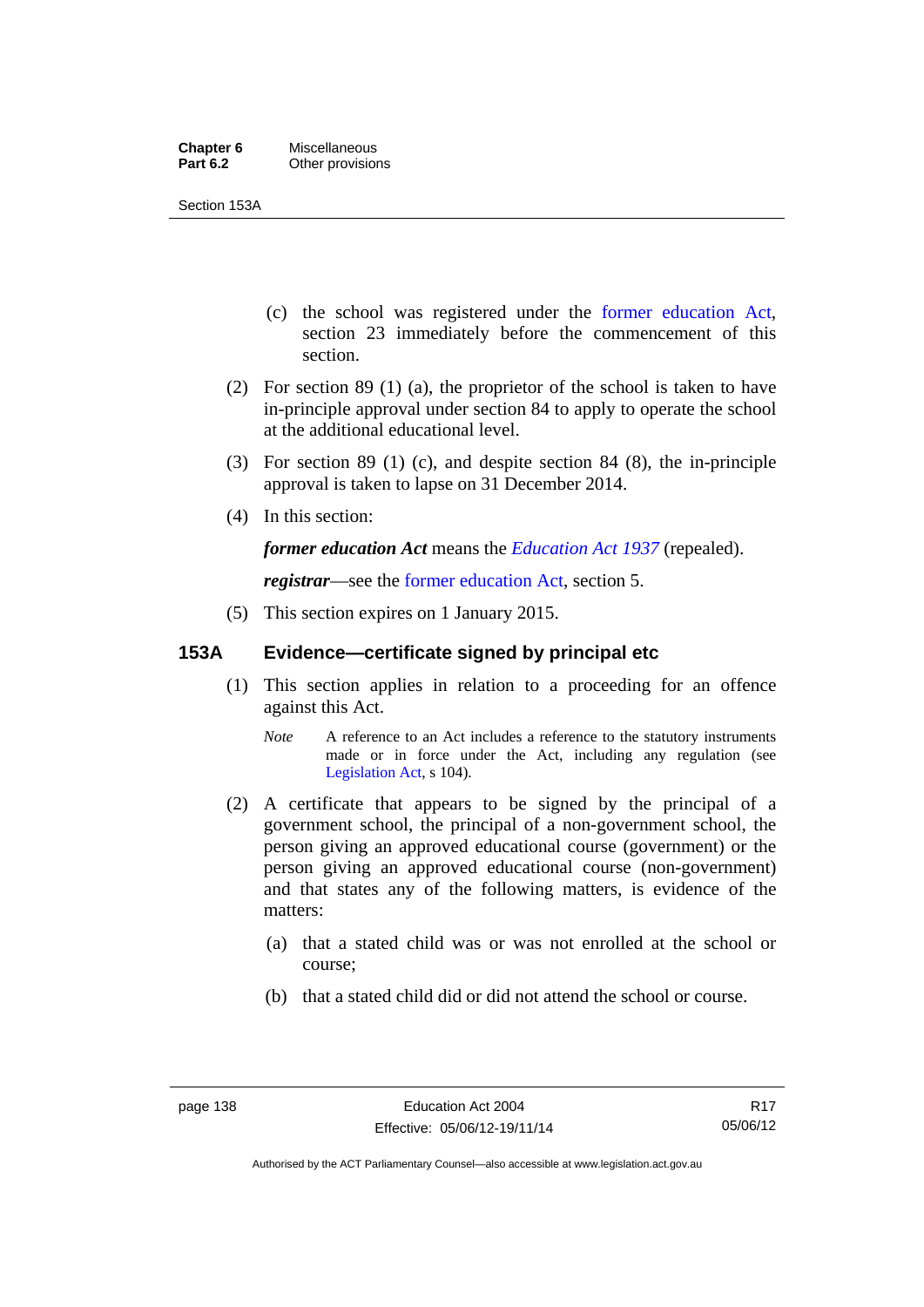- (3) A certificate that appears to be signed by the registrar (however described) of an education provider or training alternative provider and that states any of the following matters, is evidence of the matters:
	- (a) that a stated child was or was not enrolled with the provider;
	- (b) that a stated child did or did not attend the provider.
- (4) A certificate that appears to be signed by a child's employer or purported employer in relation to an employment alternative and that states any of the following matters, is evidence of the matters:
	- (a) that a stated child was or was not employed with the employer or purported employer;
	- (b) that a stated child worked for stated hours.
- (5) A certificate mentioned in this section may state a matter by reference to a date or period.

# **154 Approved forms**

- (1) The Minister may approve forms for this Act.
- (2) If the Minister approves a form for a particular purpose, the approved form must be used for that purpose.

*Note* For other provisions about forms, see [Legislation Act,](http://www.legislation.act.gov.au/a/2001-14) s 255.

- (3) An approved form is a notifiable instrument.
	- *Note* A notifiable instrument must be notified under the [Legislation Act](http://www.legislation.act.gov.au/a/2001-14).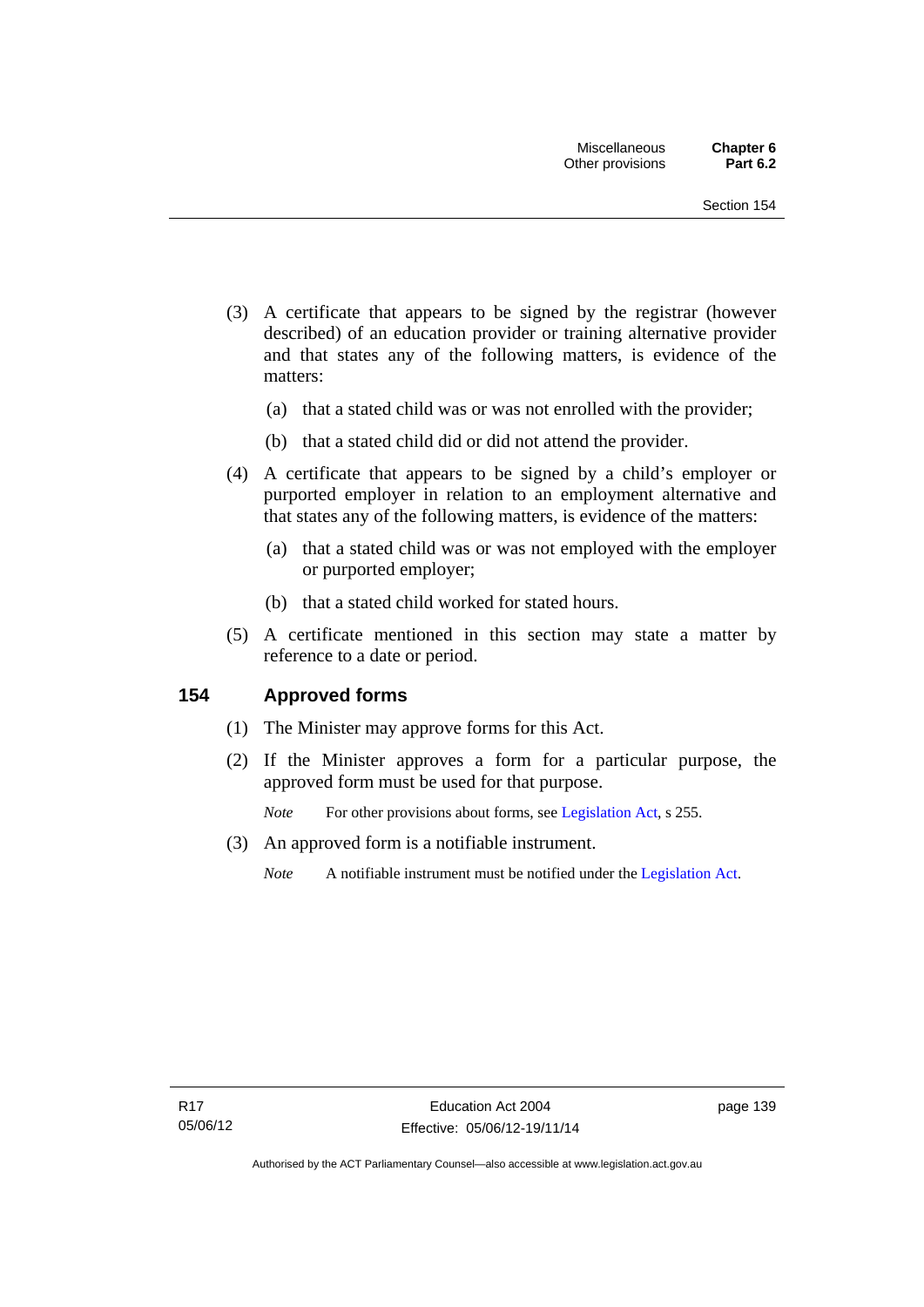## **Chapter 6** Miscellaneous<br>**Part 6.2** Other provision **Other provisions**

Section 155

# **155 Regulation-making power**

- (1) The Executive may make regulations for this Act.
	- *Note* Regulations must be notified, and presented to the Legislative Assembly, under the [Legislation Act](http://www.legislation.act.gov.au/a/2001-14).
- (2) The regulations may also prescribe offences for contraventions of the regulations and prescribe maximum penalties of not more than 10 penalty units for offences against the regulations.

page 140 Education Act 2004 Effective: 05/06/12-19/11/14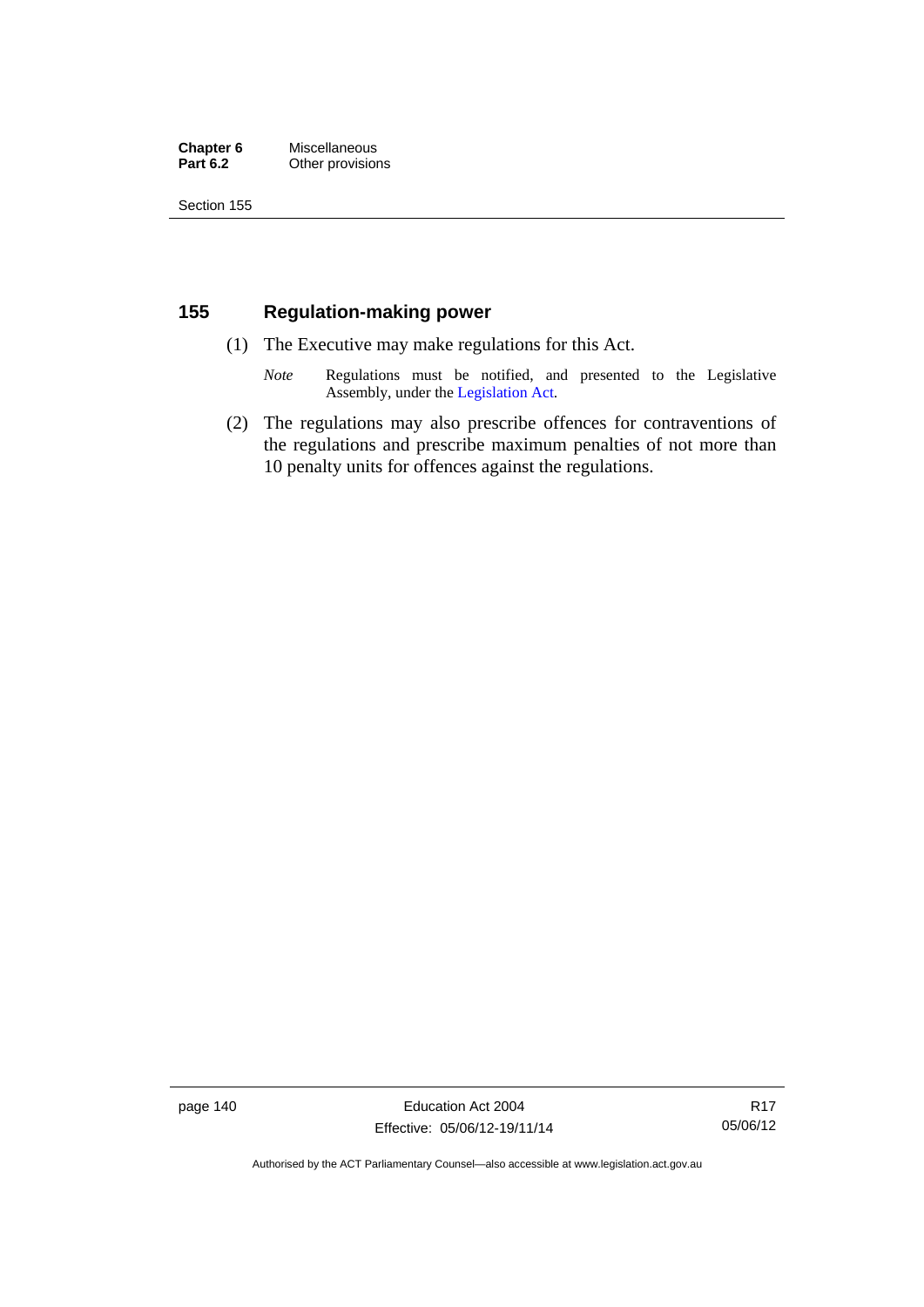# **Schedule 1 Reviewable decisions**

(see pt 6.1)

| column 1<br>item | column <sub>2</sub><br>section | column 3<br>decision                                                                                                                              | column 4<br>entity | column 5<br>decision-maker |
|------------------|--------------------------------|---------------------------------------------------------------------------------------------------------------------------------------------------|--------------------|----------------------------|
| 1                | 12A                            | issue exemption<br>certificate for<br>shorter period<br>than applied for                                                                          | applicant          | director-general           |
| $\overline{2}$   | 12A                            | issue exemption<br>certificate<br>exempting child<br>from full-time<br>participation<br>requirement-<br>participation<br>stated in<br>certificate | applicant          | director-general           |
| 3                | 12A                            | refuse to issue<br>exemption<br>certificate                                                                                                       | applicant          | director-general           |
| $\overline{4}$   | 12C                            | issue exemption<br>certificate subject<br>to condition                                                                                            | applicant          | director-general           |
| 5                | 13                             | revoke exemption<br>certificate                                                                                                                   | child's parents    | director-general           |
| 6                | 14A                            | issue approval<br>statement for<br>shorter period<br>than applied for                                                                             | applicant          | director-general           |

R17 05/06/12 page 141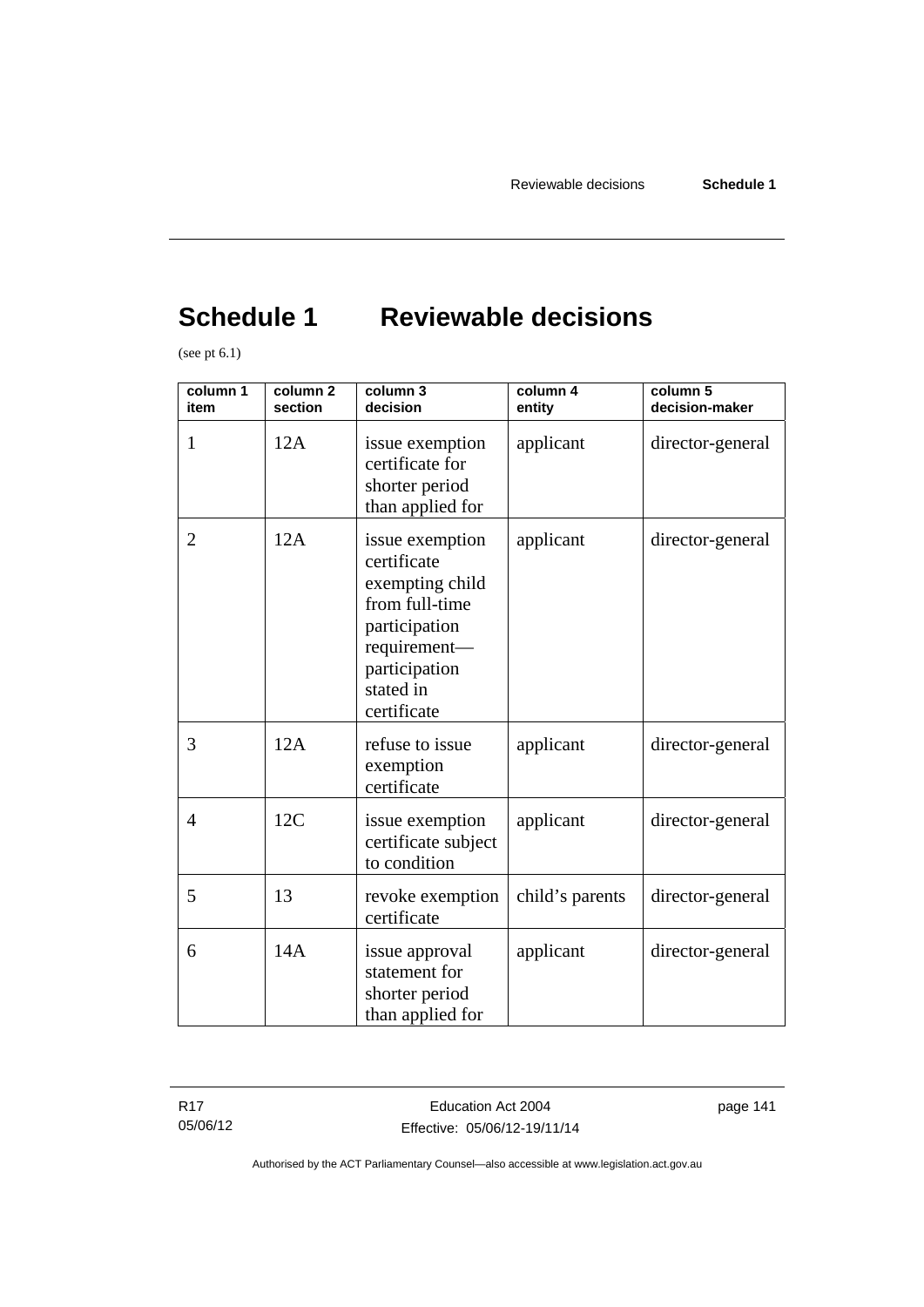## **Schedule 1** Reviewable decisions

| column 1<br>item | column <sub>2</sub><br>section | column 3<br>decision                                                                                                          | column 4<br>entity                                        | column 5<br>decision-maker |
|------------------|--------------------------------|-------------------------------------------------------------------------------------------------------------------------------|-----------------------------------------------------------|----------------------------|
| 7                | 14A                            | issue approval<br>statement<br>approving other<br>than full-time<br>participation-<br>participation<br>stated in<br>statement | applicant                                                 | director-general           |
| 8                | 14A                            | refuse to issue<br>approval<br>statement                                                                                      | applicant                                                 | director-general           |
| 9                | 14C(4)                         | issue approval<br>statement subject<br>to condition                                                                           | applicant                                                 | director-general           |
| 10               | 15A                            | revoke approval<br>statement                                                                                                  | child's parents                                           | director-general           |
| 11               | 36                             | suspend, transfer<br>or exclude<br>student                                                                                    | parents of<br>student                                     | director-general           |
| 12               | 84(5)                          | refuse to give in-<br>principle<br>approval                                                                                   | applicant for<br>in-principle<br>approval                 | Minister                   |
| 13               | 86(5)                          | direct registrar to<br>refuse to<br>provisionally<br>register<br>non-government<br>school                                     | applicant for<br>provisional<br>registration of<br>school | Minister                   |

page 142 **Education Act 2004** Effective: 05/06/12-19/11/14

R17 05/06/12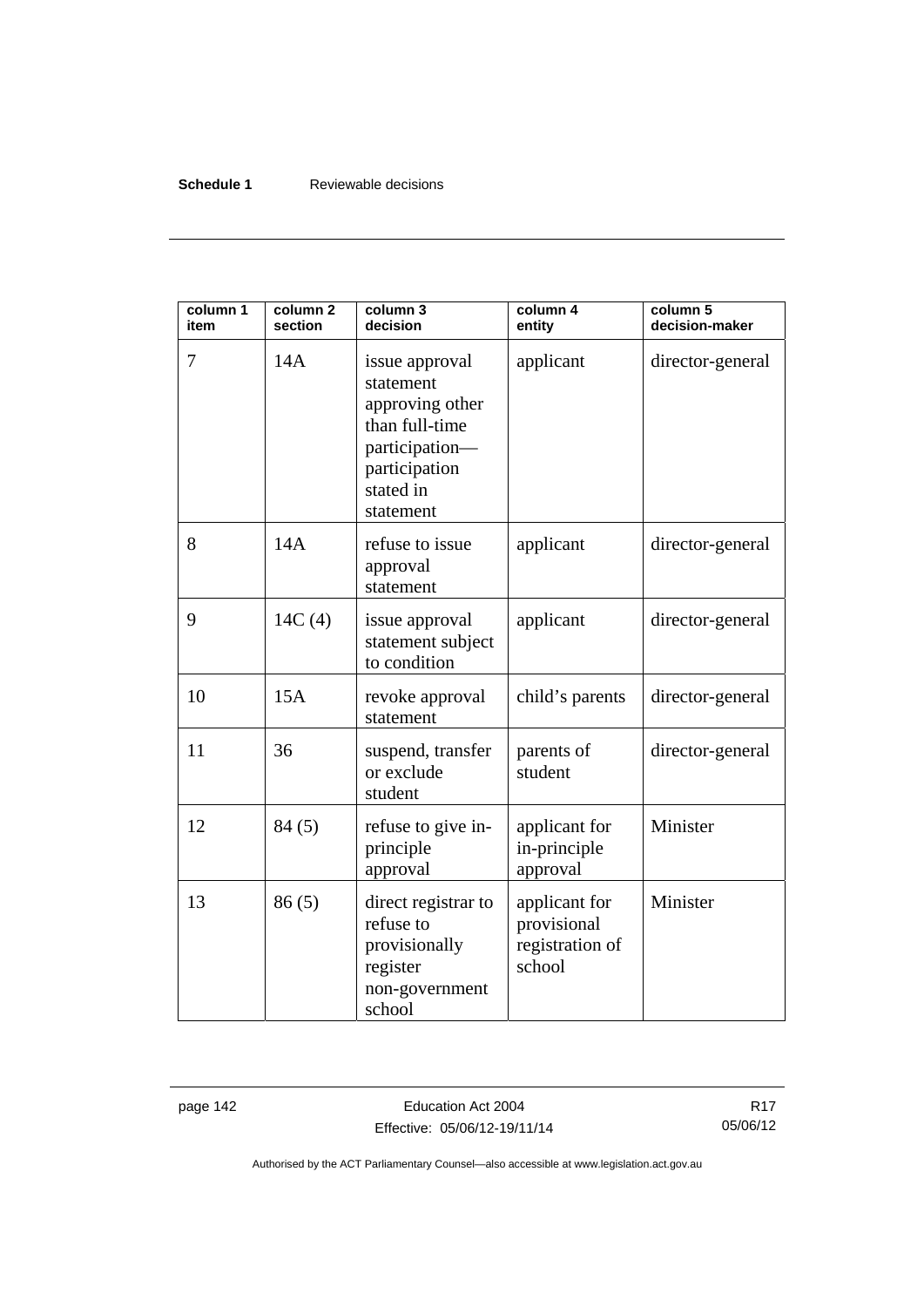| column 1<br>item | column <sub>2</sub><br>section | column 3<br>decision                                                                                           | column 4<br>entity                                                    | column 5<br>decision-maker |
|------------------|--------------------------------|----------------------------------------------------------------------------------------------------------------|-----------------------------------------------------------------------|----------------------------|
| 14               | 88(3)                          | direct registrar to<br>register<br>non-government<br>school for shorter<br>period than<br>applied for          | applicant for<br>registration of<br>school                            | Minister                   |
| 15               | 88(5)                          | direct registrar to<br>refuse to register<br>non-government<br>school                                          | applicant for<br>registration of<br>school                            | Minister                   |
| 16               | 88B (6)                        | direct registrar to<br>refuse to register<br>non-government<br>school at<br>additional<br>campus               | applicant for<br>registration of<br>additional<br>campus              | Minister                   |
| 17               | 90(6)                          | direct registrar to<br>refuse to register<br>non-government<br>school at<br>additional<br>educational level    | applicant of<br>registration at<br>additional<br>educational<br>level | Minister                   |
| 18               | 95(1)                          | direct registrar to<br>cancel<br>provisional<br>registration or<br>registration of<br>non-government<br>school | entity that has<br>registration<br>cancelled                          | Minister                   |

R17 05/06/12 page 143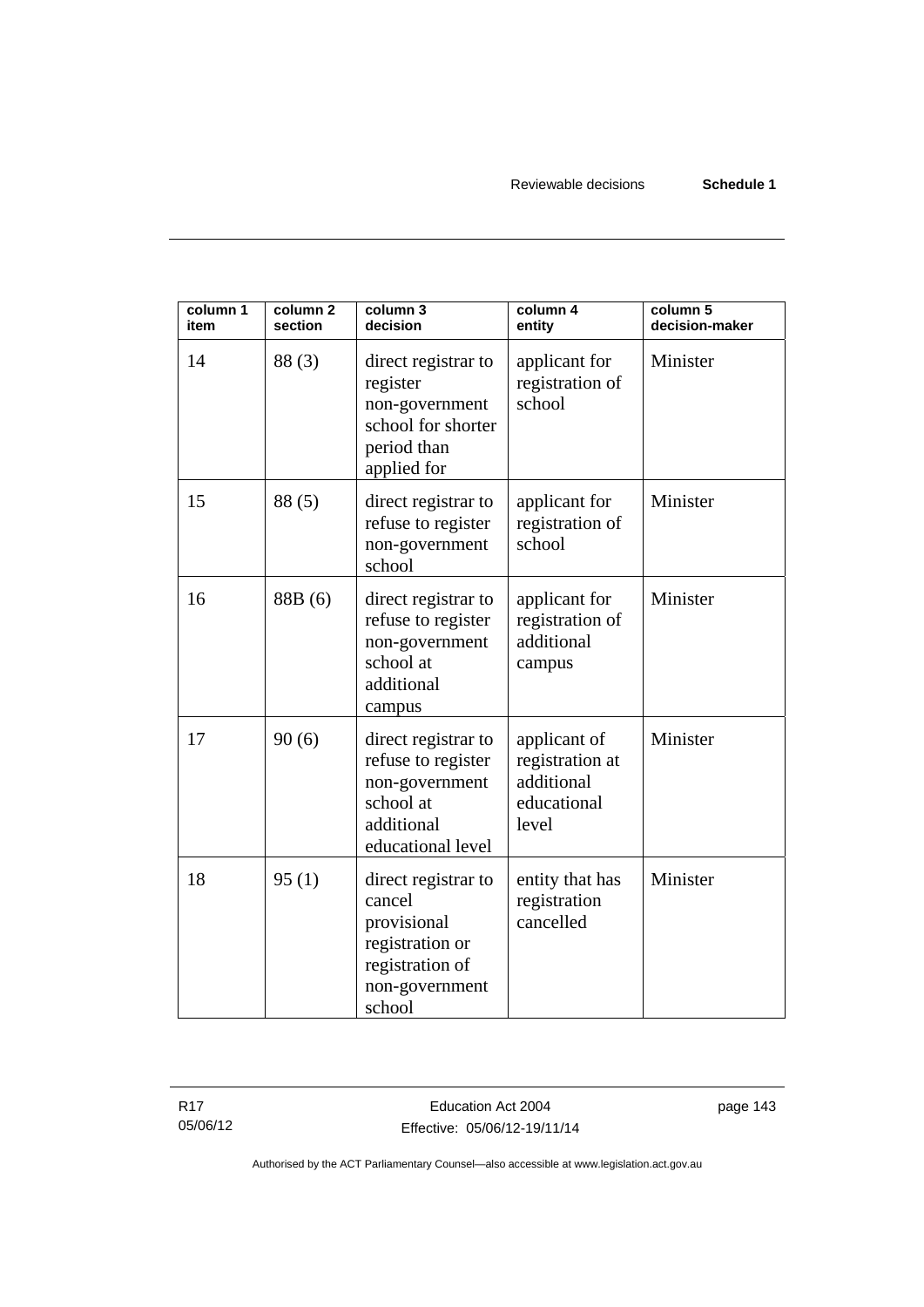## **Schedule 1** Reviewable decisions

| column 1<br>item | column <sub>2</sub><br>section | column 3<br>decision                                                                                                         | column 4<br>entity                          | column 5<br>decision-maker |
|------------------|--------------------------------|------------------------------------------------------------------------------------------------------------------------------|---------------------------------------------|----------------------------|
| 19               | 97(3)                          | direct registrar to<br>renew<br>registration of<br>non-government<br>school for shorter<br>period than<br>period applied for | applicant for<br>renewal of<br>registration | Minister                   |
| 20               | 97(5)                          | direct registrar to<br>refuse to renew<br>registration of<br>non-government<br>school                                        | applicant for<br>renewal of<br>registration | Minister                   |
| 21               | 131(3)                         | refuse to register<br>child for home<br>education                                                                            | parents of child                            | director-general           |
| 22               | 131(3)                         | register child for<br>home education<br>for less than 2<br>years                                                             | parents of child                            | director-general           |
| 23               | 135(1)                         | cancel<br>registration of<br>child for home<br>education                                                                     | parents of child                            | director-general           |
| 24               | 137(3)                         | refuse to renew<br>registration of<br>child for home<br>education                                                            | parents of child                            | director-general           |

page 144 **Education Act 2004** Effective: 05/06/12-19/11/14

R17 05/06/12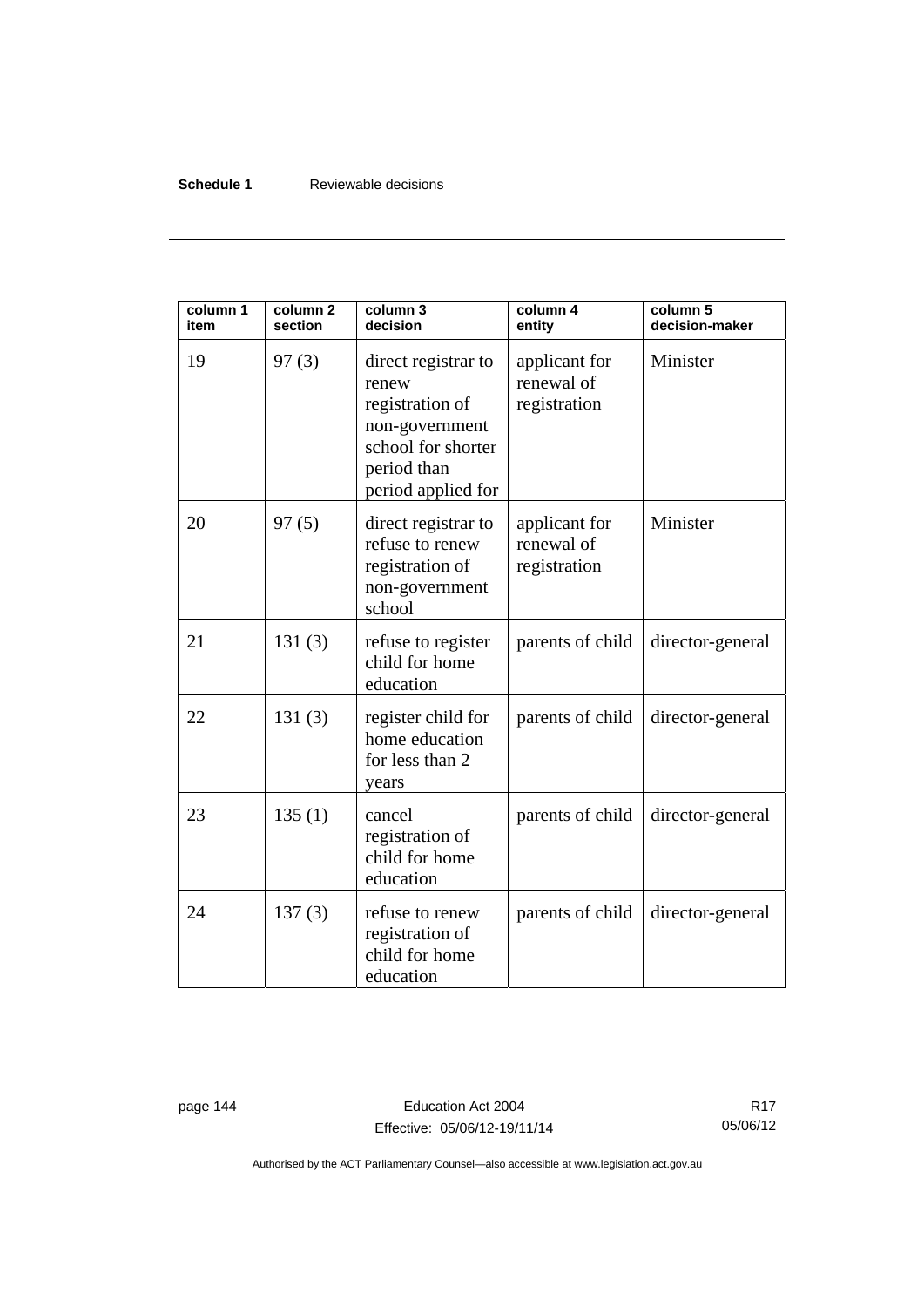| column 1 | column 2 | column 3                                                                                                    | column 4         | column 5         |
|----------|----------|-------------------------------------------------------------------------------------------------------------|------------------|------------------|
| item     | section  | decision                                                                                                    | entity           | decision-maker   |
| 25       | 137(3)   | renew<br>registration of<br>child for home<br>education for<br>shorter period<br>than period<br>applied for | parents of child | director-general |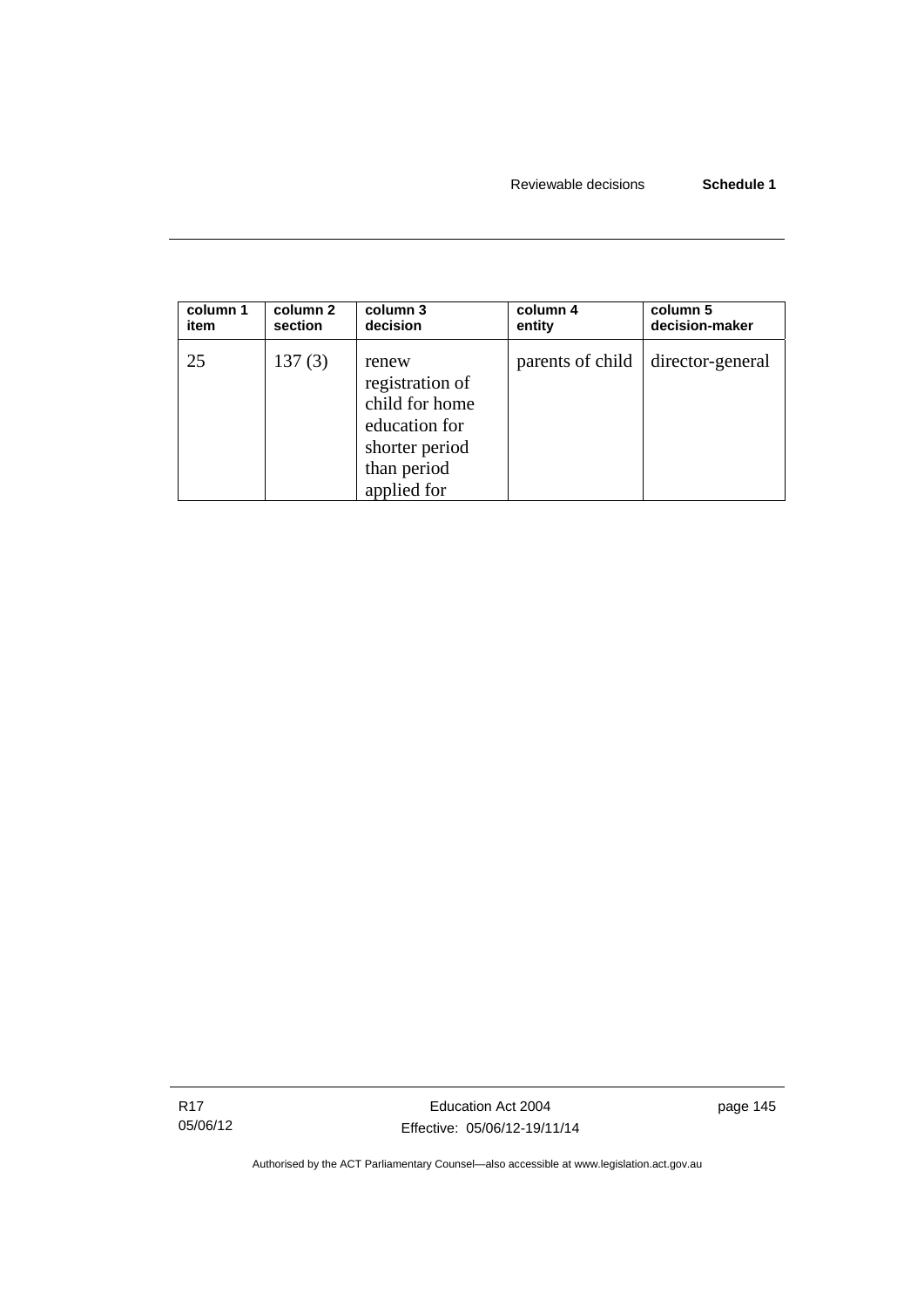**Dictionary** 

# **Dictionary**

(see s 3)

*Note 1* The [Legislation Act](http://www.legislation.act.gov.au/a/2001-14) contains definitions and other provisions relevant to this Act.

*Note 2* For example, the [Legislation Act,](http://www.legislation.act.gov.au/a/2001-14) dict, pt 1 defines the following terms:

- $\bullet$  ACAT
- **ACT**
- administrative unit
- appoint
- Australian citizen
- child
- contravene
- daily newspaper
- director-general (see s 163)
- exercise
- fail
- financial year
- foreign country
- function
- reviewable decision notice
- State.

## *appointed member*—

- (a) for the school board of a government school, other than a small school, a school-related institution or another school to which section 43 (Composition of school boards of school-related institutions and other schools in special circumstances) applies—see section 41 (Composition of school boards generally); or
- (b) for the school board of a small school, other than a school to which section 43 (Composition of school boards of schoolrelated institutions and other schools in special circumstances)

R17 05/06/12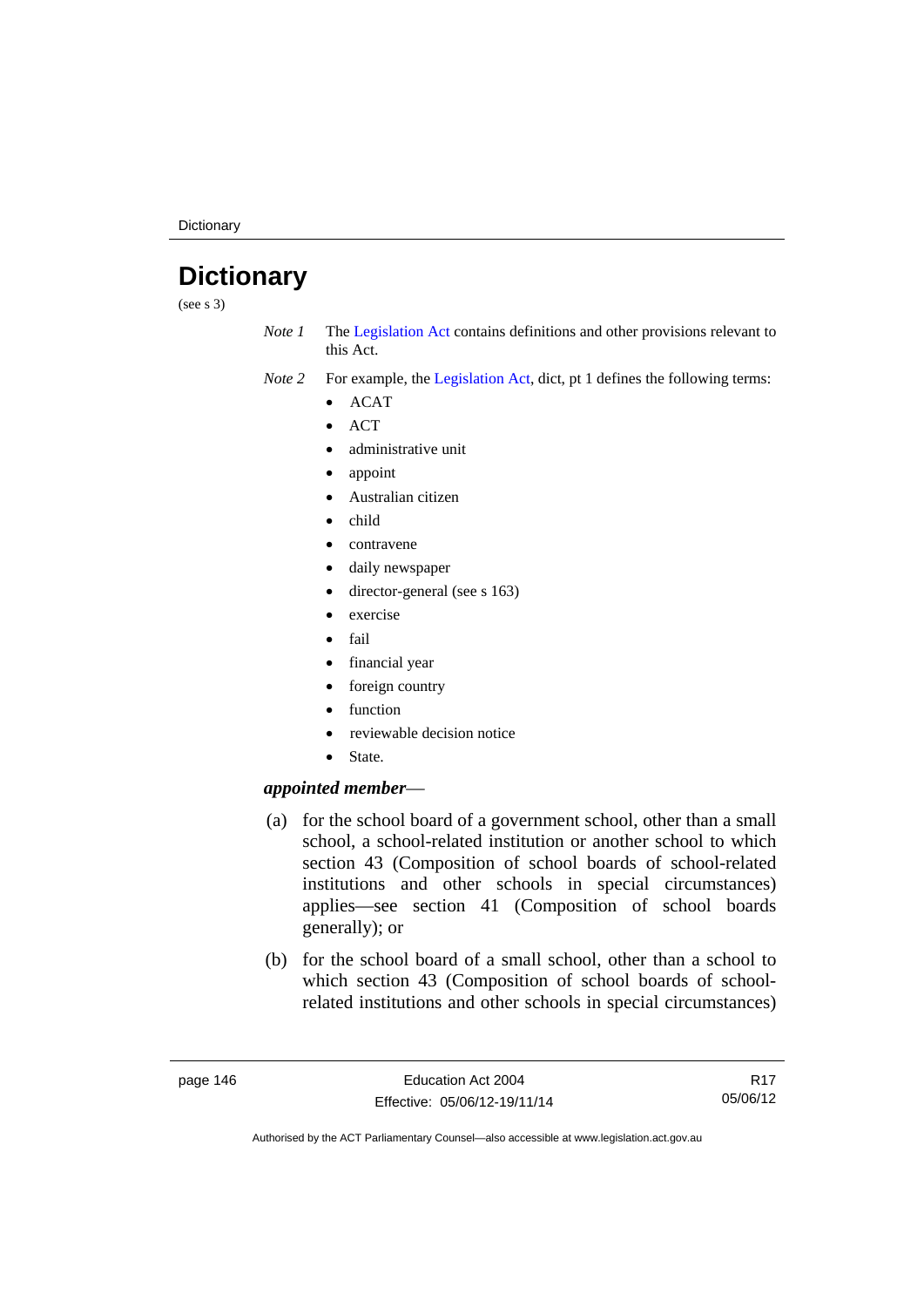applies—see section 42 (Composition of school boards of small schools); or

 (c) for the Government Schools Education Council—see section 56 (Membership of council (government)).

*approval statement*, for division 2.4.2 (Approval to participate in training and employment alternatives)—see section 13D.

*approved educational course* means an approved educational course (government) or approved educational course (non-government).

*approved educational course (government)* means an educational course approved under section 31 (Approved educational courses for students at government schools).

*approved educational course (non-government)* means an educational course approved under section 81 (Approved educational courses for students at non-government schools).

*authorised person* means an authorised person (government) or authorised person (non-government).

*authorised person (government)* means a person who is an authorised person (government) under section 67 (Appointment of authorised persons (government)).

*authorised person (non-government)* means a person who is an authorised person (non-government) under section 119 (Appointment of authorised persons (non-government)).

## *board appointed member*—

 (a) for the school board of a government school, other than a small school, a school-related institution or another school to which section 43 (Composition of school boards of school-related institutions and other schools in special circumstances) applies—see section 41 (Composition of school boards generally); or

page 147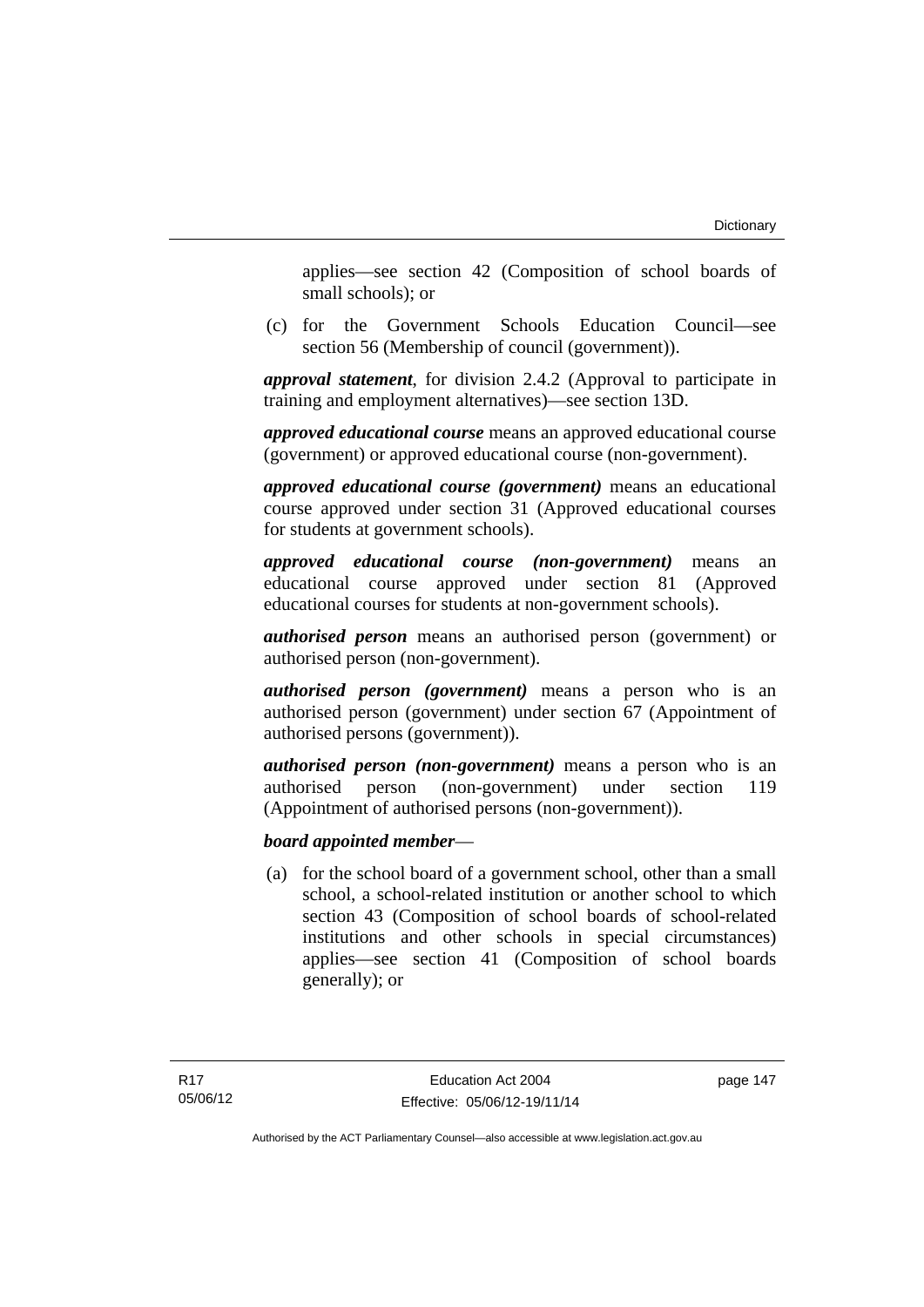(b) for a school board of a small school, other than a school to which section 43 (Composition of school boards of schoolrelated institutions and other schools in special circumstances) applies—see section 42 (Composition of school boards of small schools).

*carer*—see section 6.

#### *community member*—

- (a) for part 3.5 (Government Schools Education Council)—see section 57 (Appointed members of council (government)); and
- (b) for part 4.4 (Non-government Schools Education Council) see section 109 (Members of council (government)).

*completes year 10*—see section 9B.

*completes year 12*—see section 9C.

*compliance notice*, for chapter 2 (Compulsory education)—see section 16B.

*compulsory education age*, for chapter 2 (Compulsory education) see section 9.

*corporal punishment* means physical force applied to punish or correct, and includes any action designed or likely to cause physical pain or discomfort taken to punish or correct.

## *council*—

- (a) for part 3.5—means the Government Schools Education Council; and
- (b) for part 4.4—means the Non-Government Schools Education Council.

*council (government)*, for part 3.5—means the Government Schools Education Council.

*council (non-government)*, for part 4.4—means the Nongovernment Schools Education Council.

R17 05/06/12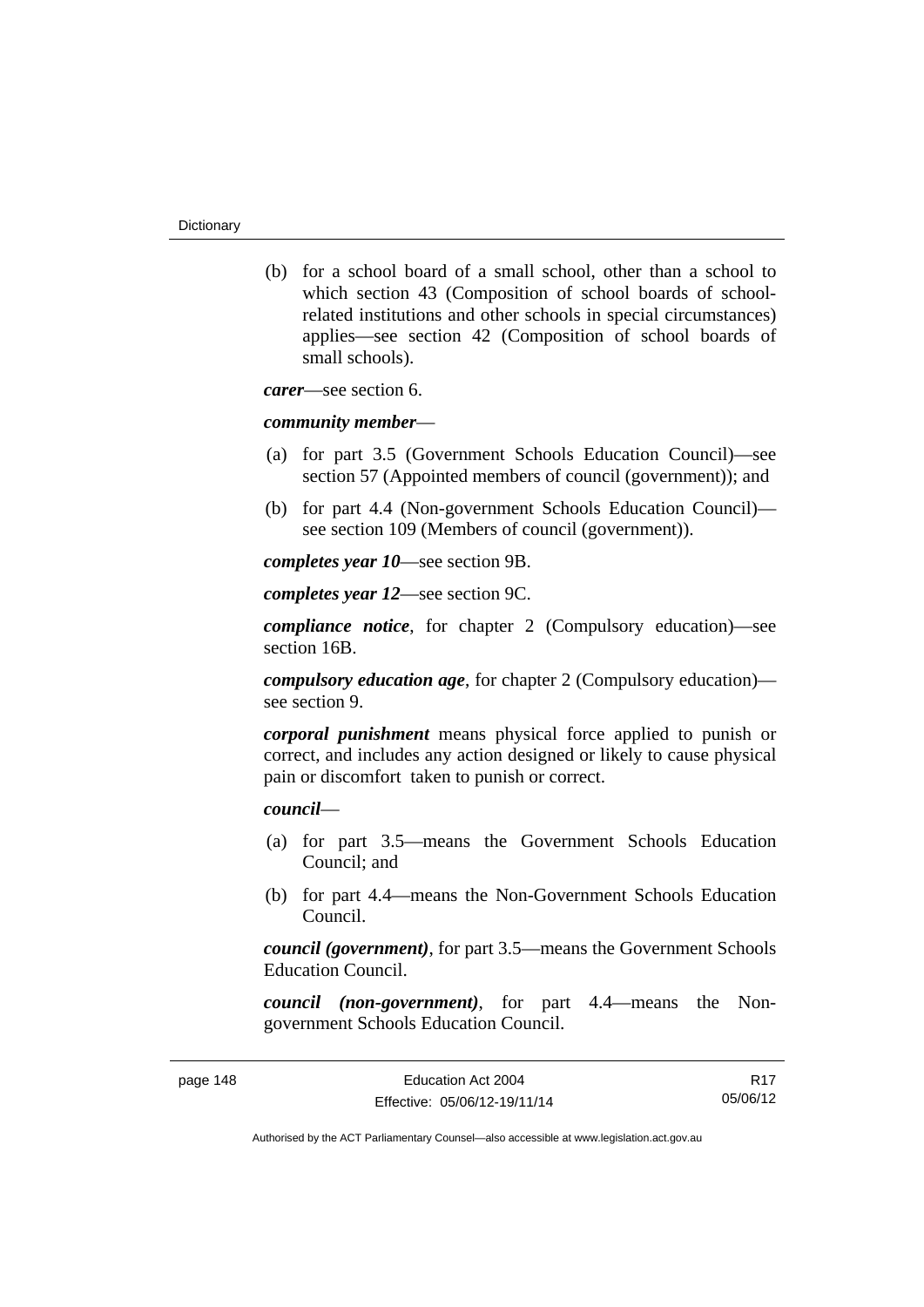*educational course* means a course of teaching and learning directed toward acquiring a particular area of knowledge and skills.

*education course*—see section 9A.

## *education member*—

- (a) for part 3.5 (Government Schools Education Council)—see section 57 (Appointed members of council (government)); and
- (b) for part 4.4 (Non-government Schools Education Council) see section 109 (Members of council (government)).

*education provider*—see section 9A.

*employment alternative*—see section 13B.

## *exclusion***—**

- (a) of a student from all government schools—means preventing the student from continuing to be enrolled or being re-enrolled at any government school; and
- (b) of a student from all Catholic systemic schools—means preventing the student from continuing to be enrolled or being re-enrolled at any Catholic systemic school; and
- (c) of a student from a non-government school—means preventing the student from continuing to be enrolled or being re-enrolled at the non-government school.

*exemption certificate*, for chapter 2 (Compulsory education)—see section 11H (Exemption certificate—application).

## *full-time participation*—

- (a) in an education course, for division 2.2.2 (Participation requirement)—see section 10C; and
- (b) in a training or employment alternative, for part 2.4 (After year 10—training and employment alternatives)—see section 13C.

*full-time participation requirement*, for part 2.3 (Exemption certificates)—see section 11G.

| R17      | Education Act 2004           | page 149 |
|----------|------------------------------|----------|
| 05/06/12 | Effective: 05/06/12-19/11/14 |          |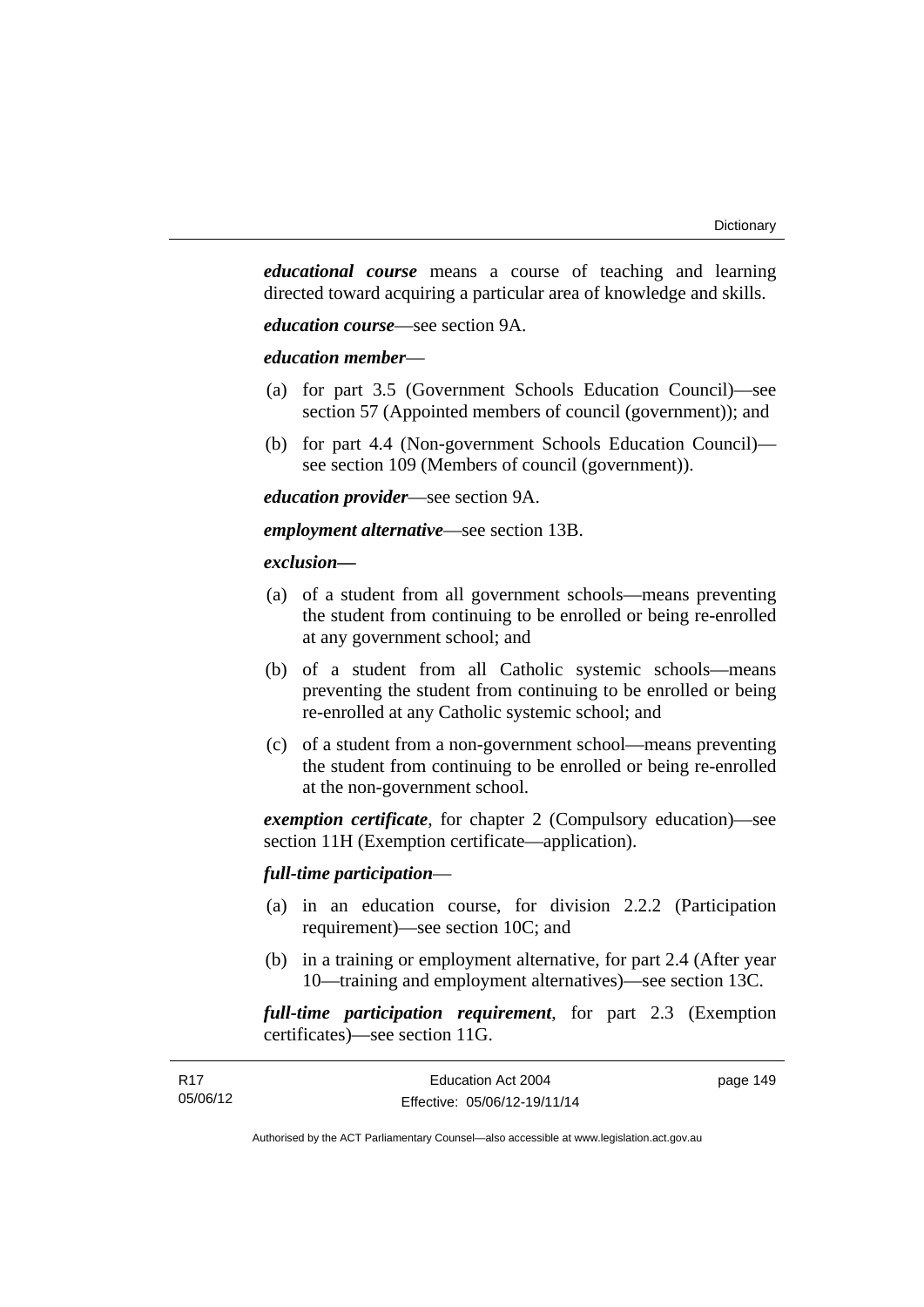## *government school*—

- (a) means a school established under section 20 (1); and
- (b) except for section 20—includes a school-related institution established under section 20 (3).

*half-year*, for part 3.4 (School boards of government schools)—see section 37.

*home education*—see section 129.

*information notice*, for chapter 2 (Compulsory education)—see section 11C.

*in-principle approval*—see section 83 (Applications for in-principle approval for proposed registration).

*internally reviewable decision*, for part 6.1 (Notification and review of decisions)—see section 140.

*internal reviewer* for part 6.1 (Notification and review of decisions)—see section 140.

*internal review notice*, for part 6.1 (Notification and review of decisions)—see section 140.

*money*, for part 3.4 (School boards of government schools)—see section 37.

*non-government school* means a registered non-government school.

*parent*—see section 6.

*parents and citizens association*, for part 3.4 (School boards of government schools)—see section 37.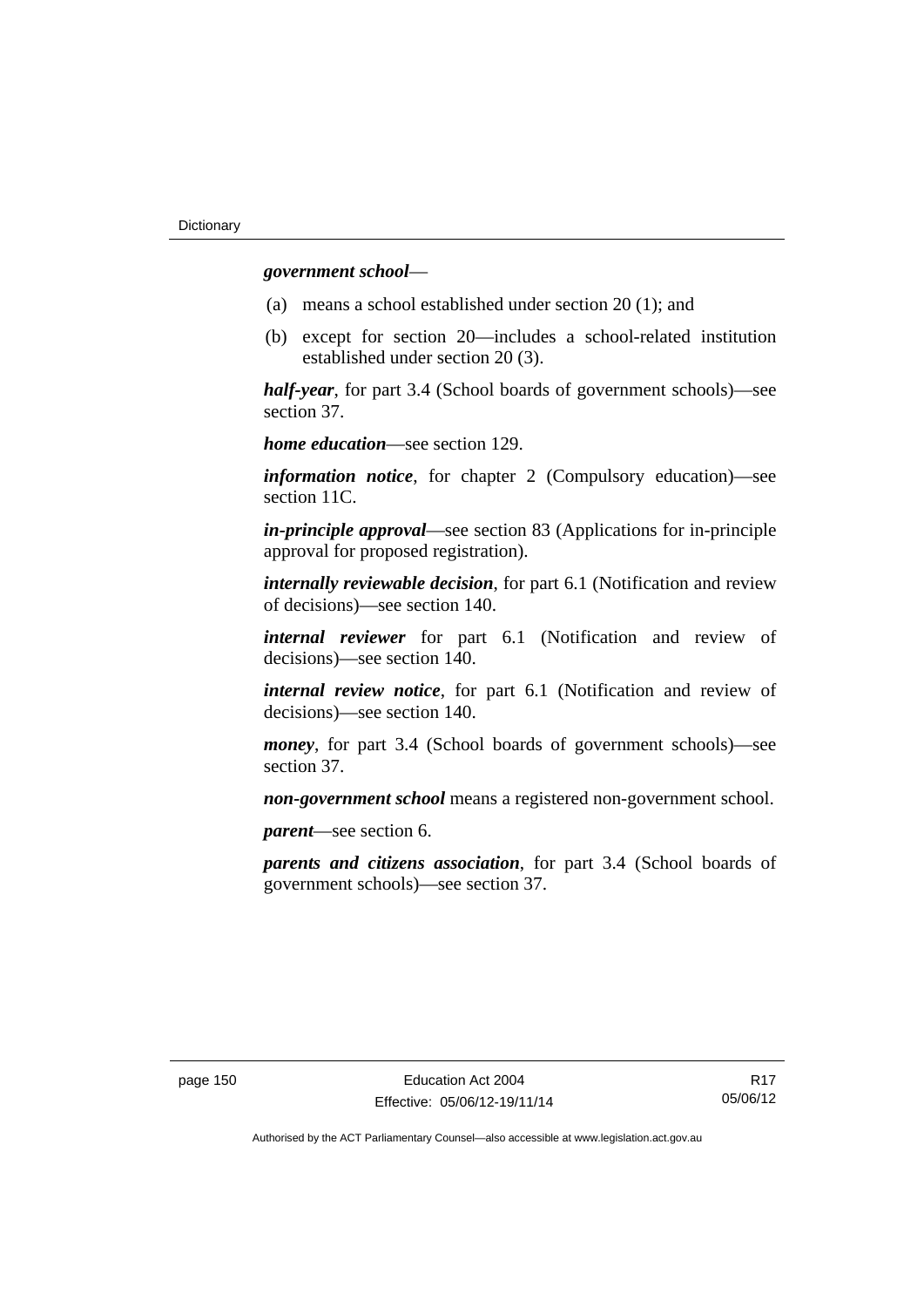## *parents and citizens member*—

- (a) for the school board of a government school, other than a small school, a school-related institution or another school to which section 43 (Composition of school boards of school-related institutions and other schools in special circumstances) applies—see section 41 (Composition of school boards generally); or
- (b) for the school board of a small school, other than a school to which section 43 applies—see section 42 (Composition of school boards of small schools).

*participates*, in an education course, for division 2.2.2 (Participation requirement)—see section 10B.

*prescribed period*, for part 3.4 (School boards of government schools)—see section 37.

*proposed opening day*—see section 83 (3) (Applications for inprinciple approval for proposed registration).

*registered non-government school* means a school that is registered or provisionally registered under part 4.2 (Registration—nongovernment schools).

*register of enrolments and attendances*, in relation to a person, means the register of enrolments and attendances kept by the person under section 32 (Register of enrolments and attendances for government schools) or section 99 (Register of enrolments and attendances for non-government schools).

*register of non-government schools* means the register kept by the registrar under section 79.

*registrar* means the Registrar of Non-Government Schools.

*reviewable decision*, for part 6.1 (Notification and review of decisions)—see section 140.

page 151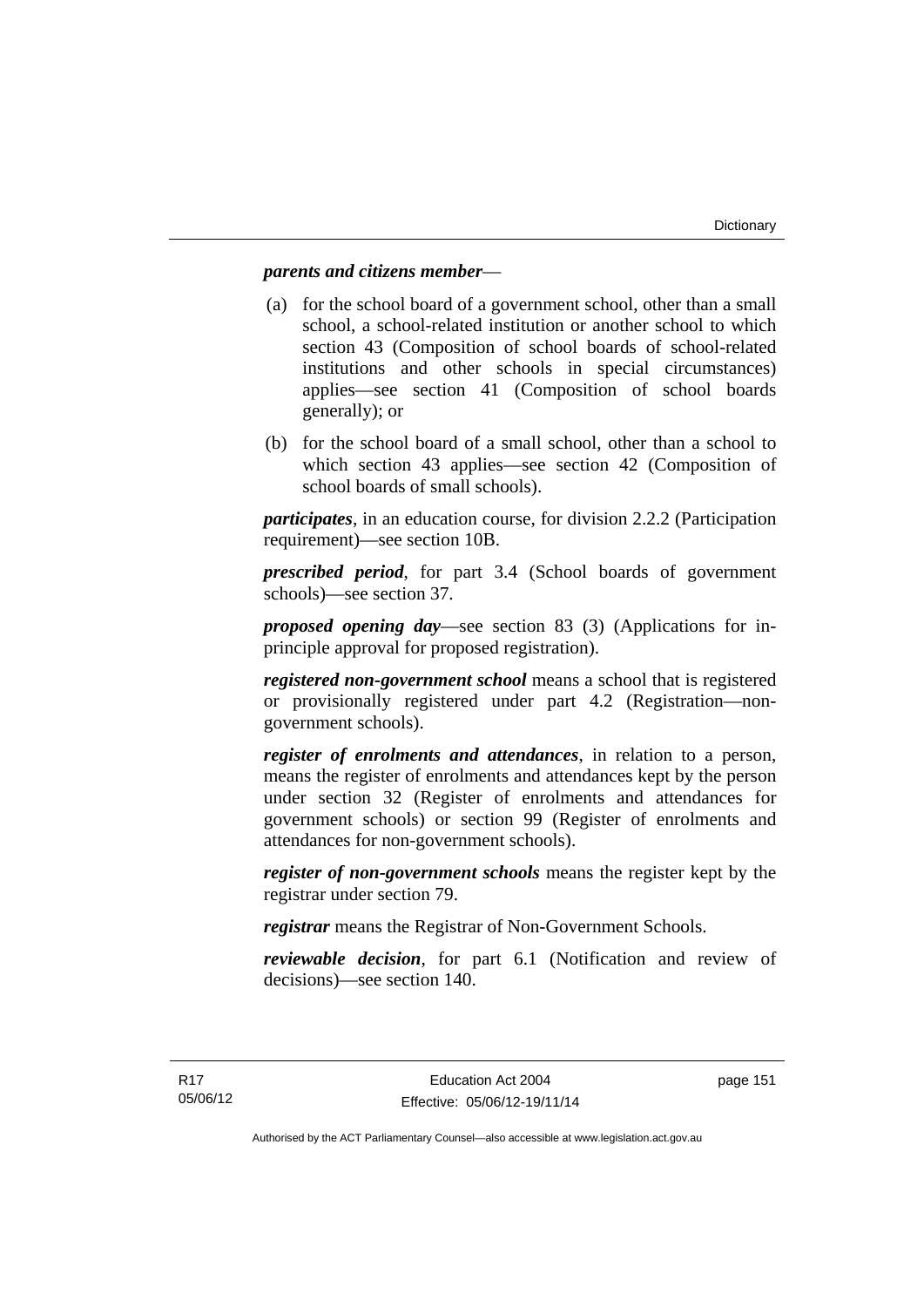## *school*—

- (a) except for chapter 2, chapter 4 and part 6.2—means a government school; and
- (b) for chapter 2 (Compulsory education) and part 6.2 (Other provisions)—means a government school or a non-government school; and
- (c) for chapter 4 (Non-government schools)—see section 74.

*school board*, of a government school, means the school board of the school established under part 3.4.

*school-related institution*—see section 20 (Establishing government schools etc).

*small school*, for part 3.4 (School boards of government schools) see section 37.

*staff*, of a school, means the principal and teachers of, and other people employed at, the school.

## *staff member*—

- (a) for the school board of a government school, other than a small school, a school-related institution or another school to which section 43 (Composition of school boards of school-related institutions and other schools in special circumstances) applies—see section 41 (Composition of school boards generally); or
- (b) for the school board of a small school, other than a school to which section 43 applies—see section 42 (Composition of school boards of small schools).

*student*, for part 3.4 (School boards of government schools)—see section 37.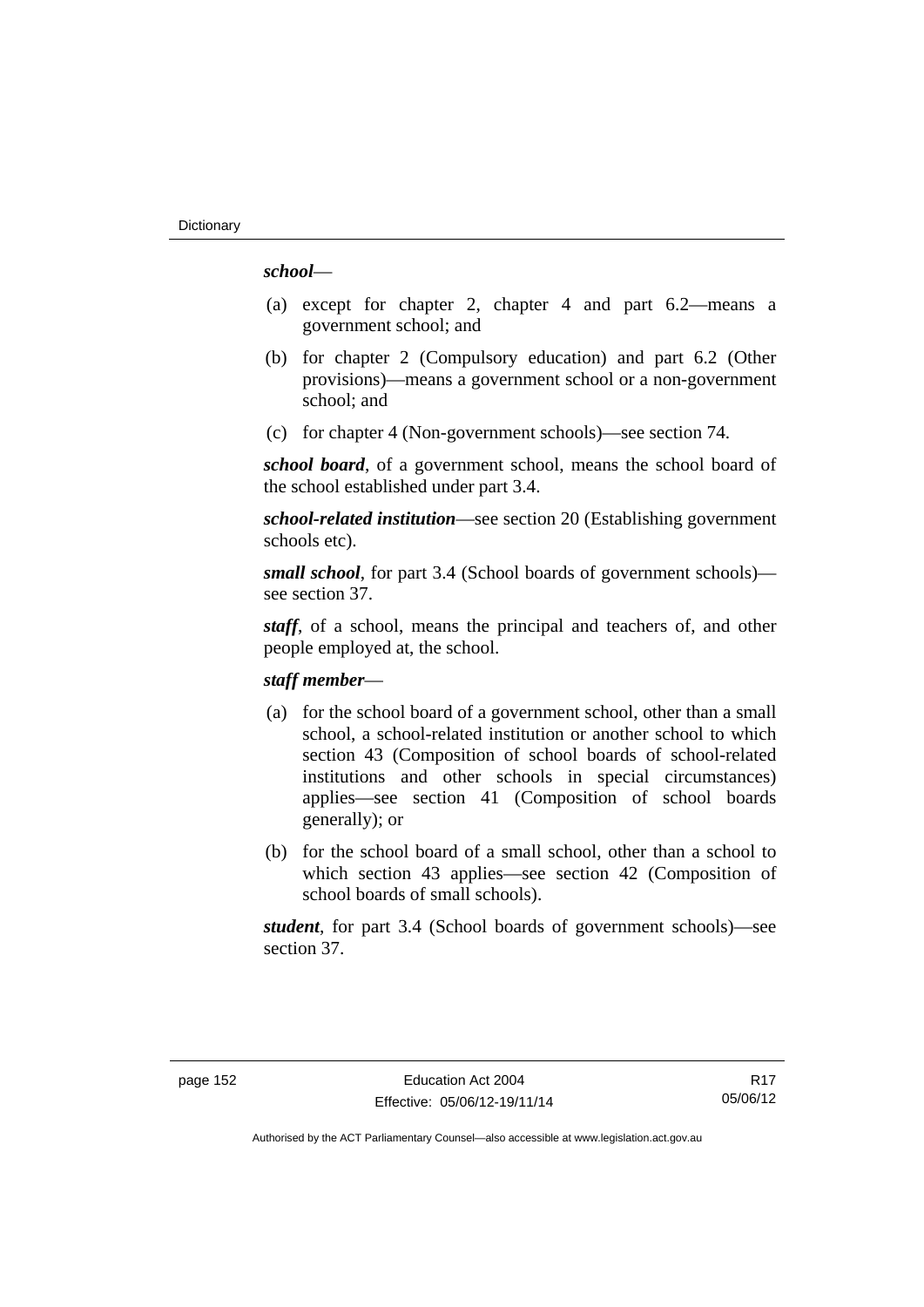*student member*, for the school board of a government school, other than a small school, a school-related institution or another school to which section 43 (Composition of school boards of school-related institutions and other schools in special circumstances) applies—see section 41.

*training alternative*—see section 13A.

*training alternative provider*—see section 13A.

Education Act 2004 Effective: 05/06/12-19/11/14 page 153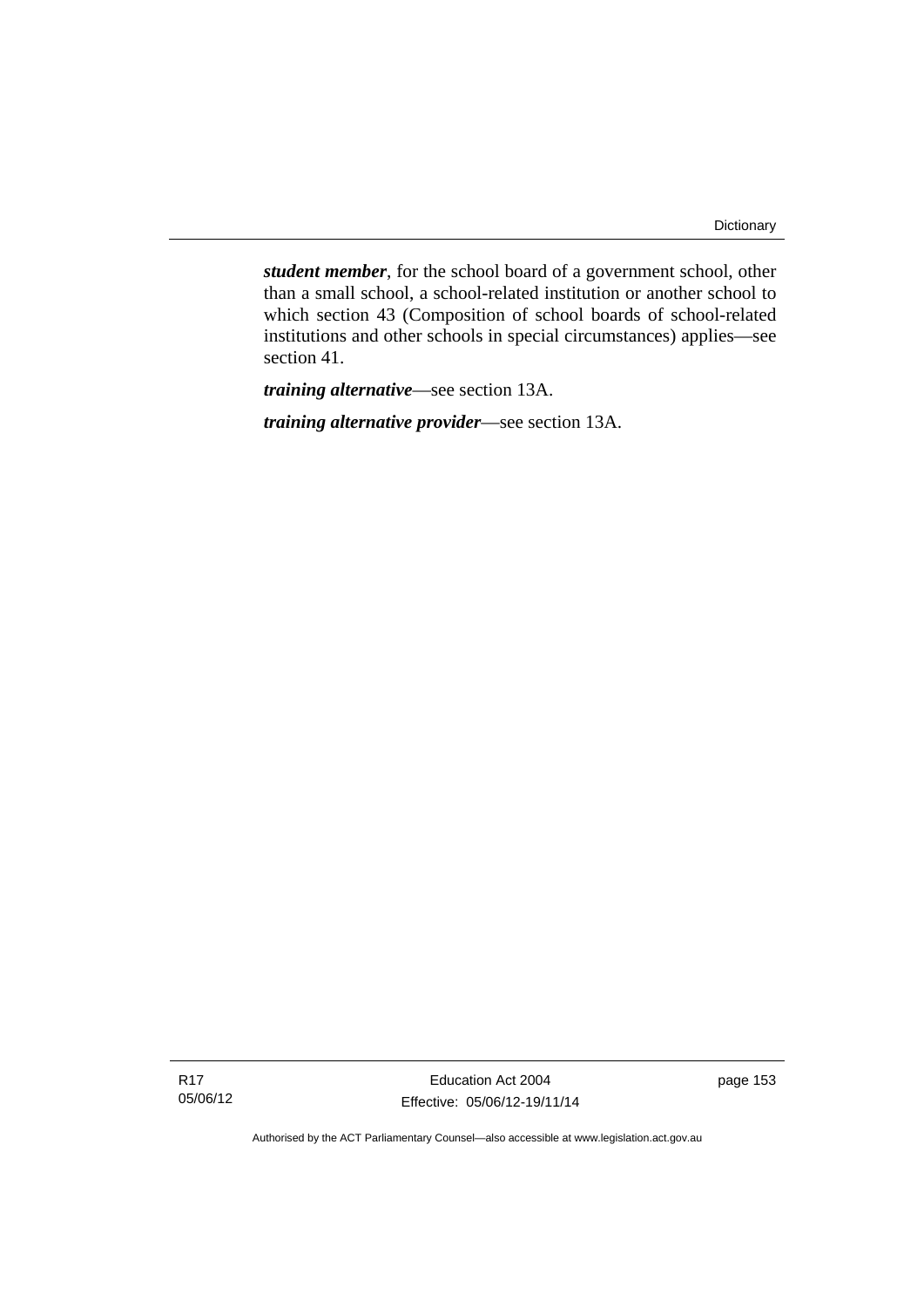1 About the endnotes

# **Endnotes**

# **1 About the endnotes**

Amending and modifying laws are annotated in the legislation history and the amendment history. Current modifications are not included in the republished law but are set out in the endnotes.

Not all editorial amendments made under the *[Legislation Act 2001](http://www.legislation.act.gov.au/a/2001-14)*, part 11.3 are annotated in the amendment history. Full details of any amendments can be obtained from the Parliamentary Counsel's Office.

Uncommenced amending laws are not included in the republished law. The details of these laws are underlined in the legislation history. Uncommenced expiries are underlined in the legislation history and amendment history.

If all the provisions of the law have been renumbered, a table of renumbered provisions gives details of previous and current numbering.

The endnotes also include a table of earlier republications.

## **2 Abbreviation key**

page 154 Education Act 2004 Effective: 05/06/12-19/11/14

R17 05/06/12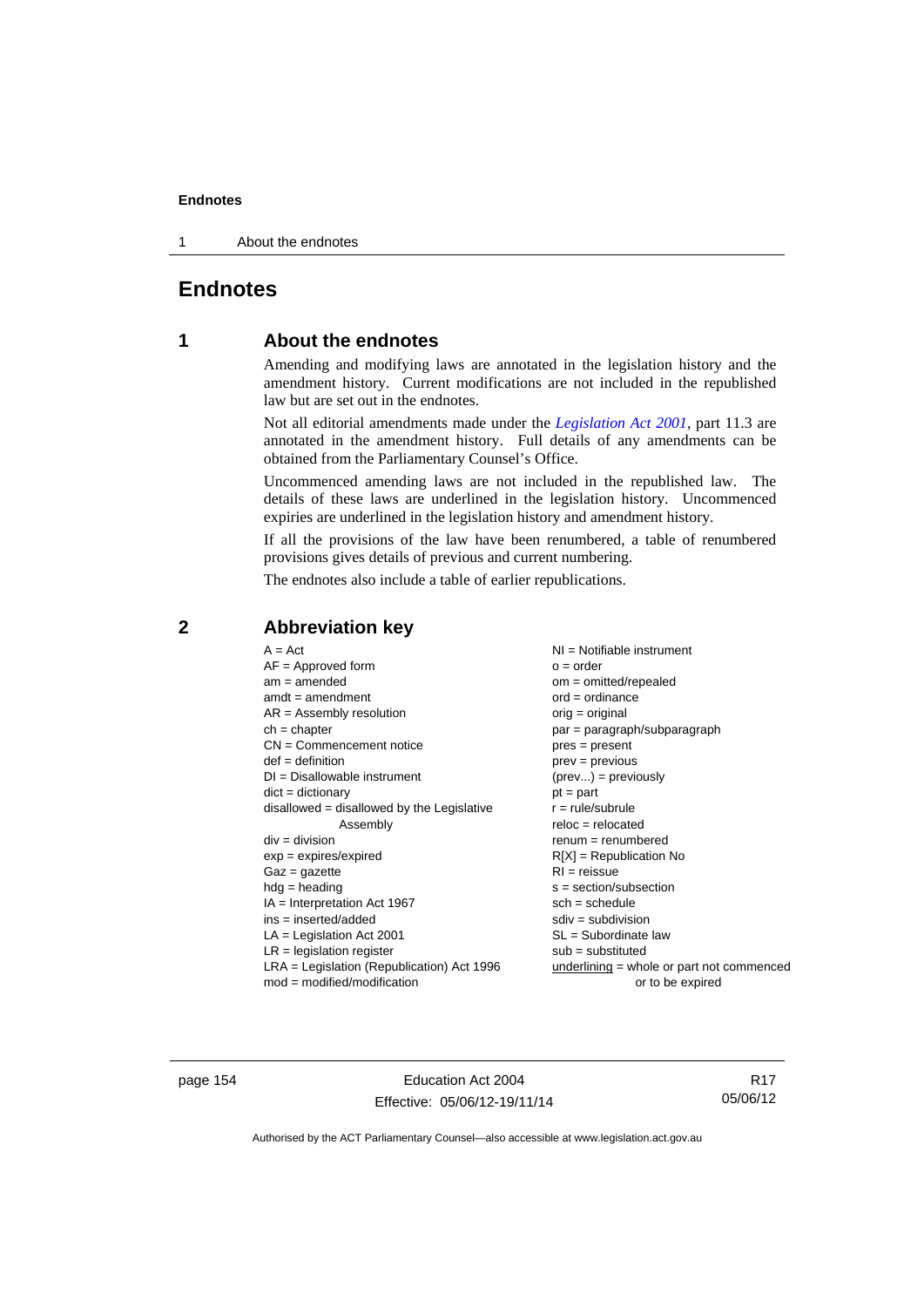## **3 Legislation history**

## **Education Act 2004 A2004-17**

notified LR 8 April 2004 s 1, s 2 commenced 8 April 2004 (LA s 75 (1)) remainder commenced 1 January 2005 (s 2)

as amended by

## **[Education Amendment Act 2006](http://www.legislation.act.gov.au/a/2006-28) A2006-28**

notified LR 15 June 2006 s 1, s 2 commenced 15 June 2006 (LA s 75 (1)) remainder commenced 16 June 2006 (s 2)

#### **[Education Amendment Act 2006 \(No 2\)](http://www.legislation.act.gov.au/a/2006-57) A2006-57**

notified LR 19 December 2006 s 1, s 2 commenced 19 December 2006 (LA s 75 (1)) remainder commenced 20 December 2006 (s 2)

### **[Children and Young People \(Consequential Amendments\) Act 2008](http://www.legislation.act.gov.au/a/2008-20) A2008-20 sch 3 pt 3.12, sch 4 pt 4.14**

notified LR 17 July 2008 s 1, s 2 commenced 17 July 2008 (LA s 75 (1)) s 3 commenced 18 July 2008 (s 2 (1)) sch 3 pt 3.12 commenced 27 October 2008 (s 2 (4) and see [Children](http://www.legislation.act.gov.au/a/2008-19)  [and Young People Act 2008](http://www.legislation.act.gov.au/a/2008-19) A2008-19, s 2 and [CN2008-13](http://www.legislation.act.gov.au/cn/2008-13/default.asp)) sch 4 pt 4.14 commenced 27 February 2009 (s 2 (5) and see [Children](http://www.legislation.act.gov.au/a/2008-19)  [and Young People Act 2008](http://www.legislation.act.gov.au/a/2008-19) A2008-19, s 2 and [CN2008-17 \(](http://www.legislation.act.gov.au/cn/2008-17/default.asp)and see [CN2008-13](http://www.legislation.act.gov.au/cn/2008-13/default.asp)))

**[ACT Civil and Administrative Tribunal Legislation Amendment](http://www.legislation.act.gov.au/a/2008-37)  [Act 2008 \(No 2\)](http://www.legislation.act.gov.au/a/2008-37) A2008-37 sch 1 pt 1.33** 

notified LR 4 September 2008

s 1, s 2 commenced 4 September 2008 (LA s 75 (1)) sch 1 pt 1.33 commenced 2 February 2009 (s 2 (1) and see [ACT Civil](http://www.legislation.act.gov.au/a/2008-35)  [and Administrative Tribunal Act 2008](http://www.legislation.act.gov.au/a/2008-35) A2008-35, s 2 (1) and [CN2009-2](http://www.legislation.act.gov.au/cn/2009-2/default.asp))

## **[Statute Law Amendment Act 2009](http://www.legislation.act.gov.au/a/2009-20) A2009-20 sch 3 pt 3.25**

notified LR 1 September 2009 s 1, s 2 commenced 1 September 2009 (LA s 75 (1)) sch 3 pt 3.25 commenced 22 September 2009 (s 2)

R17 05/06/12 page 155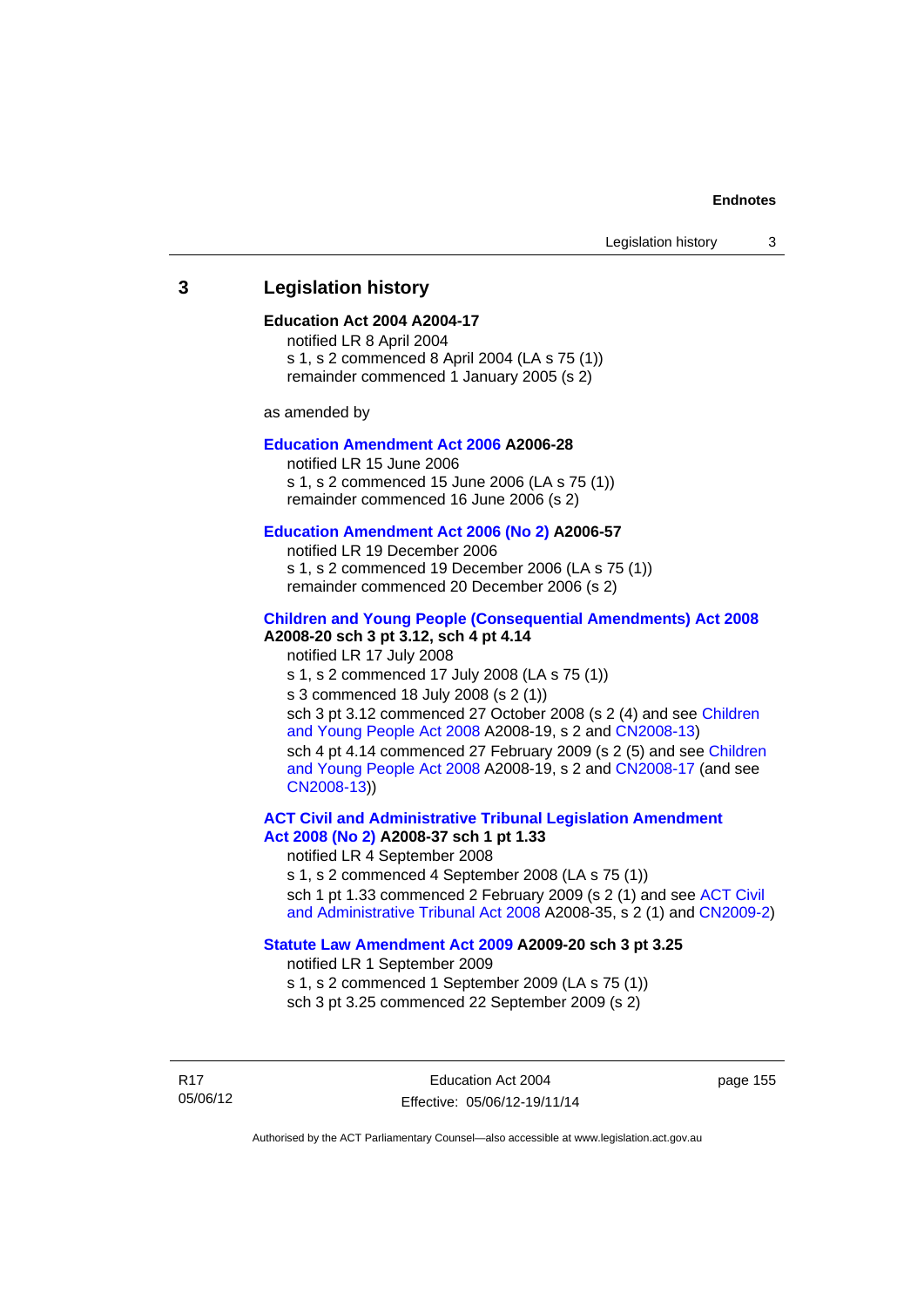| -3 | Legislation history |  |
|----|---------------------|--|
|----|---------------------|--|

## **[Education \(Participation\) Amendment Act 2009](http://www.legislation.act.gov.au/a/2009-40) A2009-40**

notified LR 17 November 2009 s 1, s 2 commenced 17 November 2009 (LA s 75 (1)) remainder commenced 1 January 2010 (s 2)

## **[Education Amendment Act 2010](http://www.legislation.act.gov.au/a/2010-7) A2010-7**

notified LR 3 March 2010 s 1, s 2 commenced 3 March 2010 (LA s 75 (1)) remainder commenced 4 March 2010 (s 2)

## **[Statute Law Amendment Act 2010](http://www.legislation.act.gov.au/a/2010-18) A2010-18 sch 1 pt 1.6, sch 3 pt 3.4**

notified LR 13 May 2010 s 1, s 2 commenced 13 May 2010 (LA s 75 (1)) sch 1 pt 1.6, sch 3 pt 3.4 commenced 3 June 2010 (s 2)

## **[Education Amendment Act 2010 \(No 2\)](http://www.legislation.act.gov.au/a/2010-22) A2010-22**

notified LR 6 July 2010 s 1, s 2 commenced 6 July 2010 (LA s 75 (1)) remainder commenced 7 July 2010 (s 2)

#### **[Statute Law Amendment Act 2011](http://www.legislation.act.gov.au/a/2011-3) A2011-3 sch 3 pt 3.16**

notified LR 22 February 2011 s 1, s 2 commenced 22 February 2011 (LA s 75 (1)) sch 3 pt 3.16 commenced 1 March 2011 (s 2)

#### **[Administrative \(One ACT Public Service Miscellaneous Amendments\)](http://www.legislation.act.gov.au/a/2011-22)  [Act 2011](http://www.legislation.act.gov.au/a/2011-22) A2011-22 sch 1 pt 1.57**

notified LR 30 June 2011 s 1, s 2 commenced 30 June 2011 (LA s 75 (1)) sch 1 pt 1.57 commenced 1 July 2011 (s 2 (1))

## **[Education Amendment Act 2011](http://www.legislation.act.gov.au/a/2011-51) A2011-51**

notified LR 24 November 2011

s 1, s 2 commenced 24 November 2011 (LA s 75 (1)) remainder commenced 1 January 2012 (s 2 and see [Education and](http://www.legislation.act.gov.au/a/2011-42)  [Care Services National Law \(ACT\) Act 2011](http://www.legislation.act.gov.au/a/2011-42) A2011-42, s 2 and [CN2011-16](http://www.legislation.act.gov.au/cn/2011-16/default.asp))

#### **[Statute Law Amendment Act 2012](http://www.legislation.act.gov.au/a/2012-21) A2012-21 sch 3 pt 3.14**

notified LR 22 May 2012

s 1, s 2 commenced 22 May 2012 (LA s 75 (1)) sch 3 pt 3.14 commenced 5 June 2012 (s 2 (1))

R17 05/06/12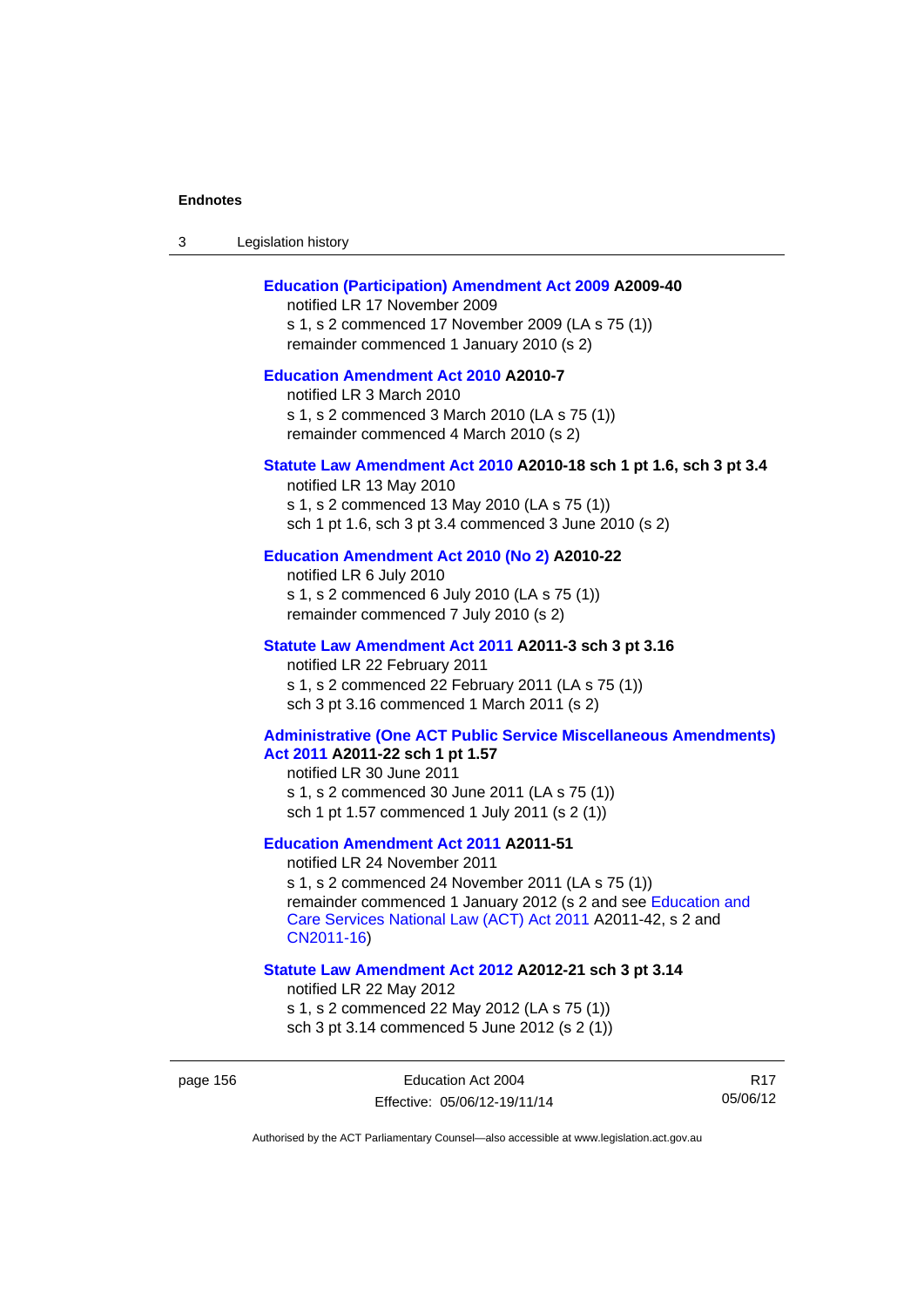Amendment history 4

## **4 Amendment history**

**Commencement**  s 2 om LA s 89 (4) **Meaning of** *parent* **and** *carer*  s 6 am [A2008-20](http://www.legislation.act.gov.au/a/2008-20) amdt 3.26, amdt 4.37 **General principles of Act**  s 7 am [A2006-57](http://www.legislation.act.gov.au/a/2006-57) s 4, s 5, s 55 **Main objects of Act**  s 8 am [A2006-57](http://www.legislation.act.gov.au/a/2006-57) s 6, s 7; [A2009-40](http://www.legislation.act.gov.au/a/2009-40) s 4; pars renum R9 LA **Compulsory education**  ch 2 hdg sub [A2009-40](http://www.legislation.act.gov.au/a/2009-40) s 5 **Preliminary—ch 2**  pt 2.1 hdg ins [A2009-40](http://www.legislation.act.gov.au/a/2009-40) s 5 **Meaning of** *compulsory education age***—ch 2**  s 9 sub [A2009-40](http://www.legislation.act.gov.au/a/2009-40) s 5 **Meaning of** *education course* **and** *education provider***—Act**  s 9A ins [A2009-40](http://www.legislation.act.gov.au/a/2009-40) s 5 am [A2011-22](http://www.legislation.act.gov.au/a/2011-22) amdt 1.183 **Meaning of** *completes year 10***—Act**  s 9B ins [A2009-40](http://www.legislation.act.gov.au/a/2009-40) s 5 am [A2011-22](http://www.legislation.act.gov.au/a/2011-22) amdt 1.183 **Meaning of** *completes year 12***—Act**  s 9C ins [A2009-40](http://www.legislation.act.gov.au/a/2009-40) s 5 am [A2011-22](http://www.legislation.act.gov.au/a/2011-22) amdt 1.183 **Guidelines—certain director-general functions**  am [A2011-22](http://www.legislation.act.gov.au/a/2011-22) amdt 1.183 s 9D ins [A2009-40](http://www.legislation.act.gov.au/a/2009-40) s 5 am [A2011-22](http://www.legislation.act.gov.au/a/2011-22) amdt 1.183, amdt 1.184 **Compulsory education requirements**  pt 2.2 hdg ins [A2009-40](http://www.legislation.act.gov.au/a/2009-40) s 5 **Enrolment, registration and attendance requirements**  div 2.2.1 hdg ins [A2009-40](http://www.legislation.act.gov.au/a/2009-40) s 5 **Child of compulsory education age—enrolment and registration requirement**  s 10 am [A2006-57](http://www.legislation.act.gov.au/a/2006-57) s 8 sub [A2009-40](http://www.legislation.act.gov.au/a/2009-40) s 5 am [A2010-18](http://www.legislation.act.gov.au/a/2010-18) amdt 1.13; ss renum R11 LA; [A2011-3](http://www.legislation.act.gov.au/a/2011-3) amdt 3.183; [A2011-22](http://www.legislation.act.gov.au/a/2011-22) amdt 1.183, amdt 1.184

R17 05/06/12

Education Act 2004 Effective: 05/06/12-19/11/14 page 157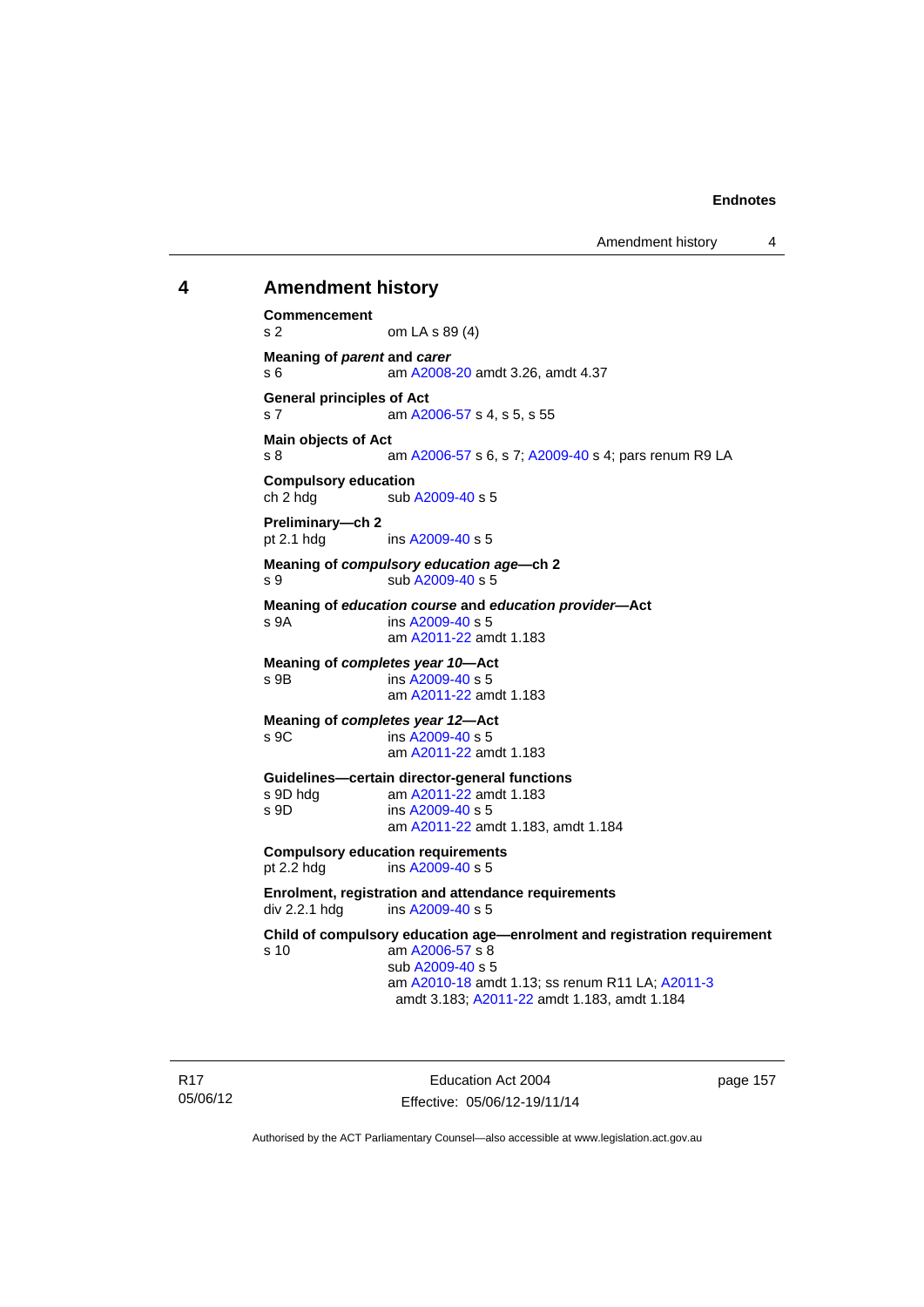4 Amendment history

```
Child of compulsory education age—school attendance requirement 
s 10A ins A2009-40 s 5
                am A2011-22 amdt 1.183, amdt 1.184 
Participation requirement 
div 2.2.2 hdg ins A2009-40 s 5
Meaning of participates in education course—div 2.2.2 
s 10B ins A2009-40 s 5
Meaning of full-time participation in education course—div 2.2.2 
A2009-40 A2011-22 amdt 1.184
Child of compulsory education age—participation requirement 
s 10D ins A2009-40 s 5
                am A2011-22 amdt 1.183, amdt 1.184 
Participation requirement—absence 
A2009-40 s 5
Participation requirement—suspension 
s 11A ins A2009-40 s 5
Participation requirement—exclusion 
s 11B ins A2009-40 s 5
Information requirement 
div 2.2.3 hdg ins A2009-40 s 5
Giving information notice 
A2009-40 s 5
                am A2011-22 amdt 1.183
Contents of information notice 
s 11D ins A2009-40 s 5
                am A2011-22 amdt 1.183
Extension of time for compliance with information notice 
A2009-40 s 5
                am A2011-22 amdt 1.183, amdt 1.184 
Revocation of information notice on compliance 
A2009-40 s 5
                am A2011-22 amdt 1.183
Exemption certificates 
pt 2.3 hdg ins A2009-40 s 5
Meaning of full-time participation requirement—pt 2.3 
 A2009-40 s 5
Exemption certificate—application 
A2009-40 s 5
                am A2011-22 amdt 1.183
```
page 158 Education Act 2004 Effective: 05/06/12-19/11/14

R17 05/06/12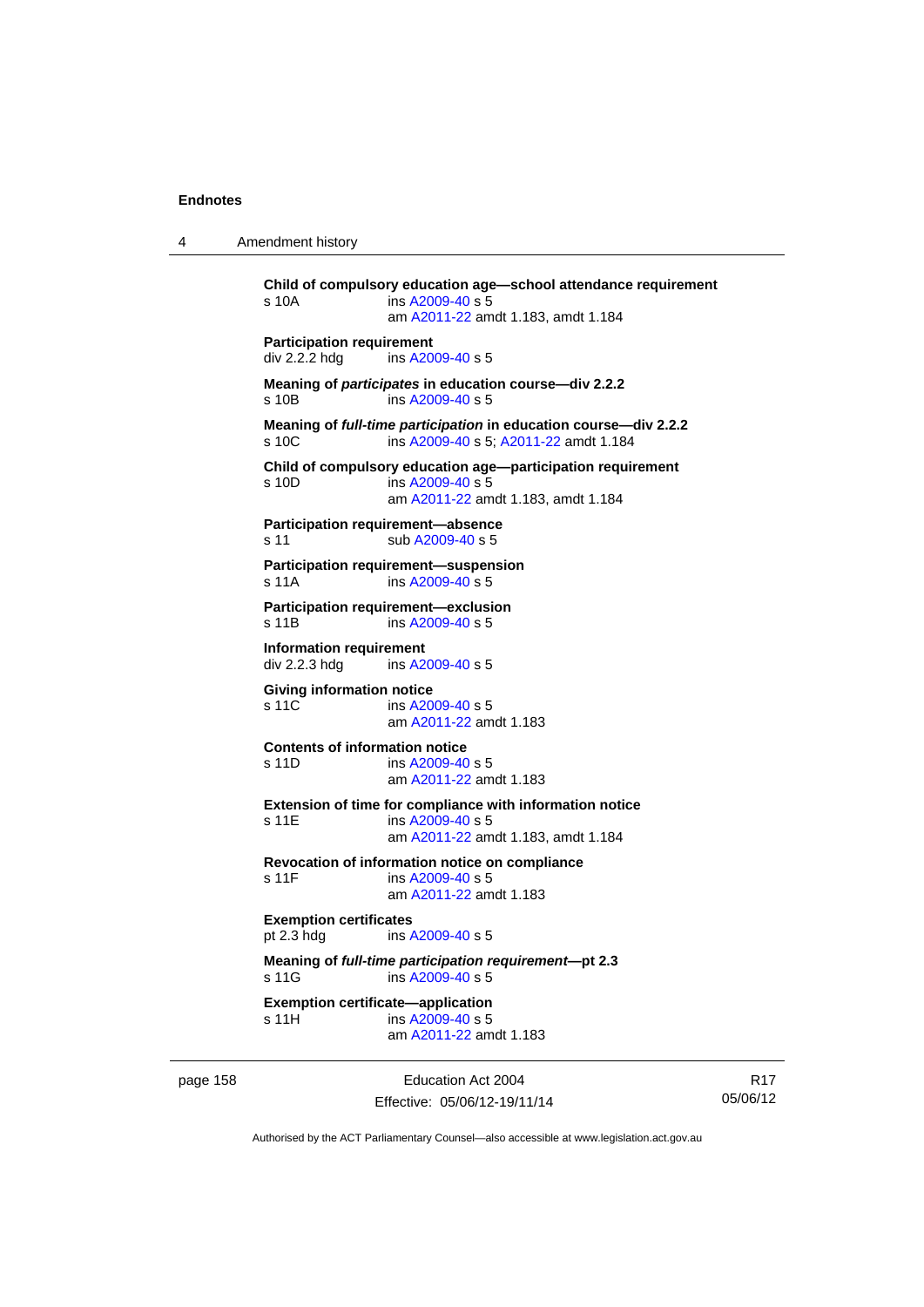Amendment history 4

**Exemption certificate—requirement for further information**  s 12 sub [A2009-40](http://www.legislation.act.gov.au/a/2009-40) s 5 am [A2011-22](http://www.legislation.act.gov.au/a/2011-22) amdt 1.183 **Exemption certificate—issue**  s 12A ins [A2009-40](http://www.legislation.act.gov.au/a/2009-40) s 5 am [A2011-22](http://www.legislation.act.gov.au/a/2011-22) amdt 1.183 **Exemption certificate—form**  s 12B ins [A2009-40](http://www.legislation.act.gov.au/a/2009-40) s 5 **Exemption certificate—conditions**  s 12C ins [A2009-40](http://www.legislation.act.gov.au/a/2009-40) s 5 am [A2011-22](http://www.legislation.act.gov.au/a/2011-22) amdt 1.183 **Exemption certificate—duration**  s 12D ins [A2009-40](http://www.legislation.act.gov.au/a/2009-40) s 5 **Exemption certificate—revocation**  s 13 am [A2008-20](http://www.legislation.act.gov.au/a/2008-20) amdt 4.38 sub [A2009-40](http://www.legislation.act.gov.au/a/2009-40) s 5 am [A2011-22](http://www.legislation.act.gov.au/a/2011-22) amdt 1.183 **After year 10—training and employment alternatives**  pt 2.4 hdg ins [A2009-40](http://www.legislation.act.gov.au/a/2009-40) s 5 **Definitions—pt 2.4**  ins [A2009-40](http://www.legislation.act.gov.au/a/2009-40) s 5 **Meaning of** *training alternative* **and** *training alternative provider***—Act**  s 13A ins [A2009-40](http://www.legislation.act.gov.au/a/2009-40) s 5 am [A2011-22](http://www.legislation.act.gov.au/a/2011-22) amdt 1.183 **Meaning of** *employment alternative***—Act**  s 13B ins [A2009-40](http://www.legislation.act.gov.au/a/2009-40) s 5 **Meaning of** *full-time participation* **in training or employment alternative pt 2.4**  s 13C ins [A2009-40](http://www.legislation.act.gov.au/a/2009-40) s 5 **Approval to participate in training and employment alternatives**  div 2.4.2 hdg ins [A2009-40](http://www.legislation.act.gov.au/a/2009-40) s 5 **Approval statement—application**   $ins A2009-40 s 5$  $ins A2009-40 s 5$  $ins A2009-40 s 5$  am [A2011-22](http://www.legislation.act.gov.au/a/2011-22) amdt 1.183 **Approval statement—requirement for further information**  s 14 sub [A2009-40](http://www.legislation.act.gov.au/a/2009-40) s 5 am [A2011-22](http://www.legislation.act.gov.au/a/2011-22) amdt 1.183

R17 05/06/12

Education Act 2004 Effective: 05/06/12-19/11/14 page 159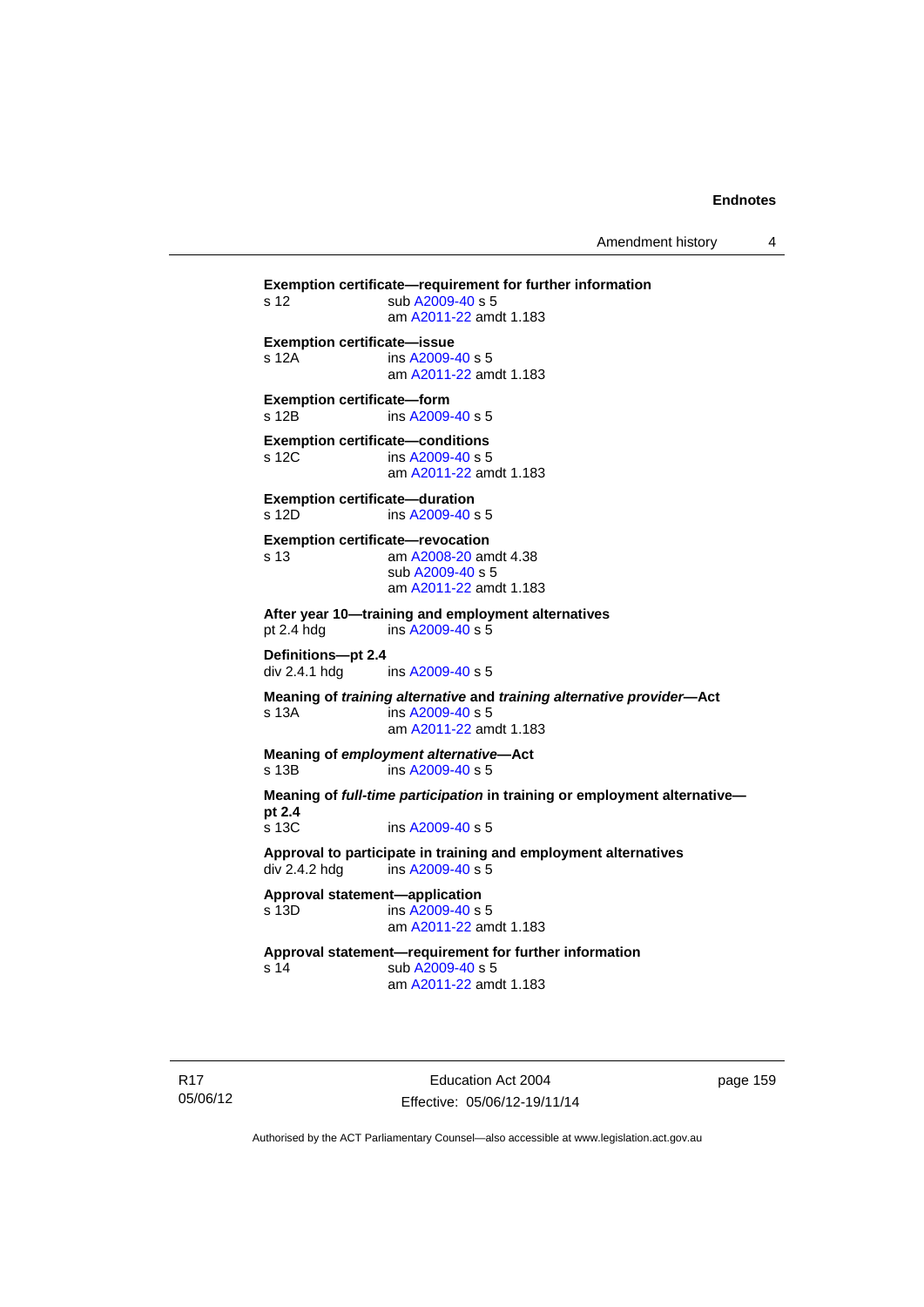4 Amendment history

**Approval statement—issue**  s 14A ins [A2009-40](http://www.legislation.act.gov.au/a/2009-40) s 5 am [A2011-22](http://www.legislation.act.gov.au/a/2011-22) amdt 1.183 **Approval statement—form**  s 14B ins [A2009-40](http://www.legislation.act.gov.au/a/2009-40) s 5 **Approval statement—conditions**  s 14C ins [A2009-40](http://www.legislation.act.gov.au/a/2009-40) s 5 am [A2011-22](http://www.legislation.act.gov.au/a/2011-22) amdt 1.183 **Approval statement—compliance requirement**  s 14D ins [A2009-40](http://www.legislation.act.gov.au/a/2009-40) s 5 am [A2011-22](http://www.legislation.act.gov.au/a/2011-22) amdt 1.183, amdt 1.184 **Approval statement—duration**  s 15 sub [A2009-40](http://www.legislation.act.gov.au/a/2009-40) s 5 **Approval statement—revocation**  s 15A ins [A2009-40](http://www.legislation.act.gov.au/a/2009-40) s 5 am [A2011-22](http://www.legislation.act.gov.au/a/2011-22) amdt 1.183 **Return to education while approval statement in force**  s 15B ins [A2009-40](http://www.legislation.act.gov.au/a/2009-40) s 5 am [A2011-22](http://www.legislation.act.gov.au/a/2011-22) amdt 1.183 **Training and employment alternatives—deemed participation**   $ins$  [A2009-40](http://www.legislation.act.gov.au/a/2009-40) s 5 **Training and employment alternatives—absence**  s 15C ins [A2009-40](http://www.legislation.act.gov.au/a/2009-40) s 5 **Training alternative—suspension**<br>s 15D **ins A2009-40 s** 5  $ins A2009-40 s 5$  $ins A2009-40 s 5$  $ins A2009-40 s 5$ **Training alternative—exclusion**  s 16 sub [A2009-40](http://www.legislation.act.gov.au/a/2009-40) s 5 **Employment alternative—termination**  s 16A ins [A2009-40](http://www.legislation.act.gov.au/a/2009-40) s 5 **Compliance notices**  pt 2.5 hdg ins [A2009-40](http://www.legislation.act.gov.au/a/2009-40) s 5 **Giving compliance notice**  s 16B ins [A2009-40](http://www.legislation.act.gov.au/a/2009-40) s 5 am [A2011-22](http://www.legislation.act.gov.au/a/2011-22) amdt 1.183 **Contents of compliance notice**<br>s 16C ins A2009-40 ins [A2009-40](http://www.legislation.act.gov.au/a/2009-40) s 5 am [A2011-22](http://www.legislation.act.gov.au/a/2011-22) amdt 1.183

page 160 Education Act 2004 Effective: 05/06/12-19/11/14

R17 05/06/12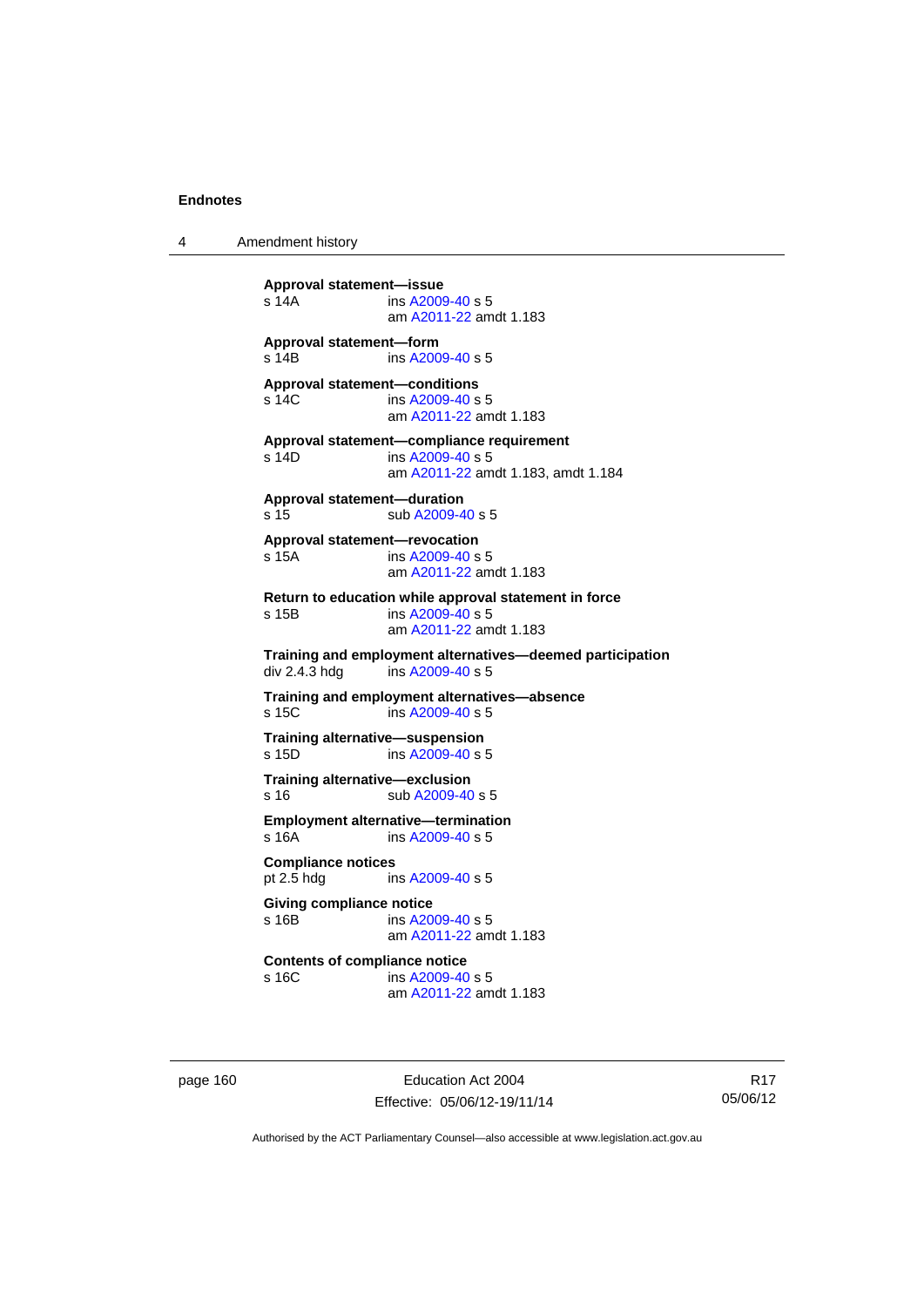**Extension of time for compliance with compliance notice**  s 16D ins [A2009-40](http://www.legislation.act.gov.au/a/2009-40) s 5 am [A2011-22](http://www.legislation.act.gov.au/a/2011-22) amdt 1.183, amdt 1.184 **Revocation of compliance notice on compliance**  s 17 am [A2006-57](http://www.legislation.act.gov.au/a/2006-57) s 9 sub [A2009-40](http://www.legislation.act.gov.au/a/2009-40) s 5 am [A2011-22](http://www.legislation.act.gov.au/a/2011-22) amdt 1.183 **Offences—parents**<br>pt 2.6 hdg ins [A2009-40](http://www.legislation.act.gov.au/a/2009-40) s 5 **Contravention of information and compliance notices**  s 17A ins [A2009-40](http://www.legislation.act.gov.au/a/2009-40) s 5 **Principles on which ch 3 based**  s 18 am [A2006-57](http://www.legislation.act.gov.au/a/2006-57) s 55 **Minister to seek advice**  s 19 reloc and renum as s 66 **Establishing government schools etc**  s 20 am [A2006-28](http://www.legislation.act.gov.au/a/2006-28) s 4; [A2010-18](http://www.legislation.act.gov.au/a/2010-18) amdt 3.4; [A2010-22](http://www.legislation.act.gov.au/a/2010-22) ss 4-7; [A2011-51](http://www.legislation.act.gov.au/a/2011-51) s 4 **Independent committee**  ins [A2010-22](http://www.legislation.act.gov.au/a/2010-22) s 8 **Impacts of closing or amalgamating schools**  s 20B ins [A2010-22](http://www.legislation.act.gov.au/a/2010-22) s 8 **Operation of government schools**  s 21 am [A2011-22](http://www.legislation.act.gov.au/a/2011-22) amdt 1.183 **Investigation of complaints—government schools**  s 22 am [A2011-22](http://www.legislation.act.gov.au/a/2011-22) amdt 1.183, amdt 1.184 **Review of government school system**  s 23 am [A2011-22](http://www.legislation.act.gov.au/a/2011-22) amdt 1.183 **Review of operation of government schools**  s 24 am [A2011-22](http://www.legislation.act.gov.au/a/2011-22) amdt 1.183 **Reporting to parents—government schools**  s 25 am [A2006-57](http://www.legislation.act.gov.au/a/2006-57) s 55 **Voluntary financial contributions**  s 27 am [A2006-57](http://www.legislation.act.gov.au/a/2006-57) s 55 **Religious education**  s 29 am [A2006-57](http://www.legislation.act.gov.au/a/2006-57) s 55 **Curriculum**  am [A2006-57](http://www.legislation.act.gov.au/a/2006-57) s 55; [A2011-22](http://www.legislation.act.gov.au/a/2011-22) amdt 1.183

R17 05/06/12

Education Act 2004 Effective: 05/06/12-19/11/14 page 161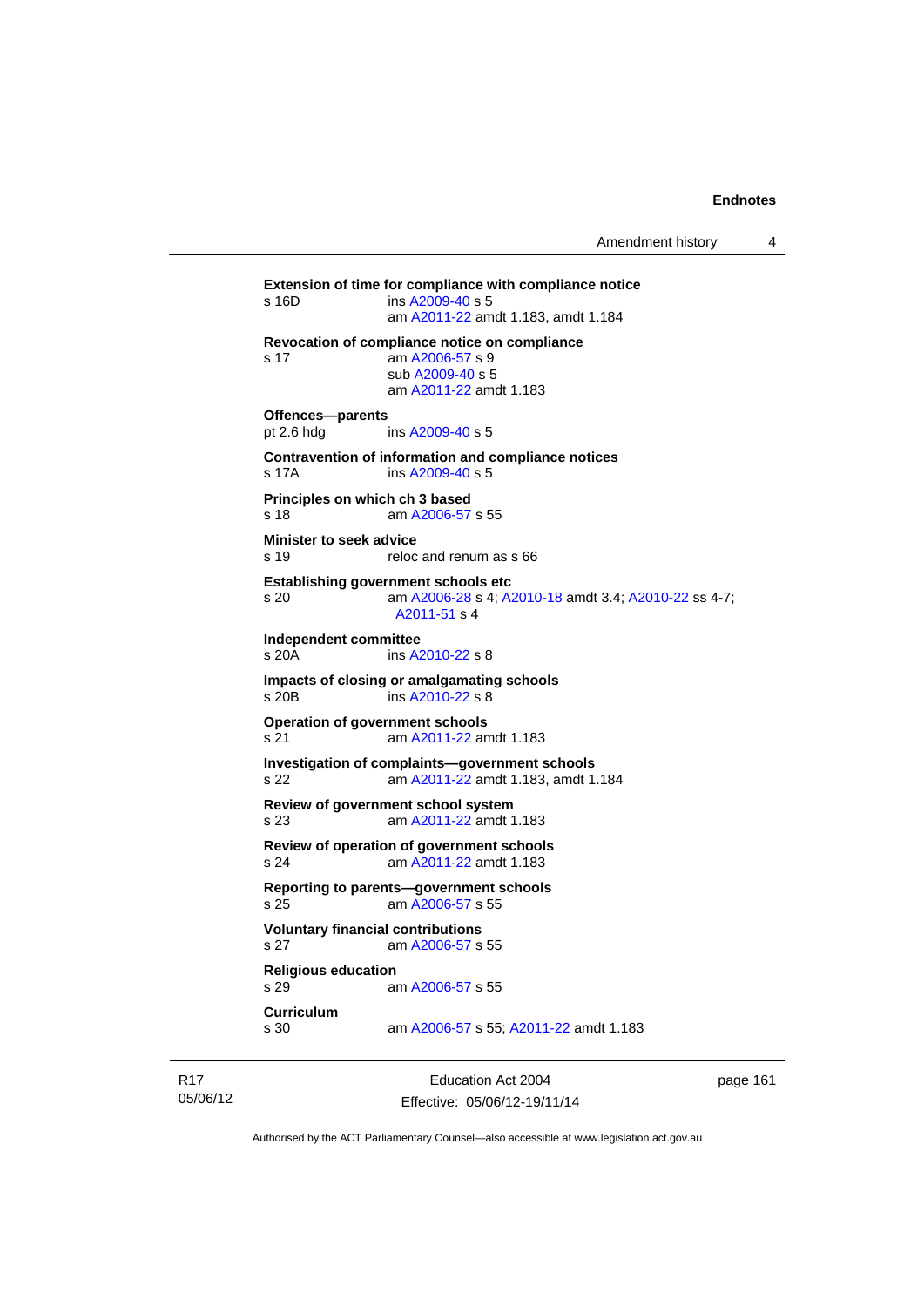| Amendment history<br>4 |  |
|------------------------|--|
|------------------------|--|

**Approved educational courses for students at government schools**  s 31 hdg am [A2006-57](http://www.legislation.act.gov.au/a/2006-57) s 55 s 31 am [A2006-57](http://www.legislation.act.gov.au/a/2006-57) s 55; [A2011-22](http://www.legislation.act.gov.au/a/2011-22) amdt 1.183 **Keeping records of enrolment and attendances for government schools**  s 33 am [A2006-57](http://www.legislation.act.gov.au/a/2006-57) s 55 **Inspection of register of enrolment and attendances for government schools**  s 34 am [A2006-57](http://www.legislation.act.gov.au/a/2006-57) s 55; [A2011-22](http://www.legislation.act.gov.au/a/2011-22) amdt 1.183 **Procedures to encourage school attendance at government schools**  s 35 am [A2006-57](http://www.legislation.act.gov.au/a/2006-57) s 55 **Suspension, exclusion or transfer of student by director-general** s 36 hdg am A2006-57 s 55; A2011-22 amdt 1.183 s 36 hdg am [A2006-57](http://www.legislation.act.gov.au/a/2006-57) s 55; [A2011-22](http://www.legislation.act.gov.au/a/2011-22) amdt 1.183 am [A2006-57](http://www.legislation.act.gov.au/a/2006-57) s 55; [A2010-7](http://www.legislation.act.gov.au/a/2010-7) s 4; [A2011-22](http://www.legislation.act.gov.au/a/2011-22) amdt 1.183, amdt 1.184 **Definitions for pt 3.4**  s 37 def *money* am [A2011-22](http://www.legislation.act.gov.au/a/2011-22) amdt 1.183 def *prescribed period* am [A2006-57](http://www.legislation.act.gov.au/a/2006-57) s 11, s 12 def *school* am [A2011-51](http://www.legislation.act.gov.au/a/2011-51) s 5 **Establishment of school boards**  s 38 am [A2011-51](http://www.legislation.act.gov.au/a/2011-51) s 6 **Functions of school boards etc**  s 39 am [A2011-22](http://www.legislation.act.gov.au/a/2011-22) amdt 1.183, amdt 1.184 **Declaration of parents and citizens associations in certain circumstances**  s 40 am [A2006-57](http://www.legislation.act.gov.au/a/2006-57) s 13, s 14; [A2011-3](http://www.legislation.act.gov.au/a/2011-3) amdt 3.184; [A2011-22](http://www.legislation.act.gov.au/a/2011-22) amdt 1.183, amdt 1.184 **Composition of school boards generally**  s 41 hdg sub [A2006-57](http://www.legislation.act.gov.au/a/2006-57) s 15 s 41 am [A2006-57](http://www.legislation.act.gov.au/a/2006-57) s 16; [A2011-22](http://www.legislation.act.gov.au/a/2011-22) amdt 1.183 **Composition of school boards of small schools**  s 42 hdg sub [A2006-57](http://www.legislation.act.gov.au/a/2006-57) s 17<br>s 42 am A2006-57 s 18: am [A2006-57](http://www.legislation.act.gov.au/a/2006-57)s 18; [A2011-22](http://www.legislation.act.gov.au/a/2011-22) amdt 1.183 **Composition of school boards of school-related institutions and other schools in special circumstances**  s 43 hdg sub [A2006-57](http://www.legislation.act.gov.au/a/2006-57) s 19 s 43 am [A2006-57](http://www.legislation.act.gov.au/a/2006-57) s 20; [A2011-3](http://www.legislation.act.gov.au/a/2011-3) amdt 3.185; [A2011-22](http://www.legislation.act.gov.au/a/2011-22) amdt 1.183 **Ending of appointment of members of school board**  s 44 am [A2011-22](http://www.legislation.act.gov.au/a/2011-22) amdt 1.183 **Chairperson and deputy chairperson of school boards**  s 45 am [A2011-22](http://www.legislation.act.gov.au/a/2011-22) amdt 1.183

page 162 Education Act 2004 Effective: 05/06/12-19/11/14

R17 05/06/12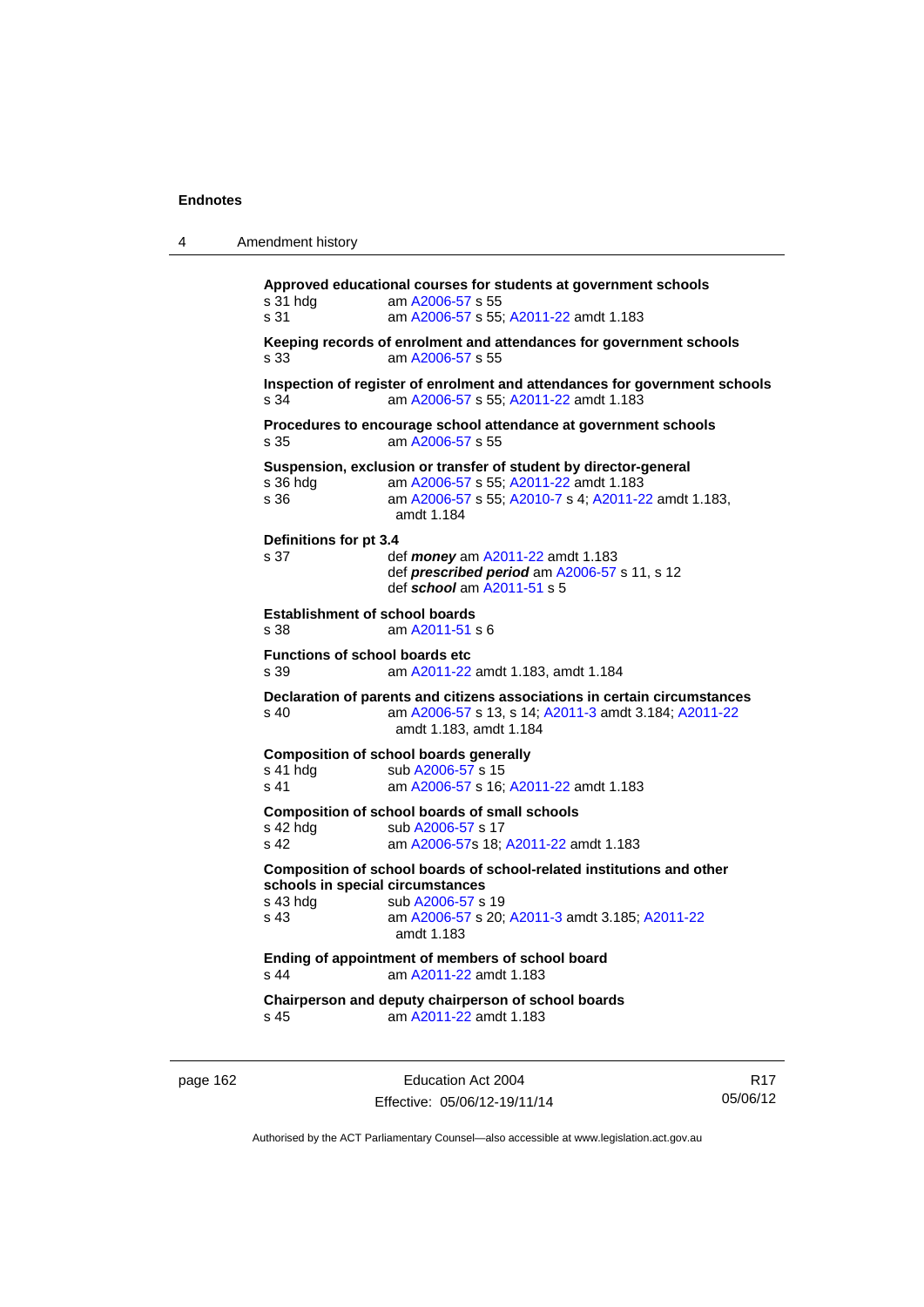| Amendment history |  |
|-------------------|--|
|-------------------|--|

Education Act 2004 **School boards to take part in selection of school principals**  s 46 am [A2011-22](http://www.legislation.act.gov.au/a/2011-22) amdt 1.183 **Time and place of meetings of school boards**  s 47 am [A2011-22](http://www.legislation.act.gov.au/a/2011-22) amdt 1.183 **Procedures governing proceedings of school boards**  s 48 am [A2006-57](http://www.legislation.act.gov.au/a/2006-57) s 21 **Disclosure of interests by members of school boards**  s 49 am [A2011-22](http://www.legislation.act.gov.au/a/2011-22) amdt 1.183 **Protection of members of school boards**  s 49A (prev s 72) reloc and renum as s 49A [A2006-57](http://www.legislation.act.gov.au/a/2006-57) s 26 **School boards to approve budgets**  s 50 am [A2011-22](http://www.legislation.act.gov.au/a/2011-22) amdt 1.183 **School boards to approve financial statement and report**  s 52 am [A2011-22](http://www.legislation.act.gov.au/a/2011-22) amdt 1.183 **Functions of council (government)**  s 55 am [A2006-57](http://www.legislation.act.gov.au/a/2006-57) s 22 **Membership of council (government)**  s 56 am [A2011-22](http://www.legislation.act.gov.au/a/2011-22) amdt 1.183 **Arrangements for staff**  s 62 am [A2011-22](http://www.legislation.act.gov.au/a/2011-22) amdt 1.178, amdt 1.183, amdt 1.184 **Time and place of meetings of council (government)**  s 63 am [A2011-22](http://www.legislation.act.gov.au/a/2011-22) amdt 1.183 **Other provisions relating to council (government)**  div 3.5.3 hdg ins [A2006-57](http://www.legislation.act.gov.au/a/2006-57) s 23 **Minister to seek advice**  s 66 orig s 66 om [A2006-57](http://www.legislation.act.gov.au/a/2006-57) s 24 (prev s 19) reloc and renum as s 66 [A2006-57](http://www.legislation.act.gov.au/a/2006-57) s 10 **Minister to present advice of council (government)**  s 66A (prev s 73) reloc and renum as s 66A [A2006-57](http://www.legislation.act.gov.au/a/2006-57) s 27 **Appointment of authorised persons (government)**  s 67 am [A2010-18](http://www.legislation.act.gov.au/a/2010-18) amdt 1.14; [A2011-22](http://www.legislation.act.gov.au/a/2011-22) amdt 1.183; [A2012-21](http://www.legislation.act.gov.au/a/2012-21) amdt 3.54, amdt 3.55 **Identity cards for authorised persons (government)**  s 68 am [A2011-22](http://www.legislation.act.gov.au/a/2011-22) amdt 1.183 **Miscellaneous**  div 3.6.3 hdg om [A2006-57](http://www.legislation.act.gov.au/a/2006-57) s 25 **Protection of members of school boards**  s 72 reloc and renum as s 49A

R17 05/06/12

Effective: 05/06/12-19/11/14

page 163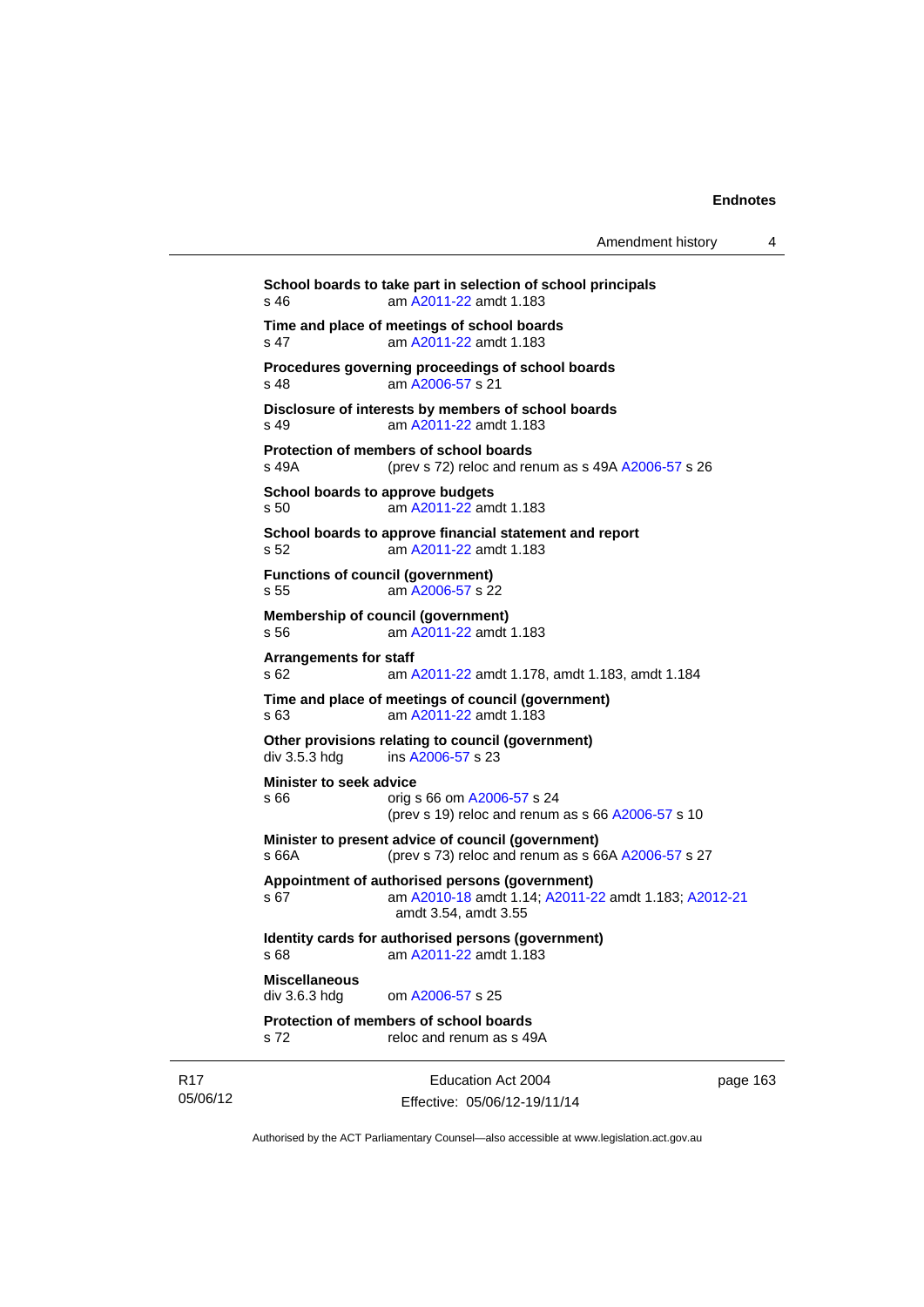| 4 | Amendment history                                                                                                                                                                                           |
|---|-------------------------------------------------------------------------------------------------------------------------------------------------------------------------------------------------------------|
|   | Minister to present advice of council (government)<br>s 73<br>reloc and renum as s 66A                                                                                                                      |
|   | <b>Minister to seek advice</b><br>s 76<br>reloc and renum as s 118                                                                                                                                          |
|   | Register of non-government schools<br>sub A2006-57 s 29<br>s 79<br>am A2011-22 amdt 1.183                                                                                                                   |
|   | Approved educational courses for students at non-government schools<br>s 81 hdg<br>am A2006-57 s 55<br>s 81<br>am A2006-57 s 55                                                                             |
|   | Schools to be registered<br>s 82<br>am A2006-57 s 30, s 55; ss renum R4 LA                                                                                                                                  |
|   | Applications for in-principle approval for proposed registration<br>am A2006-57 s 31, s 32; pars renum R4 LA; A2009-20<br>s 83<br>amdt 3.63; A2010-18 amdt 1.15; A2011-3 amdt 3.186;<br>A2011-22 amdt 1.183 |
|   | Deciding in-principle applications<br>am A2006-57 s 33, s 34; ss renum R4 LA; A2011-3<br>s 84<br>amdt 3.187; A2011-22 amdt 1.183                                                                            |
|   | Application for provisional registration<br>am A2009-20 amdt 3.63; A2010-18 amdt 1.16; A2011-3<br>s 85<br>amdt 3.188: A2011-22 amdt 1.183                                                                   |
|   | <b>Application for registration</b><br>s 87<br>am A2009-20 amdt 3.63; A2010-18 amdt 1.17; A2011-3<br>amdt 3.189; A2011-22 amdt 1.183                                                                        |
|   | Application for registration at additional campus<br>s 88A<br>ins A2006-57 s 35<br>am A2009-20 amdt 3.63; A2010-18 amdt 1.18; A2011-3<br>amdt 3.190; A2011-22 amdt 1.183                                    |
|   | <b>Registration at additional campus</b><br>s 88B<br>ins A2006-57 s 35                                                                                                                                      |
|   | Application for registration at additional educational levels<br>am A2009-20 amdt 3.63; A2010-18 amdt 1.19; A2011-3<br>s 89<br>amdt 3.191; A2011-22 amdt 1.183                                              |
|   | Certificate of provisional registration or registration<br>s 92<br>am A2006-57 s 36                                                                                                                         |
|   | Application for renewal of registration<br>am A2011-3 amdt 3.192<br>s 96                                                                                                                                    |

page 164 **Education Act 2004** Effective: 05/06/12-19/11/14

R17 05/06/12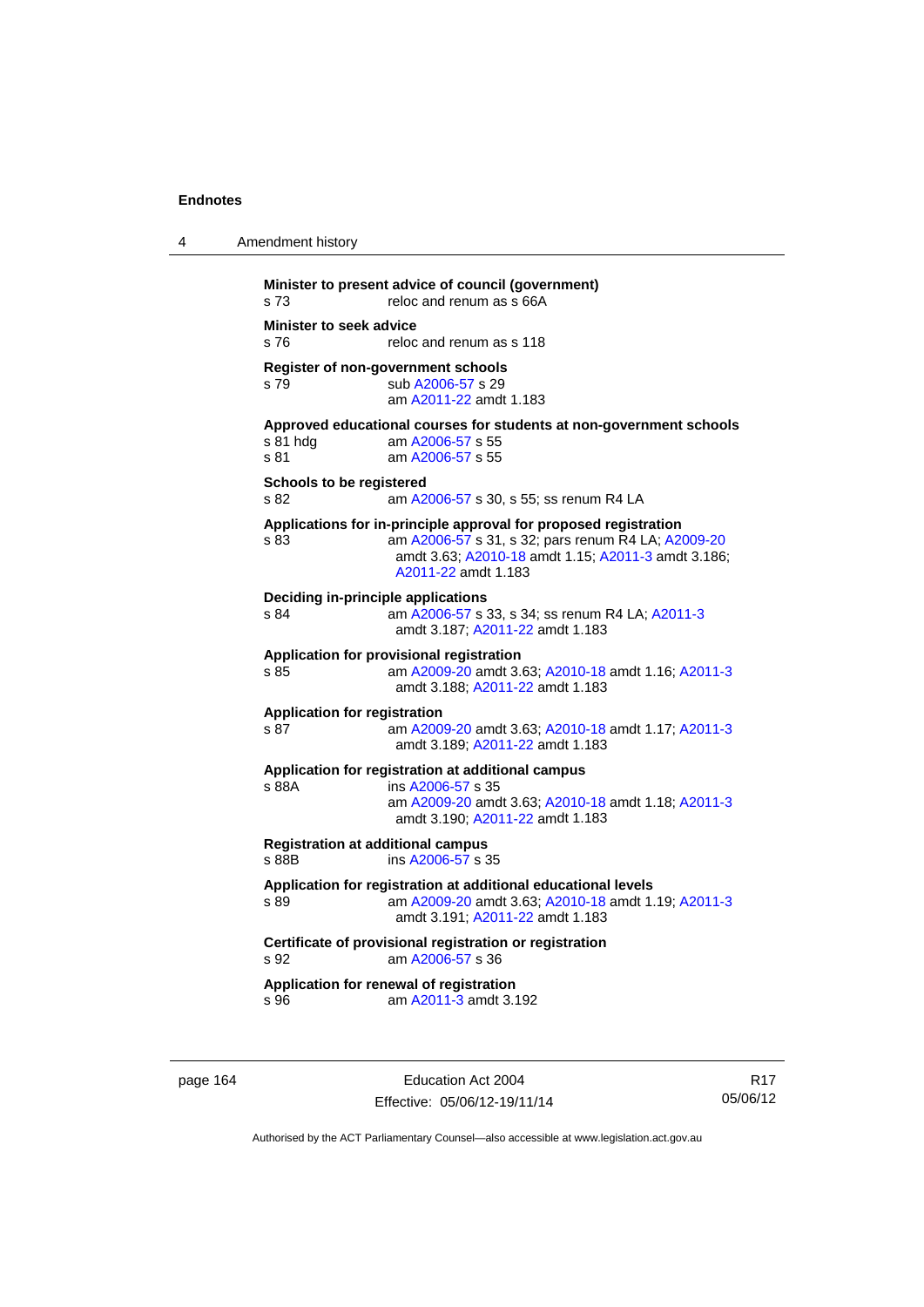```
Inspection of panel reports for school registration etc 
s 98 am A2006-57 s 37; pars renum R4 LA; A2011-22 amdt 1.183 
Keeping records of enrolment and attendances for non-government schools <br>s 100 am A2006-57 s 55
                 A2006-57 s 55
Inspection of register of enrolment and attendances for non-government 
schools 
s 101 am A2006-57 s 55; A2011-22 amdt 1.183 
Procedures to encourage attendance at non-government schools 
s 102 am A2006-57 s 55 
Reporting to parents—non-government schools 
s 103 am A2006-57 s 55 
Suspension, transfer or exclusion of students—Catholic systemic schools 
                A2006-57 s 38
s 104 am A2006-57 s 55; A2010-7 s 5 
Suspension or exclusion of students—other non-government schools 
                A2006-57 s 55
s 105 am A2006-57 s 55 
Functions of council (non-government) 
s 107 am A2006-57 s 39 
Arrangements for staff 
s 114 am A2011-22 amdt 1.179, amdt 1.183, amdt 1.184 
Other provisions relating to council (non-government) 
A2006-57 s 40
Minister to seek advice 
s 118 orig s 118 om A2006-57 s 41 
                (prev s 76) reloc and renum as s 118 A2006-57 s 28 
Minister to present advice of council (non-government) 
A2006-57 s 44
Appointment of authorised persons (non-government) 
s 119 am A2010-18 amdt 1.20; A2011-22 amdt 1.183 
Identity cards for authorised persons (non-government) 
s 120 am A2011-22 amdt 1.183
Miscellaneous 
div 4.5.3 hdg om A2006-57 s 42 
Inspection of register of non-government schools 
s 126 om A2006-57 s 43 
Minister to present advice of council (non-government) 
s 127 reloc and renum as s 118A
```
R17 05/06/12

Education Act 2004 Effective: 05/06/12-19/11/14 page 165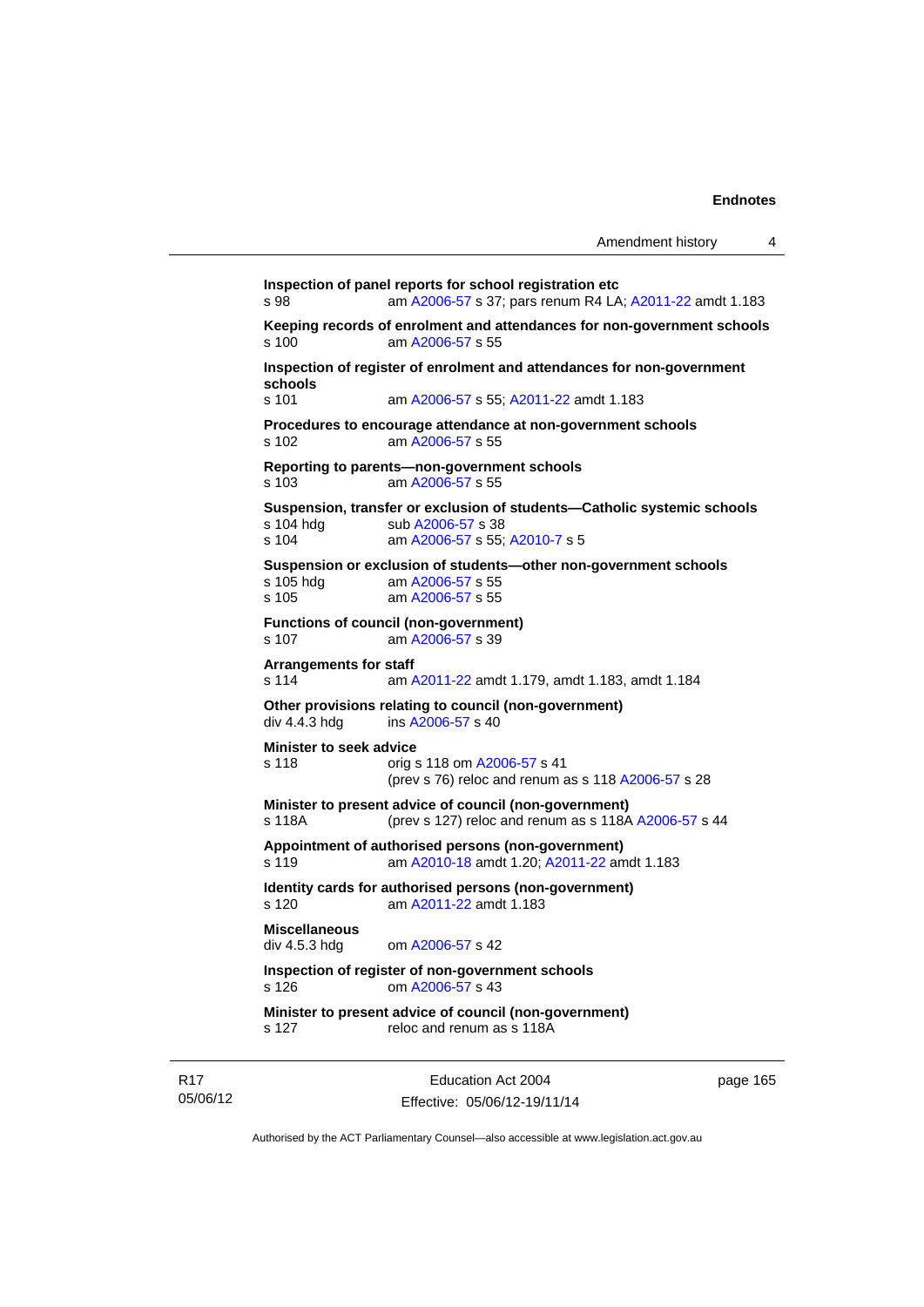4 Amendment history

```
Provisional registration for home education 
s 130 sub A2006-57 s 45 
                  am A2011-3 amdt 3.193; A2011-22 amdt 1.183 
Registration for home education 
s 131 am A2006-57 s 46; A2011-22 amdt 1.183 
Conditions of registration for home education 
s 132 am A2011-22 amdt 1.183
Registration of child 
s 133 am A2006-57 s 47, s 48; A2011-22 amdt 1.183 
Cancellation of registration for home education 
s 135 am A2011-22 amdt 1.183, amdt 1.184 
Renewal of registration for home education 
s 137 am A2011-3 amdt 3.194; A2011-22 amdt 1.183 
Home education reports 
s 138 am A2011-22 amdt 1.183
Home education register 
s 139 am A2011-22 amdt 1.183
Notification and review of decisions 
pt 6.1 hdg sub A2008-37 amdt 1.131 
Definitions—pt 6.1 
                 A2008-37 amdt 1.131
                  def decision-maker ins A2008-37 amdt 1.131 
                     am A2011-22 amdt 1.183
                  def internally reviewable decision ins A2008-37 amdt 1.131 
                     am A2011-22 amdt 1.183
                  def internal reviewer ins A2008-37 amdt 1.131 
                  def internal review notice ins A2008-37 amdt 1.131 
                  def reviewable decision ins A2008-37 amdt 1.131 
                     am A2011-22 amdt 1.183
Internal review notices 
                A2008-37 amdt 1.131
Applications for internal review 
s 142 sub A2008-37 amdt 1.131 
Applications not stay reviewable decisions 
s 143 sub A2008-37 amdt 1.131 
Internal review 
s 144 sub A2008-37 amdt 1.131
```
page 166 Education Act 2004 Effective: 05/06/12-19/11/14

R17 05/06/12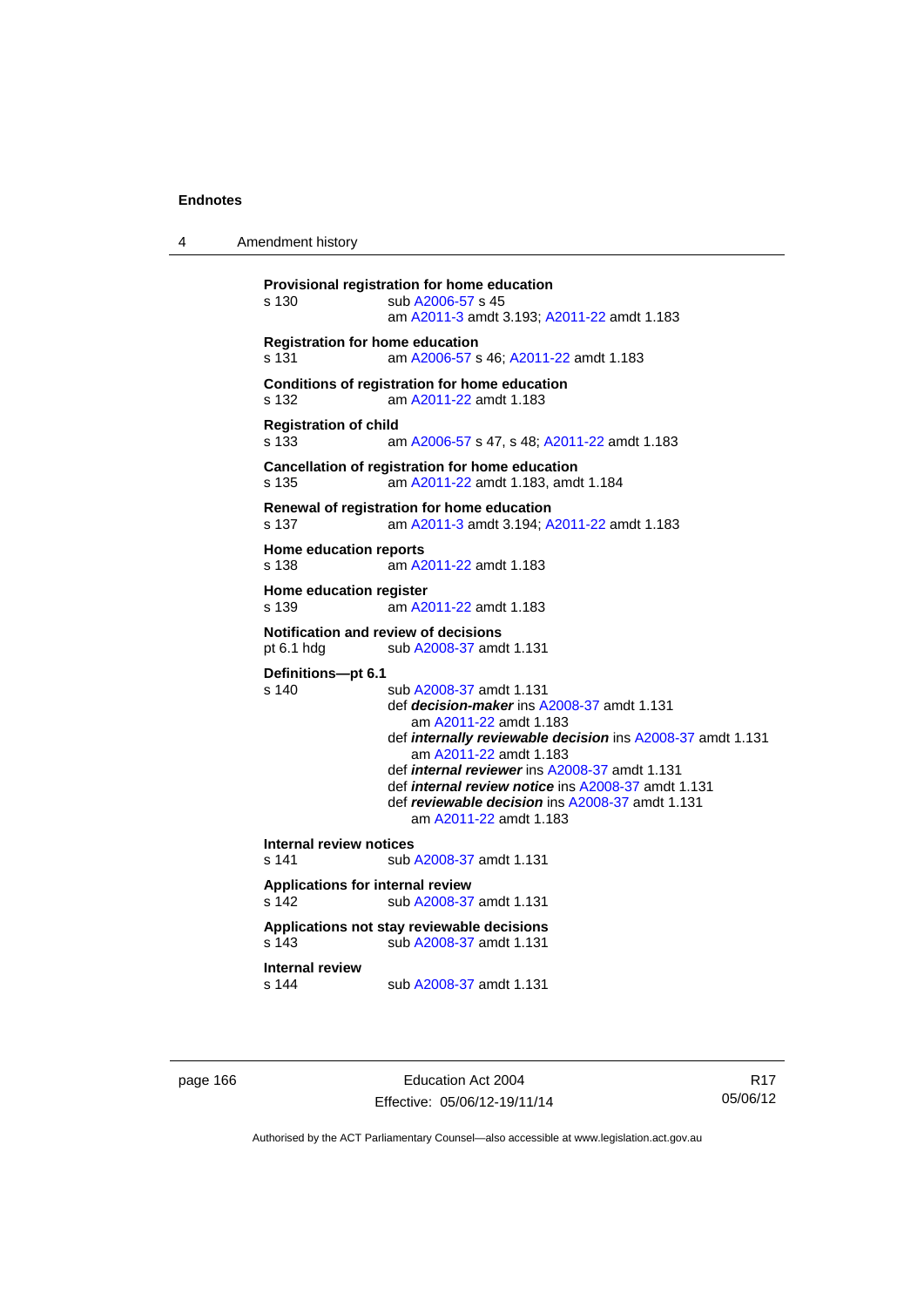Amendment history 4

**Reviewable decision notices**  s 145 sub [A2008-37](http://www.legislation.act.gov.au/a/2008-37) amdt 1.131 am [A2011-22](http://www.legislation.act.gov.au/a/2011-22) amdt 1.183 **Applications to ACAT**  s 145A ins [A2008-37](http://www.legislation.act.gov.au/a/2008-37) amdt 1.131 **Preschools**  s 146 am [A2011-22](http://www.legislation.act.gov.au/a/2011-22) amdt 1.183 om [A2011-51](http://www.legislation.act.gov.au/a/2011-51) s 7 **Student transfer register**  s 146A ins [A2009-40](http://www.legislation.act.gov.au/a/2009-40) s 6 am [A2011-22](http://www.legislation.act.gov.au/a/2011-22) amdt 1.183 **Notification of parents**  s 149 am [A2006-57](http://www.legislation.act.gov.au/a/2006-57) s 55 **Gifts and donations**  s 151 am [A2011-3](http://www.legislation.act.gov.au/a/2011-3) amdt 3.195 **Education trust fund**  s 152 am [A2011-22](http://www.legislation.act.gov.au/a/2011-22) amdt 1.180, amdt 1.183 **Notices of intention under former education Act to conduct schools at additional educational levels**  exp 1 January 2015 (s 153 (5)) **Evidence—certificate signed by principal etc**  s 153A ins [A2009-40](http://www.legislation.act.gov.au/a/2009-40) s 7 **Transitional provisions**  ch 7 hdg exp 1 January 2006 (s 171) **Assets and liabilities of former authority**  pt 7.1 hdg exp 1 January 2006 (s 171) **Meaning of** *former authority* s 156 exp 1 January 2006 (s 171) **Vesting of assets and liabilities of former authority in Territory**  s 157 exp 1 January 2006 (s 171) **Evidentiary certificate for vested assets and liabilities**  s 158 exp 1 January 2006 (s 171) **Registration of changes in title to certain assets**  s 159 exp 1 January 2006 (s 171) **Proceedings and evidence in relation to vested assets and liabilities**  s 160 exp 1 January 2006 (s 171) **General savings**  exp 1 January 2006 (s 171)

R17 05/06/12

Education Act 2004 Effective: 05/06/12-19/11/14 page 167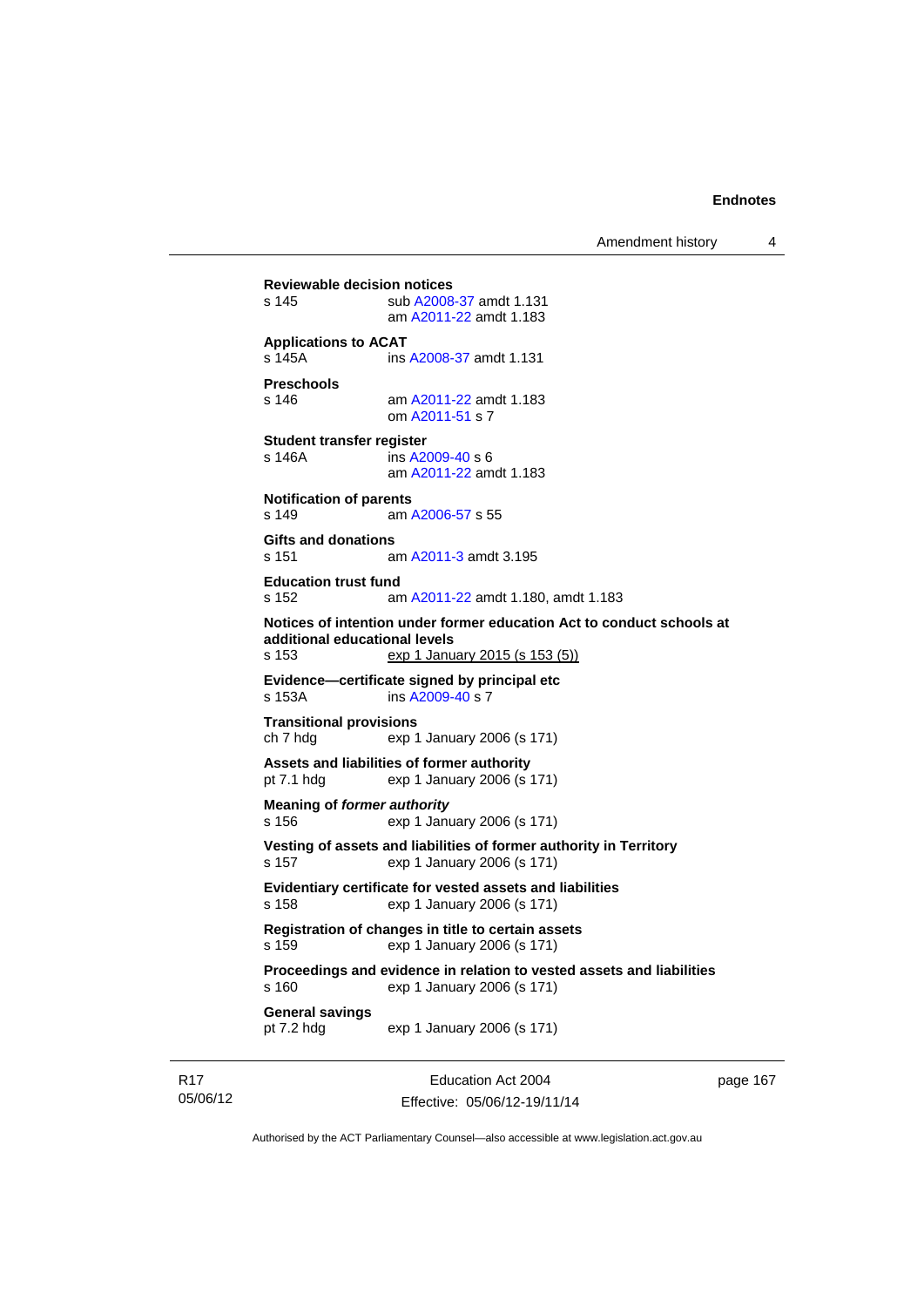| 4 | Amendment history |
|---|-------------------|
|---|-------------------|

```
Interpretation 
                exp 1 January 2006 (s 171)
Definitions for pt 7.3 
s 161 exp 1 January 2006 (s 171) 
Former authority Act 
div 7.2.2 hdg exp 1 January 2006 (s 171) 
Existing schools etc 
s 162 exp 1 January 2006 (s 171) 
Name of schools, institutions and services 
s 163 exp 1 January 2006 (s 171) 
School boards 
s 164 exp 1 January 2006 (s 171) 
Parents and citizens associations 
s 165 exp 1 January 2006 (s 171) 
Members of school boards 
s 166 exp 1 January 2006 (s 171) 
Former education Act 
div 7.2.3 hdg exp 1 January 2006 (s 171) 
Exemption certificates 
s 167 exp 1 January 2006 (s 171) 
Existing registered and provisionally registered schools 
s 168 exp 1 January 2006 (s 171) 
Registers 
s 169 exp 1 January 2006 (s 171) 
Miscellaneous 
pt 7.3 hdg exp 1 January 2006 (s 171) 
Modification of ch 7's operation 
s 170 exp 1 January 2006 (s 171) 
Expiry of ch 7 
s 171 exp 1 January 2006 (s 171) 
Declared law for Legislation Act, s 88 
s 172 exp 1 January 2006 (s 171) 
Repeals and consequential amendments 
ch 8 hdg om LA s 89 (3) 
Acts repealed 
s 173 om LA s 89 (3)
```
page 168 Education Act 2004 Effective: 05/06/12-19/11/14

R17 05/06/12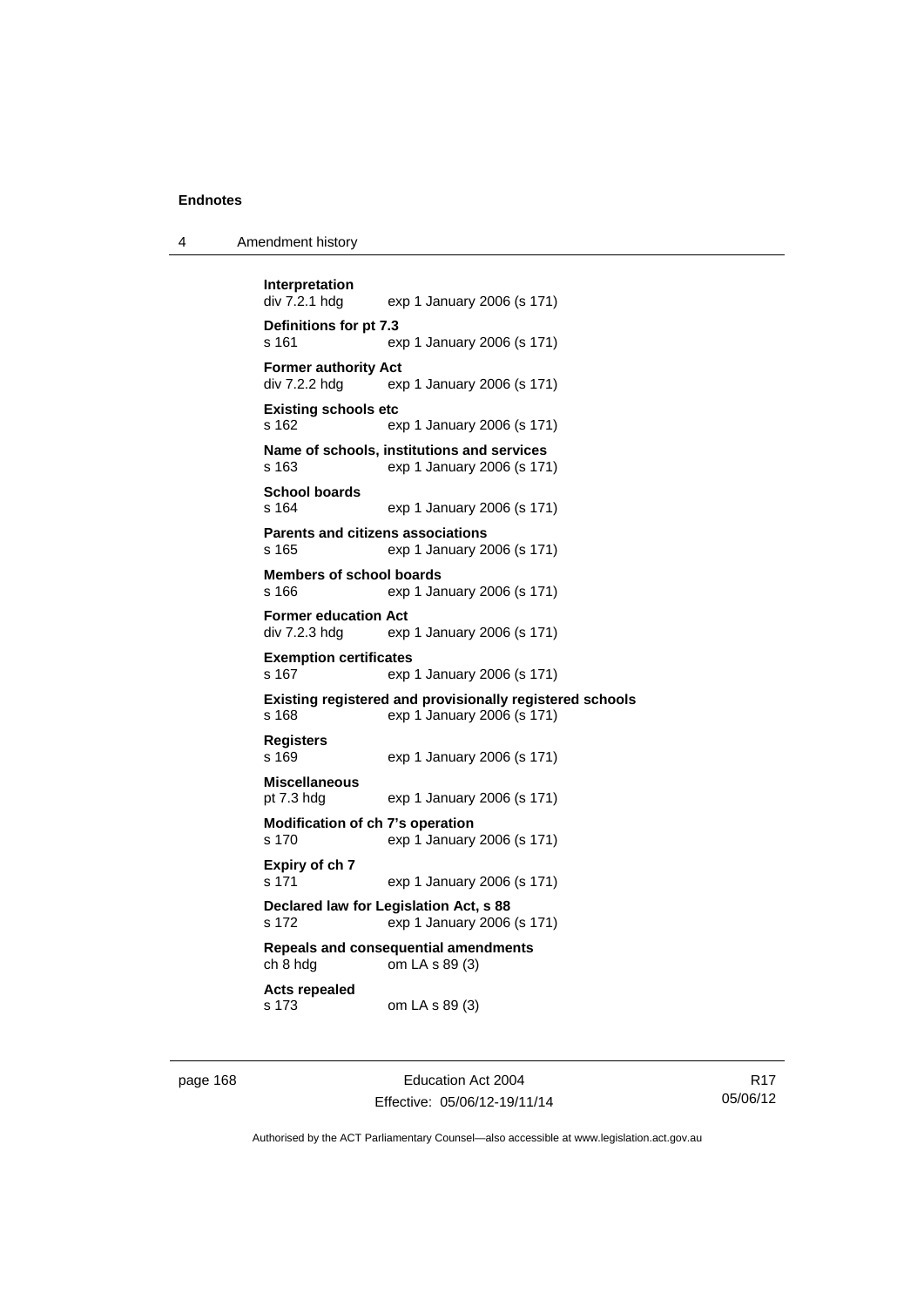**Regulations repealed**  om LA s 89 (3) **Legislation amended—sch 2**  om LA s 89 (3) **Transitional—Education (Participation) Amendment Act 2009**  ch 9 hdg ins [A2009-40](http://www.legislation.act.gov.au/a/2009-40) s 8 exp 1 January 2012 (s 303 (1) (LA s 88 declaration applies)) **Meaning of** *amending Act***—ch 9**  s 300 ins [A2009-40](http://www.legislation.act.gov.au/a/2009-40) s 8 exp 1 January 2012 (s 303 (1) (LA s 88 declaration applies)) **Application of amending Act**  s 301 ins [A2009-40](http://www.legislation.act.gov.au/a/2009-40) s 8 exp 1 January 2012 (s 303 (1) (LA s 88 declaration applies)) **Transitional regulations**  s 302 ins [A2009-40](http://www.legislation.act.gov.au/a/2009-40) s 8 exp 1 January 2012 (s 303 (1)) **Expiry—ch 9**  s 303 ins [A2009-40](http://www.legislation.act.gov.au/a/2009-40) s 8 exp 1 January 2012 (s 303 (1) (LA s 88 declaration applies)) **Reviewable decisions**  sub [A2008-37](http://www.legislation.act.gov.au/a/2008-37) amdt 1.132 am [A2009-40](http://www.legislation.act.gov.au/a/2009-40) s 9; items renum R9 LA; [A2011-22](http://www.legislation.act.gov.au/a/2011-22) amdt 1.183 **Minister's decisions**  sch 1 pt 1.1 am [A2006-57](http://www.legislation.act.gov.au/a/2006-57) s 50; items renum R4 LA om [A2008-37](http://www.legislation.act.gov.au/a/2008-37) amdt 1.132 **Chief executive's decisions**  sch 1 pt 1.2 am [A2006-57](http://www.legislation.act.gov.au/a/2006-57) s 51, s 55 om [A2008-37](http://www.legislation.act.gov.au/a/2008-37) amdt 1.132 **Consequential amendments**  sch 2 om LA s 89 (3) **Dictionary**  dict am [A2008-37](http://www.legislation.act.gov.au/a/2008-37) amdt 1.133, amdt 1.134; [A2009-20](http://www.legislation.act.gov.au/a/2009-20) amdt 3.64; [A2009-40](http://www.legislation.act.gov.au/a/2009-40) s 10; [A2010-18](http://www.legislation.act.gov.au/a/2010-18) amdt 1.21; [A2011-22](http://www.legislation.act.gov.au/a/2011-22) amdt 1.181, amdt 1.182; [A2012-21](http://www.legislation.act.gov.au/a/2012-21) amdt 3.56 def *appointed member* am [A2006-57](http://www.legislation.act.gov.au/a/2006-57) s 52 def *approval statement* ins [A2009-40](http://www.legislation.act.gov.au/a/2009-40) s 11 def *approved educational course (government)* am [A2006-57](http://www.legislation.act.gov.au/a/2006-57) s 55 def *approved educational course (non-government)* am [A2006-57](http://www.legislation.act.gov.au/a/2006-57) s 55 def *board appointed member* am [A2006-57](http://www.legislation.act.gov.au/a/2006-57) s 52

R17 05/06/12

Education Act 2004 Effective: 05/06/12-19/11/14 page 169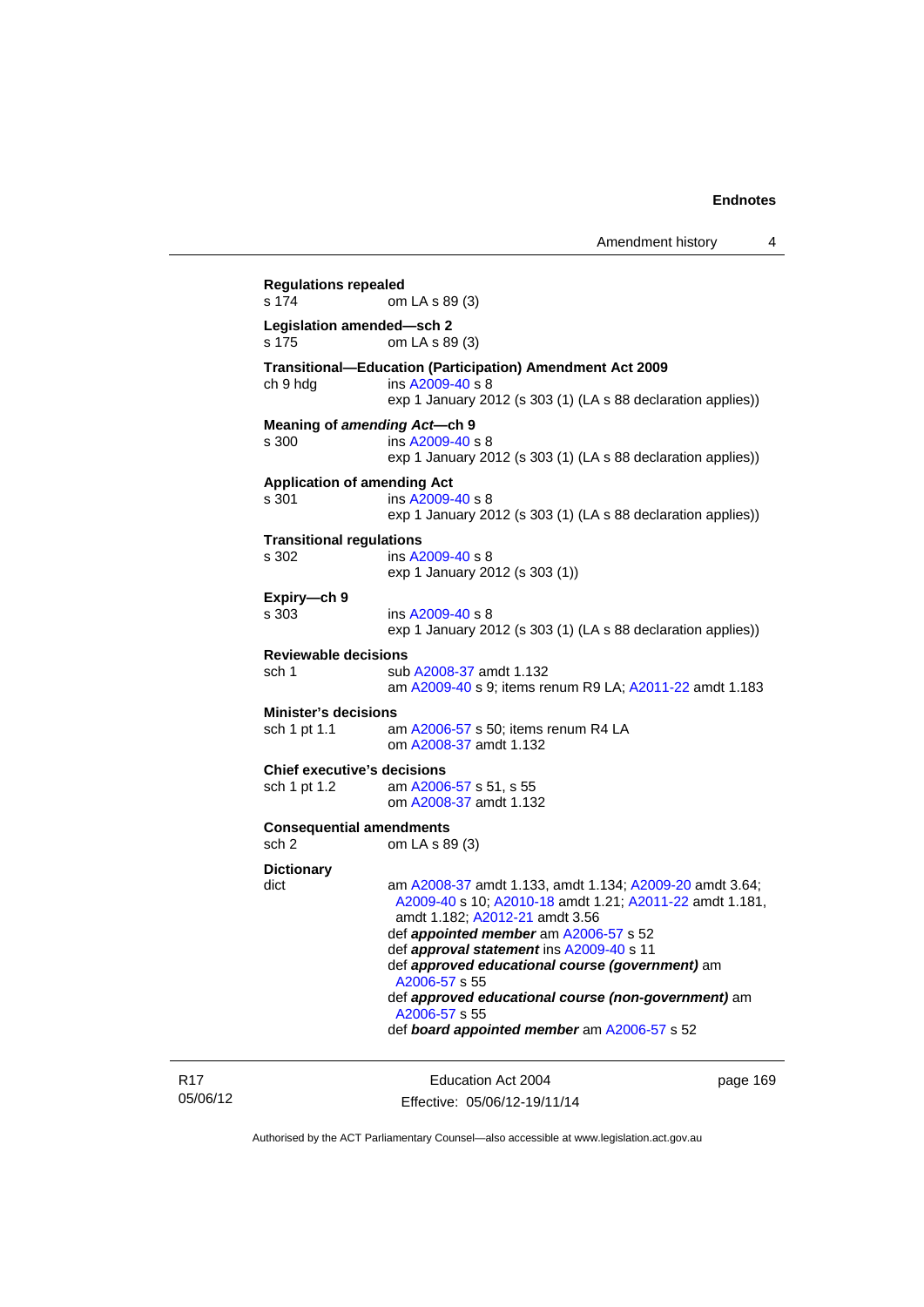4 Amendment history

 def *completes year 10* ins [A2009-40](http://www.legislation.act.gov.au/a/2009-40) s 11 def *completes year 12* ins [A2009-40](http://www.legislation.act.gov.au/a/2009-40) s 11 def *compliance notice* ins [A2009-40](http://www.legislation.act.gov.au/a/2009-40) s 11 def *compulsory school age* sub [A2009-40](http://www.legislation.act.gov.au/a/2009-40) s 12 def *education course* ins [A2009-40](http://www.legislation.act.gov.au/a/2009-40) s 13 def *education provider* ins [A2009-40](http://www.legislation.act.gov.au/a/2009-40) s 13 def *employment alternative* ins [A2009-40](http://www.legislation.act.gov.au/a/2009-40) s 13 def *exclusion* am [A2006-57](http://www.legislation.act.gov.au/a/2006-57) s 55 def *exemption certificate* sub [A2009-40](http://www.legislation.act.gov.au/a/2009-40) s 14 def *full-time participation* ins [A2009-40](http://www.legislation.act.gov.au/a/2009-40) s 15 def *full-time participation requirement* ins [A2009-40](http://www.legislation.act.gov.au/a/2009-40) s 15 def *government school* sub [A2011-51](http://www.legislation.act.gov.au/a/2011-51) s 8 def *information notice* ins [A2009-40](http://www.legislation.act.gov.au/a/2009-40) s 15 def *internally reviewable decision* ins [A2008-37](http://www.legislation.act.gov.au/a/2008-37) amdt 1.135 def *internal reviewer* sub [A2008-37](http://www.legislation.act.gov.au/a/2008-37) amdt 1.136 def *internal review notice* ins [A2008-37](http://www.legislation.act.gov.au/a/2008-37) amdt 1.137 def *parents and citizens member* am [A2006-57](http://www.legislation.act.gov.au/a/2006-57) s 52 def *participates* ins [A2009-40](http://www.legislation.act.gov.au/a/2009-40) s 15 def *proposed opening day* am [A2006-57](http://www.legislation.act.gov.au/a/2006-57) s 53 def *reviewable decision* sub [A2008-37](http://www.legislation.act.gov.au/a/2008-37) amdt 1.138 def *school* am [A2009-40](http://www.legislation.act.gov.au/a/2009-40) s 16 sub [A2011-51](http://www.legislation.act.gov.au/a/2011-51) s 9 def *school-leaving age* om [A2009-40](http://www.legislation.act.gov.au/a/2009-40) s 17 def *staff member* am [A2006-57](http://www.legislation.act.gov.au/a/2006-57) s 53 def *student member* am [A2006-57](http://www.legislation.act.gov.au/a/2006-57) s 53 def *training alternative* ins [A2009-40](http://www.legislation.act.gov.au/a/2009-40) s 18 def *training alternative provider* ins [A2009-40](http://www.legislation.act.gov.au/a/2009-40) s 18

page 170 Education Act 2004 Effective: 05/06/12-19/11/14

R17 05/06/12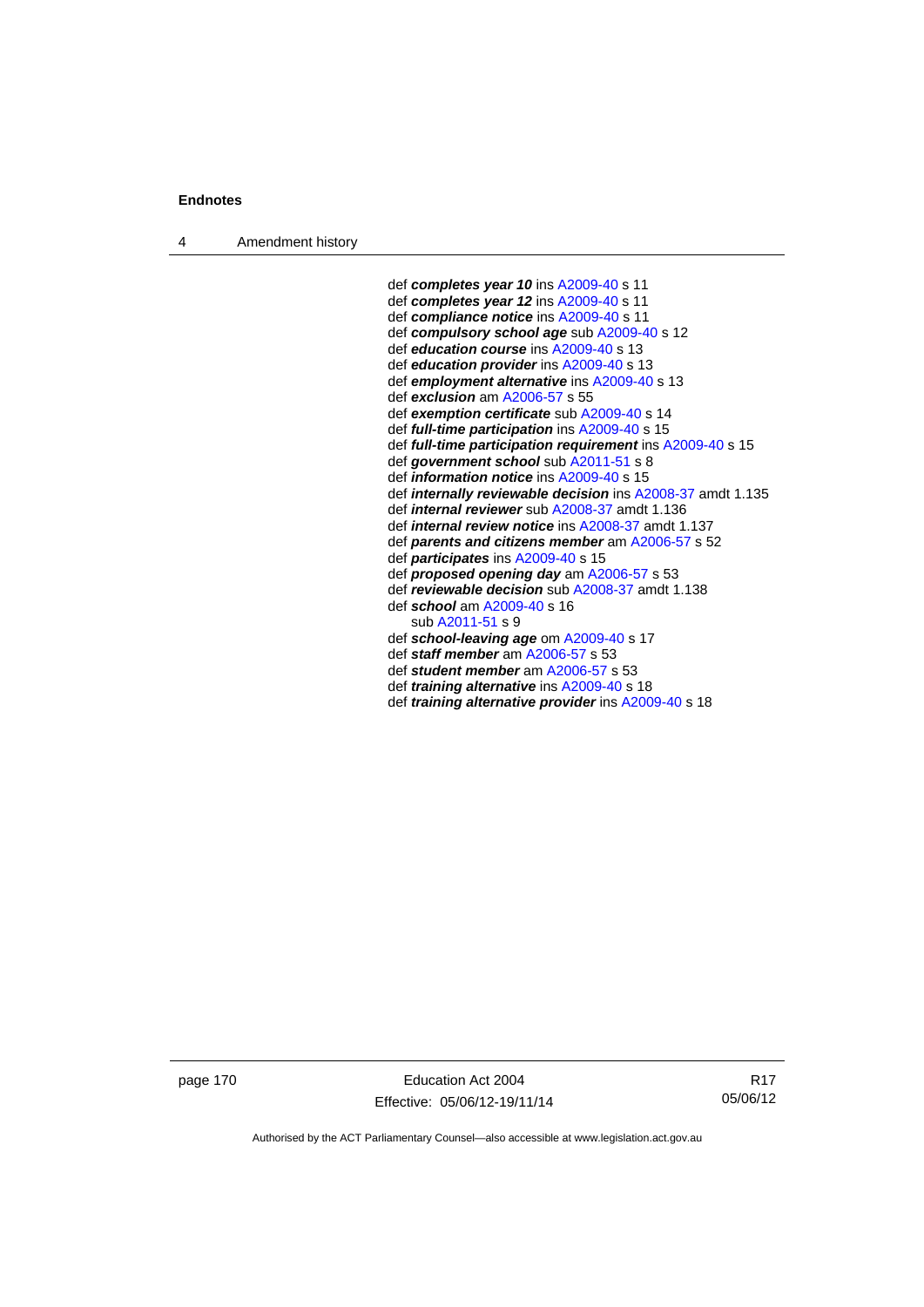# **5 Earlier republications**

Some earlier republications were not numbered. The number in column 1 refers to the publication order.

Since 12 September 2001 every authorised republication has been published in electronic pdf format on the ACT legislation register. A selection of authorised republications have also been published in printed format. These republications are marked with an asterisk (\*) in column 1. Electronic and printed versions of an authorised republication are identical.

| <b>Republication</b><br>No and date | <b>Effective</b>            | Last<br>amendment<br>made by | <b>Republication</b><br>for |
|-------------------------------------|-----------------------------|------------------------------|-----------------------------|
| R <sub>1</sub><br>1 Jan 2005        | 1 Jan 2005-<br>1 Jan 2006   | not amended                  | new Act                     |
| R <sub>2</sub><br>2 Jan 2006        | 2 Jan 2006-<br>15 June 2006 | not amended                  | commenced expiry            |
| R3                                  | 16 June 2006-               | A2006-28                     | amendments by               |
| 16 June 2006                        | 19 Dec 2006                 |                              | A2006-28                    |
| R4                                  | 20 Dec 2006-                | A2006-57                     | amendments by               |
| 20 Dec 2006                         | 26 Oct 2008                 |                              | A2006-57                    |
| R <sub>5</sub>                      | 27 Oct 2008-                | A2008-37                     | amendments by               |
| 27 Oct 2008                         | 1 Feb 2008                  |                              | A2008-20                    |
| R <sub>6</sub>                      | 2 Feb 2009-                 | A2008-37                     | amendments by               |
| 2 Feb 2009                          | 26 Feb 2009                 |                              | A2008-37                    |
| R7                                  | 27 Feb 2009-                | A2008-37                     | amendments by               |
| 27 Feb 2009                         | 21 Sept 2009                |                              | A2008-20                    |
| R <sub>8</sub>                      | 22 Sept 2009-               | A2009-20                     | amendments by               |
| 22 Sept 2009                        | 31 Dec 2009                 |                              | A2009-20                    |
| R <sub>9</sub>                      | 1 Jan 2010-                 | A2009-40                     | amendments by               |
| 1 Jan 2010                          | 3 Mar 2010                  |                              | A2009-40                    |
| R <sub>10</sub>                     | 4 Mar 2010-                 | A2010-7                      | amendments by               |
| 4 Mar 2010                          | 2 June 2010                 |                              | A2010-7                     |
| R <sub>11</sub>                     | 3 June 2010-                | A2010-18                     | amendments by               |
| 3 June 2010                         | 6 July 2010                 |                              | A2010-18                    |
| R <sub>12</sub>                     | 7 July 2010-                | A2010-22                     | amendments by               |
| 7 July 2010                         | 28 Feb 2011                 |                              | A2010-22                    |

R17 05/06/12

Education Act 2004 Effective: 05/06/12-19/11/14 page 171